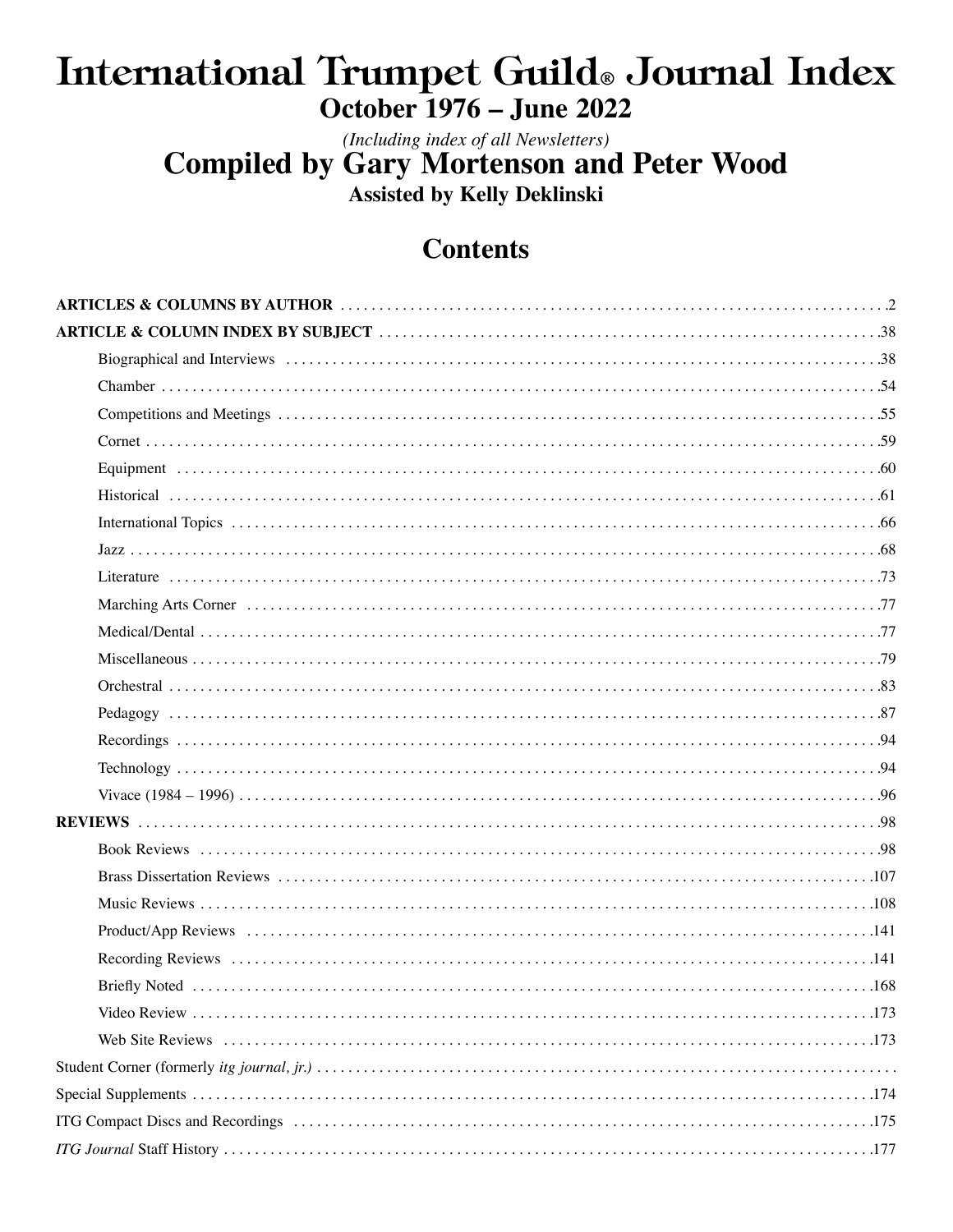# **International Trumpet Guild**®  **Journal Index**

*October 1976 – June 2022* 

*(Including index of all Newsletters)* 

**Compiled by Gary Mortenson and Peter Wood, assisted by Kelly Deklinski**

# **ARTICLES & COLUMNS BY AUTHOR**

Articles listed chronologically (most recent to past).

- \* Indicates articles that were reviewed and approved by the ITG Editorial Committee (est. 2002)
- Indicates articles that were reviewed and approved by the ITG Non-Pro Players Committee

# **Aboud, Leslie**

*Playing Like a Girl: An Analysis of the Role of Gender in Trumpet Performance* Mar13/25

#### **Adams, Ezra**

*Life After the Canadian Brass: An Interview with Fred Mills and Ronald Romm* Jun01/6

#### **Adams, Greg and Eric Bolvin**

*The Recording of* What is Hip? Jun08/63

#### **Adelstein, Bernard**

*Forty Years Under the Gun* Jan12/77

#### **Akhmadullin, Iskander**

*Russian Trumpet Sonatas of the Postwar Era* Jun18/51 *Remembering Veniamin Savelyevich Margolin (1922 – 2009)*  Oct09/37

#### **Alexander, David**

*The 1988 ITG Conference: A Synopsis* (with Theurer) Sep88/40 *Auburn University Hosts First Southeast Trumpet Workshop*  Sep87/57

# **Alley, Gregory W.**

*From Sight Reading to Performance Excellence: Using a Three-Step Approach When Teaching a New Piece of Music* Oct07/51

# **Almeida, John**

*No Boundaries: An Interview with Wayne Bergeron* Mar07/6

*John Swana: Learning and Relating Through Jazz* Jun05/56

*The Dallas Wind Symphony Trumpet Section and Lyman Brodie* Mar02/34

*An Interview with Thomas Wohlwender: Second Trumpet, Cleveland Orchestra 1960–1972* Sep95/17

*The 1993 ITG Conference: The Action in Akron (with Shugert)* Sep93/4

*Trumpet Master Classes Highlight 1992 Cannon Music Camp*  Dec92/43

# **Althaus, Nicholas**

*Marching America's Main Street—An Inaugural Experience*  Oct17/90

# **Altman, Timothy**

*Eric Ewazen's Ongoing Contributions to the Repertoire for Trumpet* Jun12/74

# <span id="page-1-0"></span>**Amend, J. Jerome**

*Trumpet Sections of American Symphony Orchestras: The Philadelphia Orchestra* NLMay77/14 *Trumpet Sections of American Symphony Orchestras: The Detroit Symphony* Oct76/22 **Amis, Kenneth**  *First Steps to Writing for Horn, Trombone, and Tuba* Jan07/71 **Amodeo, Caroline and Jason Crafton**  *Approaching Embouchure Change as a Systemic Issue*  Oct17/71 **Amstutz, A. Keith**  *Orthodontics and the Trumpeter's Embouchure – A Practical Solution* (with Kinnie) May83/18 *The 1982 ITG Conference: A Synopsis* (with Chenette, Sorenson) Sep82/34 *A Videofluorographic Study of the Teeth Aperture, Instrument Pivot and Tongue Arch and Their Influence on Trumpet Performance* Oct77/25 *The 1976 National Trumpet Symposium: A Synopsis* (with Anne Hardin) Oct76/20 **Anderson, Mark**  *A Collection of Gospel Hymns for Cornet and Reed Organ*  May92/4 **Anderson, Michael** *New Trumpet Cleaning Products* Mar12/54 *What's New: E-Memberships and Members-Only Web Site Oct11/69 The iPad: Apple's Killer Music Tool* Mar11/58 *Trumpet Gadgets III* Oct10/67 *Trumpet Gadgets II* Mar09/76 *Trumpet Gadgets* Jan09/56 *Remembering Maynard Ferguson (1928 – 2006)* (with Mortenson) Jan07/6 *Making the Most of SmartMusic and TuneUp* Oct06/71 *Apple Computer's iTunes: The Online Music Store and Management Tool* Mar06/69 *Outstanding Web Resources for Trumpet Players Around the World* Oct05/65 *Online Radio Stations* Jun05/78 *Buying and Selling Trumpet Gear Online* Mar05/68 *University Trumpet Studio Web Sites* Jan05/56 *Trumpet-Related Music Publishers* Oct04/70 *Historic Musical Instrument Web Sites* Jun04/68 *Trumpet Builder Web Sites* Mar04/68 *Master Teacher Web Sites* Jan04/55 *Trumpet Humor on the Internet* Oct03/70 *Music-Related Web Resources of Interest* Jun03/72 *Trumpet Pedagogy on the Internet* Mar03/70

*Internet Trumpet Communities* Jan03/56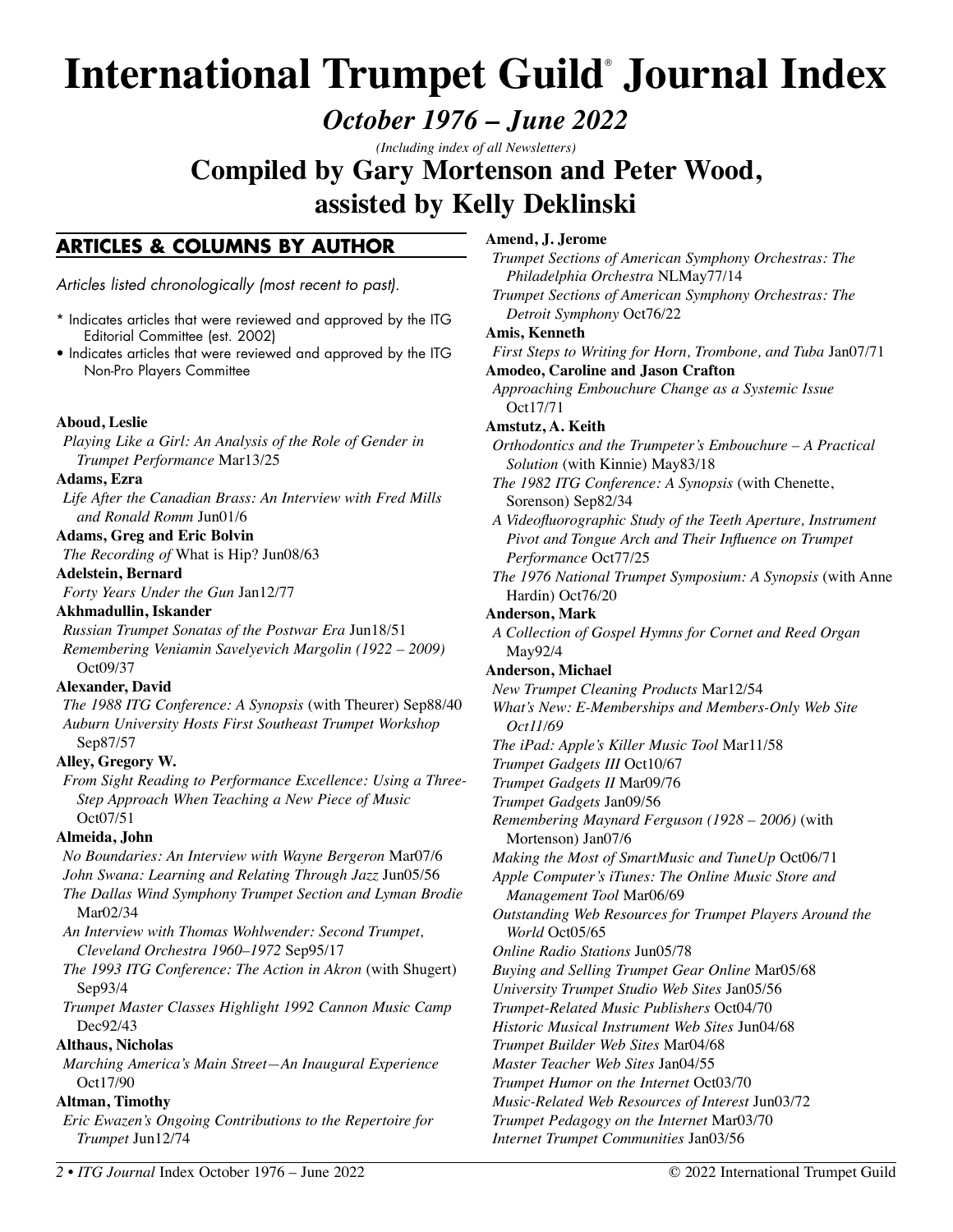*The Trumpet Herald on the Internet* Oct02/67 *Trumpet Players Travel the Information Superhighway on the TPIN* Sep94/49 **Anthis, Sokratis, Gregory Jones, and Panoyotis Kessaris**  *Trumpets in Paradise: The Fourth Ionian Summer Music Academy* Mar07/36 **Anthony, Ryan**  *My One Constant—Brass Quintet!* Mar15/66 *Benefits of Chamber Playing for the Orchestral Player*  Mar10/66 **Anthony, Ryan and Michael Sachs**  *Remembering David Zauder* Jan14/73 **Apelgren, Scott**  *The 1995 Florida Trumpet Festival with Philip Smith* Sep95/57 *The 1996 Ellsworth Smith International Trumpet Guild Solo Trumpet Competition* Dec96/55 **Appleby-Wineberg, Bryan**  *Chicago's Amy Nelson: Bringing Beauty and Encouragement Through the Cornet* Jun22/70 *Finding Balance: Christopher Dennard* Mar22/67 *One of the Best: Iain Culross, Principal Cornet with The Grimethorpe Colliery Brass Band* Jan22/68 *Soprano Cornet Champion Marielle Rey of The Valaisia Brass Band of Switzerland* Oct21/95 *On a Mission and Leading: Beth Cooper Malovance* Jun21/70 *Concert Master in Pittsburgh: Josh Boudreau, Principal Solo Cornet of the River City Brass Band* Mar21/79 *Kathleen Gaspoz: Breaking Down Walls* Jan21/81 *The Life of a Champion: A Conversation with Tom Hutchinson, Principal Cornet with The Cory Band* Oct20/73 *The Brass Band Cornet Section: Equipment and Roles* Jun20/65 *Brass Banding in the US: A Conversation with Jen Oliverio and Gordon Ward* Mar20/55 **Araya, Luis M.**  *\*A Brief History of the Use of Trumpets in the Mariachi Ensemble* Jun14/38 **[Arban, J.-B.]**  *The 1907 Arban Cornet Method* NLMay78/11 **Arndt, Michael**  \**A Tribute to the Life and Career of Roger Voisin (1918 – 2008)* Oct08/23 **Ash, Jeffrey DDS**  *Wind Instrumentalists' Most Frequently Asked Dental Questions*  (with Asher) Sep97/31 **Asher, Gillian DDS**  *Wind Instrumentalists' Most Frequently Asked Dental Questions*  (with Ash) Sep97/31 **Aston, Spencer, Jonah Kappraff, and Geoffrey Shamu**  *The 2008 Ellsworth Smith International Trumpet Solo Competition* Mar09/42 **Aston, Spencer**  *Three Steps to Developing a Better Sound* Jun08/60 **Atwood, Marcelyn and Wendy K. Matthews**  *Marie Speziale: Leading the Way* Jan20/24 **Ault, Susan Whitney**  *The 1989 Florida Trumpet Festival* Sep89/61

**Averett, Michael**  *Julian Kaplan, Principal Trumpet, Kansas City Symphony Orchestra* Jun16/70 **Bach, Edward S.**  *The 1999 Pilisvörösvar International Trumpet Competition*  Jan00/22 **Bach, Jan**  *Performance Notes on Jan Bach's "Laudes,"* May90/61 **Bachelder, Allen**  *Ridiculously Good Days* Jan02/31 *Tongue Legato, Slur Marcato Oct00/60 Bachelder's Rules of Trumpet Playing* Feb98/55 **Backhaus, Patricia**  *Ernest S. Williams and the Twentieth-Century Cornet Repertoire*  Oct19/84 *Bohuslav Martinů,* Sonatine (1956) Mar10/65 *The 1989 ITG Conference, Santa Barbara, California: A Summer Remembrance* (with Reyman) Dec89/4 **Bailey, Megan**  *Keeping the "Fun" in Fundamental Practice During a Pandemic* Jan21/57 **Baldwin, Bryan**  *The 1998 National Trumpet Symposium* May98/34 **Baldwin, David**  *Embouchure Saga* Jun22/44 *Transcription for Trumpet Players* Jun18/44 *The Golden Rules of Music Making II* Jun15/47 *J.B. Arban: Teaching Us for 134 Years* Oct08/37 *Notes on J. B. Arban's* The Art of Phrasing Jan05/49 *The Golden Rules of Music Making* Jan04/45 *Warm-Up and Practice Tips* Mar01/60 *The Seven Secrets of Endurance* Dec96/58 *Arbuckle's "Complete Cornet Method,"* Feb90/31 *Bach Arias for Trumpet* Oct77/26 *ITG Newsletter* Mar76 **Ballou, Dave**  *An Introduction to Instrumental Ear Training* Jun03/56 **Banks, Ansyn**  *Willie Thomas's Pentatonic Pairs* Mar15/52 *Incorporating Jazz Style in the Standard Lesson* Oct08/61 **Bannard, David**  *An Innocent Abroad: Playing with a South American Orchestra*  May84/11 **Baranger, Louise**  *A Tribute to the Life and Career of W. Frederick Mills (1935 – 2009)* Jun10/7 **Barbenel, Joe**  *Science Proves Musical Myths Wrong* (with Davies and Kenny) May98/12 **Barrow, Gary**  *Thoughts on the History of Trumpet Pedagogy* Jun10/62 *Thoughts on Multiple Tonguing* Feb97/72 *The 1991 ITG Conference: A Synopsis* (with Cansler) Sep91/4 *The 1987 ITG Conference: A Synopsis* (with Reyman) Sep87/17 *Col. Earl D. Irons and the Evolution of Cornet Pedagogy* 

Dec85/24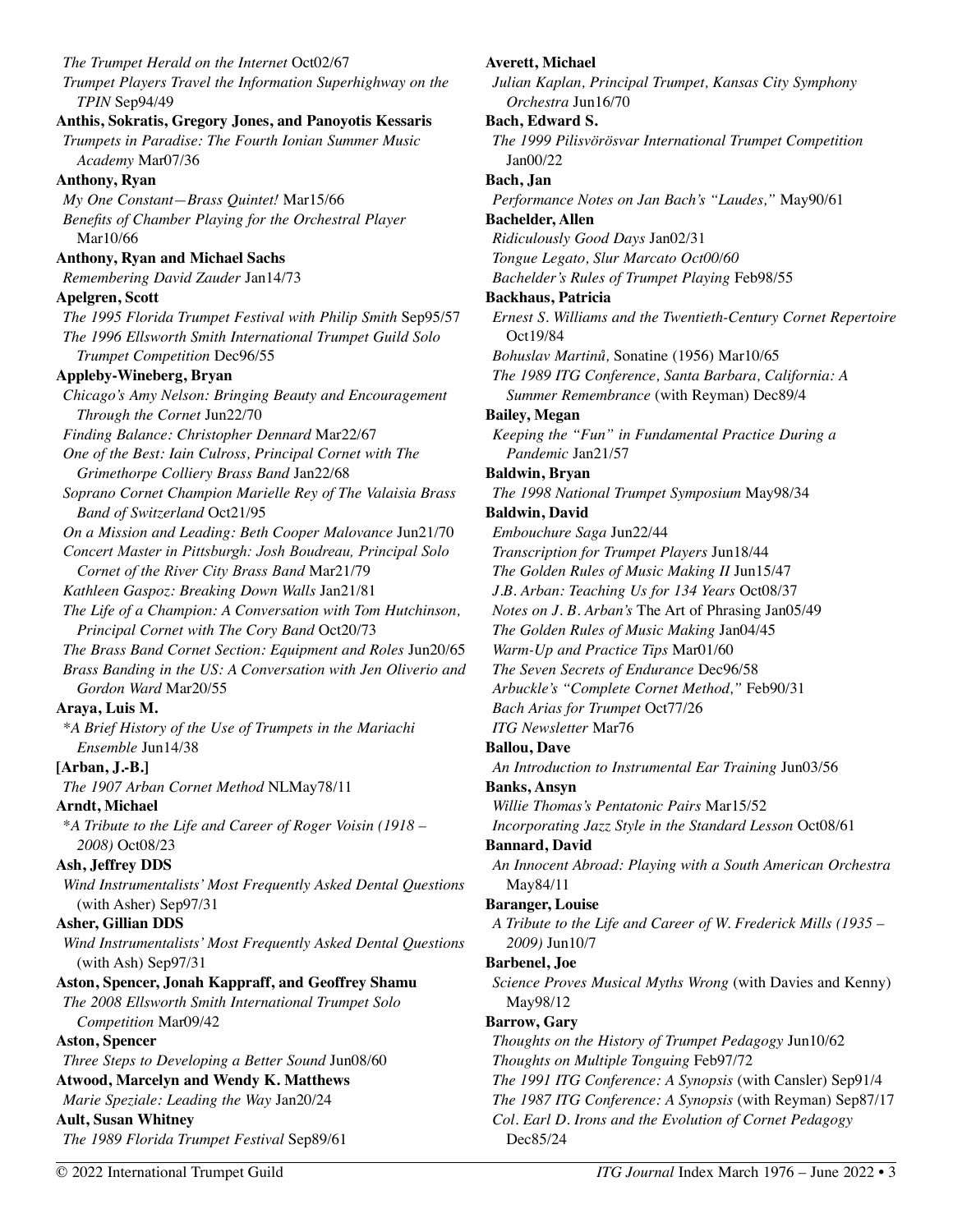**Barry, Michael**  *Sanity in Sameness: How to Keep the Freelance Fire Alive* Jan08/57 **Barsby, Helen**  *The 1996 Euro-ITG Trumpet Days* (with Hardin, Jakobsen) May96/42 *The Baroque Trumpet International Seminar* Sep95/61 **Barth, Verena Jakobsen**  *The Göteborg Brass Band's 25th Anniversary Celebration* Jun07/47 **Bast, Gary J.**  *The Legacy of William T. Cardwell, Jr.* Oct16/51 **Battenberg, Tom**  *The 1988 ITG Jazz Composition Contest* Dec89/32 **Battista, Ned**  *Trombe in C: Correcting the "New World" Symphony* Jun18/35 **Baum, Dave**  *The Third Maryland Early Brass Day at Towson University*  (with Curtis) Oct00/56 **Bean, Nathaniel**  *Ten Tips for Teaching Private Lessons to Elementary and Junior High Trumpeters* Jun14/63 **Beatty, Stephanie**  *The Role of Women Musicians in United States Military Bands*  Jun09/31 **Beck, Frederick**  *The Flugelhorn: Its History and Development* (with supplement) Oct80/2 **Beery, John**  *Interlochen's Greenleaf Collection: An Inventory of the High Brass* (with Sorenson) May97/58 **Befu, George S.**  *The Orthodontics Alternative - Removables* (with Greene) Feb87/28 **Bell, Julia**  *Using Social Media as a Practice Tool* Jan22/47 *Podcasts: A Path for Musical Improvement* Mar20/35 **Bell, Ronald**  *Natural Trumpets of Leningrad* May83/10 **Bellens, Ive**  *A Conversation with Belgian Trumpeter Léon Pétré* Jan10/39 **Bellino, Peter**  *A Decade of Change: Miles Davis's Blues Solos 1954 – 1964*  Oct21/40 *Do you suffer from OPBES?* Jun21/32 **Belluscio, Christopher**  *Roger Murtha Looks Back on His Career as a Teacher and Performer* Mar10/39 **Bensdorf, Ethan**  *Open Ears: Playing Like A Chamber Musician in the Orchestra*  Jun13/58 **Berghorn, Benjamin**  *Alex Jokipii, Principal Trumpet, Buffalo Philharmonic Orchestra* Jun17/73 **Bergman, Jason**  *Guiding Principles for Success with Trumpet Ensembles*  Oct17/83 **Bergman, Jason, Aoife Garry and Nathan McDonnell**  *The 2021 Ellsworth Smith International Trumpet Solo Competition* Jan22/33 **Bergman, Jason and Olivia Funkhouser**  *Adaptive Teaching for Music Students on the Autism Spectrum*  Jan19/48 Mar20/61 Mar19/89 Oct15/83 Oct14/92 Oct13/85 **Berlin, Eric Bertie, David Bhasin, Paul Biggs, Philip**  Oct18/84

**Bergman, Jason—Orchestra Section Profile Column**  *Paul Torrisi, Second Trumpet, Utah Symphony* Jun21/79 *Billy Hunter, Principal Trumpet, Metropolitan Opera* Oct20/79 *Jeff Luke, Associate Principal Trumpet, Utah Symphony Travis Peterson, Principal Trumpet, Utah Symphony Orchestra Kyle Sherman, Principal Trumpet, Fort Worth Symphony Orchestra* Jan18/67 *Micah Wilkinson, Principal Trumpet, San Diego Symphony Orchestra* Jan17/65 *Dallas Symphony Orchestra Trumpet Section* Oct16/89 *Justin Bartels, Principal Trumpet, Colorado Symphony Orchestra* Jan16/71 *Ethan Bensdorf, Second Trumpet, New York Philharmonic Matthew Ernst, Principal Trumpet, Cincinnati Symphony Orchestra* Mar15/76 *Hunter Eberly, Principal Trumpet, Detroit Symphony Orchestra The São Paulo Symphony Orchestra (Orquestra Sinfônica do Estado de São Paulo) Featuring Flávio Gabriel* Jun14/84 *The São Paulo Symphony Orchestra (Orquestra do Estado de São Paulo), Featuring Antonio Carlos dos Santos Lopes Junior* Mar14/82 *The São Paulo Symphony Orchestra (Orquestra do Estado de São Paulo), Featuring Marcelo Matos* Jan14/79 *The São Paulo Symphony Orchestra (Orquestra Sinfônica de Estado de São Paulo), Featuring Fernando Dissenha What to Do if Your Students Don't Practice* Jan16/39 *A Conversation with Julian Wachner* Jun15/40 *No Horns Needed!* Oct13/71 *The Thinking Trumpeter's Guide to Saint-Jacôme's* Grand Method for Cornet Mar22/52 *Aaron Harris's Advanced Studies for Trumpet* Jan21/70 *Efficient Playing: Part II* Jan07/64 *Efficient Playing: Part I* Oct06/69 **Biermann, Joanna Cobb**  \**Trumpets in 18th Century Darmstadt Symphonies* Jan11/75 *Anna Hughes Williams: Passing the Torch* Oct19/91 *Kevin Robbins: Legend of Stanshawe* Jun19/72 *Excellence in the Back Row: Keith Britcliffe* Mar19/81 *Richard Poole: Life in the Stratosphere* Jan19/68 *Zoe Hancock: Flugelhorn Soloist with the Black Dyke Band Lucy Cutt: Fairey Band's Flugelhorn Star* Jun18/74 *Dewi Griffiths: Enjoying the Journey* Mar18/73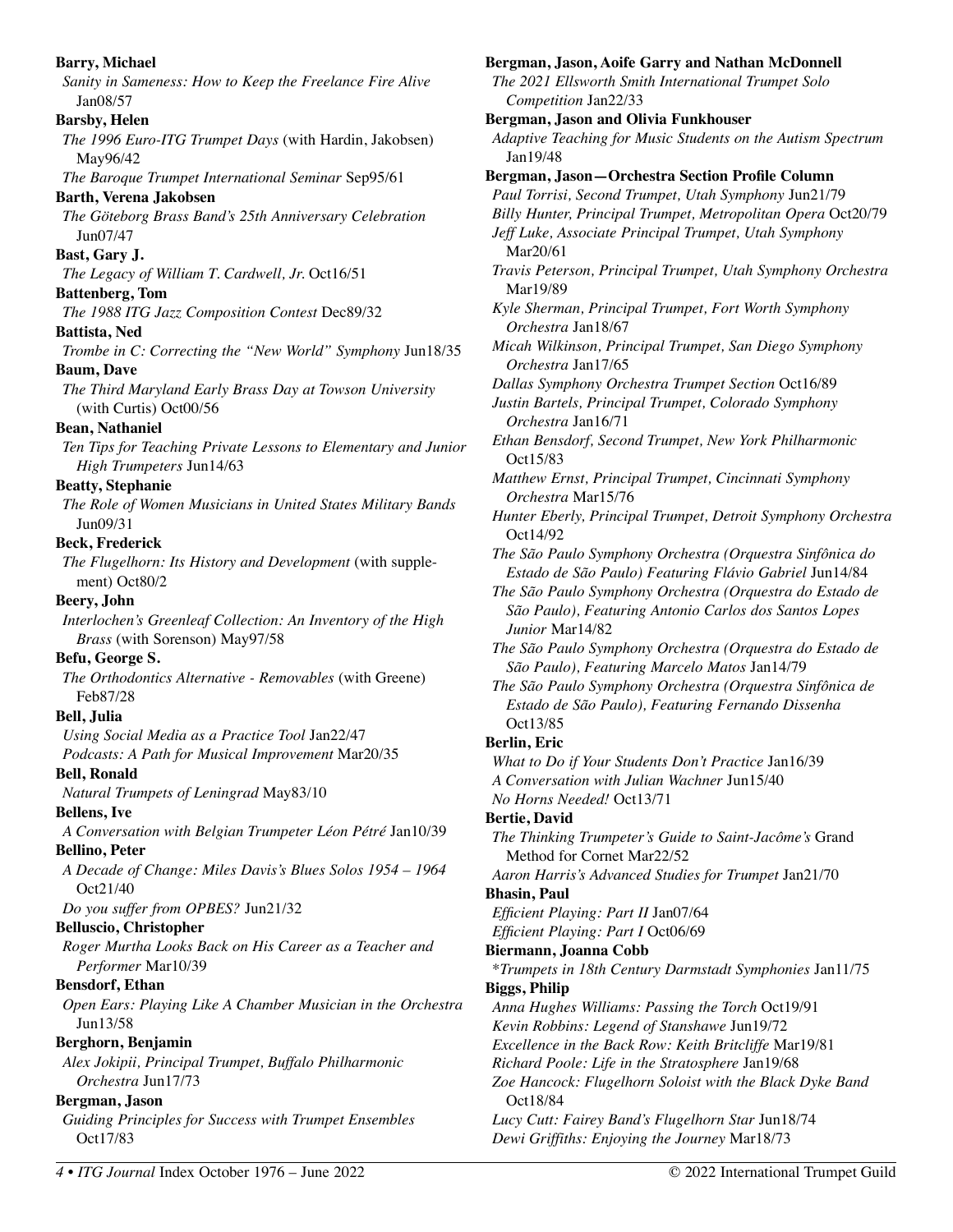*Ralph Brill: British Army Cornetist Extraordinaire* Jan18/59 *Alan Morrison—Thanks for the Memories!* Oct17/87 *Helen Williams: Achieving the Unbelievable* Jun17/64 *A Conversation with Jim Hayes* Mar17/65 *Kirsty Abbotts: Leading Lady* Jan17/57 *Carl Nielsen: International Staff Band End Man* Oct16/82 *Paul Richards: Loving the Brass Band Life* Jun16/62 *Tom Hutchinson: Knocking at the Door* Mar16/56 *Mark Wilkinson: Foden's Principal Cornet Extraordinaire*  Jan16/52 *Roger Webster: Brass Band Icon* Oct15/64 **Bilger, David**  *Orchestra Governance* Jun22/76 *The Orchestral Cornet* Mar22/70 *Fear, Courage, and Creativity* Jan22/73 *Jeffrey Curnow: The Man Who Wears Many Hats* Oct21/98 *All Alone* Mar21/85 *When the Music Stopped* Oct20/77 *Four Easy Rules* Jun20/67 *Using a Strong Voice* Jan20/75 *One Man's Journey: An Interview with Ryan Anthony* Oct19/94 *Nietzsche, Safe Spaces, and the Trumpet* Jun19/74 *Nathaniel Mayfield: Old is New Again* Mar19/84 *Mark Gould: Orchestra Confidential* Oct18/89 *The Myth of Perfection* Mar18/79 *A Conversation with Maestro Yannick Nézet-Séguin (Part 2)* Jan18/64 *A Conversation with Maestro Yannick Nézit-Séguin (Part 1)*  Oct17/93 *Heroes* Mar17/69 *Rotary Trumpets—A Conversation with Dr. Jack Burt* Jan17/62 *"What Mouthpiece Do You Play?"* Oct16/86 *Playing to Win* Jun16/66 *Playing by the Numbers* Mar16/61 *Orchestral Playing in the US and Europe: An Interview with Kasper Knudsen* Jan16/67 *A Question-and-Answer Session on Orchestral Playing*  Mar15/73 *317* Jan15/85 **Birkemeier, Richard**  *The 1986 ITG Conference: A Synopsis* (with Hardin, Mitchell, Olcott, Pfund, Sorenson) Dec86/16 *Edward Carroll and Clifford Blackburn Featured at Ohio ITG Chapter Meeting* Sep85/16 *The History and Music of the Orchestral Trumpet of the Nineteenth Century, Part 2* May85/13 *The History and Music of the Orchestral Trumpet of the Nineteenth Century, Part 1* Feb85/22 **Blackburn, Clifford**  *Trumpet Modifications and Repair: Valve Aligning*  NLMay80/10 *Trumpet Modifications and Repair: Mouthpiece Gap*  NLMay79/12 *Trumpet Modifications and Repair: Louisville Leadpipe; Mouthpiece Throat Sizes* NLFeb78/10 **Blackmore, Lisa**  *Highlights from the 2003 International Women's Brass Conference* (with M. Blackmore, Saxton, Scott) Mar04/15

*The Road Not Taken: The Personal Journey of Betty Scott* Mar04/20 **Blackmore, Mark**  *Highlights from the 2003 International Women's Brass Conference* (with L. Blackmore, Saxton, Scott) Mar04/15 **Blair, Stacy**  *Studying With Maurice André* NLMay80/11 **Blake, Michael**  *Trumpet Clinics in South Africa: Rebuilding a Nation from Within* Feb96/48 *The Foreign Musician in the West German Orchestral System: Part II* Sep86/18 *The Foreign Musician in the West German Orchestral System: Part I* May86/17 **Bloch, Colin**  *The Trumpeter of Selborne: Hero or Rogue?* Mar22/14 *Rotary and Piston Trumpets: New Perspectives* Oct21/30 **Blosser, Carrie**  *The Many Musical Roles of Trumpet Players in the US Navy Band Program* Oct21/82 *Breaking Down Military Band Excerpts, part II* Jan16/63 **Blutman, Michael**  *Success with Keys: Keys to Success* Mar21/48 *Ensemble Skills in Isolation* Oct20/60 *Musical FUNdamentals* Jan20/50 **Bohnert, David—Young Artist Award**  *Daniel Choi* Jan17/36 *Leo Brychta* Oct16/58 *Chen Jia-Wei* Jun16/40 *Forrest Johnson* Mar16/36 *Coleman Scott* Jan16/43 *Robby Garrison* Oct15/50 *Andrew Stephens* Jun15/51 *Geoff Gallante* Mar15/49 *Sophie Spencer* Jan15/58 *Brent Proseus* Oct14/58 *Luke Hamilton* Jun14/58 *Arthur Escriva* Mar14/48 *Eli Ross* Jan14/48 **Bolvin, Eric**  *Chop Management* Mar18/57 *Basic Commercial Horn Arranging for the Working Trumpet Player* Jun10/68 *The Bay Area Trumpet Scene* Mar09/79 *Road Rules: An Interview with Mike Bogart and Adolfo Acosta from Tower of Power* Oct07/42 *Studio Work – How to Get Started* Jun06/47 **Bolvin, Eric and Greg Adams**  *The Recording of* What is Hip? Jun08/63 **Bolvin, Eric and Michael Davis**  *The Making of* Brass Nation Mar08/48 **Bond, Peter**  *Brass Pedagogy from the Football Field to the Concert Hall*  Jan21/78 **Bonnici, André**  *The Future of Instrument Making: A Conversation with Craftsman Jérôme Wiss* Mar20/14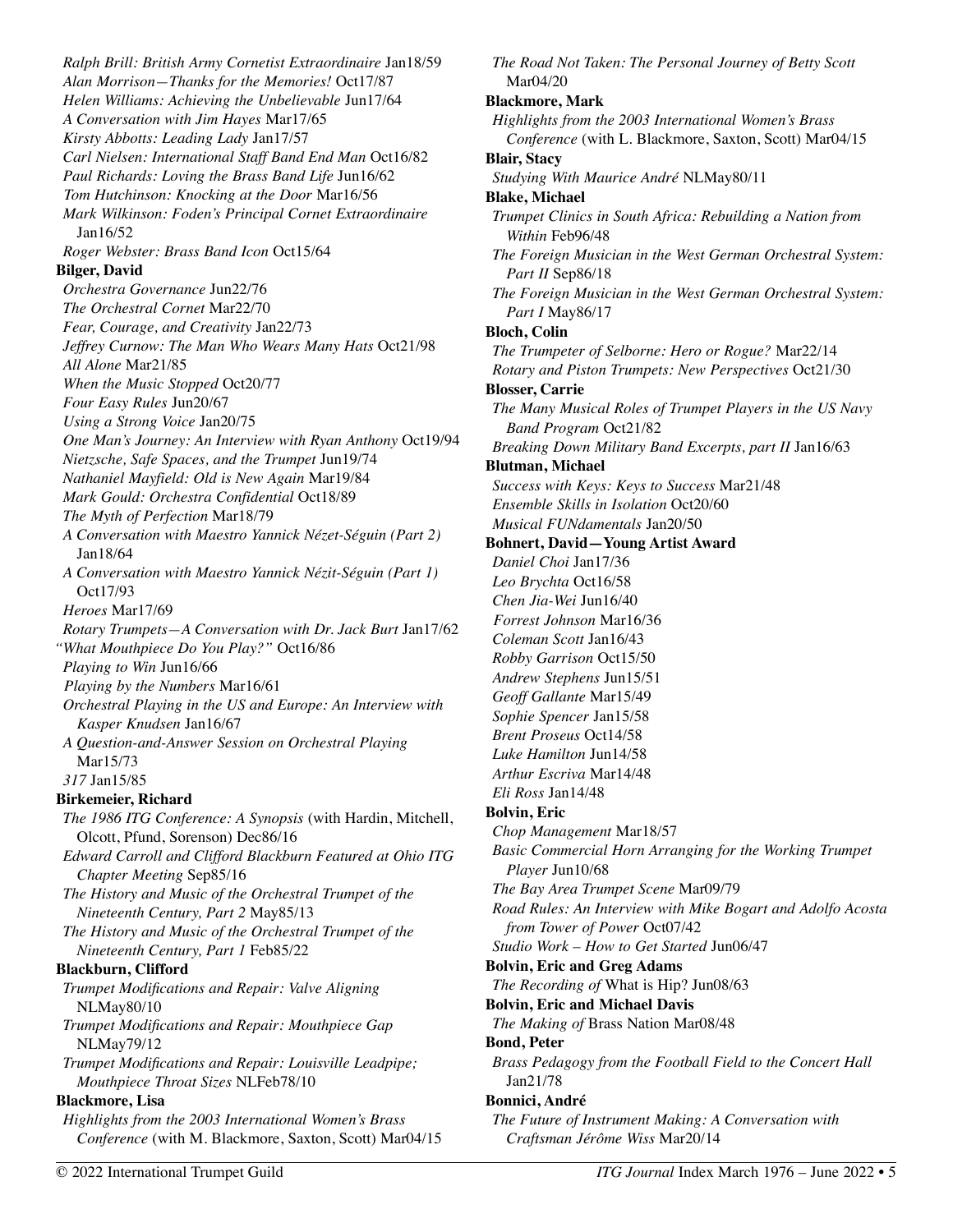**Borden, Brianne**  *Yoga as a Tool for Successful Musicianship* Mar21/44 *Healthy Mind, Healthy Body, Healthy Trumpet Player* Oct17/73 **Boren, Mark**  *Mind Over Matter / Matter of Mind* Oct04/65 **Bouhuys, Arend**  *Pressure-Flow Events During Wind Instrument Playing*  Feb83/11 **Boulton, Thomas**  *An Inside Look at the Center for Advanced Musical Studies at Chosen Vale* Jun12/44 **Bowman, Joseph**  *Mnemonics—Keeping it Simple* Oct19/68 *Talking Chamber Music Recordings with Sam Pilafian and Jose Sibaja* Jan19/60 *Thailand Philharmonic Orchestra Trumpet Section* Oct18/94 *Talking Chamber Music Entrepreneurship with Sam Pilafian*  Jun18/71 *Talking Chamber Music with Sam Pilafian* Mar18/71 *Trumpet Pedagogy Challenges in Thailand* Jun11/69 *Synopsis of Historical Trumpet Discography* Oct09/50 *Recognizing and Correcting "Reverse Tonguing"* Mar09/74 *Living and Learning in the Land of Smiles* Oct08/58 *David Hickman Goes on Record* Jun03/27 *\*An Annotated Bibliography of Published Twentieth-Century Sonatas for Trumpet and Piano* Mar03/7 *Leonard Smith: America's Premier Cornet Virtuoso* Jun02/34 **Brabham, Javian**  *Building Confidence: Tools for Teachers and Students*  Mar17/54 **Bradbury, Ray**  *Just Gimme That Brass* Sep95/22 *Satchmo's Syndrome* Feb87/6 *Satchmo Saved* Feb83/19 **Bradshaw, Robert J.**  *Composing an Opera for Trumpet* Jun15/66 **Brahmstedt, Howard**  *Trumpet Playing in China* Feb93/29 *Timofei Dokshizer's Visit at Tennessee Tech University*  NLOct77/10 **Brantigan, Thomas A.**  *Beta Blockade and Stage Fright, Looking Back* (with Charles O. Brantigan) May84/20 *The Tyranny of Temperament in Ensemble Playing* NLFeb78/11 **Brennan, Joel**  Poper's Game: *A 21st-Century Approach to Addressing Initial Attacks in Practice* Oct16/68 **Brennan, Joel and Louis Hanzlik**  *The Evolution of the American Brass Quintet's* Brass Quintet Database Jun21/56 **Brewer, Charles E.**  *Johann Heinrich Schmelzer and the Trumpet* Jan19/62 **Briney, Bruce**  *Time Passages* Jan03/60 *Vincent Cichowicz: Master Teacher* Dec98/4 *The Methods and Etudes of Wilhelm Wurm* Feb97/51

**Briney, Bruce and Kirsty Montgomery**  *Intersecting History and Pedagogy: Using the Natural Trumpet to Teach Beginning Brass Students* Mar15/34 **Brixel, Eugen**  *Wind Music at the Graz Conservatory* NLMay79/6 **Brooks, Kari**  *My Trip to Thailand* Oct05/56 **Brown, Michael R.**  *The Brass Quintet and the Player/Coach D*ec93/30 **Browning, Zack D.**  *Trumpet Technique in the Performance of Microtones*  NLFeb79/6 **Brubeck, David William**  *Pre-Elementary Method for Trumpet and Trombone: Tunes for Two Fingers* Mar16/42 **Buie, Zach**  *David Argenta, Principal Trumpet of the Kaohsiung Symphony Orchestra* Oct21/101 *David Rouault, Principal Trumpet, Macao Orchestra* Mar21/86 **Bullock, Donald**  *Articulations for the Haydn Trumpet Concerto* (with supplement) Oct79/26 **Burgess, Dustin**  *The Other Trumpets* Mar14/54 **Burgess, Jon**  *Practice "Fundamentals"* Oct09/62 *Trumpet Ensembles Can (Now) Play More Than Fanfares* Jun05/74 *Performance Profiling in the Trumpet Studio* Oct02/64 *Seven Steps to Better Teaching* Oct01/67 **Burgstaller, Joseph**  *Ten Lessons Through Chamber Music* Jan11/73 *So You Want to Know How to Circular Breathe* Sep96/27 **Burkart, Richard**  *Other Tributes to Leon Rapier* May88/37 **Burne, Bob**  *The First Aussie ITG Conference* Dec98/30 **Burt, Jack**  *Talking over the Music: Gábor Tarkövi and the Berlin Philharmonic over Time* Oct19/35 *Talking over the Music: Michael Sachs and the Cleveland Orchestra over Time* Jun19/24 *Talking over the Music: David Bilger and the Philadelphia Orchestra over Time* Mar19/26 *Talking over the Music: Tom Rolfs and the Boston Symphony over Time* Jan19/21 *Roman Rindberger: A Trumpeter for All Seasons* Oct18/34 *Creatively Unique/Uniquely Creative: A Conversation with Thomas Gansch* Oct11/44 *Schagerl Brass Festival 2008* Jan09/28 *The Rotary Trumpet: An Introduction* Mar04/52 *Uncommon Man, Uncommon Musician: Tributes to Ray Crisara from Colleagues and Students* Mar00/40 **Buselli, Mark**  *Putting It All Together—Transcribing* Mar08/39 **Butler, Patricia**  *Online Trumpet School with David Bilger* Mar13/62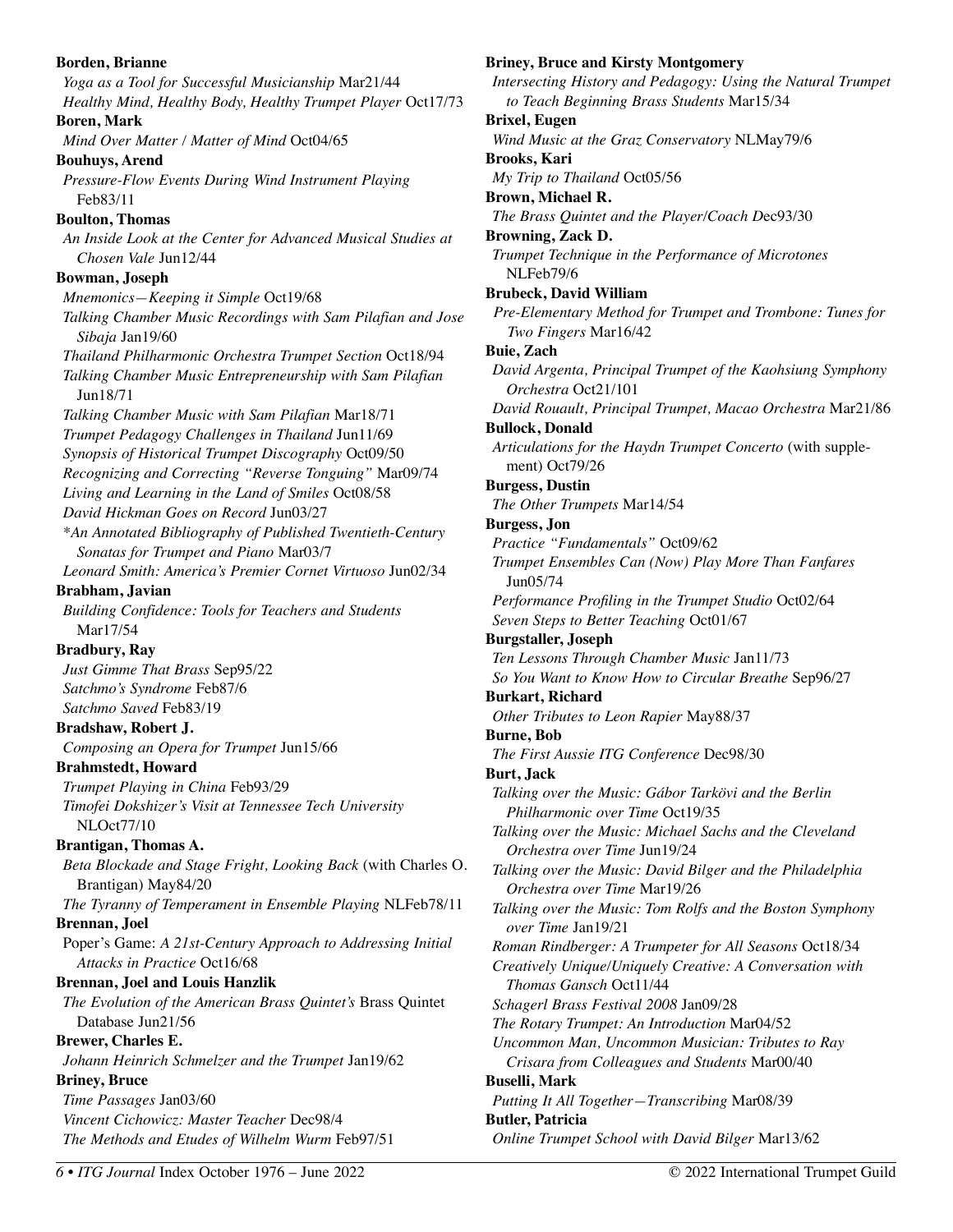## **Butterfield, Sean**  *The 2021 Carmine Caruso International Jazz Trumpet Solo Competition* Mar22/28 *The 2019 Carmine Caruso International Jazz Trumpet Solo Competition* Jan20/6 **Butterfield, Sean and Grant Peters**  *The 2017 Carmine Caruso International Jazz Trumpet Solo Competition* Jan18/6 **Byler, Chuck**  *Frank Kaderabek Talks About His Benge Trumpets Jan09/21*  **Byrd, Richard**  *Caleb Hudson: An Interview with the Newest Member of the Canadian Brass* Jan14/20 *A Tribute to Vince DiMartino at the Great American Brass Band Festival* Jan13/30 *Character Analysis—Know Your Role in the Music!* Jan12/62 *Application of Aural Theory Skills in Practicing, Auditioning, and Performance* Jun09/71 *Strategies for Successful Sight Reading* Oct03/65 **Caens, Thierry**  *Recent "Third Stream" Trumpet Works* Oct12/72 **Cain, John**  *Lauren Bernofsky and Her Muse: Conversations on the Creative Process of Composing* Mar12/30 **Caldwell, Deborah**  *Writing Your Way to Success: The Benefits of Using a Practice Journal* Mar21/55 *Finding Your Flutter: Pointers for Development and Proficiency* Jun18/62 **Caldwell, Michael**  *Applying Marathon Training Principles to Trumpet Practice and Performance* Mar06/58 *Rhythmic Development in Improvisation* Jan05/46 *The 2000 ITG Conference, Purchase, New York* (with Stephans) Oct00/5 *There Will Never Be Another Doc: An Interview with the Incomparable Doc Severinsen* Oct00/36 *Gerard Schwarz: From Virtuosic Trumpet Artist to World-Class Conductor* Mar00/24 *The 1999 Carmine Caruso International Jazz Trumpet Solo Competition* Mar00/62 *The 1999 ITG Composition Contest* Mar00/69 *The 1999 ITG Conference Richmond, Virginia* (with Sorenson) Oct99/5 **Call, Bryce**  \**Leading the Way: The Role of Jazz Improvisation in Developing Stylistic Lead Trumpet Playing* Jun21/6 **Calloway, Charles**  *Developing Resonance and Efficiency through Playing the Leadpipe* Jan20/52 **Campbell, William**  *The 1998 Ellsworth Smith International Solo Trumpet Competition* Dec98/17 **Campos, Frank Gabriel**  *Playing by Ear* Mar22/37 *Dysfunctional Embouchures* Jun21/40 *Trumpet and Netflix: Practicing During the Pandemic* Oct20/43 *Power is Nothing without Control* Mar19/45

*Performance Enhancing Supplements* Oct18/65 *Susan Williams: An Aussie in Europe* Mar18/6 *Paying Attention* Oct17/67 *Practice Enhancers* Jun17/45 *The Fourteen Things* Oct16/59 *What about Talent?* Jun16/41 *A Change of Perspective* Jan16/44 *Conquering Valsalva* Oct15/51 *The Insidious Valsalva Maneuver* Jun15/52 *Keep Your Eye on the Ball* Jun14/59 *The Habit Business* Jan14/49 *Supercharge Your Brass Players!* Jun13/41 *Kitchen Music*Jan13/64 *Aim High* Oct12/56 *Time is Short* Jun12/58 *Wedge Breathing with Bobby Shew* Mar12/43 *Wax On, Wax Off Oct11/59 Hara and the Reverse Breath, Part II* Mar11/49 *Hara and the Reverse Breath, Part I* Jan11/53 *It's In the Stance* Oct10/59 *More Dolce Please!* Jun10/57 *The Two Trial Rule* Mar10/45 *The View from My Practice Room* Jan10/51 *A Perfect Ride* Oct09/56 *What About Pedal Tones?* Oct08/54 *Four Simple Exercises* Jun08/52 *It's the Way That You Do It* Jan08/50 *Conception Leads, Technique Follows* Jun06/46 *The Knack and the Trick (Re: Your Posture, Part Two)* Jan06/46 *Re: Your Posture* Oct05/53 *My Favorite Quotes* Jan03/45 *How We Learn* Mar02/42 *A Letter to My Students* Jun01/47 *Embouchure Isometrics* May99/50 *Automaticity and Beans* Feb99/50 *The Myth of Support* May98/44 *Overcoming Fear* May96/65 *Visualization for Musicians* Feb96/71 *Stage Deportment* Dec95/71 *Toward More Efficient Performance* Sep95/89 *An Interview with George Coble* Dec91/15 **Candelaria, Leonard**  *Centennial Tribute: Timofei Aleksandrovich Dokshizer* Oct21/57 *Remembering Luther Didrickson* Mar16/15 *2002 Dokshizer Trumpet Competition and Euro-Brass Festival, Vilnius, Lithuania* Jun03/49 *John Haynie Y2K Celebration* Jan01/38 *The 1998 Carmine Caruso International Jazz Trumpet Solo Competition* (with Olcott) May98/16 *The 1997 Moscow International Trumpet Festival and Competition* Feb98/50 *The 1995 Moscow International Trumpet Festival and Competition* May96/52 *The 1993 Euro-ITG Conference: Gothenburg, Sweden* (with Frigerio, Jayne, Jourdan, Sommerhalder, and Tarr) Dec93/33 *The 1983 ITG Conference: A Synopsis* (with Sorenson) Sep83/26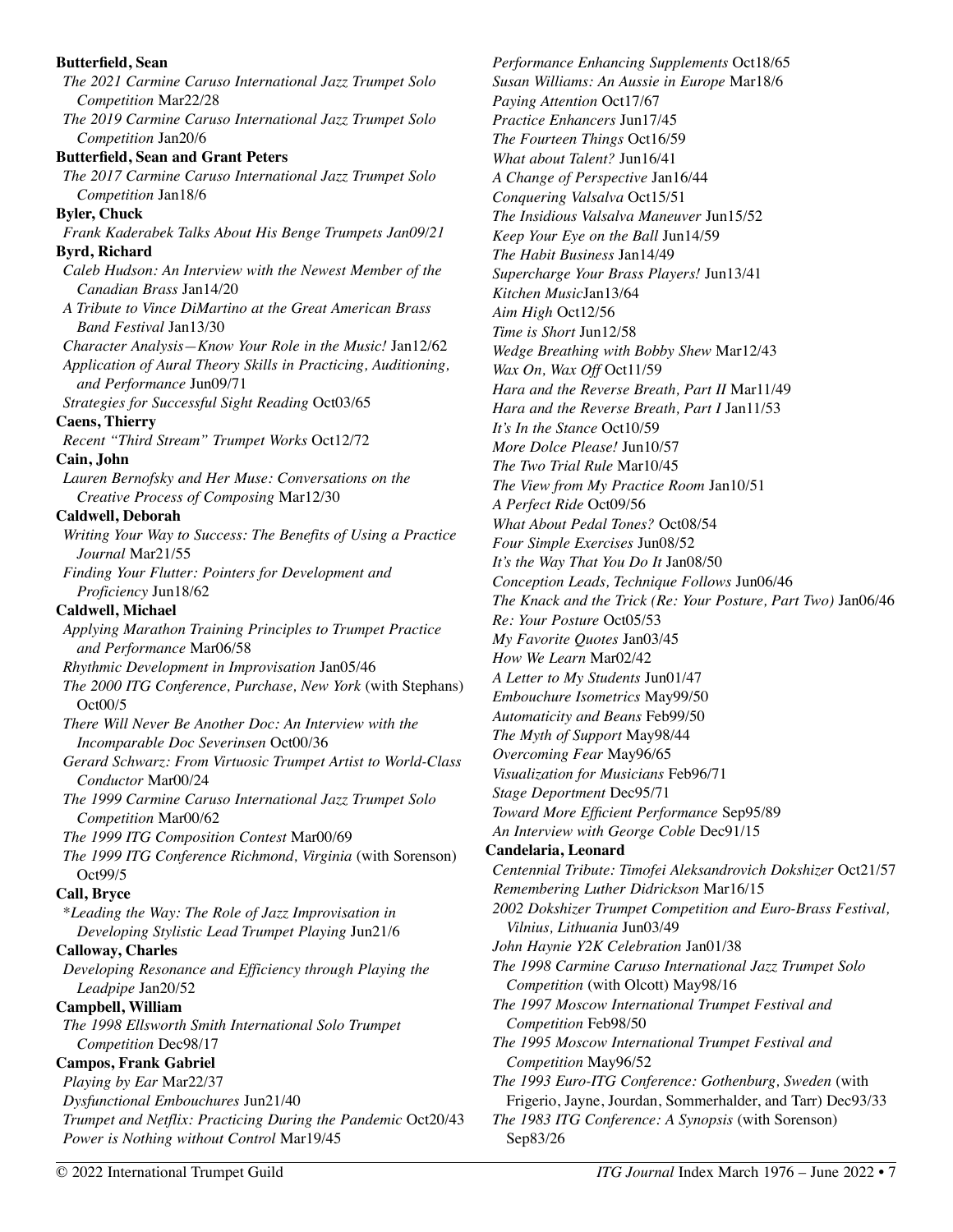*Course of Study, North Texas State University* (with Haynie) Feb83/20 **Cansler, Philip T.**  *Sizzlin' Hot Accuracy* Oct01/66 *The 1992 ITG Conference: Windmills on My Mind* (with Hanson) Dec92/4 *The 1991 ITG Conference: A Synopsis* (with Barrow) Sep91/4 **Card, Robyn**  *Susan Slaughter: Consummate Musician and Inspired Pioneer*  Oct10/34 *Joyce Johnson-Hamilton on a Lifetime of Opportunity and Exploration* Mar10/6 *A Life of Firsts: An Interview with Carole Dawn Reinhart*  Jan06/6 **Carpten, George IV—Profile Column**  *Michael Dudley Jr.* Jun22/42 *Melissa Muñoz* Mar22/35 **Carrell, Cynthia**  *ITG Affiliate Chapters at Work* Jan20/45 **Carrillo, Chris**  *Using Seconds Pro Interval Training App for Organizing Your Practice* Mar16/46 **Carter, Stewart**  *Natural Trumpets Flourish at Third Early Brass Festival*  Feb88/18 **Cavalcante da Silva, Gilmar**  Estudos Bem-Humorados para Trompete Solo *by Fernando Morais: An Introduction* Jan17/31 **Cave, Brandon**  *Tips for the Beginning Trumpet Teacher* Oct18/70 **Caviness, Terrance E.**  *Section Playing: An Important Skill to Perfect* Mar15/50 *Modern Technology in the Teaching Studio* Mar14/49 **Champouillon, David**  *Suggested Uses of Schlossberg's* Daily Drills and Technical Studies for Trumpet *in the Trumpet Studio* Jan15/62 *"Romm-antically Speaking:" A Visit with Ron, Aaron, and Avis Romm* Jun13/15 *How "Doc" Helped Save the Airmen of Note: Happy 80th Birthday, Doc Severinsen* Jun07/18 *Living the Dream: Ronald and Avis Romm* Jun06/6 *Marvin Stamm on Expectations and Responsibility* Jun05/44 *Gilbert Johnson, Artist and Teacher* May99/4 **Chapman, Robert C.**  *Mouthpiece Throats, Cups, and Calculations* Jan02/40 *A Bibliography for the Science of Customizing or Constructing Trumpets* Jun00/59 **Chenette, Stephen**  *The Fifth Maurice André International Trumpet Competition*  Jun04/7 *"It's My Greatest Joy": An Interview with Maurice André*  Mar01/8 *The 1983 ITG Conference: A Synopsis* (with Amstutz, Sorenson) Sep82/34 **Chesky, Kris**  *Children and Hearing Loss* Mar07/58 *Health Promotion in Schools of Music: Initial Recommendations* (with Dawson and Manchester) Jan07/55

*Teach Trumpet Students Early and They Will Listen* Jan06/41 *Dental Implants and Their Significance to the Brass Player: Part II* Oct05/49 *Health Promotion in Schools of Music* Jan05/41 *Dental Implants and Trumpeters: A Request for More Information* Oct04/58 *Music, Health, and Education: Toward Greater Understanding*  Jan04/42 *ITG Symposium: Medical Problems of Trumpeters* Oct03/61 **Childress, Jan**  *The 1996 National Trumpet Competition* Sep96/35 *The 1995 National Trumpet Competition* Sep95/54 *The 1994 National Trumpet Competition at George Mason University* May94/56 *Snow Job: Fifty-two Trumpet Players Storm into Washington for Second Annual National Trumpet Competition* May93/22 **Chirico, Roland A.**  *Pursuing Guido's Highest Note* NLOct79/7 **Chumov, Leonid**  *The Life and Times of Russian Trumpeter Georgi A. Orvid* Oct01/58 *History of Russian Brass Ensembles S*ep94/31 **Ciampa, Bart Brady**  *Home Recording Studios: A Primer* Mar07/65 **Ciurczak, Peter L.**  *The Trumpet in Baroque Opera: Its Use as a Solo, Obbligato, and Ensemble Instrument: The Technical Details of Trumpet Style* Sep88/4 *The Trumpet in Baroque Opera: Its Use as a Solo, Obbligato, and Ensemble Instrument, Part II* May86/39 *The Trumpet in Baroque Opera: General Observations*  Sep82/14 *The Trumpet in Baroque Opera: Its Use as a Solo, Obbligato, and Ensemble Instrument* Oct81/2 **Clark, Keith C.**  *Saluting Adolph Herseth During His 50th Orchestral Season and a List of Other Outstanding Trumpet Careers* (with Schweikert) Feb98/33 *Trumpet Sections of American Symphony Orchestras: The Chicago Symphony Orchestra* Dec83/17 *Errata and Suggestions for 36 Transcendental Etudes by Théo Charlier* NLOct81/26 *Trumpet Sections of American Symphony Orchestras: The Boston Symphony Orchestra* NLMay79/6 *Performances of the Brandenburg Concerto No. 2 in the United States* Oct78/24 **Clark, Philip**  *Some Thoughts on Playing Second Trumpet* Jan02/38 **Clark, Warren**  *Whole-Half and Half-Whole Tone Scales* Mar10/46 **Clarke, Herbert L.**  *Famous Cornetist of the Past: Mathew Arbuckle* Feb90/32 **Cleveland Orchestra Trumpet Section: Michael Sachs, Jack Sutte, Lyle Steelman, and Michael Miller**  *The Roles of the Positions of the Trumpet Section* Jun10/77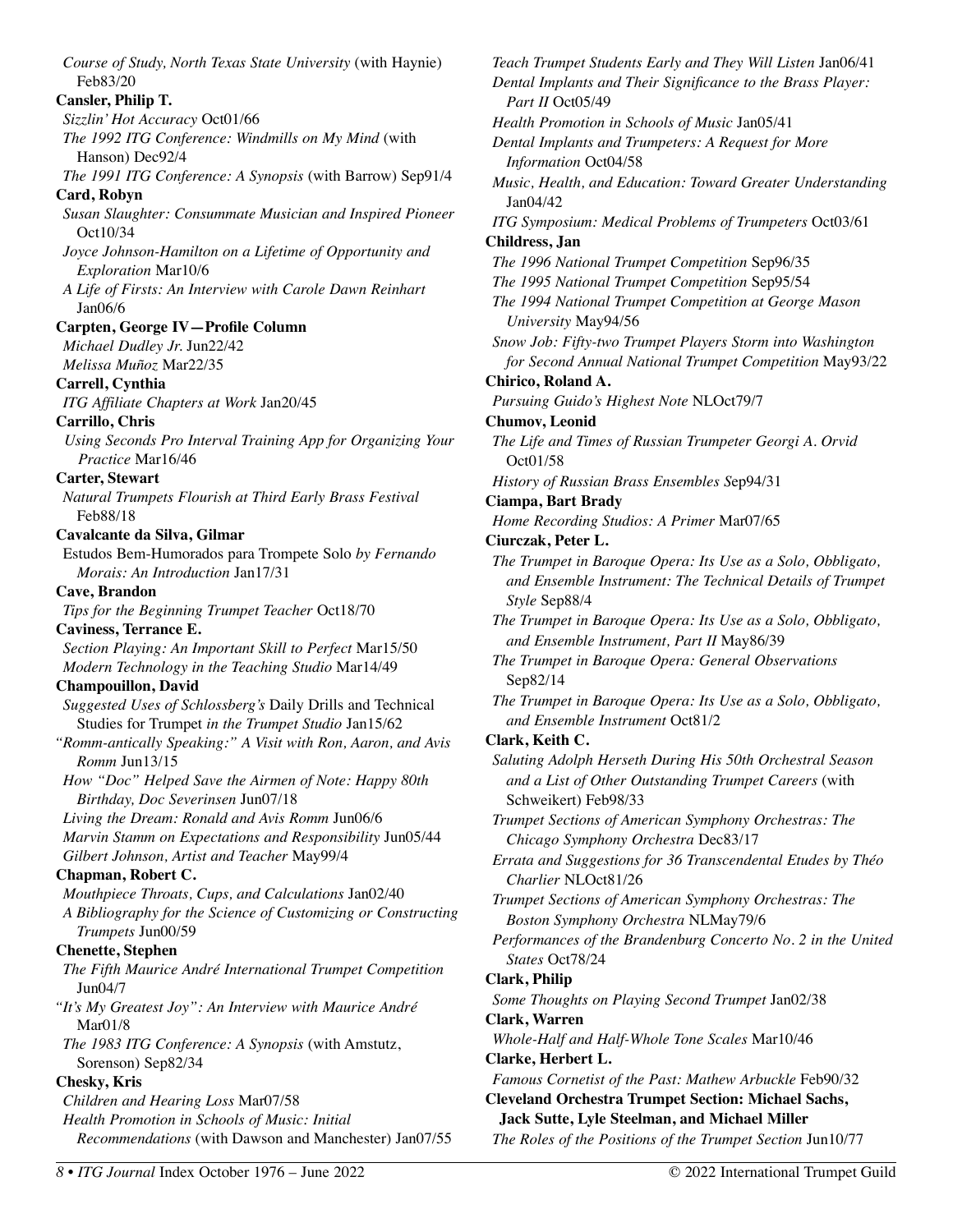| Cliff, Sam<br>A Selected Annotated Bibliography of Source Materials<br>Pertaining to 16th and 17th-Century Performance Practices | The Jazz Big Band: Ingredients to Assure Good Ensemble<br>Performances [PartII] Oct07/53<br>The Jazz Big Band: Ingredients to Assure Good Ensemble |
|----------------------------------------------------------------------------------------------------------------------------------|----------------------------------------------------------------------------------------------------------------------------------------------------|
| (with Davis) May87/18                                                                                                            | Performances Jan07/61                                                                                                                              |
| <b>Clodfelter, Mark</b>                                                                                                          | Cox, Richard                                                                                                                                       |
| The Fourth International Romantic Trumpet Festival in                                                                            | The Teacher and Performance Anxiety Mar04/64                                                                                                       |
| St. Petersburg, Russia Mar07/23                                                                                                  | Crafton, Jason                                                                                                                                     |
| Cobb, Kevin                                                                                                                      | *Samuel Barber's Capricorn Concerto Jun13/60                                                                                                       |
| Characteristics of the Modern Chamber Musician Jun14/73                                                                          | <b>Crafton, Jason and Caroline Amodeo</b>                                                                                                          |
| Who Needs Chamber Music Anyway? Jan09/61                                                                                         | Approaching Embouchure Change as a Systemic Issue                                                                                                  |
| Coffey, Joshua                                                                                                                   | Oct17/71                                                                                                                                           |
| Camille Saint-Saëns's Septet for Piano, Trumpet, and Strings,                                                                    | <b>Craswell</b> , Brandon                                                                                                                          |
| Op. 65 Mar16/53                                                                                                                  | Philip Smith: Speak with your Horn Heldt trans. Jan19/6                                                                                            |
| Coleman, David F.                                                                                                                | Covering the Basics Jan10/62                                                                                                                       |
| Commissioning and Premiering New Music Jun17/37                                                                                  | Cresci, Jonathon                                                                                                                                   |
| Guidelines for Transitioning from B-flat Trumpet to Higher-                                                                      | Audiation: A Key to Trumpet Performance Mar10/50                                                                                                   |
| Keyed Trumpets Mar17/52                                                                                                          | <b>Crisara, Cina and Gary Mortenson</b>                                                                                                            |
| Coletti, Chris                                                                                                                   | Raymond Crisara Talks about his time with the NBC Symphony<br>Oct09/73                                                                             |
| Shaping Your Future: Why Chamber Music? Jan15/77<br>Collins, Timothy A.                                                          | <b>Crotts, Cameron</b>                                                                                                                             |
| *Mr. Clarke on the Trumpet: Herbert L. Clarke's Famous Letter                                                                    | Developing Artistry in the Marching Activity (or What I                                                                                            |
| in Context Jun09/6                                                                                                               | Learned on My Summer Vacation!) Oct21/93                                                                                                           |
| Old Music and New Instruments: Baroque Music and the                                                                             | <b>Crotts</b> , Chip                                                                                                                               |
| Modern Trumpet Jun02/15                                                                                                          | Inside Out: Breathing for Improved Musical Success Jun16/64                                                                                        |
| Gottfried Reiche: A More Complete Biography Feb91/4                                                                              | The Influence of Jazz and Commercial Music in the Modern                                                                                           |
| <b>Connolly, Shannon</b>                                                                                                         | Wind Band Tradition Jun13/63                                                                                                                       |
| Increased Intraocular Pressure and Visual Field Defects in                                                                       | Crown, Tom                                                                                                                                         |
| High Resistance Wind Instrument Players (with Schuman,                                                                           | *The Chicago Symphony Orchestra Trumpet Section 1902 -                                                                                             |
| Massicotte, Hertzmark, Mukherji, and Kunen) Mar01/49                                                                             | 1932 Jun11/38                                                                                                                                      |
| Connor, Jeff                                                                                                                     | Christian Rodenkirchen and the First Chicago Symphony                                                                                              |
| Producers Not Consumers Mar08/49                                                                                                 | Orchestra Trumpet Section Jun10/20                                                                                                                 |
| Cook, Jesse                                                                                                                      | Mostly Mozart's Mutes Feb84/8                                                                                                                      |
| Anthony Prisk, Second Trumpet, Philadelphia Orchestra                                                                            | Crown, Tom, John Hagstrom and Joe Lill                                                                                                             |
| Mar17/71                                                                                                                         | *The Chicago Symphony Orchestra Trumpet Section 1933 -                                                                                             |
| Mark Hughes, Principal Trumpet, Houston Symphony                                                                                 | 1948 Jan13/22                                                                                                                                      |
| Orchestra Jan15/88                                                                                                               | Crowne, David K.                                                                                                                                   |
| *Music Performance Anxiety, Part II: Methods to Release the                                                                      | Nicknames of Jazz Trumpeters Dec87/18                                                                                                              |
| Music Inside Each of Us Jun14/29                                                                                                 | <b>Curtis, Stanley</b>                                                                                                                             |
| *Music Performance Anxiety, Part 1: How It Works and How to<br>Avoid Its Effects in the Classroom Mar14/23                       | Using Relationships for Motivation in Trumpet Practice and<br>Performance Jan19/46                                                                 |
| <b>Cooper, David</b>                                                                                                             | The Third Maryland Early Brass Day at Towson University                                                                                            |
| Know Your Sphere, And Play In It Mar11/54                                                                                        | (with Baum) Oct00/56                                                                                                                               |
| I Remember Freddie Jun09/67                                                                                                      | D'Angelo, Ron                                                                                                                                      |
| Juggling Versatility Oct02/62                                                                                                    | Musicians and Hearing Loss: The Bad and Good News                                                                                                  |
| <b>Cooper, Dick</b>                                                                                                              | Jan17/38                                                                                                                                           |
| Bill Chase: A Short Biography Sep97/15                                                                                           | Daniel, John                                                                                                                                       |
| Cooper, Grant                                                                                                                    | Musical Interpretation: The Greatest Freedom and                                                                                                   |
| The Perils of Equal Temperament May85/32                                                                                         | Responsibility of Chamber Musicians Oct16/77                                                                                                       |
| Cooper, Stefan                                                                                                                   | Exploring Efficiency Jan13/69                                                                                                                      |
| The Trumpet Players of the San Francisco Symphony 1911 –<br>1995 Feb96/32                                                        | Building a Better Trumpet Player, Part Two May97/49                                                                                                |
|                                                                                                                                  | Building a Better Trumpet Player Sep96/52                                                                                                          |
| Cord, John T.<br>Francis Poulenc's Sonata for Horn, Trumpet, and Trombone                                                        | Darke, Ryan<br>Leveraging Your DCI Experience for Success Mar21/76                                                                                 |
| Mar12/60                                                                                                                         | The American Brass Quintet on Musical and Professional                                                                                             |
| Cowan, Scott                                                                                                                     | Accountability Jan10/37                                                                                                                            |
| The Jazz Big Band: Ingredients to Assure Good Ensemble                                                                           | Darling, Amy                                                                                                                                       |
| Performances [Part III] Jan08/51                                                                                                 | Charlie "Bird" Parker's Jazz for the Bebop Hatchling Jun12/35                                                                                      |
|                                                                                                                                  |                                                                                                                                                    |
| © 2022 International Trumpet Guild                                                                                               | ITG Journal Index March 1976 - June 2022 . 9                                                                                                       |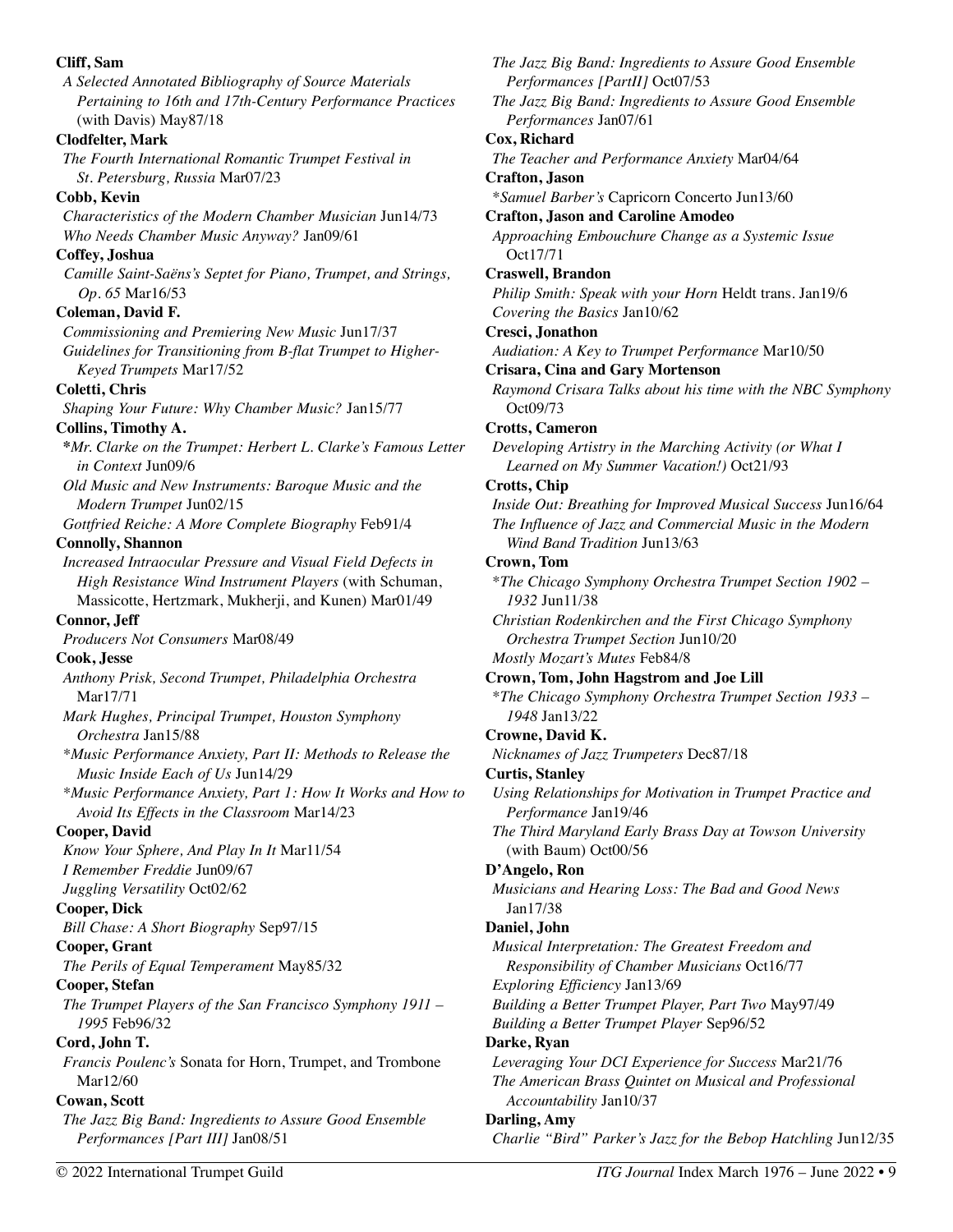**Dash, David**  *The Apps: Practicing with Purpose* Mar19/51 **Davies, John Booth**  *Science Proves Musical Myths Wrong* (with Barbenel & Kenny) May98/12 **Davis, Joyce**  *A Selected Annotated Bibliography of Source Materials Pertaining to 16th and 17th-Century Performance Practices*  (with Cliff) May87/18 **Davis, Michael and Eric Bolvin**  *The Making of* Brass Nation Mar08/48 **Davison, Michael**  *An Interview with Cuba's Peter Loman* Jun16/35 *Building Bridges: An Interview with Fernando Javier "Colorado" Godinez Cruz* Jan14/30 *Be an "Untrumpeter"* Jun07/65 *Developing Proper Jazz Articulation* Mar01/59 *Nkosi Sikel' iAfrica: Jazz Educators Visit South Africa* Feb97/40 **Dawson, William**  *Health Promotion in Schools of Music: Initial Recommendations* (with Chesky and Manchester) Jan07/55 *Where Can a Musician Get Health-Related Information?*  Mar06/55 **Dean, Allan**  *The Brass Quintet: Past, Present, and Future* Jan17/53 **Dean, Jeff**  *Pair Practicing: Using Software Development Techniques in the Practice Room* Jan09/47 **DeArmond, Davy**  *The Flugelhorn Music of David Sampson* Jan16/34 *Successful Chamber Music: It's All About the Process* Jun15/63 *Life in the United States Naval Academy Band* Jan14/70 **Decker, Charles**  *The 1998 Tennessee Trumpet Competition and Trumpet Seminar*  Sep98/45 *Tennessee Tech Trumpet Symposium With Raymond Crisara*  Sep83/46 **DeGoti, Mark**  *Informed Practice: Keeping a Healthy Face and Mind During College* Oct15/55 *Flutter Tonguing: A Unique Practice Approach for Brass Players* Jun12/64 **DeGoti, Mark and Jeff Joppich**  *#Trumpet: A Musician's Guide to Instagram* Jan22/24 **Deklinski, Kelly—Profile Column**  *Wiff Rudd* Jun15/50 *Alexandre de Alcântra: Dentistry for Wind and Brass Players*  Mar15/46 *Christopher Wilson* Jan15/57 *Kelly Parkes* Oct14/57 *Ryan Gardner* Jun14/57 *Elisa Koehler* Mar14/47 *Jason Harrelson* Jan14/47 *Kurt Oberschäfer* Oct13/59 *David Burkhart* Jun13/39 *Jeff Kaiser* Mar13/51 *Greg McLean* Jan13/62 *Alexa Yates* Oct12/54 *Erik Morales* Jun12/56 *Fruzsina Hara* Mar12/41 *Michael Ellzey* Jan12/55 *Nathaniel Mayfield* Oct11/57 *Jason Carder* Jun11/59 *Robert Keating* Mar11/47 *Etienne Charles* Jan11/51 *Brian Buerkle* Oct10/57 *Amanda Pepping* Jun10/55 *Marvin Andersen* Mar10/43 *Jeanne Gabriel Pocius* Jan10/49 *Joe Montelione* Oct09/54 **Denecke, Eli**  *Stoking the Fire: How to Maintain Accountability during*  **DePoy, Bryan W.**  *A Tribute To Charles Gorham* Sep94/27 **Derrick, Donald and Matthias Heyne Dibbell, David G., M.D.**  *The Incompetent Palate: A Trumpeting Disaster* Oct77/37 **Dibley, Tom**  *The Serpents of Beauchamp House* May88/46 **Dickson, Eric**  *Music Theory as an Asset to Trumpet Playing* Jun18/57 **Dickson, Eric and Chris Imoff**  *Have Trumpet, Will Travel: Life with a Touring Musical*  **DiMartino, Vince**  *Environmental Trumpet—Chamber Music* Jan21/69 **Doerksen, Paul**  *The 1996 Brassfest* (with Engelke, Harvison) Sep96/4 **Dokshizer, Anna**  *Friends and Family Remember Timofei Dokshizer* Oct06/67 **Dokshizer, Timofei**  *The Transcription of the "Shostakovich Piano Concerto," op.*  **Dokshizer, Vladimir (ed. Joyce Davis)**  *Remembrances of My Brother* Mar07/39 **Dolske, Christopher**  *The 2003 Carmine Caruso International Jazz Trumpet Solo*  **Dorer, Robert**  *Successful Audition Preparation* Jan13/68 **Dovel, Jason**  *The Seven Ts of Historically Informed Baroque Music* Oct21/85 *A Tribute to Keith Johnson (1942 – 2020)* Mar21/23 *ITG Recognizes 2020 Competition Finalists* Oct20/30 *Revisiting Robert Bailey's Study of the Laryngeal Activity of A Trumpeter's Guide to Intonation* Jun16/46 \**A Guide to Literature for Trumpet with Electroacoustic*  \**The Influence of Jazz on Eugène Bozza's* Caprice*,* Concertino*, The Diphthong Versus the Pure Vowel in Trumpet Performance* 

*COVID-19* Oct20/49

*Research* Jun16/6

Jan12/68

*35* Dec92/20

*Competition* Jun04/26

*Trumpet Players* Oct17/43

*Accompaniment* Jan12/42

*and Pedagogy* Jan09/54

Rustiques*,* Rhapsodie*, and* Frigariana Jun10/28

*\*Visualization Techniques for Empirical Brass Instrument*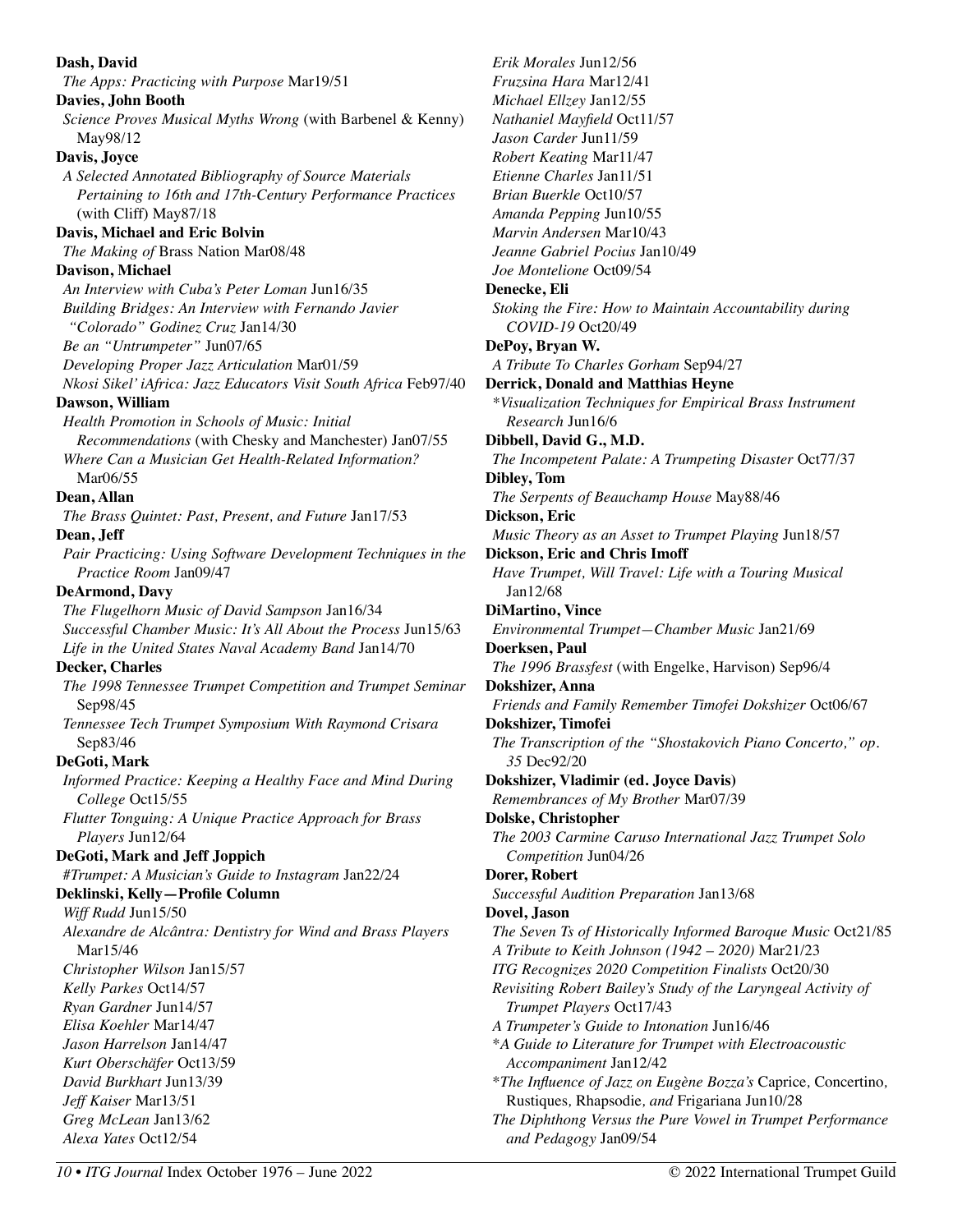**Dransfield, Ben**  *The High Seas—A Seafaring Trumpeting Opportunity* Mar11/61 **Drozdoff, Nick**  *The Chicago Trumpet Scene*Jan09/59 *Surviving as a Commercial Musician* Oct06/72 **Dubé, Steven R.**  *Roderick MacDonald, Retired Principal Trumpet, Gewandhaus Orchestra, 1988 – 2006* Jun18/82 *Edward H. Tarr: Trumpet Scholar Extraordinaire* Jan12/6 *Sight Reading* Sep98/53 **Dudgeon, Ralph T.**  *A Conversation with Mark Gould* Jan01/17 *Credit Where Credit is Due: The Life and Brass Teaching of Donald S. Reinhardt* Jun00/26 *The Legacy of Walter M. Smith* May98/36 *An Interview with Edna White Chandler* Dec90/4 *Aaron K. Litch and the Fitchburg Cornet Band* Sep89/4 *Ned Kendall: American Virtuoso* Sep83/16 *A Handbook for the Cornetto* Oct76/30 **Dueppen, Matthew**  *Analysis through Rhetoric: Clifford Brown's Improvisations*  Jun19/34 **Dulin, Mark**  *Thoughts on Teaching Young Students* Jan21/54 *Gábor Tarkövi Talks About His Career Path to the Berlin Philharmonic* Jun12/19 *The Trumpets of the American Brass Quintet* Oct11/37 *The Bach Artisan Trumpet Comes to Life: An Interview with Michael Sachs and Jeff Christiana* Jan11/77 *Virtuosity Defined: An Interview with Håkan Hardenberger*  Jan09/6 *A Survey of the Use of Arban in Practicing and Teaching*  Oct07/39 **Dunn, Stephen**  *Exploring Trumpet and Percussion* Mar09/81 **Dunnick, D. Kim**  *How "International" is the International Trumpet Guild?*  Oct10/54 *Twenty Years of the International Trumpet Guild* Feb96/42 *The International Trumpet Guild: The First Year* Feb86/21 **Dupuis, Kurt**  *Rhythm is the Key* Jan10/73 **Dyer, Richard**  *A Yearlong Audition [Rolf Smedvig]* NLOct80/12 **Ebel, Frank**  *Newly-Founded Euro-ITG Hosts First European Trumpet Days,*  Sep91/24 **Edelbrock, Dennis**  *The 1997 National Trumpet Competition* Sep97/48 *Children Can Also be Intelligent Listeners* NLFeb80/24 **Edgett, Bryan**  *The Man Behind the Horn: An Interview with Leon Merian*  Jun04/32 *The Solo Recital: A Systematic Approach to Preparation and Performance* Jan04/52 **Eisensmith, Kevin**  *The 2013 Carmine Caruso International Jazz Trumpet Solo Competition* Jan14/6 *The 1995 Brassfest* Sep95/23 (with Shugert, Thornton)

*Whatever you do,* don't look up! *Verbal and Nonverbal Communication within Large Ensemble Trumpet Sections*  Jan14/64 *The 2011 Carmine Caruso International Jazz Trumpet Solo Competition* Mar12/20 *The 2009 Carmine Caruso International Jazz Trumpet Solo Competition* Mar10/32 *The 2007 Carmine Caruso International Jazz Trumpet Solo Competition* Mar08/15 *Gilbert Mitchell: A Musician Merely* Jun06/18 *\*Joseph Riepel's Concerto in D á Clarino Principale* Jun03/8 *\*The Final Reunion of the Ernest S. Williams School of Music Alumni Association* Mar03/16 *The 1990 ITG Conference: A Synopsis* (with Lewis) Sep90/4 *Twenty-Five Selected Pedagogical Sources for the Trumpet Instructor: An Annotated Bibliography* Sep89/49 *An Interview with Seymour Rosenfeld on the Occasion of His Retirement from the Philadelphia Orchestra* May89/4 **Eisensmith, Kevin E. and Donald U. Robertson**  *The Aging Trumpeter* Oct20/23 **Ellis, John**  *A Conversation with the Trumpet Section of the Los Angeles Philharmonic* Mar16/6 *iPractice* Jun12/68 *The Embouchure Changes: Difficult Decisions for Teachers*  Feb87/25 *Baroque Performance Styles* Feb85/48 **Ellwood, Jeff**  *Chord Studies* Jun08/54 **Endsley, Gerald**  *Roger Voisin: A Tribute* NLFeb80/4 **Engelke, Luis C.**  *R. Carlos Nakai and* La'igoo tádiíya'h (Passages)*: ITG's 2021 Commission* Mar22/22 *ITG's 2019 Commission: Clarice Assad's* Pendulum Jan21/20 *Lakshminarayana Subramaniam and His Carnatic Journey*  Jan20/39 *Improving Instruction, Assessment, and Communication with an Online Lesson Locker* Jan17/45 *Michael Daugherty and* The Lightning Fields Jan17/13 *Assessing Sound Exposure with a Noise Dosimeter* Jan15/66 *Beta Blockers and Music Performance: A Contemporary Perspective Part II* Oct12/66 *Beta Blockers and Music Performance: A Contemporary Perspective Part I* Jun12/66 *Enhancing Practice and Instruction with iPhone/Smartphone Applications* Jun11/72 *More Twenty-First Century Practice Techniques* Jun08/61 *Tuning Intervals with Artificial Reverb* Mar08/45 *Twenty-First Century Practice Techniques* Oct07/57 \**Twentieth-Century Brazilian Solo Trumpet Works* Jun07/27 *Andrew Balio's Journey to Baltimore* Jun05/51 *An Interview with Don Tison: Remembering Three Decades in Baltimore* Jun04/42 *Associação dos Trompetistas do Brasil – First National Meeting*  Sep97/38 *The 1996 Brassfest* (with Doerksen, Harvison) Sep96/4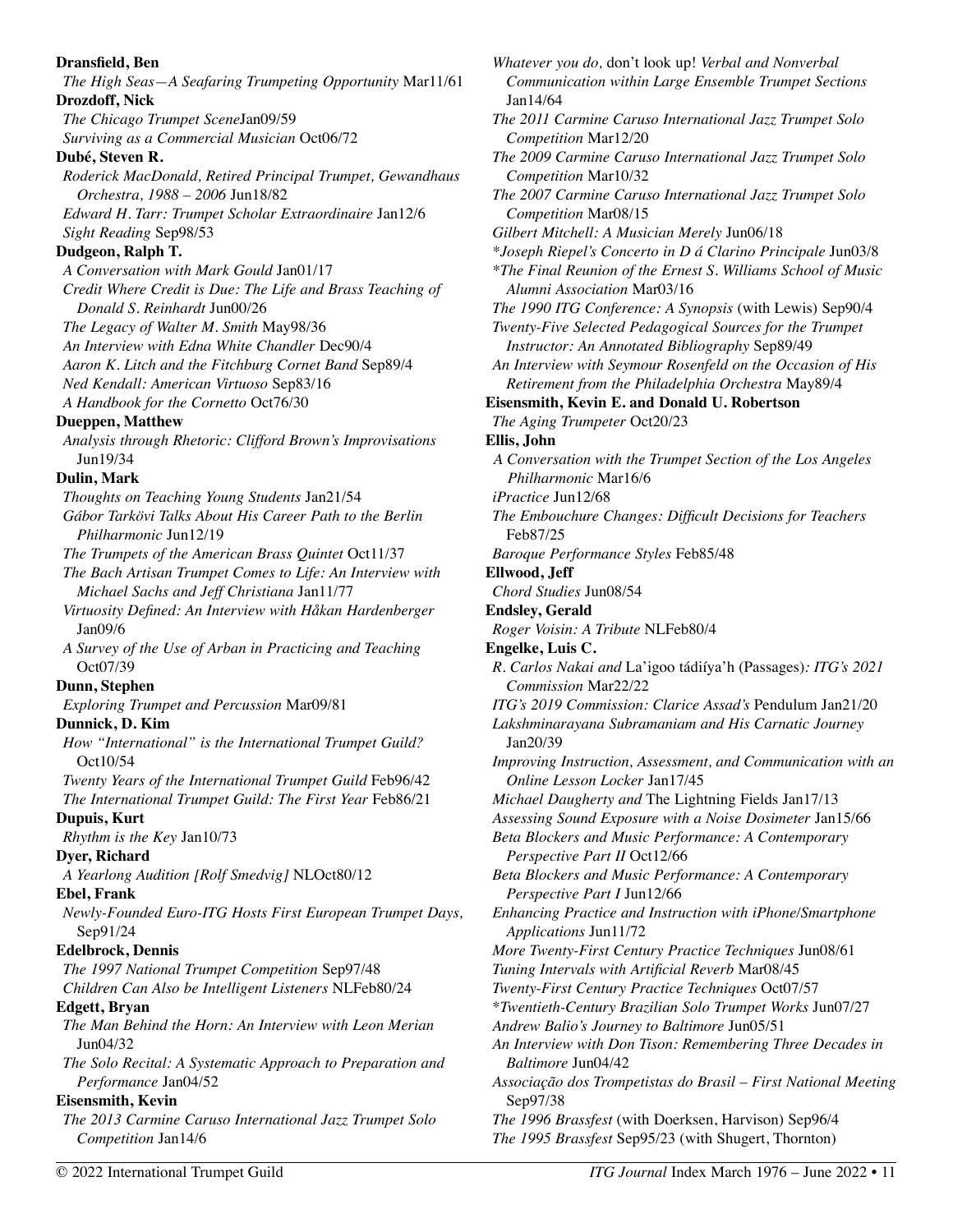*The 1995 Ohio Chapter ITG Meeting* May95/57 *The 1994 Ellsworth Smith – International Trumpet Guild Solo Trumpet Competition F*eb95/35 *The 1994 Ohio ITG Meeting* Sep94/44 **Engelke, Luis and Terry Ewell**  *Assessing Online Trumpet Lessons* Jun09/74 **Engelke, Luis, John Irish, and Robert Skoniczin**  *The 2012 Ellsworth Smith International Trumpet Solo Competition* Mar13/13 **Enrico, Eugene**  *The Performance of Torelli's Trumpet Music* Oct79/2 *Torelli's Trumpet Music: The Primary Sources* Oct78/4 *Torelli's Trumpet Music: A Structural Analysis* Oct77/2 **Erdmann, Thomas**  *Sarah Wilson: Taking the Road Less Traveled* Jun22/23 *Gunhild Carling: Building a Platform for Your Heart* Mar22/06 *It's About the Feel First: Tanya Darby* Jan22/6 *Ian Carey: Contrast Can Be Just as Effective as Synchronicity*  Oct21/46 *Ellen Seeling: Not Putting Up with the Status Quo* Jun21/18 *Dennis Dotson: The Strength of My Ear* Mar21/06 *John McNeil: Overcoming* Jan21/24 *Being that Peacock: Jason Palmer* Oct20/6 *Carol Morgan: Jazz is Where I Get to Be Me* Jun20/17 *Ralph Alessi: Kindred Spirit* Mar20/6 *Scotty Barnhart: Respect the Instrument* Jan20/29 *Cindy Bradley: Making Her Dreams Come True* Oct19/45 *Terell Stafford: Leading by Example* Jun19/14 *Living Musical History—Louise Baranger* Mar19/16 *Jim Rotondi: Living the Good Life* Jan19/26 *Going to the Source: Claudio Roditi* Oct18/49 *Herb Robertson: Defying Categorization* Jun18/25 *Jay Daversa: Putting in the Time* Mar18/26 *Mentor in Chief: A Conversation with Etienne Charles* Jan18/14 *Knowing Where Your Passions Are: A Conversation with John Daversa* Oct17/52 *Nicholas Payton's Continuing Evolution* Jun17/27 *Tiger Okoshi: Creating His Own Success* Mar17/15 *Life Is So Short and Our Dreams Are Many: A Conversation with Linda Briceño* Jan17/18 *Gabriel Alegría: Forging New Paths in Afro-Peruvian Jazz*  Jun16/15 *Avishai Cohen on Focus, Air, and Sound* Mar16/21 *Barry Perkins: Always Learning* Jan16/25 *Bob Findley: Listening His Way to Lasting Fame* Oct15/33 *Making It Himself: A Conversation with Warren Vaché*  Jun15/19 *Anne King on Improv, Genres, and Technique* Mar15/38 *Carl Saunders: The Greatest Trumpeter You've Never Heard*  Jan15/41 *Outside the Box: An Interview with Peter Evans* Jun14/44 *Master and Mentor: An Interview with Jimmy Owens* Mar14/33 *Bridging the Gap: An Interview with Russell Gunn* Jan14/34 *Jeremy Pelt on Taking Chances and Living Up To Expectations*  Jun13/23 *Tony Guerrero: Building a Career Through Hard Work and Dedication* Mar13/37 *Cuong Vu on Creatively Following Your Intention* Jan13/37

*Thinking Forward and Staying True: Ishmael Wadada Leo Smith* Oct12/44 *Tom Browne: Learning to Adapt* Jun12/25 *Staying the Course: A Conversation with Pharez Whitted*  Jan12/27 *Crossing Borders: An Interview with Frank London* Jun11/28 *Cynthia Robinson's Journey from Humble Beginnings to Rock Stardom* Mar11/6 *My Own Way: An Interview with Ted Curson* Jan11/17 *Finding His Own Way Through Hard Work: An Interview with Christian Scott* Jun10/46 *The Varied Artistic Life of Rebecca Coupe Franks* Mar10/26 *Kind of Blue, 50th Anniversary* Jan10/71 *Steven Bernstein Talks about Life as a Musical Chameleon*  Jan10/6 *Chris Tedesco on a Life in Studio Work* Oct09/42 *Marcus Belgrave on Teaching and Playing by Honoring the Past* Jun09/51 *Michael Mantler—The Accidental Trumpeter* Mar09/58 *Nathan Eklund: Building A Musical Life One Day At A Time*  Jan09/34 *Mathias Eick on Knowing Who and Where You Are* Oct08/45 *Crossing Over Naturally with Chris Botti* Jun08/29 *Learning to Do It All: An Interview with Eddie Allen* Mar08/21 *The Total Artist: An Interview with Mark Isham* Jan08/6 *A Commitment to Excellence: Brian Lynch* Jun07/49 *The Varied Artistic Life of David Weiss* Jan07/43 *Putting Melody First: An Interview with Vaughn Nark* Jun06/30 *Enrico Rava: "Playing with Jazz"* Mar06/29 *Wallace Roney: Finding His Own Way* Mar05/37 *A Passion for Creativity: An Interview with Herb Alpert*  Jan05/21 *Tomasz Stanko: A Unique Voice* Jun04/46 *Donald Byrd's Formula for Success (M + M = A)* Mar04/30 *Knowledge Enhances All Gifts: An Interview with Eddie Henderson* Jun03/39 *The Many Hats of Jeff Beal* Mar03/33 *The Education of Darren Barrett* Jan03/18 *An Interview with Irvin Mayfield* Jun02/23 *Pushing the Envelope: An Interview with Dave Douglas* Mar02/25 *An Interview with Freddie Hubbard* Jan02/15 *Rick Braun: Life in the Fast Lane* Oct01/44 *Jack of All Trades, Master of All: An Interview with Lew Soloff*  Jun01/14 *Mo' Better Blanchard: Talkin' Shop with Jazz Trumpet Artist and Film Composer Terence Blanchard* Mar01/21 *This Is What I Do: An Interview with Kenny Wheeler* Jan01/26 **Eschrich, Jane**  *The Brass Music of Henri Tomasi* Feb89/4 **Evans, Brian**  *Arteriosclerosis: A View from the Operating Room* Mar17/33 *Healed: The Story of James Klages* Oct07/54 *The Second Annual Australian Trumpet Guild National Conference* Jan00/29 **Everson, Terry**  *Beyond Rehearsal: Before and After* Jan20/66 *Memorization* Jun06/52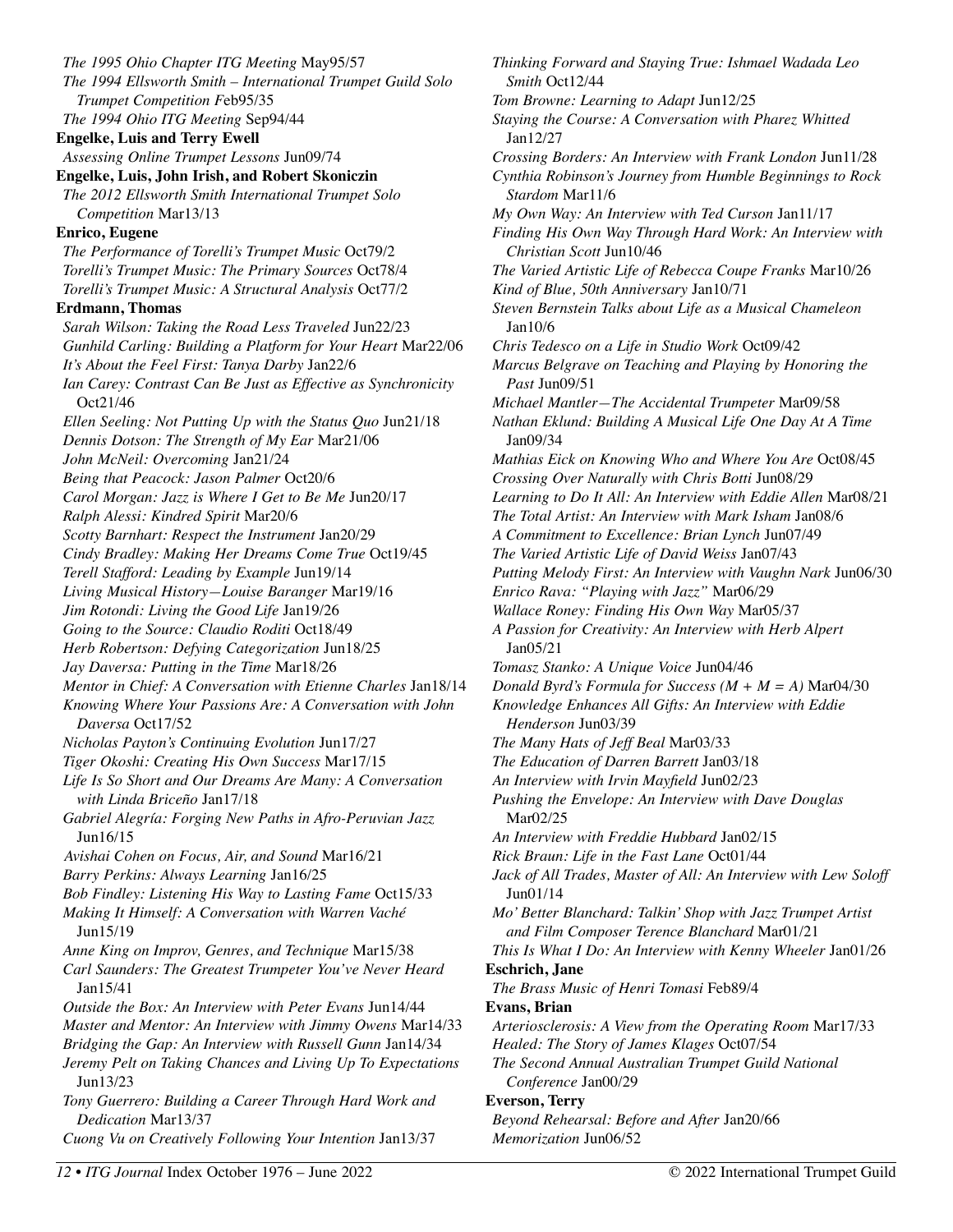*Preparing for International Solo Competitions* Mar06/63 **Ewazen, Eric**  *A Lifetime of Composing for Trumpet* Oct14/81 **Ewell, Terry and Luis Engelke**  *Assessing Online Trumpet Lessons* Jun09/74 **Ewing, Bryan**  *Thorvald Hansen's Sonata for Cornet and Piano, op. 18*  Jun14/75 **Falbush, Arthur**  *Listening and Learning: The Musical Journey of Maynard Ferguson* Jan07/20 **Falk, Jonni**  *Mel Broiles and His Magic Trumpet* May87/20 **Farrar, Lloyd**  *Sound the Trumpet: News from the Trumpet & Horn Museum*  May89/26 *Sound the Trumpet: News from the Trumpet & Horn Museum*  Dec88/40 *Sound the Trumpet: News from the Trumpet & Horn Museum*  May88/48 *Sound the Trumpet: News from the Trumpet & Horn Museum*  Dec87/43 *Sound the Trumpet: News from the Trumpet & Horn Museum*  Sep87/56 *Ferdinand Coeuille, Maker of the Telescope Cornets and Trumpets* Dec88/41 **Faulkner, Maurice**  *Circulatory Effects of Trumpet Playing* (with Sharpey-Schafer) NLFeb82/22 **Faust, William Hull**  *Trumpeters in Cyberspace: TPIN Turns Three* Dec96/35 **Felch, Keith**  *Unlocking Lead Sheets: The Top Ten Chord Approach*  Mar09/68 **Ferrari, Christian**  *Thinking Like a String Player in a Military Band* Mar13/66 **Feyes, Andrew and James Johnson**  *Fundamentals with Friends* Oct12/65 *A Week in Paris to Remember* Mar12/48 **Fiala, Keith**  *The Importance of Taking Care of Yourself* Jun11/76 **Finley, Sherwood**  *Methodology: Turning Off the Xerox* NLMay79/10 **Fjellman-Wiklund, Anncristine**  *\*Music Performance: Spice of Life or Aching Burden* Jun06/42 **Flaherty, Mark**  *Gary Bordner: A Balanced Approach to Life and the Trumpet* Jun07/39 *\*The Life and Music of Paul Wesley "Doc" Evans* Oct03/47 **Fleet, Susan**  *The Richest Kind of Experience: Edna White* Jan12/12 **Fleisher, Dennis**  *The Trumpet Receiver Gap: An Acoustical Study* Dec82/15 **Fletcher, Jennifer**  *Sipping Straws and the Beginning Trumpet Player* Oct08/64 **Flinchbaugh, Brent**  *Applying the Principles of Arnold Jacobs to Trumpet Playing*  Jan18/25

**Florada, Jai and Nick Mondello**  *Hanging with Harry: An Interview with Legendary Trumpeter Harry Kim (Parts I and II)* Jun20/42 *Hanging with Harry: An Interview with Legendary Trumpeter Harry Kim (Part I)* Mar20/39 **Flunker, Joel**  *Trumpet Intonation in the Wind Band Section* Mar14/72 **Foley, Joseph**  *Creating Successful Chamber Music Experiences* Jun12/72 **Foreman, George**  *If Only This Horn Could Talk: In Search of Willie Beach*  Jun22/59 **Foss, Kent**  *Oskar Boëhme* Concerto for Trumpet and Orchestra, Op. 18 Oct11/74 **Foster, John**  *A Tribute to Edward H. Tarr (1936 – 2020)* Oct20/14 **Francis, John**  *Trumpets of the Qumran* Jun17/13 **Franklin, Benjamin V.**  *Miles Davis Retrospective* Dec91/12 **Franks, Flint Angeroth**  *Getting, Keeping, and Growing from Gigs* Oct21/73 **Franks, Rebecca**  *Rod Franks' Personal Battle with Acoustic Neuroma* Oct03/64 **Frederick, Matthew**  \**Instruments of Transition: The Keyed Bugles of the Smithsonian Institute* Oct11/50 *The History, the Lives, and the Music of the Civil War Brass Band* Jan10/24 **Frederick, Matthew—Young Artist Award**  *Jade Park* Jan20/49 *Daniel Villani* Oct19/64 *Nathan Coffman* Jun19/48 *Ariel Mejia* Mar19/44 *Sam Butler* Jan19/45 *Nitiphum Bamrungbanthum* Oct18/64 *Molly Ragon* Jun18/48 *Mitchell Betancourt* Mar18/51 *Sophie Urban* Jan18/37 *Megan Radcliffe* Oct17/66 *Edward "Teddy" Mason* Jun17/44 *Ben Keating* Mar17/42 **Frederiksen, Brian**  *Arnold Jacobs – A Bibliography* May93/25 **Friedman, Stanley A.**  *Dirty Hands: What Composers Can Learn from Trumpeters*  Jan15/79 *On the Creation of a New "Classic"* Jan10/74 *Effective Scoring for Trumpet Ensemble* NLFeb78/6 **Frigerio, Guido**  *The 1993 Euro-ITG Conference: Gothenburg, Sweden* (with Candelaria, Jayne, Jourdan, Sommerhalder, and Tarr) Dec93/33 *Adolf Herseth: The Great Storyteller* May84/19 *Pierre Thibaud at Brass Center Workshop* NLFeb82/24 **Frink, Laurie** *Wilmer Wise: A Remarkable Life of Diversity* Oct05/39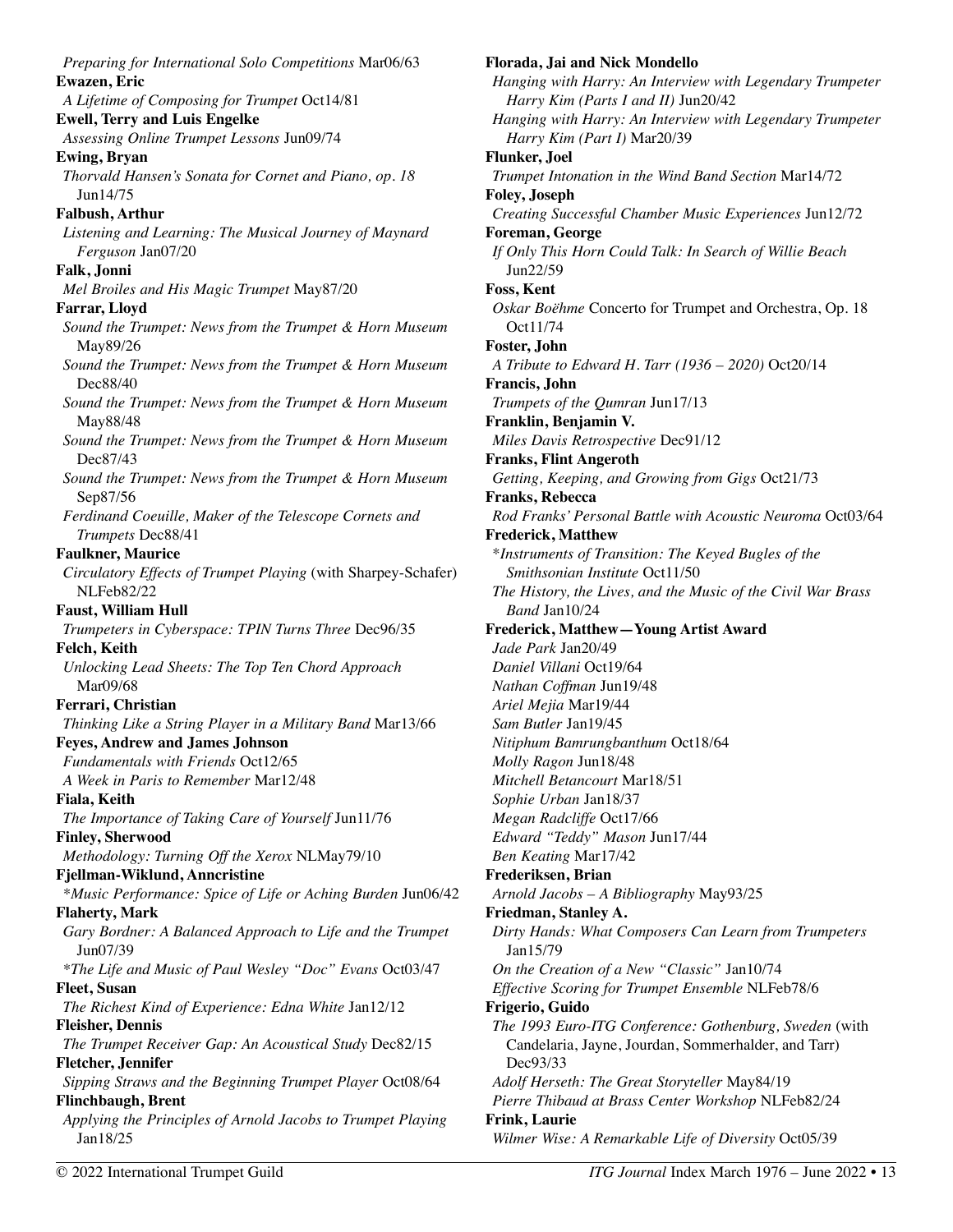*An Introduction to Calisthenic Practice* Jun00/68 **Frink, Laurie—Profile Column**  *Jessie DeJesus* Jun09/64 *Lauren Bernofsky* Mar09/64 *Joshua Clarke* Jan09/44 *Paul Belser* Oct08/52 *Francesca Biagi* Jun08/50 *Eric Bolvin* Mar08/35 *Britton Theurer* Jan08/48 *Krin Gabbard* Oct07/49 *Markku Renko* Jun07/61 *Marion Frack Egge* Mar07/54 *Jon Nelson & Brian McWhorter of the Meridian Arts Ensemble*  Jan07/58 *Johnny Colwell* Oct06/60 *Dominick DeGangi* Jun06/44 *Vern Sielert* Mar06/56 *Robert Baca* Jan06/44 *Michael Kirgan* Oct05/51 *Leanne Sullivan* Jun05/66 *Paul Kurtz* Mar05/54 *Larry D. Jess* Jan05/43 *Lisa Norris* Oct04/59 *Tomislav Spoljar* Jun04/56 *Erwin Goldman* Mar04/58 *Joseph Bowman* Jan04/44 *Darryl White* Oct03/60 *Tijuana Julian* Jun03/55 *Galindo Rodriguez* Mar03/58 *Lottie and Neville Young* Jan03/44 *Judith Saxton* Oct02/60 *Lasse Lindgren* Jun02/43 *Virginia Turner* Mar02/40 *Andrei Ikov* Jan02/29 *Steven Trinkle* Oct01/62 *Avelia Moisey* Jun01/44 *Peter Piacquadio* Mar01/56 *Fred Irby III* Jan01/40 *Shirley Frances Kass* Oct00/58 **Funkhouser, Olivia and Jason Bergman**  *Adaptive Teaching for Music Students on the Autism Spectrum*  Jan19/48 **Fuoco, Christine and Jack Sutte**  *The Making of a SonataPalooza* Jun20/56 **Gabel, Mitchell**  *Air Direction, Sound, and Efficiency* Mar05/56 **Gallagher, Jack**  *First Ohio ITG Chapter Meeting Held at Ohio State* Dec83/9 **Gallagher, Joe**  *The Case For, and Against Practicing Softly* Jun02/62 **Galloway, Michael**  *Ernst Albert Couturier: American Cornet Virtuoso* May90/4 **Gardner, Ned**  *Memoir of a Puzzled Player* Mar12/26 *In Search of the Renaissance Slide Trumpet* Dec87/4 *Dental Bonding: An Aid for the Embouchure* Feb86/19 *Trumpet and Piano* Dec84/31

## **Gardner, Ryan**  *The Evolving Role of Trumpet Ensemble* Mar19/62 *What is Your X Factor?* Mar16/37 *Meaningful Music: A Look into Music for Autism* Jan14/44 **Garry, Aoife, Jason Bergman and Nathan McDonnell**  *The 2021 Ellsworth Smith International Trumpet Solo Competition* Jan22/33 **Gaspar, Paul**  *An Interview with Trumpet Builder Clark Mazzio* Jan21/50 *So You Want to Be a Show Player…* Oct19/65 **Gates, Charles R.**  *The Modern Trumpet Player and the Cornet* Mar05/62 *A Selective Annotated Bibliography of Articles Published in English Concerning History, Development, and Use of Soprano Brass Instruments* Dec86/30 **Gekker, Chris**  *A Free Walk on Firm Ground* Oct14/59 *Performance Suggestions for Bach's* 2nd Brandenburg Concerto Mar07/69 *Progression* Jun02/56 **Gennaro, Joe and James H. Meckley**  *The Posthorn Solos in Mahler's Symphony No. 3* Mar14/70 **Giangiulio, Richard C.**  *The Role of Orthodontics in Correcting Selected Embouchure Problems* Oct79/20 **Giglio, Robert**  *Dario Castello: A Source for Brass Repertoire* Jan13/78 **Gilreath, Amy**  *Who's Out There?* Jun19/66 *Approaching Trumpet in a Vocal Manner* Jan08/54 *A Bibliography of Trumpet Concertos from the Former Soviet Union* Dec94/49 **Glenn, David**  *Jazz Improvisation – Balancing Intellect and Intuition* Jun04/60 **Glover, Stephen L.**  *Robert King: Brass Music Advocate and Publishing Icon*  Jun00/43 *The 1998 ITG Conference: Lexington, Kentucky* Sep98/4 *1998 ITG Conference Goes Digital!* Sep98/33 *"Trumpet" in Samuel Johnson's A Dictionary of the English Language (1755)* May98/40 *The 1997 ITG Conference: Göteborg, Sweden* (with Sorenson) Dec97/4 *The 1997 Thelonious Monk International Jazz Trumpet Competition* Dec97/51 *The 1997 Prague Spring International Music Competition*  Sep97/47 *Seventh International Porcia Competition* May97/17 *The Trumpet Competition of the 52nd International Competition for Musical Performers in Geneva* Dec96/59 *Anne Hardin: Remembrance and Appreciation* May96/66 *1981-1982-1983 Demographics* May83/32 *Tax Tips for Musicians* NLMay82/13 *Armando Ghitalla: An Interview* NLFeb82/7 *Allen Vizzutti: An Interview* (with supplement) Oct81/18 *A List of Brass Dissertations, 1976-77* Oct77/48 *A List of Brass Dissertations Since 1972* Oct76/36 *ITG Newsletter* NLOct76/All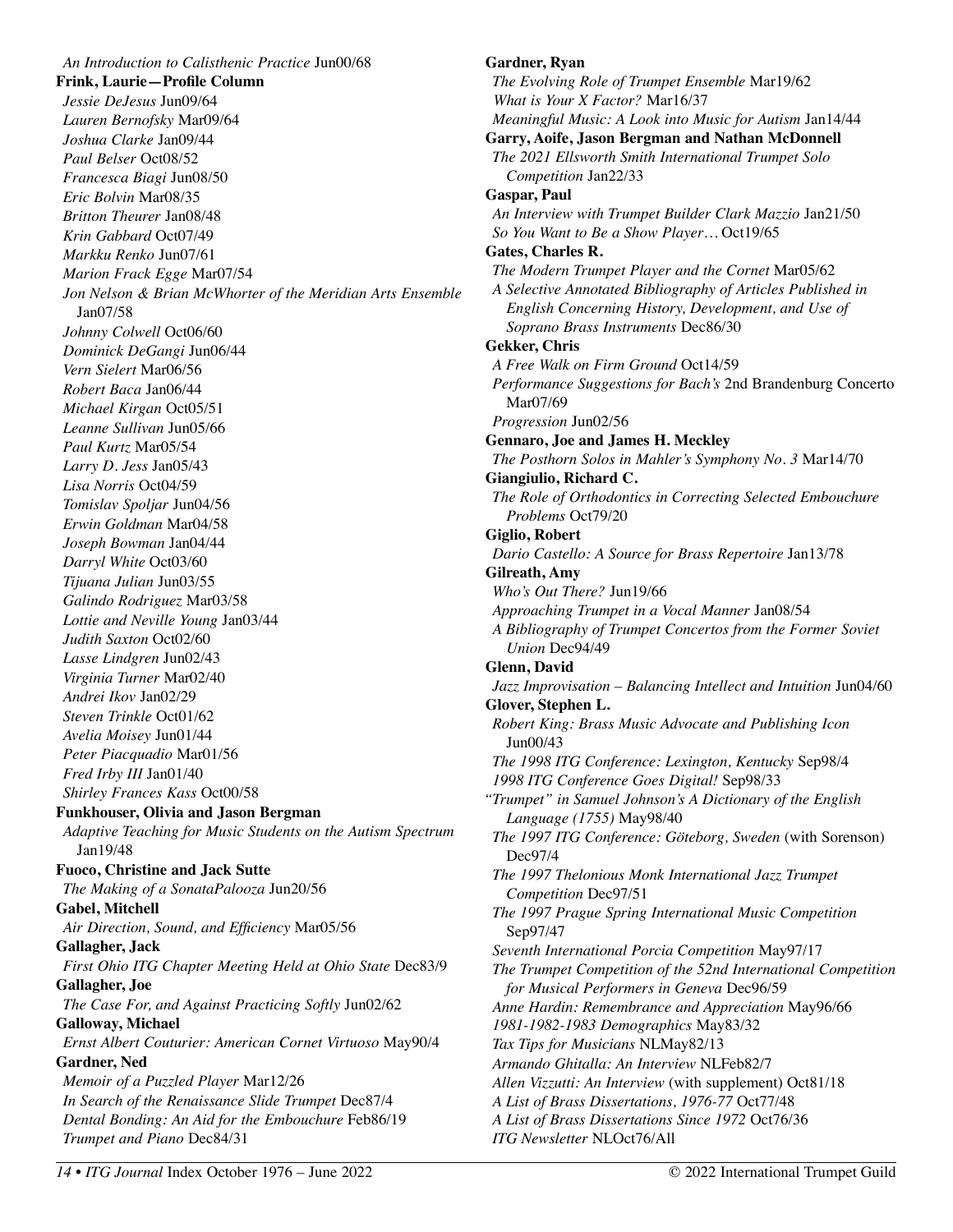#### **Goff, Bryan**

*I991-1997 ITG Membership Demographics* May97/79 *Technology in the College Trumpet Studio: Vivace Intelligent Accompaniment* Sep96/24 *Lieksa Brass Week 1995* Feb96/56 *The 1992 Ellsworth Smith International Trumpet Solo Competition* Feb93/32 *ITG Demographics (1983-1985)* May85/12 **Goins, Wayne**  *Hangin' on the Vine: Trumpets and Jazz in Kansas City's Historic District* Jan02/26 **Golding, Grant**  *Videoconferencing: Online Teaching Techniques* Mar17/37 **Goode, Michael**  *Dealing with Stage Fright* Oct10/64 **Gorham, Charles**  *A Tribute to Renold Schilke* Dec82/7 *A Tribute to Louis Davidson* NLMay82/8 *First Conference of the International Trumpet Guild May 27 – 30, 1975, School of Music, Indiana University* NLAug75/5 *ITG Newsletter* Feb75 **Gorman, Kurt**  *The Trumpet in Mixed Chamber Ensembles* Jan08/26 **Gosch, Werner (translated by Tarr)**  *Trumpet and Horn Music in 18th Century Weissenfels* Sep92/24 **Gould, Mark**  *Men Die in Battle to the Sound of the Trumpet* Jun12/81 **Grabowski, Randy**  *Trumpeter to Composer: An Interview with Anthony Plog*  Mar03/44 **Grau, Carlos Benetó**  *Nurturing the Brass Quintet Sound* Jun00/40 **Green, Barry**  *Confidence: From Bravura to Integrity* Oct03/55 **Green, Edward**  *Aesthetic Realism and the Art of Composing Chamber Music for Brass* Mar18/54 **Greene, William T.**  *The Orthodontics Alternative – Removables* (with Befu) Feb87/28 **Greig, Murray** *The London Trumpet Sound* Jun02/32 **Greig, Murray—Orchestra Section Profile Column**  *Lincoln's Symphony Orchestra Trumpet Section* Jun08/68 *The Shepherd School of Music at Rice University Trumpet Studio* Mar08/51 *The Oklahoma City University Symphony Orchestra Trumpet Section* Jan08/61 *The Topeka Symphony Orchestra Trumpet Section* Oct07/65 *The Radio Telefis Éireann Concert Orchestra Trumpet Section*  Jun07/78 *The Johnstown (PA) Symphony Orchestra Trumpet Section* Mar07/72 *The San Antonio Symphony Orchestra Trumpet Section*  Jan07/74 *The Hong Kong Philharmonic Orchestra Trumpet Section*  Oct06/77

*The Australian Opera and Ballet Orchestra Trumpet Section*  Jun06/56 *The Minnesota Orchestra Trumpet Section* Mar06/66 *The Atlanta Symphony Orchestra* compiled by Jason Royal Jan06/55 *The Spokane Symphony* Oct05/63 *The BBC Scottish Symphony Orchestra* Jun05/76 *The Oklahoma City Philharmonic Orchestra* Mar05/65 *The Los Angeles Philharmonic* Jan05/52 *The Bergen Philharmonic Trumpet Section* Oct04/68 **Grin, Freddy**  *A Report from Europe* May90/66 *Interpretation and the Chances for an American Musician in Europe* (Fred Beck, ed) Feb88/12 **Groth, Konradin**  *Exemplary Orchestral Excerpts from the German Repertoire*  (with Lange, Pliquett) Sep92/20 **Gustafson, Karen**  *Marie Speziale: Performer, Teacher, and Pioneer* Jun02/7 **Hackett, John**  •*Multi-Track Remote Video and Audio Recording* Mar22/18 *Motivation and COVID-19* Oct20/37 **Hackett, Michael**  *Satisfied: An Interview with Dominic Spera* Jun20/7 *Telling It Like It Is: A Conversation with Doc Severinsen*  Jan20/14 **Hagarty, Scott**  *The Three Keys to Good Trumpet Sound* Oct13/61 *The Three Keys to Good Trumpet Sound* Oct13/61 \**Repertoire of the New York Brass Quintet* Jan11/6 **Hagstrom, John**  *One Second in the Chicago Symphony Orchestra* Mar14/76 *U.S. Marine Band Cornet / Trumpet Section Masterclass (*with Rowe) Dec91/22 **Hagstrom, John, Tom Crown and Joe Lill**  \**The Chicago Symphony Orchestra Trumpet Section 1933 – 1948* Jan13/22 **Haley, Robert**  *Comparing Mouthpiece Rims and Cups* Jan09/52 **Hanson, Frank E.**  *Richard Burkart: Retirement Celebration* Sep95/50 **Hanzlik, Louis**  *Fostering Democratic Citizenship: Chamber Music's Ready-Made Space* Oct10/73 **Hanzlik, Louis and Joel Brennan**  *The Evolution of the American Brass Quintet's* Brass Quintet Database Jun21/56 **Harbison, Patrick**  *Jazz Style and Articulation: Speaking the Language* Jun02/53 **Hardin, Anne**  *A Tribute to John James Haynie: Lessons Taught, Lessons Learned, Lessons Remembered* Mar15/7 *The ITG Jazz Improvisation Competition at Thirty: Its Winners—Their Lives* Mar09/6 *Portrait of a Teacher: John J. Haynie* Jun08/7 *A Salute to Clifford P. Lillya (1910-1998)* (with Libs) Sep98/48 *The Roads They've Taken: A Look at ITG's Student Contest Winners* May96/5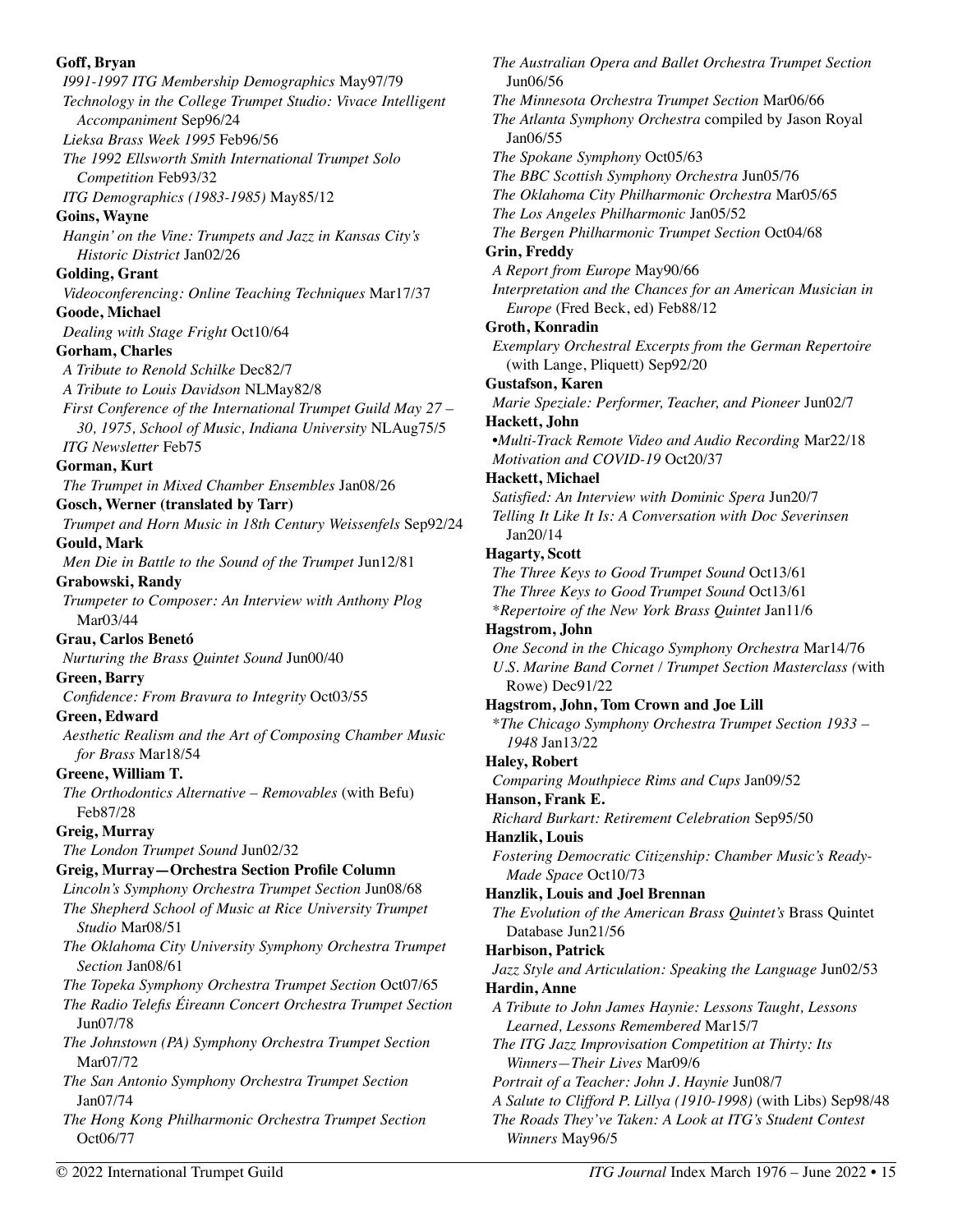*ITG's Past Presidents Review Their Legacy* May96/31 *The First International Altenburg Competition* May96/38 *The 1996 Euro-ITG Trumpet Days* (with Barsby, Jakobsen) May96/42 *A Taste of Rotterdam S*ep92/49 *The 1986 ITG Conference: A Synopsis* (with Birkemeier, Mitchell, Olcott, Pfund, Sorenson) Dec86/16 **Hardin, Anne—Orchestra Section Profile Column**  *The Sydney Symphony Orchestra Trumpet Section* Jun10/81 *The Knoxville Symphony Orchestra Trumpet Section* Mar10/68 *The Orchestra de la Suisse Romande Trumpet Section* Jan10/79 *The National Symphony Orchestra Trumpet Section* Oct09/76 *The Dallas Symphony Orchestra Trumpet Section* Jun09/85 *The Tucson Symphony Orchestra Trumpet Section* Mar09/85 *The Arizona State University Symphony Orchestra Trumpet Section* Jan09/65 *The Indianapolis Symphony Orchestra Trumpet Section*  Oct08/74 **Harkins, Edwin**  *Aspects of Kryl – A Trumpet Piece* Oct80/22 **Harms, Andrew**  *The Hard Work Narrative* Jan22/27 *DataFrame.Trumpet* Jun21/76 **Harvison, Emery**  *The 1996 Brassfest* (with Doerksen, Engelke) Sep96/4 *The Meridian Arts Ensemble: Breaking Boundaries* Sep96/37 *So, You Want to Go to Graduate School?* Feb96/50 *David Bilger: The New Face In Philly* Feb95/42 **Hayes, Adam**  *Three Decades and Counting in Cincinnati: An Interview with Phil Collins* Mar07/47 **Haynie, John J.**  *Course of Study, North Texas State University* (with Candelaria) Feb83/20 **Hays, Lacey**  *The Importance of Warming Up and Developing a Routine*  Jun11/71 *Communication: An Essential Part of Performance* Jun09/73 **Hazen, Robert M.**  *Parisian Cornet Solos of the 1830s and 1840s: The Earliest Solo Literature for Valved Brass and Piano* May95/35 **Heath, Travis**  *Sean Jones on the Joy and Discovery of Jazz Trumpet* Jan10/43 **Hedwig, Douglas**  *Bugle Calls and Bel Canto: The Yang & Yin of Trumpet Playing* Jun06/13 **Heetland, Jesse**  *Confronting and Dealing with Nerves* Mar10/52 **Heidenreich, Chris**  *Esotto Pellegrini: Extraordinary Trumpet Player / Exceptional Teacher* Jun09/34 **Heinonen, Ari**  *Relaxing Revolution* Jan11/48 **Heisler, Harry**  *When Should We Call It Quits?* Oct17/69 *The Lead Trumpet Player and Life* Jun10/58 **Heldt, Christopher A.**  *Joseph Turrin and Philip Smith: A Musical Partnership* Jun19/6

*Derek Smith: Cornetist, Father, and Teacher* Mar19/6 **Helgesen, Jeff**  *Transcription Tips* Oct12/58 *An Analysis of Kenny Dorham's Solo on "Like Someone in Love"*  Jun03/57 **Henderson, Douglas**  *The Church Trumpeter* Jan02/32 **Henderson, W. Alexander**  *EMG Potentials of the Sternocleidomastoid Muscle During Trumpet Performance* Oct79/30 **Hendricks, Brittany**  *Structured Practiced Journal: A Daily Tool with Long-Term Impact* Jan19/52 **Hendrickson, Steve**  *Behind the Scenes at the National Symphony Orchestra Second Trumpet Audition* Jan06/53 **Hennies, Eric**  *Are You a Trumpet Player or Just Playing the Trumpet?*  Jan14/27 **Henoch, Miriam**  *\*Know the Risk: Hearing Loss and Musicians* Jun04/54 **Henssen, Ralph**  *Xavier Napoléon Aimé Teste: The Reason We Use C Trumpets in the Orchestra* Jun21/14 *Ad van Zon: The End of an Era in Rotterdam* Mar20/17 *Dirk Speets: Principal Trumpet of the Concertgebouw Orchestra 1909 – 1934* Jun19/39 *Marinus Johannes Komst: Principal Trumpet of the Concertgebouw Orchestra 1934 – 1972* Mar18/39 *A History of the Concertgebouw Orchestra Amsterdam Trumpet Section, Part 2: Henri Charles Le Barbier, Otto Schubert, and Ewald Dietzel* Jan18/31 *Emil Kresse: An Excellent, Thoughtful Fellow* Oct17/48 \**The Use of Trumpet on Board Ships of the Dutch East India Company* Jan11/27 **Herforth, Harry**  *A Tribute to Georges Mager (1885-1950)* (with Herseth, Lessen) Dec85/14 **Herrick, Dennis**  *A Year of Programs in Review: 1988-1989* May89/54 *The Japan Trumpeters Association and The Fourth Annual Trumpet Festival* Dec87/34 *A Summary of Listings for the Year* May87/10 *Ten Years of Programs* May86/12 **Herseth, Adolph**  *A Tribute to Georges Mager (1885-1950)* (with Herforth, Lessen) Dec85/14 **Hertzmark, Ellen**  *Increased Intraocular Pressure and Visual Field Defects in High Resistance Wind Instrument Players* (with Schuman, Massicotte, Connolly, Mukherji, and Kunen) Mar01/49 **Hess, H. Carl**  *Longevity Through Happiness: An Interview with Charles Lirette* Jun20/27 **Heyne, Matthias and Donald Derrick**  *\*Visualization Techniques for Empirical Brass Instrument* 

*Research* Jun16/6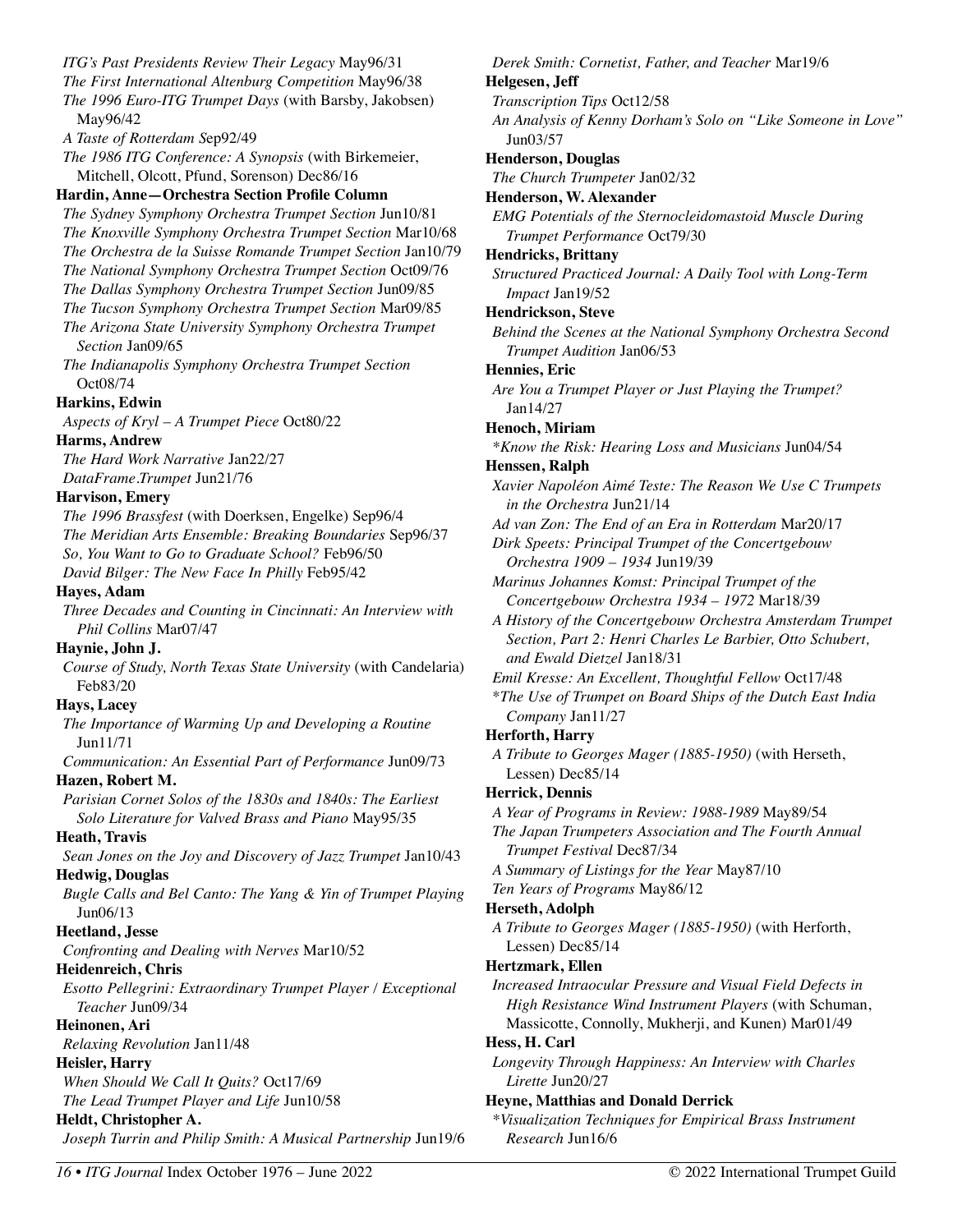# **Hickman, David R.**  *Understanding Vincent Persichetti's* The Hollow Men Jan16/22 *Perfecting an Older Design: The Five-Valve C Trumpet*  Jan15/20 *Starting a Professional Brass Ensemble* Jun08/65 *Judges' Advice to Young Soloists* May89/24 *Guest Brass Artists Highlight Year at Arizona State University*  Sep85/15 *Memorabilia from the Herbert L. Clarke Library, University of Illinois* NLFeb80/8 *Advantages of the Four-Valve C/D Trumpet* NLFeb80/22 **Hilliard, Howard**  *Ten Things Every Trumpet Player Needs to Know about Teaching Horn* Mar07/61 **Hirschman, Ed**  *A Conversation with Kenny Rampton* Jan13/46 **Hirt, Aindrias**  *\*The Devolution of the Shepherd Trumpet and Its Seminal Importance in Music History* Jan15/7 **Hitt, George L.**  *Elements in Jazz Conception* Oct77/36 **Hodgson, Aaron**  *Contemporary Music for Trumpet: Concepts and Techniques, Part 2* Jun19/51 *Contemporary Music for Trumpet: Concepts and Techniques, Part 1* Mar19/47 **Hollingsworth, Barbara**  *A Tornado, A Town, and a Piano* Jun09/69 **Holloway, David**  *A Look at Piston Valve Oil* Sep95/71 **Hood, Alan**  *College Trumpet Instruction Around the United States—A Survey* Jan10/57 *What a Wonderful World! Reflections of Ron Modell* Jun05/19 *Two Early Clifford Brown Choruses on "Ornithology"* Jun02/37 **Horowitz, Marc David**  *Trumpet Citations in Recent Medical and Scientific Literature*  Dec97/48 **Hørven, Vera**  *Urban Agnas at the Norwegian Trumpet Forum* Jan06/38 *My Horn, My Health, My Happiness* Jun03/59 *James Thompson in Norway* Oct02/57 *The 6th Trumpet Festival and the 2nd Altenburg Competition in Bad Säckingen* Jun02/44 *Håkan Hardenberger at the Norwegian Trumpet Forum* Oct01/55 *The 2000 Euro-ITG Conference: Bad Säckingen, Germany*  Jun01/37 *The 2000 Ellsworth Smith International Trumpet Solo Competition* Jun01/41 *The Fourth Maurice André International Trumpet Competition*  Mar01/20 *The 1999 Euro-ITG Conference: Trumpet Days in Bad Säckingen, Germany* Jun00/5 *The 1998 Euro-ITG Conference and Kiev International Solo Trumpet Competition* Feb99/24

# \**An Examination of Max Schlossberg's Daily Drills and Technical Studies for Trumpet and the Existing Schlossberg Manuscripts: A Summary* Jun09/61 **House, Lawrence**  *Music for Chorus and Brass Quintet* Feb92/11 *A Survey of 43 Orchestra Audition Lists for Trumpet*  NLFeb81/28 **Howard, Beverly A.**  *Works for Organ and Trumpet by Daniel Pinkham: An Organist's Perspective* Feb94/35 **Hudson, Caleb**  *Opus One: Discover Your Inner Composer* Mar17/60 **Huff, Michael**  *Charles Daval, Principal Trumpet, Pittsburgh Opera, Pittsburgh Ballet Theater Orchestra and Third Trumpet, Grand Teton Music Festival* Jun15/74 *The Use of Unaccompanied Works for Trumpet in Recital and the Teaching Studio* Oct07/46 **Hultmark, Torbjörn**  *What Is the Best Age to Start Playing a Brass Instrument?*  Oct20/46 **Hunsaker, Leigh Anne**  *John Foster on the World of Baroque Trumpet* Jun16/31 *Baroque Trumpet Study in the United States: An Update*  Jun14/15 *West Texas Trumpeter Stacy Blair* Mar11/29 *Edward H. Tarr and the Historic Brass Revival* Jan07/35 **\****Baroque Trumpet Study in the United States* Jun05/37 *The North Texas Baroque Trumpet Symposium* Jan04/38 **Hunsicker, David**  *Surveys of Orchestral Audition Lists* Mar11/66 **Hunsicker, David with Michael Sachs**  *Professional Orchestral Auditions for Trumpet: A Discussion with Michael Sachs Part II* Jun13/67 *Professional Orchestral Auditions for Trumpet: A Discussion with Michael Sachs* Mar13/72 **Hunter, Billy**  *Thoughts from the Pit* Jun18/79 **Hurrell, Martin**  *The BBC Symphony Orchestra Trumpet Section* Sep95/4 **Hurst, Craig W.**  *The Capricious Trumpet* May91/8 **Huth, John**  *What You Need to Know Before You Modify Your Trumpet*  Mar09/73 **Illman, Richard**  *Using Digital Effects Processors for Alternative Practice*  Mar14/59 **Illman, Rich and Jo Martinie**  *Yoga for Trumpet Players: Breath Awareness and Alignment* Oct06/59 **Imoff, Chris and Eric Dickson**  *Have Trumpet, Will Travel: Life with a Touring Musical*  Jan12/68 **Ingebretsen, Finn**  *The Norway Trumpet Forum* Dec94/56

**Hosticka, Frank and Jeffrey Nussbaum**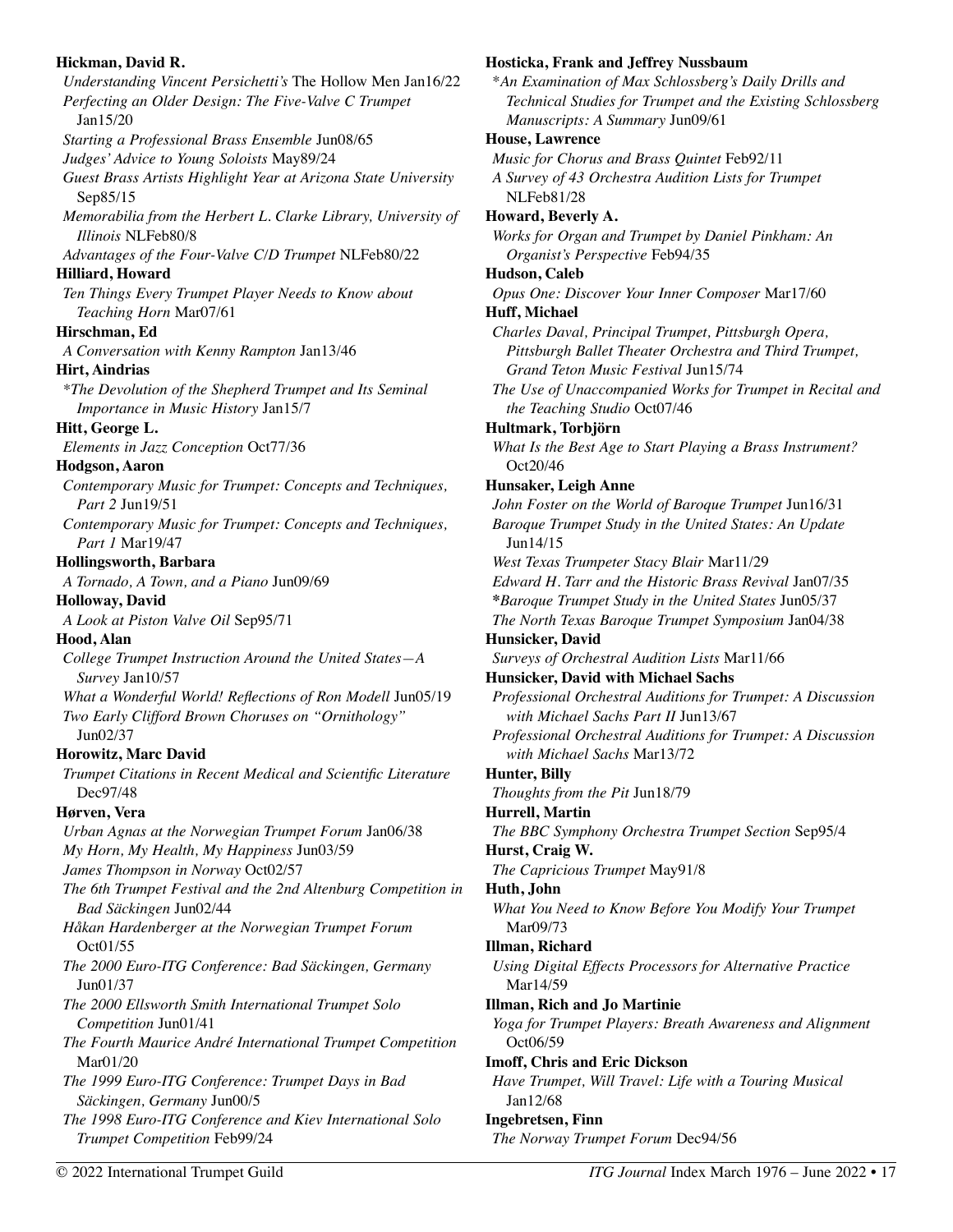# **Irish, John**  *Bert's Basic Brass Trumpet Camp* Mar07/42 *Jens Lindemann: Controlling the Variables* Jan07/28 *Gordon Mathie: Trumpetus Emeritus* Mar05/44 *Putting Music First: An Interview with John Miller* Jan05/15 *Michael Brydenfelt: A Solo Career* Jun04/19 *Crispian Steele-Perkins: The King's Trumpeter* Jun03/17 *John Wallace: Reflections and New Beginnings* Jan02/8 *Konradin Groth: German Virtuoso* Mar01/38 *Robert Nagel: A Freelance Career* Jan01/8 *Ohio ITG Chapter Meeting* Feb92/8 **Irish, John, Luis Engelke, and Robert Skoniczin**  *The 2012 Ellsworth Smith International Trumpet Solo Competition* Mar13/13 **Irvine, John**  *William Vacchiano* (with Silberschlag) Dec91/4 **Ithaca Brass Quintet**  *Faculty Brass Performance: Results of a Survey* Oct76/35 **Jakobsen, Verena**  *The 1996 Euro-ITG Trumpet Days* (with Barsby, Hardin) May96/42 **James, Stephen**  *Developing Rhythmic Independence in Young Musicians*  Jan16/48 **Jaudes, Chris**  *The New York Music Scene* Jun09/77 **Jayne, Dale**  *The 1993 Euro-ITG Conference: Gothenburg, Sweden* (with Candelaria, Frigerio, Jourdan, Sommerhalder, and Tarr) Dec93/33 **Jeandheur, Stephen and Roger Zacks**  *Bernard Adelstein: A Life in the Service of Music* Jun18/16 **Jockin, Vincent A.**  *Quintet, Op. 27, No. 1: Old Notes in a New Way* Oct15/73 **Johnson, Glen**  *2002 Baltimore Trumpet Day* Jan03/38 **Johnson, James**  *Military Band Trumpet Audition Excerpts: The Top Ten*  Mar20/53 *Trumpet, Music, and Life: An Interview with Gary Mortenson*  Jun18/38 *Enhance Your Trumpet Playing in Three Simple Steps* Jun14/65 **Johnson, James and Andrew Feyes**  *A Week in Paris to Remember* Mar12/48 **Johnson, Jim and Anthony Kirkland**  *Performance Suggestions for Karel Husa's* Music for Prague 1968 Mar22/59 *Performance Suggestions for* Summon the Heroes *and*  Lincolnshire Posy: Horkstow Grange Mar21/74 **Johnson, Keith**  *Sound and Intonation* Mar03/62 *The University Musician* May94/44 *Good Respiratory Practices for Brass Performers* May90/57 *An Interview with Robert King* Sep85/18 *Teaching the Art of Listening* Oct81/51 **Johnson, Phillip Kennedy**  *Maintaining Consistency on Tour* Mar13/70

# **Johnston, Alejandra; Elliott Johnston; and Agustín Sandoval**  *Introduction to Mariachi Trumpet Pedagogy, Part II* Jun21/43 *Introduction to Mariachi Trumpet Pedagogy, Part I* Mar21/52 **Johnston, Elliott**  *Practical Solutions for Stutter Attack* Oct16/65 *Setting a Daily Minimum* Jan15/65 **Johnston, Elliott; Alejandra Johnston; and Agustín Sandoval**  *Introduction to Mariachi Trumpet Pedagogy, Part II* Jun21/43 *Introduction to Mariachi Trumpet Pedagogy, Part I* Mar21/52 **Jones, David C**  *1993 – 2003 ITG Membership Demographics* Jun03/69

- *1991 99 ITG Membership Demographics* May99/68
- *1991 98 ITG Membership Demographics* May98/61

#### **Jones, Gregory**

*The New Greek Trumpet School* (with Xanthoulis) Jun00/16

#### **Jones, Gregory, Sokratis Anthis, and Panoyotis Kessaris**

*Trumpets in Paradise: The Fourth Ionian Summer Music Academy* Mar07/36

**Jones, Gregory and Chen Rui** 

*The Inaugural Conference of the China Trumpet Guild*  Jun08/40

**Jones, Gregory and Liu Miao** 

*The Master: The Story of Chinese Trumpet Professor Ji Ruikai*  Mar17/28

# **Jones, Stephen G.**

```
1981-1982 ITG Demographics NLMay82/26
```
*The 1981 ITG Conference: A Synopsis* Oct81/34

*Portrait of a Teacher: Clifford P. Lillya* NLOct79/8

**Joppich, Jeff and Mark DeGoti** 

*#Trumpet: A Musician's Guide to Instagram* Jan22/24

**Jourdan, Jens** 

*The 1993 Euro-ITG Conference: Gothenburg, Sweden* (with Candelaria, Frigerio, Jayne, Sommerhalder, and Tarr) Dec93/33

**Juarez, Justin** 

*All In* Oct20/67

**Kaderabek, Frank** 

*The Worst of Times…The Best of Times: An Interview with David Zauder* Mar05/6

*Against All Odds: An Interview with Miroslav Kejmar* Jan05/31 *The Life and Times of John R. Ware* Jan03/26

**Kappraff, Johan, Spencer Aston, and Geoffrey Shamu** 

*The 2008 Ellsworth Smith International Trumpet Solo Competition* Mar09/42

# **Kase, Robert**

*The Seven Deadly Sins of College Trumpet Students* Jun10/60 **Kausel, Wilfried and Hannes Vereecke** 

\**Carbon Fiber Reinforced Polymer: An Alternative to Brass?*  Oct12/41

# **Keeley, Michael F.**

*Choosing the Right Major: Decisions for College-Bound Instrumentalists (*with Sipe) Dec91/19

**Kelly, Adrian** 

*Trumpet Playing in Musical Theatre: Shedding Light on the Pit*  Oct20/19

# **Kelly, Daniel**

*"Point and Shoot" Recording for the Applied Studio* Jun13/52 **\****The Competition Solos of J. B. Arban* Mar06/17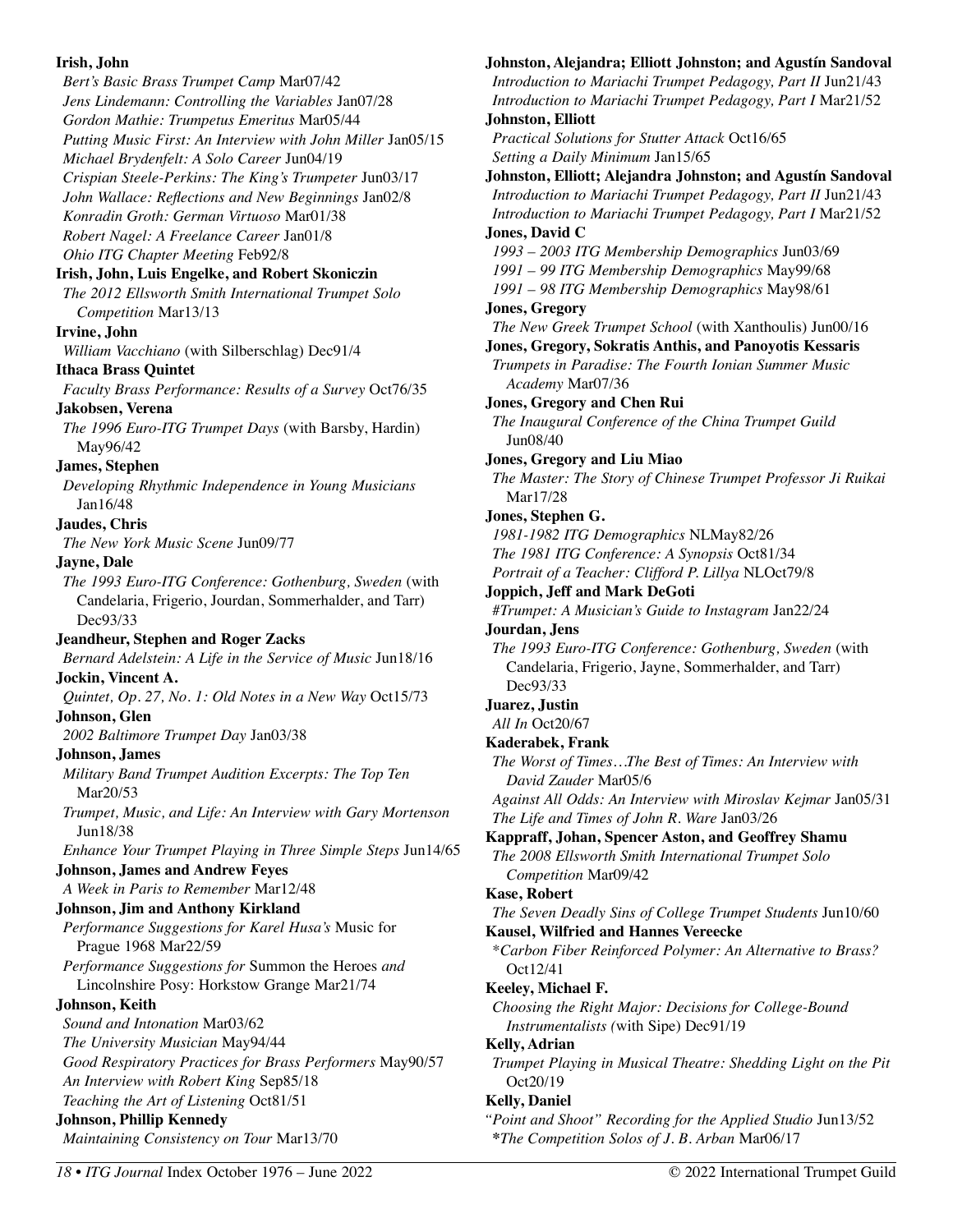**Kelly, Darin**  *Coming off the Bench: A Sub's-Eye View of the Orchestra*  Oct15/80 **Kenney, Christopher S.**  *The 1988 Ellsworth Smith – International Trumpet Guild Solo Competition* May89/14 **Kenny, Patrick**  *Science Proves Musical Myths Wrong* (with Barbenel & Davies) May98/12 **Kent, Timothy J.**  *Within the Sphere of the Master* Jan14/53 **Kerrigan, Paige**  *Stanford Thompson: Fighting Inequity Through Music* Jan22/19 **Kessaris, Panoyotis, Sokratis Anthis, and Gregory Jones**  *Trumpets in Paradise: The Fourth Ionian Summer Music Academy* Mar07/36 **Ketch, James**  *Jazz Improvisation and the Blues Tradition* Feb85/18 *Jazz Improvisation in the Trumpet Studio* Dec83/27 **Kilgore, John**  *Chamber Music: Creating Your Own Artistic Experiences*  Jun20/37 *Jeffrey Work, Principal Trumpet, Oregon Symphony* Oct19/99 **Killam, Ashley**  *Becoming a Self-Starter: A Musician's Guide to Entrepreneurship* Jun22/47 *Creating a Colorful Program, Part II* Jun21/28 *Creating a Colorful Program, Part I* Mar21/18 **Killam, Ashley and Amy Schendel**  *Regina Harris Baiocchi: Making Lemonade from Lemons*  Jun21/59 **King, Angela and Aaron Witek**  *Benefits of Participating in Collegiate Marching Band* Jan22/67 **King, Judith D.**  *Music for Brass: A History of the Robert King Music Company*  Jan21/36 **Kinnie, Bruce H.**  *Orthodontics and the Trumpeter's Embouchure – A Practical Solution* (with Amstutz) May83/19 **Kirk, Kenneth**  *Serialism and Structure in the Peter Maxwell Davies* Sonata for Trumpet and Piano (1955) Jan12/72 **Kirkland, Anthony B.**  *Restoring Enthusiasm and Inspiration in the Studio* Mar18/59 *Festive Overture Performance Tips* Oct14/84 *Performance Suggestions for Two Classic Wind Band Excerpts for Trumpet and Cornet Part II* Jun12/77 *Performance Suggestions for Two Classic Wind Band Excerpts for Trumpet and Cornet* Mar12/63 *Auditioning for a Military Band: Some Helpful Advice*  Sep93/30 **Kirkland, Anthony and Jim Johnson**  *Performance Suggestions for Karel Husa's* Music for Prague 1968 Mar22/59 *Performance Suggestions for* Summon the Heroes *and*  Lincolnshire Posy: Horkstow Grange Mar21/74 **Kiser, Daniel**  *Selected Brass Quintet Classifications* Sep89/10 **Kitzen-Abelson, Matthew**  *Fanfaring His Way to the Top: The Legendary Brilliance of Herbert L. Clarke* Jan14/32 **Klaus, Aaron**  *\*Jewish Musical Markers in Ernest Bloch's* Proclamation Jun17/16 **Klaus, Alan**  *Unblock Your Progress* Oct18/72 **Klaus, Sabine**  *The Joe R. and Joella F. Utley Collection of High Brass Instruments: A Trumpeter's Dream Comes True* Jun10/38 *Trumpet in B-flat (a'=468 Hz) by Andreas Barth* Jun05/63 *Cornopean by Thomas Key in B-flat* Mar05/50 *Keyed Trumpet in G by Eduard Johann Bauer* Oct04/57 *Pair of Inventions-Trompeten* Mar04/56 *Trumpet in F by James Keat* Oct03/76 *Keyed Trumpet in F* Jan03/55 *Slide Trumpet (short model) in D* Oct02/66 *"Tristan" Trumpet in C* Jun02/64 **Klaus, Sabine—Historical Instruments Window Column**  *Schediphone in 9-foot B-flat by Josef Schediva, Odessa, ca. 1901* Jun22/41 *Cornet in B-flat and A by the Martin Band Instrument Co., Elkhart, Indiana, ca. 1909* Mar22/34 *Baritone Sudrophone by François Sudre, Paris, ca. 1900*  Jan22/39 *Cornopean by Thomas Percival, London, circa 1840* Oct21/59 *Trumpet in F by Alphonse Sax, Paris, ca. 1862* Jun21/37 C*ornet in B-flat by F. Sudre, successor of Halari, Paris, ca. 1890* Mar21/45 *Pocket cornet in B-flat, A, and C by Jérôme Thibouville-Lamy & Cie., Paris, ca. 1900 – 1905* Jan21/45 *Cornet in B-flat, A, and G by Adolphe Sax, Paris, 1876*  Oct20/40 *Cornet in B-flat by F. Besson, London, 1883 – 1884* Jun20/30 *Natural trumpet in D (7-foot, a' = 432 Hz) by Johann Wilhelm Haas, Nuremberg, ca. 1710 – 1720*Mar20/27 *Miniature Horn by Johann Wilhelm Haas, Nuremberg 1681*  Jan20/47 *Näverlur (birch-bark trumpet) in four-foot C, B-flat, and G*  Oct19/62 *Büchel (wound alphorn) in 8-foot C (a1 = 440Hz) unsigned, Switzerland, ca. 1900* Jun19/46 *Trumpet in F and E-flat by F. Besson, Paris, 1882 – 83*  Mar19/42 *Bass trumpet or tenor horn in nine-foot B-flat, unsigned, Germany or Sweden, ca. 1900* Jan19/43 *Jazzophone in B-flat, possibly by Franz Xaver Hüller, Graslitz (Czechoslovakia), ca. 1926-1930* Oct18/62 *Swedish Cornet in B-flat, Germany or Sweden, ca. 1900*  Jun18/49 *Natural trumpet and valve trumpet by Antoine Courtois, Paris, 1852 – 1856* Mar18/52 *Valve trumpet in low E-flat by Hirsbrunner, Suniswald (Switzerland, near Bern), 1829* Jan18/38 *Double slide trumpet in F with crooks for E, E-flat, and D, attributed to William Brown, London, circa 1892* Oct17/64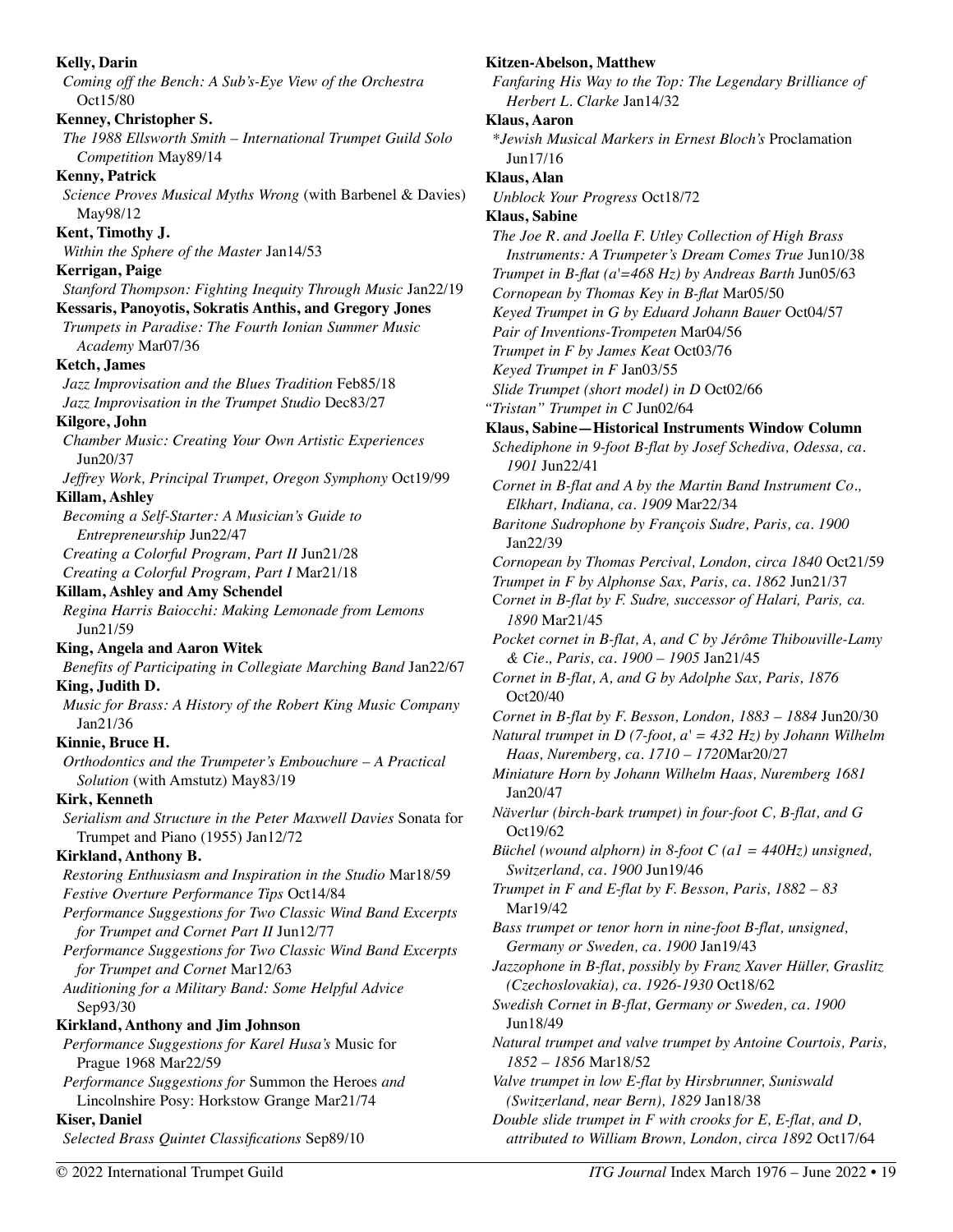*Prussian Cornet in B-flat, anonymous, Germany (Prussia or Saxony), between 1845 and 1860* Jun17/42 *Cornet in C by Julius Altrichter, Frankfurt/Oder, ca. 1885*  Mar17/40 *Néocor in 4½-foot B-flat to 6-½ foot E-flat* Jan17/34 *Keyed Trumpet in G by Antonio Apparuti, Modena, dated 1832*  Oct16/56 *Oval trumpet or "flugelhorn trumpet" in B-flat by August Clemens Glier* Jun16/38 *Trumpet in E-flat and D by Vincent Bach Corporation, New York, 1927* Mar16/34 *Kuhlohorn (oval flugelhorn) in B-flat* Jan16/41 *"Wohlrab Trumpet" in 4½-foot B-flat* Oct15/48 *Flugelhorn (bugle à pistons) in B-flat* Jun15/49 *English slide trumpet in F* Mar15/45 *Slide cornet in 4½-foot B-flat* Jan15/56 *Soprano trombone in 4-ft C* Oct14/56 *Valve trumpet in 5-ft G by F. Besson, London, 1872* Jun14/56 *Cornet in A by Schuster & Co., Markneukirchen, ca. 1900* Mar14/46 *Cornet in B-flat by Henry Distin, London, ca. 1860* Jan14/46 *Cornophone cornettito in B-flat by F. Besson, London or Paris, ca. 1893* Oct13/58 *Cornet in B-flat by Jean Finck, Strasbourg, ca. 1840* Jun13/38 *"Vibrating Horn" in B-flat by George Butler* Mar13/50 *Flugelhorn in B-flat by Adophe Sax* Jan13/61 *Contralto saxhorn (flugelhorn)* Oct12/53 *Cornet à cylinders, system Sax* Jun12/55 *Trumpet in high E-flat by E.G. Wright* Mar12/40 *Late-eighteenth-century trumpet mute* Jan12/65 *Serpentine Valved Cornopean* Oct11/56 *Two Russian Horns for the notes F and F-sharp* Jun11/58 *Trumpet in G by Charles Mahillon Brussels, ca.1878* Mar11/46 *Trumpet in G, by Carl August Müller,* submitted by Clint Spell Jan11/50 *Trumpet in B-flat by Joseph Lathrop Allen* Oct10/56 *Military Parade Trumpet in E-flat by Adolphe Sax* Jun10/54 *Köhler's Handelian Trumpet in F and E-flat* Mar10/42 *Slide Trumpet in F with D-crook by George Henry Rodenbostel and Richard Woodham* Jan10/48 *Flugelhorn Orpheon in B-flat by Boosey & Co.* submitted by Arnold Myers Oct09/53 *Presentation Keyed Bugle in E-flat by E.G. Wright* Jun09/63 *Three Straight Valve Trumpets, so-called "Engelstrompeten" (angels' trumpets) in B-flat, E-flat, and low B-flat* Mar09/63 *Cornet à pistons by Frédéric Jan, Paris, ca. 1845* submitted by Géry Demoulin Jan09/43 *Circular cornet à pistons in B-Flat by Carl Boosé, London ca. 1856* submitted by Giles Whittome Oct08/51 *Slide Trumpet in F by Michael Saurle, Munich, ca. 1800*  Jun08/49 *Ivory Cornetto, Probably from South Germany, Late 16th or Early 17th Century* Mar08/34 *Circular Cornet in B-flat by Ernst Ferdinand Glier (1827 – 1870), Cochecton, New York, ca.1860* submitted by Clint Spell Jan08/47 *Piccolo Trumpet in high B-flat by Mahillon, Brussels, 1930 or before* submitted by Arnold Myers Oct07/48

*Trumpet in F and Cornopean in B-flat by John August Köhler*  Jun07/60 *E-flat Trumpet by Gustav Adolf Eschenbach ca.1900* Mar07/53 *Miniature King Liberty Trumpet* Submitted by H. N. White Jan07/54 *Cornet in E-flat by E. G. Wright* Submitted by Robb Stewart Oct06/58 *Over-the-Shoulder Cornet in E-flat by Elbridge G. Bright, Boston, ca. 1850* Jun06/41 *"Webster Trumpet" in B-flat by Rudall Carte & Co., London, 1929* submitted by Arnold Myers Mar06/54 *Trumpet with Six Independent Valves and Tubes in F by Adolphe Sax, Paris, 1868* Jan06/40 *"Bayley's American Cornet" in C by Benjamin F. Richardson, Boston, circa 1860* Submitted by Arnold Myers Oct05/48 **Klobnak, Jason**  *Breaking the Monotony* Oct06/64 **Knauss, Zane**  *Music from the Tree* Feb95/38 *So You Want To Lead An Orchestra!* Sep93/34 *On Grabbing the Brass Ring and Creating Brass Band Fever in Pittsburgh* Feb92/15 **Knudsvig, Peter**  *Uan Rasey: America's Hidden Trumpet Star* Jan13/6 *Louis Klöpfel, Gustav Heim, and the Legacy of American Classical Trumpeting* Jun12/39 *Uan Rasey: A Life in Radio & Films* Jun09/41 **Koehler, Elisa**  \**Deconstructing Arban: Perspectives on The Art of Phrasing*  Mar19/64 *The Third International Historic Brass Society Symposium*  Jan18/39 *The Second International Historic Brass Symposium* Mar13/32 *Did Mozart Hate the Trumpet?* Oct12/51 **\****Playing it "Safe." The Story Behind the 2009 Music Supplement* Jun09/22 \**Bach Cantata Trumpet Parts: A Compendium* Jan08/17 *Thoughts on Historic Brass Performance: An Interview with Stanley Curtis* Jan08/24 *2007 ITG Conference Tributes to Vincent Cichowicz and Roger Voisin* Oct07/63 **\****A Trumpeter's Guide to the Cornett* Jan06/14 *Kiri Tollaksen: A New Voice in Historic Performance* Jun04/39 *The Fifth Maryland Early Brass Festival* Jan04/37 *\*In Search of Hummel* Jan03/7 *A Beginner's Guide to the Baroque Natural Trumpet* Mar02/16 **Koehler, Will**  *John Meehan, Brass Arranger and Co-Caption Head of the Blue Devils* Jun21/66 *Hommage à l'Histoire* Mar21/67 *Paul Schoenfield's* Vaudeville Jun20/60 *Teaching Elements to Consider for New or Younger Brass Trios*  Mar20/46 *Laurence Bitensky's* Awake, You Sleepers! *for Trumpet and Orchestra/Band* Jan20/68 *Get Your Head in the Game: Tips for Improving Focus and* 

*Confronting Performance Anxiety* Jun17/52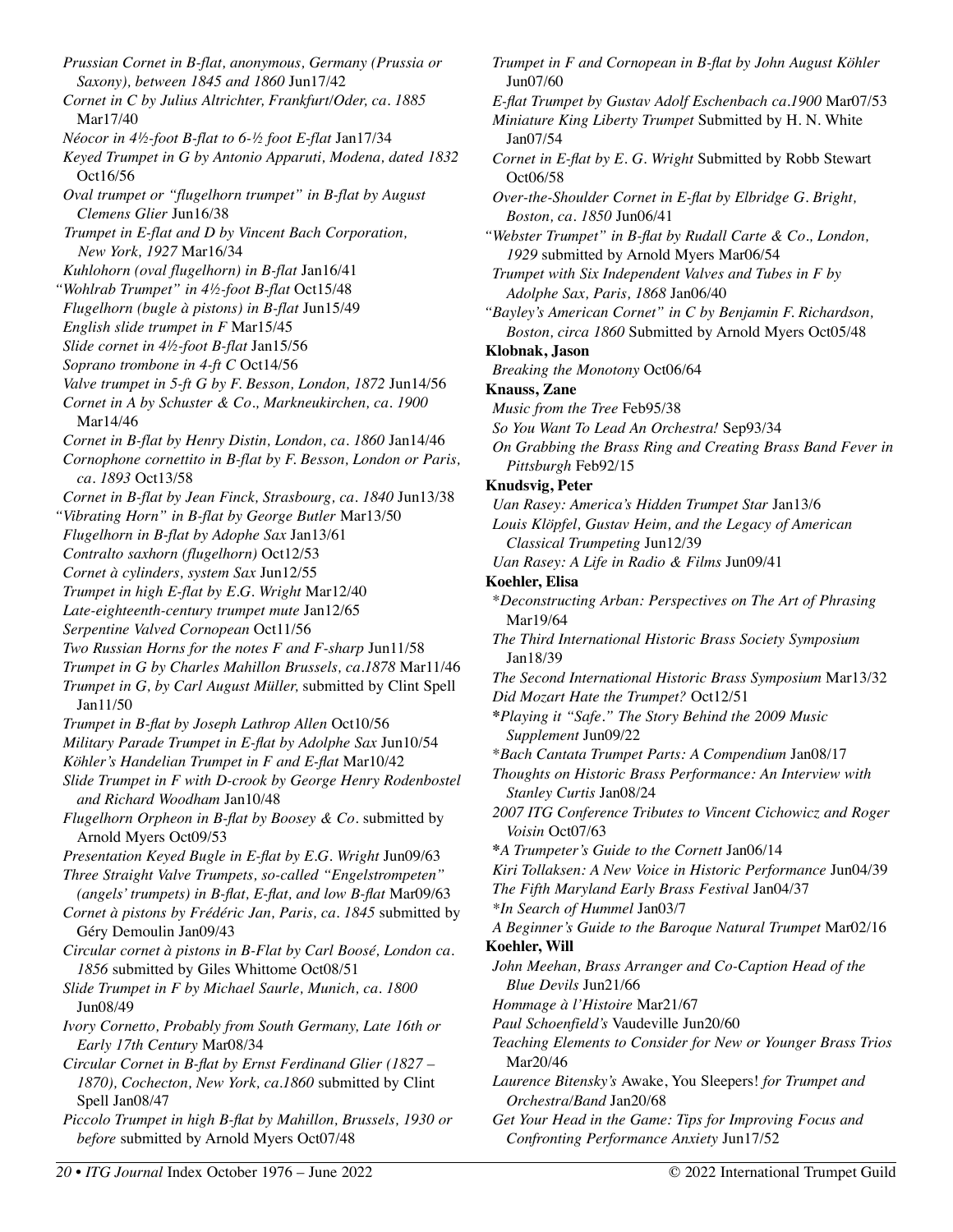*\*X Marks the Spot: An Analysis of Edward Gregson's Trumpet Concerto* Jun16/25 **Kolar, Lawerence W.**  *The Extraction of Wisdom Teeth: Information on Procedures and Problems* (with Mortenson) Feb90/19 **Koner, Karen**  *Mindfulness for the Musician* Oct20/34 *Using Technology to Transform Student Learning* Mar18/61 **Kopczyk, Raymond A., D.D.S., M.S.**  *Dental Considerations for the Brass Player* NLMay82/12 **Kornoka, Kyle**  *Convincing Performance: The Art of Stage Presence* Jan07/62 **Kozar, Andy**  *A Sonic World Unlike Any Other* Jan22/61 **Krauss, David**  *Brass Quintet Basics: Ensemble, Intonation, and Balance*  Mar12/59 *One Act Down, Four Hours To Go: Perspectives from the Pit of Wagner's* Ring Cycle Jun09/81 **Kronholz, Kenneth**  *Career Counseling* Feb83/9 *Travel* Dec82/11 *Concertos, Sonatas and Concert Works for Trumpet with Woodwinds: An Index* NLOct80/14 **Kruger, Jonathan**  *Errata and Suggestions in Maxwell Davies's* Sonata for Trumpet and Piano Jun06/49 *A Closing Fanfare* Mar05/59 *\*Critical Performance Issues in the Davies* Sonata for Trumpet and Piano Mar04/7 **Kruger, Jonathan, James McLean and Mark Kruger**  \**More Air, Less Air, What is Air?* Mar12/12 **Kruger, Mark, Jonathan Kruger and James McLean**  \**More Air, Less Air, What is Air?* Mar12/12 **Kunen, Mandi Z., MD**  *Increased Intraocular Pressure and Visual Field Defects in High Resistance Wind Instrument Players* (with Schuman, Massicotte, Connolly, Hertzmark, and Mukherji) Mar01/49 **La Barbera, John**  *Maynard Ferguson: The King* Mar00/6 *Mike Vax: "How Much Do You Want to Play the Trumpet?"*  Oct99/40 *On The Street Where You Live: An Interview with Jonah Jones*  May99/24 *Allen Vizzutti: The Right Balance* Feb99/38 *Marvin Stamm: "Every Day A New Adventure"* Sep98/36 *Tim Hagans: Audible Architect* May98/4 *Lee Loughnane: 30 Years with Chicago* Feb98/35 *Marcus Printup "Sorry Coach"* Dec97/38 *Bill Chase: A Reminiscence* Sep97/4 *Wallace Roney: An Interview with John La Barbera* May97/50 *"The Meaning of Art" – An Interview with Art Farmer* Dec96/38 *Clay Jenkins: Give and Gather* Sep96/44 *An Interview with Byron Stripling* Dec95/34 *Wynton Marsalis: An Interview with John La Barbera* Sep95/66 *Guido "Giusto" Basso, An Interview with John La Barbera*  May95/60

*Clark Terry: More Than Mumbles An Interview with John La Barbera* Dec94/36 *"You'll Never Make It Without Al Cooper," An Interview with Randy Brecker* Feb94/42 *Shew Horn: An Interview with Bobby Shew* Feb93/22 *The Tonight Show Trumpet Section* Dec92/21 **Lang, Alfred J.**  *Alternate Fingerings* Jan00/54 **Lange, Arno**  *Robert Platt and the Berlin Philharmonic Orchestra: An Interview with Arno Lange* Dec93/21 *Exemplary Orchestral Excerpts from the German Repertoire (*with Groth, Pliquett) Sep92/20 **Laplace, Michel**  *Roger Guérin (1926 – 2010): A Jazz Trumpet Great of the Twentieth Century* Oct10/44 *Masters of the Twentieth Century: Roger Delmotte* May84/12 *A Tribute to the British Trumpet Tradition* Oct78/2 *Trumpet Players in Belgium and Switzerland* NLOct78/7 *The Trumpet in the USSR* NLFeb78/19 *Introduction to the French Trumpet Stars, Part II: Eugéne and Raymond* NLMay77/13 *Introduction to the French Trumpet Stars* NLFeb77/4 **Laramore, Douglas L.**  *The National Trumpet Symposium, 1968-1973* May96/25 **Larson, Kenneth**  *On the Road to Wind and Song: My Preparation of Frank Martin's* Concerto for 7 Winds Mar10/64 **Laudermilch, Kenneth**  *The Streitwieser Trumpet Museum* NLFeb82/18 **Lax, Jonathan**  *Larry Jess, Principal Trumpet, Spokane Symphony* Jun20/69 **Lazarus, Charles**  *Learning to Find Your Voice* Jun09/79 **Leach, Cathy**  *Doc Severinsen on Working Out and Staying Young and Healthy* Jan22/42 *Lessons with Benny: An Interview with Doc Severinsen*  Oct21/62 *Confronting the Fear Factor* Mar12/46 *Walter Chesnut* Dec93/24 **Leach, James D.**  *An Accidental Discovery: Stravinsky's* Fanfare for a New Theatre Mar19/12 **Leavitt, Daniel J.**  *Trumpet Videos: A Preliminary List* Feb97/65 **Lee, Randall**  *Bridging the Gap: What Your Band Director Says vs. What Your Private Teacher Instructs* Jan20/55 **Lee, William F., III**  *A Maynard Snapshot* Mar00/23 **Leinberger, Charles Francis**  *Ministerial First Responders* Mar20/26 *\*"Degüello," No Mercy for the Losers: The Enduring Role of the Solo Trumpet in the Soundtrack of the Old West* Mar15/18 **Leisring, Steve**  *Four Things to Do Without Your Instrument to Achieve Musical Excellence* Oct13/65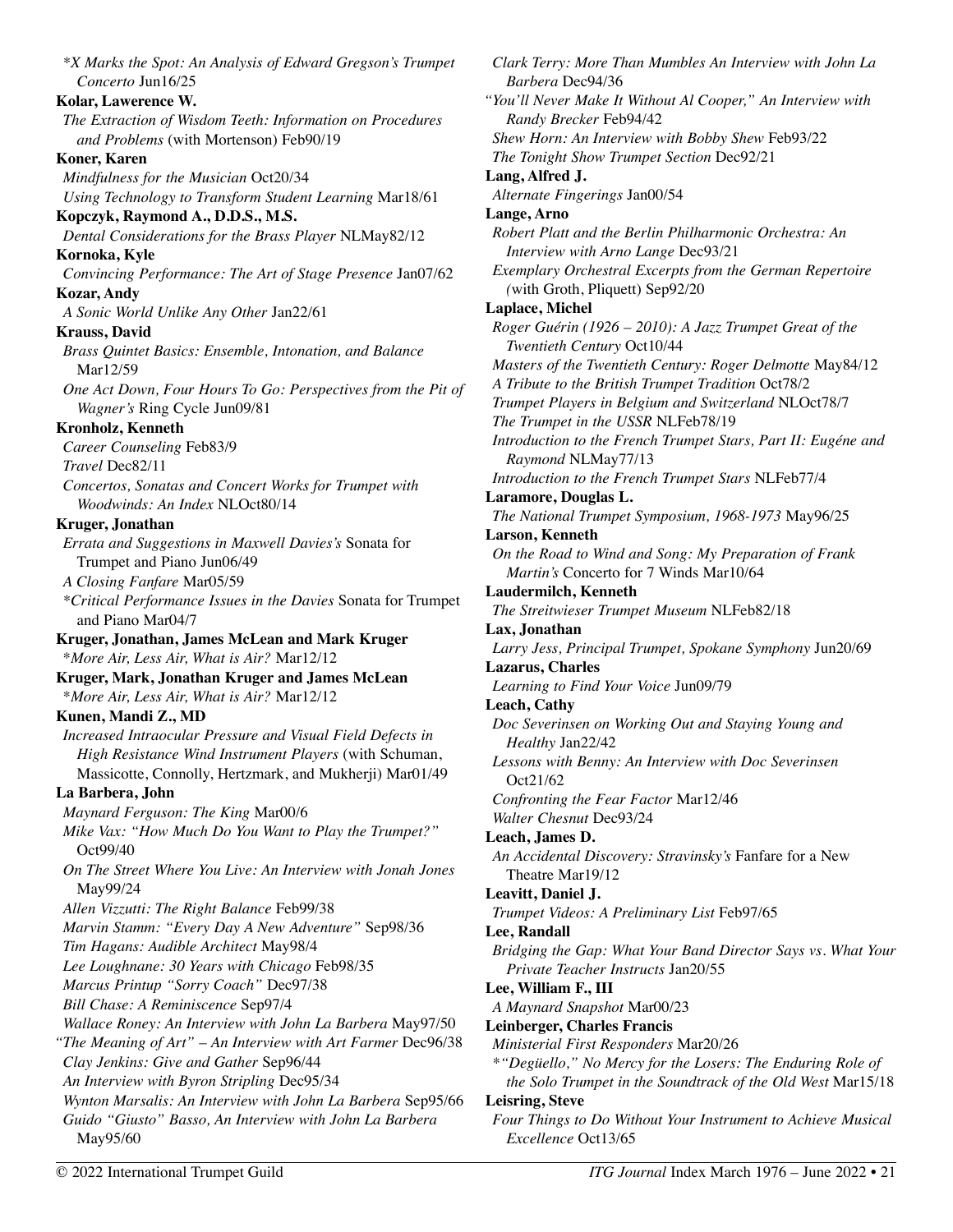*Mark Inouye Does it All in San Francisco* Oct10/77 *The Making of a Tour to China* Mar09/38 *International Trumpet Week at the Central Conservatory in Beijing* Jan07/25 *Common Sense Use of the Senses* Oct02/61 *Working with the Right Information* Dec98/37 **Lessen, Martin**  *A New Compensating Valve System for Brass Instruments* (with Smith) May95/47 *A Tribute to Georges Mager (1885-1950)* (with Herforth, Herseth) Dec85/14 **Levy, Robert**  *The 1989 ITG Composition Contest for Solo Trumpet (Unaccompanied)* Dec89/28 **Lewis, Eddie**  *Houston, Texas—Not Just a "Hick Town"* Oct09/68 *Let's Take it at the Moña: Navigating the Roadmap of a Salsa Chart* Jan07/69 **Lewis, H.M.**  \**Wanda Pitman Yates: A Brief but Stellar Career* Oct12/35 *An Early Bach Cornet and Trumpet* Mar02/52 *Antique Cornets and Other Frustrations: A Performer's Guide to Cornets by the C.G. Conn Company, 1888-1911* May95/39 *How the Cornet Became a Trumpet – The Instruments and Music of a Transitional Period in American Music: 1880- 1925* Sep91/17 *The 1990 ITG Conference: A Synopsis* (with Eisensmith) Sep90/4 *French Trumpet Ensemble Music of the Late Seventeenth Century*, May83/12 *Extra-Harmonic Trumpet Tones in the Baroque Era – Natural Trumpet vs. Tromba da Tirarsi* Oct80/39 *Renold Schilke: Master Craftsman, Player, and Teacher*  NLMay80/6 *Roger Voisin: An Orchestral Legend* NLFeb80/5 *Rafael Mendez: Trumpeter Extraordinaire* Oct79/12 *The 1977 ITG Conference* Oct77/29 **Libs, Jean Moorehead**  *The 2010 Grand Valley International Trumpet Seminar*  Mar11/44 *Getting From Here to There* Mar08/42 *The Twenty Minute Warm-Up Routine Before School* Mar07/56 *Mentoring the Undergraduate Audition Process of the Preparatory Student* Oct00/57 *A Basic Approach to Piccolo Trumpet Playing: An Interview with William Lucas* Jun00/61 *Duets as a Teaching Tool: An Interview with Gordon Mathie*  Oct99/58 *A Salute to Clifford P. Lillya (1910-1998)* (with Hardin) Sep98/48 *The Trumpet (Cornet) Transcriptions of Bernard Fitzgerald*  (with Rathke) Feb96/59 *Hit The Books! Methodology Recommendations for University Curricula: An Interview with Richard Burkart, Keith Johnson, and Gordon Mathie* Dec95/42 *Planning a Trumpet Methods Course: Pedagogy with Practicality* Feb95/46

*22 • ITG Journal* Index October 1976 – June 2022 © 2022 International Trumpet Guild

*The Perfect Match: Trumpet Meets Mouthpiece, An Interview with Phyllis Stork and Bob Malone* Dec94/42 *What's in a Mute? – An Interview with Tom Crown* May94/34 *Warm-Up and Embouchure Conditioning Routines: Techniques of David Baldwin and Seymour Rosenfeld* Sep93/40 *James Stamp: Artist, Master Teacher, & Author – An Interview with Thomas Stevens* Feb93/16 *Organizing the Trumpet Lesson: An Interview with Gordon Mathie* Dec92/26 *Maximizing Audition and Performance Preparation through the Orchestral Literature Studies of Rob Roy McGregor* Sep92/14 *Efficient and Effective Adjudicating* Feb92/18 *Diagnostic Procedures for Determining Trumpet and Mouthpiece Selection: An Interview with Anne Hardin and Phyllis Stork*, May91/18 *Transposition Curiosities and Peculiarities: An Interview with Kevin Good* Feb91/23 *Approach and Uses of the Piccolo Trumpet: Perspectives of Stacy Blair and Rob Roy McGregor* Sep89/41 *Preparation of the Undergraduate Recital: An Interview with Armando Ghitalla, Byron Pearson, and Jan David Roller*  Feb89/28 *Embouchures: Their Assets and Liabilities – An Interview with Armando Ghitalla* Feb87/17 **Libs, Jean Moorehead—Young Artist Award Column**  *Daniel Fijalka* Oct13/60 *Jason Grimes* Jun13/40 *John Burton* Mar13/52 *Patty Luecken* Jan13/63 *Chloe Swindler* Oct12/55 *Sara Bond* Jun12/57 *Anne Linebarger* Mar12/42 *David Koch* Jan12/56 *Alex Wilborn* Oct11/58 *Ryan Gilbert* Jun11/60 *Leah Reber* Mar11/48 *Brittney Self* Jan11/52 *Adam Keefe* Oct10/58 *Megumi Matsushhita and Dylan Larkins* Jun10/56 *Lakyn Baker* Mar10/44 *Anthony Bellino* Jan10/50 *Eric Millard* Oct09/55 *Ansel Norris* Jun09/65 *Kyla Moscovich* Mar09/65 *Cory Johnson* Jan09/45 *Mark McKee* Oct08/53 *Steven Miller* Jun08/51 *Kristen Wall* Mar08/36 *Case O'Donnell* Jan08/49 *Colton Crandell* Oct07/50 *Ryan Beach* Jun07/62 *Adrianna Droz* Mar07/55 *Simon Bosch* Jan07/57 *Lauren Bird* Oct06/61 **Lill, Joe, Tom Crown and John Hagstrom**  \**The Chicago Symphony Orchestra Trumpet Section 1933 –* 

*1948* Jan13/22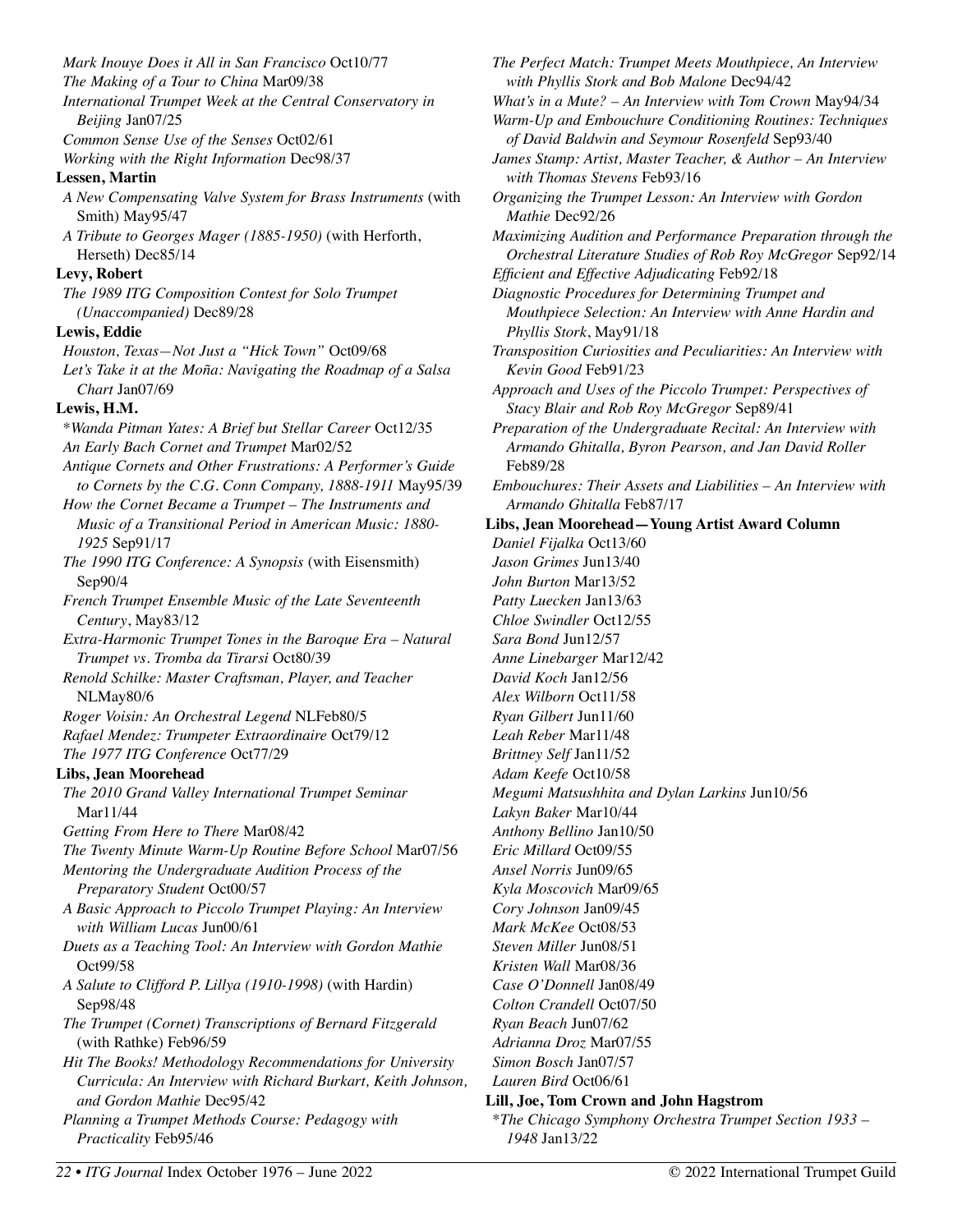**Lilly, Albert**  *The 2004 National Trumpet Competition* Jan05/36 *The 2003 National Trumpet Competition* Jan04/32 *The 2002 National Trumpet Competition* Jan03/40 **Lillya, Clifford**  *The Trumpet Business: Past, Present, and Future* May91/10 *The Laughing Cornet (and all that Jaz\*)* Dec88/21 *About That Famous Letter* Dec87/12 *Trumpet Talk for Teachers* Oct79/17 **Lindemann, Jens**  *The Canadian Brass—A Personal Chamber Music Journey*  Mar14/66 **Lindsey, Douglas**  *Fundamentals of an Effortless Sound, Part 3: Freedom*  Mar22/38 *Fundamentals of an Effortless Sound, Part 2: Shape* Jan22/44 *Fundamentals of an Effortless Sound, Part 1: Breath* Oct21/68 *Cultivating Creativity in the Trumpet Studio* Mar15/56 **Linebarger, Anne**  *Preparing for an Undergraduate Music Degree: Tips from a Recent Graduate* Jun19/56 **Linn, Les**  *The Keystone Brass Institute, 1989* Feb90/28 **Lipka, Ron**  *The 1994 International Trumpet Guild Conference*: *The University of Illinois at Urbana Champaign, June 15-18, 1994* (with Ulrich) Sep94/4 **Litterst, George F.**  *Notating "Fanfare for Churchill Downs" with Finale* Sep89/89 **Llobet, Jaume Rosset I \****New Tools for the Assessment of Embouchure Biomechanics* Mar05/51 **Loeber, Beth**  *Mr. Jack Daniel's Original Silver Cornet Band* May91/4 **Long, Brett**  *The Trumpeter's Guide to Triathlon Training Techniques*  Mar13/57 *Effective Programming for Young Trumpeters* Mar08/40 **Lopes, Maico**  *Brazilian Music for Trumpet Ensemble: An Evolving Repertoire*  Jun14/53 **Loubriel, Luis**  *Manny Laureano's Quarter Century with the Minnesota Orchestra* Jan08/30 *The Evolution of Arnold Jacobs's Pedagogical Approach* Oct06/46 *Vincent Cichowicz on Arnold Jacobs* Jan06/26 *William Scarlett on Arnold Jacobs* Oct05/43 **Lowrey, Alvin L.**  *Crystal Records-Twenty Years of Excellence* May86/29 *Spotlight on Théo Mertens* Feb85/12 *Follow-up Notes: Homage to Pioneers* May84/18 *O Christmas Brass, O Christmas Brass* Dec83/13 *Homage to Pioneers of Trumpet LP's* Sep83/22 *Index of Baroque Masterpieces for Trumpet & Organ Feb83/38 A Decade of Solo Recordings by Gerard Schwarz (plus more...)*  Sep82/49 *John Armstrong* Mar01/4

*A Feast of Recorded Baroque Trumpet Ensemble Repertoire*  Oct81/31 *Addendum to CRI Tribute* NLFeb80/37 *Tribute to CRI's 25th Anniversary* Oct79/22 **Lucas, William G.**  *The Orchestra Audition* May99/38 **Luftman, Adam**  *Perspectives from the Pit* Oct12/76 **Lyman, Zachary**  *Learning from the Best* Jun13/20 *Tales from the Crypt: Recovering from Severe Embouchure Injury* Oct11/62 **Lynch, John**  *The Asymmetric Trumpet Mouthpiece* Feb96/52 **Lyons, Kevin**  *Auditioning in Atlanta* Oct06/76 **Lyren, Delon G.** *A Look Inside the Life of Rock Star Trumpet Player Rashawn Ross* Mar13/6 *Teaching and Living with Respect for Values: An Interview with Manon Lafrance* Jun10/15 *From Classical to Pop: An Interview with Kiku Collins*  Oct08/38 *Rashawn Ross at Changing Hats at a Moment's Notice*  Jun08/43 *Cornettos, Recorders, and Trumpets, Oh My! An Interview with Allan Dean* Mar05/23 *Rafael Méndez: The Life of a Master Trumpeter* Feb99/4 *The 1997 ITG Composition Contest for Trumpet and String Quartet* Sep97/50 **Lyren, Del and Rashawn Ross** *"Randroid, you in there yet?" Hanging with Randy Brecker*  Oct16/42 *Jerry Hey and Gary Grant: Legends of the Los Angeles Recording Studios* Mar15/26 **Lyren, Del—Young Artist Award Column** *Alongorn Laosaichua* Jun06/45 *Jessica Lordi* Mar06/57 *Daniel Watson* Jan06/45 *Andrew Cresap* Oct05/52 *Traci Nelson* Jun05/67 *Shawn Williams* Mar05/55 *Caleb Hudson* Jan05/44 *Andrew Bruhn* Oct04/60  *Jason Brodsky* Jun04/57 *Laura Anne Wilder* Mar04/59 *Jon Kratzer* Jan04/43 *Maxilmilien David Darché* Oct03/69 *Carlos Alberto Sanchez* Jun03/67 *Joshua Michael Craig* Mar03/63 *Jeff Ostroski* Jan03/47 *Christopher Konfirst* Oct02/73 *Goni Eshed* Jun02/52 *Michael Blutman* Mar02/41 *Darren Ringer* Jan02/30 *Brent Flinchbaugh* Oct01/61 *Jeff Peters* Jun01/64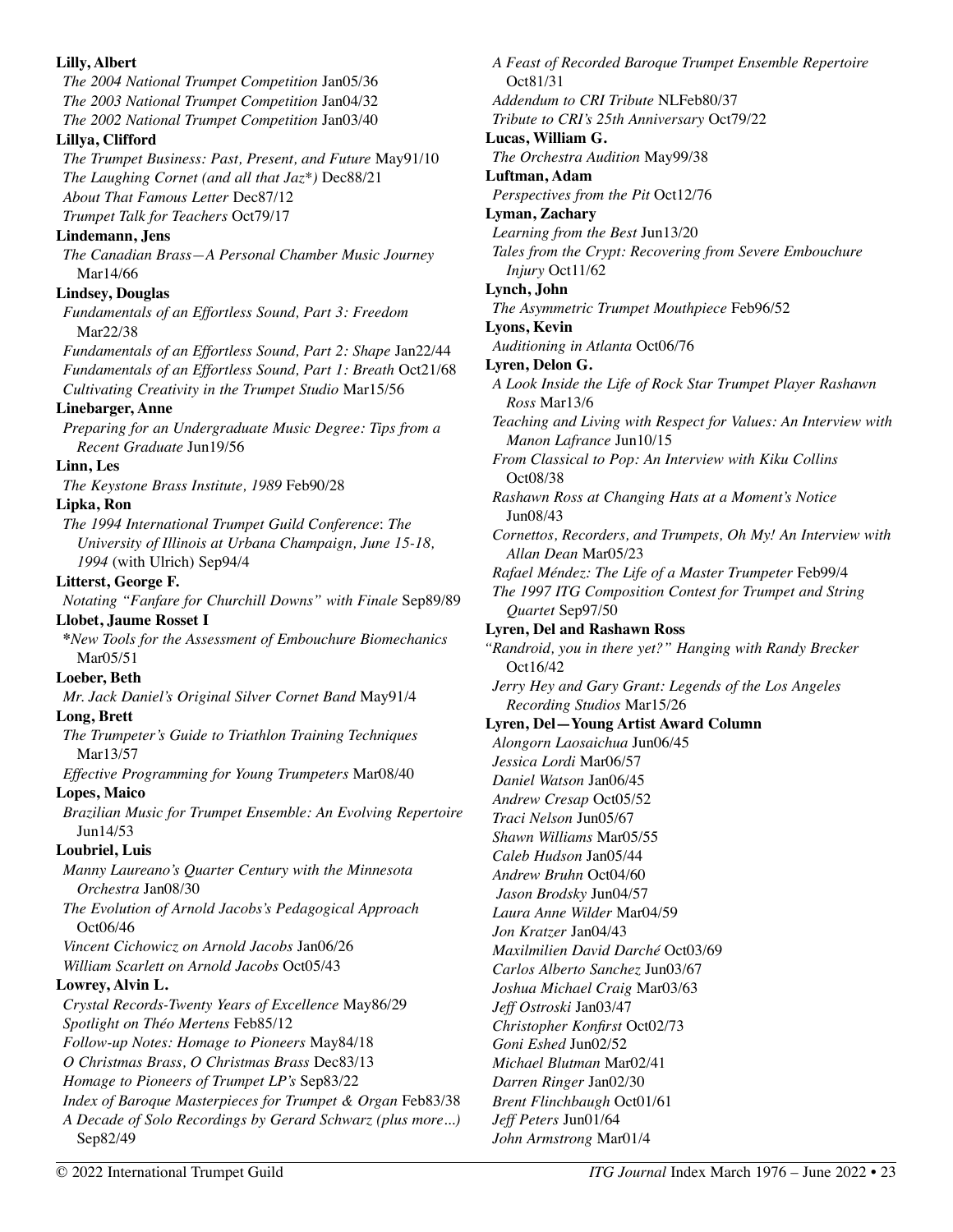*Jeffrey Herrick* Jan01/4 *Stephanie Richards* Oct00/59 *Sean Hennessy* Jun00/58 *Erik Hasselquist* Mar00/5

#### **MacAdam, Laurel A.**

*Cross-Relationships and Contrasts: Ellen Taaffe Zwilich's "Concerto for Trumpet and Five Players,"* Dec92/28

#### **Macaluso, Rosario (English translation Jeffrey Agrell)**

*A Grand Master: Théo Charlier* Jun01/30

#### **Madeja, James**

*Daily Routine: The Key Component of Trumpet Practice*  Jan13/71

*The Herbert L. Clarke Method of Cornet Playing* Feb90/4 **Mäkinen, Timo** 

*The Second Scandinavian Brass Symposium: Helsinki October 10-15, 1988* May89/48

#### **Manchester, Ralph**

*Health Promotions in Schools of Music: Initial* 

*Recommendations* (with Chesky and Dawson) Jan07/55 **Manhart, Grant** 

*Your Trumpet and Your Life: A Career Planning Guide for Aspiring Players* Jan21/16

#### **Martin, Jay**

*The United States Army Old Guard Fife and Drums Corps at Fifty Years of Service* Oct10/42

#### **Martin, Michael**

*How the National Brass Symposium Got Its Start* Mar12/68

#### **Martinie, Jo and Rich Illman**

*Yoga for Trumpet Players: Breath Awareness and Alignment* Oct06/59

**Mase, Raymond** 

*Chamber Music Partnership* Oct15/71

# **Massicotte, Emma Craig, MD**

*Increased Intraocular Pressure and Visual Field Defects in High Resistance Wind Instrument Players* (with Schuman, Connolly, Hertzmark, Mukherji, and Kunen) Mar01/49

#### **Mathez, Jean-Pierre**

*Announcing the Final Issue of* Brass Bulletin Jan04/50 **Mathie, David** 

*Vincent Persichetti's* The Pleiades: *Background on a Major Work for Trumpet and Orchestra and an Interview with the Soloist Gordon Mathie* Oct19/54

#### **Mathie, Gordon W.**

*My Life with Oxygen* Jan17/37

*How to Practice* Oct04/61

*How I Prepare to Teach a Lesson* Mar03/59 *Transposition: One Teacher's Approach* Feb91/26

*Teaching Musicality to Young Players* Oct80/19

#### **Matthews, Wendy K.**

*Flipped Learning in the Collegiate Music Classroom: Rethinking the Undergraduate Brass Technique and Pedagogy Class* Oct15/58

# **Matthews, Wendy K. and Marcelyn Atwood**

*Marie Speziale: Leading the Way* Jan20/24

# **Matzen, Max**

*Kazuaki Kikumoto, Principal Trumpet, NHK Symphony Orchestra* Jan21/88

*Preparing for Pressure: How to Be at Your Best When It Matters* Oct16/72 *\*Mahler's* Retuschen: *The Re-orchestration of Beethoven's Ninth Symphony and its Aftermath* Mar14/12 *Solidifying Your Attack* Oct12/64 **Mayfield, Nathan**  *Performing Baroque Trumpet in a Chamber Music Setting*  Jun11/78 **McCabe, Amy**  *Voices from the United States Premier Bands* Jun17/67 **McCready, Matthew**  *An Idiomatic View of the Keyed Trumpet through Two Concerti*  Sep84/46 **McDonnell, Nathan, Jason Bergman and Aoife Garry**  *The 2021 Ellsworth Smith International Trumpet Solo Competition* Jan22/33 **McGrattan, Sandy**  *Vincent Bach, "The Master of Melody," in Scarborough (1912 – 1914) and A Fresh Look at His Performing Career in America* Jan15/27 **McGregor, Rob Roy**  *Value and Challenge in Creating* SmartMusic *Files* Jun07/70 *Roy Poper's Guide to the Brasswind Methods of James Stamp*  (with Jean Moorehead Libs, Pedagogical Topics Editor) Dec96/45 **McKee, Kevin**  *My Journey into Composition* Mar17/62 **McLean, James, Jonathan Kruger and Mark Kruger**  \**More Air, Less Air, What is Air?* Mar12/12 **McLaughlin, Clint "Pops"**  *Keeping the Chops Up (When the Gig Gets Hard)* Mar10/62 **McNamara, Anne**  *The History of Women Trumpet Professors* Jun22/6 *So Much Practice, So Little Time* Oct15/57 **McNamara, Anne—Young Artist Award**  *Jack Bricklemyer* Jun22/43 *Nathaniel Williford* Mar22/36 *Jack Towse* Jan22/41 *Jeremy Bryant* Oct21/61 *Hunter Story* Jun21/39 *Elsie DiLisio* Mar21/47 *Fiona Shonik* Jan21/49 *James McAffrey* Oct20/42 *Gabriel Curtis* Jun20/32 *Addison Bosch* Mar20/29 **McNeil, John**  *Creative Pattern Practice* Jan02/34 **McNeill, Dean**  *Enlightenment Gleaned from Slush Pump Basics* Mar03/64 **McWhorter, Brian**  *It's Not About the Tone: Thoughts on Developing Voice*  Jun16/57 *Toward an Integral View of Trumpet Practice* Jun04/58 **Meckler, Adam**  *Getting to Know Rex Richardson* Oct10/50 **Meckley, James H. and Joe Gennaro**  *The Posthorn Solos in Mahler's Symphony No. 3* Mar14/70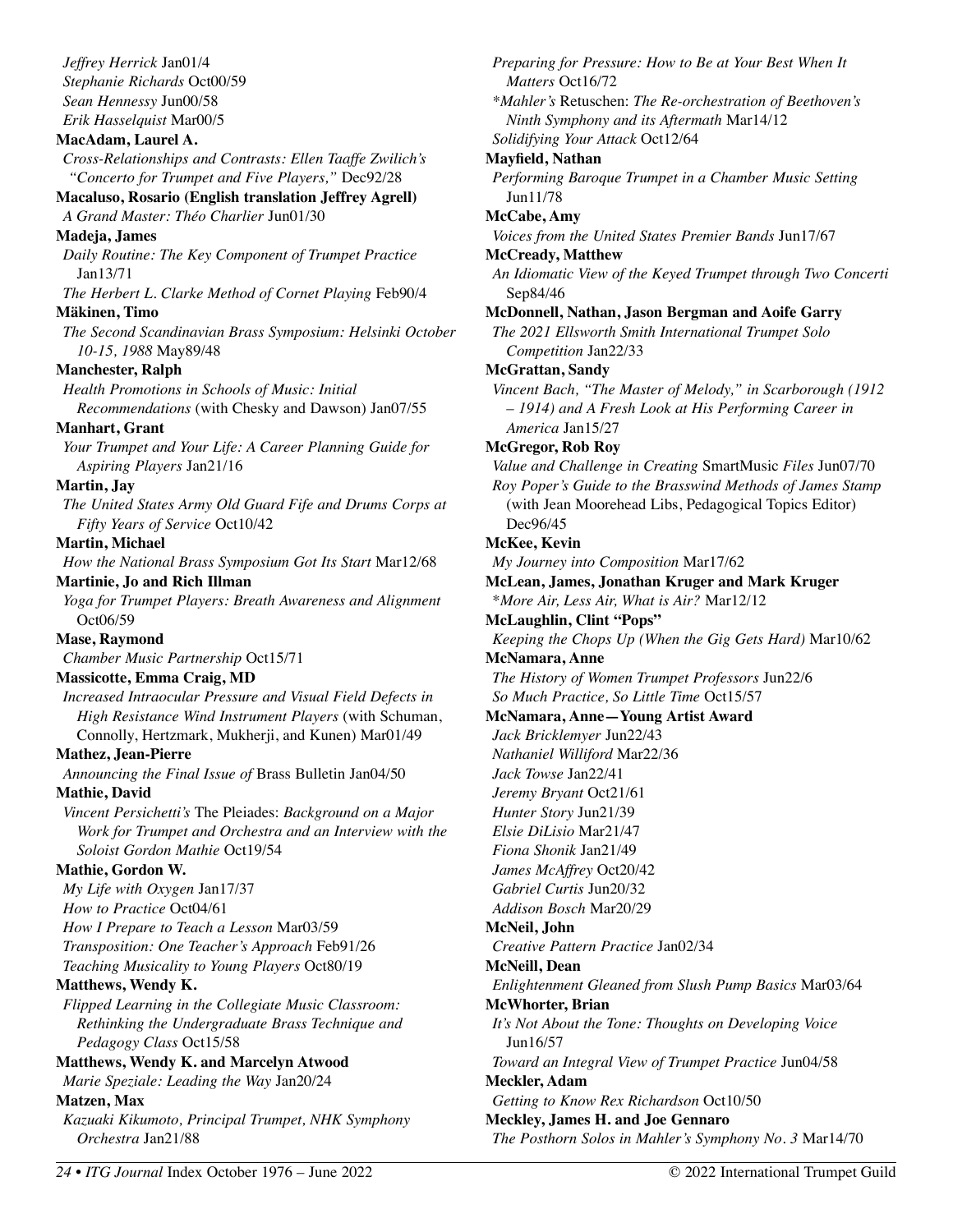**Meckna, Michael**  *Looking for Chet Baker: The Trumpet Player in Fiction* Mar08/12 *Entering the Sphere of Music: Advice from Some Trumpet Masters* May94/50 *"It's Like the Spokes of a Wheel": Dizzy Gillispie at 75* Sep92/10 **Meredith, Henry**  *Bill Adam at 80, Still "Fired Up!"* (with Roth) Sep98/52 *Baroque Trumpet Ornamentation: Another View* NLMay81/22 *The 1979 ITG Conference* Oct79/36 **Meyer, Dennis**  *Saving Your Family's Sanity: Building a Sound Resistant Practice Room* Oct08/65 **Miao, Liu and Gregory Jones**  *The Master: The Story of Chinese Trumpet Professor Ji Ruikai*  Mar17/28 **Michie, David D.**  *\*Pulmonary Mechanics: Factors that Initiate and Maintain an Effective Air Stream* Oct15/44 **Millard, Eric**  *Asheville Symphony Orchestra Trumpet Section* Jan19/73 *Alabama Symphony Orchestra Trumpet Section* Mar18/81 *Atlanta Symphony Orchestra Trumpet Section* Oct17/96 *Trumpet DIY: Becoming an Effective Self-Teacher* Jun16/51 **Miller, Betsy G.**  *Emerson Grand Concert and Walter Pelham* Jun01/26 *Anna Teresa Berger, Cornet Virtuoso* Feb98/43 **Miller, Eric**  *Sounds from the Hudson: The Hellcats* Jan05/47 **Miller, Michael**  *The Mental Game* Oct13/80 **Millsap, Kyle**  *Anne McAneney: It's Not Just a Job, It's a Joy* Jan22/75 *The Importance of Playing Second* Mar18/65 *Learn to Love the Process* Jan18/46 *Mariachi to Mahler: Learning to Perform Different Styles*  Jan17/44 *Lip Slurs Are Not About the Lips* Jan16/49 *Shining a Light on Stanley Friedman's* Scatter the Darkness Jan16/59 *Unplugged: Using iPads for Applied Teaching* Mar15/59 *Simplicity: Teaching Students to Play Musically* Jan14/54 **Miranda, Clayton**  *\*The Inception of Trumpet Performance in Brazil: An Historical Account* Jun14/23 **Mitchell, Gilbert**  *The United States Army Herald Trumpets and the Memory of W. Bramwell Smith* (1929 – 1993) Sep96/28 *The 1986 ITG Conference: A Synopsis* (with Birkemeier, Hardin, Olcott, Pfund, Sorenson) Dec86/16 **Mitchell, Preston**  *Biblical References to the Trumpet* May97/66 **Mitchell, Stephen**  *What is the Performing Arts Medical Association?* Mar04/57 **Modell, Ron**  *Beyond the Notes/Toward Creativity* Oct02/68 **Mondello, Nick**  *Džambo Agušev: The Funky Tiger of the Balkans* Jun22/52 *A Trumpet and Music Education Legend: Fred Irby III*  Mar22/46 *Mark O'Keeffe: Master Track Bugler* Jan22/51 *They Called the Lead Player "Dad"—A Conversation and Reflection with Heidi Glow* Oct21/77 *The Songs, Sounds, and Swinging Are You: An Interview with Bob Merrill* Jun21/50 *Speaking Studios, Soundtracks, and Stars: An Interview with Rob Schaer* Mar21/60 *A Casual Chat with Trumpeter Mike Lovatt, Part II* Jan21/62 *A Casual Chat with Trumpeter Mike Lovatt, Part I* Oct20/53 *Stars, Studios and Salsa: An Interview with Trumpeters Oscar Oñoz, Carlos Colón, and Javier Gonzalez* Jan20/60 *Exploring Energized Excellence: An Interview with Victor X. Haskins* Oct19/76 *Hadar Reiss and Nicole Sasser: Have Trumpets, Will Travel*  Jun19/62 *Making the "Moss" Music: An Interview with Michael Mossman* Mar19/58 *Stylin' Coast to Coast: An Interview with Barbara Laronga*  Jan19/57 *Getting Real in Madrid: An Interview with Chris Kase*  Oct18/75 *Goode is in the Details—An Interview with Trumpeter Brad Goode* Jun18/65 *Game On: An Interview with Trumpeter Freddie Jones*  Mar18/68 *Beauty and Artistry in Every Direction: An Interview with Nadje Noordhuis* Jan18/54 *Going Deep with Danielian: An Interview with the Boss's Barry*  Oct17/78 *England Swings: Chatting with Trumpeter Louis Dowdeswell*  Jun17/54 *High-Wire Wizardry: Hanging with Benoit Glazer and Bill Dowling* Mar17/57 *Georgina Jackson: Soaring High in Heels, Harmon, and Talent*  Jan17/47 *Trumpet Wizardry from Oslo to Zappa: An Interview with Frank Brodahl* Oct16/73 *Beyond the High Cs—and Seas—An Interview with Larry Meregillano* Jun16/53 *Tony Terran: A Testament to Talent, Versatility, and Class*  Mar16/48 *Brass Class Supreme—An Interview with Simon Gardner*  Jan16/55 *Music City's Very Busy Cat—An Interview with Steve Patrick*  Oct15/67 *Portrait of a "Play" Boy—An Interview with Chris Kemp*  Jun15/60 *In the Trumpet Heights of Broadway: An Interview with Raul Agraz* Mar15/63 *An Odyssey of Excellence—The Tom Porrello Saga* Jan15/70 *From Hollywood to Broadway, It's Trumpet Talent DIVINE—An Interview with Marissa Benedict and Jami Dauber* Oct14/72 *Stellar Performer, Stellar Performances—An Interview with Mark Morganelli* Jun14/68 *Searchin' and Findin' Soul—An Interview with Winston Byrd*  Mar14/62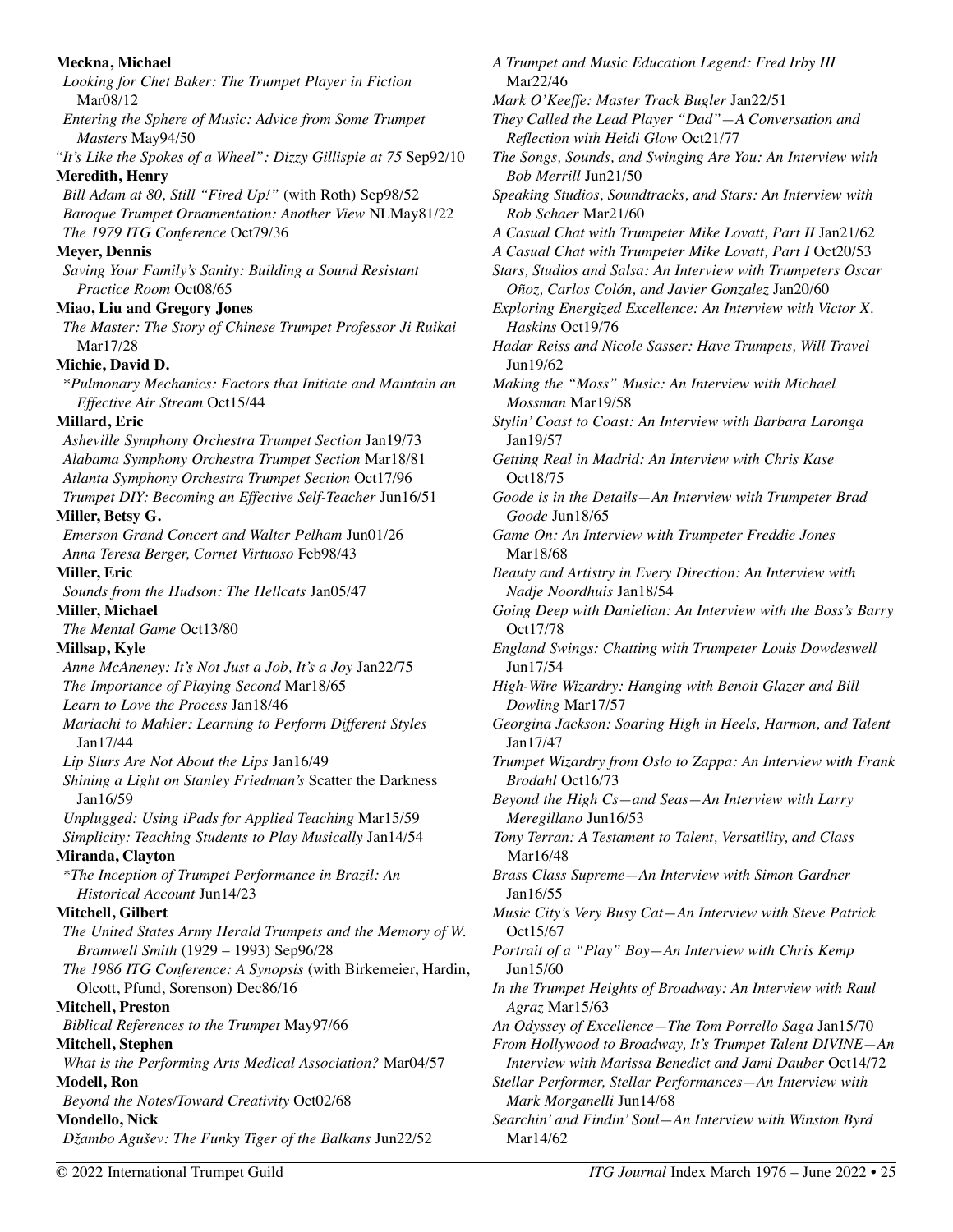*"What Plays in Vegas…" An Interview with Danny Falcone*  Jan14/60 *"What Is—and Who Are—Hip?" An Interview with Tower of Power Trumpets* Oct13/68 *"Skateboarding" to the Studios: An Interview with Willie Murillo*  Jun13/55 *A Conversation with Gordon Goodwin* Mar13/63 *Denver Dill: A Hero's Journey* Jan13/56 *Finding Higher Ground with Dave Norman* Jan13/73 *Makin' Great Choices: An Interview with Gianni Marinucci*  Oct12/68 *Chops, Charts, and Contracts—An Interview with Chris Tedesco* Jun12/69 *Catchin' Up and Cruisin' with "Captain" Carl Fischer—Part II*  Mar12/56 *Catchin' Up With Carl Fischer* Oct11/70 *A Time of Excellence—An Interview with Arturo Sandoval*  Jun11/23 *Jimmy Maxwell—A Reflection in Brilliance* Mar11/37 *Roger Ingram on Swinging, Surviving, and Thriving On and Off the Road* Jan11/67 *Swinging the Stars Sweetly at the Oscars: An Interview with Deb Wagner* Oct10/69 *Breaking Gender Barriers: Lead Trumpet Playing Through the Eyes and Ears of Liesl Whitaker, Jeanne Pocius, and Tanya Darby* Oct09/31 **Mondello, Nick and Jai Florada**  *Hanging with Harry: An Interview with Legendary Trumpeter Harry Kim (Parts I and II)* Jun20/42 *Hanging with Harry: An Interview with Legendary Trumpeter Harry Kim (Part I)* Mar20/39 **Montgomery, Kirsty and Bruce Briney**  *Intersecting History and Pedagogy: Using the Natural Trumpet to Teach Beginning Brass Students* Mar15/34 **Montgomery, M.R.**  *Charles Schlueter's Musical Odyssey* NLFeb82/14 **Montelione, Joe**  *Jazz Improvisation for the Classical Musician* Mar13/59 **Moore, Christopher**  *Trumpet Playing in Bulgaria is Alive and Well: A Summer 1999 Residency* Jan00/32 **Moore, Brian**  *\*Haydn's* Trumpet Concerto*: The Tempo and Articulation of the*  Andante *Movement* Jan07/40 *\*The Rebirth of Haydn's* Trumpet Concerto *in England: Ernest Hall, George Eskdale, and the BBC* Jun06/26 **Moore, James**  *Fundamental Differences Between Jazz and Traditional Trumpet Playing* Jan09/48 **Moore, Thomas**  *Playing in Unison: How Close is Close Enough* Jun09/87 *To Understand the Trumpet, Build a Hosaphone* Mar09/87 *Brass Instrument Research and the Role of the Musician*  Jan09/67 *The Science of Playing Above the Staff* Oct08/76 *What Note Are You Really Playing* Jun08/70 *Why is it so Difficult to Bend a Note?* Mar08/55 *The Lowly Pedal Tone* Jan08/63

*Why Does a Trumpet Sound Like a Trumpet* Oct07/66 *What Do You Do When a Semitone is Too Big?* Mar07/74 *G-sharp and A-flat: The Difference Between Good and Great* Jan07/75 *Sound Projection in the Outdoors* Oct06/79 *Modifying Your Mouthpiece: What Really Happens and Why You Shouldn't Do It* Jun06/58 *What Causes the Sizzle Point?* Mar06/68 *The Science of the Mouthpiece: What Is and Isn't Known*  Jan06/57 *Scientific Websites* Jan06/59 *Why Can't We Make a Perfectly Tuned Trumpet* Oct05/64 *Some Final Thoughts on Bell Vibrations* Jun05/77 *A Close Look at Bell Vibrations* Mar05/66 *How Loud is Loud?* Jan05/54 *The Complicated Phenomenon of Buzzing Lips* Oct04/67 *Another Look at Cryogenics* Jun04/63 *Can Mouthpiece Pressure Substitute for Embouchure Control?* Mar04/67 *The Vocabulary of Response* Jan04/54 *Is the Trumpet Bell Open or Closed?* Oct03/68 *Where do the Harmonics Come From?* Jun03/66 *How Long is Your B-flat Trumpet?* Mar03/68 *A Comment on the Importance of Air Flow* Jan03/53 *What is Impedance and Why Do We Care?* Oct02/70 *Does Your Body Size Affect the Pitch of Your Trumpet?*  Mar02/51 *A Quick Look at Bell Vibrations* Oct01/72 *Playing Without Buzzing: Fact or Fiction?* Jun01/51 *The Effect of Temperature on Pitch* Mar01/62 **Morales, Erik**  *Reflections of a Trumpeter Who Just Happens to Be a Composer* Jun17/60 **Morgan, Joseph**  \**Tell the Story: Music as a Language in the Musician's Brain* Jun07/79 **Morgan, Tom**  *The Big Band Lead Trumpet Player (From a Drummer's Viewpoint)* Oct03/63 **Morley, Max L.**  *The Trumpet Arias in the Oratorios of George Frederic Handel*, Oct80/14 *Authentic Ornamentation Practice in Baroque Trumpet Arias*, NLFeb80/17 **Morrow, Jimmie**  *The Just Trumpets Workshop, 1989* Feb90/38 **Mortenson, Gary C.**  *The 2012 ITG Conference, Columbus, Georgia* Oct12/6 *A Tribute to the Extraordinary Life and Career of Maurice André (1933 – 2012)* Jun12/7 *Highlights from the Fifth China International Trumpet Week and Conference* Jan12/17 *The 2011 ITG Conference, Minneapolis, Minnesota* Oct11/6 *Erik Morales Talks About His Career as a Composer and Musician* Jun11/48 *Music, Teaching, Leadership, and Life* Jun11/66 *The 2010 International Trumpet Guild Conference, Sydney, Australia* Oct10/6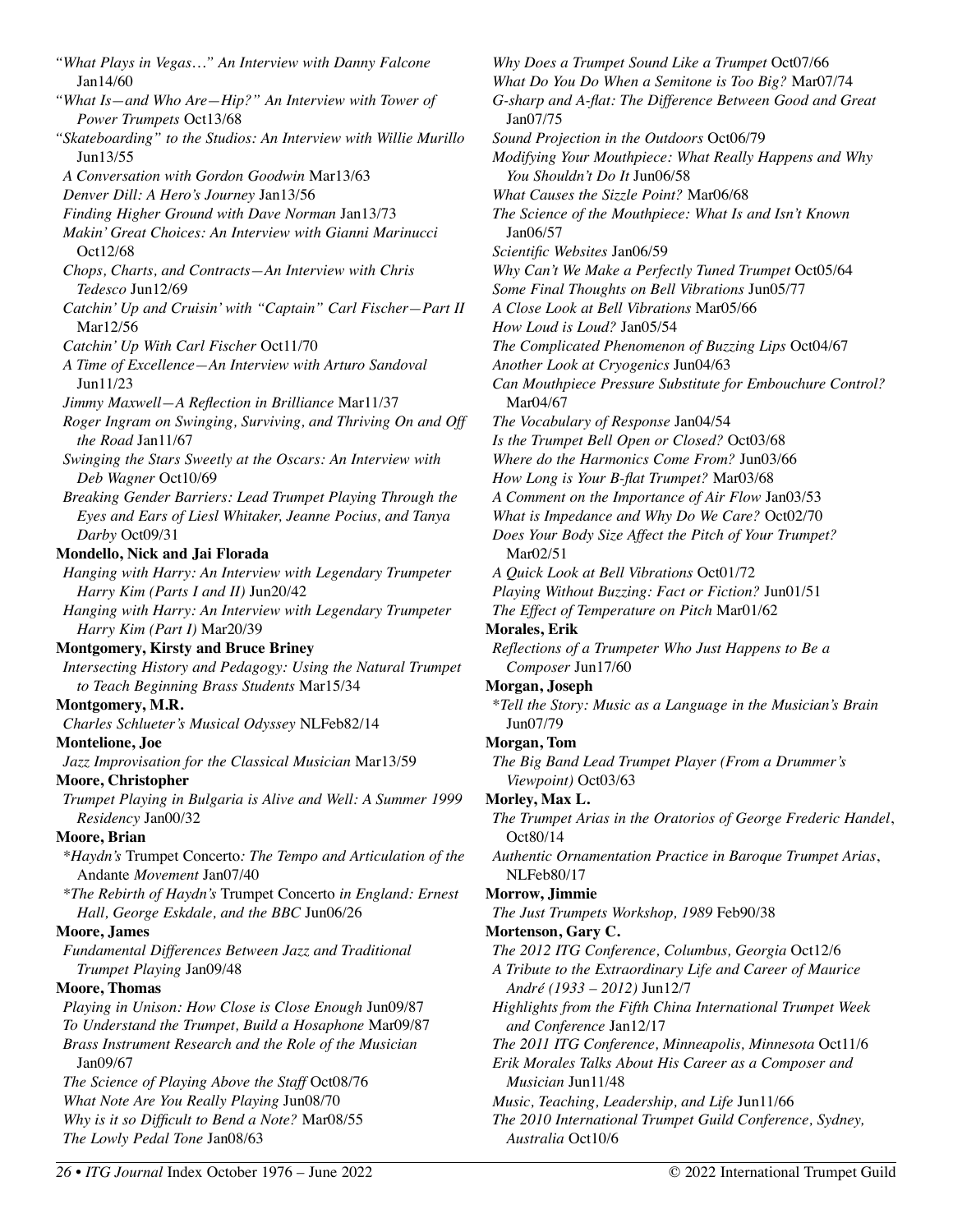*Six Questions for Miss America Contestant Rebecca Ronen*  Jan10/55 *The 2009 ITG Conference, Harrisburg, Pennsylvania* Oct09/6 *The 2008 ITG Conference, Banff, Alberta, Canada* Oct08/6 *Ibrahim Maalouf: A New Voice/A Different Way* Jun08/12 *A Letter from Edward Tarr* Jan08/53 *The Third Lieksa International Trumpet Competition and Highlights from Brassweek* Jan08/40 *The 2007 ITG Conference, Amherst, Massahcusetts* Oct07/6 *A Tribute to the Life and Career of Vincent Cichowicz* Jun07/6 *Personal Thoughts on Getting Older* Jun07/67 *The Sixth Concours de trompette Maurice André* Mar07/17 *Remembering Maynard Ferguson (1928 – 2006)* (with Anderson) Jan07/6 *The 2006 ITG Conference, Glassboro, New Jersey* Oct06/5 *Exploring Trumpet in Kalavrita, Greece* Jun06/38 *The 2005 Carmine Caruso International Jazz Trumpet Solo Competition* Mar06/37 *Effective Recruiting* Jan06/49 *The 2005 ITG Conference, Bangkok, Thailand* Oct05/6 *Remembering Timofei Alexandrovich Dokshizer 1921 – 2005*  Jun05/6 *The Trumpet Section of the London Philharmonic Orchestra* Jun05/29 *The 2004 Ellsworth Smith International Trumpet Solo Competition* Mar05/31 *A Day With the Band of the Irish Guards Trumpet Section*  Jan05/9 *The 2004 ITG Conference, Denver, Colorado* Oct04/5 *My Favorite Quotes* Oct04/64 *A Better Life Through Music* Mar04/63 *The 2003 ITG Conference, Fort Worth, Texas* Oct03/6 *ITG Youth Day 2003* Oct03/41 *The Second Raimo Sarmas International Trumpet Competition and Lieksa Brass Week 2002* Mar03/24 *It's Not Just Taps* (with Villanueva) Jan03/49 *The 2002 ITG Conference, Manchester, England* Oct02/7 *The 2001 ITG Conference, Evansville, Indiana* Oct01/7 *Ten Selected Duets Featuring Trumpet and Various Instruments*  May94/37 *The Extraction of Wisdom Teeth: Information on Procedures and Problems* (with Kolar) Feb90/19 *Perspectives on Charles Ives's "From the Steeples and the Mountains" (1901)* (with Schmaltz) Feb89/25 *Historical Perspectives and Analytical Observations on Francis Poulenc's Sonata (1922)* Feb86/10 *The 1985 ITG Conference: A Synopsis* (with Parker) Sep85/29 *Brevity, Clarity, and Force: Stravinsky's "Fanfare for a New Theatre" (1964)* Sep84/53 **Mortenson, Gary and Cina Crisara**  *Raymond Crisara Talks about his time with the NBC Symphony*  Oct09/73 **Morton, Paul**  *Raymond Mase: Trumpet in Our Time* Jan03/33 **Mueller, Herbert C.**  *Accompanied Two-Trumpet Literature: An Annotated Bibliography*, Oct76/29

#### **Mueller, Neil**

*It Should Happen To You: Harry Herforth's Remarkable Career*  Oct13/42

#### **Mukherji, Bhaskar, MD**

*Increased Intraocular Pressure and Visual Field Defects in High Resistance Wind Instrument Players* (with Schuman, Massicotte, Connolly, Hertzmark, and Kunen) Mar01/49

**Mulherkar, Riley and The Westerlies** 

*Improvisation in the Classroom and Beyond* Oct19/82 **Munt, Nestor** 

*Twenty-Five Years of Passion: An Interview with Vincente Honorato of Stomvi Brass Instruments* Jun08/57

#### **Murray, Robert**

- *Don't Forget the Brass Quartet* Mar16/51
- *Opening the ITG Archives* Oct15/41

#### **Music Publishers Association**

*The United States Copyright Law – A Practical Outline*  Dec85/17

**Mußler, Peter (translated by Jack Burt)** 

*Hans Gansch: The Trumpeter Who Called It Quits* Oct17/38

# **Myers, Arnold**

- *"Webster Trumpet" in B-flat by Rudall Carte & Co., London, circa 1929* Mar06/54
- *"Bayley's American Cornet" in C by Benjamin F. Richardson, Boston, circa 1860* Oct05/48

#### **Nagel, Robert**

- *Stravinsky's* L'Histoire du Soldat *Revisited* Oct09/69 *The ITG Trumpet Composition Contest* NLMay77/11
- **Najoom, Dennis**

*Orchestral Pops* Mar20/59

# **Nance, Robert T.**

*Neruda and the Corno da Caccia* Oct20/63

#### **Neal, Brian**

*A Trumpet Player's Journey Towards Better Intonation: My Time with the Dallas Brass* Jan22/59

# **Neebe, Paul and Brandon Walsh**

\**Edward Green's* Concerto in C *and the Poetry of Eli Siegel*  Jun12/47

# **Nelson, Jon**

*How Do I Start a Brass Chamber Group?* Oct07/62

# **Nelson, Ray**

*Sitting in with the Symphony* Mar07/68

# **Newton, Michael**

*It Begins with Passion: Rob Roy McGregor* Oct06/54

#### **Niess, Suzette L.**

*Liesl Whitaker: A Leader Among Men* Jan01/39

# **Nightingale, Joshua**

\**The Decline of the Clarino Style in Central Europe During the Late Eighteenth Century* Oct14/45

# **Noordhuis, Nadje**

*The Influence of Bob Brookmeyer on Modern Jazz Composers*  Oct20/51

# **Norris, Phil**

- *Catch a Ride to Indianapolis with Marvin "Chappy" Perry*  Oct08/32
- *Developing Tone Quality* Jan02/36

# **Nowicki, Carole**

*\*Walter F. Smith, "The Star of the Band"* Oct04/48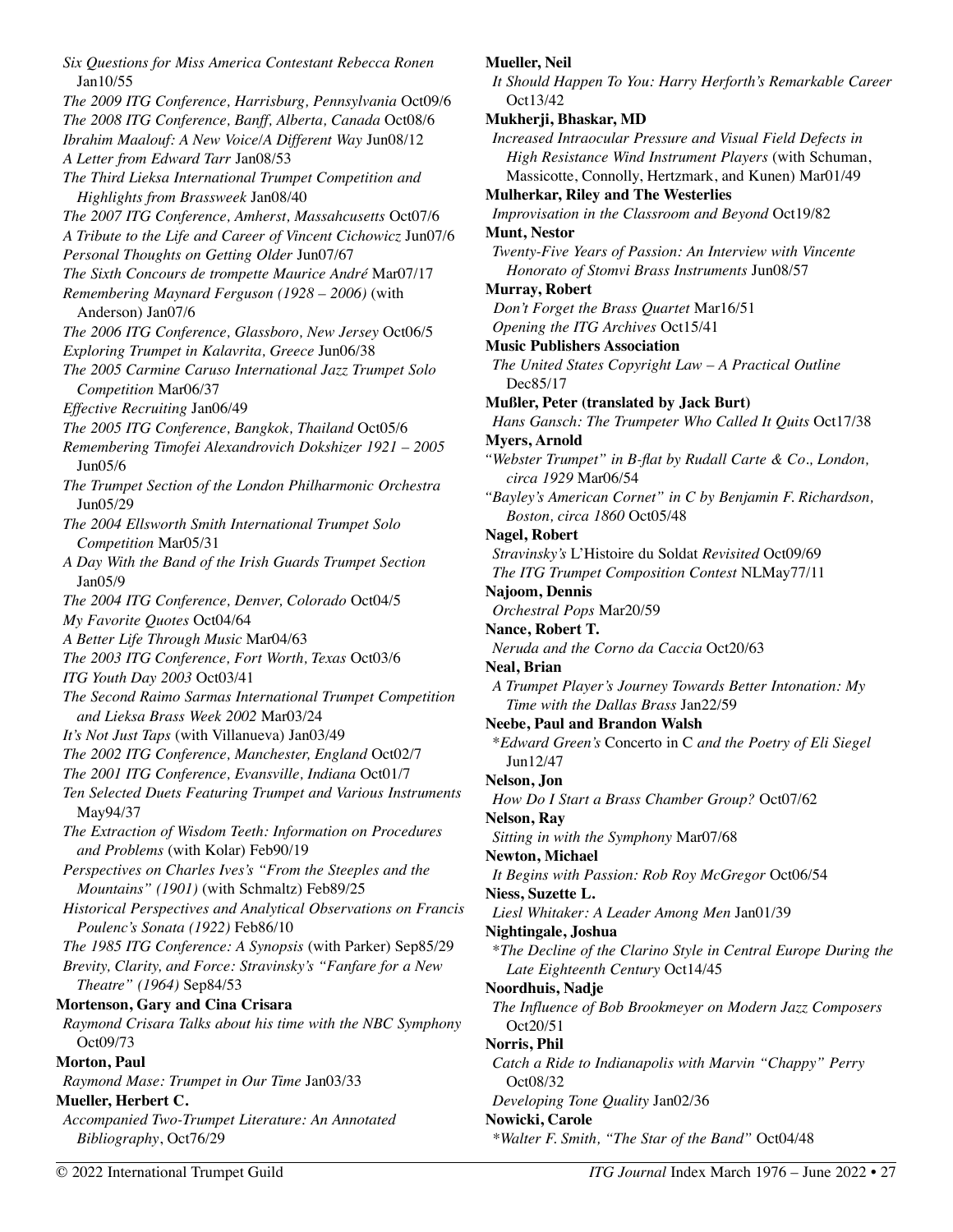# **Nussbaum, Jeffrey**  *The Historic Brass Society: The First Ten Years* May99/48 *Historic Brass Society Hosts International Historic Brass Symposium* Dec95/47 *First Annual Historic Brass Symposium* Sep89/37 *An Interview with Don L. Smithers* Dec88/11 **Nussbaum, Jeffrey and Frank Hosticka**  \**An Examination of Max Schlossberg's Daily Drills and Technical Studies for Trumpet and the Existing Schlossberg Manuscripts: A Summary* Jun09/61 **O'Connor, Michael**  *Thomas Coates: American Cornet Soloist* Jun19/67 **Ode, James**  *A Selected List of Trumpet Duet Collections* Oct76/28 **O'Hara, Christopher**  *Tech in Practice: Three Useful Devices and Apps* Jun18/59 *Successful Arranging for the Brass Quintet Medium* Oct11/72 **O'Keeffe, Mark**  *Horn of Plenty: The Story of James F. Burke* Mar04/40 **Olcott, James**  A Hoffnung Fanfare: *No Joke* Mar14/41 Fanfare *(1953) by Igor Stravinsky (1882 – 1971)* Oct11/54 *The 1998 Carmine Caruso International Jazz Trumpet Solo Competition* (with Candelaria) May98/16 *Edward Carroll and Clifford Blackburn Featured at Ohio ITG Chapter Meeting* Sep85/16 **Olson, R. Dale**  \**Chronology of Innovation: The Trumpet Mouthpiece—Part 2 of 2* Mar10/53 \**Chronology of Innovation: The Trumpet Mouthpiece—Part 1 of 2* Jan10/63 *Correlating Scientific Writings with Music Studies* NLMay77/7 **O'Neill, Brian**  *Some Questions on Jazz for Rex Richardson* Oct12/60 **Onofrio, Marshall**  *Integrating Improvisation into the Trumpet Curriculum*  May89/18 **Ossi, John**  *1991 Florida State Trumpet Festival* May91/23 *Trumpet Personnel in Major North American Orchestras*  Sep89/71 **Palmer, Kye**  *Jazz Tools Part II: Dealing with "Avoid Notes"* Oct05/54 *Jazz Tools: The Major Scale* Oct04/63 **Parish, Tracy \****Fusion of Style and Idiom in Joseph Haydn's* Concerto per il clarino Jan10/16 **Parker, Craig B.**  *The 1985 ITG Conference: A Synopsis* (with Mortenson) Sep85/29 *Trumpeters at the 1984 MENC In-Service Conference* Dec84/28 **Parnell, Michael A.**  *The United States Army Herald Trumpets Celebrate 40 Years*  (with Yoder) Oct99/61 **Patton, Julie**  *A Tribute to Armando Ghitalla: A Survey of His Influence on Trumpet Teachers in America and Canada Today* Jun04/11

# **Pearson, Ian**

*Recollections of the Ernest Williams School of Music Summer Camp: An Interview with Raymond Huston* Oct14/53 *A Brief Biography of Ernest S. Williams and a Look at* The Catskills Polka Mar08/28 *Johann Nepomuk Hummel's "Rescue" Concerto: Cherubini's Influence on Hummel's Trumpet Concerto* May92/14 **Pepping, Amanda**  *A Look Into the Fulbright Program (Part II)* Jan11/61 *A Look Into the Fulbright Program (Part I)* Oct10/66 **\****A Look at the Role of Musical Wind Instruments in Asthma Therapy* Jan09/17 \**The Use of Brass Instruments in Rituals and Worship Throughout History* Mar08/6 **Peters, Grant**  *The 2016 Ellsworth Smith International Trumpet Solo Competition* Jan17/6 *The 2015 Carmine Caruso International Jazz Trumpet Solo Competition* Jan16/15 **Peters, Grant and Sean Butterfield**  *The 2017 Carmine Caruso International Jazz Trumpet Solo Competition* Jan18/6 **Petersen, Don**  *Mimesis: Wynton Learson Marsalis and the Marsalis Family*  Jun22/51 *It's Very Clear: Emmett Berry* Mar22/45 *Marine Horn: Joseph Benjamin Wilder* Jan22/50 *Floating Notes: Leon Bismark (Bix) Beiderbecke* Oct21/76 *Eclectic Existentialist: Warren Webster Vaché, Jr.* Jun21/47 *Jimmy Cagney of the Cornet: Ruben (Ruby) Braff* Mar21/58 *Tutti's Trumpets* Jan21/59 *Slipstream* Oct20/50 *Emperor of Effervescence* Jun20/39 *Private Ode to Major Brass* Mar20/37 *Over Easy: Clifford Brown* Jan20/57 *A Monster Player* Oct19/73 *Bach Trumpet: John Birks Dizzy Gillespie* Jun19/59 *Astaire on Air: Robert Leo (Bobby) Hackett* Mar19/54 *Out the Chute: Harry Hagg James* Jan19/54 *Redwood Sea: Chesney Henry "Chet" Baker* Oct18/69 *HILARITAS: Louis Armstrong 4 August 1901 – 6 July 1971*  Jun18/50 *Royal Blue: Miles Dewey Davis III* Mar18/53 *Driving Through: Clifford Brown* Oct17/70 **Pfund, William**  *The 1986 ITG Conference: A Synopsis* (with Birkemeier, Hardin, Mitchell, Olcott, Sorenson) Dec86/16 **Phelps, Joseph**  *Dystonia: A Trumpeter's Story* Mar02/45 **Phelps, Kurt**  *Integrated Preparation System: Using Gymnastics Methodology as a Guide to Teaching* Jun20/35 **Phillips, Edward**  *Revisiting Arnold Jacobs's Philosophy of* Song and Wind Jun13/30 **\****The Keyed Trumpet and Concerti of Haydn and Hummel:* 

*Products of the Enlightenment* Jun08/22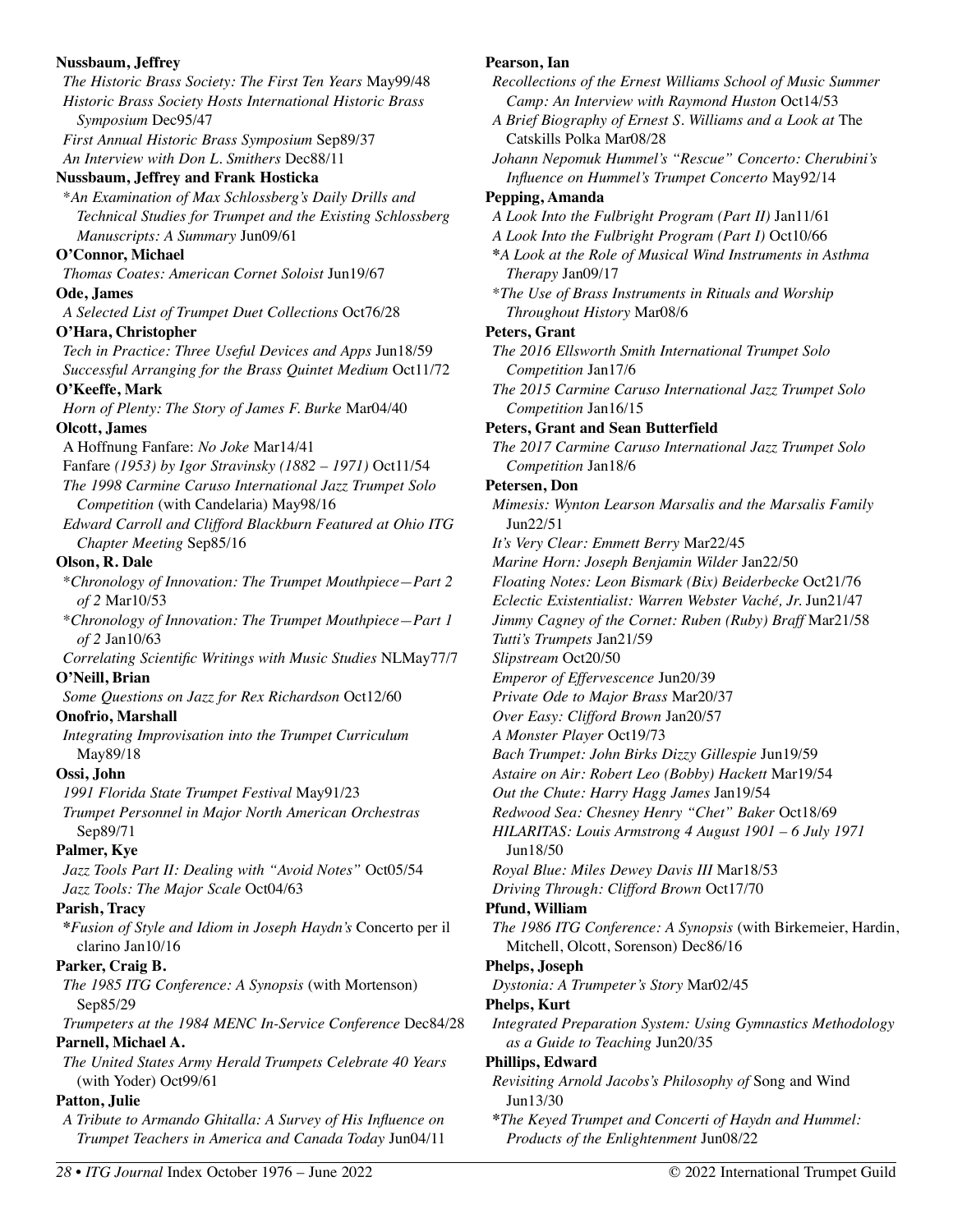**Phillips, Harvey**  *International Brass Society* **NLAug75/1 Phillips, Tim**  *The Freehand Systems Music Pad Pro* Jan11/63 *Jon Faddis: Giving Back* Jan00/8 **Picher, William**  *A Life of Excellence in Playing and Teaching: An Interview with Sidney Mear* Jan04/25 **Piunno, Nicole**  *Maintaining a Healthy Embouchure: Preventing Injuries in Brass Musicians* Jun10/59 **Place, Logan**  *How to Help Students with Braces* Jan17/43 **Planas, Jaime, M.D.**  *Further Experience with Rupture of the Orbicularis Oris in Trumpet Players* May92/22 *Rupture of the Orbicularis Oris in Trumpet Players (Satchmo's Syndrome)* Dec82/12 **Pliquett, Joachim**  *Exemplary Orchestral Excerpts from the German Repertoire*  (with Groth, Lange) Sep92/20 **Plog, Anthony**  *Outside to Inside to Outside the Orchestra* Jan19/70 *The Passing of a Giant: A Tribute to Thomas Stevens* Jan19/14 *A New Paradigm for Teaching* Oct18/74 *Why Chamber Music?* Jan16/58 *Comparing Careers: Player vs. Composer* Mar15/68 *Remembering William Schmidt* Jan12/51 **Plotz, Donna**  *The ITG Conference: A Student's View* Sep88/78 **Pollard, Cara**  *Breathe, Relax, and Play: Lessons from the Studio of James Thompson* Oct14/65 *Valaida Snow: A Life of Heartache and Triumph* Jan10/30 **Poor, Andrew F.**  *1997 Florida Trumpet Festival* Dec97/34 **Poper, Roy**  *Trumpeter's Everest:* Brandenburg Concerto #2 *by J.S. Bach*  Oct12/70 **Posvaliuk, Valery (trans. Anna Melnychuk, ed. Joyce Davis)**  *The Trumpeters of Kiev: Past and Present* May98/22 **Price, Richard**  *"Night Sun Journey"– An Interview with David Bilger & Meg Bowles* Feb97/41 **Prisk, Anthony**  *The "Low Life" of the Section* Jun17/70 *Preparing and Performing the Second Trumpet Part for Mahler's Symphony No. 2* Jun15/71 **Proksch, Bryan**  *The Cornet Etudes of W. Paris Chambers* Mar20/49 *Johann Walter's "Trumpet Psalm" in Celebration of the Lutheran Reformation* Oct18/82 *Mixed Messages: Trumpet and Bugle Calls in Classical Music*  Jun16/59 *Excavating the Trumpet's Earliest Repertoire* Mar11/64 *\*Marcel Bitsch,* Quatre variations sur un theme de Domenico Scarlatti Oct09/71

*The Shore Family* Oct76/3 **Pursell, John O.**  *Understanding Brain Function for More Efficient Practice Routines* Mar17/46 *Sounding* Taps *Flawlessly* Jan15/59 *Auditioning for College* Jan12/64 *Renaissance Trumpet Iconography in the Museo dell'Opera del Duomo Of Florence, Italy* Jan02/6 *Cold Weather Performance Tips* Jan01/46 *Pumping Brass: The Application of Athletic Weight Training Principles to Trumpet Embouchure Development* Mar00/55 **Racanati, Alberto**  *Italian Music for Trumpet: Casella's* Serenata Jun22/56 **Rachin, Barry**  *Learning Jazz Tunes: A More Efficient Approach* Jan22/29 *Jazz Basics: The Bebop Scales* Jun21/33 *The Blue Note Trumpeters* Jun20/25 *Jazz Calisthenics: Warm-up Routines for Trumpeters, Part Two*  Mar20/22 *Jazz Calisthenics: Warm-up Routines for Trumpeters, Part One*  Oct19/59 *ii-V-I: An Alternative Approach* Mar19/35 *Polytonal Jazz: Coloring Outside the Lines* Mar18/35 *The Jazz Turnaround: Tools for Altering Melodic Direction*  Jan18/28 *Jazz Strategies: Mastering the Alt7 Chord* Jun17/39 *Redefining Goals: The Older Trumpeter in the Community Orchestra* Mar17/12 *A Thematic Approach to Jazz Improvisation, Part II* Jan17/28 *A Thematic Approach to Jazz Improvisation* Mar16/32 **Raschella, John**  *A Tribute to Frank Kaderabek: 42 Years of Great Music Making*  Dec96/5 **Rata, John**  *The 1990 Florida Trumpet Festival* Sep90/31 **Rathke, Paul**  *The Trumpet (Cornet) Transcriptions of Bernard Fitzgerald*  (with Libs) Feb96/59 **Raymond, John**  *Mics, EQ, and Effects Pedals: A New Path to Finding Your Own Sound* Jun20/40 **Redmond, Robert**  *The Latest in Practice Mutes* Jun10/64 **Reed, Marc**  *The Right Place at the Right Time: Carl Rowe* Jun22/65 *Boss Bugler: An Interview with Woody English* Jan22/64 *First Woman: Mary Lazarus Woodbury* Oct21/90 *Ryan Brewer: Putting Himself Out There* Jun21/63 *An Interview with Kevin Paul* Jan21/75 *The Making of the ITG Wind Band Excerpt Recording* Jun20/63 *I Hate Drum Corps!* Jan20/72 © 2022 International Trumpet Guild *ITG Journal* Index March 1976 – June 2022 • 29

**\****Performing the Classical-Era Gestures in Kent Kennan's* 

*A Blizzard of Music: Valentine Snow, John Simpson, and the Transmission of Trumpet Music in Eighteenth-Century* 

Sonata for Trumpet and Piano Oct07/34

*England* Jun03/52

**Pulzer, Jeffrey**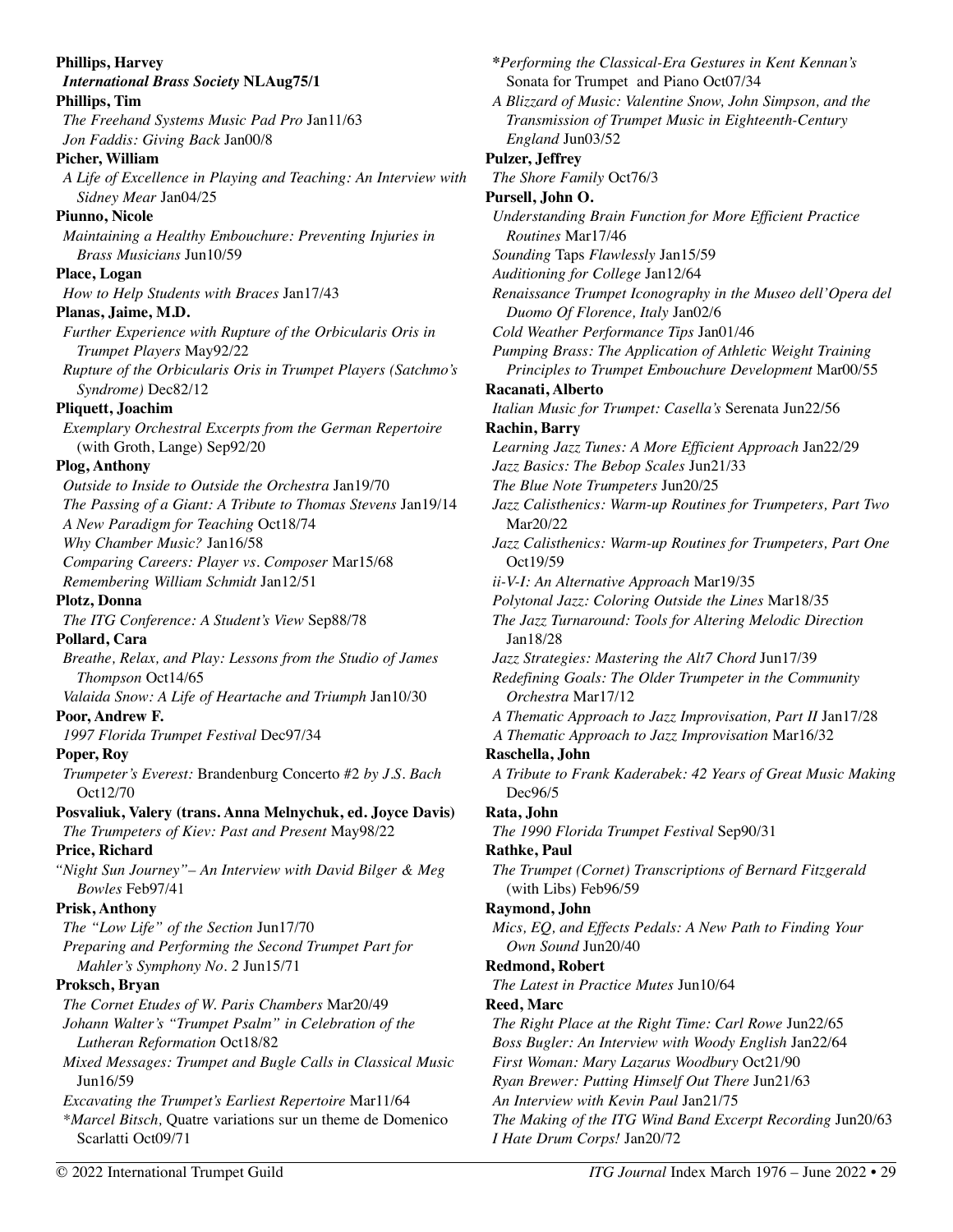*A Conversation with Tim Andersen, Co-Principal Trumpet of the Dallas Winds* Oct19/87 *A Woman Soldier's Tale: Kelly Watkins* Jun19/70 *A Woman Soldier's Tale: Adrienne Doctor* Mar19/78 *A Woman Soldier's Tale: Amy McCabe* Jan19/66 *The (Un)Ceremonial Bugle* Jun18/77 *Gil and Tiffany Hoffer: Two Generations of Army Trumpeters*  Mar18/76 *Is the End of Ringling Bros. and Barnum & Bailey Circus Felt in the Trumpet World?* Jan18/62 *After* L'Histoire du Soldat*: A Look at James Stephenson's*  Devil's Tale Mar17/67 *The Case for Marching Band* Jun15/69 *Making Colleagues: The End Result of Trumpet Teaching*  Jun15/56 *Band Roots: An Interview with Thomas Hooten* Mar15/70 *Band Roots: An Interview with Thomas Rolfs* Jan15/82 *An Interview with The United States Army Band "Pershing's Own" Concert Band Trumpet Section* Jun14/77 *The Trumpet Concertos of Charles Chaynes* Jan11/44 **Reed, Marc and Andrew Trachsel**  *Why Band?* Oct11/76 **Reese, Marc**  *Trumpet Ensembles: Reaching the Next Level* Jan12/70 *The Other Trumpet* Jan08/59 *Effective Rehearsal Techniques* Oct06/74 *The Brass Quintet Setup* Mar06/61 **Reid, Edward F.**  *College Warm-Up Class: Benefits for Everyone* Jan01/43 **Reinhart, Carole Dawn**  *Rolfe Ormond Reinhart: A Perfect Role Model* Mar17/43 **Reyman, Randall G.**  *The Initial Attack* Jun03/62 *The 1989 ITG Conference, Santa Barbara, California: A Summer Remembrance* (with Backhaus) Dec89/4 *Vermont, You Put Me in a Jazzy State* Dec88/22 *Chromatic Embellishment in Jazz Trumpet Improvisation*  Dec87/14 *The 1987 ITG Conference: A Synopsis* (with Barrow) Sep87/16 **Reynolds, Thomas E.**  *The Northeast Brass Symposium – An Opportunity for Musical Growth* May92/28 **Rice, Albert R.**  *The Curtis W. Janssen Collection* Feb90/30 **Richardson, William**  *The International Trumpet Making Workshop: An Interview with Robert Barclay and Richard Seraphinoff* Oct13/54 *The 2003 ITG Composition Contest for Brass Quintet* Oct03/46 *The 1998 ITG Composition Contest for Trumpet Alone in the Jazz Idiom* Sep98/34 **Ridenour, Brandon**  *The Trumpet Chamber* Jun17/58 **Rinehart, Jason**  *Technology Trifecta to Help Support Musical Growth* Mar22/65 **Roberts, Glenn**  *Mobile Devices in the Practice Room* Mar16/45

**Roberts, Steven**  *Developing the Versatile Trumpeter: Interviews with Three Multi-Talented Musicians* Mar06/46 **Robertson, Donald U. and Kevin E. Eisensmith**  *The Aging Trumpeter* Oct20/23 **Robin, Greg**  *Yan Maresz's* Metallics Oct17/85 **Rochford, Benjamin**  *Making Physical Health a Top Priority in the Marching Arts*  Jun22/68 *Nine Tips and Tricks to Lose Any Audition* Jan18/45 **Rode-Sagastume, Ian**  *Pioneering a Genre: Remembering The Forefront (1972 – 1980)* Jan22/13 **Rodriguez, Bobby**  *The Unique Nature of LatinJazz Trumpet* Jun11/64 **Rodriguez, Galindo**  *Northwestern State University Trumpet Extravaganza with Mike Vax* Feb99/48 **Rodriquez, Raquel**  *See* Samayoa, Raquel Rodriquez **Roeder, Donald K.**  *Growing Old Gracefully with the Trumpet: A Guide for the Comeback Player* Jun15/14 **Romero, Margaret**  *Breaking Down Military Band Excerpts* Oct15/75 **Romm, Ron**  *In Short* Jun10/70 **Rosenstein, Peter**  *Trumpet Playing and Dentistry: An Historical Perspective* Jun05/64 **Ross, Amanda**  \**The Impact of Representation in the Arts: How Racism Is Manifested in the Classical Trumpet World* Jan21/6 **Ross, Rashawn and Del Lyren**  *"Randroid, you in there yet?" Hanging with Randy Brecker*  Oct16/42 *Jerry Hey and Gary Grant: Legends of the Los Angeles Recording Studios* Mar15/26 **Roth, David A.**  *Bill Adam at 80, Still "Fired Up!"* (with Meredith) Sep98/52 **Roush, Terry**  *Trumpet Care and Repair* Mar11/57 **Rowe, Carlton J.**  *U.S. Marine Band Cornet / Trumpet Section Masterclass (*with Hagstrom) Dec91/22 **Rubenstein, Steve**  *Playing the Trumpet Is Nothing to Spit At* Sep92/50 **Rudd, Wiff**  *Chamber Musicians: Laborers, Craftsmen, and Artists* Oct14/77 **Rui, Chen and Gregory Jones**  *The Inaugural Conference of the China Trumpet Guild*  Jun08/40 **Rulli, Richard**  *Finding Your Sound* Mar09/66 *The 2006 ITG Composition Contest for Solo Trumpet and Choir (SATB)* Oct06/38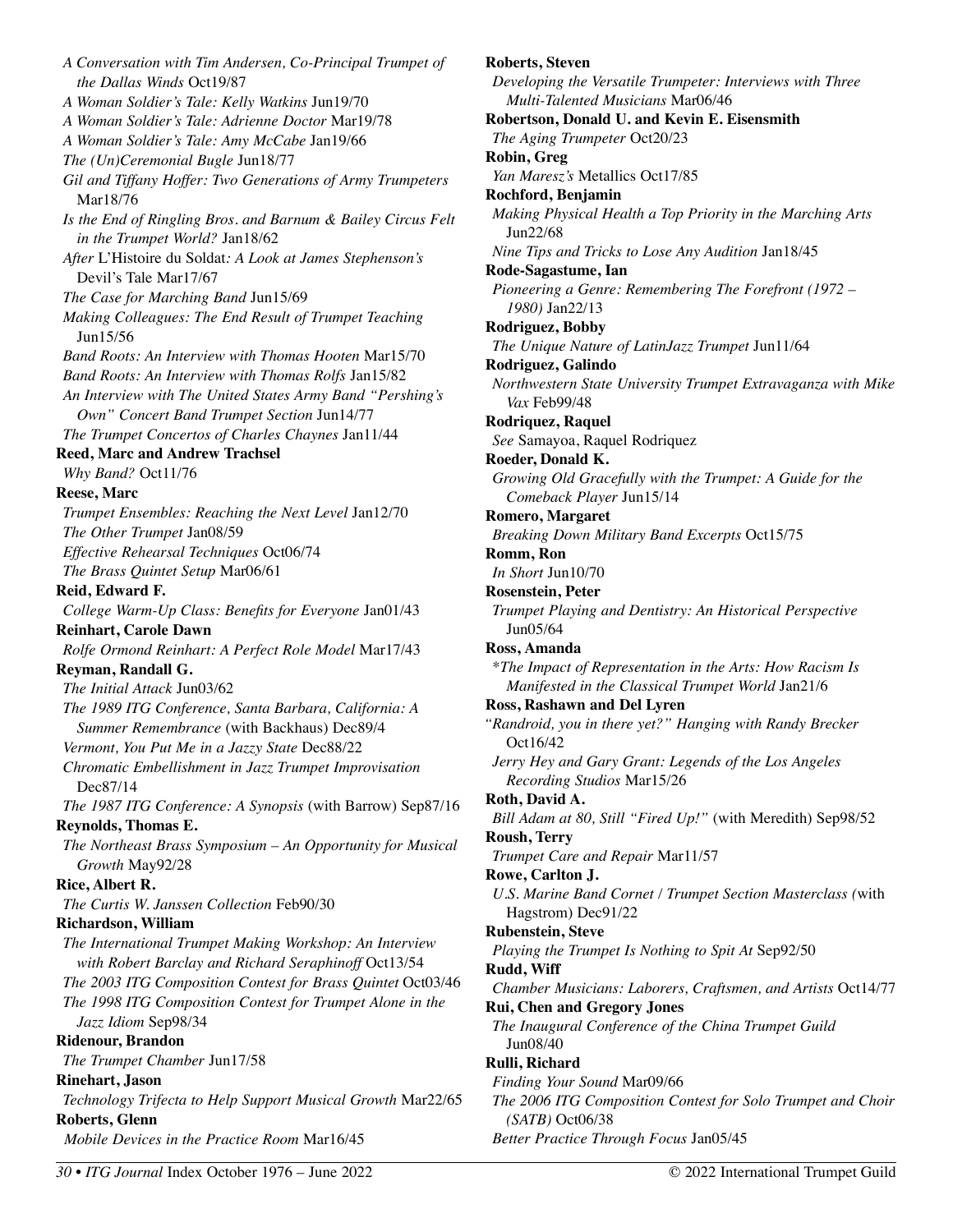## **Russell, William**  \**Daniel Purcell's* The Judgment of Paris *(1701)* Mar13/67 **Sachs, Michael**  *Mentors, Role Models, and Influences* Oct14/87 *Playing Offstage* Jun14/80 *Performing Bruckner Symphonies* Jan13/82 *Using Different Keyed Instruments in the Orchestra: When, How, and Why* Jun11/84 *Navigating an Orchestra Season* Jan10/76 *Auditions from the Other Side of the Screen* Mar09/83 *Performing Mahler Symphonies* Jan09/63 *The Elements of a Successful Orchestral Trumpet Section*  Mar01/61 **Sachs, Michael and Paul Yancich**  *The Partnership of Trumpets and Timpani in Classical Repertoire* Oct11/80 **Sachs, Michael and Ryan Anthony**  *Remembering David Zauder* Jan14/73 **Samayoa, Raquel Rodriquez**  *Chamber Music and the Role of the Trumpet in a Brass Trio and Brass Quintet* Mar22/50 *The Case for Social Media and the 21st Century Musician*  Jun19/57 *Strategies for Effective and Deliberate Practice* Jan18/48 *How to Help with ITG Videos* Jun17/53 *Media Presentation on Personal Websites* Jan16/50 *Practice Aids in 2015* Jun15/59 *Digital Distribution for Your Music* Jan14/58 *Technology in the Trumpet Studio* Oct13/66 *ITG Video Page Submission Guidelines* Jan13/72 *Being a Musician in 2012* Jan12/66 **Sampson, David**  *Genesis of a Brass Quintet* Jun00/21 *Solo* Feb92/44 **Sanborn, Chase**  *Patterns for Jazz* Jun22/49 *Dominant Resolution and Other Theoretical Questions*  Mar22/43 *Q & A: Improvising on Modal Tunes, Part 2* Jan22/48 *Q & A: Improvising on Modal Tunes, Part 1* Oct21/74 *Any Questions on… The Blues?* Jun21/48 *Teaching Jazz During a Pandemic, Part II* Mar21/59 *Teaching Jazz During a Pandemic, Part I* Jan21/61 *YouTubing* Mar20/38 *Make Ear Contact* Oct19/74 *Less is More* Jun19/60 *Chord Scales and Pivotal Tones* Mar19/55 *Perfect Jazz* Jan19/55 *Hidden Pictures* Oct18/67 *Words Matter* Jun18/64 *Framing the Silence* Mar18/66 *Arnie and Guido* Jan18/52 *All the Things* Jun17/47 *Pentatonics, Part II* Mar17/49 *Pentatonics, Part I* Jan17/40 *Playing the Blues, Part II* Oct16/62 *Playing the Blues, Part I* Jun16/43 *Don't Just Play Along* Mar16/40

*The Dominant Seventh Chord* Jan16/45 *The Sanctity of the Melody* Oct15/53 *Maintaining Motivation* Jun15/54 *Hearing Chord Changes* Jan15/60 *Improvising at Fast Tempos* Oct14/63 *It's Time!* Jun14/60 *Licks, Intuition, and Form in Improvised Solos* Mar14/52 *Five Minutes of Jazz Theory* Jan14/51 *Don't Just Play Something—Sit There!* Oct13/62 *Tunes* Jun13/43 *Inquiring Minds Part 1* Mar13/55 *Transposition* Jan13/66 *Jazz Tactics: Solo Transcriptions* Jun12/60 *Jazz Tactics: the Language of Jazz* Jan12/58 *The Fear Factor* Oct11/60 *Tuning Tactics* Jan08/55 *Artistry* Jan07/60 *Sound Ideas* Oct06/62 *The Four "Ts" of Transposition* Jan06/47 *The Smartest Player Wins!* Jun05/68 *Jazz Improvisation: A Four-Pronged Attack* Mar04/61 *Building a Successful Teaching Studio* Jun01/48 *Scales and the Jazz Improviser* Jan01/44 *Confessions of a Brass Repair Man: An Interview with Ron Partch* Sep97/27 **Sandals, Richard**  *Hittin' the Streets—The Classical Freelancer* Oct07/60 **Sanders, Brian**  *Hypnosis as an Alternative to Beta Blockers for Stage Fright*  Jun12/62 **Sandor, Edward**  *The 2004 ITG Composition Contest for Solo Trumpet and Trumpet Ensemble* Oct04/47 *The University of Georgia Brass Quintet Festival '99 and Competition of the Americas* Oct99/56 *An Asian Tour with the Georgia Brass Quintet* Feb88/4 **Sandoval, Agustín; Elliott Johnston; and Alejandra Johnston**  *Introduction to Mariachi Trumpet Pedagogy, Part II* Jun21/43 *Introduction to Mariachi Trumpet Pedagogy, Part I* Mar21/52 **Santos, Giovanni**  *Fundamentally Sound: A Conversation with Jon Lewis* Jun17/7 *Malcolm McNab: The "Crème de la Crème" of Studio Musicians* Jun15/7 **Sarachi, Sokol**  *Albania: An Emerging Trumpet Story* Mar09/54 **Saunders, Martin**  *The Trumpet Mouthpiece: What's Right for Me?* Jan11/62 *The Big Band Trumpet Section—Defining Roles for Younger Players* Oct10/63 *Care and Maintenance During Marching Band Season*  Oct09/64 *Some Helpful Hints for the Upper Register* Jan09/55 **Sautter, Fred**  *What to do for a Student Who Plays Tight* Oct07/55 **Sawyer, Cara**  *Relax! Bar Harbor Brass Week 2002* Mar03/52 **Saxton, Judith**  *Collaboration with Musicians... and Artists!* Mar11/62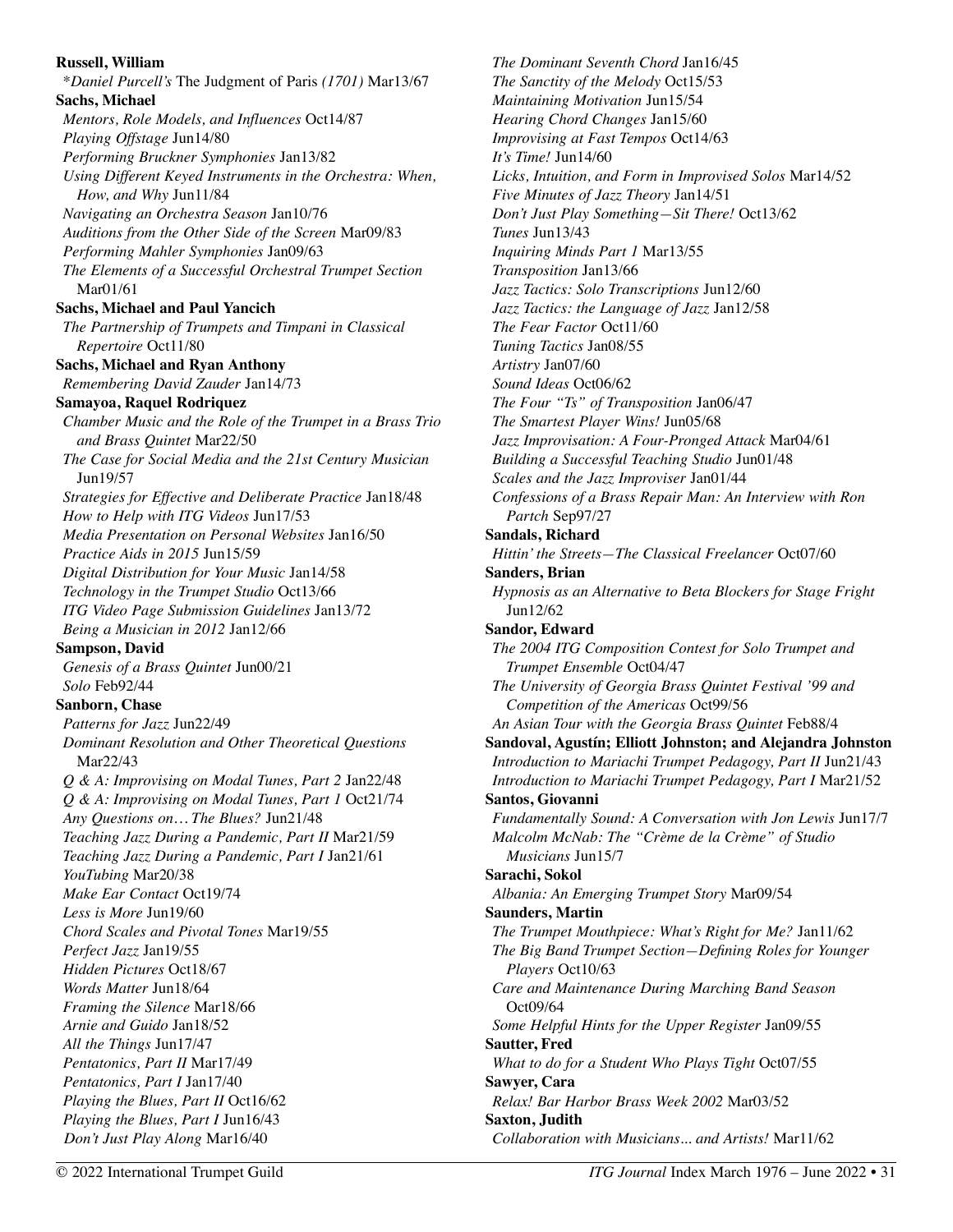*Highlights from the 2003 International Women's Brass Conference* (with L. Blackmore, M. Blackmore, Scott) Mar04/15 **Scarlett, William**  *Arnold Jacobs: "Breathe Like a Baby, Play Like an Angel"*  May99/16 **Schendel, Amy**  *The Trumpet Trajectories of Elizabeth Raum* Mar21/70 *Appetite for Learning* Mar11/55 **Schendel, Amy and Ashley Killam**  *Regina Harris Baiocchi: Making Lemonade from Lemons*  Jun21/59 **Schlabach, John**  *Improving with the Trumpet in Your Lap* Mar16/38 *Cultivating Patience (Embracing Baby Steps)* Jun07/63 *On Connecting the Ear and Trumpet Playing* Jun02/50 *The Case for Mouthpiece Practice* Oct99/67 *Practicing for Musicianship* Dec97/52 **Schmaltz, Robert F.**  *Perspectives on Charles Ives's "From the Steeples and the Mountains" (1901)* (with Mortenson) Feb89/25 **Schram-Borg, Sarah**  *A Woman Soldier's Tale: Ginger Turner* Oct18/86 **Schuller, Gunther**  *Trumpet Transposition and Key Changes on Late 19th-Century Romantic Compositions* Feb89/19 **Schuman, Joel S., MD**  *Increased Intraocular Pressure and Visual Field Defects in High Resistance Wind Instrument Players* (with Massicotte, Connolly, Hertzmark, Mukherji, and Kunen) Mar01/49 **Schuman, Leah J.**  *\*Interpreting Shostakovish: The Expressive Capabilities of the Trumpet in* Symphony No. 5 Mar05/15 *The Cichowicz School: Comments from Former Students of Vincent Cichowicz* Dec98/18 *The Legendary Trumpeters of St. Petersburg* Dec96/48 **Schwadron, Terry H.**  *For the Musical Alchemist, a New Tack: Cryogenics* Jan01/23 **Schwebel, Heinz Karl**  *Mireia Farrés: The Woman Leading Barcelona's Brass*  Jun22/78 *The* Trumpet Concerto *by José Guerra Vicente: A Brazilian Gem* Jan12/48 **Schweikert, Norman**  *Chicago Symphony Orchestra Trumpet Sections 1948-Present*  (with Villella) Feb98/26 *Saluting Adolph Herseth During His 50th Orchestral Season and a List of Other Outstanding Trumpet Careers* (with Clark) Feb98/33 **Scodwell, Tony**  *Memories of Life on the Road with Harry James* Mar16/12 *My Friend Ray Amado* Mar10/48 **Scott, Betty**  *NLP and the Four Stages of Learning* Jan12/57 *Highlights from the 2003 International Women's Brass Conference* (with L. Blackmore, M. Blackmore, Saxton) Mar04/15 *Truths on Practicing and Performing* Jun02/58

*Relaxation Techniques for Better Performance* May84/16 *Twentieth Century Compositions for Trumpet and Strings*  NLFeb81/7 **Scott, Marshall**  *The Conn Victor Cornet* Feb90/40 *The Wonder Cornet* Feb90/41 *The Conn-Dupont Cornet* Dec89/42 *The Vincent Bach Echo Trumpet* Dec89/43 **Seeley, Kevin**  *Keeping Your Day Job* Jun07/72 **Seidler, Richard D.**  *Vivaldi's "Thirteen" Concertos for Trumpet(s)* NLFeb80/15 **Selianin, Anatoly**  *Wilhelm Wurm (1826-1904)* Feb97/44 *Trumpet Activities in Russia* Sep95/64 *The Trumpet Concerto of Alexandra Pakhmutova – Second Version*, Sep84/36 *The Peculiarities of Trumpet Method Development for Trumpet Playing in Russia* Sep83/40 **[Selmer Co.]**  *A Tribute to Vincent Bach* Oct76/4 **Shamu, Geoffrey**  *Merri Franquin and the Paris Conservatory Trumpet Competition Repertoire 1895 – 1925* Jan18/42 **Shamu, Geoffrey, Spencer Aston, Johan Kappraff**  *The 2008 Ellsworth Smith International Trumpet Solo Competition* Mar09/42 **Sharpey-Schafer, E.P.**  *Circulatory Effects of Trumpet Playing* (with Faulkner) NLFeb82/22 **Shaw, Woody III**  *Who is Woody Shaw?* Mar12/7 **Shelton, James Peyden**  *Dovas Lietuvninkas, Principal Trumpet of the Lithuanian National Symphony Orchestra* Jun19/78 *Losing Pounds, Gaining Problems: Overcoming the Negative Effects of Weight Loss* Mar17/26 **Sherman, Roger**  *The Legacy of Bernard Adelstein* Dec88/4 **Shew, Bobby**  *Learn to Play Jazz: Get Started* Jan20/58 *Chops and Changes* Mar08/37 *Playing Lead Trumpet in the Big Band Setting* Mar02/47 *Freedom from the Warm-Up Syndrome* May86/27 *Notes on Jazz Improvisation* NLOct80/9 **Shook, Brian**  *Making the Music Your Own: An Interview with Tine Thing Helseth* Mar14/6 *Maximizing Daily Practice* Oct11/66 *William Vacchiano (1912 – 2005): A Tribute to His Life, Career, and Pedagogical Method* Mar06/6 **Shook, Brian—Orchestra Section Profile Column**  *The Cincinnati Symphony and Pops Orchestras, Featuring Christopher Kiradjieff* Jun13/73 *The Cincinnati Symphony and Pops Orchestras, Featuring Steven Pride* Mar13/78

*The Cincinnati Symphony and Pops Orchestra: An Interview with Douglas Lindsay* Jan13/87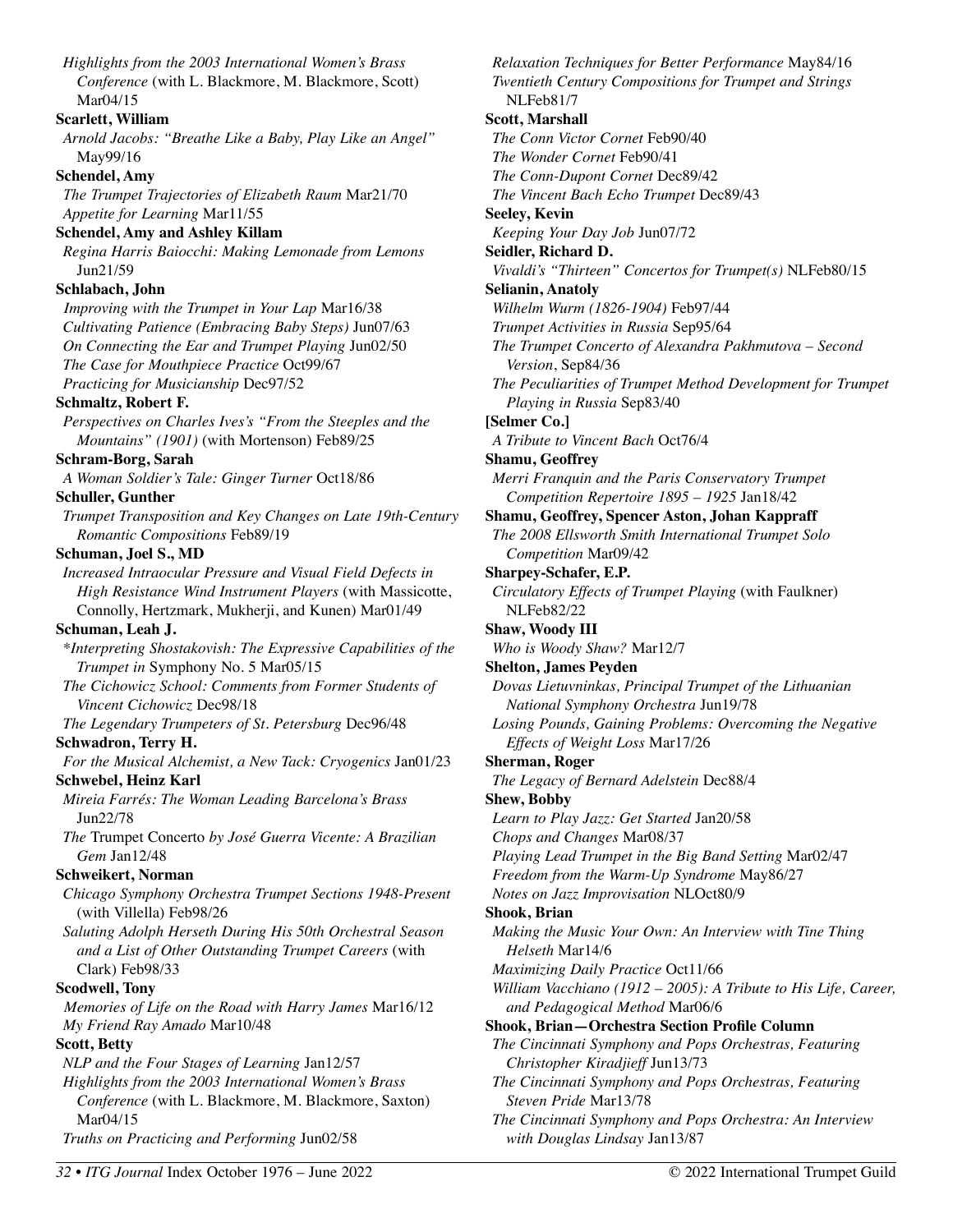*The Cincinnati Symphony and Pops Orchestras Featuring Robert Sullivan* Oct12/78 *Bolshoi Theatre of the Russian Federation Trumpet Section*  Jun12/86 *San Francisco Opera Orchestra Trumpet Section* Mar12/71 *The Dayton Philharmonic Orchestra Trumpet Section* Jan12/80 *The Berliner Philharmoniker Trumpet Section* Oct11/78 *The Metropolitan Opera Orchestra Trumpet Section* Jun11/88 *The Trumpets of the Saint Paul Chamber Orchestra* Mar11/69 *The British Broadcasting Company Orchestra of Wales Trumpet Section* Jan11/83 *The Saint Louis Symphony Orchestra Trumpet Section* Oct10/79 **Shugert, James**  *The 1995 Brassfest (with Engelke, Thornton)* Sep95/23 *The 1993 ITG Conference: The Action in Akron* (with Almeida) Sep93/4 **Shulman, Matt**  *Beyond Fanfare: Pathways to Musical Freedom* Jan07/67 **Sibaja, Jose**  *Road Warrior* Oct18/80 **Siebert, Alan**  *Summit Brass International Brass Ensemble Competition*  Dec88/28 **Sielert, Vern**  *Living Life on the Edge: An Interview with Tom Harrell*  Jan04/17 **Sievers, Karl**  *William Adam: Memories of a Beloved Mentor* Mar14/17 *The Trap of Pursuing Correctness* Mar02/44 **Silberschlag, Jeff**  *Charles Colin* Sep92/4 *William Vacchiano* (with Irvine) Dec91/4 **Simoes, Nairam**  *Charles Schlueter, Former Principal Trumpet, Boston Symphony Orchestra* Jan20/77 **Simoes, Nairam—Orchestral Spotlight Column**  *Disciplined and Patient: Elmer Churampi, Utility Trumpet, Dallas Symphony Orchestra* Mar22/72 **Singer, Rob**  *Life in "The President's Own"* Oct12/74 **Skoniczin, Robert, Luis Engelke and John Irish**  *The 2012 Ellsworth Smith International Trumpet Solo Competition* Mar13/13 **Sipe, Donald R.**  *Choosing the Right Major: Decisions for College-Bound Instrumentalists* (with Keeley) Dec91/19 **Slykhuis, Hollyn**  *Trumpet Tour Guides: A Safari into Beginner Private Lessons*  Jun22/45 **Smith, André M.**  *Max Schlossberg: Founder of the American School of Trumpet Playing in the Twentieth Century* May97/22 *The Life of Charles Colin and the Silver Jubilee of the New York Brass Conference, 1973-1997* Feb97/4 *Robert Giardinelli (1914-1996): Four Decades of Excellence in New York* Dec96/12 *A Centennial Tribute to Harry (né Hersch) Glantz on His Birthday: The First of January (1896-1996)* Feb96/4

*The Discovery of the X-Rays and the Origin of Mouthpiece Practice for Brass Instruments: A Centennial Review* Dec95/4 *William Vacchiano, An Appreciative Recollection on His 83rd Birthday: 23 May 1995* May95/5 *A New Compensating Valve System for Brass Instruments* (with Lessen) May95/47 *The Life and Work of Vincent Bach (1890-1976): 1941-1976 (and Beyond)* Feb95/4 *The Life and Work of Vincent Bach (née Vincenz Schrottenbach) 1890–1976: The Early Years to World War II* Dec94/4 *The History of the Four Quintets for Brass by Victor Ewald*  May94/4 *The Four Brass Quintets of Victor Ewald* May94/33 *Victor Vladimirovich Ewald (1860-1935) Civil Engineer & Musician* Feb94/4 *Brass in Early Russia: From the Beginnings to the Birth of Victor Ewald, 1860* Dec93/4 *Joseph William Farr: Cornetist, Master Plasterer, Man of Letters* May93/4 *Arban in Russia: A Memento in The Library of Congress*  Feb93/5 **Smith, David L.**  *A Selected Periodical Index for Trumpet* NLMay81/24 **Smith, Gavin**  *Patience and Persistence in Regaining the Ability to Play Again: Tips for the Comeback Player* Mar14/58 **Smith, Norman E.**  *Opinions of Contemporary European Trumpet Players* Oct76/5 **Smith, Richard, A.**  *Exciting Your Instrument* May99/44 *It's All in the Bore!* May88/42 *Recent Developments in Trumpet Design* Oct78/27 **Snedecor, Phil**  *Breaking the Mystique of "Wind & Song:" A New Approach for Trumpet Players* Mar21/41 **Snedeker, Jim**  *Walter Chesnut and the Chesterhorn: Bringing Trumpet Fingers Back to Life* Mar01/45 **Sommerhalder, Max**  *The 1993 Euro-ITG Conference: Gothenburg, Sweden* (with Candelaria, Frigerio, Jayne, Jourdan, and Tarr) Dec93/33 *Australian Impressions* Feb92/4 **Sorenson, Scott**  *The 1999 ITG Conference Richmond, Virginia* (with Caldwell) Oct99/5 *The 1997 ITG Conference: Göteborg, Sweden* (with Glover) Dec97/4 *Interlochen's Greenleaf Collection: An Inventory of the High Brass* (with Beery) May97/58 *Printed Trumpet Instruction to 1835* Sep87/4 *The 1986 ITG Conference: A Synopsis* (with Birkemeier, Hardin, Mitchell, Olcott, Pfund) Dec86/16 *The 1983 ITG Conference: A Synopsis* (with Candelaria) Sep83/26 *The 1982 ITG Conference: A Synopsis* (with Amstutz, Chenette), Sep82/34 *Valentine Snow, Handel's Trumpeter* Oct79/5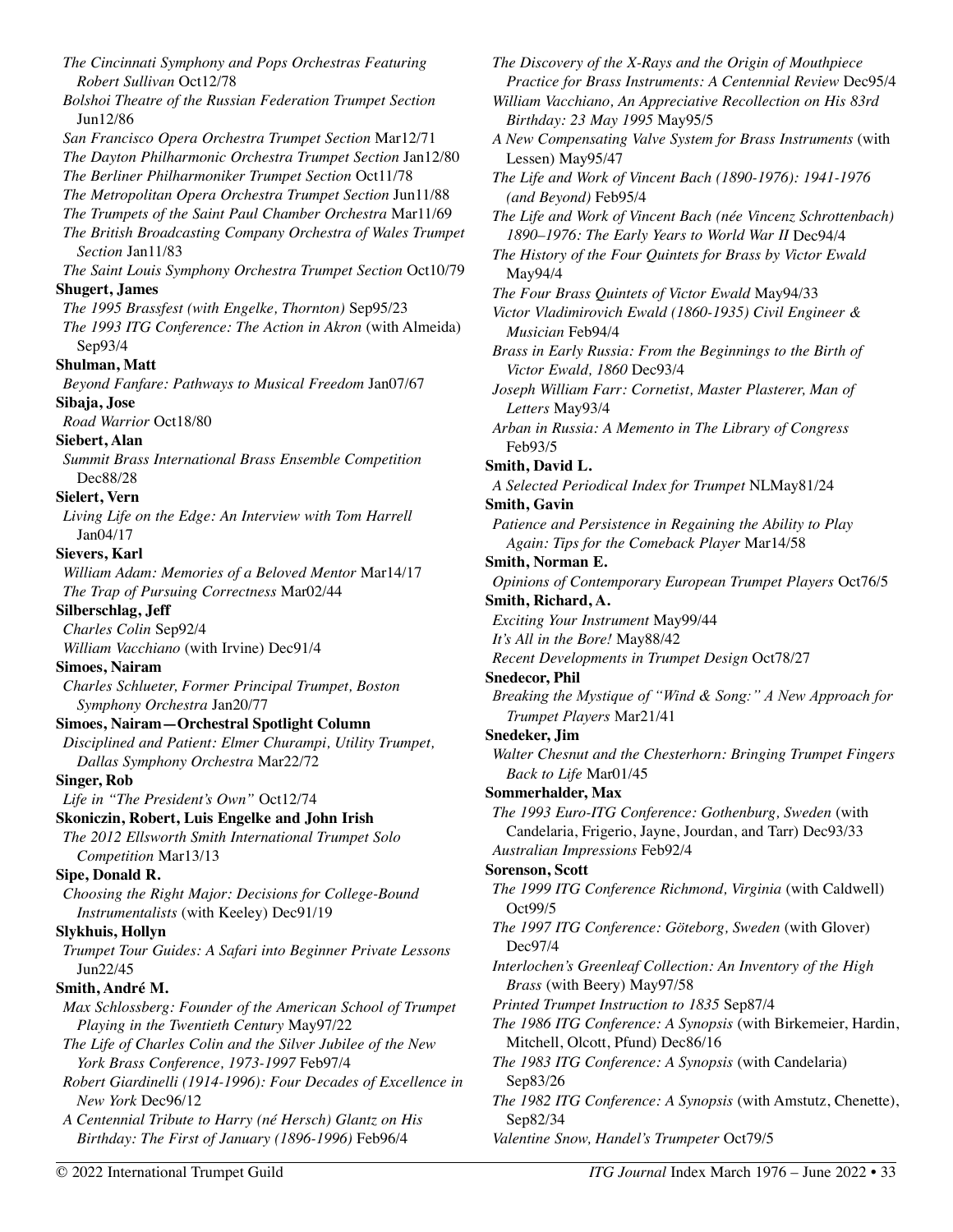**Speziale, Marie and the Rice Trumpet Studio**  *Adolph "Bud" Herseth Visits Rice University* Jan09/30 **Spilka, Bill**  *Highlights of the Tenth Annual New York Brass Conference*, NLMay82/10 *Trumpet Highlights of the Fifth Annual New York Brass Conference for Scholarships* NLOct77/12 **Stamm, Marvin**  *Improvisation* Jun01/46 **Stanek, Jeremy L.**  \**Pain and Playing Habits Among University Students and Faculty* Jan19/37 **Steiger, Adrian V.**  *Bergonzi's Capriccios and the Origin of Dauverné's Etudes*  Oct16/78 *Method Books for Keyed Trumpet: New Evidence* Jun11/80 **Stephans, Kimberly (with Caldwell)**  *The 2000 ITG Conference, Purchase, New York* Oct00/5 **Stephenson, James M.**  *Trumpet Concerto No. 3: Concerto for Hope* Jan17/55 **Stevens, Thomas**  *New Trumpet Music: Basic Performance Elements* Oct76/24 **Stock, Matthew**  *\*Lost in Liège: Belgian Trumpet Contest Pieces* Oct16/33 **Stoneback, Sarah**  *Incorporating Kolb's Active Experimentation in the Trumpet Studio* Jun17/49 **Stoner, Roger**  *Hearing Impairment—My Journey* Oct01/69 **Stork, John and Phyllis**  *Trumpet Modifications and Repair: Basic Guidelines for Mouthpiece Selection* Dec86/34 **Storms, Michael**  *The Tooth, the Whole Tooth, and Nothing but the Tooth!*  Jan11/59 **Stowman, William**  *The Benefits of Performing in Trumpet Ensemble* Jan13/76 *A Survey of Orchestral Audition Lists for Trumpet: An Update*  Feb94/48 **Streitwieser, Franz**  *The Trumpeter of Säckingen Contest* NLOct78/6 **Strieder, Will**  *Trumpet Fundamentals: A Comprehensive Guide to Starting Them Right and Keeping Them Right* Jun13/47 **Suggs, Robert**  *\*Brilliant Music for a Dark Era: Karl Pilss, Helmut Wobisch, and the Trompeterchor der Stadt Wien* Jan04/12 *The Annapolis Brass Quintet 1971-1993* May93/16 **Sulliman, Jason**  *Beyond the Metronome: 21st-Century Techniques and Resources to Improve Timing* Oct17/75 **Sullivan, Robert**  *Preparing to Play Stravinsky's* L'Histoire du Soldat Oct08/70 *Preparing for Rehearsals and Performances* Jan01/47 **Sutte, Jack and Christine Fuoco**  *The Making of a SonataPalooza* Jun20/56 **Swensen, Tim Swisher, Eric** 

*Russell DeVuyst on Auditioning as Presented in a Lecture/Performance at the 2008 ITG Conference* Oct08/72 *Failure is Painful Yet Necessary: My Continuing Journey as a University Trumpet Instructor* Oct13/64 *Playing in the Pitch Center* Mar13/53 **Tarr, Edward H.** *Wolfgang G. Haas: Trumpeter and Publisher Extraordinaire* Jan15/52 *2014: A Bicentennial Year* Oct14/50 *A Conversation with Thomas Reiner* Jan11/38 *The Trumpet Sonatas of Domenico Gabrielli (1659 – 1690)* Oct10/75 *The 1998 Markneukirchen International Trumpet Competition*  Dec98/34 *The Böhme Brothers,* Oskar and Willi Sep97/16 *Haydn's Trumpet Concerto (1796-1996) and its Origins*  Sep96/30 *Willy (Vassily Georgyevich) Brandt – The Early Years*  May96/55 *1995 – An Anniversary Year for Trumpeters* Sep95/74 *The 1993 International Music Competition: Philip's Munich*  Dec93/26 *The 1993 Euro-ITG Conference: Gothenburg, Sweden* (with Candelaria, Frigerio, Jayne, Jourdan, and Sommerhalder) Dec93/33 *Two Great Trumpet Virtuosos and Their Instruments* Feb92/17 *The 1990 Ellsworth Smith International Trumpet Solo Competition* Feb91/29 *The Normaphon* Dec89/44 *The Prompter* Dec89/45 *News from the Trumpet Museum in Bad Säckingen* May89/29 *The New Grove and the Trumpet* NLFeb82/12 *European Trumpet Guild Founded* NLOct78/8 *Why Do I – A Trumpeter – Play the Horn?* NLFeb77/6 *The Trumpets and Music of the Charamela Real* Oct76/38 **Tarr, Edward and Adrian von Steiger**  *Analyzing the Autograph Manuscript of Hummel's Trumpet Concerto* Jan14/67 **Tarr, Edward H.—Historical Instruments Window Column:**  *Trumpet in B-flat (a'=468 Hz) by Andreas Barth* submitted by S. Klaus Jun05/63 *Cornopean by Thomas Key in B-flat* submitted by Sabine Klaus Mar05/50 *Glass Trumpet by Paolo Vinini 1959 & Dung-chen (Tibetan temple trumpet) 19th century* Jan05/40 *Keyed Trumpet in G by Eduard Johann Bauer submitted by Sabine Klaus* Oct04/57 *Natural Trumpet in Pretzel Form in E* Jun04/53 *Pair of Inventions-Trompeten* submitted by Sabine Klaus Mar04/56 *Cornet in B-flat* by Boston Instrument Manufactory Jan04/41 *Natural Trumpet in D by Ehe* Jun03/68 *Three Regional Instruments* Mar03/57 *Keyed Trumpet in F* [Klaus] Jan03/55

- *Slide Trumpet (short model) in D* [Klaus] Oct02/66
- *"Tristan" Trumpet in C* [Klaus] Jun02/64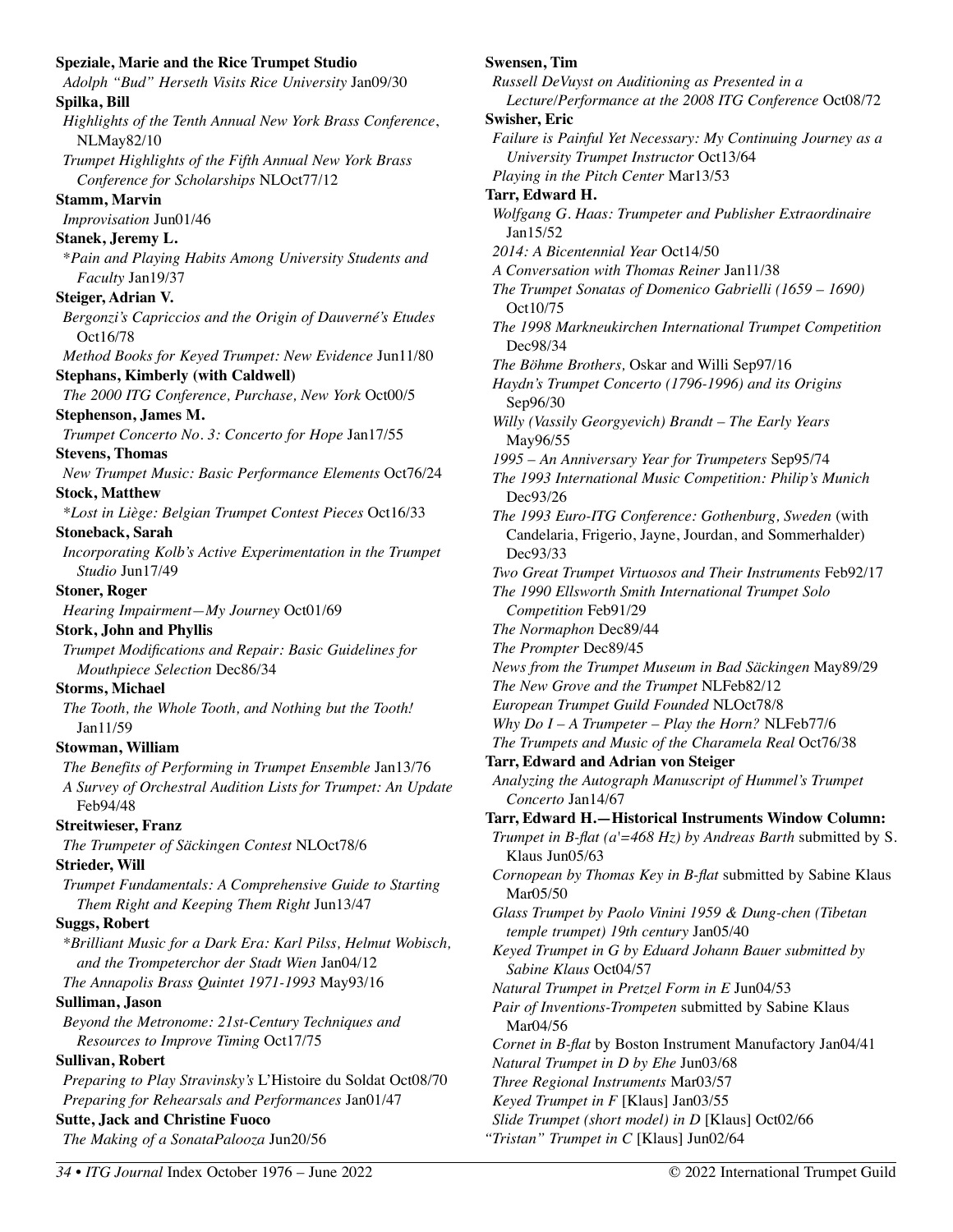*An Early Bach Cornet and Trumpet* [Lewis] Mar02/52 *Doubly Folded Natural Trumpet in E-flat* Jan02/42 *Kohler: English Slide Trumpet in F* Oct01/63 *Reynolds: Trumpet in F with Two Tubular (Stoelzel) Valves*  Jun01/43 *Saurle: Coiled natural trumpet in E-flat* Mar01/58 *Schäfer: Four-Valve B-flat Echo Trumpet* Jan01/42 *Thibouville-Lamy: Four-Valve C Trumpet* Oct00/61 **Tartell, Joey**  *Music is a Team Game* Mar19/50 *Chamber Music 101: Leading and Following* Jan18/57 **Tauber, Philip**  *Shaping a Modern Solo Concept with Solo Fluency* Mar11/52 **Theurer, Britton E.**  *A Rich but Melancholy Chord Decides to Learn to Fly: Vincent Persichetti's* Parable XIV for Solo Trumpet Jun10/73 *Donald Bullock: In Memoriam* Dec88/24 *The 1988 ITG Conference: A Synopsis* (with Alexander) Sep88/40 *Vincent DiMartino – An Interview* May85/28 *The Second International Brass Congress: A Synopsis* Sep84/12 *An Interpretive Discussion of the Solo Passages Most Frequently Requested at Orchestral Trumpet Auditions*  NLMay81/9 **Thomas, John**  *The Lead Trumpet Player* Jun05/69 **Thompson, Bob**  *Carmine Caruso International Jazz Trumpet Solo Competition*  May94/48 **Thompson, Cynthia K.**  *In Honor of John James Haynie* May87/8 **Thornburg, Scott W.**  *The 1996 Vassily Brandt International Trumpet Competition*  Dec96/52 *The 1995 Carmine Caruso International Jazz Trumpet Solo Competition* Dec95/28 **Thornton, Mary**  *ITG Presents: The Ryan Anthony Memorial Trumpet Competition* Jan21/46 *Meet the Composer: Lauren Bernofsky Talks About* Concerto for Trumpet and Orchestra *&* Trio for Brass Mar04/27 *The 1997 International Women's Brass Conference* Sep97/41 *The Trumpet Concerto of John Williams: From Commission to Concert* May97/18 *The 1995 Brassfest* Sep95/23 (with Engelke, Shugert) *Trumpet Players of The Cleveland Orchestra 1918-1993: An Addendum* Dec94/55 *Trumpet Players of the Cleveland Orchestra, 1918-1993*  Feb94/24 **Timpelan, Helmut M.**  *The Trumpeter of Stalingrad* Jan17/16 **Tinnin, Randall**  *The Case for Natural Trumpet: A Sabbatical with Jean-François Madeuf* Mar21/33 \**Pedagogical Insights from Dauverné's* Méthode pour la Trompette Oct13/50 \**Dauverné's Dilemma* Jun13/7

**\***Premiere Solo de Cornet á Pistons, by Georges Hüe*: Music of the Concours for Cornet of the Paris Conservatory after Arban* Mar10/18 *The 2006 International Brass Symposium in Truro, England*  Jan07/52 **\****J. S. Bach's Cantata 51* Jauchzet Gott in allen Landen: *Historical Observations and Insights for Modern Performance* Oct05/34 **Tison, Don**  *The Swivel-Chair Episode* Jun04/62 **Toering, Ronald**  *Performing Hindemith's "Sonate" for Trumpet and Piano*  NLFeb78/13 **Tofanelli, Andrea**  *Marco Pierobon: Dreaming Big and Loving Life* Mar17/6 *Remembering Nini Rosso* Mar13/47 **Tomashefsky, Paul**  *"Tomorrow is a New Day:" An Interview with Mike Metheny*  Jan06/32 **Tomić, Nikola**  *Upward Spiral* Mar20/30 *Alternative Approaches to Warming Up* Jun19/49 **Tourtounis, Paraskevas-Marios I.**  *The Trumpet and Trumpeters in the Janissary Bands of the Ottoman Empire* Jun22/16 **Train, Jack**  *TMJ – What a Joint!* Sep97/40 *Brace Yourself!* Sep93/29 *Let's Fix It Before It Breaks – A Career Almost Destroyed*  May92/21 *Dentistry and the Wind Musician* Feb92/14 **Trachsel, Andrew and Marc Reed**  *Why Band?* Oct11/76 **Tregenza, Virginia**  *The 2001 National Trumpet Competition* Oct01/53 *The 2000 National Trumpet Competition* Oct00/54 **Treinen, Craig**  *Jakub Rostik (1986 – 2009): A Remembrance* Oct09/60 **Treybig, Joel**  *Mary Squire: Trumpeter, Pedagogue, and Luminary* Oct18/40 *Auxiliary Trumpets: Selecting the Best Tool for the Job*  Mar18/10 *Remembering Raymond Crisara: Memories from His Students*  Oct14/36 \**The Cornet in the Orchestra and Wind Band: A Viable, Valuable Instrument* Jan14/12 \**J.S. Bach's Obbligatos: Beautiful and Significant Curiosities from BWV 5, 46, & 90* Mar11/13 *\*Understanding* The Unanswered Question Mar07/32 *On the Benefits of Brass Quintet Playing* Mar04/60 *\*A Cornetist's Perspective on Stravinsky's* "Histoire du Soldat" Oct02/49 *The Life of George Edward Ives: Cornetist and Bandmaster*  Mar01/33 *An Investigation of Karel Husa's Concerto for Trumpet and Wind Orchestra* Mar00/46 **Treybig, Joel—Profile Column**  *Jorma Rautakoski* Jan22/40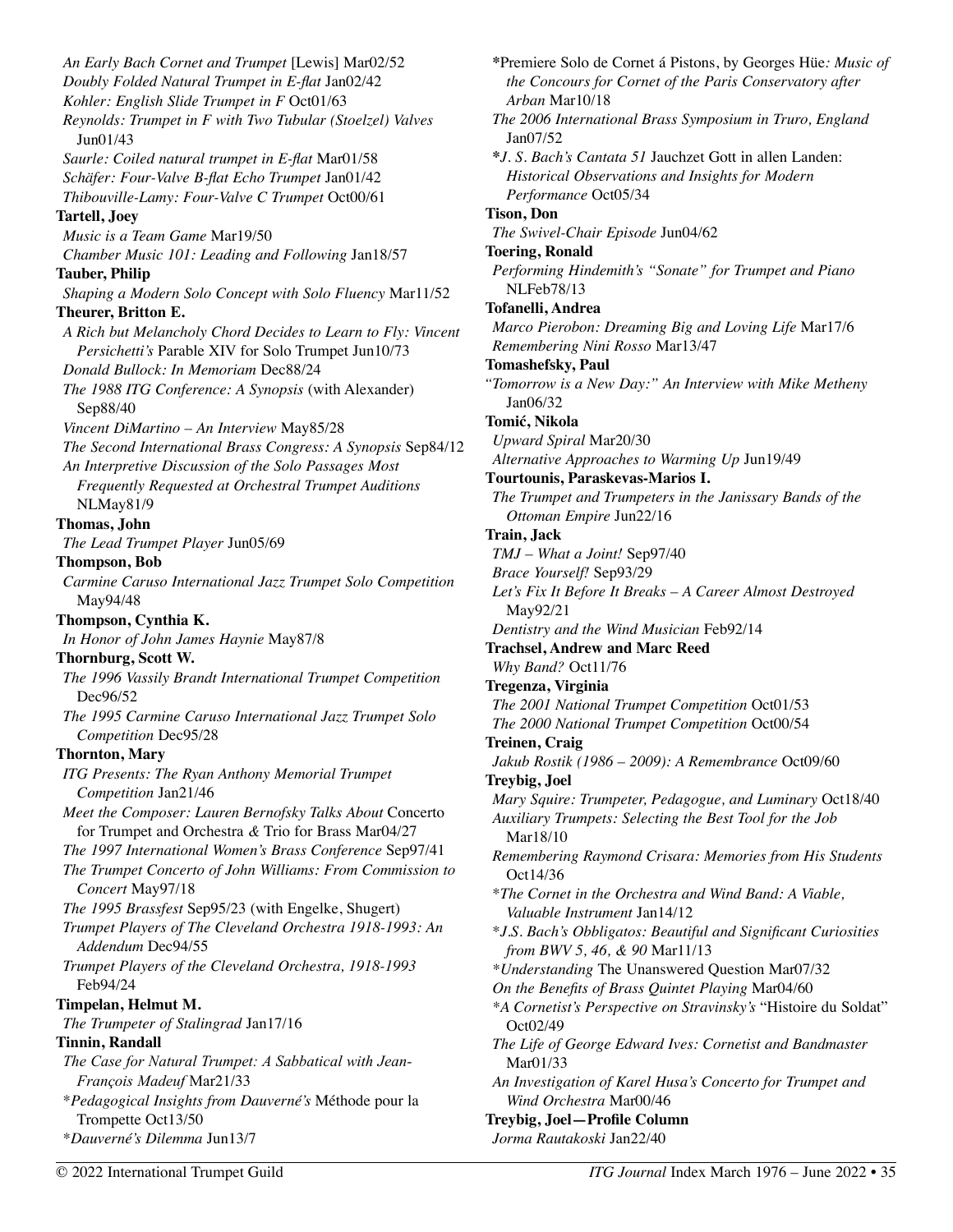*Sławomir Cichor* Oct21/60 *Vladislav Lavrik* Jun21/38 *Cheryl Hollinger* Mar21/46 *Armida Rivera* Jan21/48 *Joel Brennan* Oct20/41 *Maria Valencia* Jun20/31 *Manfred Stoppacher* Mar20/28 *Carole Dawn Reinhart* Jan20/48 *Tássio Furtado* Oct19/63 *Wim Van Hasselt* Jun19/47 *Sarah Butler* Mar19/43 *Zhonghui Dai* Jan19/44 *Merrie Klazek* Oct18/63 *Larry Black* Jun18/47 *Michele Toriello* Mar18/50 *Johan Nordfeldt* Jan18/36 *Tomohiro Naito* Oct17/65 *Hans-Jörg Packeiser* Jun17/43 *Aaron Hodgson* Mar17/41 *Bria Skonberg* Jan17/35 *David Washburn* Oct16/57 *Eisuke Yamamoto* Jun16/39 *Wolfgang Guggenberger* Mar16/35 *Ivano Ascari* Jan16/42 *Olaf Schipper* Oct15/49 **True, Candace**  *The 1992 Tri-State Conference* Sep92/51 **Tucker, Alan, et al.**  *Electrocardiography and Lung Function in Brass Instrument Players*, Oct80/46 **Tumlinson, Charles**  *Acquiring Vocabulary* Oct10/61 *The Big Band Trumpet Section* Jan10/53 *Get More Mileage from your Applied Trumpet Study* Oct08/56 *A Higher Sense of Direction* Mar07/59 *Improving Motivic Development* Mar06/59 *Improving Your Sense of Direction* Mar05/57 *Developing Your Ears* Jan04/49 *Some Thoughts on Teaching Jazz Improvisation at the Beginning Level* Mar03/60 *Transcribing Jazz Solos*Oct01/64 **Tunnell, Michael**  *Introducing the Modern Corno da Caccia* Jan15/17 *The Kentucky Baroque Trumpets' Role in Spielberg's Film*  Lincoln Jun13/45 *The 20th Anniversary of Lieksa Brass Week* Jan00/23 *Adolph Herseth 50th Anniversary Concert* Sep98/46 *Adolph Herseth: In a Class by Himself* Feb98/5 *Remembering and Congratulating Bud Herseth on His 50th Season!* (Tarr, Geyer, Schweikert, Smith, Jacobs) Feb98/27 *The 1997 Maurice André International Trumpet Competition*  Feb98/41 *Armando Ghitalla – Master Trumpeter, Master Teacher, Master Musician* May97/4 *Leon Rapier: A Tribute* May88/30 *An Essay on Selected Trumpet Excerpts from Brass Quintets by Ingolf Dahl, Gunther Schuller, Alvin Etler, and Jan Bach*  Feb84/14

**Turner, Charles**  *An Unknown Rafael Méndez "Air Check" from 1942* Jan12/60 *Bobby Hackett's String of Pearls* Jun00/55 **Turrentine, Edgar M.**  *A Translation of the Trumpet Articles in the "Dictionnaire des Antiquités,"* Dec84/14 *More on the Shore Family* Oct77/23 **Ulrich, Bradley**  *Paul Merkelo: Trumpeter for the 21st Century* May99/35 *The 1994 International Trumpet Guild Conference*: *The University of Illinois at Urbana Champaign, June 15-18, 1994* (with Lipka) Sep94/4 *Chestnut Brass Company Residency at Western Carolina University* Sep93/38 *Southeast Brass Conference* Dec91/24 **Urness, John**  *An American in Toluca: Performing as an Expatriate* Jan21/85 *The Inquisitive Life of Dennis Najoom* Mar04/44 **Usov, Yuri**  *The Scientific-Theoretical Principles of Performance for Playing Brass Wind Instruments* Dec85/19 **Utnes, Ole**  *Goedicke and the Internet* Jun06/60 **Varasdy, Frigyes (translated by Lutz Keller)**  *Trumpet Instruction at the Franz Liszt Music Academy of Budapest* May98/33 **Vasquez, Ramon**  *The Benefits of Drum Corps on Trumpet Playing* Jun07/68 **Vax, Mike**  *The Importance of Air and Breathing Exercises* Jun20/33 *The High Note Syndrome* Sep85/24 **Venneberg, Ross**  *Mark Gould: The Pedagogue* Oct21/37 **Vereecke, Hannes and Wilfried Kausel**  \**Carbon Fiber Reinforced Polymer: An Alternative to Brass?*  Oct12/41 **Villanueva, Jari**  *A Bugle Call Remembered: Taps at the Funeral of President John F. Kennedy* Oct13/75 *It's Not Just Taps* (with Mortenson) Jan03/49 **Villella, Frank**  *Adolph Herseth: Solo Appearances with the Chicago Symphony Orchestra* Feb98/24 *Chicago Symphony Orchestra Trumpet Sections 1948-Present*  (with Schweikert) Feb98/26 **Volle, Bjarne**  *A Chronological Listing of Norwegian Music for Trumpet*  Jun13/34 **von Steiger, Adrian and Edward Tarr**  *Analyzing the Autograph Manuscript of Hummel's Trumpet Concerto* Jan14/67 **Voto, James**  *Ode to Transposition* Jan18/66 **Waidelich, Peter J.**  *The 1999 Florida Trumpet Festival* Jun00/52 **Walenz, Becki Ronen**  *Why Writing Should Matter to Musicians* Mar22/41

*A for Attitude: Success with Positivity* Jun21/46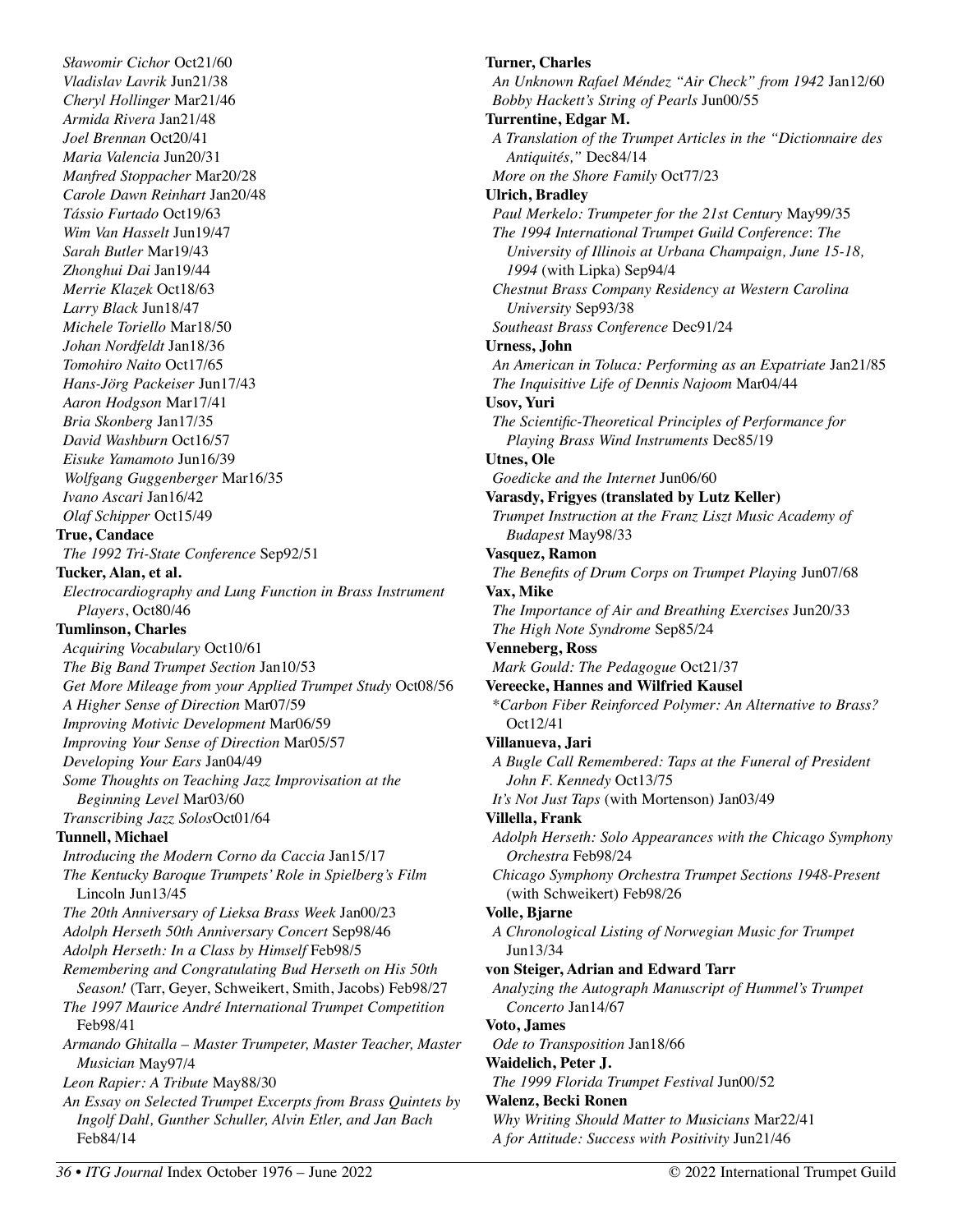*A Trumpeter's Road Trip to Success* Jan19/51 *Holiday Gift Ideas for the Student Trumpet Player* Oct14/69 *Goal-Setting for the Creative Thinkers* Jan14/57 *Developing Your Ears* Mar13/61 *Correcting Common Mistakes* Jun13/51 *Play the Trumpet… Experience the World!* Mar12/52 *The Thrill of Live Music* Oct11/68 **Walker, Bob**  *Sliding My Way to Success* Jun09/66 *Do Your Jazz Solos Meander?* Jan03/48 **Walker, Brian**  *Invisalign—A Viable Alternative to Traditional Braces, Part 2*  Oct14/70 *Invisalign—A Viable Alternative to Traditional Braces, Part 1*  Jun14/66 *Sliding My Way to Success* Jun09/66 **Wallace, John**  *The 2000 Lake Placid International Trumpet Seminar* Jan01/37 **Wallin, Spencer**  *Nick Norton, Trumpet, Utah Symphony Orchestra* Mar16/64 **Walser, Robert**  *Musical Imagery and Performance Practice in J.S. Bach's Arias with Trumpet* Sep88/62 **Walters, Joseph**  *Know Your Buzzwords* Oct03/62 **Warren, Clifford**  *The 1978 ITG Conference* Oct78/14 **Ware, David**  *Developing the Craft of Trumpet: An Interview with James Thompson* Oct06/51 **Webb, John**  *Lake Placid's Trumpet and Brass Quintet Seminars* Dec98/32 *Top Brass at Lake Placid* Dec97/32 *Four Keyed Bugles by Greenhill* Feb86/14 **Weir, Tim**  *A Different Perspective on Dentistry and Trumpet Playing*  Oct11/52 **West, Ann M.**  *The Cornet Obligato in Hector Berlioz's "Un Bal" of Symphonie Fantastique* Feb93/12 **West, James R.**  Scheherazade *Revisited* Jun08/67 *Hernias: The Bane of Wind Players* Mar08/50 *The Best of All Possible Worlds* Jan08/60 *Thoughts on Keeping it "Real"* Jun07/77 *Vance Woolf and the Louisiana Philharmonic Orchestra* Mar07/71 *Mutes for E-flat Trumpets* Jan07/73 *Preparing the CSO Audition: Reflections from Chris Martin* Jun06/54 *Semiotics in the Orchestra* Mar06/65 *Existential Dynamics* Oct05/61 *More "Inside the Trumpeter's Studio" with Gary Peterson* Jun05/75 *Orchestral Dynamics and more "Inside the Trumpeter's Studio"*  Mar05/64 *Nine Questions Answered by Two Greats!* Jan05/53 *Seating Arrangements* Oct04/69

*Faucet, Hose, and Nozzle* Jun04/66 *Mute Design: An Interview with TrumCor Mutes* Jun04/64 *The Three Stages of Nervousness* Mar04/65 A Transposition Error in Dvořák's "New World" Symphony? Jan04/51 *Using an E-flat Trumpet in Symphonic Performance* Jun03/64 *The Art of Playing Offstage Trumpet: An Interview with John Ware* Mar03/66 *Repetition, Repetition, Repetition* Jan03/52 *Practicing the Attitude of Kaizen* Oct02/72 *A Conversation with Roger Voisin* Jun02/60 *In Memoriam: An Interview with Armando Ghitalla* Mar02/49 *Basic Skills for the Orchestral Player* Oct01/70 *Learning Transposition: It's Automatic!* Mar00/70 **White, Dave**  *Etudes for Musical Maintenance* Jan03/50 **White, Robert**  *Making a Difference: A Tribute to Stephen Jones* Mar19/38 **Whitsell, Leon J., M.D.**  *Why a Medical Column: A Prospectus* NLMay80/12 **Whitworth, William**  *Lead Player [Bernie Glow]* NLFeb79/9 **Wick, Denis**  *My Treble Clef Friends* Jun05/70 **Williams, Moffatt**  *The 1996 International Trumpet Guild Composition Contest for Brass Trio* Dec96/60 **Wilson, Andrew**  *A Wealth of Opportunity in the United States Premiere Military Bands* Jan12/75 *Performance Preparation: A Systematic Approach* Jun11/61 *Elements of A Successful Concert Band or Wind Ensemble Cornet/Trumpet Section* Oct03/66 **Wilson, Christopher**  *Arkansas Trumpeter* Jun16/52 **Wilson, Douglas**  *Why You Should Take Private Lessons* Mar09/75 *"How Do You Make a Living and Play the Trumpet?"* Jun01/50 *Ernest Williams Through the Eyes of Former Students Leonard Meretta, Gilbert Mitchell, and Leonard Smith* Jan00/48 **Winick, Steven**  *Trumpet Music by Carl Maria von Weber: A Tusch, a Canon, and a March* May88/4 *Tongue Arch: The Missing Link in Brass Instrument Pedagogy and Performance* Dec83/23 *The 1980 ITG Conference: A Synopsis* Oct80/29 **Winking, Keith**  *Joe Wilder: Overcoming Obstacles with Grace and Integrity* Mar07/25 *The Long Road to the Chicago Symphony: An Interview with Craig Morris* Mar02/7 *Ray Crisara: Teaching by Example* Mar00/33 *The Legacy of Ernest S. Williams* Jan00/34 *"Jake,"* Dec92/36 **Witek, Aaron**  *Benefits of Participating in Collegiate Marching Band* Jan22/67 *Introduction to the Marching Arts* Oct20/69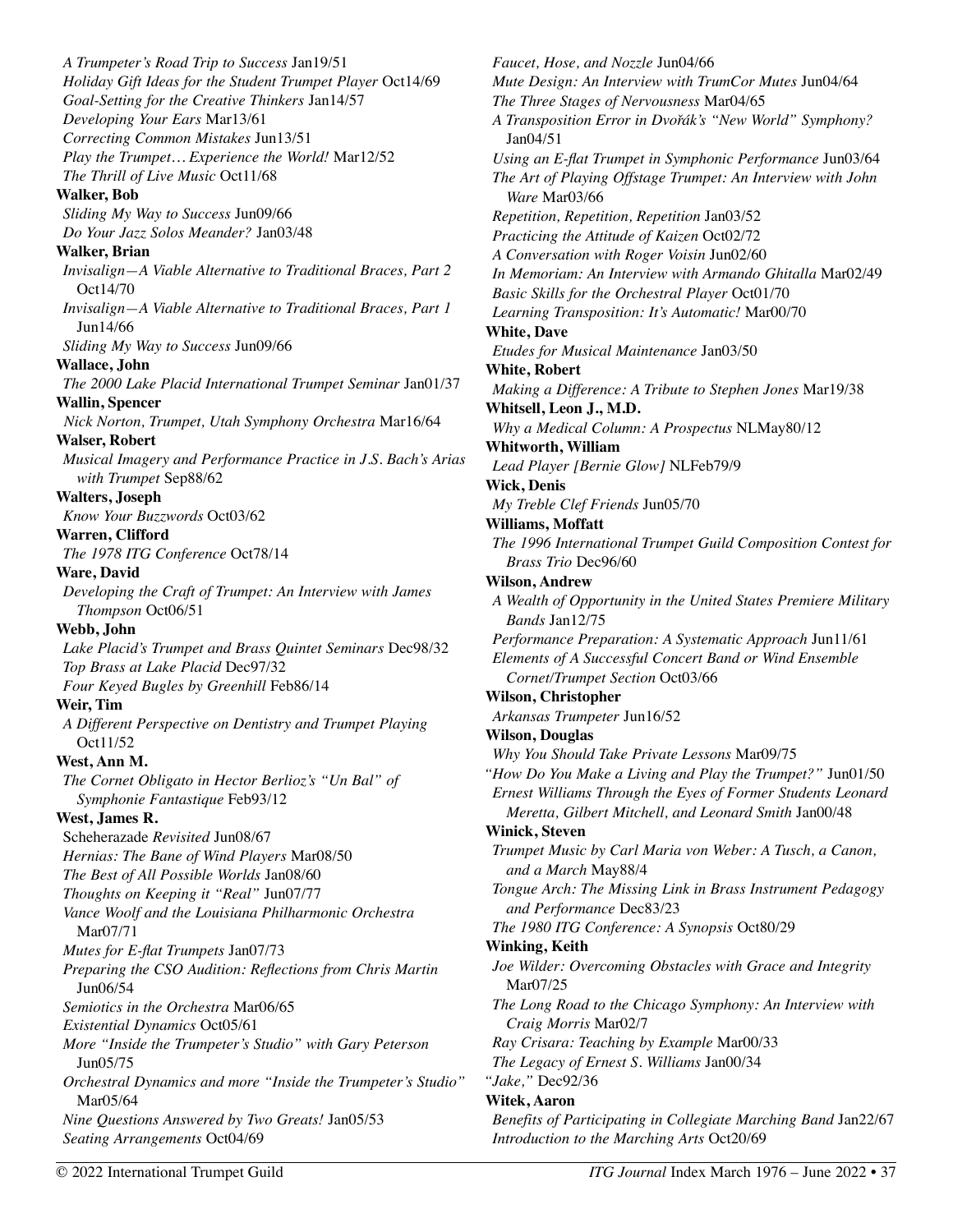*The Use of Active Listening to Help Improve Your Playing*  Jun15/58 **Wixon, Ross**  *Keeping the Peace: Practice Strategies for the Apartment-Bound Trumpeter* Jun18/54 *\*The Trumpet in Mahler's and Strauss's Orchestral Music of Resurrection* Jan16/6 **Wong, Najib**  *Arthur Honegger's* Intrada Jan12/36 **Wood, James J.**  *Trumpeters Deploy: Stories from the Front* Jan17/59 *The Military Trumpeter in a Time of War* Oct16/83 *Make Your Audition Recording Stand Out* Mar16/58 **Wood, Peter**  *The Virtual 2021 International Trumpet Guild Conference*  Oct21/6 *In Memoriam: Philip Biggs* Jan20/74 *The 2019 ITG Conference, Miami, Florida* Oct19/6 *"All-State, here I come!" Developing Rhythmic Precision through Doubled Mode* Oct19/70 *The 2018 ITG Conference, San Antonio, Texas* Oct18/6 *ITG Regional Conference, Oklahoma City, Oklahoma, January 26 – 27, 2018* Jun18/7 *The 2017 ITG Conference, Hershey, Pennsylvania* Oct17/6 *The 2016 ITG Conference, Anaheim, California* Oct16/6 *The 2015 ITG Conference, Columbus, Ohio* Oct15/6 *The 2014 ITG Conference, King of Prussia, Pennsylvania*  Oct14/6 *Forging New Paths: A Conversation with Alison Balsom*  Jun14/6 *Adolph Herseth: The Passing of a Legend* Oct13/34 *The 2013 ITG Conference, Grand Rapids, Michigan* Oct13/6 *\*Gunther Schuller's* Concerto for Trumpet and Chamber Orchestra: *A Hidden Treasure* Jan05/5 **Wooley, Andrew**  *Newly Discovered Seventeenth-Century Trumpet Music in a Los Angeles Manuscript* Oct13/73 **Work, Jeffrey**  *Repertoire for Trumpet in Mixed Ensembles* Jun07/74 **Workman, Ellis**  *Sources of Free Downloadable Music Scores* Oct09/65 **Wozniak, James**  *\*Nikolai Kubli's* Daily Drill for Building a Proper Embouchure on Trumpet and Cornet Jun15/27 **Wright, Eric**  *Dynamic Breathing and Respiratory Mechanics for Brass Players and Teachers* Mar11/32 *Technical Studies for Jazz?* Jan11/56 *Jazzy Flow Studies* Oct09/57 **\****Physics, Pedagogy, and the Art of Trumpet Playing* Mar09/31 **Wright, Scott**  *The Los Angeles Music Scene Today* Oct08/68 **Xanthoulis, Nikos**  \**The Salpinx in Greek Antiquity* Oct06/39 **Xanthoulis, Nikos (with Jones)**  *The New Greek Trumpet School* Jun00/16 **Yager, Ward**  *Cornet in the Wind Band* Jan13/81

*The Funnel Mouthpiece Training Apparatus Visualizer Machine for Brass Instruments* Mar17/55

### **Yanacek, Erin**

*Performance Opportunities and Etiquette for the Student Trumpeter* Mar15/58

**Yancich, Paul and Michael Sachs** 

*The Partnership of Trumpets and Timpani in Classical Repertoire* Oct11/80

## **Yasuda, Hiroshi**

*A Unique Application of Solfege for Teaching Trumpet in Japan (Part II)* Jan06/50

*A Unique Application of Solfege for Teaching Trumpet in Japan (Part I)* Oct05/59

## **Yeo, Douglas**

*Trumpet Players of the Boston Symphony Orchestra, 1881- 1990: A Pictorial History* Dec90/11

**Yoder, Michael L.** 

*The United States Army Herald Trumpets Celebrate 40 Years*  (with Parnell) Oct99/61

## **Yost, Pete**

*The 1999 National Trumpet Competition* May99/46

**Young, Neville** 

*A Tribute to the Life and Legacy of Maurice Murphy* Jun11/6 **Youngs, Marisa** 

*New Horn, New Habits: Adjusting to a New Trumpet* Jan18/51 **Zacks, Roger and Stephen Jeandheur** 

*Bernard Adelstein: A Life in the Service of Music* Jun18/16 **Zapata, Oswaldo** 

*What a Trumpet Player Needs to Know About Using Invisalign*  Jun22/33

*Body Awareness: Aligning Your Body to Play* Mar20/32 **Zemaitaitis, Kurt** 

*Trumpet Instruction at the Naval School of Music* Jun20/14 **Zifer, Timothy** 

*Rotating Warm-Ups* Mar07/63

# **Zingara, James**

*Creative Problem-Solving Techniques for the Trumpet Student*  Mar12/50

# **Zoubek, Thomas**

•*A Self-Directed Return to Trumpet Following an Extended Absence* Jun22/38

# **ARTICLE & COLUMN INDEX BY SUBJECT**

Articles listed chronologically (most recent to past).

\*Indicates articles that were reviewed and approved by the ITG Editorial Committee (est. 2002).

# **Biographical and Interviews**

(Listed by subject of biography, author's name in brackets)

# **Abbotts, Kirsty**

*Kirsty Abbotts: Leading Lady* [Biggs] Jan17/57

**Accordino, Robert** 

*Meaningful Music: A Look into Music for Autism* [Gardner] Jan14/44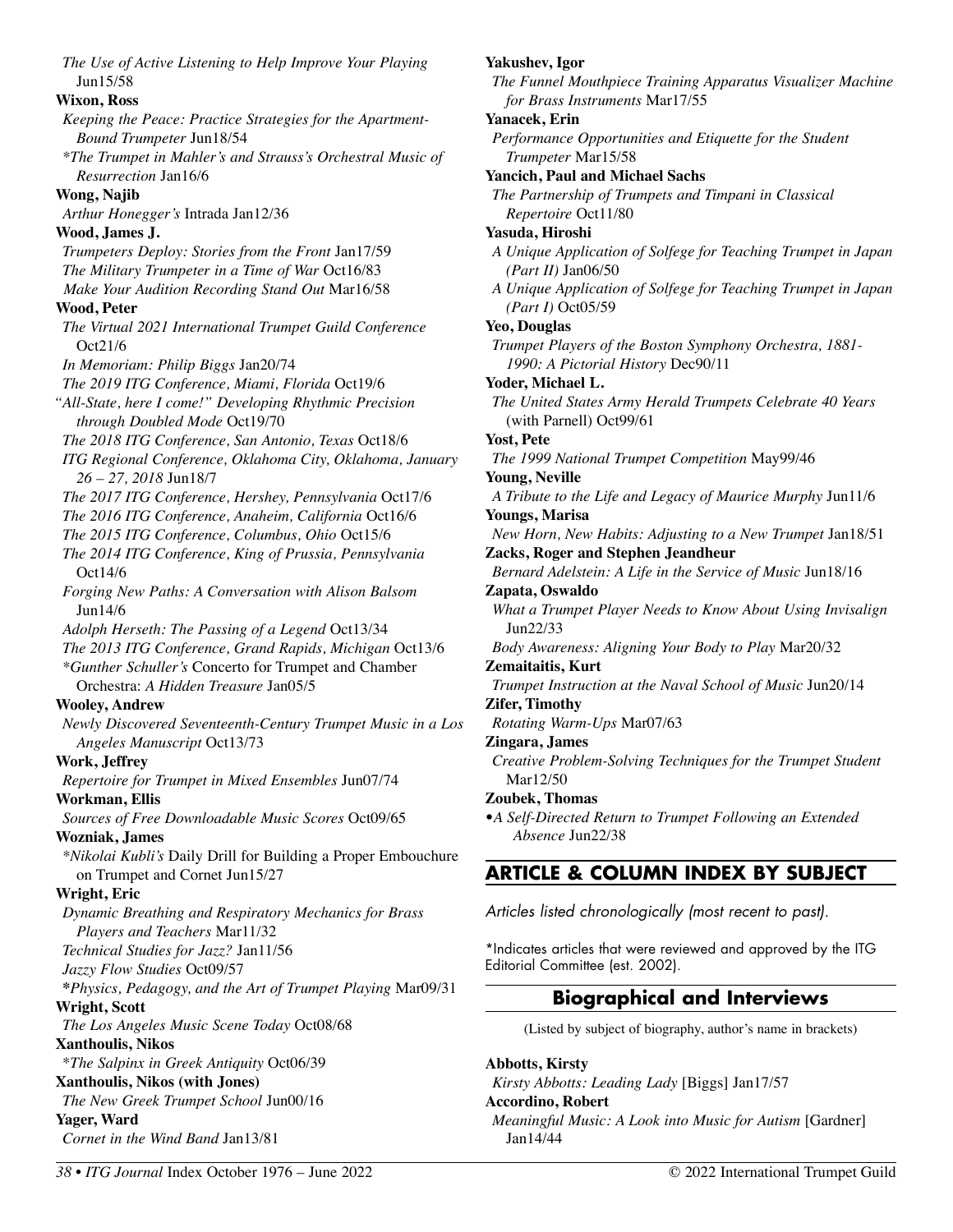| Acosta, Adolfo                                                                                       |
|------------------------------------------------------------------------------------------------------|
| "What Is-and Who Are-Hip?" An Interview with Tower of                                                |
| Power Trumpets [Mondello] Oct13/68                                                                   |
| Road Rules: An Interview with Mike Bogart and Adolfo Acosta                                          |
| from Tower of Power [Bolvin] Oct07/42                                                                |
| Adam, William                                                                                        |
| William Adam: Memories of a Beloved Mentor [Sievers]                                                 |
| Mar14/17                                                                                             |
| Bill Adam at 80, Still "Fired Up!" [Meredith] Sep98/52                                               |
| Adams, Greg                                                                                          |
| The Recording of What is Hip? [Adams and Bolvin] Jun08/63                                            |
| <b>Adelstein, Bernard</b>                                                                            |
| Bernard Adelstein: A Life in the Service of Music                                                    |
| [Zacks/Jeandheur] Jun18/16                                                                           |
| The Legacy of Bernard Adelstein [Sherman] Dec88/4                                                    |
| <b>Agraz, Raul</b>                                                                                   |
| In the Trumpet Heights of Broadway: An Interview with Raul                                           |
| Agraz [Mondello] Mar15/63<br>Agušev, Džambo                                                          |
| Džambo Agušev: The Funky Tiger of the Balkans [Mondello]                                             |
| Jun22/52                                                                                             |
| Agraz [Mondello] Mar15/63                                                                            |
| Alegría, Gabriel                                                                                     |
| Gabriel Alegría: Forging New Paths in Afro-Peruvian Jazz                                             |
| [Erdmann] Jun16/15                                                                                   |
| Alessi, Ralph                                                                                        |
| Ralph Alessi: Kindred Spirit [Erdmann] Mar20/6                                                       |
| Allen, Eddie                                                                                         |
| Learning to Do It All: An Interview with Eddie Allen [Erdmann]                                       |
| Mar08/21                                                                                             |
| Alpert, Herb                                                                                         |
| A Passion for Creativity: An Interview with Herb Alpert                                              |
| [Erdmann] Jan05/21                                                                                   |
| <b>Altenburg, Johann Ernst</b>                                                                       |
| 1995 - An Anniversary Year for Trumpeters [Tarr] Sep95/74                                            |
| Amado, Ray                                                                                           |
| My Friend Ray Amado [Scodwell] Mar10/48                                                              |
| <b>American Brass Quintet</b>                                                                        |
| Characteristics of the Modern Chamber Musician [Cobb]                                                |
| Jun14/73                                                                                             |
| The Trumpets of the American Brass Quintet [Dulin] Oct11/37                                          |
| The American Brass Quintet on Musical and Professional                                               |
| Accountability [Darke]Jan10/37                                                                       |
| <b>Anderson</b> , Tim                                                                                |
| A Conversation with Tim Andersen, Co-Principal Trumpet of                                            |
| the Dallas Winds [Reed] Oct19/87                                                                     |
| André, Maurice                                                                                       |
| A Tribute to the Extraordinary Life and Career of Maurice<br>André (1933 – 2012) [Mortenson] Jun12/7 |
| "It's My Greatest Joy": An Interview with Maurice André                                              |
| [Chenette] Mar01/8                                                                                   |
| Studying With Maurice André [Blair] NLMay80/11                                                       |
| <b>Annapolis Brass Quintet</b>                                                                       |
| The Annapolis Brass Quintet 1971-1993 [Suggs] May93/16                                               |
| <b>Anthony, Ryan</b>                                                                                 |
| One Man's Journey: An Interview with Ryan Anthony [Bilger]                                           |
| Oct19/94                                                                                             |
| My One Constant-Brass Quintet! [Anthony] Mar15/66                                                    |

**Arban, J. B.**  \**The Competition Solos of J. B. Arban* [Kelly] Mar06/17 **Arbuckle, Mathew**  *Famous Cornetist of the Past: Mathew Arbuckle* [Clarke] Feb90/32 **Assad, Clarice**  *ITG's 2019 Commission: Clarice Assad's* Pendulum [Engelke] Jan21/20 **Bach, Vincent**  *Vincent Bach, "The Master of Melody," in Scarborough (1912 – 1914) and A Fresh Look at His Performing Career in America* [McGrattan] Jan15/27 *The Life and Work of Vincent Bach (1890-1976): 1941-1976 (and Beyond) [*Smith] Feb95/4 *The Life and Work of Vincent Bach (né Vincenz Schrottenbach) 1890-1976: The Early Years to World War II* [Smith] Dec94/4 *A Tribute to Vincent Bach* [Selmer Co.] Oct76/4 **Baiocchi, Regina Harris**  *Regina Harris Baiocchi: Making Lemonade from Lemons*  [Killam/Schendel] Jun21/59 **Baker, Benny**  *Lessons with Benny: An Interview with Doc Severinsen* [Leach] Oct21/62 **Baldwin, David**  *Embouchure Saga* [Baldwin] Jun22/44 **Balio, Andrew**  *Andrew Balio's Journey to Baltimore* [Engelke] Jun05/51 **Balsom, Alison**  *Forging New Paths: A Conversation with Alison Balsom*  [Wood] Jun14/6 **Baranger, Louise**  *Living Musical History—Louise Baranger* [Erdmann] Mar19/16 **Barclay, Robert**  *The International Trumpet Making Workshop: An Interview with Robert Barclay and Richard Seraphinoff* [Richardson] Oct13/54 **Barnhart, Scotty**  *Scotty Barnhart: Respect the Instrument* [Erdmann] Jan20/29 **Barrett, Darren**  *The Education of Darren Barrett* [Erdmann] Jan03/18 **Bartosh, Byron, Ben Bonney, Justin Lienemann**  *Trumpeters Deploy: Stories from the* Front [Wood] Jan17/59 **Basso, Guido "Giusto"**  *Arnie and Guido* [Sanborn] Jan18/52 *Guido "Giusto" Basso* [LaBarbera] May95/60 **Beach, Willie**  *If Only This Horn Could Talk: In Search of Willie Beach*  [Foreman] Jun22/59 **Beal, Jeff**  *The Many Hats of Jeff Beal* [Erdmann] Mar03/33 **Belgrave, Marcus**  *Marcus Belgrave on Teaching and Playing by Honoring the Past* [Erdmann] Jun09/51 **Benedict, Marissa**  *From Hollywood to Broadway, It's Trumpet Talent DIVINE—An Interview with Marissa Benedict and Jami Dauber* 

[Mondello] Oct14/72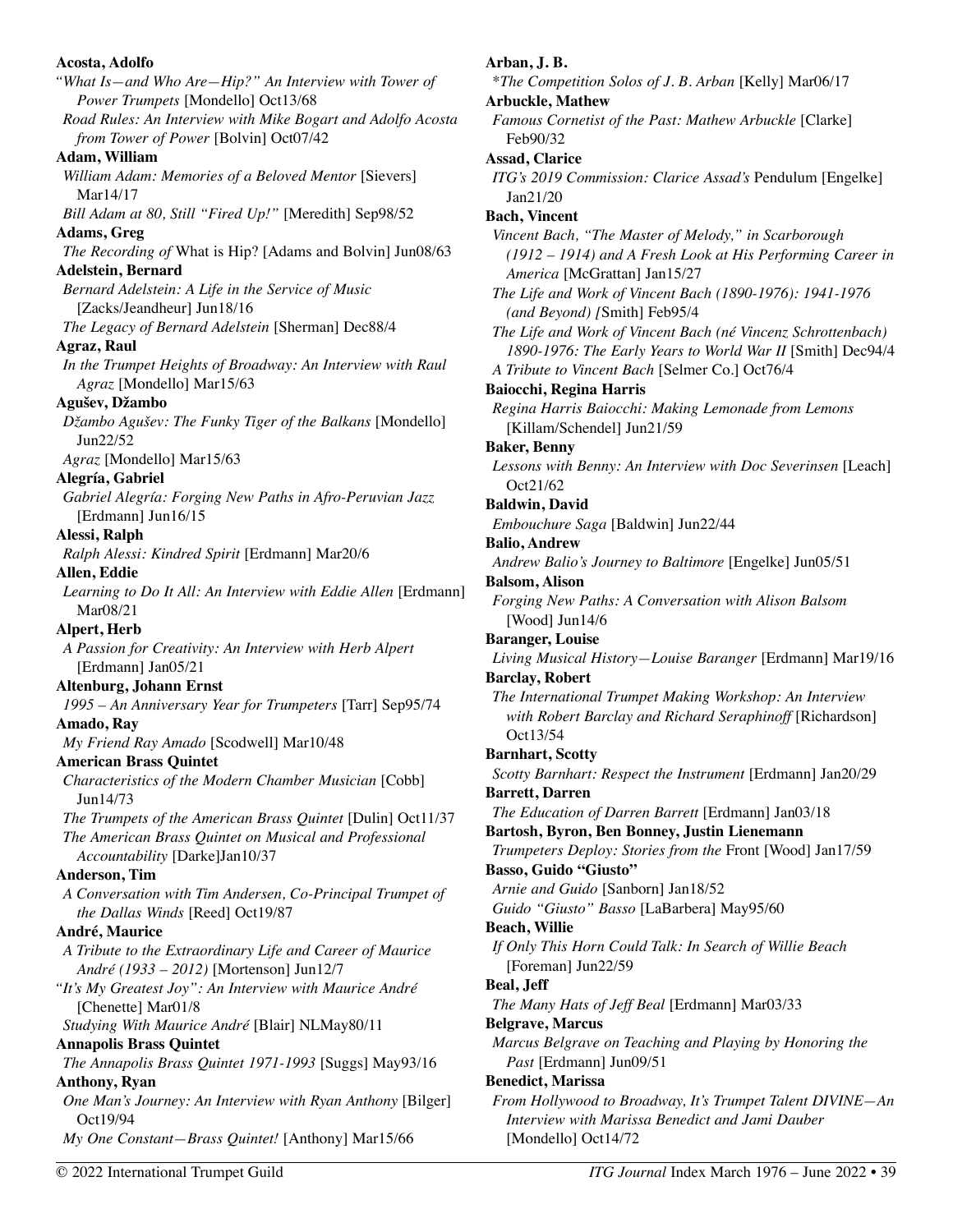| Berger, Anna Teresa                                                                                                   | Briceño, Linda                                                                         |
|-----------------------------------------------------------------------------------------------------------------------|----------------------------------------------------------------------------------------|
| Anna Teresa Berger, Cornet Virtuoso [Miller] Feb98/43                                                                 | Life Is So Short and Our Dreams Are Many: A Conversation                               |
| <b>Bergeron, Wayne</b>                                                                                                | with Linda Briceño [Erdmann] Jan17/18                                                  |
| No Boundaries: An Interview with Wayne Bergeron [Almeida]                                                             | <b>Brill, Ralph</b>                                                                    |
| Mar07/6                                                                                                               | Ralph Brill: British Army Cornetist Extraordinaire [Biggs]                             |
| <b>Bernofsky, Lauren</b>                                                                                              | Jan18/59                                                                               |
| Lauren Bernofsky and Her Muse: Conversations on the                                                                   | <b>Britcliffe</b> , Keith                                                              |
| Creative Process of Composing [Cain] Mar12/30                                                                         | Excellence in the Back Row: Keith Britcliffe [Biggs] Mar19/81                          |
| Meet the Composer: Lauren Bernofsky Talks About Concerto<br>for Trumpet and Orchestra $\&$ Trio for Brass [Thornton]  | <b>Brodahl</b> , Frank<br>Trumpet Wizardry from Oslo to Zappa: An Interview with Frank |
| Mar04/27                                                                                                              | Brodahl [Mondello] Oct16/73                                                            |
| <b>Bernstein, Steven</b>                                                                                              | <b>Brodie</b> , Lyman                                                                  |
| Steven Bernstein Talks about Life as a Musical Chameleon                                                              | The Dallas Wind Symphony Trumpet Section and Lyman Brodie                              |
| [Erdmann] Jan10/6                                                                                                     | [Almeida] Mar02/34                                                                     |
| <b>Biggs, Philip</b>                                                                                                  | <b>Broiles, Mel</b>                                                                    |
| In Memoriam: Philip Biggs [Wood] Jan20/74                                                                             | Men Die in Battle to the Sound of the Trumpet [Gould]                                  |
| <b>Bilger, David</b>                                                                                                  | Jun12/81                                                                               |
| Talking over the Music: David Bilger and the Philadelphia                                                             | Mel Broiles and His Magic Trumpet [Falk] May87/20                                      |
| Orchestra over Time [Burt] Mar19/26                                                                                   | <b>Browne</b> , Tom                                                                    |
| A Question-and-Answer Session on Orchestral Playing [Bilger]                                                          | Tom Browne: Learning to Adapt [Erdmann] Jun12/25                                       |
| Mar15/73                                                                                                              | <b>Brydenfelt, Michael</b>                                                             |
| David Bilger: The New Face In Philly [Harvison] Feb95/42                                                              | Michael Brydenfelt: A Solo Career [Irish] Jun04/19                                     |
| <b>Blair, Stacy</b>                                                                                                   | <b>Bullock, Donald</b>                                                                 |
| West Texas Trumpeter Stacy Blair [Hunsaker] Mar11/29                                                                  | Donald Bullock: In Memoriam [Theurer] Dec88/24                                         |
| <b>Blanchard, Terence</b><br>Mo' Better Blanchard: Talkin' Shop with Jazz Trumpet Artist                              | <b>Burkart, Richard</b><br>Richard Burkart: Retirement Celebration [Hanson] Sep95/50   |
| and Film Composer Terence Blanchard [Erdmann] Mar01/21                                                                | <b>Burke</b> , James                                                                   |
| <b>Bogart, Mike</b>                                                                                                   | Horn of Plenty: The Story of James F. Burke [O'Keeffe]                                 |
| Road Rules: An Interview with Mike Bogart and Adolfo Acosta                                                           | Mar04/40                                                                               |
| from Tower of Power [Bolvin] Oct07/42                                                                                 | <b>Burt, Jack</b>                                                                      |
| Böhme, Oskar and Willi                                                                                                | Rotary Trumpets-A Conversation with Dr. Jack Burt [Bilger]                             |
| The Böhme Brothers, Oskar and Willi [Tarr] Sep97/16                                                                   | Jan17/62                                                                               |
| Bonney, Ben, Byron Bartosh, Justin Lienemann                                                                          | <b>Byrd, Donald</b>                                                                    |
| Trumpeters Deploy: Stories from the Front [Wood] Jan17/59                                                             | Donald Byrd's Formula for Success $(M + M = A)$ [Erdmann]                              |
| <b>Bordner</b> , Gary                                                                                                 | Mar04/30                                                                               |
| Gary Bordner: A Balanced Approach to Life and the Trumpet                                                             | <b>Byrd, Winston</b>                                                                   |
| [Flaherty] Jun07/39                                                                                                   | Searchin' and Findin' Soul-An Interview with Winston Byrd                              |
| <b>Botti, Chris</b>                                                                                                   | [Mondello] Mar14/62                                                                    |
| Crossing Over Naturally with Chris Botti [Erdmann] Jun08/29                                                           | <b>Canadian Brass</b>                                                                  |
| Boudreau, Josh                                                                                                        | The Canadian Brass-A Personal Chamber Music Journey                                    |
| Concert Master in Pittsburgh: Josh Boudreau, Principal Solo<br>Cornet of the River City Brass Band [Appleby-Wineberg] | [Lindemann] Mar14/66<br>Cardwell, William T.                                           |
| Mar21/79                                                                                                              | The Legacy of William T. Cardwell, Jr. [Bast] Oct16/51                                 |
| <b>Bradley, Cindy</b>                                                                                                 | Carey, Ian                                                                             |
| Cindy Bradley: Making Her Dreams Come True [Erdmann]                                                                  | Ian Carey: Contrast Can Be Just as Effective as Synchronicity                          |
| Oct19/45                                                                                                              | [Erdmann] Oct21/46                                                                     |
| <b>Brandt</b> , Vassily                                                                                               | <b>Carling, Gunhild</b>                                                                |
| Willy (Vassily Georgyevich) Brandt - The Early Years [Tarr]                                                           | Gunhild Carling: Building a Platform for Your Heart                                    |
| May96/55                                                                                                              | [Erdmann] Mar22/06                                                                     |
| <b>Braun, Rick</b>                                                                                                    | <b>Chandler, Edna White</b>                                                            |
| Rick Braun: Life in the Fast Lane [Erdmann] Oct01/44                                                                  | An Interview with Edna White Chandler [Dudgeon] Dec90/4                                |
| <b>Brecker, Randy</b>                                                                                                 | <b>Charles, Etienne</b>                                                                |
| "Randroid, you in there yet?" Hanging with Randy Brecker                                                              | Mentor in Chief: A Conversation with Etienne Charles                                   |
| [Lyren/Ross] Oct16/42                                                                                                 | [Erdmann] Jan18/14                                                                     |
| "You'll Never Make It Without Al Cooper," An Interview with<br>Randy Brecker [La Barbera] Feb94/42                    | Charlier, Théo<br>A Grand Master: Théo Charlier [Macaluso] Jun01/30                    |
| <b>Brewer</b> , Ryan                                                                                                  | <b>Chase, Bill</b>                                                                     |
| Ryan Brewer: Putting Himself Out There [Reed] Jun21/63                                                                | Bill Chase: A Reminiscence [La Barbera] Sep97/4                                        |
|                                                                                                                       |                                                                                        |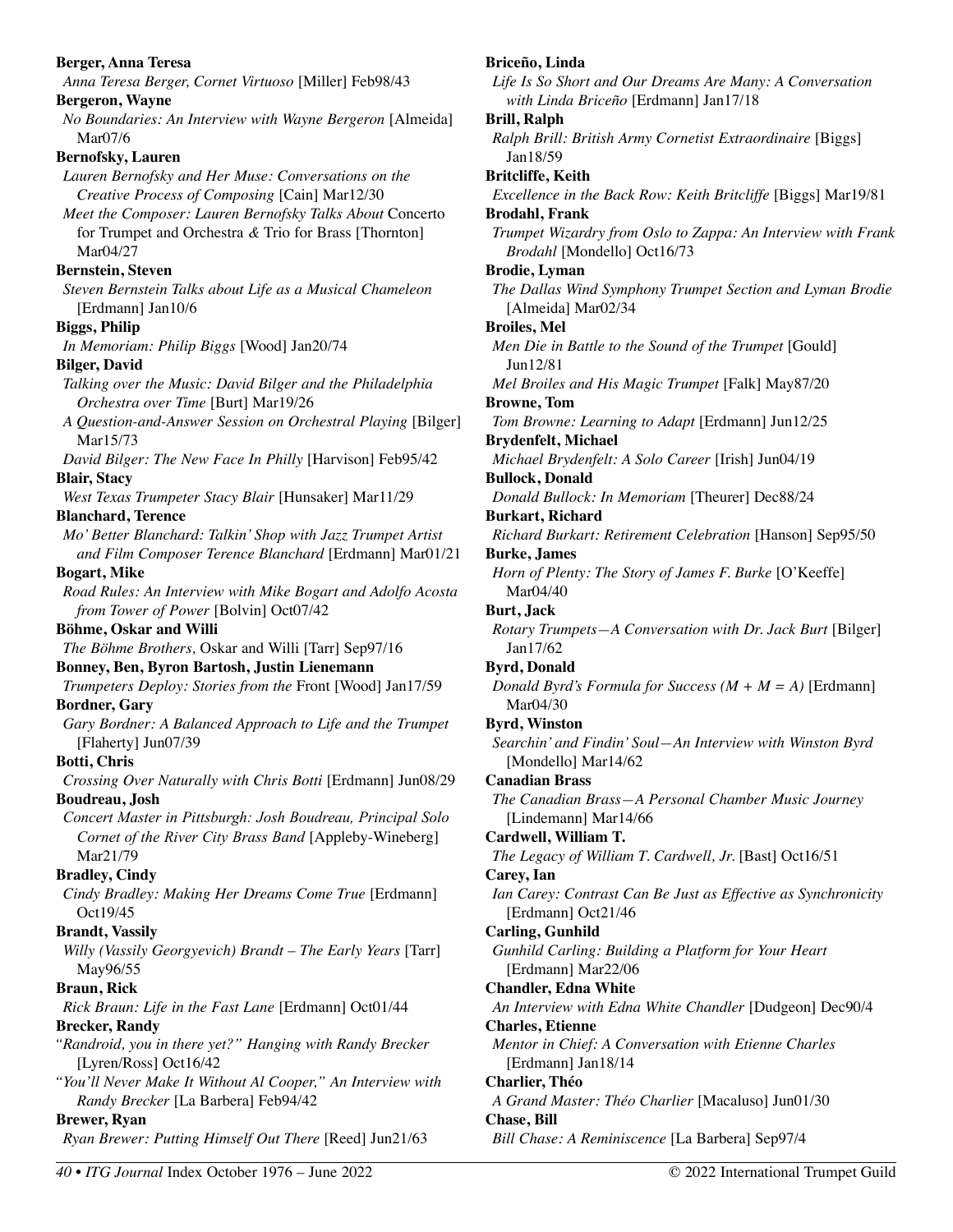*Bill Chase: A Short Biography* [Cooper] Sep97/15 **Chesnut, Walter**  *Walter Chesnut and the Chesterhorn: Bringing Trumpet Fingers Back to Life* [Snedeker] Mar01/45 *Walter Chesnut* [Leach] Dec93/24 **Chicago Symphony Orchestra**  *One Second in the Chicago Symphony Orchestra* [Hagstrom] Mar14/76 **Christiana, Jeff**  *The Bach Artisan Trumpet Comes to Life: An Interview with Michael Sachs and Jeff Christiana* [Dulin] Jan11/77 **Chycoski, Arnie**  *Arnie and Guido* [Sanborn] Jan18/52 **Cichowicz, Vincent**  *2007 ITG Conference Tributes to Vincent Cichowicz and Roger Voisin* [Koehler] Oct07/63 *A Tribute to the Life and Career of Vincent Cichowicz* [Mortenson] Jun07/6 *Vincent Cichowicz: Master Teacher* [Briney] Dec98/12 **Clarke, Herbert L.**  *Fanfaring His Way to the Top: The Legendary Brilliance of Herbert L. Clarke* [Kitzen-Abelson] Jan14/32 **\****Mr. Clarke on the Trumpet: Herbert L. Clarke's Famous Letter in Context* [Collins] Jun09/6 **Coates, Thomas**  *Thomas Coates: American Cornet Soloist* [O'Connor] Jun19/67 **Coble, George**  *An Interview with George Coble* [Campos] Dec91/15 **Coeuille, Ferdinand**  *Ferdinand Coeuille, Maker of the Telescope Cornets and Trumpets* [Farrar] Dec88/41 **Cohen, Avishai**  *Avishai Cohen on Focus, Air, and Sound* [Erdmann] Mar16/21 **Colin, Charles**  *The Life of Charles Colin and the Silver Jubilee of the New York Brass Conference, 1973-1997* [Smith] Feb97/4 *Charles Colin* [Silberschlag] Sep92/4 **Collins, Kiku**  *From Classical to Pop: An Interview with Kiku Collins [Lyren]* Oct08/38 **Collins, Phil**  *Three Decades and Counting in Cincinnati: An Interview with Phil Collins* [Hayes] Mar07/47 **Colón, Carlos**  *Stars, Studios and Salsa: An Interview with Trumpeters Oscar Oñoz, Carlos Colón, and Javier Gonzalez* [Mondello] Jan20/60 **Concertgebouw Orchestra Trumpet Section**  *A History of the Concertgebouw Orchestra Amsterdam Trumpet Section, Part 2: Henri Charles Le Barbier, Otto Schubert, and Ewald Dietzel* [Henssen] Jan18/31 **Couturier, Ernst Albert**  *Ernst Albert Couturier: American Cornet Virtuoso* [Galloway] May90/4 **Cracchiolo, Sal**  *"What Is—and Who Are—Hip?" An Interview with Tower of Power Trumpets* [Mondello] Oct13/68 **Crisara, Raymond**  *Remembering Raymond Crisara: Memories from His Students*  [Treybig] Oct14/36 *Raymond Crisara Talks about his time with the NBC Symphony*  [Crisara and Mortenson] Oct09/73 *Ray Crisara: Teaching by Example* [Winking] Mar00/33 *Uncommon Man, Uncommon Musician: Tributes to Ray Crisara from Colleagues and Students* [Burt] Mar00/40 **Culross, Iain**  *One of the Best: Iain Culross, Principal Cornet with The Grimethorpe Colliery Brass Band* [Appleby-Wineberg] Jan22/68 **Curnow, Jeffrey**  *Jeffrey Curnow: The Man Who Wears Many Hats* [Bilger] Oct21/98 **Curson, Ted**  *My Own Way: An Interview with Ted Curson* [Erdmann] Jan11/17 **Curtis, Stanley**  *Thoughts on Historic Brass Performance: An Interview with Stanley Curtis* [Koehler] Jan08/24 **Cutt, Lucy**  *Lucy Cutt: Fairey Band's Flugelhorn Star* [Biggs] Jun18/74 **Dallas Wind Symphony**  *The Dallas Wind Symphony Trumpet Section and Lyman Brodie* [Almeida] Mar02/34 **Danielian, Barry**  *Going Deep with Danielian: An Interview with the Boss's Barry*  [Mondello] Oct17/78 **Darby, Tanya**  *It's About the Feel First: Tanya Darby* [Erdmann] Jan22/6 *Breaking Gender Barriers: Lead Trumpet Playing Through the Eyes and Ears of Liesl Whitaker, Jeanne Pocius, and Tanya Darby* [Mondello] Oct09/31 **Dauber, Jami**  *From Hollywood to Broadway, It's Trumpet Talent DIVINE—An Interview with Marissa Benedict and Jami Dauber*  [Mondello] Oct14/72 **Daversa, John**  *Knowing Where Your Passions Are: A Conversation with John Daversa* [Erdmann] Oct17/52 **Daugherty, Michael**  *Michael Daugherty and* The Lightning Fields [Engelke] Jan17/13 **Dauverné, François Georges Auguste**  \**Dauverné's Dilemma* [Tinnin] Jun13/7 **Daversa, Jay**  *Jay Daversa: Putting in the Time* [Erdmann] Mar18/26 **Davidson, Louis**  *A Tribute to Louis Davidson* [Gorham] NLMay82/8 **Davis, Miles**  *A Decade of Change: Miles Davis's Blues Solos 1954 – 1964*  [Bellino] Oct21/40 *Kind of Blue, 50th Anniversary* [Erdmann] Jan10/71 *Miles Davis Retrospective* [Franklin] Dec91/12 **Dean, Allan**  *Cornettos, Recorders, and Trumpets, Oh My! An Interview with Allan Dean* [Lyren] Mar05/23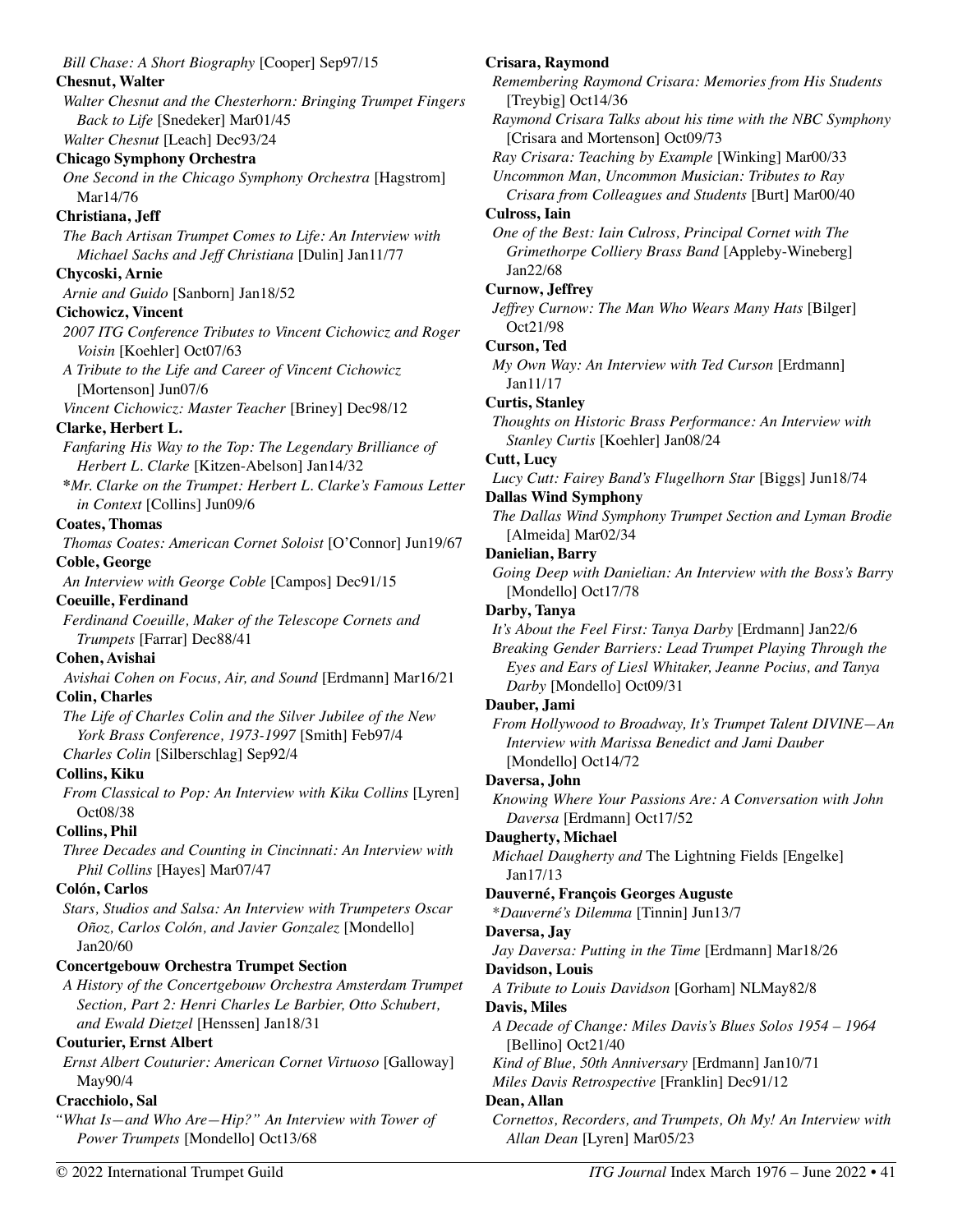**Delmotte, Roger**  *Masters of the Twentieth Century: Roger Delmotte* [Laplace] May84/12 **Dennard, Christopher**  *Finding Balance: Christopher Dennard* [Appleby-Wineberg] Mar22/67 **DeVuyst, Russell**  *Russell DeVuyst on Auditioning as Presented in a Lecture/Performance at the 2008 ITG Conference* [Swensen] Oct08/72 **Didrickson, Luther**  *Remembering Luther Didrickson* [Candelaria] Mar16/15 **Dietzel, Ewald**  *A History of the Concertgebouw Orchestra Amsterdam Trumpet Section, Part 2: Henri Charles Le Barbier, Otto Schubert, and Ewald Dietzel* [Henssen] Jan18/31 **Dill, Denver**  *Denver Dill: A Hero's Journey* [Mondello] Jan13/56 **DiMartino, Vincent**  *A Tribute to Vince DiMartino at the Great American Brass Band Festival* [Byrd]Jan13/30 *Vincent DiMartino – An Interview* [Theurer] May85/28 **Dissenha, Fernando**  *The São Paulo Symphony Orchestra (Orquestra Sinfônica do Estado de São Paulo), Featuring Fernando Dissenha*  [Bergman] Oct13/85 **Doctor, Adrienne**  *A Woman Soldier's Tale: Adrienne Doctor* [Reed] Mar19/78 **Dokshizer, Timofei**  *Centennial Tribute: Timofei Aleksandrovich Dokshizer*  [Candelaria] Oct21/57 *Remembrances of My Brother* [V. Dokshizer] Mar07/39 *Friends and Family Remember Timofei Dokshizer* [Anna Dokshizer] Oct06/67 *Remembering Timofei Alexandrovich Dokshizer 1921 – 2005*  [Mortenson] Jun05/6 *Two Great Trumpet Virtuosos and Their Instruments* [Tarr] Feb92/17 *Timofei Dokschitzer's Visit at Tennessee Tech University*  [Brahmstedt] NLOct77/10 **Dotson, Dennis**  *Dennis Dotson: The Strength of My Ear* [Erdmann] Mar21/06 **Douglas, Dave**  *Pushing the Envelope: An Interview with Dave Douglas* [Erdmann] Mar02/25 **Dowdeswell, Louis**  *England Swings: Chatting with Trumpeter Louis Dowdeswell*  [Mondello] Jun17/54 **Dowling, Bill**  *High-Wire Wizardry: Hanging with Benoit Glazer and Bill Dowling* [Mondello] Mar17/57 **Eick, Mathias**  *Mathias Eick on Knowing Who and Where You Are* [Erdmann] Oct08/45 **Eklund, Nathan**  *Nathan Eklund: Building A Musical Life One Day At A Time*  [Erdmann] Jan09/34 **English, Woody**  *Boss Bugler: An Interview with Woody English* [Reed] Jan22/64 **Ernst, Matthew**  *Matthew Ernst, Principal Trumpet, Cincinnati Symphony Orchestra* [Bergman] Mar15/76 **Evans, Paul Wesley "Doc"**  *\*The Life and Music of Paul Wesley "Doc" Evans* [Flaherty] Oct03/47 **Evans, Peter**  *Outside the Box: An Interview with Peter Evans [Erdmann]* Jun14/44 **Ewald, Victor Vladimirovich**  *Victor Vladimirovich Ewald (1860-1935) Civil Engineer & Musician* [Smith] Feb94/4 **Ewazen, Eric**  *A Lifetime of Composing for Trumpet* [Ewazen] Oct14/81 **Falcone, Danny**  *"What Plays in Vegas…" An Interview with Danny Falcone*[Mondello] Jan14/60 **Faddis, Jon**  *Jon Faddis: Giving Back* [Phillips] Jan00/8 **Farmer, Art**  *"The Meaning of Art" – An Interview with Art Farmer* [La Barbera] Dec96/38 **Farr, Joseph William**  *Joseph William Farr: Cornetist, Master Plasterer, Man of Letters* [Smith] May93/4 **Farrés, Mireia**  *Mireia Farrés: The Woman Leading Barcelona's Brass*  [Schwebel] Jun22/78 **Ferguson, Maynard**  *Remembering Maynard Ferguson (1928 – 2006)* [Anderson, Mortenson] Jan07/6 *Listening and Learning: The Musical Journey of Maynard Ferguson* [Falbush] Jan07/20 *Maynard Ferguson: The King* [La Barbera] Mar00/6 *A Maynard Snapshot* [Lee] Mar00/23 **Findley, Bob**  *Bob Findley: Listening His Way to Lasting Fame* [Erdmann] Oct15/33 **Fischer, Carl**  *Catchin' Up and Cruisin' with "Captain" Carl Fischer—Part II*  [Mondello] Mar12/56 *Catchin' Up With Carl Fischer* [Mondello] Oct11/70 **Forefront, The**  *Pioneering a Genre: Remembering The Forefront (1972 – 1980)* [Rode-Sagastume] Jan22/13 **Foster, John**  *John Foster on the World of Baroque Trumpet* [Hunsaker] Jun16/31 **Franks, Rebecca Coupe**  *The Varied Artistic Life of Rebecca Coupe Franks* [Erdmann] Mar10/26 **Friedman, Stanley**  *Dirty Hands: What Composers Can Learn from Trumpeters*  [Friedman] Jan15/79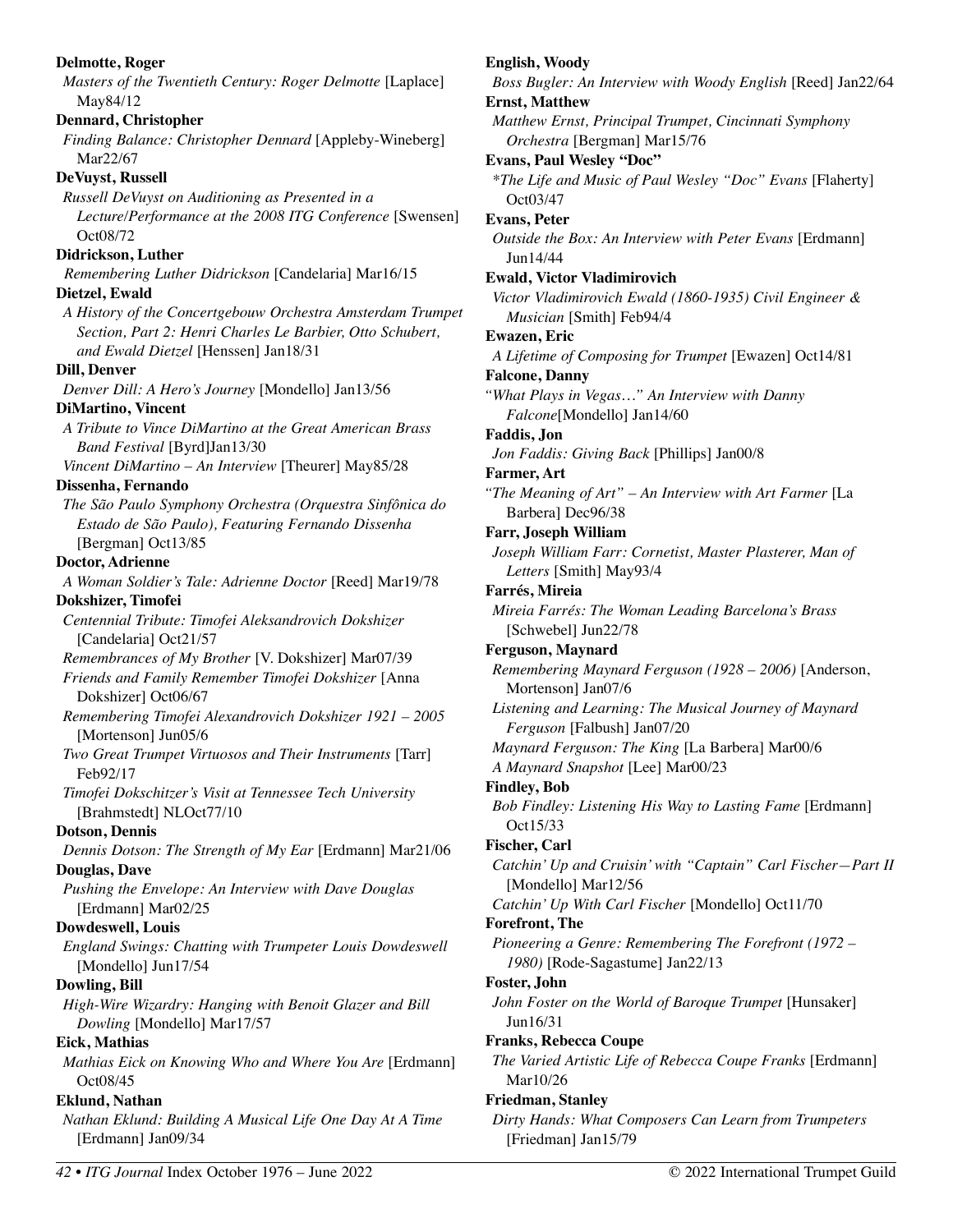**Gansch, Hans**  *Hans Gansch: The Trumpeter Who Called It Quits* [Mußler] Oct17/38 **Gansch, Thomas**  *Creatively Unique/Uniquely Creative: A Conversation with Thomas Gansch* [Burt] Oct11/44 **Gardner, Ned**  *Memoir of a Puzzled Player* [Gardner] Mar12/26 **Gardner, Simon**  *Brass Class Supreme—An Interview with Simon Gardner*  [Mondello] Jan16/55 **Gaspoz, Kathleen**  *Kathleen Gaspoz: Breaking Down Walls* [Appleby-Wineberg] Jan21/81 **Ghitalla, Armando**  *A Tribute to Armando Ghitalla: A Survey of His Influence on Trumpet Teachers in America and Canada Today* [Patton] Jun04/11 *In Memoriam: An Interview with Armando Ghitalla* [West] Mar02/49 *Armando Ghitalla – Master Trumpeter, Master Teacher, Master Musician* [Tunnell] May97/4 *Armando Ghitalla: An Interview* [Glover] NLFeb82/7 **Giardinelli, Robert**  *Robert Giardinelli (1914-1996): Four Decades of Excellence in New York* [Smith] Dec96/12 **Glantz, Harry**  *Louis Klöpfel, Gustav Heim, and the Legacy of American Classical Trumpeting* [Knudsvig] Jun12/39 *A Centennial Tribute to Harry (né Hersch) Glantz on His Birthday: The First of January (1896-1996)* [Smith] Feb96/4 **Glazer, Benoit**  *High-Wire Wizardry: Hanging with Benoit Glazer and Bill Dowling* [Mondello] Mar17/57 **Glow, Bernie**  *They Called the Lead Player "Dad"—A Conversation and Reflection with Heidi Glow* [Mondello] Oct21/77 **Godinez Cruz, Fernando Javier "Colorado"**  *Building Bridges: An Interview with Fernando Javier "Colorado" Godinez Cruz* [Davison] Jan14/30 **Gonzalez, Javier**  *Stars, Studios and Salsa: An Interview with Trumpeters Oscar Oñoz, Carlos Colón, and Javier Gonzalez* [Mondello] Jan20/60 **Goode, Brad**  *Goode is in the Details—An Interview with Trumpeter Brad Goode* [Mondello] Jun18/65 **Goodwin, Gordon**  *A Conversation with Gordon Goodwin* [Mondello] Mar13/63 **Gorham, Charles**  *A Tribute To Charles Gorham* [DePoy] Sep94/27 **Gould, Mark**  *Mark Gould: The Pedagogue* [Venneberg] Oct21/37 *Mark Gould: Orchestra Confidential* [Bilger] Oct18/89 *A Conversation with Mark Gould* [Dudgeon] Jan01/17 **Grant, Gary**  *Jerry Hey and Gary Grant: Legends of the Los Angeles Recording Studios* [Lyren/Ross] Mar15/26 **Griffiths, Dewi**  *Dewi Griffiths: Enjoying the Journey* [Biggs] Mar18/73 **Groth, Konradin**  *Konradin Groth: German Virtuoso* [Irish] Mar01/38 **Guérin, Roger**  *Roger Guérin (1926 – 2010): A Jazz Trumpet Great of the Twentieth Century* [Laplace] Oct10/44 **Guerrero, Tony**  *Tony Guerrero: Building a Career Through Hard Work and Dedication* [Erdmann] Mar13/37 **Gunn, Russell**  *Bridging the Gap: An Interview with Russell Gunn* [Erdmann] Jan14/34 **Haas, Wolfgang G.**  *Wolfgang G. Haas: Trumpeter and Publisher Extraordinaire* [Tarr] Jan15/52 **Hagans, Tim**  *Tim Hagans: Audible Architect* [La Barbera] May98/4 **Hancock, Zoe**  *Zoe Hancock: Flugelhorn Soloist with the Black Dyke Band*  [Biggs] Oct18/84 **Hardenberger, Håkan**  *Virtuosity Defined: An Interview with Håkan Hardenberger*  [Dulin] Jan09/6 **Hardin, Anne**  *Anne Hardin: Remembrance and Appreciation* [Glover] May96/66 **Harrell, Tom**  *Living Life on the Edge: An Interview with Tom Harrell*  [Sielert] Jan04/17 **Haskins, Victor X.**  *Exploring Energized Excellence: An Interview with Victor X. Haskins* [Mondello] Oct19/76 **Hayes, Jim**  *A Conversation with Jim Hayes* [Biggs] Mar17/65 **Haynie, John James**  *A Tribute to John James Haynie: Lessons Taught, Lessons Learned, Lessons Remembered* [Hardin] Mar15/7 *Portrait of a Teacher: John J. Haynie* [Hardin] Jun08/7 *In Honor of John James Haynie* [Thompson] May87/8 **Heim, Gustav**  *Louis Klöpfel, Gustav Heim, and the Legacy of American Classical Trumpeting* [Knudsvig] Jun12/39 **Helseth, Tine Thing**  *Making the Music Your Own: An Interview with Tine Thing Helseth* [Shook] Mar14/6 **Henderson, Eddie**  *Knowledge Enhances All Gifts: An Interview with Eddie Henderson* Jun03/39 **Herforth, Harry**  *It Should Happen To You: Harry Herforth's Remarkable Career*  [Mueller] Oct13/42 **Herseth, Adolph**  *Within the Sphere of the Master* [Kent] Jan14/53 *Adolph Herseth: The Passing of a Legend* [Wood] Oct13/34 *Adolph "Bud" Herseth Visits Rice University* [Students of Speziale] Jan09/30 *Interview with Adolph Herseth* [Hagstrom] Jan04/6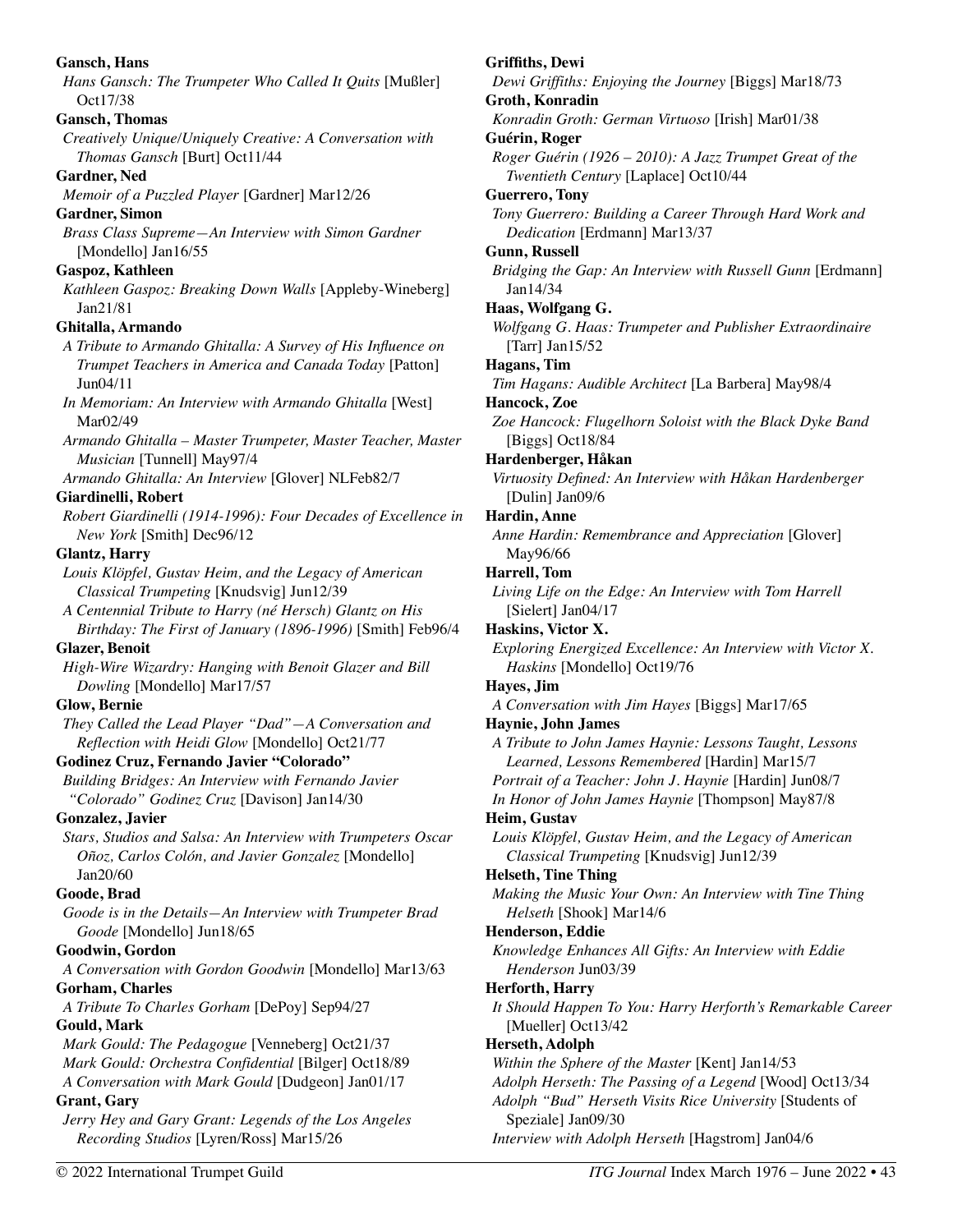*Adolph Herseth: In a Class by Himself* [Tunnell] Feb98/5 *Adolph Herseth: Solo Appearances with the Chicago Symphony Orchestra* [Villella] Feb98/24 *Remembering and Congratulating Bud Herseth on His 50th Season!* [Tunnell] Feb98/27 *Saluting Adolph Herseth During His 50th Orchestral Season and a List of Other Outstanding Trumpet Careers* [Clark] Feb98/33 *Adolph Herseth 50th Anniversary Concert* [Tunnell] Sep98/46 *Adolph Herseth: The Great Storyteller* [Frigerio] May84/19 **Hey, Jerry**  *Jerry Hey and Gary Grant: Legends of the Los Angeles Recording Studios* [Lyren/Ross] Mar15/26 **Hickman, David**  *David Hickman Goes on Record* Jun03/27 **Hoffer, Gil**  *Gil and Tiffany Hoffer: Two Generations of Army Trumpeters*  [Reed] Mar18/76 **Hoffer, Tiffany**  *Gil and Tiffany Hoffer: Two Generations of Army Trumpeters*  [Reed] Mar18/76 **Honorato, Vincente**  *Twenty-Five Years of Passion: An Interview with Vincente Honorato of Stomvi Brass Instruments* [Munt] Jun08/57 **Hooten, Thomas**  *Band Roots: An Interview with Thomas Hooten* [Reed] Mar15/70 **Hubbard, Freddie**  *I Remember Freddie* [Cooper] Jun09/67 *An Interview with Freddie Hubbard* [Erdmann] Jan02/15 **Hudson, Caleb**  *Caleb Hudson: An Interview with the Newest Member of the Canadian Brass* [Byrd] Jan14/20 **Hughes, Mark**  *Mark Hughes, Principal Trumpet, Houston Symphony Orchestra* [Cook] Jan15/88 **Hummel, J. N.**  *\*In Search of Hummel* [Koehler] Jan03/7 **Huston, Raymond**  *Recollections of the Ernest Williams School of Music Summer Camp: An Interview with Raymond Huston* [Pearson] Oct14/53 **Hutchinson, Tom**  *The Life of a Champion: A Conversation with Tom Hutchinson, Principal Cornet with The Cory Band* [Appleby-Wineberg] Oct20/73 *Tom Hutchinson: Knocking at the Door* [Biggs] Mar16/56 **Ingram, Roger**  *Roger Ingram on Swinging, Surviving, and Thriving On and Off the Road* [Mondello] Jan11/67 **Inouye, Mark**  *Mark Inouye Does It All in San Francisco* [Leisring] Oct10/77 **Irby, Fred III**  *A Trumpet and Music Education Legend: Fred Irby III*  [Mondello] Mar22/46 **Irish Guards**  *A Day With the Band of the Irish Guards Trumpet Section*  [Mortenson] Jan05/9

# *Col. Earl D. Irons and the Evolution of Cornet Pedagogy*  [Barrow] Dec85/24 **Isham, Mark**  *The Total Artist: An Interview with Mark Isham* [Erdmann] Jan08/6 **Ives, George Edward**  *The Life of George Edward Ives: Cornetist and Bandmaster*  [Treybig] Mar01/33 **Jackson, Georgina**  *Georgina Jackson: Soaring High in Heels, Harmon, and Talent* [Mondello] Jan17/47 **Jacobs, Arnold**  *The Evolution of Arnold Jacobs's Pedagogical Approach* [Loubriel] Oct06/46 *Vincent Cichowicz on Arnold Jacobs* [Loubriel] Jan06/26 *William Scarlett on Arnold Jacobs* [Loubriel] Oct05/43 *Arnold Jacobs: "Breathe Like a Baby, Play Like an Angel"*  [Scarlett] May99/16 *Arnold Jacobs – A Bibliography* [Frederiksen] May93/25 **Jacoby, Don**  *"Jake,"* [Winking] Dec92/36 **James, Harry**  *Memories of Life on the Road with Harry James* [Scodwell] Mar16/12 **Jenkins, Clay**  *Clay Jenkins: Give and Gather* [La Barbera] Sep96/44 **Johnson, Gilbert**  *Gilbert Johnson, Artist and Teacher* [Champouillon] May99/4 **Johnson, Keith**  *A Tribute to Keith Johnson (1942 – 2020)* [Dovel] Mar21/23 **Johnson-Hamilton, Joyce**  *Joyce Johnson-Hamilton on a Lifetime of Opportunity and Exploration* [Card] Mar10/6 **Jones, Freddie**  *Game On: An Interview with Trumpeter Freddie Jones*  [Mondello] Mar18/68 **Jones, Jonah**  *On The Street Where You Live: An Interview with Jonah Jones*  [La Barbera] May99/24 **Jones, Sean**  *Sean Jones on the Joy and Discovery of Jazz Trumpet* [Heath] Jan10/43 **Jones, Stephen**  *Making a Difference: A Tribute to Stephen Jones* [White] Mar19/38 **Kaderabek, Frank**  *Frank Kaderabek Talks About His Benge Trumpets* [Byler] Jan09/21 *A Tribute to Frank Kaderabek: 42 Years of Great Music Making*  [Raschella] Dec96/5 **Kase, Chris**  *Getting Real in Madrid: An Interview with Chris Kase*  [Mondello] Oct18/75 **Kejmar, Miroslav**

**Irons, Col. Earl D.**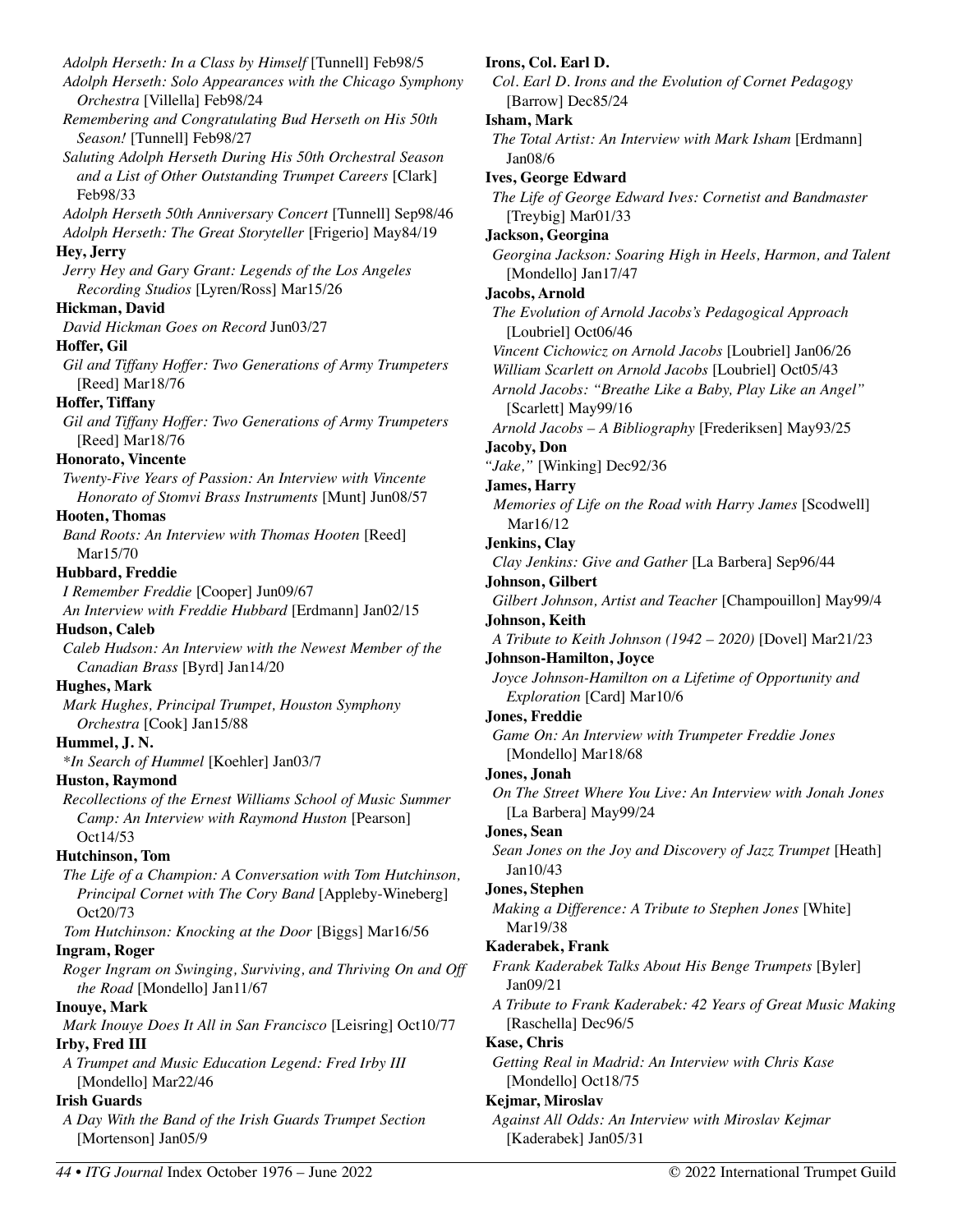**Kemp, Chris**  *Portrait of a "Play" Boy—An Interview with Chris Kemp*  [Mondello] Jun15/60 **Kendall, Ned**  *Ned Kendall: American Virtuoso* [Dudgeon] Sep83/16 **Kim, Harry**  *Hanging with Harry: An Interview with Legendary Trumpeter Harry Kim (Parts I and II)* [Mondello/Florada] Jun20/42 *Hanging with Harry: An Interview with Legendary Trumpeter Harry Kim (Part I)* [Florada/Mondello] Mar20/39 **King, Anne**  *Anne King on Improv, Genres, and Technique* [Erdmann] Mar15/38 **King, Robert**  *Music for Brass: A History of the Robert King Music Company*  [King] Jan21/36 *Robert King: Brass Music Advocate and Publishing Icon*  [Glover] Jun00/43 *An Interview with Robert King* [Johnson] Sep85/18 **Klages, James**  *Healed: The Story of James Klages* [Evans] Oct07/54 **Klöpfel, Louis**  *Louis Klöpfel, Gustav Heim, and the Legacy of American Classical Trumpeting* [Knudsvig] Jun12/39 **Komst, Marinus Johannes**  *Marinus Johannes Komst: Principal Trumpet of the Concertgebouw Orchestra 1934 – 1972* [Henssen] Mar18/39 **Knudsen, Kasper**  *Orchestral Playing in the US and Europe: An Interview with Kasper Knudsen* [Bilger] Jan16/67 **Kresse, Emil**  *Emil Kresse: An Excellent, Thoughtful Fellow* [Henssen] Oct17/48 **Kubli, Nikolai**  *\*Nikolai Kubli's* Daily Drill for Building a Proper Embouchure on Trumpet and Cornet [Wozniak] Jun15/27 **Lafrance, Manon**  *Teaching and Living with Respect for Values: An Interview with Manon Lafrance* [Lyren] Jun10/15 **Laronga, Barbara**  *Stylin' Coast to Coast: An Interview with Barbara Laronga*  [Mondello] Jan19/57 **Laureano, Manny**  *Manny Laureano's Quarter Century with the Minnesota Orchestra* [Loubriel] Jan08/30 **Lazarus, Charles**  *Learning to Find Your Voice* [Lazarus] Jun09/79 **Le Barbier, Henri Charles**  *A History of the Concertgebouw Orchestra Amsterdam Trumpet Section, Part 2: Henri Charles Le Barbier, Otto Schubert, and Ewald Dietzel* [Henssen] Jan18/31 **Lewis, Jon**  *Fundamentally Sound: A Conversation with Jon Lewis* [Santos] Jun17/7 **Lienemann, Justin, Byron Bartosh, Ben Bonney**  *Trumpeters Deploy: Stories from the* Front [Wood] Jan17/59

*Dovas Lietuvninkas, Principal Trumpet of the Lithuanian National Symphony Orchestra* [Shelton] Jun19/78 **Lillya, Clifford P.**  *A Salute to Clifford P. Lillya (1910-1998)* [Hardin] Sep98/48 *Portrait of a Teacher: Clifford P. Lillya* [Jones] NLOct79/8 **Lindemann, Jens**  *The Canadian Brass—A Personal Chamber Music Journey*  [Lindemann] Mar14/66 *Jens Lindemann: Controlling the Variables* [Irish] Jan07/28 **Lindsay, Douglas**  *The Cincinnati Symphony and Pops Orchestra: An Interview with Douglas Lindsay* [Shook] Jan13/87 **Lirette, Charles**  *Longevity Through Happiness: An Interview with Charles Lirette* [Hess] Jun20/27 **Litch, Aaron K.**  *Aaron K. Litch and the Fitchburg Cornet Band* [Dudgeon] Sep89/4 **Loman, Peter**  *An Interview with Cuba's Peter Loman* [Davison] Jun16/35 **London, Frank**  *Crossing Borders: An Interview with Frank London* [Erdmann] Jun11/28 **London Philharmonic Trumpet Section**  *The Trumpet Section of the London Philharmonic Orchestra* [Mortenson] Jun05/29 **Los Angeles Philharmonic Trumpet Section**  *A Conversation with the Trumpet Section of the Los Angeles Philharmonic* [Ellis] Mar16/6 **Loughnane, Lee**  *Lee Loughnane: 30 Years with Chicago* [La Barbera] Feb98/35 **Lovatt, Mike**  *A Casual Chat with Trumpeter Mike Lovatt, Part II* [Mondello] Jan21/62 *A Casual Chat with Trumpeter Mike Lovatt, Part I* [Mondello] Oct20/53 **Lynch, Brian**  *A Commitment to Excellence:Brian Lynch* [Erdmann] Jun07/49 **Lyons, Kevin**  *Auditioning in Atlanta* [Lyons] Oct06/76 **Maalouf, Ibrahim**  *Ibrahim Maalouf: A New Voice/A Different Way* [Mortenson] Jun08/12 **Madeuf, Jean-François**  *The Case for Natural Trumpet: A Sabbatical with Jean-François Madeuf* [Tinnin] Mar21/33 **Mager, Georges**  *A Tribute to Georges Mager (1885-1950)* [Herforth] Dec85/14 **Malvolance, Beth Cooper**  *On a Mission and Leading: Beth Cooper Malovance* [Appleby-Wineberg] Jun21/70 **Mantler, Michael**  *Michael Mantler—The Accidental Trumpeter* [Erdmann] Mar09/58 **Margolin, Veniamin Savelyevich**  *Remembering Veniamin Savelyevich Margolin (1922 – 2009)* 

**Lieutuvninkas, Dovas**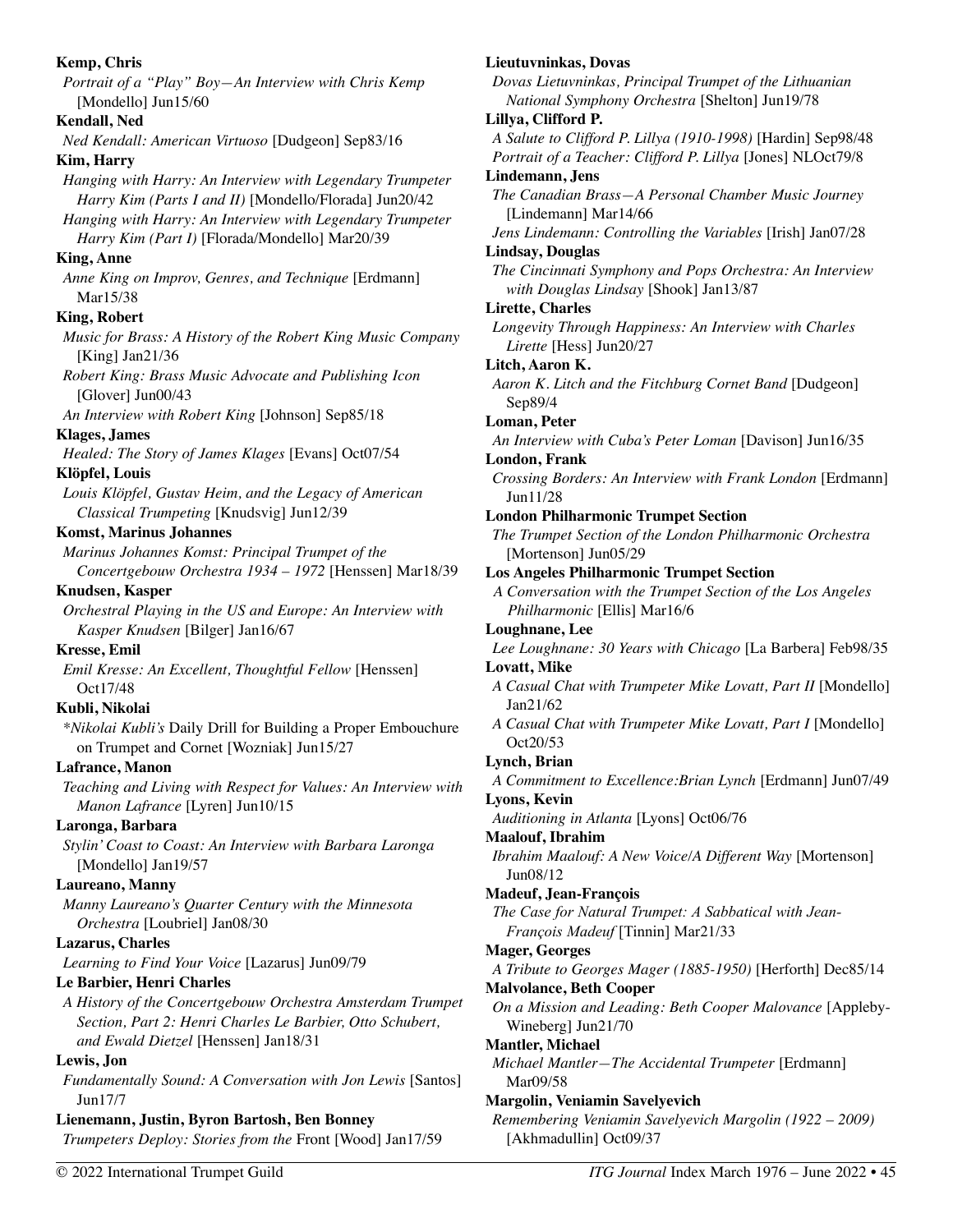**Marinucci, Gianni**  *Makin' Great Choices: An Interview with Gianni Marinucci*  [Mondello] Oct12/68 **Marsalis, Wynton**  *Wynton Marsalis: An Interview with John La Barbera* [La Barbera] Sep95/66 **Martin, Chris**  *Preparing the CSO Audition: Reflections from Chris Martin* [West] Jun06/54 **Mase, Raymond**  *Raymond Mase: Trumpet in Our Time* [Morton] Jan03/33 **Mathie, Gordon**  *Vincent Persichetti's* The Pleiades: *Background on a Major Work for Trumpet and Orchestra and an Interview with the Soloist Gordon Mathie* [Mathie] Oct19/54 *Gordon Mathie: Trumpetus Emeritus* [Irish] Mar05/44 **Matos, Marcelo**  *The São Paulo Symphony Orchestra (Orquestra do Estado de São Paulo), Featuring Marcelo Matos* [Bergman] Jan14/79 **Maxwell, Jimmy**  *Jimmy Maxwell—A Reflection in Brilliance* [Mondello] Mar11/37 **Mayfield, Irvin**  *An Interview with Irvin Mayfield* [Erdmann] Jun02/23 **Mayfield, Nathaniel**  *Nathaniel Mayfield: Old is New Again* [Bilger] Mar19/84 **Mazzio, Clark**  *An Interview with Trumpet Builder Clark Mazzio* [Gaspar] Jan21/50 **McCabe, Amy**  *A Woman Soldier's Tale: Amy McCabe* [Reed] Jan19/66 **McGregor, Rob Roy**  *It Begins with Passion* [Newton] Oct06/54 **McKee, Kevin**  *My Journey into Composition* [McKee] Mar17/62 **McNab, Malcolm**  *Malcolm McNab: The "Crème de la Crème" of Studio Musicians* [Santos] Jun15/7 **McNeil, John**  *John McNeil: Overcoming* [Erdmann] Jan21/24 **Mear, Sydney**  *A Life of Excellence in Playing and Teaching: An Interview with Sidney Mear* [Picher] Jan04/25 **Meehan, John**  *John Meehan, Brass Arranger and Co-Caption Head of the Blue Devils* [Koehler] Jun21/66 **Méndez, Rafael**  *Rafael Méndez: The Life of a Master Trumpeter* [Lyren] Feb99/4 *Rafael Méndez: Trumpeter Extraordinaire* [Lewis] Oct79/12 **Merian, Leon**  *The Man Behind the Horn: An Interview with Leon Merian*  [Edgett] Jun04/32 **Meregillano, Larry**  *Beyond the High Cs—and Seas—An Interview with Larry Meregillano* [Mondello] Jun16/53 **Merkelo, Paul**  *Paul Merkelo: Trumpeter for the 21st Century* [Ulrich] May99/35 **Merrill, Bob**  *The Songs, Sounds, and Swinging Are You: An Interview with Bob Merrill* [Mondello] Jun21/50 **Metheny, Mike**  *"Tomorrow is a New Day:" An Interview with Mike Metheny* [Tomashefsky] Jan06/32 **Miller, John**  *Putting Music First: An Interview with John Miller* [Irish] Jan05/15 **Mills, Fred and Ronald Romm**  *Life After the Canadian Brass: An Interview with Fred Mills and Ronald Romm* [Adams] Jun01/6 **Mills, W. Frederick**  *A Tribute to the Life and Career of W. Frederick Mills (1935 – 2009)* [Baranger] Jun10/7 **Mitchell, Gilbert**  *Gilbert Mitchell: A Musician Merely* [Eisensmith] Jun06/18 **Modell, Ron**  *What a Wonderful World! Reflections of Ron Modell* [Hood] Jun05/19 **Morales, Erik**  *Reflections of a Trumpeter Who Just Happens to Be a Composer* [Morales] Jun17/60 *Erik Morales Talks About His Career as a Composer and Musician* [Moretnson] Jun11/48 **Morgan, Carol**  *Carol Morgan: Jazz is Where I Get to Be Me* [Erdmann] Jun20/17 **Morganelli, Mark**  *Stellar Performer, Stellar Performances—An Interview with Mark Morganelli* [Mondello] Jun14/68 **Morris, Craig**  *The Long Road to the Chicago Symphony: An Interview with Craig Morris* [Winking] Mar02/7 **Morrison, Alan**  *Alan Morrison—Thanks for the Memories!* [Biggs] Oct17/87 **Mortenson, Gary**  *Trumpet, Music, and Life: An Interview with Gary Mortenson*  [Johnson] Jun18/38 **Mossman, Michael**  *Making the "Moss" Music: An Interview with Michael Mossman* [Mondello] Mar19/58 **Murillo, Willie**  *"Skateboarding" to the Studios: An Interview with Willie Murillo*  [Mondello] Jun13/55 **Murphy, Maurice**  *A Tribute to the Life and Legacy of Maurice Murphy* [Young] Jun11/6 **Murtha, Roger**  *Roger Murtha Looks Back on His Career as a Teacher and Performer* [Belluscio] Mar10/39 **Nagel, Robert**  *Robert Nagel: A Freelance Career* [Irish] Jan01/8 **Najoom, Dennis**  *The Inquisitive Life of Dennis Najoom* [Urness] Mar04/44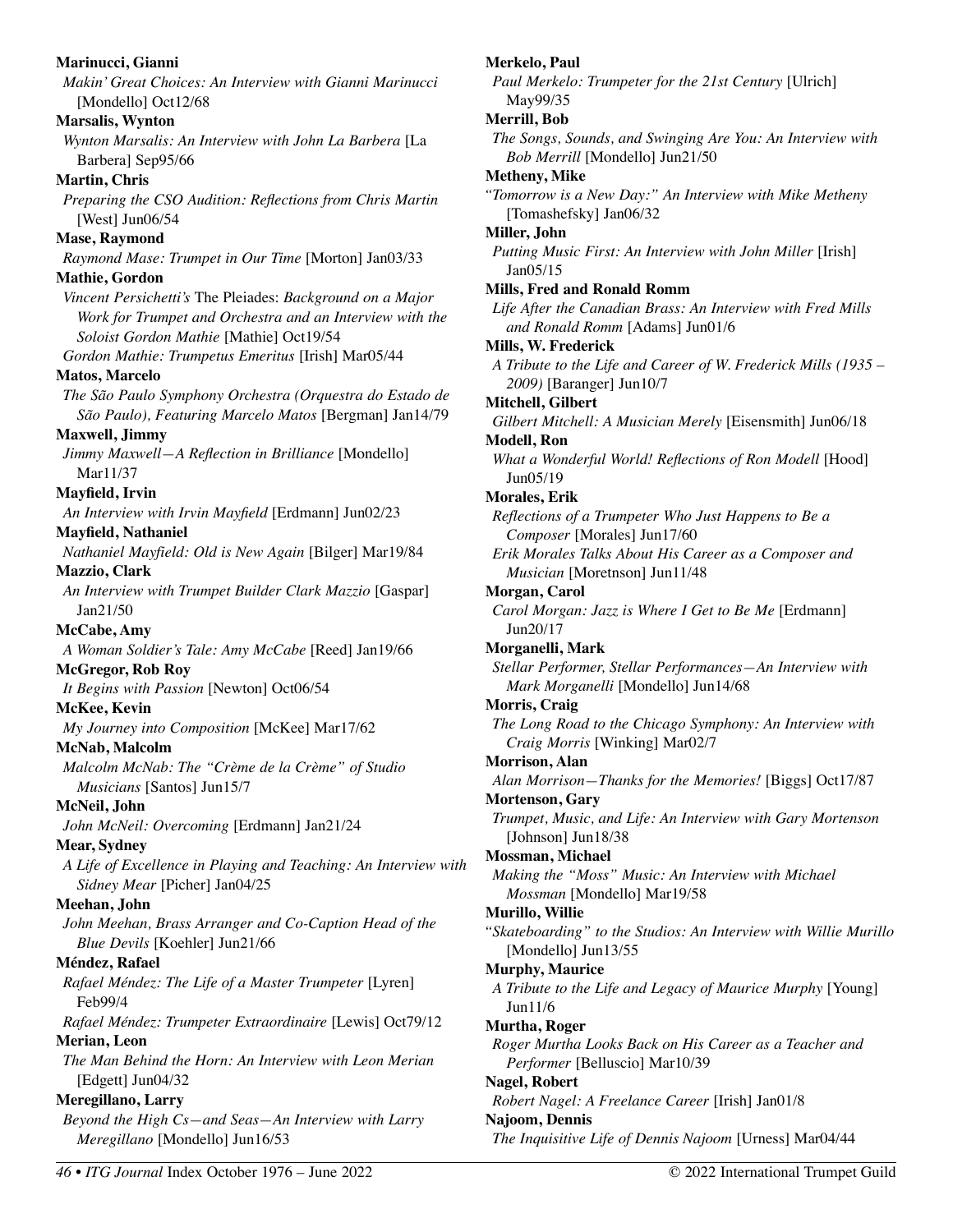| Nakai, R. Carlos                                                                                          | Thailand Philharmonic Orchestra Trumpet Section [Bowman]                                                              |
|-----------------------------------------------------------------------------------------------------------|-----------------------------------------------------------------------------------------------------------------------|
| R. Carlos Nakai and La'igoo tádiíya'h (Passages): ITG's 2021<br>Commission [Engelke] Mar22/22             | Oct18/94                                                                                                              |
| Nark, Vaughn                                                                                              | Roderick MacDonald, Retired Principal Trumpet, Gewandhau<br>Orchestra, 1988 - 2006 [Dubé] Jun18/82                    |
| Putting Melody First: An Interview with Vaughn Nark Jun06/30                                              | Alabama Symphony Orchestra Trumpet Section [Millard]                                                                  |
| Nelson, Amy                                                                                               | Mar18/81                                                                                                              |
| Chicago's Amy Nelson: Bringing Beauty and Encouragement<br>Through the Cornet [Appleby-Wineberg] Jun22/70 | Kyle Sherman, Principal Trumpet, Forth Worth Symphony<br>Orchestra [Millard] Jan18/67                                 |
| <b>New York Brass Quintet</b>                                                                             | Atlanta Symphony Orchestra Trumpet Section [Millard]                                                                  |
| *Repertoire of the New York Brass Quintet [Hagarty] Jan11/6                                               | Oct17/96                                                                                                              |
| Newland, John                                                                                             | Alex Jokipii, Principal Trumpet, Buffalo Philharmonic                                                                 |
| The Trumpeter of Selborne: Hero or Rogue? [Bloch] Mar22/14                                                | Orchestra [Berghorn] Jun17/73                                                                                         |
| Nézit-Séguin, Yannick<br>A Conversation with Maestro Yannick Nézet-Séguin (Part 2)                        | Anthony Prisk, Second Trumpet, Philadelphia Orchestra [Cool<br>Mar17/71                                               |
| [Bilger] Jan18/64                                                                                         | Micah Wilkinson, Principal Trumpet, San Diego Symphony                                                                |
| A Conversation with Maestro Yannick Nézit-Séguin (Part 1)                                                 | Orchestra Jan17/65                                                                                                    |
| [Bilger] Oct17/93                                                                                         | Dallas Symphony Orchestra Trumpet Section Oct16/89                                                                    |
| Nielsen, Carl                                                                                             | Julian Kaplan, Principal Trumpet, Kansas City Symphony                                                                |
| Carl Nielsen: International Staff Band End Man [Biggs]                                                    | Orchestra [Averett] Jun16/70                                                                                          |
| Oct16/82                                                                                                  | Nick Norton, Trumpet, Utah Symphony Orchestra [Wallin]                                                                |
| Noordhuis, Nadje                                                                                          | Mar16/64                                                                                                              |
| Beauty and Artistry in Every Direction: An Interview with                                                 | Justin Bartels, Principal Trumpet, Colorado Symphony<br>Orchestra Jan16/71                                            |
| Nadje Noordhuis [Mondello] Jan18/54<br>Norman, Dave                                                       | Ethan Bensdorf, Second Trumpet, New York Philharmonic                                                                 |
| Finding Higher Ground with Dave Norman [Mondello]                                                         | Oct15/83                                                                                                              |
| Jan13/73                                                                                                  | Charles Daval, Principal Trumpet, Pittsburgh Opera,                                                                   |
| O'Keeffe, Mark                                                                                            | Pittsburgh Ballet Theater Orchestra and Third Trumpet,                                                                |
| Mark O'Keeffe: Master Track Bugler [Mondello] Jan22/51                                                    | Grand Teton Music Festival [Huff] Jun15/74                                                                            |
| Okoshi, Tiger                                                                                             | Matthew Ernst, Principal Trumpet, Cincinnati Symphony                                                                 |
| Tiger Okoshi: Creating His Own Success [Erdmann] Mar17/15                                                 | Orchestra Mar15/76                                                                                                    |
| Oliverio, Jen                                                                                             | Mark Hughes, Principal Trumpet, Houston Symphony                                                                      |
| Brass Banding in the US: A Conversation with Jen Oliverio and                                             | Orchestra [Cook] Jan15/88                                                                                             |
| Gordon Ward [Appleby-Wineberg] Mar20/55<br>Oñoz, Oscar                                                    | Hunter Eberly, Principal Trumpet, Detroit Symphony Orchestr<br>Oct14/92                                               |
| Stars, Studios and Salsa: An Interview with Trumpeters Oscar                                              | The São Paulo Symphony Orchestra (Orquestra Sinfônica do                                                              |
| Oñoz, Carlos Colón, and Javier Gonzalez [Mondello]<br>Jan20/60                                            | Estado de São Paulo) Featuring Flávio Gabriel Jun14/84<br>The São Paulo Symphony Orchestra (Orquestra do Estado de    |
| Orchestra Section Profile [Bergman, Jason]                                                                | São Paulo), Featuring Antonio Carlos dos Santos Lopes                                                                 |
| Paul Torrisi, Second Trumpet, Utah Symphony Jun21/79                                                      | Junior Mar14/82                                                                                                       |
| David Rouault, Principal Trumpet, Macao Orchestra [Buie]<br>Mar21/86                                      | The São Paulo Symphony Orchestra (Orquestra do Estado de<br>São Paulo), Featuring Marcelo Matos [Bergman] Jan14/79    |
| Kazuaki Kikumoto, Principal Trumpet, NHK Symphony                                                         | The São Paulo Symphony Orchestra (Orquestra Sinfônica do                                                              |
| Orchestra [Matzen] Jan21/88                                                                               | Estado de São Paulo), Featuring Fernando Dissenha                                                                     |
| Billy Hunter, Principal Trumpet, Metropolitan Opera Oct20/79                                              | [Bergman] Oct13/85                                                                                                    |
| Larry Jess, Principal Trumpet, Spokane Symphony [Lax]<br>Jun20/69                                         | <b>Orchestra Section Profile [Greig, Murray]</b><br>Lincoln's Symphony Orchestra Trumpet Section Jun08/69             |
| Jeff Luke, Associate Principal Trumpet, Utah Symphony                                                     | The Shepherd School of Music at Rice University Trumpet                                                               |
| Mar20/61                                                                                                  | Studio Mar08/51                                                                                                       |
| Charles Schlueter, Former Principal Trumpet, Boston                                                       | The Oklahoma City University Symphony Orchestra Trumpet                                                               |
| Symphony Orchestra [Simões] Jan20/77                                                                      | Section Jan08/61                                                                                                      |
| Jeffrey Work, Principal Trumpet, Oregon Symphony [Kilgore]<br>Oct19/99                                    | The Topeka Symphony Orchestra Trumpet Section Oct07/65<br>The Radio Telefis Eireann Concert Orchestra Trumpet Section |
| Dovas Lietuvninkas, Principal Trumpet of the Lithuanian                                                   | Jun07/78                                                                                                              |
| National Symphony Orchestra [Shelton] Jun19/78                                                            | The Johnstown (PA) Symphony Orchestra Trumpet Section                                                                 |
| Travis Peterson, Principal Trumpet, Utah Symphony Orchestra                                               | Mar07/72                                                                                                              |
| Mar19/89                                                                                                  | The San Antonio Symphony Trumpet Section Jan07/74                                                                     |
| Asheville Symphony Orchestra Trumpet Section [Millard]<br>Jan19/73                                        | The Hong Kong Philharmonic Orchestra Trumpet Section<br>Oct06/77                                                      |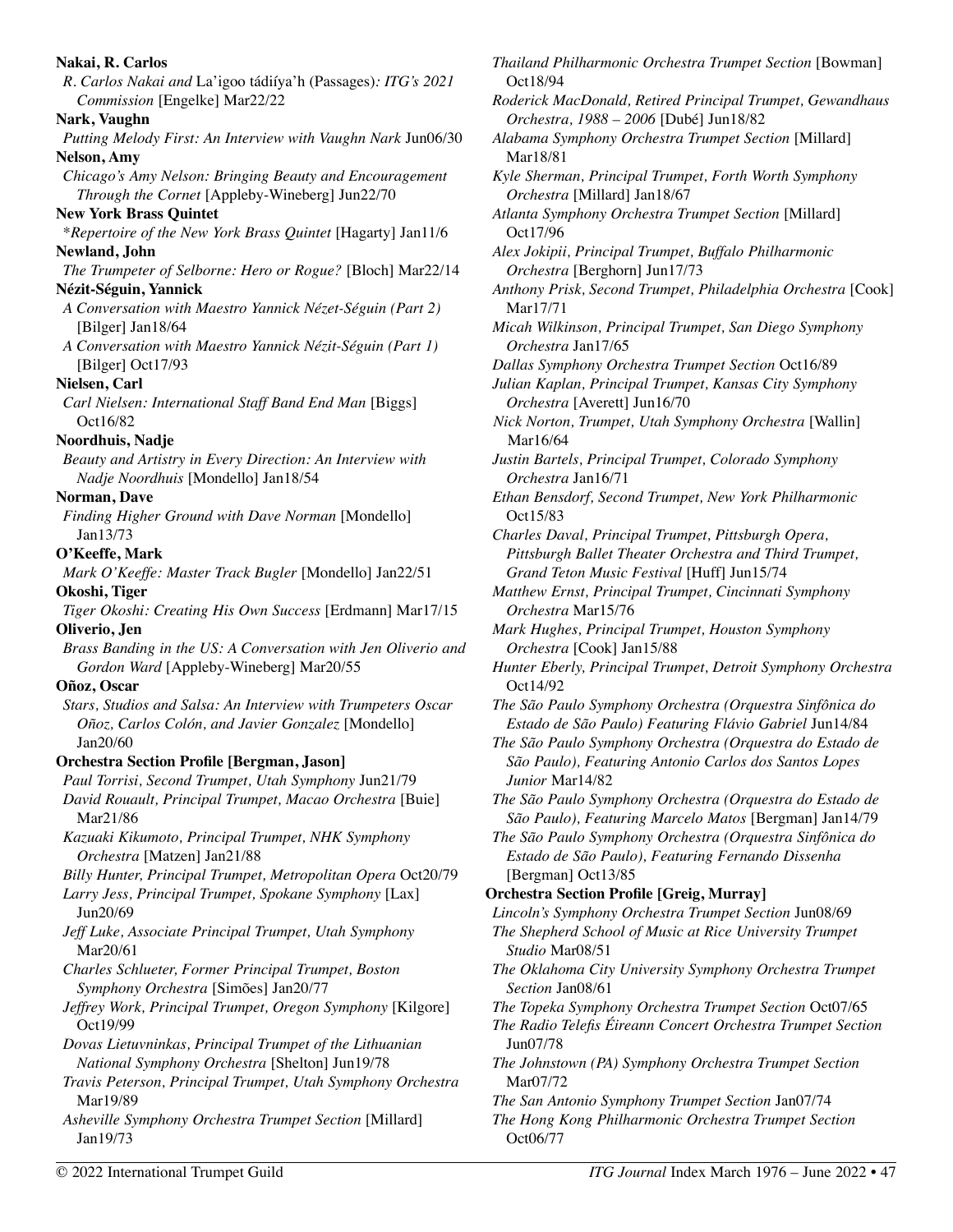*The Australian Opera and Ballet Orchestra Trumpet Section* Jun06/56 *The Minnesota Orchestra Trumpet Section* Mar06/66 *The Atlanta Symphony* Jan06/55 *The Spokane Symphony* Oct05/63 *The BBC Scottish Symphony Orchestra* Jun05/76 *The Oklahoma City Philharmonic Orchestra* Mar05/65 *The Los Angeles Philharmonic Trumpet Section* Jan05/52 *The Bergen Philharmonic Trumpet Section* Oct04/68 **Orchestra Section Profile [Hardin, Anne]**  *The Sydney Symphony Orchestra Trumpet Section* Jun10/81 *The Knoxville Symphony Orchestra Trumpet Section* Mar10/68 *The Orchestra de la Suisse Romande Trumpet Section* Jan10/79 *The National Symphony Orchestra Trumpet Section* Oct09/76 *The Dallas Symphony Orchestra Trumpet Section* Jun09/85 *The Tucson Symphony Orchestra Trumpet Section* Mar09/65 *The Arizona State University Symphony Orchestra Trumpet Section* Jan09/65 *The Indianapolis Symphony Orchestra Trumpet Section*  Oct08/74 **Orchestra Section Profile [Shook, Brian]**  *The Cincinnati Symphony and Pops Orchestras, Featuring Christopher Kiradjieff* Jun13/73 *The Cincinnati Symphony and Pops Orchestras, Featuring Steven Pride* Mar13/78 *The Cincinnati Symphony and Pops Orchestra: An Interview with Douglas Lindsay* Jan13/87 *The Cincinnati Symphony and Pops Orchestras Featuring Robert Sullivan* Oct12/78 *Bolshoi Theatre of the Russian Federation Trumpet Section*  Jun12/86 *San Francisco Opera Orchestra Trumpet Section* Mar12/71 *The Dayton Philharmonic Orchestra Trumpet Section* Jan12/80 *The Berliner Philharmoniker Trumpet Section* Oct11/78 *The Metropolitan Opera Orchestra Trumpet Section* Jun11/88 *The British Broadcasting Company Orchestra of Wales Trumpet Section* Jan11/83 *The Saint Louis Symphony Orchestra Trumpet Section* Oct10/79 **Orchestral Spotlight [Simoes, Nairam]**  *Mireia Farrés: The Woman Leading Barcelona's Brass*  [Schwebel] Jun22/78 *Disciplined and Patient: Elmer Churampi, Utility Trumpet, Dallas Symphony Orchestra* Mar22/72 *Anne McAneney: It's Not Just a Job, It's a Joy* [Millsap] Jan22/75 *David Argenta, Principal Trumpet of the Kaohsiung Symphony Orchestra* [Buie] Oct21/101 **Orvid, Georgi**  *The Life and Times of Russian Trumpeter Georgi A. Orvid* [Chumov] Oct01/58 **Owens, Jimmy**  *Master and Mentor: An Interview with Jimmy Owens*  [Erdmann] Mar14/33 **Palmer, Jason**  *Being that Peacock: Jason Palmer* [Erdmann] Oct20/6 **Parker, Charlie "Bird"**  *Charlie "Bird" Parker's Jazz for the Bebop Hatchling [Darling]* Jun12/35

**Patrick, Steve**  *Music City's Very Busy Cat—An Interview with Steve Patrick*  [Mondello] Oct15/67 **Paul, Kevin**  *An Interview with Kevin Paul* [Reed] Jan21/75 **Payton, Nicholas**  *Nicholas Payton's Continuing Evolution* [Erdmann] Jun17/27 **Pellegrini, Esotto**  *Esotto Pellegrini: Extraordinary Trumpet Player / Exceptional Teacher* [Heidenreich] Jun09/34 **Pelt, Jeremy**  *Jeremy Pelt on Taking Chances and Living Up To Expectations*  [Erdmann] Jun13/23 **Perkins, Barry**  *Barry Perkins: Always Learning* [Erdmann] Jan16/25 **Perry, Marvin "Chappy"**  *Catch a Ride to Indianapolis with Marvin "Chappy" Perry*  [Norris] Oct08/32 **Peterson, Gary**  *More "Inside the Trumpeter's Studio" with Gary Peterson* [West] Jun05/75 **Pétré, Léon**  *A Conversation with Belgian Trumpeter Léon Pétré* [Bellens] Jan10/39 **Pierobon, Marco**  *Marco Pierobon: Dreaming Big and Loving Life* [Tofanelli] Mar17/6 **Pilafian, Sam**  *Talking Chamber Music Recordings with Sam Pilafian and Jose Sibaja* [Bowman] Jan19/60 *Talking Chamber Music Entrepreneurship with Sam Pilafian*  [Bowman] Jun18/71 *Talking Chamber Music with Sam Pilafian* [Bowman] Mar18/71 **Pilss, Karl**  *\*Brilliant Music for a Dark Era: Karl Pilss, Helmut Wobisch, and the Trompeterchor der Stadt Wien* [Suggs] Jan04/12 **Pitman Yates, Wanda**  \**Wanda Pitman Yates: A Brief but Stellar Career* [Lewis] Oct12/35 **Platt, Robert**  *Robert Platt and the Berlin Philharmonic Orchestra: An Interview with Arno Lange* [Lange] Dec93/21 **Plog, Anthony**  *Comparing Careers: Player vs. Composer* [Plog] Mar15/68 *Trumpeter to Composer: An Interview with Anthony Plog* [Grabowski] Mar03/44 **Pocius, Jeanne**  *Breaking Gender Barriers: Lead Trumpet Playing Through the Eyes and Ears of Liesl Whitaker, Jeanne Pocius, and Tanya Darby* [Mondello] Oct09/31 **Poole, Richard**  *Richard Poole: Life in the Stratosphere* [Biggs] Jan19/68 **Porello, Tom**  *An Odyssey of Excellence—The Tom Porrello Saga* [Mondello] Jan15/70 **Pride, Steven**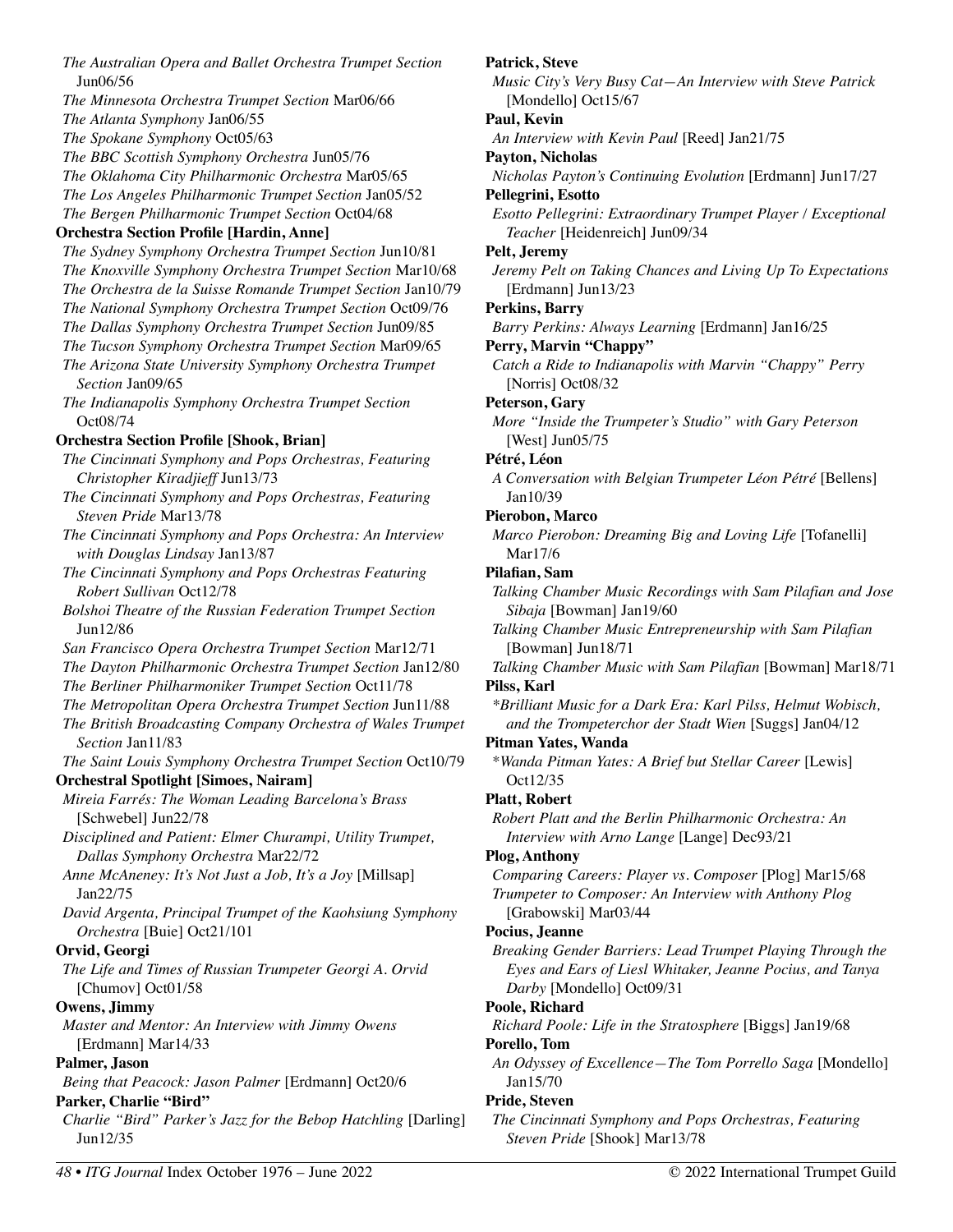**Printup, Marcus**  *Marcus Printup "Sorry Coach"* [La Barbera] Dec97/38 **Profile [Carpten, George IV]**  *Michael Dudley Jr.* Jun22/42 *Melissa Muńoz* Mar22/35 **Profile [Deklinski, Kelly]**  *Wiff Rudd* Jun15/50 *Alexandre de Alcântra: Dentistry for Wind and Brass Players*  Mar15/46 *Christopher Wilson* Jan15/57 *Kelly Parkes* Oct14/57 *Ryan Gardner* Jun14/57 *Elisa Koehler* Mar14/47 *Jason Harrelson* Jan14/47 *Kurt Oberschäfer* Oct13/59 *David Burkhart* Jun13/39 *Jeff Kaiser* Mar13/51 *Greg McLean* Jan13/62 *Alexa Yates* Oct12/54 *Erik Morales* Jun12/56 *Fruzsina Hara* Mar12/41 *Michael Ellzey* Jan12/55 *Nathaniel Mayfield* Oct11/57 *Jason Carder* Jun11/59 *Robert Keating* Mar11/47 *Etienne Charles* Jan11/51 *Brian Buerkle* Oct10/57 *Amanda Pepping* Jun10/55 *Marvin Andersen* Mar10/43 *Jeanne Gabriel Pocius* Jan10/49 *Joe Montelione* Oct09/54 **Profile [Frink, Laurie]**  *Jessie DeJesus* Jun09/64 *Lauren Bernofsky* Mar09/64 *Joshua Clark* Jan09/44 *Paul Belser* Oct08/52 *Francesca Biagi* Jun08/50 *Eric Bolvin* Mar08/35 *Britton Theurer* Jan08/48 *Krin Gabbard* Oct07/49 *Markku Renko* Jun07/61 *Marion Frack Egge* Mar07/54 *Jon Nelson & Brian McWhorter of the Meridian Arts Ensemble* Jan07/58 *Johnny Cowell* Oct06/60 *Dominick DeGangi* Jun06/44 *Vern Sielert* Mar06/56 *Robert Baca* Jan06/44 *Michael Kirgan* Oct05/51 *Leanne Sullivan* Jun05/66 *Paul Kurtz* Mar05/54 *Larry D. Jess* Jan05/43 *Lisa Norris* Oct04/59 *Tomislav Spoljar* Jun04/56 *Erwin Goodman* Mar04/58 *Joseph Bowman* Jan04/44 *Darryl White* Oct03/60 *Tijuana Julian* Jun03/55

*Galindo Rodriguez* Mar03/58 *Lottie and Neville Young* Jan03/44 *Judith Saxton* Oct02/60 *Lasse Lindgren* Jun02/43 *Virginia Turner* Mar02/40 *Andrei Ikov* Jan02/29 *Steven Trinkle* Oct01/62 *Avelia Moisey* Jun01/44 *Peter Piacquadio* Mar01/56 *Fred Irby III* Jan01/40 *Shirley Frances Kass* Oct00/58 **Profile [Treybig, Joel]**  *Jorma Rautakoski* Jan22/40 *Sławomir Cichor* Oct21/60 *Vladislav Lavrik* Jun21/38 *Cheryl Hollinger* Mar21/46 *Armida Rivera* Jan21/48 *Joel Brennan* Oct20/41 *Maria Valencia* Jun20/31 *Manfred Stoppacher* Mar20/28 *Carole Dawn Reinhart* Jan20/48 *Tássio Furtado* Oct19/63 *Wim Van Hasselt* Jun19/47 *Sarah Butler* Mar19/43 *Zhonghui Dai* Jan19/44 *Merrie Klazek* Oct18/63 *Larry Black* Jun18/47 *Michele Toriello* Mar18/50 *Johan Nordfeldt* Jan18/36 *Tomohiro Naito* Oct17/65 *Hans-Jörg Packeiser* Jun17/43 *Aaron Hodgson* Mar17/41 *Bria Skonberg* Jan17/35 *David Washburn* Oct16/57 *Eisuke Yamamoto* Jun16/39 *Wolfgang Guggenberger* Mar16/35 *Ivano Ascari* Jan16/42 *Olaf Schipper* Oct15/49 **Rakers, Michelle A.**  *The Role of Women Musicians in United States Military Bands*  [Beatty] Jun09/31 **Rampton, Kenny**  *A Conversation with Kenny Rampton* [Hirschman] Jan13/46 **Rapier, Leon**  *Leon Rapier: A Tribute* [Tunnell] May88/30 *Other Tributes to Leon Rapier* [Burkart] May88/37 **Rasey, Uan**  *Uan Rasey: America's Hidden Trumpet Star* [Knudsvig] Jan13/6 *Uan Rasey: A Life in Radio & Films* [Knudsvig] Jun09/41 **Raum, Elizabeth**  *The Trumpet Trajectories of Elizabeth Raum* [Schendel] Mar21/70 **Rava, Enrico**  *Enrico Rava: "Playing with Jazz"* Mar06/29 **Reiche, Gottfried**  *Gottfried Reiche: A More Complete Biography* [Collins] Feb91/4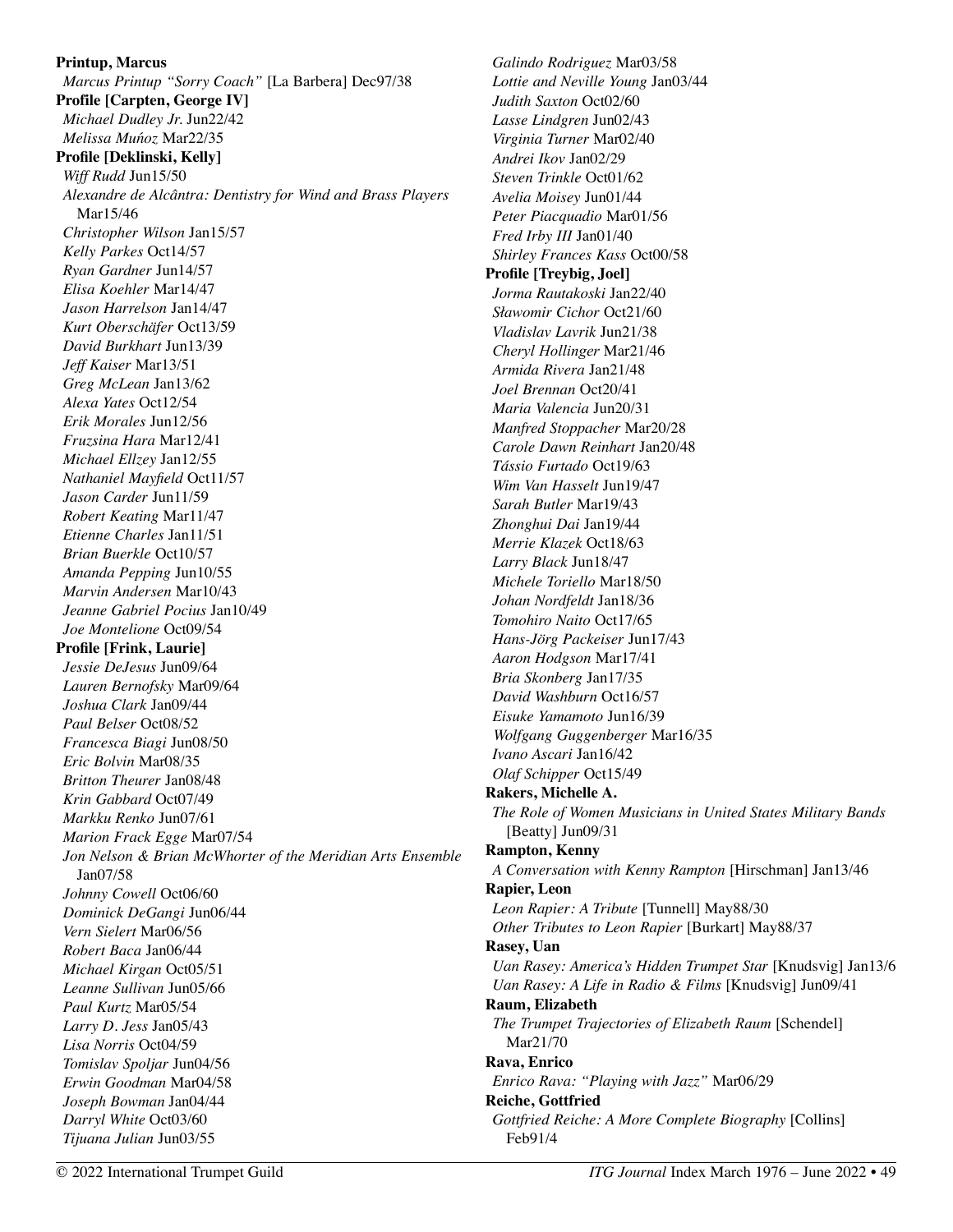| <b>Reiner, Thomas</b>                                                                                | Wallace Roney: An Interview with John La Barbera [La                                                                  |
|------------------------------------------------------------------------------------------------------|-----------------------------------------------------------------------------------------------------------------------|
| A Conversation with Thomas Reiner [Tarr] Jan11/38                                                    | Barbera] May97/50                                                                                                     |
| Reinhardt, Donald S.                                                                                 | <b>Rosenfeld, Seymour</b>                                                                                             |
| Credit Where Credit is Due: The Life and Brass Teaching of<br>Donald S. Reinhardt [Dudgeon] Jun00/26 | An Interview with Seymour Rosenfeld on the Occasion of His<br>Retirement from the Philadelphia Orchestra [Eisensmith] |
| <b>Reinhart, Carole Dawn</b>                                                                         | May89/4                                                                                                               |
| A Life of Firsts: An Interview with Carole Dawn Reinhart                                             | Ross, Rashawn                                                                                                         |
| [Card] Jan06/6                                                                                       | A Look Inside the Life of Rock Star Trumpet Player Rashawn                                                            |
| <b>Reinhart, Rolfe Ormond</b>                                                                        | Ross [Lyren] Mar13/6                                                                                                  |
| Rolfe Ormond Reinhart: A Perfect Role Model [Reinhart]                                               | Rashawn Ross at Changing Hats at a Moment's Notice [Lyren]                                                            |
| Mar17/43                                                                                             | Jun08/43                                                                                                              |
| Reiss, Hadar                                                                                         | Rosso, Nini                                                                                                           |
| Hadar Reiss and Nicole Sasser: Have Trumpets, Will Travel                                            | Remembering Nini Rosso [Tofanelli] Mar13/47                                                                           |
| [Mondello] Jun19/62                                                                                  | Rostik, Jakub                                                                                                         |
| <b>Rey, Marielle</b>                                                                                 | Jakub Rostik (1986 – 2009): A Remembrance [Treinen]                                                                   |
| Soprano Cornet Champion Marielle Rey of The Valaisia Brass                                           | Oct09/60                                                                                                              |
| Band of Switzerland [Appleby-Wineberg] Oct21/95                                                      | Rotondi, James                                                                                                        |
| <b>Richards</b> , Paul                                                                               | Jim Rotondi: Living the Good Life [Erdmann] Jan19/26                                                                  |
| Paul Richards: Loving the Brass Band Life [Biggs] Jun16/62                                           | Rowe, Carl                                                                                                            |
| <b>Richardson, Rex</b>                                                                               | The Right Place at the Right Time: Carl Rowe [Reed] Jun22/65                                                          |
| Some Questions on Jazz for Rex Richardson [O'Neill] Oct12/60                                         | Ruikai, Ji                                                                                                            |
| Getting to Know Rex Richardson [Meckler] Oct10/50                                                    | The Master: The Story of Chinese Trumpet Professor Ji Ruikai                                                          |
| <b>Rindberger, Roman</b>                                                                             | [Liu/Jones] Mar17/28                                                                                                  |
| Roman Rindberger: A Trumpeter for All Seasons [Burt]                                                 | Sachs, Michael                                                                                                        |
| Oct18/34                                                                                             | Talking over the Music: Michael Sachs and the Cleveland                                                               |
| <b>Robbins, Kevin</b>                                                                                | Orchestra over Time [Burt] Jun19/24                                                                                   |
| Kevin Robbins: Legend of Stanshawe [Biggs] Jun19/72                                                  | Professional Orchestral Auditions for Trumpet: A Discussion                                                           |
| Robertson, Herb                                                                                      | with Michael Sachs Part II [Hunsicker] Jun13/67                                                                       |
| Herb Robertson: Defying Categorization [Erdmann] Jun18/25                                            | Professional Orchestral Auditions for Trumpet: A Discussion                                                           |
| Robinson, Cynthia                                                                                    | with Michael Sachs [Hunsicker] Mar13/72                                                                               |
| Cynthia Robinson's Journey from Humble Beginnings to Rock                                            | The Bach Artisan Trumpet Comes to Life: An Interview with                                                             |
| Stardom [Erdmann] Mar11/6                                                                            | Michael Sachs and Jeff Christiana [Dulin] Jan11/77                                                                    |
| Rodenkirchen, Christian                                                                              | Sanborn, Chase                                                                                                        |
| Christian Rodenkirchen and the First Chicago Symphony                                                | Inquiring Minds Part 1 [Sanborn] Mar13/55                                                                             |
| Orchestra Trumpet Section [Crown] Jun10/20                                                           | Sandoval, Arturo                                                                                                      |
| Rodito, Claudio                                                                                      | A Time for Excellence-An Interview with Arturo Sandoval                                                               |
| Going to the Source: Claudio Roditi [Erdmann] Oct18/49                                               | [Mondello] Jun11/23                                                                                                   |
| <b>Rolfs, Thomas</b>                                                                                 | <b>Sasser, Nicole</b>                                                                                                 |
| Talking over the Music: Tom Rolfs and the Boston Symphony<br>over Time [Burt] Jan19/21               | Hadar Reiss and Nicole Sasser: Have Trumpets, Will Travel<br>[Mondello] Jun19/62                                      |
| Band Roots: An Interview with Thomas Rolfs [Reed] Jan15/82                                           | Saunders, Carl                                                                                                        |
| Romm, Aaron                                                                                          | Carl Saunders: The Greatest Trumpeter You've Never Heard                                                              |
| "Romm-antically Speaking:" A Visit with Ron, Aaron, and Avis                                         | [Erdmann] Jan15/41                                                                                                    |
| Romm [Champouillon] Jun13/15                                                                         | Scarlett, William                                                                                                     |
| Romm, Avis                                                                                           | William Scarlett on Arnold Jacobs [Loubriel] Oct05/43                                                                 |
| "Romm-antically Speaking:" A Visit with Ron, Aaron, and Avis                                         | <b>Schaer, Rob</b>                                                                                                    |
| Romm [Champouillon] Jun13/15                                                                         | Speaking Studios, Soundtracks, and Stars: An Interview with                                                           |
| Romm, Ron                                                                                            | Rob Schaer [Mondello] Mar21/60                                                                                        |
| "Romm-antically Speaking:" A Visit with Ron, Aaron, and Avis                                         | Schilke, Renold                                                                                                       |
| Romm [Champouillon] Jun13/15                                                                         | A Tribute to Renold Schilke [Gorham] Dec82/7                                                                          |
| <b>Romm, Ron and Fred Mills</b>                                                                      | Renold Schilke: Master Craftsman, Player, and Teacher [Lewis]                                                         |
| Life After the Canadian Brass: An Interview with Fred Mills                                          | NLMay80/6                                                                                                             |
| and Ronald Romm [Adams] Jun01/6                                                                      | Schlossberg, Max                                                                                                      |
| Ronen, Rebecca                                                                                       | Max Schlossberg: Founder of the American School of Trumpet                                                            |
| Six Questions for Miss America Contestant Rebecca Ronen                                              | Playing in the Twentieth Century [Smith] May97/22                                                                     |
|                                                                                                      |                                                                                                                       |
|                                                                                                      |                                                                                                                       |
| [Mortenson] Jan10/55<br><b>Roney, Wallace</b>                                                        | <b>Schlueter, Charles</b><br>Charles Schlueter's Musical Odyssey [Montgomery]                                         |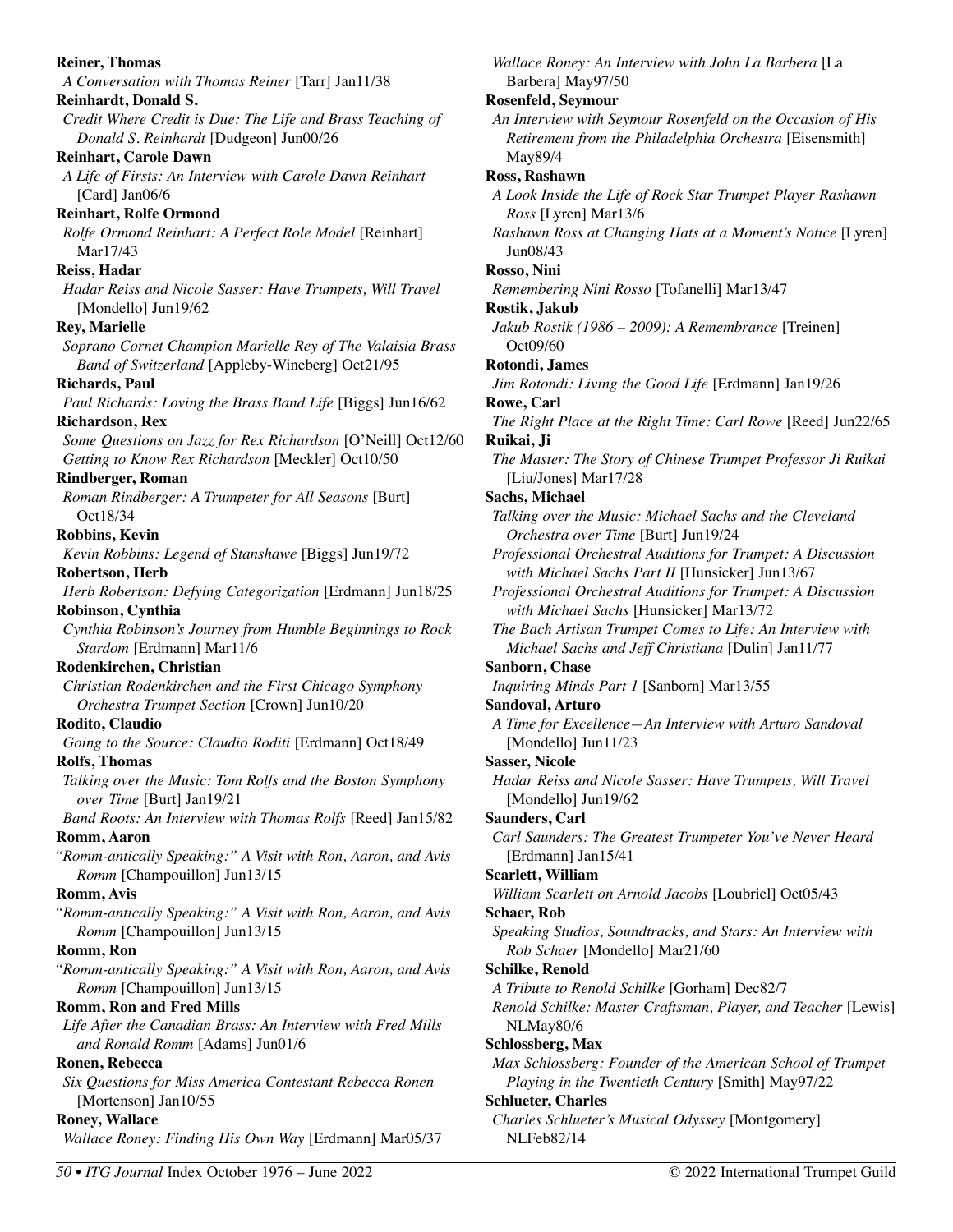| Schmidt, William                                                 | Smith, Leonard                                                  |
|------------------------------------------------------------------|-----------------------------------------------------------------|
| Remembering William Schmidt [Plog] Jan12/51                      | Leonard Smith: America's Premiere Cornet Virtuoso [Bowman]      |
| Schubert, Otto                                                   | Jun02/34                                                        |
| A History of the Concertgebouw Orchestra Amsterdam Trumpet       | <b>Smith, Philip</b>                                            |
| Section, Part 2: Henri Charles Le Barbier, Otto Schubert,        | Joseph Turrin and Philip Smith: A Musical Partnership [Heldt]   |
| and Ewald Dietzel [Henssen] Jan18/31                             | Jun19/6                                                         |
| Schwarz, Gerard                                                  | Philip Smith: Speak with your Horn Heldt trans. [Craswell]      |
| Gerard Schwarz: From Virtuosic Trumpet Artist to World-Class     | Jan19/6                                                         |
| Conductor [Caldwell] Mar00/24                                    | Smith, Walter M.                                                |
| <b>Scott, Betty</b>                                              | Walter F. Smith: "The Star of the Band" [Nowicki] Oct04/48      |
| The Road Not Taken: The Personal Journey of Betty Scott [L.      | The Legacy of Walter M. Smith [Dudgeon] May98/36                |
| Blackmore] Mar04/20<br>Scott, Christian                          | Smithers, Don L.                                                |
| Finding His Own Way Through Hard Work: An Interview with         | An Interview with Don L. Smithers [Nussbaum] Dec88/11           |
| Christian Scott [Erdmann] Jun10/46                               | Snow, Valaida                                                   |
| <b>Seeling, Ellen</b>                                            | Valaida Snow: A Life of Heartache and Triumph [Pollard]         |
| Ellen Seeling: Not Putting Up with the Status Quo [Erdmann]      | Jan10/30                                                        |
| Jun21/18                                                         | Soloff, Lew                                                     |
| Seifert, Eduard                                                  | Jack of All Trades, Master of All: An Interview with Lew Soloff |
| Two Great Trumpet Virtuosos and Their Instruments [Tarr]         | [Erdmann] Jun01/14                                              |
| Feb92/17                                                         | <b>Speets, Dirk</b>                                             |
| Seraphinoff, Richard                                             | Dirk Speets: Principal Trumpet of the Concertgebouw             |
| The International Trumpet Making Workshop: An Interview          | Orchestra 1909 - 1934 [Henssen] Jun19/39                        |
| with Robert Barclay and Richard Seraphinoff [Richardson]         | Spera, Dominic                                                  |
| Oct13/54                                                         | Satisfied: An Interview with Dominic Spera [Hackett] Jun20/7    |
| <b>Severinsen, Doc</b>                                           | <b>Speziale, Marie</b>                                          |
| Doc Severinsen on Working Out and Staying Young and Healthy      | Marie Speziale: Leading the Way [Matthews/Atwood] Jan20/24      |
| [Leach] Jan22/42                                                 | Marie Speziale: Performer, Teacher, and Pioneer [Gustafson]     |
| Lessons with Benny: An Interview with Doc Severinsen [Leach]     | Jun02/7                                                         |
| Oct21/62                                                         | <b>Squire, Mary</b>                                             |
| Telling It Like It Is: A Conversation with Doc Severinsen        | Mary Squire: Trumpeter, Pedagogue, and Luminary [Treybig]       |
| [Hackett] Jan20/14                                               | Oct18/40                                                        |
| How "Doc" Helped Save the Airmen of Note: Happy 80th             | <b>Stafford, Terell</b>                                         |
| Birthday, Doc Severinsen [Champouillon] Jun07/18                 | Terell Stafford: Leading by Example [Erdmann] Jun19/14          |
| There Will Never Be Another Doc: An Interview with the           | <b>Stamm, Marvin</b>                                            |
| Incomparable Doc Severinsen [Caldwell] Oct00/36                  | Marvin Stamm on Expectations and Responsibility                 |
| <b>Shaw, Woody</b>                                               | [Champouillon] Jun05/44                                         |
| Who is Woody Shaw? [Shaw] Mar12/7                                | Marvin Stamm: "Every Day A New Adventure" [La Barbera]          |
| <b>Shew, Bobby</b>                                               | Sep98/36                                                        |
| Wedge Breathing with Bobby Shew [Campos]Mar12/43                 | <b>Stamp</b> , James                                            |
| Shew Horn: An Interview with Bobby Shew [La Barbera]<br>Feb93/22 | James Stamp: Artist, Master Teacher, & Author - An Interview    |
| Sibaja, Jose                                                     | with Thomas Stevens [Libs] Feb93/16                             |
| Talking Chamber Music Recordings with Sam Pilafian and Jose      | Stanko, Tomasz                                                  |
| Sibaja [Bowman] Jan19/60                                         | Tomasz Stanko: A Unique Voice [Erdmann] Jun04/46                |
| Slaughter, Susan                                                 | <b>Steele-Perkins, Crispian</b>                                 |
| Susan Slaughter: Consummate Musician and Inspired Pioneer        | Crispian Steele-Perkins: The King's Trumpeter Jun03/17          |
| [Card] Oct10/34                                                  | <b>Stevens, Thomas</b>                                          |
| <b>Smedvig, Rolf</b>                                             | The Passing of a Giant: A Tribute to Thomas Stevens [Plog]      |
| A Yearlong Audition [Rolf Smedvig] [Dyer] NLOct80/12             | Jan19/14                                                        |
| <b>Smith, Bramwell</b>                                           | <b>Stripling, Byron</b>                                         |
| The United States Army Herald Trumpets and the Memory of W.      | An Interview with Byron Stripling [La Barbera] Dec95/34         |
| Bramwell Smith (1929-1993) [Mitchell] Sep96/28                   | Subramaniam, Lakshminarayana                                    |
| <b>Smith, Derek</b>                                              | Lakshminarayana Subramaniam and His Carnatic Journey            |
| Derek Smith: Cornetist, Father, and Teacher [Heldt] Mar19/6      | [Engelke] Jan20/39                                              |
| Smith, Ishmael Wadada Leo                                        | Sullivan, Robert                                                |
| Thinking Forward and Staying True: Ishmael Wadada Leo            | The Cincinnati Symphony and Pops Orchestras Featuring           |
| Smith [Erdmann] Oct12/44                                         | Robert Sullivan [Shook] Oct12/78                                |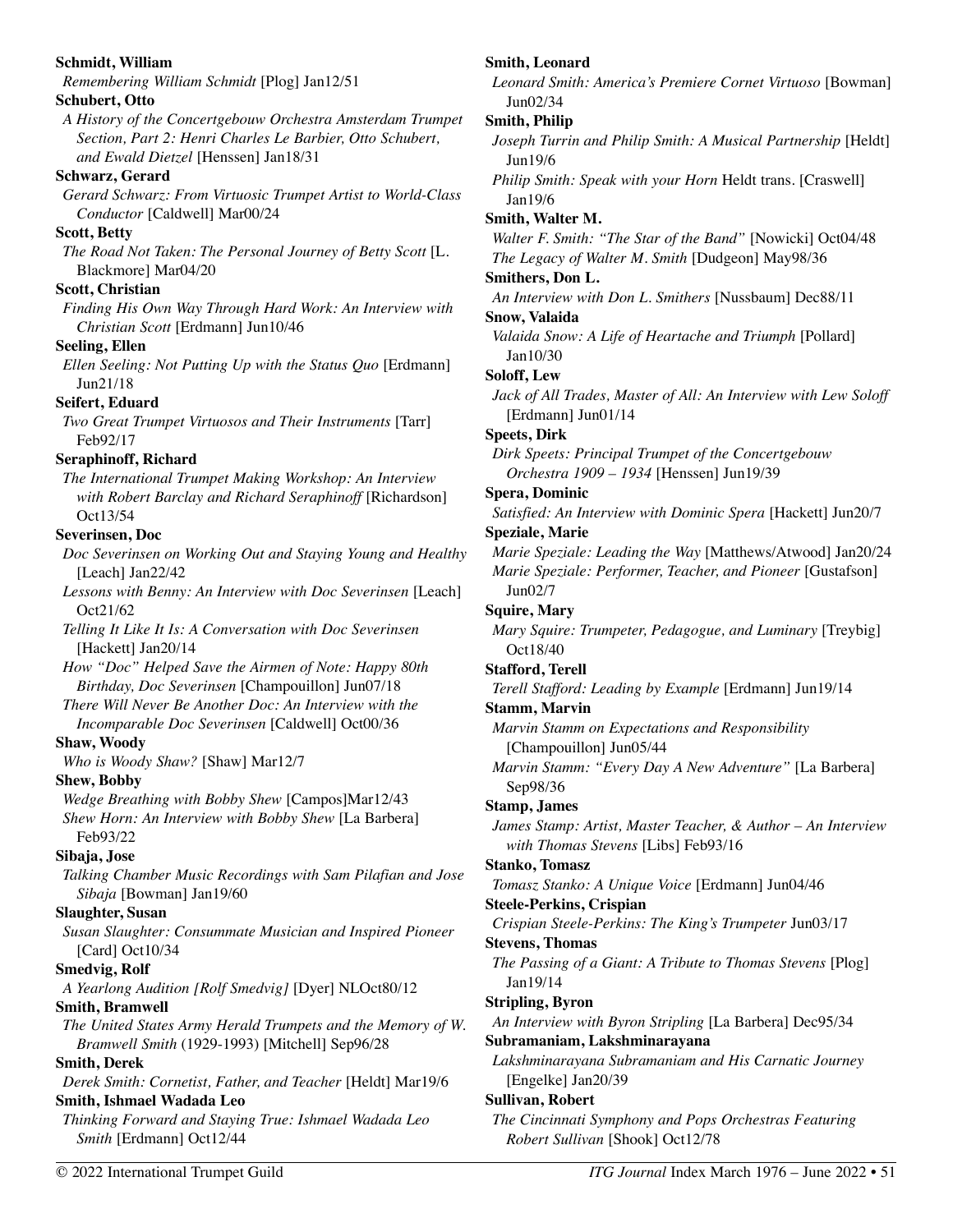**Swana, John**  *John Swana: Learning and Relating Through Jazz* [Almeida] Jun05/56 **Tarkövi, Gábor**  *Talking over the Music: Gábor Tarkövi and the Berlin Philharmonic over Time* [Burt] Oct19/35 *Gábor Tarkövi Talks About His Career Path to the Berlin Philharmonic* [Dulin] Jun12/19 **Tarr, Edward H.**  *A Tribute to Edward H. Tarr (1936 – 2020)* [Foster] Oct20/14 *Edward H. Tarr: Trumpet Scholar Extraordinaire* [Dubé ] Jan12/6 *A Letter from Edward Tarr* [Mortenson] Jan08/53 *Edward H. Tarr and the Historic Brass Revival* [Hunsaker] Jan07/35 *Why Do I – A Trumpeter – Play the Horn?* [Tarr] NLFeb77/6 **Tedesco, Chris**  *Chops, Charts, and Contracts—An Interview with Chris Tedesco* [Mondello] Jun12/69 **Terran, Tony**  *Tony Terran: A Testament to Talent, Versatility, and Class*  [Mondello] Mar16/48 **Terry, Clark**  *Clark Terry: More Than Mumbles An interview with John La Barbera* [La Barbera] Dec94/36 **Teste, Xavier Napoléon Aimé**  *Xavier Napoléon Aimé Teste: The Reason We Use C Trumpets in the Orchestra* [Henssen] Jun21/14 **Thibaud, Pierre**  *Pierre Thibaud at Brass Center Workshop* [Frigerio] NLFeb82/24 **Thompson, James**  *Developing the Craft of Trumpet: An Interview with James Thompson* [Ware] Oct06/51 **Thompson, Stanford**  *Stanford Thompson: Fighting Inequity Through Music* [Kerrigan] Jan22/19 **Tison, Don**  *An Interview with Don Tison: Remembering Three Decades in Baltimore* [Engelke] Jun04/42 *The Swivel-Chair Episode* [Tison] Jun04/62 **Tollaksen, Kiri**  *Kiri Tollaksen: A New Voice in Historic Brass Performance*  [Koehler] Jun04/39 **Tonight Show Trumpet Section**  *The Tonight Show Trumpet Section* [La Barbera] Dec92/21 **Tower of Power Trumpets**  *"What Is—and Who Are—Hip?" An Interview with Tower of Power Trumpets* [Mondello] Oct13/68 **Turner, Ginger**  *A Woman Soldier's Tale: Ginger Turner* [Schram-Borg] Oct18/86 **Turrin, Joseph**  *Joseph Turrin and Philip Smith: A Musical Partnership* [Heldt] Jun19/6

**The United States Army Band "Pershing's Own" Concert Band Trumpet Section**  *An Interview with The United States Army Band "Pershing's Own" Concert Band Trumpet Section* [Reed] Jun14/77 **Vacchiano, William**  *William Vacchiano (1912 – 2005): A Tribute to His Life, Career, and Pedagogical Method* [Shook] Mar06/6 *William Vacchiano, An Appreciative Recollection on His 83rd Birthday: 23 May 1995* [Smith] May95/5 *William Vacchiano* [Irvine] Dec91/4 **Vaché, Warren**  *Making It Himself: A Conversation with Warren Vaché*  [Erdmann] Jun15/19 **van Zon, Ad**  *Ad van Zon: The End of an Era in Rotterdam* [Henssen] Mar20/17 **Various**  *The Legendary Trumpeters of St. Petersburg* [Schuman] Dec96/48 *The Roads They've Taken: A Look at ITG's Student Contest Winners* [Hardin] May96/5 **Vax, Mike**  *Mike Vax: "How Much Do You Want to Play the Trumpet?"* [La Barbera] Oct99/40 **Vicente, José Guerra**  *The* Trumpet Concerto *by José Guerra Vicente: A Brazilian Gem* [Schwebel] Jan12/48 **Vizzutti, Allen**  *Allen Vizzutti: The Right Balance* [La Barbera] Feb99/38 *Allen Vizzutti: An Interview* [Glover] Oct81/18 **Voisin, Roger \****A Tribute to the Life and Career of Roger Voisin (1918 – 2008)* [Arndt] Oct08/23 *2007 ITG Conference Tributes to Vincent Cichowicz and Roger Voisin* [Koehler] Oct07/63 *A Conversation with Roger Voisin* [West] Jun02/60 *Roger Voisin: A Tribute* [Endsley] NLFeb80/4 *Roger Voisin: An Orchestral Legend* [Lewis] NLFeb80/5 **Vu, Cuong**  *Cuong Vu on Creatively Following Your Intention* [Erdmann] Jan13/37 **Wachner, Julian**  *A Conversation with Julian Wachner* [Berlin] Jun15/40 **Wagner, Deb**  *Swinging the Stars Sweetly at the Oscars: An Interview with Deb Wagner* [Mondello] Oct10/69 **Wallace, John**  *John Wallace: Reflections and New Beginnings* [Irish] Jan02/8 **Ward, Gordon**  *Brass Banding in the US: A Conversation with Jen Oliverio and Gordon Ward* [Appleby-Wineberg] Mar20/55 **Ware, John**  *The Art of Playing Offstage Trumpet: An Interview with John Ware* [West] Mar03/66 *The Life and Times of John R. Ware* [Kaderabek] Jan03/26 **Watkins, Kelly** 

*A Woman Soldier's Tale: Kelly Watkins* [Reed] Jun19/70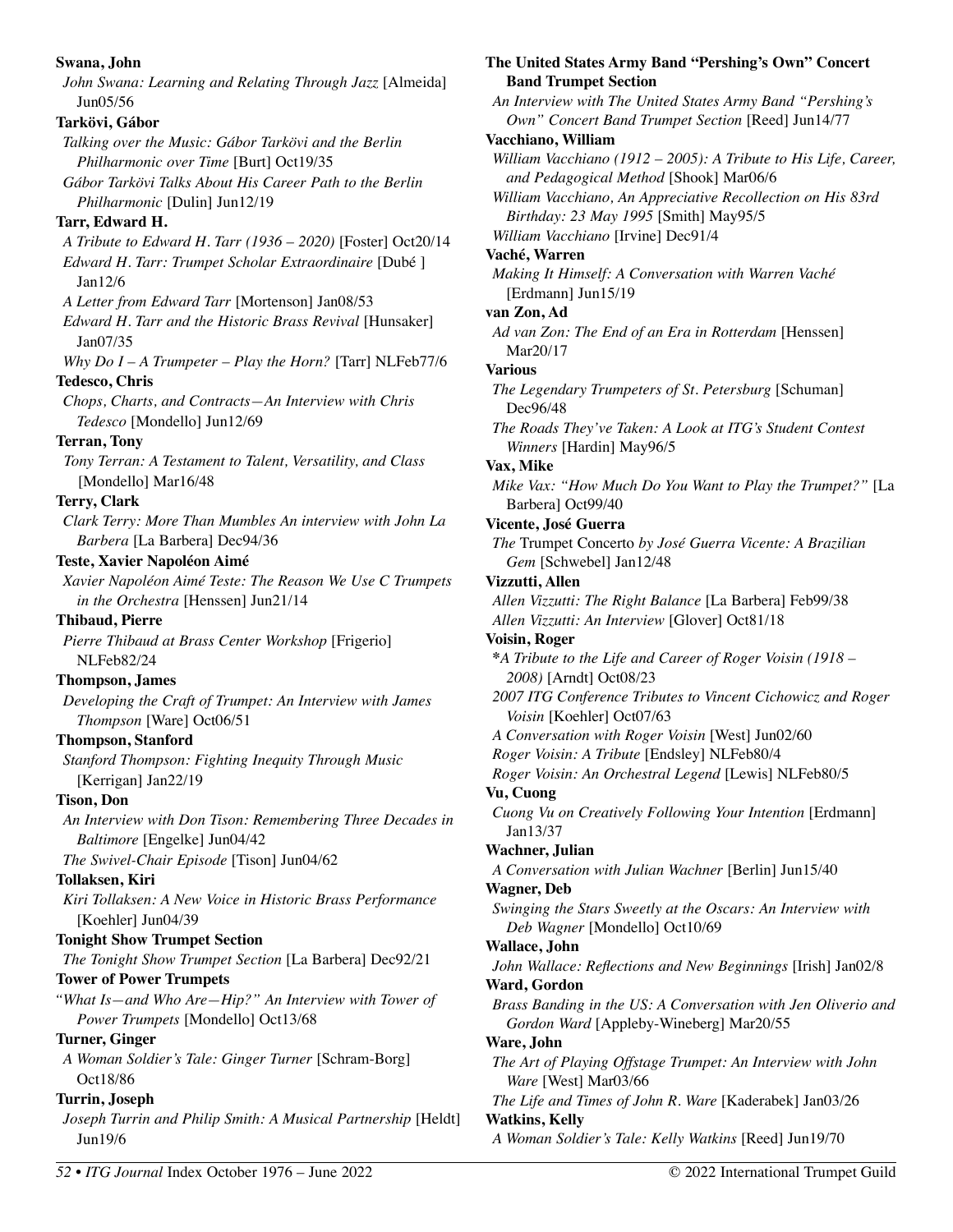| <b>Webster, Roger</b>                                          | <b>Woolf, Vance</b>                                  |
|----------------------------------------------------------------|------------------------------------------------------|
| Roger Webster: Brass Band Icon [Biggs] Oct15/64                | Vance Woolf and the Louisiana Philharmonic Orchestra |
| <b>Weiss, David</b>                                            | Trumpet Section [West] Mar07/71                      |
| The Varied Artistic Life of David Weiss [Erdmann] Jan07/43     | Wurm, Wilhelm                                        |
| <b>Wheeler, Kenny</b>                                          | Wilhelm Wurm (1826-1904) [Selianin] Feb97/44         |
| This Is What I Do: An Interview with Kenny Wheeler             | <b>Young Artist Award [Bohnert, David]</b>           |
| [Erdmann] Jan01/26                                             | Daniel Choi Jan17/36                                 |
| <b>Whitaker, Liesl</b>                                         | Leo Brychta Oct16/58                                 |
| Breaking Gender Barriers: Lead Trumpet Playing Through the     | Chen Jia-Wei Jun16/40                                |
| Eyes and Ears of Liesl Whitaker, Jeanne Pocius, and Tanya      | Forrest Johnson Mar16/36                             |
| Darby [Mondello] Oct09/31                                      | Coleman Scott Jan16/43                               |
| White, Edna                                                    | Robby Garrison Oct15/50                              |
| The Richest Kind of Experience: Edna White [Fleet] Jan12/12    | Andrew Stephens Jun15/51                             |
| <b>Whitted, Pharez</b>                                         | Geoff Gallante Mar15/49                              |
| Staying the Course: A Conversation with Pharez Whitted         | Sophie Spencer Jan15/58                              |
| [Erdmann] Jan12/27                                             | <b>Brent Proseus Oct14/58</b>                        |
| <b>Wick, Denis</b>                                             | Luke Hamilton Jun14/58                               |
| My Treble Clef Friends Jun05/70                                | Arthur Escriva Mar14/48                              |
| Wilder, Joe                                                    | Eli Ross Jan14/48                                    |
| Joe Wilder: Overcoming Obstacles with Grace and Integrity      | <b>Young Artist Award [Frederick, Matthew]</b>       |
| [Winking] Mar07/25                                             | Jade Park Jan20/49                                   |
| <b>Wilkinson, Mark</b>                                         | Daniel Villani Oct19/64                              |
| Mark Wilkinson: Foden's Principal Cornet Extraordinaire        | Nathan Coffman Jun19/48                              |
| [Biggs] Jan16/52                                               | Ariel Mejia Mar19/44                                 |
| <b>Williams, Anna Hughes</b>                                   | Sam Butler Jan19/45                                  |
| Anna Hughes Williams: Passing the Torch [Biggs] Oct19/91       | Nitiphum Bamrungbanthum Oct18/64                     |
| <b>Williams</b> , Ernest                                       | Molly Ragon Jun18/48                                 |
| Ernest S. Williams and the Twentieth-Century Cornet Repertoire | Mitchell Betancourt Mar18/51                         |
| [Backhaus] Oct19/84                                            | Sophie Urban Jan18/37                                |
| A Brief Biography of Ernest S. Williams and a Look at The      | Megan Radcliffe Oct17/66                             |
| Catskills Polka [Pearson] Mar08/28                             | Edward "Teddy" Mason Jun17/44                        |
| *The Final Reunion of the Ernest S. Williams School of Music   | Ben Keating Mar17/42                                 |
| Alumni Association [Eisensmith] Mar03/16                       | <b>Young Artist Award [Libs, Jean Moorehead]</b>     |
| The Legacy of Ernest S. Williams [Winking] Jan00/34            | Daniel Fijalka Oct13/60<br>Jason Grimes Jun13/40     |
| Ernest Williams Through the Eyes of Former Students Leonard    | John Burton Mar13/52                                 |
| Meretta, Gilbert Mitchell, and Leonard Smith [Wilson]          | <i>Patty Luecken Jan13/63</i>                        |
| Jan00/48                                                       | Chloe Swindler Oct12/55                              |
| Williams, Helen                                                | Sara Bond Jun12/57                                   |
| Helen Williams: Achieving the Unbelievable [Biggs] Jun17/64    | Anne Linebarger Mar12/42                             |
| Williams, Susan                                                | David Koch Jan12/56                                  |
| Susan Williams: An Aussie in Europe [Campos] Mar18/6           | Alex Wilborn Oct11/58                                |
| Wilson, Sarah                                                  | Ryan Gilbert Jun11/60                                |
| Sarah Wilson: Taking the Road Less Traveled [Erdmann]          | Leah Reber Mar11/48                                  |
| Jun22/23                                                       | Brittney Self Jan11/52                               |
| Wise, Wilmer                                                   | Adam Keefe Oct10/58                                  |
| Wilmer Wise: A Remarkable Life of Diversity [Frink] Oct05/39   | Megumi Matsushhita and Dylan Larkins Jun10/56        |
| Wiss, Jérôme                                                   | Lakyn Baker Mar10/44                                 |
| The Future of Instrument Making: A Conversation with           | Anthony Bellino Jan10/50                             |
| Craftsman Jérôme Wiss [Bonnici] Mar20/14                       | Eric Millard Oct09/55                                |
| Wobisch, Helmut                                                | Ansel Norris Jun09/65                                |
| *Brilliant Music for a Dark Era: Karl Pilss, Helmut Wobisch,   | Kyla Moscovich Mar09/65                              |
| and the Trompeterchor der Stadt Wien [Suggs] Jan04/12          | Cory Johnson Jan09/45                                |
| <b>Wohlwender, Thomas</b>                                      | Mark McKee Oct08/53                                  |
| An Interview with Thomas Wohlwender: Second Trumpet,           | Steven Miller Jun08/51                               |
| Cleveland Orchestra 1960-1972 [Almeida] Sep95/17               | Kristen Wall Mar08/36                                |
| <b>Woodbury, Mary Lazarus</b>                                  | Case O'Donnell Jan08/49                              |
| First Woman: Mary Lazarus Woodbury [Reed] Oct21/90             | Colton Crandell Oct07/50                             |
|                                                                |                                                      |
| © 2022 International Trumpet Guild                             | ITG Journal Index March 1976 - June 2022 • 53        |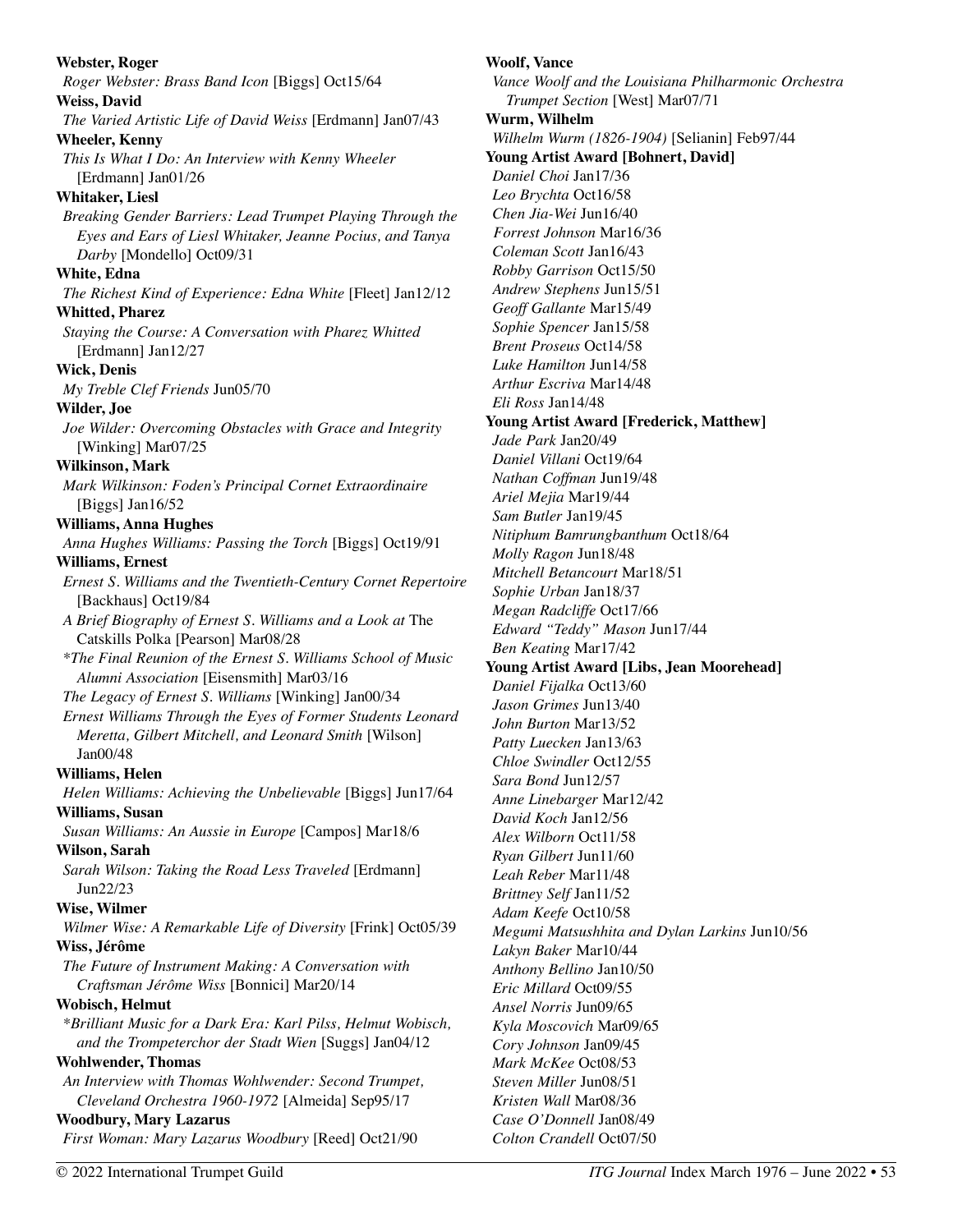*Ryan Beach* Jun07/62 *Adrianna Droz* Mar07/55 *Simon Bosch* Jan07/57 *Lauren Bird* Oct06/61 **Young Artist Award [Lyren, Del]**  *Alongorn Laosaichua* Jun06/45 *Jessica Lordi* Mar06/57 *Daniel Watson* Jan06/45 *Andrew Cresap* Oct05/52 *Traci Nelson* Jun05/67 *Shawn Williams* Mar05/55 *Caleb Hudson* Jan05/44 *Andrew Bruhn* Oct04/60 *Jason Brodsky* Jun04/57 *Laura Anne Wilde* Mar04/59 *Jon Kratzer* Jan04/43 *Maxilmilien David Darché* Oct03/69 *Carlos Alberto Sanchez* Jun03/67 *Joshua Michael Craig* Mar03/63 *Jeff Ostroski* Jan03/47 *Christopher Konfirst* Oct02/73 *Goni Eshed* Jun02/52 *Michael Blutman* Mar02/41 *Darren Ringer* Jan02/30 *Brent Flinchbaugh* Oct01/61 *Jeff Peters* Jun01/64 *John Armstrong* Mar01/4 *Jeffrey Herrick* Jan01/4 *Stephanie Richards* Oct00/59 *Sean Hennessy* Jun00/58 *Erik Hasselquist* Mar00/5 **Young Artist Award [McNamara, Anne]**  *Jack Bricklemyer* Jun22/43 *Nathaniel Williford* Mar22/36 *Jack Towse* Jan22/41 *Jeremy Bryant* Oct21/61 *Hunter Story* Jun21/39 *Elsie DiLisio* Mar21/47 *Fiona Shonik* Jan21/49 *James McAffrey* Oct20/42 *Gabriel Curtis* Jun20/32 *Addison Bosch* Mar20/29 **Zauder, David**  *Remembering David Zauder* [Sachs/Anthony] Jan14/73 *The Worst of Times… The Best of Times: An Interview with* 

*David Zauder* [Kaderabek] Mar05/6

# **Chamber**

Articles listed chronologically (most recent to past).

### **Amis, Kenneth**

*First Steps To Writing for the French Horn, Trombone, and Tuba* Jan07/71 **Anthony, Ryan** 

## *My One Constant—Brass Quintet!* Mar15/66 **Baldwin, David**  *Transcription for Trumpet Players* Jun18/44 **Bensdorf, Ethan**

*Open Ears: Playing Like a Chamber Musician in the Orchestra*  Jun13/58 **Bergman, Jason**  *Guiding Principles for Success with Trumpet Ensembles*  Oct17/83 **Berlin, Eric**  *No Horns Needed!* Oct13/71 **Blosser, Carrie**  *The Many Musical Roles of Trumpet Players in the US Navy Band Program* Oct21/82 **Blutman, Michael**  *Ensemble Skills in Isolation* Oct20/60 **Bowman, Joseph**  *Talking Chamber Music Recordings with Sam Pilafian and Jose Sibaja* Jan19/60 *Talking Chamber Music Entrepreneurship with Sam Pilafian*  Jun18/71 *Talking Chamber Music with Sam Pilafian* Mar18/71 **Brennan, Joel and Louis Hanzlik**  *The Evolution of the American Brass Quintet's* Brass Quintet Database Jun21/56 **Burgstaller, Joseph**  *Ten Lessons Through Chamber Music* Jan11/73 **Cobb, Kevin**  *Characteristics of the Modern Chamber Musician* Jun14/73 *Who Needs Chamber Music Anyway?* Jan09/61 **Coffey, Joshua**  *Camille Saint-Saëns's Septet for Piano, Trumpet, and Strings, Op. 65* Mar16/53 **Coletti, Chris**  *Shaping Your Future: Why Chamber Music?* Jan15/77 **Connor, Jeff**  *Producers Not Consumers* Mar08/49 **Daniel, John**  *Musical Interpretation: The Greatest Freedom and Responsibility of Chamber Musicians* Oct16/77 **Dean, Allan**  *The Brass Quintet: Past, Present, and Future* Jan17/53 **DeArmond, Davy**  *Successful Chamber Music: It's All About the Process* Jun15/63 **DiMartino, Vince**  *Environmental Trumpet-Chamber Music* Jan21/69 **Dunn, Stephen**  *Exploring Trumpet and Percussion* Mar09/81 **Dupuis, Kurt**  *Rhythm is the Key* Jan10/73 **Eisensmith, Kevin**  *Whatever You Do,* Don't Look Up! *Verbal and Nonverbal Communication Within Large Ensemble Trumpet Sections*  Jan14/64 **Everson, Terry**  *Beyond Rehearsal: Before and After* Jan20/66 **Ferrari, Christian**  *Thinking Like a String Player in a Military Band* Mar13/66 **Foley, Joseph**  *Creating Successful Chamber Music Experiences* Jun12/72 **Fuoco, Christine and Jack Sutte** 

*The Making of a SonataPalooza* Jun20/56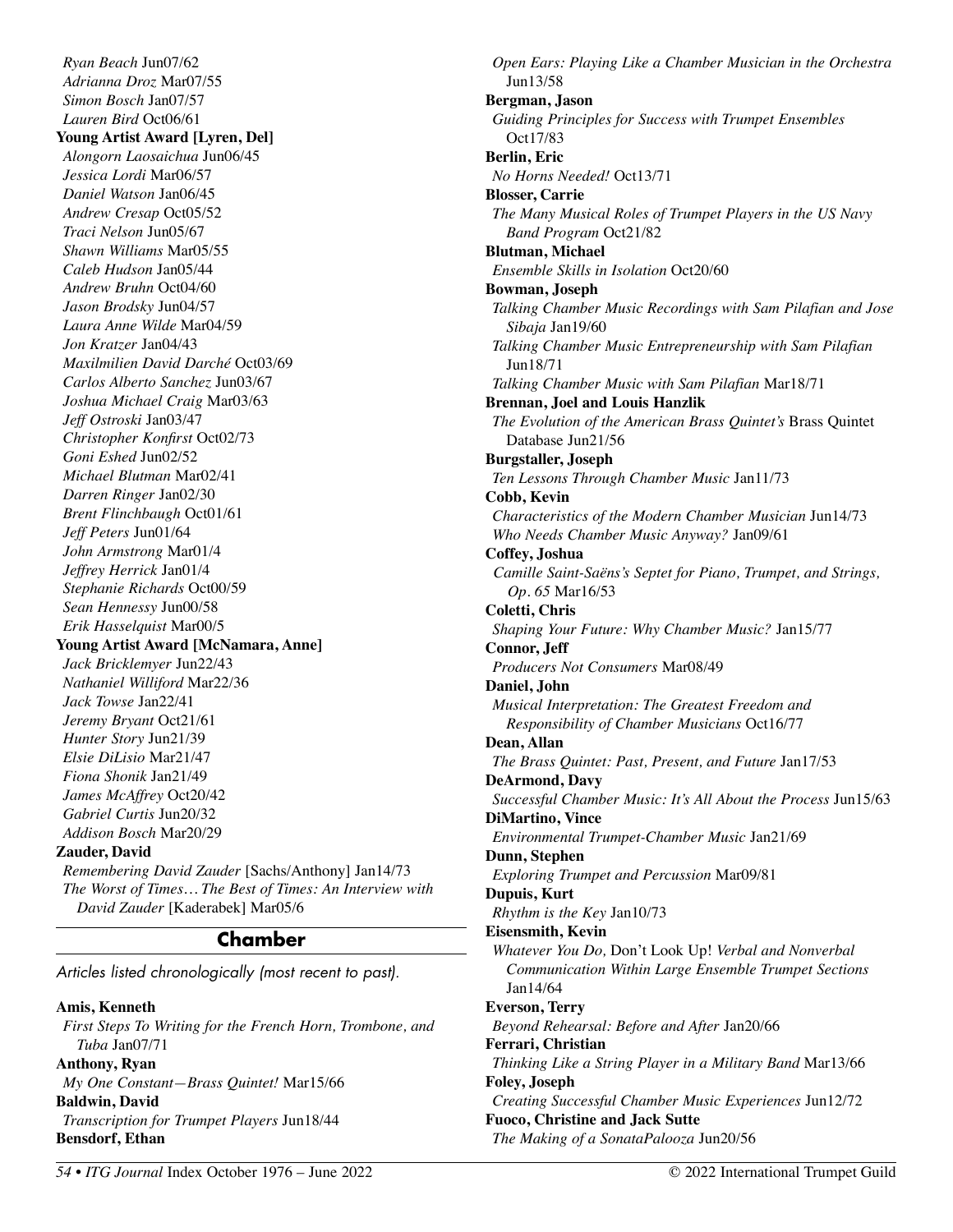**Gardner, Ryan**  *The Evolving Role of Trumpet Ensemble* Mar19/62 **Gekker, Chris**  *Performance Suggestions for J.S. Bach's 2nd Brandenburg Concerto* Mar07/69 **Gilreath, Amy**  *Who's Out There?* Jun19/66 **Green, Edward**  *Aesthetic Realism and the Art of Composing Chamber Music for Brass* Mar18/54 **Hanzlick, Louis**  *Fostering Democratic Citizenship: Chamber Music's Ready-Made Space* Oct10/73 **Hanzlick, Louis and Joel Brennan**  *The Evolution of the American Brass Quintet's* Brass Quintet Database Jun21/56 **Hickman, David**  *Starting a Professional Brass Ensemble* Jun08/65 **Hudson, Caleb**  *Opus One: Discover Your Inner Composer* Mar17/60 **Koehler, Will**  *Hommage à l'Histoire* Mar21/67 *Teaching Elements to Consider for New or Younger Brass Trios*  Mar20/46 **Kozar, Andy**  *A Sonic World Unlike Any Other* Jan22/61 **Krauss, David**  *Brass Quintet Basics: Ensemble, Intonation, and Balance*  Mar12/59 **Larson, Kenneth**  *On the Road to Wind and Song: My Preparation of Frank Martin's* Concerto for 7 Winds Mar10/64 **Lazarus, Charles**  *Learning to Find Your Voice* Jun09/79 **Lindemann, Jens**  *The Canadian Brass—A Personal Chamber Music Journey*  Mar14/66 **Mayfield, Nathan**  *Performing Baroque Trumpet in a Chamber Music Setting*  Jun11/78 **Mase, Raymond**  *Chamber Music Partnership* Oct15/71 **McWhorter, Brian**  *It's Not About the Tone: Thoughts on Developing Voice*  Jun16/57 **Mulherkar, Riley and The Westerlies**  *Improvisation in the Classroom and Beyond* Oct19/82 **Murray, Robert**  *Don't Forget the Brass Quartet* Mar16/51 **Nagel, Robert**  *Stravinsky's* L'Histoire du Soldat *Revisited* Oct09/69 **Neal, Brian**  *A Trumpet Player's Journey Towards Better Intonation: My Time with the Dallas Brass* Jan22/59 **Nelson, Jon**  *How Do I Start a Brass Chamber Group?* Oct07/62 **O'Hara, Christopher**  *Successful Arranging for the Brass Quintet Medium* Oct11/72

**Plog, Anthony**  *Why Chamber Music?* Jan16/58 **Poper, Roy**  *Trumpeter's Everest:* Brandenburg Concerto #2 *by J.S. Bach*  Oct12/70 **Racanati, Alberto**  *Italian Music for Trumpet: Casella's* Serenata Jun22/56 **Ridenour, Brandon**  *The Trumpet Chamber* Jun17/58 **Reese, Marc**  *Effective Rehearsal Techniques* Oct06/74 *The Other Trumpet* Jan08/59 *Trumpet Ensembles: Reaching the Next Level* Jan12/70 **Rode-Sagastume, Ian**  *Pioneering a Genre: Remembering The Forefront (1972 – 1980)* Jan22/13 **Romm, Ronald**  *In Short* Jun10/70 **Rudd, Wiff**  *Chamber Musicians: Laborers, Craftsmen, and Artists* Oct14/77 **Samayoa, Raquel**  *Chamber Music and the Role of the Trumpet in a Brass Trio and Brass Quintet* Mar22/50 **Saxton, Judith**  *Collaboration with Musicians … and Artists!* Mar11/62 **Sibaja, Jose**  *Road Warrior* Oct18/80 **Stowman, William**  *The Benefits of Performing in Trumpet Ensemble* Jan13/76 **Sullivan, Robert**  *Preparing to Play Stravinsky's* L'Histoire du Soldat Oct08/70 **Sutte, Jack and Christine Fuoco**  *The Making of a SonataPalooza* Jun20/56 **Tartell, Joey**  *Chamber Music 101: Leading and Following* Jan18/57 **Work, Jeffrey**  *Repertoire for Trumpet in Mixed Ensembles* Jun07/74 **Competitions & Meetings**  (Listed by sponsor, event name, or location.) **Australian Trumpet Guild**  *The Second Annual Australian Trumpet Guild National Conference* [Evans] Jan00/29 *The First Aussie ITG Conference* [Burne] Dec98/30 **Bad Säckingen**  *The 6th Trumpet Festival and the 2nd Altenburg Competition in Bad Säckingen* [Hørven] Jun02/44

**Baltimore Trumpet Day** 

*2002 Baltimore Trumpet Day* [Johnson] Jan03/38

**Bar Harbor Brass Week**  *Relax! Bar Harbor Brass Week 2002* [Sawyer] Mar03/52

**China Trumpet Guild Conference** 

*Highlights from the Fifth China International Trumpet Week and Conference* [Mortenson] Jan12/17 *The Inaugural Conference of the China Trumpet Guild* [Rui and Jones] Jun08/40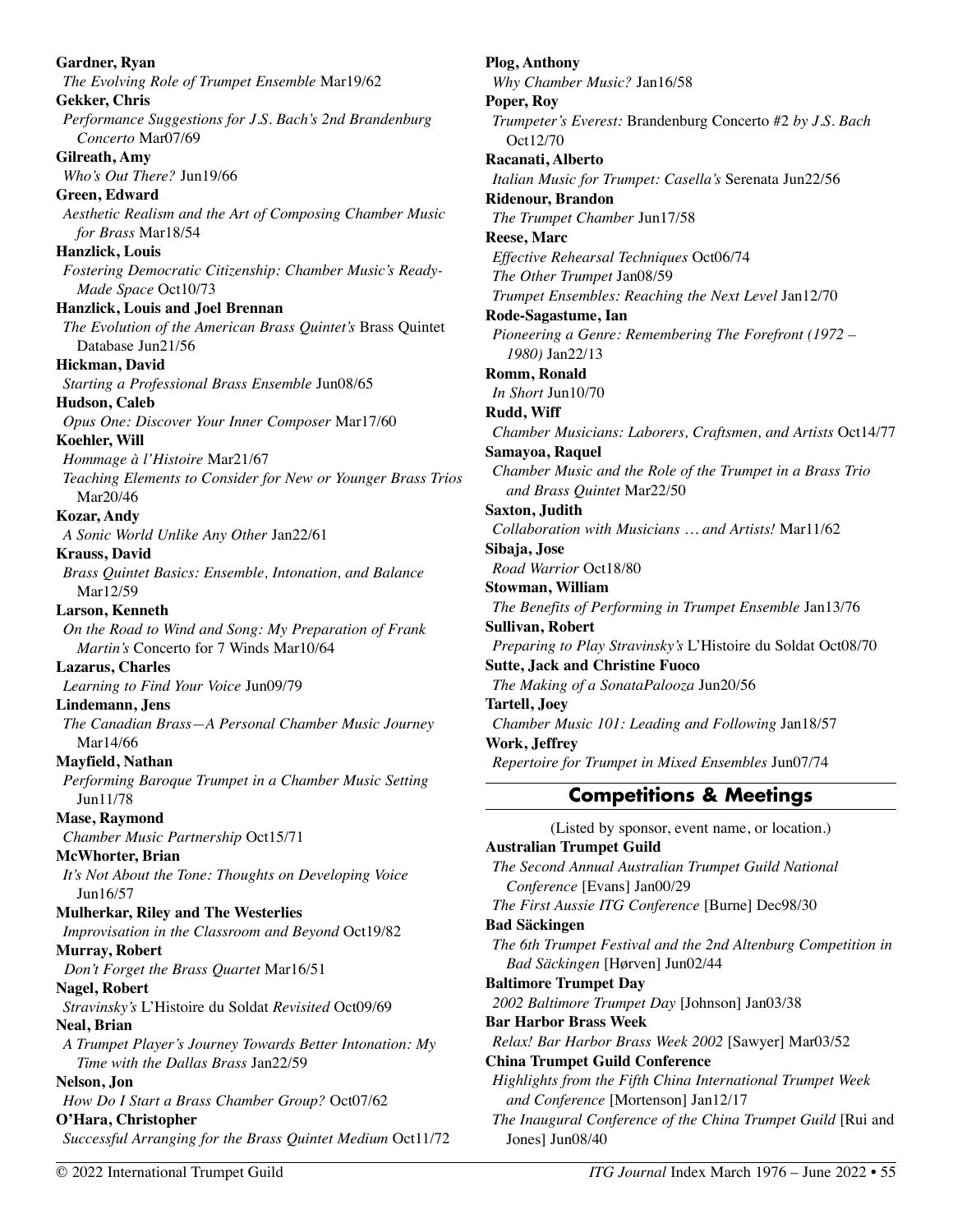## **Chosen Vale**

*An Inside Look at the Center for Advanced Musical Studies at Chosen Vale* [Boulton] Jun12/44 **Dokshizer Trumpet Competition/Euro-Brass Festival**  *2002 Dokshizer Trumpet Cimpetition and Euro-Brass Festival, Vilnius, Lithuania* [Candelaria] Jun03/49 **Euro-ITG (also see ITG Conference)**  *The 2000 Euro-ITG Conference: Bad Säckingen, Germany*  [Hørven] Jun01/37 *The 1999 Euro-ITG Conference: Trumpet Days in Bad Säckingen, Germany* [Hørven] Jun00/5 *The 1998 Euro-ITG Conference and Kiev International Solo Trumpet Competition* [Hørven] Feb99/24 *The 1996 Euro-ITG Trumpet Days* [Barsby] May96/42 *The 1993 Euro-ITG Conference: Gothenburg, Sweden*  [Candelaria] Dec93/33 *Newly-Founded [1991] Euro-ITG Hosts First European Trumpet Days* [Ebel] Sep91/24 **Florida Trumpet Festival**  *The 1999 Florida Trumpet Festival* [Waidelich] Jun00/52 *1997 Florida Trumpet Festival* [Poor] Dec97/34 *The 1995 Florida Trumpet Festival with Philip Smith*  [Apelgren] Sep95/57 *1991 Florida State Trumpet Festival* [Ossi] May91/23 *The 1990 Florida Trumpet Festival* [Rata] Sep90/31 *The 1989 Florida Trumpet Festival* [Ault] Sep89/61 **Grand Valley International Trumpet Seminar**  *The 2010 Grand Valley International Trumpet Seminar*  [Moorehead Libs] Mar11/44 **Great American Brass Band Festival**  *The 2010 Grand Valley International Trumpet Seminar*  [Moorehead Libs] Mar11/44 **Historic Brass Society**  *The Third International Historic Brass Society Symposium*  [Koehler] Jan18/39 *The Second International Historic Brass Symposium* [Koehler] Mar13/32 *Historic Brass Society Hosts International Historic Brass Symposium* [Nussbaum] Dec95/47 *First Annual Historic Brass Symposium* [Nussbaum] Sep89/37 **International Brass Symposium**  *The 2006 International Brass Symposium in Truro, England*  [Tinnin] Jan07/52 **ITG Affiliate Chapters**  *ITG Affiliate Chapters at Work* [Carrell] Jan20/45 **ITG Carmine Caruso Jazz Trumpet Competition**  *The 2021 Carmine Caruso International Jazz Trumpet Solo Competition* [Butterfield] Mar22/28 *The 2019 Carmine Caruso International Jazz Trumpet Solo Competition* [Butterfield] Jan20/6 *The 2017 Carmine Caruso International Jazz Trumpet Solo Competition* [Butterfield/Peters] Jan18/6 *The 2015 Carmine Caruso International Jazz Trumpet Solo Competition* [Peters] Jan16/15 *The 2013 Carmine Caruso International Jazz Trumpet Solo Competition* [Eisensmith] Jan14/6 *The 2011 Carmine Caruso International Jazz Trumpet Solo Competition* [Eisensmith] Mar12/20

*The 1999 Carmine Caruso International Jazz Trumpet Solo Competition* [Caldwell] Mar00/62 *The 1998 Carmine Caruso International Jazz Trumpet Solo Competition* [Olcott] May98/16 *The 1995 Carmine Caruso International Jazz Trumpet Solo Competition* [Thornburg] Dec95/28 *[1993] Carmine Caruso International Jazz Trumpet Solo Competition* [Thompson] May94/48 **ITG Composition Contest**  *The 2006 ITG Composition Contest for Solo Trumpet and Choir (SATB)* [Rulli] Oct06/38 *The 2004 ITG Composition Contest for Solo Trumpet and Trumpet Ensemble* [Sandor] Oct04/47 *The 2003 ITG Composition Contest for Brass Quintet* [Richardson] Oct03/46 *The 1999 ITG Composition Contest* [Caldwell] Mar00/69 *The 1998 ITG Composition Contest for Trumpet Alone in the Jazz Idiom* [Richardson] Sep98/34 *The 1997 ITG Composition Contest for Trumpet and String Quartet* [Lyren] Sep97/50 *The 1996 International Trumpet Guild Composition Contest for Brass Trio* [Williams] Dec96/60 *The 1989 ITG Composition Contest for Solo Trumpet (Unaccompanied)* [Levy] Dec89/28 *The 1988 ITG Jazz Composition Contest* [Battenberg] Dec89/32 *The ITG Trumpet Composition Contest* [Nagel] NLMay77/11 **ITG Conference**  *The Virtual 2021 International Trumpet Guild Conference*  Oct21/6 *ITG Recognizes 2020 Competition Finalists* [Dovel] Oct20/30 *The 2019 ITG Conference, Miami, Florida* [Wood] Oct19/6 *The 2018 ITG Conference, San Antonio, Texas* [Wood] Oct18/6 *The 2017 ITG Conference, Hershey, Pennsylvania* [Wood] Oct17/6 *The 2016 ITG Conference, Anaheim, California* [Wood] Oct16/6 *The 2015 ITG Conference, Columbus, Ohio* [Wood] Oct15/6 *The 2014 ITG Conference, King of Prussia, Pennsylvania*  [Wood] Oct14/6 *The 2013 ITG Conference, Grand Rapids, Michigan* [Wood] Oct13/6 *The 2012 ITG Conference, Columbus, Georgia* [Mortenson] Oct12/6 *The 2011 ITG Conference, Minneapolis, Minnesota*  [Mortenson] Oct11/6 *The 2010 ITG Conference, Sydney, Australia* [Mortenson] Oct10/6 *The 2009 ITG Conference, Harrisburg, Pennsylvania*  [Mortenson] Oct09/6 *56 • ITG Journal* Index October 1976 – June 2022 © 2022 International Trumpet Guild

*The 2009 Carmine Caruso International Jazz Trumpet Solo* 

*The 2007 Carmine Caruso International Jazz Trumpet Solo* 

*The 2005 Carmine Caruso International Jazz Trumpet Solo* 

*The 2003 Carmine Caruso International Jazz Trumpet Solo* 

*Competition* [Eisensmith] Mar10/32

*Competition* [Eisensmith] Mar08/15

*Competition* [Mortenson] Mar06/37

*Competition* [Dolske] Jun04/26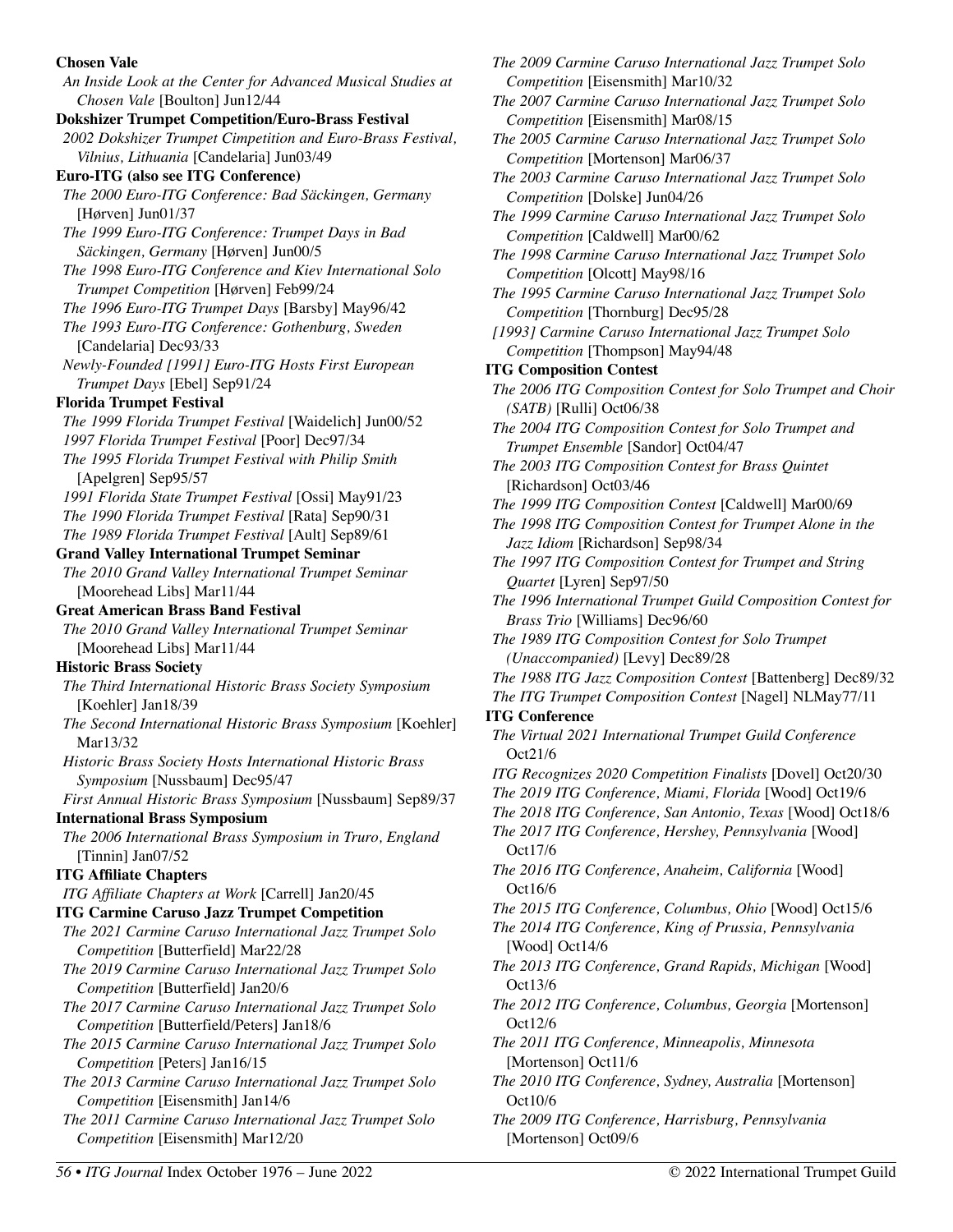- *The 2008 ITG Conference, Banff, Alberta, Canada* [Mortenson] Oct08/6
- *The 2007 ITG Conference, Amherst, Massachusetts*  [Mortenson] Oct07/6
- *The 2006 ITG Conference, Glassboro, New Jersey* [Mortenson] Oct06/5
- *The 2005 ITG Conference, Bangkok, Thailand* [Mortenson] Oct05/6
- *The 2004 ITG Conference, Denver, Colorado* [Mortenson] Oct04/5
- *The 2003 ITG Conference, Fort Worth, Texas* [Mortenson] Oct03/6
- *ITG Youth Day 2003* [Mortenson] Oct03/41
- *The 2002 ITG Conference, Manchester, England* [Mortenson] Oct02/7
- *The 2001 ITG Conference, Evansville, Indiana* [Mortenson] Oct01/7
- *The 2000 ITG Conference, Purchase, New York* [Caldwell] Oct00/5
- *The 1999 ITG Conference Richmond, Virginia* [Caldwell] Oct99/5
- *The 1998 ITG Conference: Lexington, Kentucky* [Glover] Sep98/4
- *The 1997 ITG Conference: Göteborg, Sweden* [Glover] Dec97/4
- *The 1996 [ITG Conference] Brassfest* [Doerksen] Sep96/4
- *The 1995 [ITG Conference] Brassfest* [Engelke] Sep95/23
- *The 1994 ITG Conference*: *The University of Illinois at Urbana Champaign, June 15-18, 1994* [Lipka] Sep94/4
- *The 1993 ITG Conference: The Action in Akron* [Almeida] Sep93/4
- *The 1992 ITG Conference: Windmills on My Mind* [Cansler] Dec92/4
- *The 1992 ITG Conference] A Taste of Rotterdam* [Hardin] Sep92/49
- *The 1991 ITG Conference: A Synopsis* [Barrow] Sep91/4
- *The 1990 ITG Conference: A Synopsis* [Eisensmith] Sep90/4
- *The 1989 ITG Conference, Santa Barbara, California: A Summer Remembrance* [Backhaus] Dec89/4
- *The 1988 ITG Conference: A Synopsis* [Alexander] Sep88/40
- *The [1988] ITG Conference: A Student's View* [Plotz] Sep88/78
- *The 1987 ITG Conference: A Synopsis* [Barrow] Sep87/17
- *The 1986 ITG Conference: A Synopsis* [Birkemeier] Dec86/16 *The 1985 ITG Conference: A Synopsis* [Mortenson/Parker]

Sep85/29

- *The [1984 ITG Conference] Second International Brass Congress: A Synopsis* [Theurer] Sep84/12
- *The 1983 ITG Conference: A Synopsis* [Candelaria] Sep83/26
- *The 1982 ITG Conference: A Synopsis* [Amstutz] Sep82/34
- *The 1981 ITG Conference: A Synopsis* [Jones] Oct81/34
- *The 1980 ITG Conference: A Synopsis* [Winick] Oct80/29
- *The 1979 ITG Conference* [Meredith] Oct79/36
- *The 1978 ITG Conference* [Warren] Oct78/14
- *The 1977 ITG Conference* [Lewis] Oct77/29
- *First Conference of the International Trumpet Guild May 27 30, 1975, School of Music, Indiana University* NLAug75/3

# **ITG Ellsworth Smith Competition**

*The 2021 Ellsworth Smith International Trumpet Solo Competition* [Bergman, Garry, McDonnell] Jan22/33

- *The 2016 Ellsworth Smith International Trumpet Solo Competition* [Peters] Jan17/6
- *The 2012 Ellsworth Smith International Trumpet Solo Competition* [Engelke, Irish, Skoniczin] Mar13/13
- *The 2008 Ellsworth Smith International Trumpet Solo Competition* [Aston, Kappraff, Shamu] Mar09/42
- *The 2004 Ellsworth Smith International Trumpet Solo Competition* [Mortenson] Mar05/31
- *The 2000 Ellsworth Smith International Trumpet Solo Competition* [Hørven] Jun01/41
- *The 1998 Ellsworth Smith International Solo Trumpet Competition* [Campbell] Dec98/17
- *The 1996 Ellsworth Smith International Trumpet Guild Solo Trumpet Competition* [Apelgren] Dec96/55
- *The 1994 Ellsworth Smith International Trumpet Guild Solo Trumpet Competition* [Engelke] *F*eb95/35
- *The 1992 Ellsworth Smith International Trumpet Solo Competition* [Goff] Feb93/32
- *The 1990 Ellsworth Smith International Trumpet Solo Competition*, [Tarr] Feb91/29
- *The 1988 Ellsworth Smith International Trumpet Guild Solo Competition* [Kenney] May89/14

# **ITG Ohio Chapter**

- *The 1995 Ohio Chapter ITG Meeting* [Engelke] May95/57
- *The 1994 Ohio ITG Meeting* [Engelke] Sep94/44
- *Ohio ITG Chapter Meeting* [Irish] Feb92/8
- *First Ohio ITG Chapter Meeting Held at Ohio State* [Gallagher] Dec83/9
- *Edward Carroll and Clifford Blackburn Featured at Ohio ITG Chapter Meeting* [Birkemeier] Sep85/16
- **ITG Regional Conference**
- *ITG Regional Conference, Oklahoma City, Oklahoma, January 26 – 27, 2018* [Wood] Jun18/7
- **International Trumpet Week**
- *International Trumpet Week at the Central Conservatory in Beijing* [Leisring] Jan07/25
- **Ionian Summer Music Academy**
- *Trumpets in Paradise: The Fourth Ionian Summer Music Academy* [Anthis, Jones, and Kessaris] Mar07/36
- **Lake Placid [Trumpet and Brass Quintet Seminars]**
- *The 2000 Lake Placid International Trumpet Seminar* [Wallace] Jan01/37
- *Lake Placid's Trumpet and Brass Quintet Seminars* [Webb] Dec98/32

*Top Brass at Lake Placid* [Webb] Dec97/32

- *A Big Noise in Lake Placid* [Wallace] Feb97/38
- **Lieksa Brass Week**
- *The Third Lieksa International Trumpet Competition and Highlights from Brassweek* [Mortenson] Jan08/40
- *The Second Raimo Sarmas International Trumpet Competition and Lieksa Brass Week* [Mortenson] Mar03/24
- *The 20th Anniversary of Lieksa Brass Week* [Tunnell] Jan00/23 *Lieksa Brass Week 1995* [Goff] Feb96/56
- **Maryland Early Brass Day**
- *The Fifth Maryland Early Brass Festival* [Koehler] Jan04/37 *The Third Maryland Early Brass Day at Towson University*  [Curtis] Oct00/56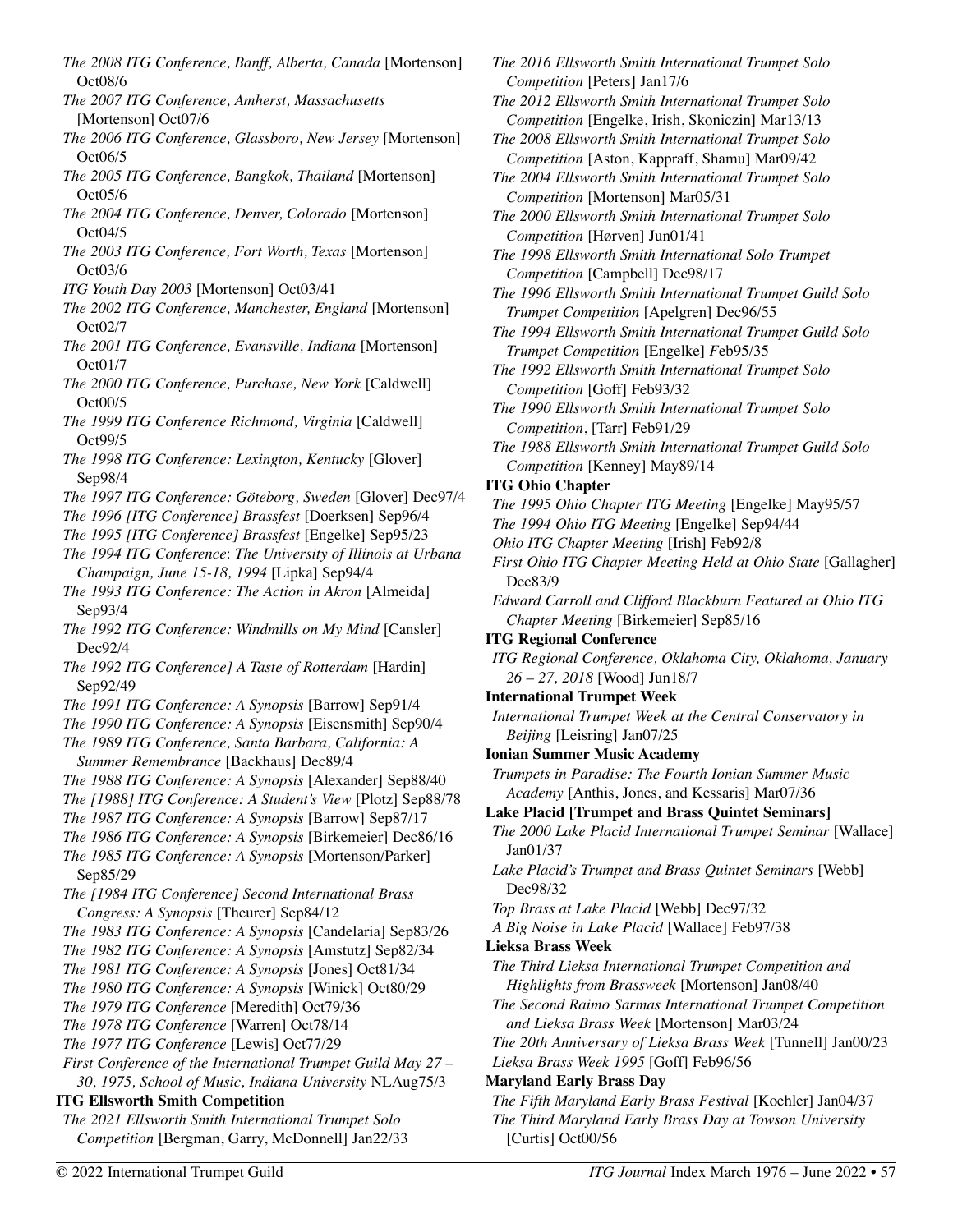### **Maurice André International Trumpet Competition**

| The Sixth Concours de trompette Maurice André [Mortenson] |  |
|-----------------------------------------------------------|--|
| Mar07/17                                                  |  |

- *The Fifth Maurice André International Trumpet Competition*  [Chenette] Jun04/7
- *The Fourth Maurice André International Trumpet Competition*  [Hørven] Mar01/20

*The 1997 Maurice André International Trumpet Competition*  [Tunnell] Feb98/41

### **Moscow International Trumpet Festival and Competition**

*The 1997 Moscow International Trumpet Festival and Competition* [Candelaria] Feb98/50

*The 1995 Moscow International Trumpet Festival and Competition* [Candelaria] May96/52

## **National Brass Symposium**

*How the National Brass Symposium Got Its Start* [Martin] Mar12/68

## **National Trumpet Competition**

*The 2004 National Trumpet Competition* [Lilly] Jan05/36 *The 2003 National Trumpet Competition* [Lilly] Jan04/32 *The 2002 National Trumpet Competition* [Lilly] Jan03/40 *The 2001 National Trumpet Competition* [Tregenza] Oct01/53 *The 2000 National Trumpet Competition* [Tregenza] Oct00/54 *The 1999 National Trumpet Competition* [Yost] May99/46 *The 1998 National Trumpet [Competition] Symposium*  [Baldwin] May98/34 *The 1997 National Trumpet Competition* [Edelbrock] Sep97/48 *The 1996 National Trumpet Competition* [Childress] Sep96/35 *The 1995 National Trumpet Competition* [Childress] Sep95/54 *The 1994 National Trumpet Competition at George Mason University* [Childress] May94/56 *Snow Job: Fifty-two Trumpet Players Storm into Washington for Second Annual [1993] National Trumpet Competition*  [Childress] May93/22 **National Trumpet Symposium**  *The National Trumpet Symposium, 1968-1973* [Laramore] May96/25 *The 1976 National Trumpet Symposium: A Synopsis* [Amstutz] Oct76/20 **New York Brass Conference**  *Highlights of the Tenth Annual New York Brass Conference*  [Spilka] NLMay82/10 *Trumpet Highlights of the Fifth Annual New York Brass Conference for Scholarships* [Spilka] NLOct77/12 **North Texas Baroque Trumpet Symposium**  *The North Texas Baroque Trumpet Symposium* [Hunsaker] Jan04/38 **Norwegian Trumpet Forum**  *Urban Agnas at the Norwegian Trumpet Forum* [Hørven] Jan06/38 *Håkan Hardenberger at the Norwegian Trumpet Forum*  [Hørven] Oct01/55 **Pilisvörösvar International Trumpet Competition**  *The 1999 Pilisvörösvar International Trumpet Competition*  [Bach] Jan00/22 **Romantic Trumpet Festival**  *The Fourth International Romantic Trumpet Festival in St. Petersburg, Russia* [Clodfelter] Mar07/23

### **Ryan Anthony Memorial Trumpet Competition**

*ITG Presents: The Ryan Anthony Memorial Trumpet Competition* [Thornton] Jan21/46 **Schagerl Brass Festival** 

*Schagerl Brass Festival 2008* [Burt] Jan09/28

- **Tennessee Trumpet [Competition]**
- *The 1998 Tennessee Trumpet Competition and Trumpet Seminar*  [Decker] Sep98/45
- *Tennessee Tech Trumpet Symposium With Raymond Crisara*  [Decker] Sep83/46
- **Truax Trumpet Camp**

```
Bert's Basic Brass Trumpet Camp [Irish] Mar07/42
```
**Other Competitions and Meetings** 

- *Exploring Trumpet in Kalavrita, Greece* [Mortenson] Jun06/38 *Highlights from the 2003 International Women's Brass Conference* [L. Blackmore, M. Blackmore, Saxton, Scott] Mar04/15
- *The University of Georgia Brass Quintet Festival '99 and Competition of the Americas* [Sandor] Oct99/56
- *Northwestern State University Trumpet Extravaganza with Mike Vax* [Rodriguez] Feb99/48
- *The 1998 Markneukirchen International Trumpet Competition*  [Tarr] Dec98/34
- *The 1997 Thelonious Monk International Jazz Trumpet Competition* [Glover] Dec97/51
- *Associação dos Trompetistas do Brasil First National Meeting*  [Engelke] Sep97/38
- *The 1997 International Women's Brass Conference* [Thornton] Sep97/41
- *The 1997 Prague Spring International Music Competition*  [Glover] Sep97/47
- *Seventh International Porcia Competition* [Glover] May97/17
- *The 1996 Vassily Brandt International Trumpet Competition*  [Thornburg] Dec96/52
- *The Trumpet Competition of the 52nd International Competition for Musical Performers in Geneva* [Glover] Dec96/59
- *The First International Altenburg Competition* [Hardin] May96/38
- *The Baroque Trumpet International Seminar* [Barsby] Sep95/61
- *The Norway Trumpet Forum* [Ingebretsen] Dec94/56
- *The 1993 [Munich] International Music Competition: Philip's Munich* [Tarr] Dec93/26
- *Chestnut Brass Company Residency at Western Carolina University* [Ulrich] Sep93/38
- *Trumpet Master Classes Highlight 1992 Cannon Music Camp*  [Almeida] Dec92/43
- *The 1992 Tri-State Conference* [True] Sep92/51
- *The Northeast Brass Symposium An Opportunity for Musical Growth* [Reynolds] May92/28
- *U.S. Marine Band Cornet/Trumpet Section Masterclass*  [Hagstrom] Dec91/22
- *Southeast Brass Conference* [Ulrich] Dec91/24
- *The Keystone Brass Institute, 1989* [Linn] Feb90/28
- *The Just Trumpets Workshop, 1989* [Morrow] Feb90/38
- *The Second Scandinavian Brass Symposium: Helsinki October 10-15, 1988* [Mäkinen] May89/48

*Summit Brass International Brass Ensemble Competition*  [Siebert] Dec88/28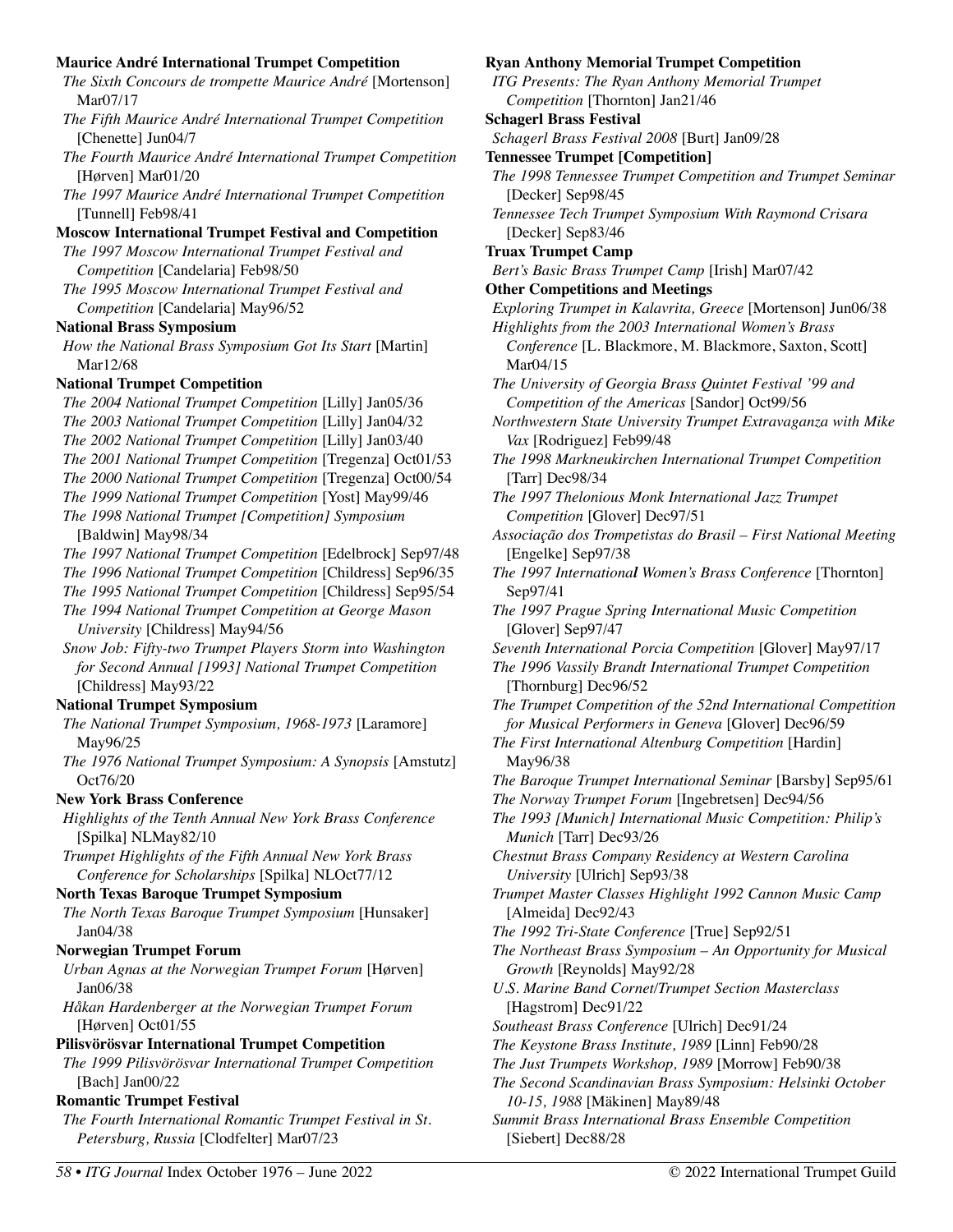*Natural Trumpets Flourish at Third Early Brass Festival*  [Carter] Feb88/18

*The Japan Trumpeters Association and The Fourth Annual Trumpet Festival* [Herrick] Dec87/34

*Auburn University Hosts First Southeast Trumpet Workshop*  [Alexander] Sep87/57

*Guest Brass Artists Highlight Year at Arizona State University*  [Hickman] Sep85/15

*Trumpeters at the 1984 MENC In-Service Conference* [Parker] Dec84/28

*Pierre Thibaud at Brass Center Workshop* [Frigerio] NLFeb82/24

*The Trumpeter of Säckingen Contest* [Streitwieser] NLOct78/6

# **Cornet**

## **Anderson, Mark**

*A Collection of Gospel Hymns for Cornet and Reed Organ*  May92/4 **Appleby-Wineberg, Bryan**  *Chicago's Amy Nelson: Bringing Beauty and Encouragement Through the Cornet* Jun22/70 *Finding Balance: Christopher Dennard* Mar22/67 *One of the Best: Iain Culross, Principal Cornet with The Grimethorpe Colliery Brass Band* Jan22/68 *Soprano Cornet Champion Marielle Rey of The Valaisia Brass Band of Switzerland* Oct21/95 *On a Mission and Leading: Beth Cooper Malovance* Jun21/70 *Concert Master in Pittsburgh: Josh Boudreau, Principal Solo Cornet of the River City Brass Band* Mar21/79 *Kathleen Gaspoz: Breaking Down Walls* Jan21/81 *The Life of a Champion: A Conversation with Tom Hutchinson, Principal Cornet with The Cory Band* Oct20/73 *The Brass Band Cornet Section: Equipment and Roles* Jun20/65 *Brass Banding in the US: A Conversation with Jen Oliverio and Gordon Ward* Mar20/55 **Arban, J.-B.**  *The 1907 Arban Cornet Method* NLMay78/11 **Backhaus, Patricia**  *Ernest S. Williams and the Twentieth-Century Cornet Repertoire*  Oct19/84 **Baldwin, David**  *Notes on J. B. Arban's* The Art of Phrasing Jan05/49 *Arbuckle's "Complete Cornet Method,"* Feb90/31 **Barrow, Gary**  *Col. Earl D. Irons and the Evolution of Cornet Pedagogy*  Dec85/24 **Bertie, David**  *The Thinking Trumpeter's Guide to Saint-Jacôme's* Grand Method for Cornet Mar22/52 **Biggs, Philip**  *Anna Hughes Williams: Passing the Torch* Oct19/91 *Kevin Robbins: Legend of Stanshawe* Jun19/72 *Excellence in the Back Row: Keith Britcliffe* Mar19/81 *Richard Poole: Life in the Stratosphere* Jan19/68 *Zoe Hancock: Flugelhorn Soloist with the Black Dyke Band*  Oct18/84 *Lucy Cutt: Fairey Band's Flugelhorn Star* Jun18/74 *Dewi Griffiths: Enjoying the Journey* Mar18/73

*Ralph Brill: British Army Cornetist Extraordinaire* Jan18/59 *Alan Morrison—Thanks for the Memories!* Oct17/87 *Helen Williams: Achieving the Unbelievable* Jun17/64 *A Conversation with Jim Hayes* Mar17/65 *Kirsty Abbotts: Leading Lady* Jan17/57 *Carl Nielsen: International Staff Band End Man* Oct16/82 *Paul Richards: Loving the Brass Band Life* Jun16/62 *Tom Hutchinson: Knocking at the Door* Mar16/56 *Roger Webster: Brass Band Icon* Oct15/64 **Bilger, David**  *The Orchestral Cornet* Mar22/70 **Bowman, Joseph**  *Leonard Smith: America's Premiere Cornet Virtuoso* Jun02/34 **Clarke, Herbert L.**  *Famous Cornetist of the Past: Mathew Arbuckle* Feb90/32 **Collins, Timothy \****Mr. Clarke on the Trumpet: Herbert L. Clarke's Famous Letter in Context* Jun09/6 **Dudgeon, Ralph**  *Aaron K. Litch and the Fitchburg Cornet Band* Sep89/4 *Ned Kendall: American Virtuoso* Sep83/16 **Farrar, Lloyd**  *Ferdinand Coeuille, Maker of the Telescope Cornets and Trumpets*, Dec88/41 **Galloway, Michael**  *Ernst Albert Couturier: American Cornet Virtuoso* May90/4 **Gates, Charles**  *The Modern Trumpet Player and the Cornet* Mar05/62 **Hazen, Robert M.**  *Parisian Cornet Solos of the 1830s and 1840s: The Earliest Solo Literature for Valved Brass and Piano* May95/35 **Heldt, Christopher A.**  *Derek Smith: Cornetist, Father, and Teacher* Mar19/6 **Hickman, David R.**  *Memorabilia from the Herbert L. Clarke Library, University of Illinois* NLFeb80/8 **Kelly, Daniel \****The Competition Solos of J. B. Arban* Mar06/17 **Kirkland, Anthony**  *Performance Suggestions for Two Classic Wind Band Excerpts for Trumpet and Cornet Part II* Jun12/77 **Klaus, Sabine—Historical Instruments Window Column**  *Cornet in B-flat by F. Besson, London, 1883 – 1884* Jun20/30 *Slide cornet in 4½-foot B-flat* Jan15/56 *Cornet in A by Schuster & Co., Markneukirchen, ca. 1900*  Mar14/46 *Cornet in B-flat by Henry Distin, London, ca. 1860* Jan14/46 *Cornophone cornettito in B-flat by F. Besson, London or Paris, ca. 1893* Oct13/58 *Cornet in B-flat by Jean Finck, Strasbourg, ca. 1840* Jun13/38 *Circular cornet à pistons in B-Flat by Carl Boosé, London ca. 1856* submitted by Giles Whittome Oct08/51 *Circular Cornet in B-flat by Ernst Ferdinand Glier (1827 – 1870), Cochecton, New York, ca.1860* submitted by Clint Spell Jan08/47 **Koehler, Elisa**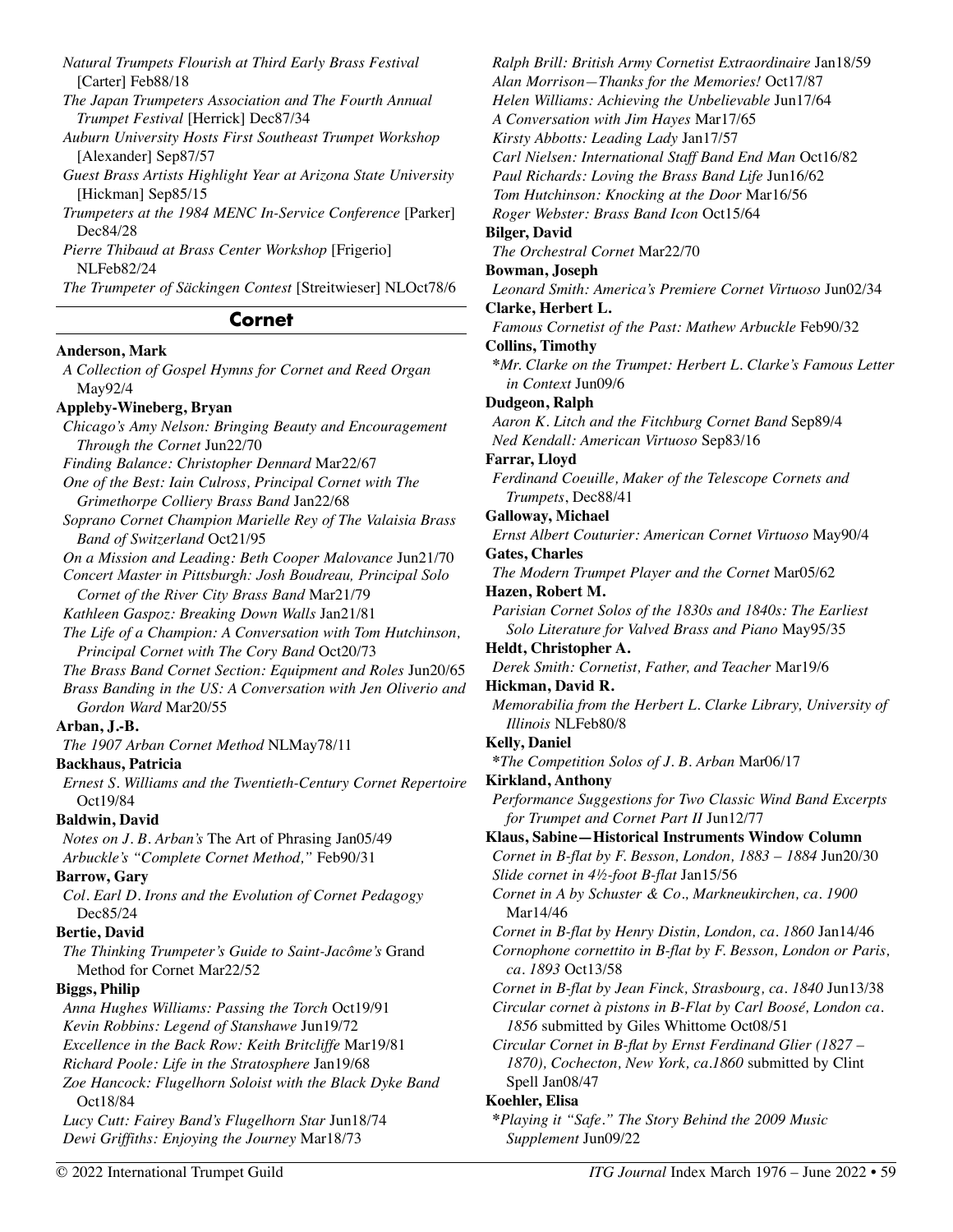# **Lewis, H.M.**  *Antique Cornets and Other Frustrations: A Performer's Guide to Cornets by the C.G. Conn Company, 1888-1911* May95/39 *How the Cornet Became a Trumpet – The Instruments and Music of a Traditional Period in American Music: 1880-1925*  Sep91/17 **Lillya, Clifford**  *The Laughing Cornet (and all that Jaz\*)* Dec88/21 **Loeber, Beth**  *Mr. Jack Daniel's Original Silver Cornet Band* May91/4 **Madeja, James**  *The Herbert L. Clarke Method of Cornet Playing* Feb90/4 **O'Connor, Michael**  *Thomas Coates: American Cornet Soloist* Jun19/67 **Pearson, Ian**  *A Brief Biography of Ernest S. Williams and a Look at* The Catskills Polka Mar08/28 **Proksch, Bryan**  *The Cornet Etudes of W. Paris Chambers* Mar20/49 **Nowicki, Carole**  *\*Walter F. Smith, "The Star of the Band"* Oct04/48 **Scott, Marshall**  *The Conn Victor Cornet* Feb90/40 *The Wonder Cornet* Feb90/41 *The Conn-Dupont Cornet* Dec89/42 *The Vincent Bach Echo Trumpet* Dec89/43 **Tinnin, Randall \***Premiere Solo de Cornet á Pistons, by Georges Hüe*: Music of the Concours for Cornet of the Paris Conservatory after Arban* Mar10/18 **Treybig, Joel**  \**The Cornet in the Orchestra and Wind Band: A Viable, Valuable Instrument* Jan14/12 *\*A Cornetist's Perspective on Stravinsky's* "Histoire du Soldat" [Trebig] Oct02/49 **West, Ann M.**  *The Cornet Obligato in Hector Berlioz's "Un Bal" of Symphonie Fantastique* Feb93/12 **Yager, Ward**  *Cornet in the Wind Band* Jan13/81 **Equipment Anderson, Michael**  *Trumpet Gadgets III* Oct10/67 *Trumpet Gadgets II* Mar09/76 *Trumpet Gadgets* Jan09/56 *Buying and Selling Trumpet Gear Online* Mar05/68 **Appleby-Wineberg, Bryan**  *The Brass Band Cornet Section: Equipment and Roles* Jun20/65 **Bast, Gary J.**

*The Legacy of William T. Cardwell, Jr.* Oct16/51

### **Bilger, David**

*Rotary Trumpets—A Conversation with Dr. Jack Burt* Jan17/62 *"What Mouthpiece Do You Play?"* Oct16/86

# **Blackburn, Clifford**

*Trumpet Modifications and Repair: Valve Aligning*  NLMay80/10

*Trumpet Modifications and Repair: Mouthpiece Gap*  NLMay79/12 *Trumpet Modifications and Repair: Louisville Leadpipe; Mouthpiece Throat Sizes* NLFeb78/10 **Bloch, Colin**  *Rotary and Piston Trumpets: New Perspectives* Oct21/30 **Bonnici, André**  *The Future of Instrument Making: A Conversation with Craftsman Jérôme Wiss* Mar20/14 **Bouhuys, Arend**  *Pressure-Flow Events During Wind Instrument Playing*  Feb83/11 **Briney, Bruce and Kirsty Montgomery**  *Intersecting History and Pedagogy: Using the Natural Trumpet to Teach Beginning Brass Students* Mar15/34 **Burgess, Dustin**  *The Other Trumpets* Mar14/54 **Burt, Jack**  *The Rotary Trumpet: An Introduction* Mar04/52 **Byler, Chuck**  *Frank Kaderabek Talks About His Benge Trumpets* Jan09/21 **Chapman, Robert C.**  *A Bibliography for the Science of Customizing or Constructing Trumpets* Jun00/59 **Coleman, David F.**  *Guidelines for Transitioning from B-flat Trumpet to Higher-Keyed Trumpets* Mar17/52 **Collins, Timothy \****Mr. Clarke on the Trumpet: Herbert L. Clarke's Famous Letter in Context* Jun09/6 **Dulin, Mark**  *The Bach Artisan Trumpet Comes to Life: An Interview with Michael Sachs and Jeff Christiana* Jan11/77 **Fleisher, Dennis**  *The Trumpet Receiver Gap: An Acoustical Study* Dec82/15 **Frederick, Matthew**  \**Instruments of Transition: The Keyed Bugles of the Smithsonian Institute* Oct11/50 **Gaspar, Paul**  *An Interview with Trumpet Builder Clark Mazzio* Jan21/50 **Haley, Robert**  *Comparing Mouthpiece Rims and Cups* Jan09/52 **Henssen, Ralph**  *Xavier Napoléon Aimé Teste: The Reason We Use C Trumpets in the Orchestra* Jun21/14 **Hickman, David R.**  *Perfecting an Older Design: The Five-Valve C Trumpet*  Jan15/20 *Advantages of the Four-Valve C/D Trumpet* NLFeb80/22 **Hirt, Aindrias**  *\*The Devolution of the Shepherd Trumpet and Its Seminal Importance in Music History* Jan15/7 **Holloway, David**  *A Look at Piston Valve Oil* Sep95/71 **Hunsaker, Leigh Anne**  *Baroque Trumpet Study in the United States: An Update*  Jun14/15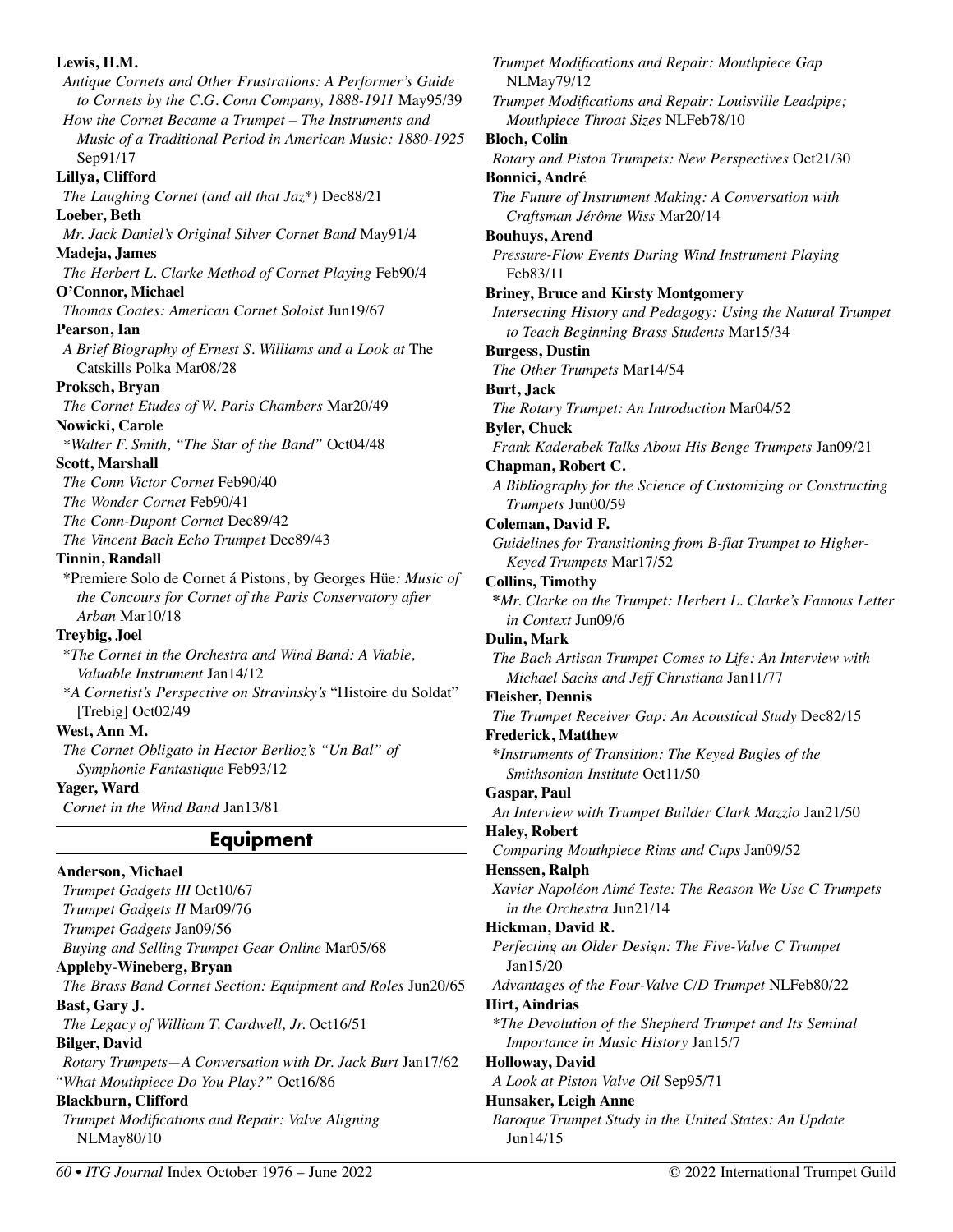| Huth, John                                                   | Scodwell,          |
|--------------------------------------------------------------|--------------------|
| What You Need to Know Before You Modify Your Trumpet         | My Frier           |
| Mar <sub>09/73</sub>                                         | Smith, Ri          |
| <b>Kausel, Wilfried and Hannes Vereecke</b>                  | It's All in        |
| *Carbon Fiber Reinforced Polymer: An Alternative to Brass?   | Recent L           |
| Oct12/41                                                     | <b>Snedeker</b>    |
| <b>Klaus</b> , Sabine                                        | Walter C           |
| The Joe R. and Joella F. Utley Collection of High Brass      | Back to            |
| Instruments: A Trumpeter's Dream Comes True Jun10/38         | Stork, Jo          |
| Koehler, Elisa                                               | Trumpet            |
| *Playing it "Safe." The Story Behind the 2009 Music          | Mouth              |
| Supplement Jun09/22                                          | Tinnin, R          |
| A Beginner's Guide to the Baroque Natural Trumpet Mar02/16   | *Dauver            |
| <b>Lessen, Martin</b>                                        | Treybig,           |
| A New Compensating Valve System for Brass Instruments        | <b>Auxiliary</b>   |
| May95/47                                                     | Mar18              |
| The Perfect Match: Trumpet Meets Mouthpiece, An Interview    | $*$ The Cor        |
| with Phyllis Stork and Bob Malone Dec94/42                   | Valuab             |
| What's in a Mute? - An Interview with Tom Crown May94/34     | $*J.S.$ Bac        |
| Diagnostic Procedures for Determining Trumpet and            | from B             |
| Mouthpiece Selection: An Interview with Anne Hardin and      | Tunnell, I         |
| Phyllis Stork May91/18                                       | Introduct          |
| Lynch, John                                                  | <b>Usov, Yun</b>   |
| The Asymmetric Trumpet Mouthpiece Feb96/52                   | The Sciet          |
| Mayfield, Nathan                                             | Playin             |
| Performing Baroque Trumpet in a Chamber Music Setting        | Vereecke           |
| Jun11/78                                                     | <i>*Carbon</i>     |
| <b>Montgomery, Kirsty and Bruce Briney</b>                   | Oct12/             |
| Intersecting History and Pedagogy: Using the Natural Trumpet | West, Jan          |
| to Teach Beginning Brass Students Mar15/34                   | Mutes fo.          |
| <b>Moore, Thomas</b>                                         | Mute De            |
| To Understand the Trumpet, Build a Hosaphone Mar09/87        | Yakushev           |
| Modifying Your Mouthpiece: What Really Happens and Why       | The Funn           |
| You Shouldn't Do It Jun06/58                                 | for Bro            |
| How Long is Your B-flat Trumpet Mar03/68                     | Youngs, l          |
| <b>Munt, Nestor</b>                                          | New Hor            |
| Twenty-Five Years of Passion: An Interview with Vincente     |                    |
| Honorato of Stomvi Brass Instruments Jun08/57                |                    |
| Olson, R. Dale                                               |                    |
| *Chronology of Innovation: The Trumpet Mouthpiece-Part 2     |                    |
| $of 2 \text{ Mar} 10/53$                                     | Anderson           |
| *Chronology of Innovation: The Trumpet Mouthpiece-Part 1     | <b>Historic</b>    |
| $of 2$ Jan $10/63$                                           | Araya, L           |
| Raymond, John                                                | *A Brief           |
| Mics, EQ, and Effects Pedals: A New Path to Finding Your     | Ensem<br>Baldwin,  |
| Own Sound Jun20/40                                           |                    |
| Richardson, William S.                                       | Notes on           |
| The International Trumpet Making Workshop: An Interview      | <b>Bach Ari</b>    |
| with Robert Barclay and Richard Seraphinoff Oct13/54         | <b>Bast, Gar</b>   |
| <b>Redmond, Robert</b>                                       | The Lego           |
| The Latest in Practice Mutes Jun10/64                        | Battista,          |
| Sachs, Michael                                               | Trombe i           |
| Using Different Keyed Instruments in the Orchestra: When,    | <b>Beatty</b> , St |
| How, and Why Jun11/84                                        | The Role           |
| <b>Saunders, Martin</b>                                      | Jun09/             |
| The Trumpet Mouthpiece: What's Right for Me? Jan11/62        | Beck, Fre          |
| Schwadron, Terry H.                                          | The Flug           |
| For the Musical Alchemist, a New Tack: Cryogenics Jan01/23   | ment)              |
|                                                              |                    |

| My Friend Ray Amado Mar10/48<br>Smith, Richard, A.<br>It's All in the Bore! May88/42<br>Recent Developments in Trumpet Design Oct78/27<br><b>Snedeker</b> , Jim<br>Walter Chesnut and the Chesterhorn: Bringing Trumpet Fingers<br>Back to Life Mar01/45<br><b>Stork, John and Phyllis</b><br>Trumpet Modifications and Repair: Basic Guidelines for<br>Mouthpiece Selection Dec86/34<br><b>Tinnin, Randy</b><br>*Dauverné's Dilemma Jun13/7<br><b>Treybig, Joel</b><br>Auxiliary Trumpets: Selecting the Best Tool for the Job<br>Mar18/10<br>*The Cornet in the Orchestra and Wind Band: A Viable,<br>Valuable Instrument Jan14/12<br>*J.S. Bach's Obbligatos: Beautiful and Significant Curiosities<br>from BWV 5, 46, & 90 Mar11/13<br><b>Tunnell, Michael</b><br>Introducing the Modern Corno da Caccia Jan15/17<br><b>Usov, Yuri</b><br>The Scientific-Theoretical Principles of Performance for<br>Playing Brass Wind Instruments Dec85/19<br>Vereecke, Hannes and Wilfried Kausel<br>*Carbon Fiber Reinforced Polymer: An Alternative to Brass?<br>Oct12/41<br>West, James<br>Mutes for E-flat Trumpets Jan07/73<br>Mute Design: An Interview with TrumCor Mutes Jun04/64<br>Yakushev, Igor<br>The Funnel Mouthpiece Training Apparatus Visualizer Machine<br>for Brass Instruments Mar17/55<br><b>Youngs, Marisa</b><br>New Horn, New Habits: Adjusting to a New Trumpet Jan18/51<br><b>Historical</b><br>(also see Cornet)<br>Anderson, Michael<br>Historic Musical Instrument Web Sites Jun04/68<br>Araya, Luis M.<br>*A Brief History of the Use of Trumpets in the Mariachi<br>Ensemble Jun14/38<br><b>Baldwin</b> , David<br>Notes on J. B. Arban's The Art of Phrasing Jan05/49<br>Bach Arias for Trumpet Oct77/26<br>Bast, Gary J.<br>The Legacy of William T. Cardwell, Jr. Oct16/51<br>Battista, Ned<br>Trombe in C: Correcting the "New World" Symphony Jun18/35<br><b>Beatty, Stephanie</b> | Scodwell, Tony |
|-----------------------------------------------------------------------------------------------------------------------------------------------------------------------------------------------------------------------------------------------------------------------------------------------------------------------------------------------------------------------------------------------------------------------------------------------------------------------------------------------------------------------------------------------------------------------------------------------------------------------------------------------------------------------------------------------------------------------------------------------------------------------------------------------------------------------------------------------------------------------------------------------------------------------------------------------------------------------------------------------------------------------------------------------------------------------------------------------------------------------------------------------------------------------------------------------------------------------------------------------------------------------------------------------------------------------------------------------------------------------------------------------------------------------------------------------------------------------------------------------------------------------------------------------------------------------------------------------------------------------------------------------------------------------------------------------------------------------------------------------------------------------------------------------------------------------------------------------------------------------------------------------------------------|----------------|
|                                                                                                                                                                                                                                                                                                                                                                                                                                                                                                                                                                                                                                                                                                                                                                                                                                                                                                                                                                                                                                                                                                                                                                                                                                                                                                                                                                                                                                                                                                                                                                                                                                                                                                                                                                                                                                                                                                                 |                |
|                                                                                                                                                                                                                                                                                                                                                                                                                                                                                                                                                                                                                                                                                                                                                                                                                                                                                                                                                                                                                                                                                                                                                                                                                                                                                                                                                                                                                                                                                                                                                                                                                                                                                                                                                                                                                                                                                                                 |                |
|                                                                                                                                                                                                                                                                                                                                                                                                                                                                                                                                                                                                                                                                                                                                                                                                                                                                                                                                                                                                                                                                                                                                                                                                                                                                                                                                                                                                                                                                                                                                                                                                                                                                                                                                                                                                                                                                                                                 |                |
|                                                                                                                                                                                                                                                                                                                                                                                                                                                                                                                                                                                                                                                                                                                                                                                                                                                                                                                                                                                                                                                                                                                                                                                                                                                                                                                                                                                                                                                                                                                                                                                                                                                                                                                                                                                                                                                                                                                 |                |
|                                                                                                                                                                                                                                                                                                                                                                                                                                                                                                                                                                                                                                                                                                                                                                                                                                                                                                                                                                                                                                                                                                                                                                                                                                                                                                                                                                                                                                                                                                                                                                                                                                                                                                                                                                                                                                                                                                                 |                |
|                                                                                                                                                                                                                                                                                                                                                                                                                                                                                                                                                                                                                                                                                                                                                                                                                                                                                                                                                                                                                                                                                                                                                                                                                                                                                                                                                                                                                                                                                                                                                                                                                                                                                                                                                                                                                                                                                                                 |                |
|                                                                                                                                                                                                                                                                                                                                                                                                                                                                                                                                                                                                                                                                                                                                                                                                                                                                                                                                                                                                                                                                                                                                                                                                                                                                                                                                                                                                                                                                                                                                                                                                                                                                                                                                                                                                                                                                                                                 |                |
|                                                                                                                                                                                                                                                                                                                                                                                                                                                                                                                                                                                                                                                                                                                                                                                                                                                                                                                                                                                                                                                                                                                                                                                                                                                                                                                                                                                                                                                                                                                                                                                                                                                                                                                                                                                                                                                                                                                 |                |
|                                                                                                                                                                                                                                                                                                                                                                                                                                                                                                                                                                                                                                                                                                                                                                                                                                                                                                                                                                                                                                                                                                                                                                                                                                                                                                                                                                                                                                                                                                                                                                                                                                                                                                                                                                                                                                                                                                                 |                |
|                                                                                                                                                                                                                                                                                                                                                                                                                                                                                                                                                                                                                                                                                                                                                                                                                                                                                                                                                                                                                                                                                                                                                                                                                                                                                                                                                                                                                                                                                                                                                                                                                                                                                                                                                                                                                                                                                                                 |                |
|                                                                                                                                                                                                                                                                                                                                                                                                                                                                                                                                                                                                                                                                                                                                                                                                                                                                                                                                                                                                                                                                                                                                                                                                                                                                                                                                                                                                                                                                                                                                                                                                                                                                                                                                                                                                                                                                                                                 |                |
|                                                                                                                                                                                                                                                                                                                                                                                                                                                                                                                                                                                                                                                                                                                                                                                                                                                                                                                                                                                                                                                                                                                                                                                                                                                                                                                                                                                                                                                                                                                                                                                                                                                                                                                                                                                                                                                                                                                 |                |
|                                                                                                                                                                                                                                                                                                                                                                                                                                                                                                                                                                                                                                                                                                                                                                                                                                                                                                                                                                                                                                                                                                                                                                                                                                                                                                                                                                                                                                                                                                                                                                                                                                                                                                                                                                                                                                                                                                                 |                |
|                                                                                                                                                                                                                                                                                                                                                                                                                                                                                                                                                                                                                                                                                                                                                                                                                                                                                                                                                                                                                                                                                                                                                                                                                                                                                                                                                                                                                                                                                                                                                                                                                                                                                                                                                                                                                                                                                                                 |                |
|                                                                                                                                                                                                                                                                                                                                                                                                                                                                                                                                                                                                                                                                                                                                                                                                                                                                                                                                                                                                                                                                                                                                                                                                                                                                                                                                                                                                                                                                                                                                                                                                                                                                                                                                                                                                                                                                                                                 |                |
|                                                                                                                                                                                                                                                                                                                                                                                                                                                                                                                                                                                                                                                                                                                                                                                                                                                                                                                                                                                                                                                                                                                                                                                                                                                                                                                                                                                                                                                                                                                                                                                                                                                                                                                                                                                                                                                                                                                 |                |
|                                                                                                                                                                                                                                                                                                                                                                                                                                                                                                                                                                                                                                                                                                                                                                                                                                                                                                                                                                                                                                                                                                                                                                                                                                                                                                                                                                                                                                                                                                                                                                                                                                                                                                                                                                                                                                                                                                                 |                |
|                                                                                                                                                                                                                                                                                                                                                                                                                                                                                                                                                                                                                                                                                                                                                                                                                                                                                                                                                                                                                                                                                                                                                                                                                                                                                                                                                                                                                                                                                                                                                                                                                                                                                                                                                                                                                                                                                                                 |                |
|                                                                                                                                                                                                                                                                                                                                                                                                                                                                                                                                                                                                                                                                                                                                                                                                                                                                                                                                                                                                                                                                                                                                                                                                                                                                                                                                                                                                                                                                                                                                                                                                                                                                                                                                                                                                                                                                                                                 |                |
|                                                                                                                                                                                                                                                                                                                                                                                                                                                                                                                                                                                                                                                                                                                                                                                                                                                                                                                                                                                                                                                                                                                                                                                                                                                                                                                                                                                                                                                                                                                                                                                                                                                                                                                                                                                                                                                                                                                 |                |
|                                                                                                                                                                                                                                                                                                                                                                                                                                                                                                                                                                                                                                                                                                                                                                                                                                                                                                                                                                                                                                                                                                                                                                                                                                                                                                                                                                                                                                                                                                                                                                                                                                                                                                                                                                                                                                                                                                                 |                |
|                                                                                                                                                                                                                                                                                                                                                                                                                                                                                                                                                                                                                                                                                                                                                                                                                                                                                                                                                                                                                                                                                                                                                                                                                                                                                                                                                                                                                                                                                                                                                                                                                                                                                                                                                                                                                                                                                                                 |                |
|                                                                                                                                                                                                                                                                                                                                                                                                                                                                                                                                                                                                                                                                                                                                                                                                                                                                                                                                                                                                                                                                                                                                                                                                                                                                                                                                                                                                                                                                                                                                                                                                                                                                                                                                                                                                                                                                                                                 |                |
|                                                                                                                                                                                                                                                                                                                                                                                                                                                                                                                                                                                                                                                                                                                                                                                                                                                                                                                                                                                                                                                                                                                                                                                                                                                                                                                                                                                                                                                                                                                                                                                                                                                                                                                                                                                                                                                                                                                 |                |
|                                                                                                                                                                                                                                                                                                                                                                                                                                                                                                                                                                                                                                                                                                                                                                                                                                                                                                                                                                                                                                                                                                                                                                                                                                                                                                                                                                                                                                                                                                                                                                                                                                                                                                                                                                                                                                                                                                                 |                |
|                                                                                                                                                                                                                                                                                                                                                                                                                                                                                                                                                                                                                                                                                                                                                                                                                                                                                                                                                                                                                                                                                                                                                                                                                                                                                                                                                                                                                                                                                                                                                                                                                                                                                                                                                                                                                                                                                                                 |                |
|                                                                                                                                                                                                                                                                                                                                                                                                                                                                                                                                                                                                                                                                                                                                                                                                                                                                                                                                                                                                                                                                                                                                                                                                                                                                                                                                                                                                                                                                                                                                                                                                                                                                                                                                                                                                                                                                                                                 |                |
|                                                                                                                                                                                                                                                                                                                                                                                                                                                                                                                                                                                                                                                                                                                                                                                                                                                                                                                                                                                                                                                                                                                                                                                                                                                                                                                                                                                                                                                                                                                                                                                                                                                                                                                                                                                                                                                                                                                 |                |
|                                                                                                                                                                                                                                                                                                                                                                                                                                                                                                                                                                                                                                                                                                                                                                                                                                                                                                                                                                                                                                                                                                                                                                                                                                                                                                                                                                                                                                                                                                                                                                                                                                                                                                                                                                                                                                                                                                                 |                |
|                                                                                                                                                                                                                                                                                                                                                                                                                                                                                                                                                                                                                                                                                                                                                                                                                                                                                                                                                                                                                                                                                                                                                                                                                                                                                                                                                                                                                                                                                                                                                                                                                                                                                                                                                                                                                                                                                                                 |                |
|                                                                                                                                                                                                                                                                                                                                                                                                                                                                                                                                                                                                                                                                                                                                                                                                                                                                                                                                                                                                                                                                                                                                                                                                                                                                                                                                                                                                                                                                                                                                                                                                                                                                                                                                                                                                                                                                                                                 |                |
|                                                                                                                                                                                                                                                                                                                                                                                                                                                                                                                                                                                                                                                                                                                                                                                                                                                                                                                                                                                                                                                                                                                                                                                                                                                                                                                                                                                                                                                                                                                                                                                                                                                                                                                                                                                                                                                                                                                 |                |
|                                                                                                                                                                                                                                                                                                                                                                                                                                                                                                                                                                                                                                                                                                                                                                                                                                                                                                                                                                                                                                                                                                                                                                                                                                                                                                                                                                                                                                                                                                                                                                                                                                                                                                                                                                                                                                                                                                                 |                |
|                                                                                                                                                                                                                                                                                                                                                                                                                                                                                                                                                                                                                                                                                                                                                                                                                                                                                                                                                                                                                                                                                                                                                                                                                                                                                                                                                                                                                                                                                                                                                                                                                                                                                                                                                                                                                                                                                                                 |                |
|                                                                                                                                                                                                                                                                                                                                                                                                                                                                                                                                                                                                                                                                                                                                                                                                                                                                                                                                                                                                                                                                                                                                                                                                                                                                                                                                                                                                                                                                                                                                                                                                                                                                                                                                                                                                                                                                                                                 |                |
|                                                                                                                                                                                                                                                                                                                                                                                                                                                                                                                                                                                                                                                                                                                                                                                                                                                                                                                                                                                                                                                                                                                                                                                                                                                                                                                                                                                                                                                                                                                                                                                                                                                                                                                                                                                                                                                                                                                 |                |
|                                                                                                                                                                                                                                                                                                                                                                                                                                                                                                                                                                                                                                                                                                                                                                                                                                                                                                                                                                                                                                                                                                                                                                                                                                                                                                                                                                                                                                                                                                                                                                                                                                                                                                                                                                                                                                                                                                                 |                |
|                                                                                                                                                                                                                                                                                                                                                                                                                                                                                                                                                                                                                                                                                                                                                                                                                                                                                                                                                                                                                                                                                                                                                                                                                                                                                                                                                                                                                                                                                                                                                                                                                                                                                                                                                                                                                                                                                                                 |                |
|                                                                                                                                                                                                                                                                                                                                                                                                                                                                                                                                                                                                                                                                                                                                                                                                                                                                                                                                                                                                                                                                                                                                                                                                                                                                                                                                                                                                                                                                                                                                                                                                                                                                                                                                                                                                                                                                                                                 |                |
|                                                                                                                                                                                                                                                                                                                                                                                                                                                                                                                                                                                                                                                                                                                                                                                                                                                                                                                                                                                                                                                                                                                                                                                                                                                                                                                                                                                                                                                                                                                                                                                                                                                                                                                                                                                                                                                                                                                 |                |
|                                                                                                                                                                                                                                                                                                                                                                                                                                                                                                                                                                                                                                                                                                                                                                                                                                                                                                                                                                                                                                                                                                                                                                                                                                                                                                                                                                                                                                                                                                                                                                                                                                                                                                                                                                                                                                                                                                                 |                |
|                                                                                                                                                                                                                                                                                                                                                                                                                                                                                                                                                                                                                                                                                                                                                                                                                                                                                                                                                                                                                                                                                                                                                                                                                                                                                                                                                                                                                                                                                                                                                                                                                                                                                                                                                                                                                                                                                                                 |                |
|                                                                                                                                                                                                                                                                                                                                                                                                                                                                                                                                                                                                                                                                                                                                                                                                                                                                                                                                                                                                                                                                                                                                                                                                                                                                                                                                                                                                                                                                                                                                                                                                                                                                                                                                                                                                                                                                                                                 |                |
|                                                                                                                                                                                                                                                                                                                                                                                                                                                                                                                                                                                                                                                                                                                                                                                                                                                                                                                                                                                                                                                                                                                                                                                                                                                                                                                                                                                                                                                                                                                                                                                                                                                                                                                                                                                                                                                                                                                 |                |
|                                                                                                                                                                                                                                                                                                                                                                                                                                                                                                                                                                                                                                                                                                                                                                                                                                                                                                                                                                                                                                                                                                                                                                                                                                                                                                                                                                                                                                                                                                                                                                                                                                                                                                                                                                                                                                                                                                                 |                |
|                                                                                                                                                                                                                                                                                                                                                                                                                                                                                                                                                                                                                                                                                                                                                                                                                                                                                                                                                                                                                                                                                                                                                                                                                                                                                                                                                                                                                                                                                                                                                                                                                                                                                                                                                                                                                                                                                                                 |                |
|                                                                                                                                                                                                                                                                                                                                                                                                                                                                                                                                                                                                                                                                                                                                                                                                                                                                                                                                                                                                                                                                                                                                                                                                                                                                                                                                                                                                                                                                                                                                                                                                                                                                                                                                                                                                                                                                                                                 |                |
|                                                                                                                                                                                                                                                                                                                                                                                                                                                                                                                                                                                                                                                                                                                                                                                                                                                                                                                                                                                                                                                                                                                                                                                                                                                                                                                                                                                                                                                                                                                                                                                                                                                                                                                                                                                                                                                                                                                 |                |
|                                                                                                                                                                                                                                                                                                                                                                                                                                                                                                                                                                                                                                                                                                                                                                                                                                                                                                                                                                                                                                                                                                                                                                                                                                                                                                                                                                                                                                                                                                                                                                                                                                                                                                                                                                                                                                                                                                                 |                |
|                                                                                                                                                                                                                                                                                                                                                                                                                                                                                                                                                                                                                                                                                                                                                                                                                                                                                                                                                                                                                                                                                                                                                                                                                                                                                                                                                                                                                                                                                                                                                                                                                                                                                                                                                                                                                                                                                                                 |                |
|                                                                                                                                                                                                                                                                                                                                                                                                                                                                                                                                                                                                                                                                                                                                                                                                                                                                                                                                                                                                                                                                                                                                                                                                                                                                                                                                                                                                                                                                                                                                                                                                                                                                                                                                                                                                                                                                                                                 |                |

*The Role of Women Musicians in United States Military Bands*   $/31$ 

### **ederick**

*The Flugelhorn: Its History and Development* (with supple-Oct80/2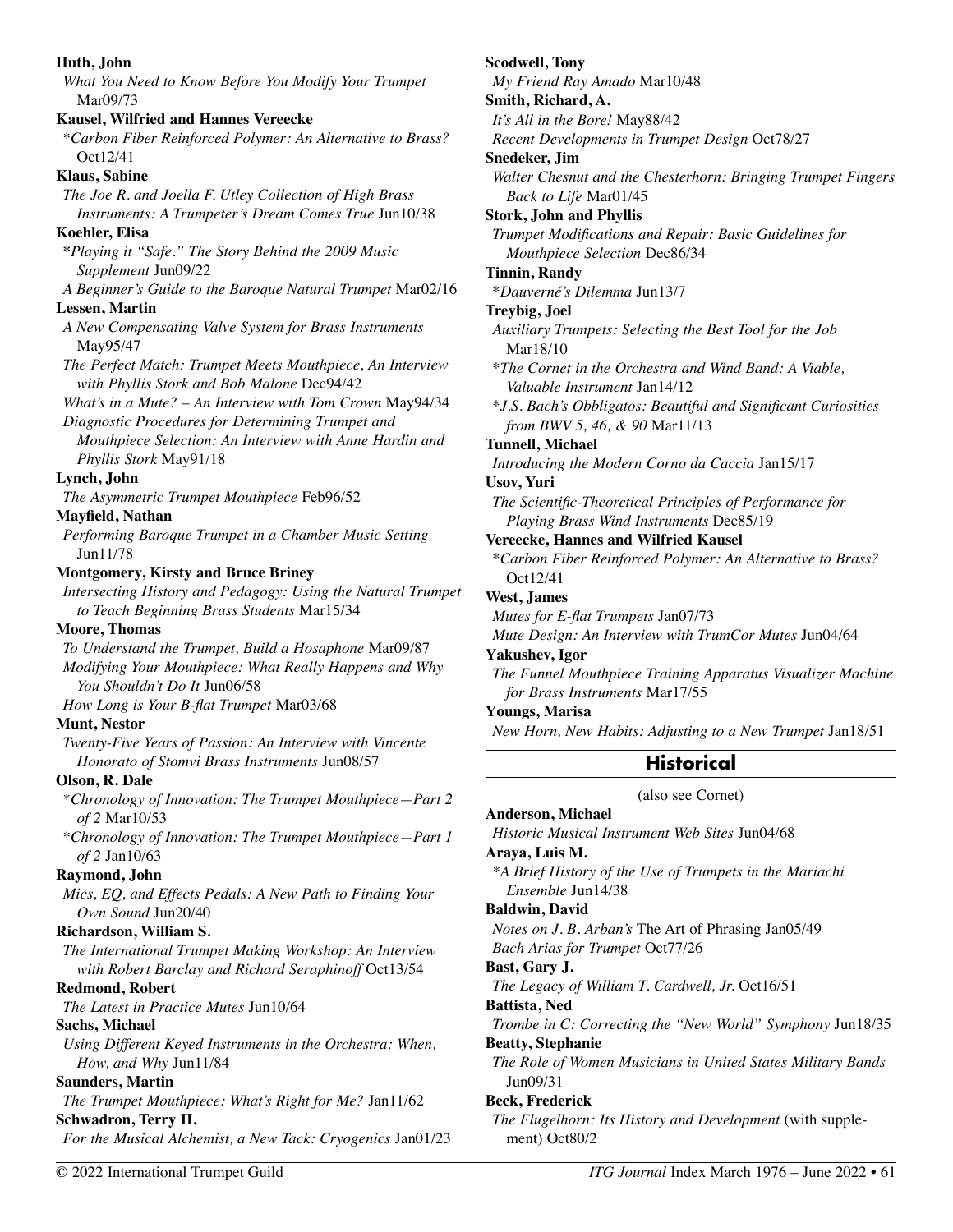**Beery, John and Scott Sorenson**  *Interlochen's Greenleaf Collection: An Inventory of the High Brass* May97/58 **Bell, Ronald**  *Natural Trumpets of Leningrad* May83/10 **Biermann, Joanna Cobb**  \**Trumpets in 18th Century Darmstadt Symphonies* Jan11/75 **Bilger, David**  *Nathaniel Mayfield: Old is New Again* Mar19/84 **Birkemeier, Richard**  *The History and Music of the Orchestral Trumpet of the Nineteenth Century, Part 2* May85/13 *The History and Music of the Orchestral Trumpet of the Nineteenth Century, Part 1* Feb85/22 **Bloch, Colin**  *The Trumpeter of Selborne: Hero or Rogue?* Mar22/14 **Bowman, Joseph**  *Synopsis of Historical Trumpet Discography* Oct09/50 **Brewer, Charles E.**  *Johann Heinrich Schmelzer and the Trumpet* Jan19/62 **Briney, Bruce C.**  *The Methods and Etudes of Wilhelm Wurm* Feb97/51 **Briney, Bruce and Kirsty Montgomery**  *Intersecting History and Pedagogy: Using the Natural Trumpet to Teach Beginning Brass Students* Mar15/34 **Burt, Jack**  *Talking over the Music: Michael Sachs and the Cleveland Orchestra over Time* Jun19/24 *Talking over the Music: Tom Rolfs and the Boston Symphony over Time* Jan19/21 **Candelaria, Leonard**  *Centennial Tribute: Timofei Aleksandrovich Dokshizer* Oct21/57 **Ciurczak, Peter L.**  *The Trumpet in Baroque Opera: Its Use as a Solo, Obbligato, and Ensemble Instrument: The Technical Details of Trumpet Style* Sep88/4 *The Trumpet in Baroque Opera: Its Use as a Solo, Obbligato, and Ensemble Instrument, Part II* May86/39 *The Trumpet in Baroque Opera: General Observations*  Sep82/14 *The Trumpet in Baroque Opera: Its Use as a Solo, Obbligato, and Ensemble Instrument* Oct81/2 **Cliff, Sam**  *A Selected Annotated Bibliography of Source Materials Pertaining to 16th and 17th-Century Performance Practices*  May87/18 **Collins, Timothy A. \****Mr. Clarke on the Trumpet: Herbert L. Clarke's Famous Letter in Context* Jun09/6 *Old Music and New Instruments: Baroque Music and the Modern Trumpet* Jun02/15 *Gottfried Reiche: A More Complete Biography* Feb91/4 **Crown, Tom**  \**The Chicago Symphony Orchestra Trumpet Section 1902 – 1932* Jun11/38 *Christian Rodenkirchen and the First Chicago Symphony Orchestra Trumpet Section* Jun10/20 *Mostly Mozart's Mutes* Feb84/8

**Dean, Allan**  *The Brass Quintet: Past, Present, and Future* Jan17/53 **Dibley, Tom**  *The Serpents of Beauchamp House* May88/46 **Dokshizer, Vladimir (ed. Joyce Davis)**  *Remembrances of My Brother* Mar07/39 **Dovel, Jason**  *The Seven Ts of Historically Informed Baroque Music* Oct21/85 **Dudgeon, Ralph**  *A Handbook for the Cornetto* Oct76/30 **Dunnick, D. Kim**  *Twenty Years of the International Trumpet Guild* Feb96/42 *The International Trumpet Guild: The First Year* Feb86/21 **Ellis, John**  *Baroque Performance Styles* Feb85/48 **Enrico, Eugene**  *The Performance of Torelli's Trumpet Music* Oct79/2 *Torelli's Trumpet Music: The Primary Sources* Oct78/4 *Torelli's Trumpet Music: A Structural Analysis* Oct77/2 **Eisensmith, Kevin**  *\*Joseph Riepel's Concerto in D á Clarino Principale* Jun03/8 *\*The Final Reunion of the Ernest S. Williams School of Music Alumni Association* Mar03/16 **Flaherty, Mark**  *\*The Life and Music of Paul Wesley "Doc" Evans* Oct03/47 **Foreman, George**  *If Only This Horn Could Talk: In Search of Willie Beach*  Jun22/59 **Foster, John**  *A Tribute to Edward H. Tarr (1936 – 2020)* Oct20/14 **Francis, John**  *Trumpets of the Qumran* Jun17/13 **Frederick, Matthew**  \**Instruments of Transition: The Keyed Bugles of the Smithsonian Institute* Oct11/50 *The History, the Lives, and the Music of the Civil War Brass Band* Jan10/24 **Gardner, Ned**  *In Search of the Renaissance Slide Trumpet* Dec87/4 **Gates, Charles R.**  *A Selective Annotated Bibliography of Articles Published in English Concerning History, Development, and Use of Soprano Brass Instruments* Dec86/30 **Glover, Stephen L.**  *"Trumpet" in Samuel Johnson's A Dictionary of the English Language (1755)* May98/40 **Gosch, Werner (translated by Tarr)**  *Trumpet and Horn Music in 18th Century Weissenfels* Sep92/24 **Hardin, Anne**  *The Roads They've Taken: A Look at ITG's Student Contest Winners* May96/5 *ITG's Past Presidents Review Their Legacy* May96/31 **Hazen, Robert M.**  *Parisian Cornet Solos of the 1830s and 1840s: The Earliest Solo Literature for Valved Brass and Piano* May95/35 **Henssen, Ralph**  *Xavier Napoléon Aimé Teste: The Reason We Use C Trumpets in the Orchestra* Jun21/14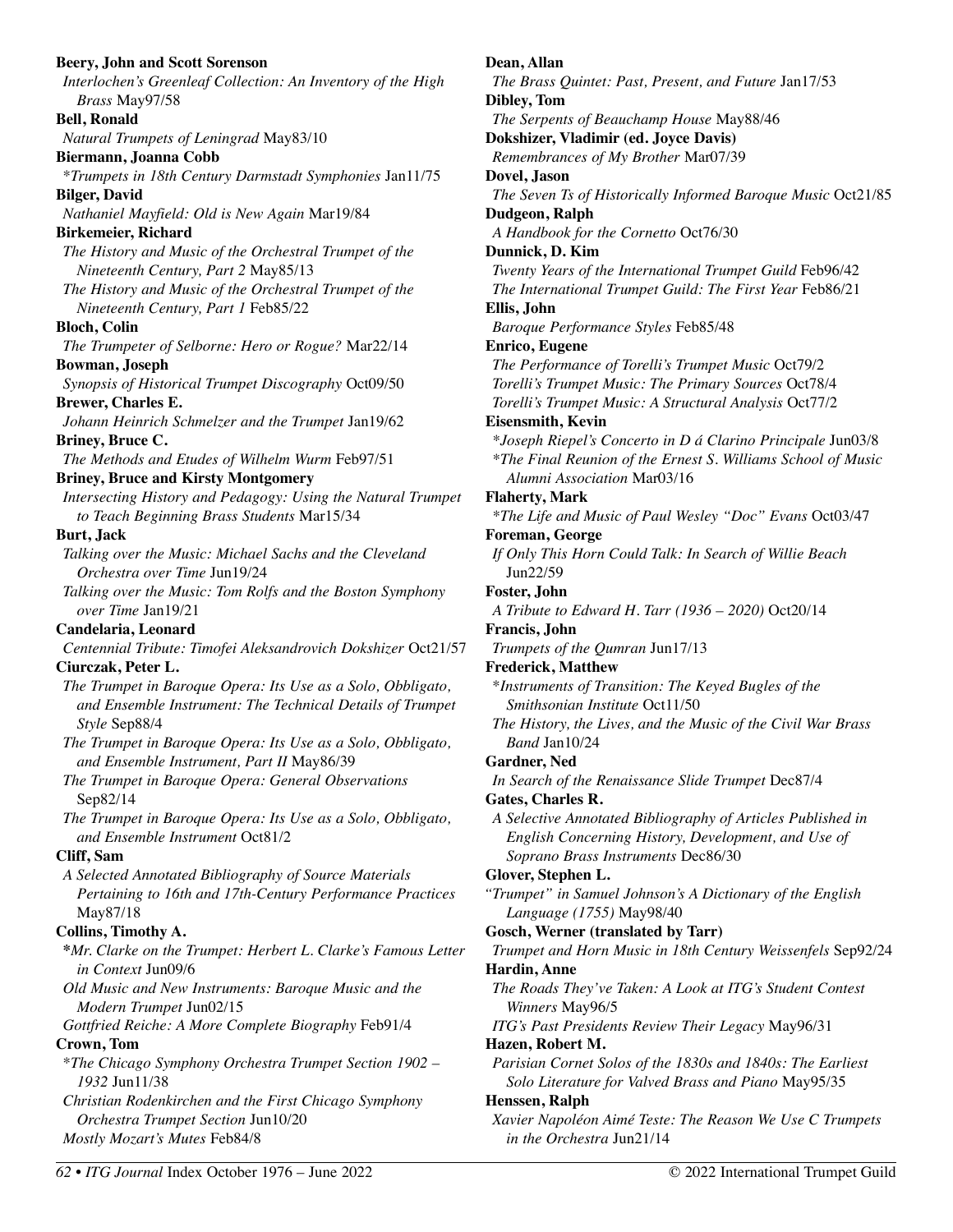*Dirk Speets: Principal Trumpet of the Concertgebouw Orchestra 1909 – 1934* Jun19/39 *Marinus Johannes Komst: Principal Trumpet of the Concertgebouw Orchestra 1934 – 1972* Mar18/39 *A History of the Concertgebouw Orchestra Amsterdam Trumpet Section, Part 2: Henri Charles Le Barbier, Otto Schubert, and Ewald Dietzel* Jan18/31 *Emil Kresse: An Excellent, Thoughtful Fellow* Oct17/48 \**The Use of Trumpet on Board Ships of the Dutch East India Company* Jan11/27 **Hickman, David**  *Understanding Vincent Persichetti's* The Hollow Men Jan16/22 *Perfecting an Older Design: The Five-Valve C Trumpet*  Jan15/20 **Hirt, Aindrias**  *\*The Devolution of the Shepherd Trumpet and Its Seminal Importance in Music History* Jan15/7 **Hunsaker, Leigh Anne**  *John Foster on the World of Baroque Trumpet* Jun16/31 *Baroque Trumpet Study in the United States: An Update*  Jun14/15 *Edward H. Tarr and the Historic Brass Revival* Jan07/35 **Jeandheur, Stephen and Roger Zacks**  *Bernard Adelstein: A Life in the Service of Music* Jun18/16 **Kelly, Daniel \****The Competition Solos of J. B. Arban* Mar06/17 **King, Judith D.**  *Music for Brass: A History of the Robert King Music Company*  Jan21/36 **Klaus, Aaron**  *\*Jewish Musical Markers in Ernest Bloch's* Proclamation Jun17/16 **Klaus, Sabine**  *The Joe R. and Joella F. Utley Collection of High Brass Instruments: A Trumpeter's Dream Comes True* Jun10/38 *Pair of Inventions-Trompeten* Mar04/56 *Trumpet in F by James Keat* Oct03/76 *Keyed Trumpet in F* Jan03/55 *Slide Trumpet (short model) in D* Oct02/66 *"Tristan" Trumpet in C* Jun02/64 **Klaus, Sabine—Historical Instruments Window Column**  *Schediphone in 9-foot B-flat by Josef Schediva, Odessa, ca. 1901* Jun22/41 *Cornet in B-flat and A by the Martin Band Instrument Co., Elkhart, Indiana, ca. 1909* Mar22/34 *Baritone Sudrophone by François Sudre, Paris, ca. 1900*  Jan22/39 *Cornopean by Thomas Percival, London, circa 1840* Oct21/59 *Trumpet in F by Alphonse Sax, Paris, ca. 1862* Jun21/37 C*ornet in B-flat by F. Sudre, successor of Halari, Paris, ca. 1890* Mar21/45 *Pocket cornet in B-flat, A, and C by Jérôme Thibouville-Lamy & Cie., Paris, ca. 1900 – 1905* Jan21/45 *Cornet in B-flat, A, and G by Adolphe Sax, Paris, 1876*  Oct20/40 *Cornet in B-flat by F. Besson, London, 1883 – 1884* Jun20/30 *Natural trumpet in D (7-foot, a' = 432 Hz) by Johann Wilhelm Haas, Nuremberg, ca. 1710 - 1720* Mar20/27 *Miniature Horn by Johann Wilhelm Haas, Nuremberg 1681*  Jan20/47 Oct19/62 Mar19/42 Jun18/49 Mar17/40 Oct16/56 Mar14/46 Jan11/50 *Köhler's Handelian Trumpet in F and E-flat* Mar10/42

*Näverlur (birch-bark trumpet) in four-foot C, B-flat, and G Büchel (wound alphorn) in 8-foot C (a1 = 440Hz) unsigned, Switzerland, ca. 1900* Jun19/46 *Trumpet in F and E-flat by F. Besson, Paris, 1882 – 83 Bass trumpet or tenor horn in nine-foot B-flat, unsigned, Germany or Sweden, ca. 1900* Jan19/43 *Jazzophone in B-flat, possibly by Franz Xaver Hüller, Graslitz (Czechoslovakia), ca. 1926 – 1930* Oct18/62 *Swedish Cornet in B-flat, Germany or Sweden, ca. 1900 Natural trumpet and valve trumpet by Antoine Courtois, Paris, 1852 – 1856* Mar18/52 *Valve trumpet in low E-flat by Hirsbrunner, Suniswald (Switzerland, near Bern), 1829* Jan18/38 *Double slide trumpet in F with crooks for E, E-flat, and D, attributed to William Brown, London, circa 1892* Oct17/64 *Prussian Cornet in B-flat, anonymous, Germany (Prussia or Saxony), between 1845 and 1860* Jun17/42 *Cornet in C by Julius Altrichter, Frankfurt/Oder, ca. 1885 Néocor in 4½-foot B-flat to 6-½ foot E-flat* Jan17/34 *Keyed Trumpet in G by Antonio Apparuti, Modena, dated 1832 Oval trumpet or "flugelhorn trumpet" in B-flat by August Clemens Glier* Jun16/38 *Trumpet in E-flat and D by Vincent Bach Corporation, New York, 1927* Mar16/34 *Kuhlohorn (oval flugelhorn) in B-flat* Jan16/41 *"Wohlrab Trumpet" in 4½-foot B-flat* Oct15/48 *Flugelhorn (bugle à pistons) in B-flat* Jun15/49 *English slide trumpet in F* Mar15/45 *Slide cornet in 4½-foot B-flat* Jan15/56 *Soprano trombone in 4-ft C* Oct14/56 *Valve trumpet in 5-ft G by F. Besson, London, 1872* Jun14/56 *Cornet in A by Schuster & Co., Markneukirchen, ca. 1900 Cornet in B-flat by Henry Distin, London, ca. 1860* Jan14/46 *Cornophone cornettito in B-flat by F. Besson, London or Paris, ca. 1893* Oct13/58 *Cornet in B-flat by Jean Finck, Strasbourg, ca. 1840* Jun13/38 *"Vibrating Horn" in B-flat by George Butler* Mar13/50 *Flugelhorn in B-flat by Adophe Sax* Jan13/61 *Contralto saxhorn (flugelhorn)* Oct12/53 *Cornet à cylinders, system Sax* Jun12/55 *Trumpet in high E-flat by E.G. Wright* Mar12/40 *Late-eighteenth-century Trumpet Mute* Jan12/65 *Serpentine Valved Cornopean* Oct11/56 *Two Russian Horns for the notes F and F-sharp* Jun11/58 *Trumpet in G by Charles Mahillon Brussels, ca.1878* Mar11/46 *Trumpet in G, by Carl August Müller,* submitted by Clint Spell *Trumpet in B-flat by Joseph Lathrop Allen* Oct10/56 *Military Parade Trumpet in E-flat by Adolphe Sax* Jun10/54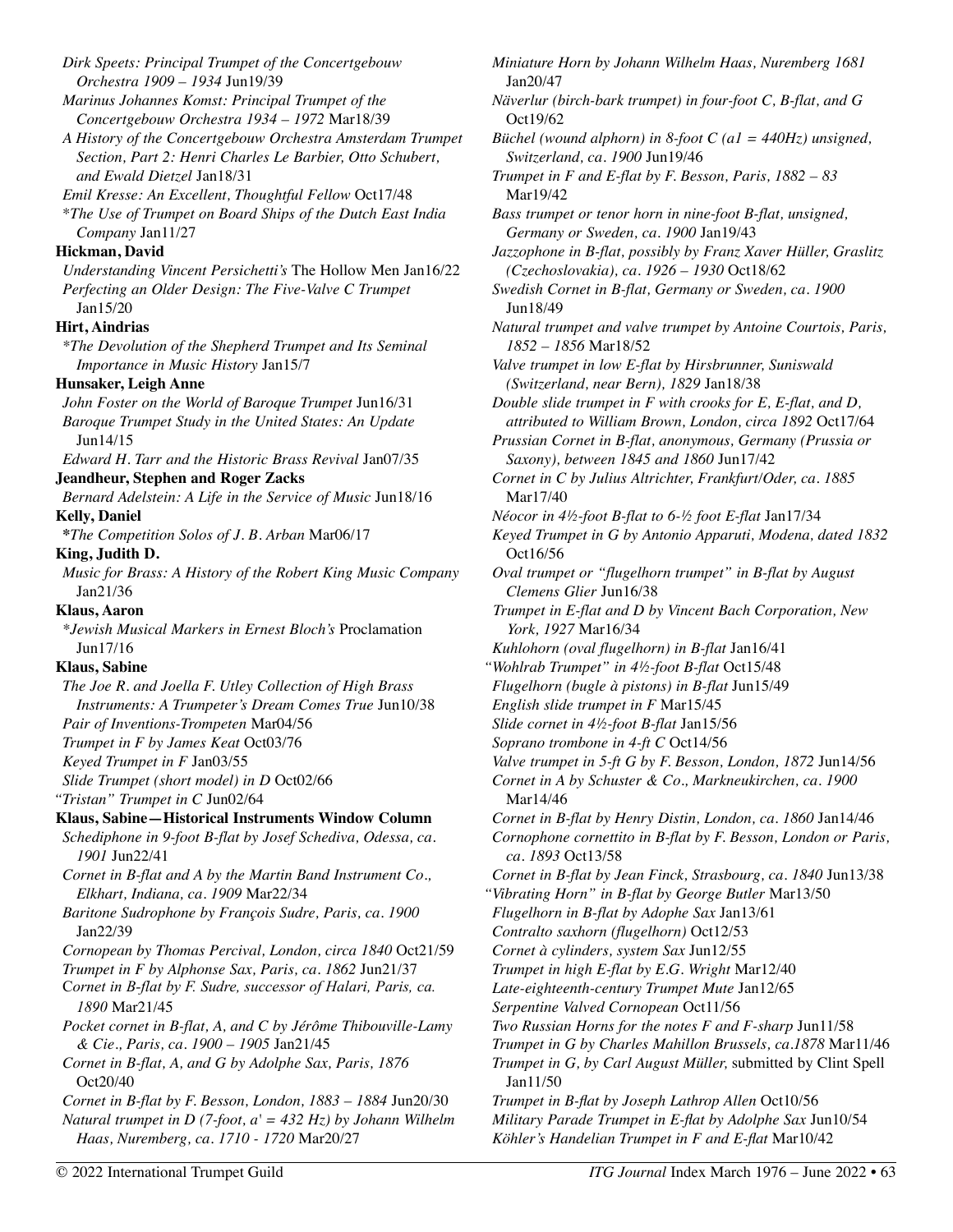*Slide Trumpet in F with D-crook by George Henry Rodenbostel and Richard Woodham* Jan10/48 *Flugelhorn Orpheon in B-flat by Boosey & Co.* submitted by Arnold Myers Oct09/53 *Presentation Keyed Bugle in E-flat by E.G. Wright* Jun09/63 *Three Straight Valve Trumpets, so-called "Engelstrompeten" (angels' trumpets) in B-flat, E-flat, and low B-flat* Mar09/63 *Cornet à pistons by Frédéric Jan, Paris, ca. 1845* submitted by Géry Demoulin Jan09/43 *Circular cornet à pistons in B-Flat by Carl Boosé, London ca. 1856* submitted by Giles Whittome Oct08/51 *Slide Trumpet in F by Michael Saurle, Munich, ca. 1800*  Jun08/49 *Ivory Cornetto, Probably from South Germany, Late 16th or Early 17th Century* Mar08/34 *Circular Cornet in B-flat by Ernst Ferdinand Glier (1827 – 1870), Cochecton, New York, ca.1860* submitted by Clint Spell Jan08/47 *Piccolo Trumpet in high B-flat by Mahillon, Brussels, 1930 or before* submitted by Arnold Myers Oct07/48 *Trumpet in F and Cornopean in B-flat by John August Köhler*  Jun07/60 *E-flat Trumpet by Gustav Adolf Eschenbach ca.1900* Mar07/53 *Miniature King Liberty Trumpet* Submitted by H. N. White Jan07/54 *Cornet in E-flat by E. G. Wright* Submitted by Robb Stewart Oct06/58 *Over-the-Shoulder Cornet in E-flat by Elbridge G. Bright, Boston, ca. 1850* Jun06/41 *"Webster Trumpet" in B-flat by Rudall Carte & Co., London, 1929* submitted by Arnold Myers Mar06/54 *Trumpet with Six Independent Valves and Tubes in F by Adolphe Sax, Paris, 1868;* Jan06/40 *"Bayley's American Cornet" in C by Benjamin F. Richardson, Boston, circa 1860* Submitted by Arnold Myers Oct05/48 *Trumpet in B-flat (a'=468 Hz) by Andreas Barth* Jun05/63 *Cornopean by Thomas Key in B-flat* Mar05/50 *Keyed Trumpet in G by Eduard Johann Bauer* Oct04/57 **Koehler, Elisa**  \**Deconstructing Arban: Perspectives on The Art of Phrasing*  Mar19/64 *The Third International Historic Brass Society Symposium*  Jan18/39 *The Second International Historic Brass Symposium* Mar13/32 *Did Mozart Hate the Trumpet?* Oct12/51 **\****Playing it "Safe." The Story Behind the 2009 Music Supplement* Jun09/22 \**Bach Cantata Trumpet Parts: A Compendium* Jan08/17 *Thoughts on Historic Brass Performance: An Interview with Stanley Curtis* Jan08/24 \**A Trumpeter's Guide to the Cornett* Jan06/14 *Kiri Tollaksen: A New Voice in Historic Performance* Jun04/39 *\*In Search of Hummel* Jan03/7 *A Beginner's Guide to the Baroque Natural Trumpet* Mar02/16 **Knauss, Zane**  *Music from the Tree F*eb95/38 **Laramore, Douglas L.**  *The National Trumpet Symposium, 1968-1973* May96/25

## **Laudermilch, Kenneth**

*The Streitwieser Trumpet Museum* NLFeb82/18

#### **Leach, James D.**

*An Accidental Discovery: Stravinsky's* Fanfare for a New Theatre Mar19/12

**Leinberger, Charles Francis** 

*\*"Degüello," No Mercy for the Losers: The Enduring Role of the Solo Trumpet in the Soundtrack of the Old West* Mar15/18

#### **Leisring, Steve**

*The Making of a Tour to China* Mar09/38

## **Lewis, H.M.**

*French Trumpet Ensemble Music of the Late Seventeenth Century*, May83/12

*Extra-Harmonic Trumpet Tones in the Baroque Era – Natural Trumpet vs. Tromba da Tirarsi* Oct80/39

### **Lillya, Clifford**

*About That Famous Letter* Dec87/12

#### **Martin, Jay**

*The United States Army Old Guard Fife and Drums Corps at Fifty Years of Service* Oct10/42

#### **Matzen, Max**

*\*Mahler's* Retuschen: *The Re-orchestration of Beethoven's Ninth Symphony and its Aftermath* Mar14/12

#### **Mayfield, Nathan**

*Performing Baroque Trumpet in a Chamber Music Setting*  Jun11/78

#### **McCready, Matthew**

*An Idiomatic View of the Keyed Trumpet through Two Concerti*, Sep84/46

#### **McGrattan, Sandy**

*Vincent Bach, "The Master of Melody," in Scarborough (1912 – 1914) and A Fresh Look at His Performing Career in America* Jan15/27

## **McNamara, Anne**

*The History of Women Trumpet Professors* Jun22/6

#### **Meredith, Henry**

*Baroque Trumpet Ornamentation: Another View* NLMay81/22 **Miller, Betsy G.** 

*Emerson Grand Concert and Walter Pelham* Jun01/26

# **Miller, Eric**

*Sounds from the Hudson: The Hellcats* Jan05/47

#### **Miranda, Clayton**

*\*The Inception of Trumpet Performance in Brazil: An Historical Account* Jun14/23

### **Montgomery, Kirsty and Bruce Briney**

*Intersecting History and Pedagogy: Using the Natural Trumpet to Teach Beginning Brass Students* Mar15/34

### **Moore, Brian**

*\*Haydn's* Trumpet Concerto*: The Tempos and Articulations of the* Andante *Movement* Jan07/40

*\*The Rebirth of Haydn's* Trumpet Concerto *in England: Ernest Hall, George Eskdale, and the BBC* Jun06/26

#### **Morley, Max L.**

*The Trumpet Arias in the Oratorios of George Frederic Handel*, Oct80/14

*Authentic Ornamentation Practice in Baroque Trumpet Arias*, NLFeb80/17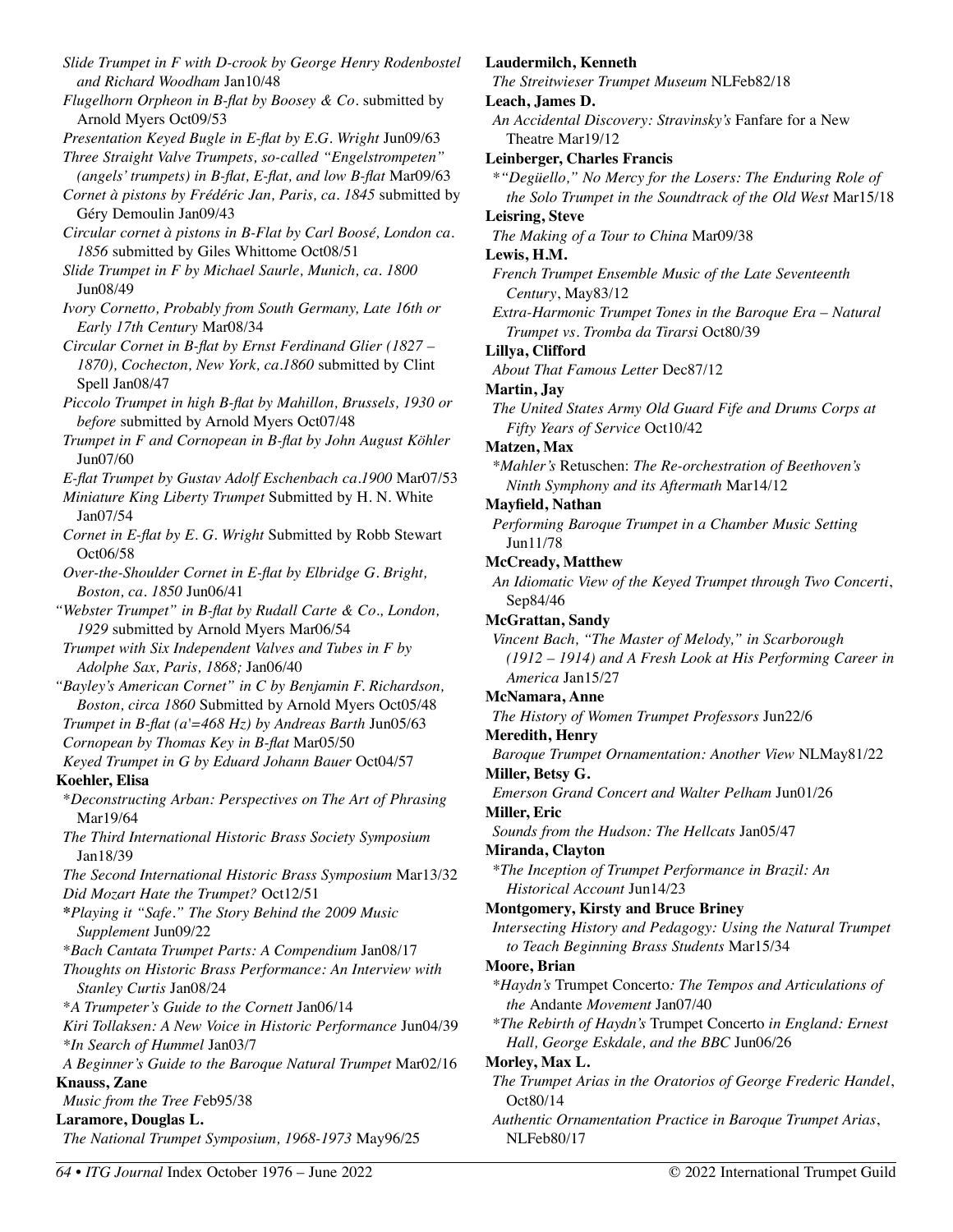**Mortenson, Gary**  *My Favorite Quotes* Oct04/64 **Murray, Robert**  *Opening the ITG Archives* Oct15/41 **Nance, Robert T.**  *Neruda and the Corno da Caccia* Oct20/63 **Nightingale, Joshua**  \**The Decline of the Clarino Style in Central Europe During the Late Eighteenth Century* Oct14/45 **Nowicki, Carole**  *\*Walter F. Smith, "The Star of the Band"* Oct04/48 **Nussbaum, Jeffrey**  *The Historic Brass Society: The First Ten Years* May99/48 **O'Connor, Michael**  *Thomas Coates: American Cornet Soloist* Jun19/67 **Olcott, James**  A Hoffnung Fanfare: *No Joke* Mar14/41 **Olson, R. Dale**  \**Chronology of Innovation: The Trumpet Mouthpiece—Part 1 of 2* Jan10/63 **Parish, Tracy \****Fusion of Style and Idiom in Joseph Haydn's* Concerto per il clarino Jan10/16 **Pearson, Ian**  *Recollections of the Ernest Williams School of Music Summer Camp: An Interview with Raymond Huston* Oct14/53 *Johann Nepomuk Hummel's "Rescue" Concerto: Cherubini's Influence on Hummel's Trumpet Concerto* May92/14 **Pepping, Amanda**  \**The Use of Brass Instruments in Rituals and Worship Throughout History* Mar08/6 **Phillips, Edward \****The Keyed Trumpet and Concerti of Haydn and Hummel: Products of the Enlightenment* Jun08/22 **Posvaliuk, Valery (trans. Anna Melnychuk, ed. Joyce Davis)**  *The Trumpeters of Kiev: Past and Present* May98/22 **Proksch, Bryan**  *The Cornet Etudes of W. Paris Chambers* Mar20/49 *Johann Walter's "Trumpet Psalm" in Celebration of the Lutheran Reformation* Oct18/82 *Mixed Messages: Trumpet and Bugle Calls in Classical Music*  Jun16/59 *Excavating the Trumpet's Earliest Repertoire* Mar11/64 **Pulzer, Jeffrey**  *The Shore Family* Oct76/3 **Pursell, John**  *Renaissance Trumpet Iconography in the Museo dell'Opera del Duomo Of Florence, Italy* Jan02/6 **Rachin, Barry**  *The Blue Note Trumpeters* Jun20/25 **Reed, Marc**  *The (Un)Ceremonial Bugle* Jun18/77 **Rice, Albert R.**  *The Curtis W. Janssen Collection* Feb90/30 **Rode-Sagastume, Ian**  *Pioneering a Genre: Remembering The Forefront (1972 – 1980)* Jan22/13

**Sarachi, Sokol**  *Albania: An Emerging Trumpet Story* Mar09/54 **Schuller, Gunther**  *Trumpet Transposition and Key Changes on Late 19th-Century Romantic Compositions* Feb89/19 **Schuman, Leah J.**  *\*Interpreting Shostakovish: The Expressive Capabilities of the Trumpet in* Symphony No. 5 Mar05/15 *The Legendary Trumpeters of St. Petersburg* Dec96/48 **Seidler, Richard D.**  *Vivaldi's "Thirteen" Concertos for Trumpet(s)* NLFeb80/15 **Selianin, Anatoly**  *Wilhelm Wurm (1826-1904)* Feb97/44 **Shamu, Geoffrey**  *Merri Franquin and the Paris Conservatory Trumpet Competition Repertoire 1895 – 1925* Jan18/42 **Smith, André M.**  *Max Schlossberg: Founder of the American School of Trumpet Playing in the Twentieth Century* May97/22 *Robert Giardinelli (1914-1996): Four Decades of Excellence in New York* Dec96/12 *A Centennial Tribute to Harry (né Hersch) Glantz on His Birthday: The First of January (1896-1996)* Feb96/4 *The Discovery of the X-Rays and the Origin of Mouthpiece Practice for Brass Instruments: A Centennial Review* Dec95/4 *The History of the Four Quintets for Brass by Victor Ewald*  May94/4 *The Four Brass Quintets of Victor Ewald* May94/33 *Brass in Early Russia: From the Beginnings to the Birth of Victor Ewald, 1860 D*ec93/4 *Arban in Russia: A Memento in The Library of Congress*  Feb93/5 **Sorenson, Scott**  *Printed Trumpet Instruction to 1835* Sep87/4 *Valentine Snow, Handel's Trumpeter* Oct79/5 **Steiger, Adrian V.**  *Bergonzi's Capriccios and the Origin of Dauverné's Etudes*  Oct16/78 *Method Books for Keyed Trumpet: New Evidence* Jun11/80 **Stock, Matthew**  *\*Lost in Liège: Belgian Trumpet Contest Pieces* Oct16/33 **Suggs, Robert**  *\*Brilliant Music for a Dark Era: Karl Pilss, Helmut Wobisch, and the Trompeterchor der Stadt Wien* Jan04/12 **Tarr, Edward H.**  *2014: A Bicentennial Year* Oct14/50 *Haydn's Trumpet Concerto (1796-1996) and its Origins*  Sep96/30 *Willy (Vassily Georgyevich) Brandt – The Early Years May*  96/55 *1995 – An Anniversary Year for Trumpeters* Sep95/74 *The Normaphon* Dec89/44 *The Prompter* Dec89/45 *The New Grove and the Trumpet* NLFeb82/12 *The Trumpets and Music of the Charamela Real* Oct76/38 **Tarr—Historical Instruments Window Column**  *Trumpet in B-flat (a'=468 Hz) by Andreas Barth* submitted by S. Klaus Jun05/63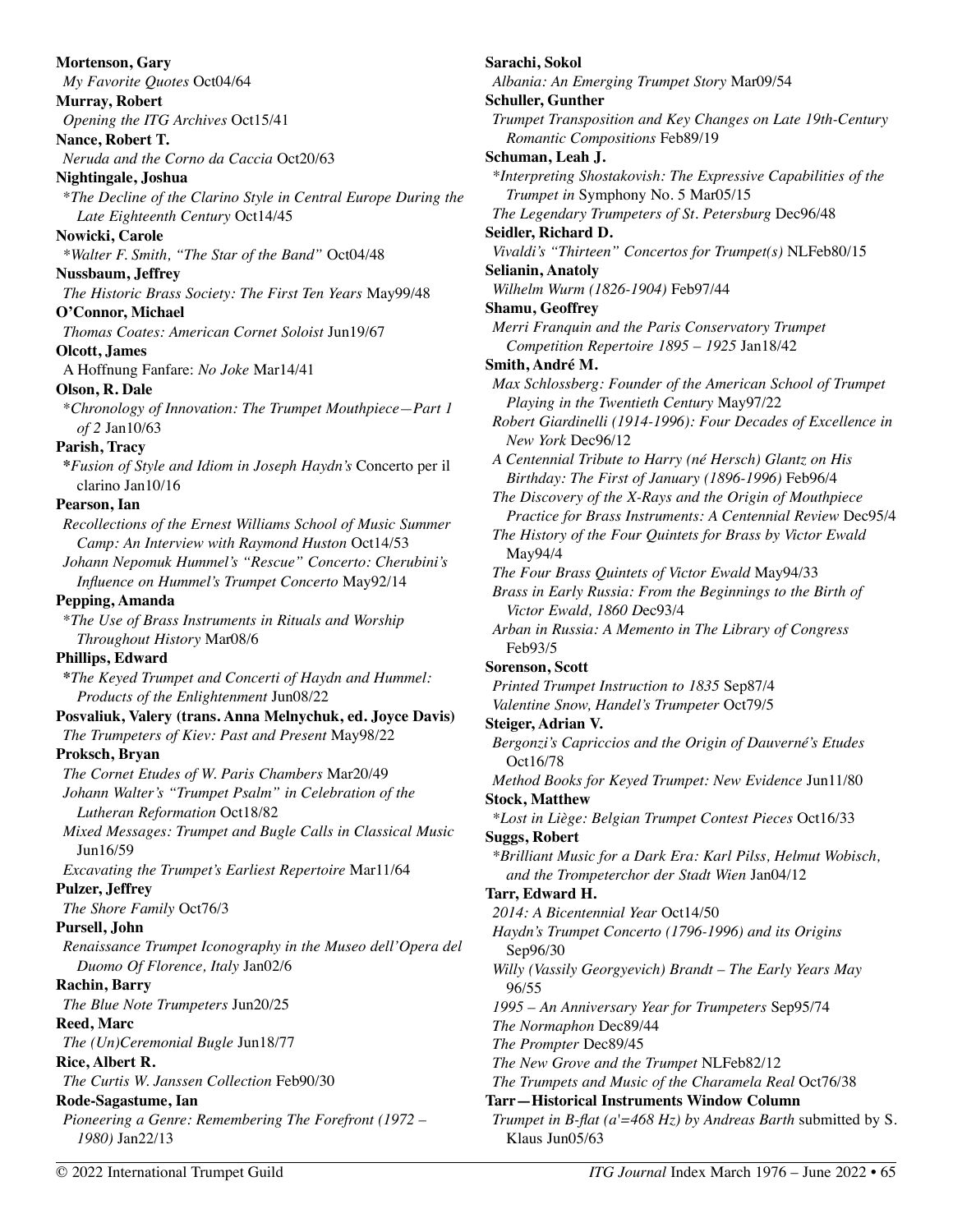*Cornopean by Thomas Key in B-flat* submitted by Sabine Klaus Mar05/50 *Glass Trumpet by Paolo Vinini 1959 & Dung-chen (Tibetan temple trumpet) 19th century* Jan05/40 *Keyed Trumpet in G by Eduard Johann Bauer* [Klaus] Oct04/57 *Natural Trumpet in Pretzel Form in E by Anton Schnitzer*  Jun04/53 *Pair of Inventions-Trompeten* [Klaus] Mar04/56 *Cornet in B-flat by Boston Instrument Manufactory* Jan04/41 *Trumpet in F by James Keat* Oct03/76 *Natural Trumpet in D by Ehe* Jun03/68 *Three Regional Instruments* Mar03/57 *Keyed Trumpet in F* [Klaus] Jan03/55 *Slide Trumpet (short model) in D* [Klaus] Oct02/66 *"Tristan" Trumpet in C* [Klaus] Jun02/64 *An Early Bach Cornet and Trumpet* [Lewis] Mar02/52 *Doubly Folded Natural Trumpet in E-flat* Jan02/42 *Kohler: English Slide Trumpet in F* Oct01/63 *Reynolds: Trumpet in F with Two Tubular (Stoelzel) Valves*  Jun01/43 *Saurle: Coiled Natural Trumpet in E-flat* Mar01/58 *Schäfer: Four-Valve B-flat Echo Trumpet* Jan01/42 *Thibouville-Lamy: Four-Valve C Trumpet* Oct00/61 **Timpelan, Helmut M.**  *The Trumpeter of Stalingrad* Jan17/16 **Tinnin, Randy**  *The Case for Natural Trumpet: A Sabbatical with Jean-François Madeuf* Mar21/33 \**Pedagogical Insights from Dauverné's* Méthode pour la Trompette Oct13/50 \**Dauverné's Dilemma* Jun13/7 **\***Premiere Solo de Cornet á Pistons, by Georges Hüe*: Music of the Concours for Cornet of the Paris Conservatory after Arban* Mar10/18 **\****J. S. Bach's Cantata 51* Jauchzet Gott in allen Landen: *Historical Observations and Insights for Modern Performance* Oct05/34 **Tourtounis, Paraskevas-Marios I.**  *The Trumpet and Trumpeters in the Janissary Bands of the Ottoman Empire* Jun22/16 **Treybig, Joel**  \**J.S. Bach's Obbligatos: Beautiful and Significant Curiosities from BWV 5, 46, & 90* Mar11/13 *\*A Cornetist's Perspective on Stravinsky's* "Histoire du Soldat" Oct02/49 **Tunnell, Michael**  *Introducing the Modern Corno da Caccia* Jan15/17 **Turrentine, Edgar M.**  *A Translation of the Trumpet Articles in the "Dictionnaire des Antiquités,"* Dec84/14 *More on the Shore Family* Oct77/23 **Villaneuva, Jari**  *A Bugle Call Remembered: Taps at the Funeral of President John F. Kennedy* Oct13/75 **Volle, Bjarne**  *A Chronological Listing of Norwegian Music for Trumpet*  Jun13/34

# **Walser, Robert**

*Musical Imagery and Performance Practice in J.S. Bach's Arias with Trumpet* Sep88/62

## **Webb, John**

*Four Keyed Bugles by Greenhill* Feb86/14

### **Winick, Steven**

*Trumpet Music by Carl Maria von Weber: A Tusch, a Canon, and a March* May88/4

### **Wixon, Ross**

*\*The Trumpet in Mahler's and Strauss's Orchestral Music of Resurrection* Jan16/6

## **Wood, James J.**

*The Military Trumpeter in a Time of War* Oct16/83

### **Wooley, Andrew**

*Newly Discovered Seventeenth-Century Trumpet Music in a Los Angeles Manuscript* Oct13/73

### **Wozniak, James**

*\*Nikolai Kubli's* Daily Drill for Building a Proper Embouchure on Trumpet and Cornet Jun15/27

### **Xanthoulis, Nikos**

\**The Salpinx in Greek Antiquity* Oct06/39

## **Zacks, Roger and Stephen Jeandheur**

*Bernard Adelstein: A Life in the Service of Music* Jun18/16

# **International Topics**

(also see Competitions and Meetings)

## **Akhmadullin, Iskander**

*Russian Trumpet Sonatas of the Postwar Era* Jun18/51

**Anthis, Sokratis, Gregory Jones, and Panoyotis Kessaris** 

*Trumpets in Paradise: The Fourth Ionian Summer Music Academy* Mar07/36

### **Araya, Luis M.**

*\*A Brief History of the Use of Trumpets in the Mariachi Ensemble* Jun14/38

### **Barth, Verena Jakobsen**

*The Göteborg Brass Band's 25th Anniversary Celebration* Jun07/47

### **Bellins, Ive**

*A Conversation with Belgian Trumpet Léon Pétré* Jan10/39

### **Bergman, Jason, Aoife Garry and Nathan McDonnell**

*The 2021 Ellsworth Smith International Trumpet Solo Competition* Jan22/33

**Bergman, Jason—Orchestra Section Profile Column** 

*The São Paulo Symphony Orchestra (Orquestra Sinfônica do Estado de São Paulo) Featuring Flávio Gabriel* Jun14/84

*The São Paulo Symphony Orchestra (Orquestra do Estado de São Paulo), Featuring Antonio Carlos dos Santos Lopes Junior* Mar14/82

*The São Paulo Symphony Orchestra (Orquestra do Estado de São Paulo), Featuring Marcelo Matos* Jan14/79

*The São Paulo Symphony Orchestra (Orquestra Sinfônica de Estado de São Paulo), Featuring Fernando Dissenha*  Oct13/85

# **Biggs, Philip**

*A Conversation with Jim Hayes* Mar17/65 *Roger Webster: Brass Band Icon* Oct15/64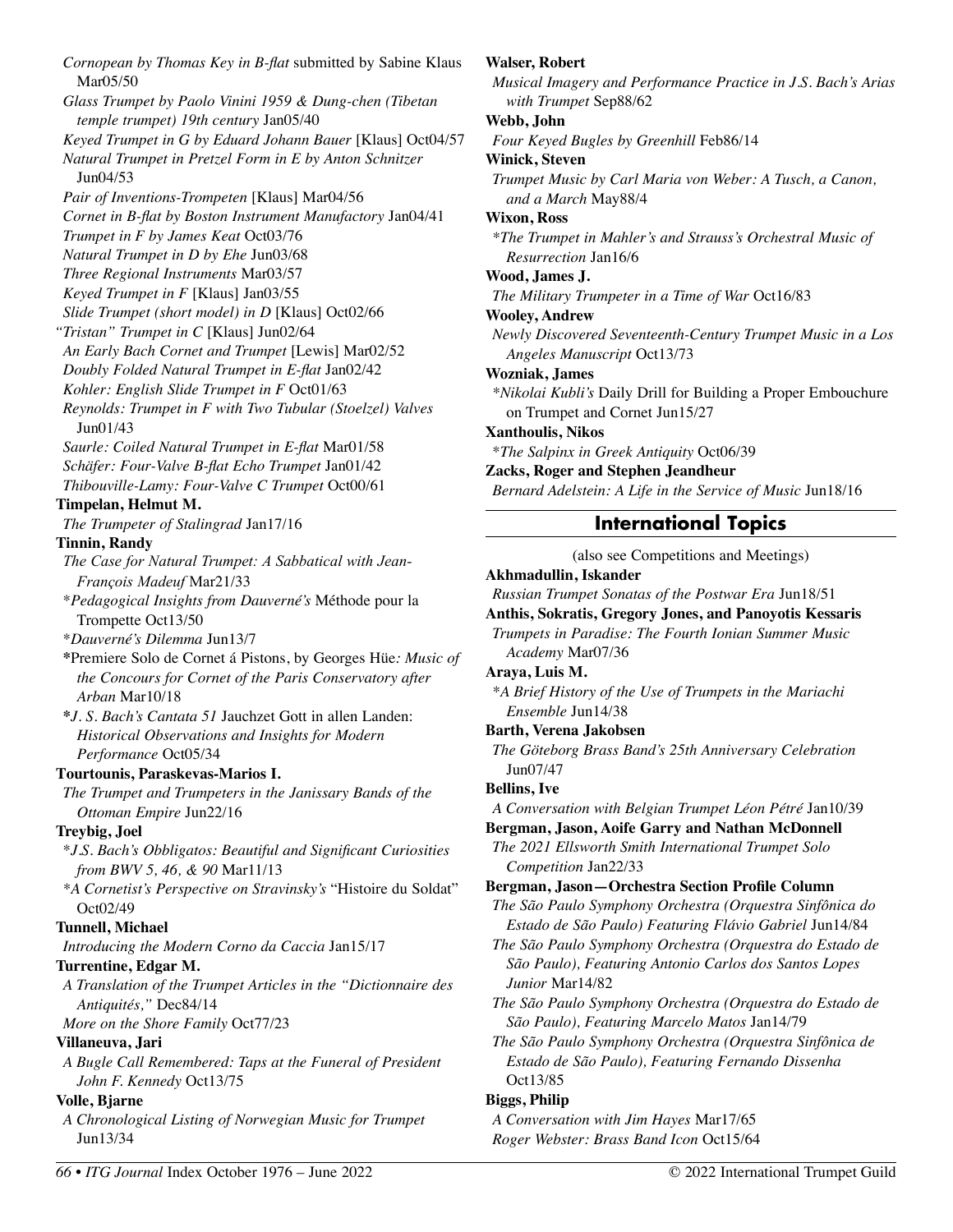**Bilger, David**  *Orchestral Playing in the US and Europe: An Interview with Kasper Knudsen* Jan16/67 **Blake, Michael**  *Trumpet Clinics in South Africa: Rebuilding a Nation from Within* Feb96/48 **Bowman, Joseph**  *Trumpet Pedagogy Challenges in Thailand* Jun11/69 *Living and Learning in the Land of Smiles* Oct08/58 **Brahmstedt, Howard**  *Trumpet Playing in China* Feb93/29 **Brixel, Eugen**  *Wind Music at the Graz Conservatory* NLMay79/6 **Brooks, Kari**  *My Trip to Thailand* Oct05/56 **Burt, Jack**  *Creatively Unique/Uniquely Creative: A Conversation with Thomas Gansch* Oct11/44 Schagerl Brass Festival 2008 Jan09/28 **Campos, Frank Gabriel**  *Susan Williams: An Aussie in Europe* Mar18/6 **Candelaria, Leonard**  *2002 Dokshizer Trumpet Competition and Euro Brass Festival, Vilnius, Lithuania* Jun03/49 **Carrell, Cynthia**  *ITG Affiliate Chapters at Work* Jan20/45 **Chenette, Stephen**  *The Fifth Maurice André International Trumpet Competition*  Jun04/7 **Chumov, Leonid**  *History of Russian Brass Ensembles S*ep94/31 **Clodfelter, Mark**  *The Fourth International Romantic Trumpet Festival in St. Petersburg, Russia* Mar07/23 **Davison, Michael**  *An Interview with Cuba's Peter Loman* Jun16/35 **Dunnick, Kim**  *How "International" is the International Trumpet Guild?*  Oct10/54 **Engelke, Luis**  *Lakshminarayana Subramaniam and His Carnatic Journey*  Jan20/39 **Erdmann, Thomas**  *Tiger Okoshi: Creating His Own Success* Mar17/15 *Gabriel Alegría: Forging New Paths in Afro-Peruvian Jazz*  Jun16/15 **Francis, John**  *Trumpets of the Qumran* Jun17/13 **Garry, Aoife, Jason Bergman and Nathan McDonnell**  *The 2021 Ellsworth Smith International Trumpet Solo Competition* Jan22/33 **Greig, Murray**  *The London Trumpet Sound* Jun02/32 **Grin, Freddy**  *A Report from Europe* May90/66 *Interpretation and the Chances for an American Musician in Europe* (Fred Beck, ed) Feb88/12

**Henssen, Ralph**  *Marinus Johannes Komst: Principal Trumpet of the Concertgebouw Orchestra 1934 – 1972* Mar18/39 **Hørven, Vera**  *Urban Agnas at the Norwegian Trumpet Forum* Jan06/38 *James Thompson in Norway* Oct02/57 *The 6th Trumpet Festival and the 2nd Altenburg Competition in Bad Säckingen, Germany* Jun02/44 *Håkan Hardenberger at the Norwegian Trumpet Forum* Oct01/55 **Johnston, Alejandra; Elliott Johnston; and Agustín Sandoval**  *Introduction to Mariachi Trumpet Pedagogy, Part I* Mar21/52 **Johnston, Elliott; Alejandra Johnston; and Agustín Sandoval**  *Introduction to Mariachi Trumpet Pedagogy, Part I* Mar21/52 **Jones, Gregory**  *The New Greek Trumpet School* Jun00/16 **Jones, Gregory and Chen Rui**  *The Inaugural Conference of the China Trumpet Guild*  Jun08/40 **Jones, Gregory and Liu Miao**  *The Master: The Story of Chinese Trumpet Professor Ji Ruikai*  Mar17/28 **Kaderabek, Frank**  *Against All Odds: An Interview with Miroslav Kejmar* Jan05/31 **Laplace, Michel**  *Masters of the Twentieth Century: Roger Delmotte* May84/12 *A Tribute to the British Trumpet Tradition* Oct78/2 *Trumpet Players in Belgium and Switzerland* NLOct78/7 *The Trumpet in the USSR* NLFeb78/19 *Introduction to the French Trumpet Stars, Part II: Eugéne and Raymond* NLMay77/13 *Introduction to the French Trumpet Stars* NLFeb77/4 **Leisring, Steve**  *International Trumpet Week at the Central Conservatory in Beijing* Jan07/25 **Lopes, Maico**  *Brazilian Music for Trumpet Ensemble: An Evolving Repertoire*  Jun14/53 **McDonnell, Nathan, Jason Bergman and Aoife Garry**  *The 2021 Ellsworth Smith International Trumpet Solo Competition* Jan22/33 **McGrattan, Sandy**  *Vincent Bach, "The Master of Melody," in Scarborough (1912 – 1914) and A Fresh Look at His Performing Career in America* Jan15/27 **Miao, Liu and Gregory Jones**  *The Master: The Story of Chinese Trumpet Professor Ji Ruikai*  Mar17/28 **Miranda, Clayton**  *\*The Inception of Trumpet Performance in Brazil: An Historical Account* Jun14/23 **Mondello, Nick**  *Džambo Agušev: The Funky Tiger of the Balkans* Jun22/52 **Moore, Christopher**  *Trumpet Playing in Bulgaria is Alive and Well: A Summer 1999 Residency* Jan00/32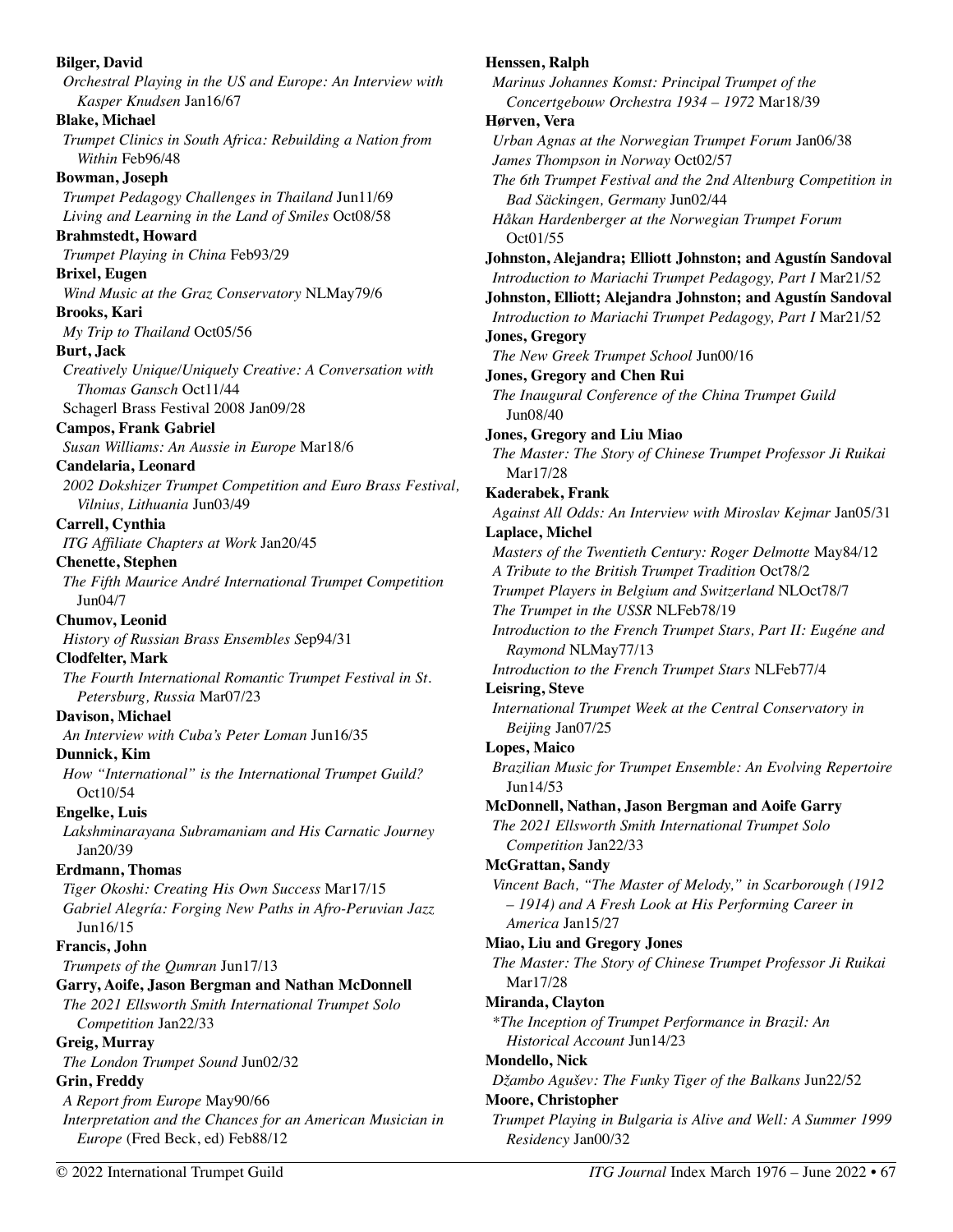### **Mortenson, Gary**

*Highlights from the Fifth China International Trumpet Week and Conference* Jan12/17 *Ibrahim Maalouf: A New Voice/A Different Way* Jun08/12 *The Sixth Concours de trompette Maurice André* Mar07/17 *Exploring Trumpet in Kalavrita, Greece* Jun06/38 *The 2005 ITG Conference, Bangkok, Thailand* Oct05/6 *Remembering Timofei Alexandrovich Dokshizer 1921 – 2005* Jun05/6 *The Trumpet Section of the London Philharmonic Orchestra* Jun05/29 *The Second Raimo Sarmas International Trumpet Competition and Lieksa Brass Week* Mar03/24 **Orchestra Section Profile [Bergman, Jason]**  *The São Paulo Symphony Orchestra (Orquestra Sinfônica do Estado de São Paulo), Featuring Fernando Dissenha*  Oct13/85 **Orchestra Section Profile [Greig, Murray]**  *The Bergen Philharmonic Trumpet Section* Oct04/68 **Phillips, Harvey**  *International Brass Society* NLAug75/1 **Posvaliuk, Valery (trans Anna Melnychuk, ed Joyce Davis)**  *The Trumpeters of Kiev: Past and Present* May98/22 **Rui, Chen and Gregory Jones**  *The Inaugural Conference of the China Trumpet Guild*  Jun08/40 **Sanborn, Chase**  *Arnie and Guido* Jan18/52 **Sandor, Edward**  *An Asian Tour with the Georgia Brass Quintet* Feb88/4 **Sandoval, Agustín; Elliott Johnston; and Alejandra Johnston**  *Introduction to Mariachi Trumpet Pedagogy, Part I* Mar21/52 **Sarachi, Sokol**  *Albania: An Emerging Trumpet Story* Mar09/54 **Schuman, Leah J.**  *The Legendary Trumpeters of St. Petersburg* Dec96/48 **Schwebel, Heinz Karl**  *The* Trumpet Concerto *by José Guerra Vicente: A Brazilian Gem* Jan12/48 **Selianin, Anatoly**  *Trumpet Activities in Russia* Sep95/64 **Shelton, J. Peyden**  *Dovas Lietuvninkas, Principal Trumpet of the Lithuanian National Symphony Orchestra* Jun19/78 **Smith, Norman E.**  *Opinions of Contemporary European Trumpet Players* Oct76/5 **Sommerhalder, Max**  *Australian Impressions* Feb92/4 **Tarr, Edward H.**  *News from the Trumpet Museum in Bad Säckingen* May89/29 *European Trumpet Guild Founded* NLOct78/8 **Varasdy, Frigyes (translated by Lutz Keller)**  *Trumpet Instruction at the Franz Liszt Music Academy of Budapest* May98/33 **Tinnin, Randall**  *The 2006 International Brass Symposium in Truro, England*  Jan07/52

# **Tofanelli, Andrea**

*Marco Pierobon: Dreaming Big and Loving Life* Mar17/6

# **Tourtounis, Paraskevas-Marios I.**

*The Trumpet and Trumpeters in the Janissary Bands of the Ottoman Empire* Jun22/16

# **Urness, John**

*An American in Toluca: Performing as an Expatriate* Jan21/85

# **Volle, Bjarne**

*A Chronological Listing of Norwegian Music for Trumpet*  Jun13/34

# **Xanthoulis, Nikos**

\**The Salpinx in Greek Antiquity* Oct06/39

# **Yasuda, Hiroshi**

- *A Unique Application of Solfege for Teaching Trumpet in Japan (Part II)* Jan06/50
- *A Unique Application of Solfege for Teaching Trumpet in Japan (Part I)* Oct05/59

# **Jazz**

(also see Biographical)

# **Almeida, John**

*No Boundaries: An Interview with Wayne Bergeron* Mar07/6

**Anderson, Michael**  *Remembering Maynard Ferguson (1928 – 2006)* (with

Mortenson) Jan07/6

# **Banks, Ansyn**

*Willie Thomas's Pentatonic Pairs* Mar15/52

*Incorporating Jazz Style in the Standard Lesson* Oct08/61

# **Beal, Jeff**

*The Many Hats of Jeff Beal* [Erdmann] Mar03/33

# **Beck, Frederick**

*The Flugelhorn: Its History and Development* (with supplement) Oct80/2

# **Bellino, Peter**

*A Decade of Change: Miles Davis's Blues Solos 1954 – 1964*  Oct21/40

# **Bolvin, Eric**

*The Bay Area Trumpet Scene* Mar09/79 *Road Rules: An Interview with Mike Bogart and Adolfo Acosta from Tower of Power* Oct07/42 *Studio Work – How to Get Started* Jun06/47

# **Buselli, Mark**

*Putting It All Together-Transcribing* Mar08/39

# **Butterfield, Sean**

*The 2021 Carmine Caruso International Jazz Trumpet Solo Competition* Mar22/28

*The 2019 Carmine Caruso International Jazz Trumpet Solo Competition* Jan20/6

# **Butterfield, Sean and Grant Peters**

*The 2017 Carmine Caruso International Jazz Trumpet Solo Competition* Jan18/6

# **Caens, Thierry**

*Recent "Third Stream" Trumpet Works* Oct12/72

# **Caldwell, Michael**

*Rhythmic Development in Improvisation* Jan05/46 *There Will Never Be Another Doc: An Interview with the Incomparable Doc Severinsen* Oct00/36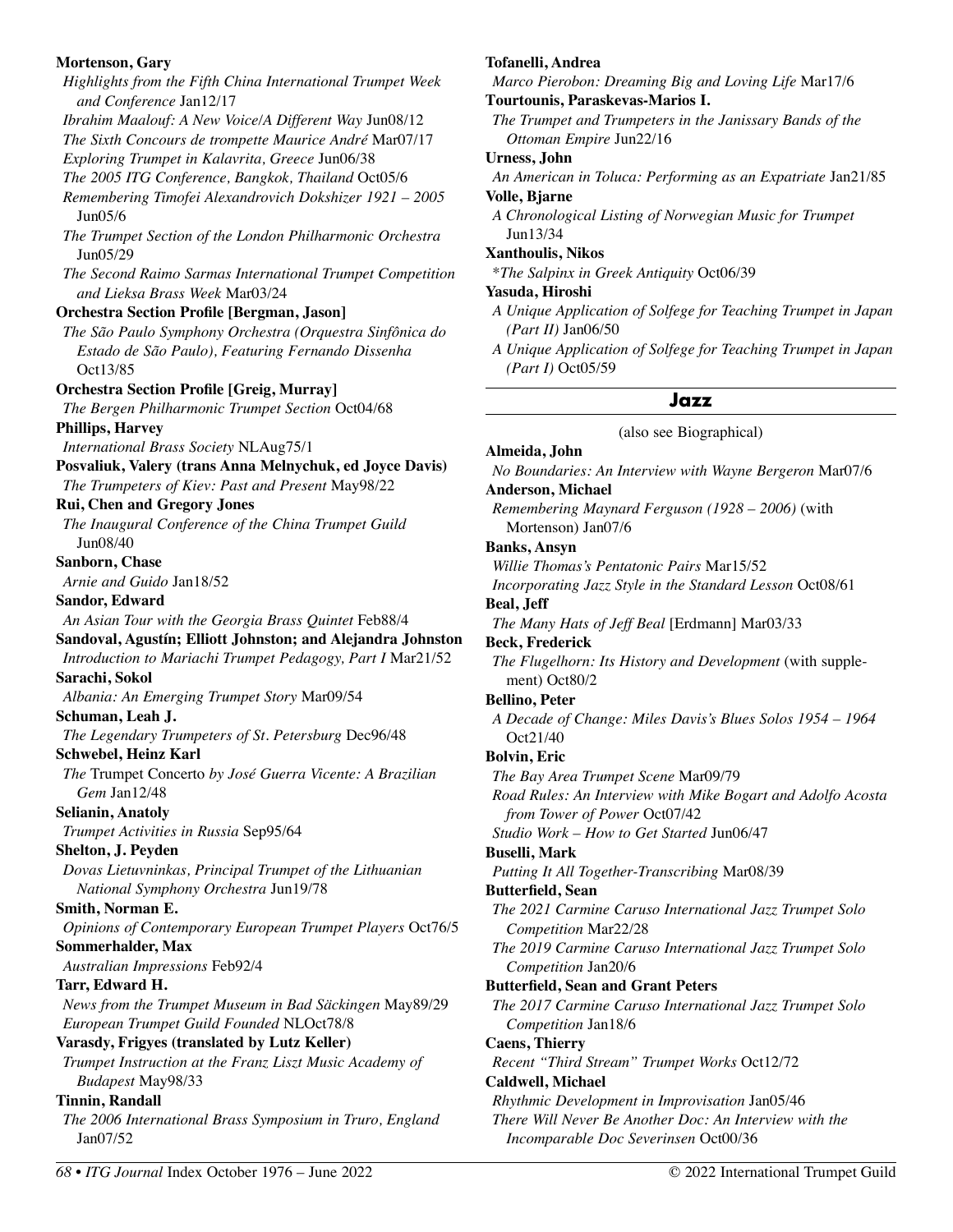| Call, Bryce<br>*Leading the Way: The Role of Jazz Improvisation in                | Ellen Seeling: Not Putting Up with the Status Quo Jun21<br>Dennis Dotson: The Strength of My Ear Mar21/06     |
|-----------------------------------------------------------------------------------|---------------------------------------------------------------------------------------------------------------|
| Developing Stylistic Lead Trumpet Playing Jun21/6                                 | John McNeil: Overcoming Jan21/24                                                                              |
| Clark, Warren<br>Whole-Half and Half-Whole Tone Scales Mar10/46                   | Being that Peacock: Jason Palmer Oct20/6<br>Carol Morgan: Jazz is Where I Get to Be Me Jun20/17               |
| <b>Cooper, David</b>                                                              | Ralph Alessi: Kindred Spirit Mar20/6                                                                          |
| I Remember Freddie Jun09/67                                                       |                                                                                                               |
|                                                                                   | Scotty Barnhart: Respect the Instrument Jan20/29                                                              |
| Juggling Versatility Oct02/62                                                     | Cindy Bradley: Making Her Dreams Come True Oct19/4<br>Terell Stafford: Leading by Example Jun19/14            |
| Cowan, Scott                                                                      |                                                                                                               |
| The Jazz Big Band: Ingredients to Assure Good Ensemble                            | Living Musical History-Louise Baranger Mar19/16                                                               |
| Performances [Part III] Jan08/51                                                  | Jim Rotondi: Living the Good Life Jan19/26                                                                    |
| The Jazz Band: Ingredients to Assure Good Ensemble                                | Going to the Source: Claudio Roditi Oct18/49                                                                  |
| Performances [PartII] Oct07/53                                                    | Herb Robertson: Defying Categorization Jun18/25                                                               |
| The Jazz Big Band: Ingredients to Assure Good Ensemble                            | Jay Daversa: Putting in the Time Mar18/26                                                                     |
| Performances Jan07/61                                                             | Mentor in Chief: A Conversation with Etienne Charles J                                                        |
| <b>Crotts, Chip</b>                                                               | Knowing Where Your Passions Are: A Conversation with                                                          |
| The Influence of Jazz and Commercial Music in the Modern                          | Daversa Oct17/52                                                                                              |
| Wind Band Tradition Jun13/63                                                      | Nicholas Payton's Continuing Evolution Jun17/27                                                               |
| Crowne, David K.                                                                  | Tiger Okoshi: Creating His Own Success Mar17/15                                                               |
| Nicknames of Jazz Trumpeters Dec87/18                                             | Life Is So Short and Our Dreams Are Many: A Conversa                                                          |
| Darling, Amy                                                                      | with Linda Briceño Jan17/18                                                                                   |
| Charlie "Bird" Parker's Jazz for the Bebop Hatchling Jun12/35                     | Gabriel Alegría: Forging New Paths in Afro-Peruvian Jo                                                        |
| Davison, Michael                                                                  | Jun16/15                                                                                                      |
| An Interview with Cuba's Peter Loman Jun16/35                                     | Avishai Cohen on Focus, Air, and Sound Mar16/21                                                               |
| Be an "Untrumpeter" Jun07/65                                                      | Bob Findley: Listening His Way to Lasting Fame Oct15/                                                         |
| Developing Proper Jazz Articulation Mar01/59                                      | Making It Himself: A Conversation with Warren Vaché                                                           |
| Dolske, Christopher                                                               | Jun15/19                                                                                                      |
| The 2003 Carmine Caruso International Jazz Trumpet Solo<br>Competition Jun04/26   | Anne King on Improv, Genres, and Technique Mar15/38<br>Carl Saunders: The Greatest Trumpeter You've Never H   |
| Dovel, Jason                                                                      | Jan15/41                                                                                                      |
| *The Influence of Jazz on Eugène Bozza's Caprice, Concertino,                     | Outside the Box: An Interview with Peter Evans Jun14/4                                                        |
| Rustiques, Rhapsodie, and Frigariana Jun10/28<br>Drozdoff, Nick                   | Master and Mentor: An Interview with Jimmy Owens M:                                                           |
|                                                                                   | Bridging the Gap: An Interview with Russell Gunn Jan14                                                        |
| The Chicago Trumpet Scene Jan09/59<br>Surviving as a Commercial Musician Oct06/72 | Jeremy Pelt On Taking Chances and Living Up To Exped<br>Jun13/23                                              |
| <b>Dueppen, Matthew</b>                                                           | Tony Guerrero: Building a Career Through Hard Work o                                                          |
| Analysis through Rhetoric: Clifford Brown's Improvisations                        | Dedication Mar13/37                                                                                           |
| Jun19/34                                                                          |                                                                                                               |
| <b>Edgett</b> , Brian                                                             | Cuong Vu on Creatively Following Your Intention Jan13.<br>Thinking Forward and Staying True: Ishmael Wadada L |
|                                                                                   |                                                                                                               |
| The Man Behind the Horn: An Interview with Leon Merian<br>Jun04/32                | Smith Oct12/44<br>Tom Browne: Learning to Adapt Jun12/25                                                      |
| <b>Eisensmith</b> , Kevin                                                         | Staying the Course: A Conversation with Pharez Whitted                                                        |
|                                                                                   | Jan12/27                                                                                                      |
| The 2013 Carmine Caruso International Jazz Trumpet Solo<br>Competition Jan14/6    | My Own Way: An Interview with Ted Curson Jan11/17                                                             |
| The 2011 Carmine Caruso International Jazz Trumpet Solo                           | Finding His Own Way Through Hard Work: An Interviev                                                           |
| Competition Mar12/20                                                              | Christian Scott Jun10/46                                                                                      |
| The 2009 Carmine Caruso International Jazz Trumpet Solo                           | Kind of Blue, 50th Anniversary Jan10/71                                                                       |
| Competition Mar10/32                                                              | Steven Bernstein Talks about Life as a Musical Chamele                                                        |
|                                                                                   | Jan10/6                                                                                                       |
| The 2007 Carmine Caruso International Jazz Trumpet Solo                           |                                                                                                               |
| Competition Mar08/15<br>Elwood, Jeff                                              | Marcus Belgrave on Teaching and Playing by Honoring<br>Past Jun09/51                                          |
| Chord Studies Jun08/54                                                            | Michael Mantler-The Accidental Trumpeter Mar09/58                                                             |
|                                                                                   |                                                                                                               |
| <b>Erdmann</b> , Thomas<br>Sarah Wilson: Taking the Road Less Traveled Jun22/23   | Nathan Eklund: Building A Musical Life One Day At A 1<br>Jan09/34                                             |
| Gunhild Carling: Building a Platform for Your Heart Mar22/06                      |                                                                                                               |
| It's About the Feel First: Tanya Darby Jan22/6                                    | Mathias Eick on Knowing Who and Where You Are Oct0<br>Crossing Over Naturally with Chris Botti Jun08/29       |
| Ian Carey: Contrast Can Be Just as Effective as Synchronicity                     | Learning to Do It All: An Interview with Eddie Allen Ma                                                       |
| Oct21/46                                                                          | The Total Artist: An Interview with Mark Isham Jan08/6                                                        |

*Ellen Seeling: Not Putting Up with the Status Quo* Jun21/18 *Dennis Dotson: The Strength of My Ear* Mar21/06 *John McNeil: Overcoming* Jan21/24 *Being that Peacock: Jason Palmer* Oct20/6 *Carol Morgan: Jazz is Where I Get to Be Me* Jun20/17 *Ralph Alessi: Kindred Spirit* Mar20/6 *Scotty Barnhart: Respect the Instrument* Jan20/29 *Cindy Bradley: Making Her Dreams Come True* Oct19/45 *Terell Stafford: Leading by Example* Jun19/14 *Living Musical History—Louise Baranger* Mar19/16 *Jim Rotondi: Living the Good Life* Jan19/26 *Going to the Source: Claudio Roditi* Oct18/49 *Herb Robertson: Defying Categorization* Jun18/25 *Jay Daversa: Putting in the Time* Mar18/26 *Mentor in Chief: A Conversation with Etienne Charles* Jan18/14 *Knowing Where Your Passions Are: A Conversation with John Nicholas Payton's Continuing Evolution* Jun17/27 *Tiger Okoshi: Creating His Own Success* Mar17/15 *Dreams Are Many: A Conversation w*<sub>17/18</sub> *New Paths in Afro-Peruvian Jazz* Air, and Sound Mar16/21 *Bob Findley: Listening His Way to Lasting Fame* Oct15/33 *Making It Himself: A Conversation with Warren Vaché Anne King on Improv, Genres, and Technique* Mar15/38 *Carl Saunders: The Greatest Trumpeter You've Never Heard Outside the Box: An Interview with Peter Evans* Jun14/44 *Master and Mentor: An Interview with Jimmy Owens* Mar14/33 *Bridging the Gap: An Interview with Russell Gunn* Jan14/34 *Ahances and Living Up To Expectations Tony Guerrero: Building a Career Through Hard Work and*  Following Your Intention Jan13/37 *Thinking Forward and Staying True: Ishmael Wadada Leo Tom Browne: Learning to Adapt* Jun12/25 *Staying the Course: A Conversation with Pharez Whitted My Own Way: An Interview with Ted Curson* Jan11/17 *Finding His Own Way Through Hard Work: An Interview with Christian Scott* Jun10/46 *Kind of Blue, 50th Anniversary* Jan10/71 *Steven Bernstein Talks about Life as a Musical Chameleon Marcus Belgrave on Teaching and Playing by Honoring the Michael Mantler—The Accidental Trumpeter* Mar09/58 *Nathan Eklund: Building A Musical Life One Day At A Time Mathias Eick on Knowing Who and Where You Are* Oct08/45 *Crossing Over Naturally with Chris Botti* Jun08/29 *Learning to Do It All: An Interview with Eddie Allen* Mar08/21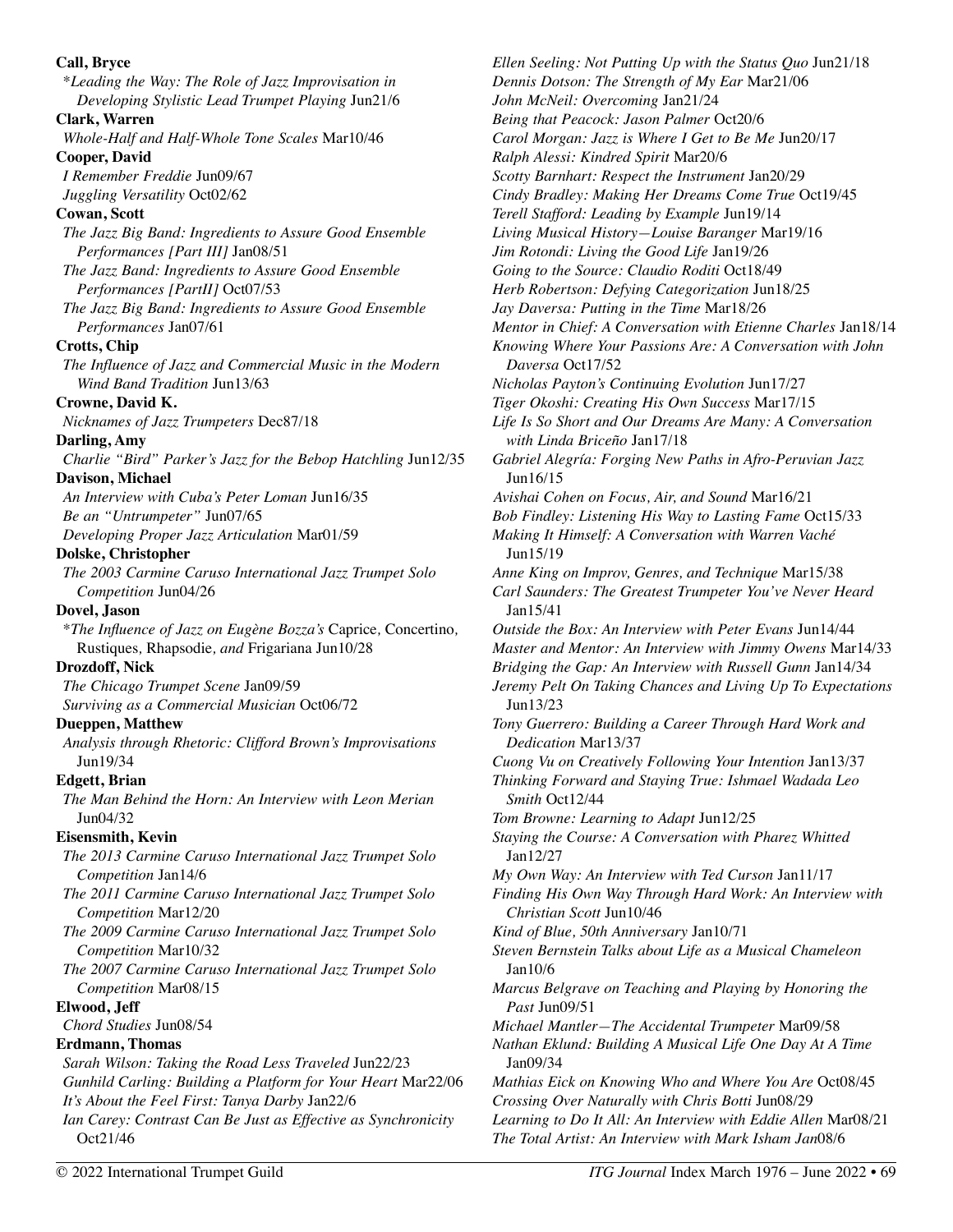*The Varied Artistic Life of David Weiss* Jan07/43 *Putting Melody First: An Interview with Vaughn Nark* Jun06/30 *Enrico Rava: "Playing with Jazz"* Mar06/29 *Wallace Roney: Finding His Own Way* Mar05/37 *A Passion for Creativity: An Interview with Herb Albert*  Jan05/21 *Tomasz Stanko: A Unique Voice* Jun04/46 *Donald Byrd's Formula for Success (M + M = A) Mar04/30 Knowledge Enhances All Gifts: An Interview with Eddie Henderson* Jun03/39 *The Many Hats of Jeff Beal* Mar03/33 *The Education of Darren Barrett* Jan03/18 *An Interview with Irvin Mayfield* Jun02/23 *Pushing the Envelope: An Interview with Dave Douglas* Mar02/25 *An Interview with Freddie Hubbard* Jan02/15 *Rick Braun: Life in the Fast Lane* Oct01/44 *Jack of All Trades, Master of All: An Interview with Lew Soloff*  Jun01/14 *Mo' Better Blanchard: Talkin' Shop with Jazz Trumpet Artist and Film Composer Terence Blanchard* Mar01/21 *This Is What I Do: An Interview with Kenny Wheeler* Jan01/26 **Falbush, Arthur**  *Listening and Learning: The Musical Journey of Maynard Ferguson* Jan07/20 **Felch, Keith**  *Unlocking Lead Sheets: The Top Ten Chord Approach*  Mar09/68 **Flaherty, Mark**  *\*The Life and Music of Paul Wesley "Doc" Evans* Oct03/47 **Florada, Jai and Nick Mondello**  *Hanging with Harry: An Interview with Legendary Trumpeter Harry Kim (Parts I and II)* Jun20/42 *Hanging with Harry: An Interview with Legendary Trumpeter Harry Kim (Part I)* Mar20/39 **Glenn, David**  *Jazz Improvisation – Balancing Intellect and Intuition* Jun04/60 **Goins, Wayne**  *Hangin' on the Vine: Trumpets and Jazz in Kansas City's Historic District* Jan02/26 **Hackett, Michael**  *Satisfied: An Interview with Dominic Spera* Jun20/7 *Telling It Like It Is: A Conversation with Doc Severinsen*  Jan20/14 **Harbison, Patrick**  *Jazz Style and Articulation: Speaking the Language* Jun02/53 **Hardin, Anne**  *The ITG Jazz Improvisation Competition at Thirty: Its Winners-Their Lives* Mar09/6 **Heath, Travis**  *Sean Jones on the Joy and Discovery of Jazz Trumpet* Jan10/43 **Heisler, Harry**  *When Should We Call It Quits?* Oct17/69 *The Lead Trumpet Player and Life* Jun10/58 **Helgesen, Jeff**  *Transcription Tips* Oct12/58 *An Analysis of Kenny Dorham's Solo on "Like Someone in Love"* **Mondello, Nick**  Jun03/57

**Hirschman, Ed**  *A Conversation with Kenny Rampton* Jan13/46 **Hitt, George L.**  *Elements in Jazz Conception* Oct77/36 **Hood, Alan**  *Two Early Clifford Brown Choruses on "Ornithology"*  Jun02/37 **Ketch, James**  *Jazz Improvisation and the Blues Tradition* Feb85/18 *Jazz Improvisation in the Trumpet Studio* Dec83/27 **Klobnak, Jason**  *Breaking the Monotony* Oct06/64 **La Barbera, John**  *Maynard Ferguson: The King* Mar00/6 *Wallace Roney: An Interview with John La Barbera* May97/50 *"The Meaning of Art" – An Interview with Art Farmer* Dec96/38 *Clay Jenkins: Give and Gather* Sep96/44 *An Interview with Byron Stripling* Dec95/34 *Wynton Marsalis: An Interview with John La Barbera* Sep95/66 *Guido "Giusto" Basso, An Interview With John LaBarbera*  May95/60 *Clark Terry: More Than Mumbles, An interview with John La Barbera* Dec94/36 *"You'll Never Make It Without Al Cooper," An Interview with Randy Brecker* Feb94/42 *Shew Horn: An Interview with Bobby Shew* Feb93/22 *The Tonight Show Trumpet Section* Dec92/21 **Laplace, Michel**  *Roger Guérin (1926 – 2010): A Jazz Trumpet Great of the Twentieth Century* Oct10/44 **Leach, Catherine F.**  *Confronting the Fear Factor* Mar12/46 **Lee, William F., III**  *A Maynard Snapshot* Mar00/23 **Lewis, Eddie**  *Let's Take it at the Moña: Navigating the Roadmap of a Salsa Chart* Jan07/69 **Lillya, Clifford**  *About That Famous Letter* Dec87/12 **Lyren, Delon**  *From Classical to Pop: An Interview with Kiku Collins*  Oct08/38 *Rashawn Ross at Changing Hats at a Moment's Notice*  Jun08/43 **Lyren, Del and Rashawn Ross**  *"Randroid, you in there yet?" Hanging with Randy Brecker*  Oct16/42 **McLaughlin, Clint "Pops"**  *Keeping the Chops Up (When the Gig Gets Hard)* Mar10/62 **McNeil, John**  *Creative Pattern Practice* Jan02/34 **Meckna, Michael**  *"It's Like the Spokes of a Wheel": Dizzy Gillispie at 75* Sep92/10 **Modell, Ron**  *What a Wonderful World! Reflections of Ron Modell* [Hood] Jun05/19

*Džambo Agušev: The Funky Tiger of the Balkans* Jun22/52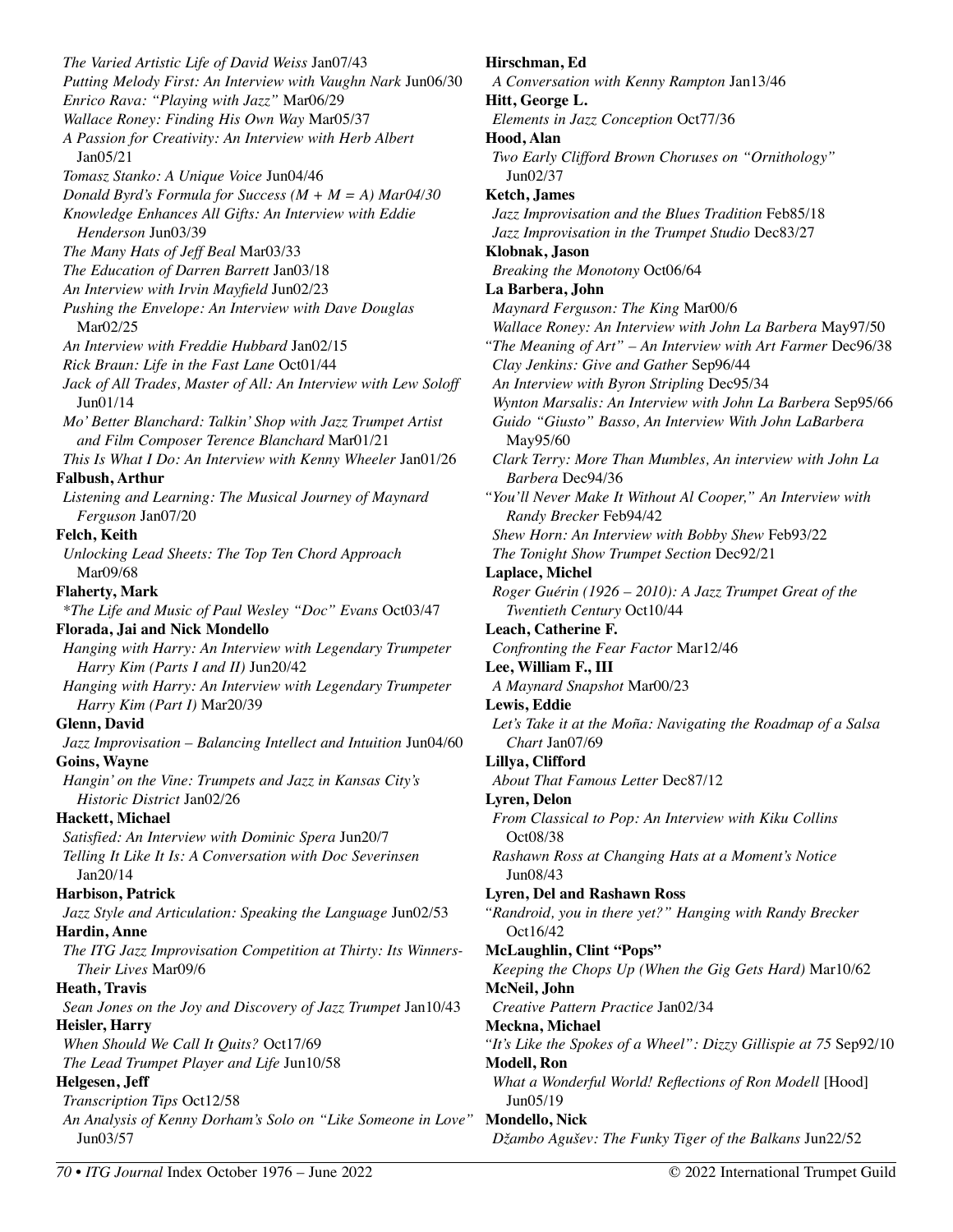*A Trumpet and Music Education Legend: Fred Irby III*  Mar22/46 *They Called the Lead Player "Dad"—A Conversation and Reflection with Heidi Glow* Oct21/77 *The Songs, Sounds, and Swinging Are You: An Interview with Bob Merrill* Jun21/50 *Speaking Studios, Soundtracks, and Stars: An Interview with Rob Schaer* Mar21/60 *A Casual Chat with Trumpeter Mike Lovatt, Part II* Jan21/62 *A Casual Chat with Trumpeter Mike Lovatt, Part I* Oct20/53 *Stars, Studios and Salsa: An Interview with Trumpeters Oscar Oñoz, Carlos Colón, and Javier Gonzalez* Jan20/60 *Exploring Energized Excellence: An Interview with Victor X. Haskins* Oct19/76 *Hadar Reiss and Nicole Sasser: Have Trumpets, Will Travel*  Jun19/62 *Making the "Moss" Music: An Interview with Michael Mossman* Mar19/58 *Stylin' Coast to Coast: An Interview with Barbara Laronga*  Jan19/57 *Getting Real in Madrid: An Interview with Chris Kase*  Oct18/75 *Goode is in the Details—An Interview with Trumpeter Brad Goode* Jun18/65 *Game On: An Interview with Trumpeter Freddie Jones*  Mar18/68 *Beauty and Artistry in Every Direction: An Interview with Nadje Noordhuis* Jan18/54 *Going Deep with Danielian: An Interview with the Boss's Barry*  Oct17/78 *England Swings: Chatting with Trumpeter Louis Dowdeswell*  Jun17/54 *Georgina Jackson: Soaring High in Heels, Harmon, and Talent*  Jan17/47 *Trumpet Wizardry from Oslo to Zappa: An Interview with Frank Brodahl* Oct16/73 *Tony Terran: A Testament to Talent, Versatility, and Class*  Mar16/48 *Brass Class Supreme—An Interview with Simon Gardner*  Jan16/55 *Music City's Very Busy Cat—An Interview with Steve Patrick*  Oct15/67 *An Odyssey of Excellence—The Tom Porrello Saga* Jan15/70 *From Hollywood to Broadway, It's Trumpet Talent DIVINE—An Interview with Marissa Benedict and Jami Dauber* Oct14/72 *Stellar Performer, Stellar Performances—An Interview with Mark Morganelli* Jun14/68 *Searchin' and Findin' Soul—An Interview with Winston Byrd*  Mar14/62 *"What Is—and Who Are—Hip?" An Interview with Tower of Power Trumpets* Oct13/68 *"Skateboarding" to the Studios: An Interview with Willie Murillo*  Jun13/55 *A Conversation with Gordon Goodwin* Mar13/63 *Finding Higher Ground with Dave Norman* Jan13/73 *Makin' Great Choices: An Interview with Gianni Marinucci*  Oct12/68

*Chops, Charts, and Contracts—An Interview with Chris Tedesco* Jun12/69 *Catchin' Up and Cruisin' with "Captain" Carl Fischer—Part II*  Mar12/56 *Catchin' Up With Carl Fischer* Oct11/70 *A Time of Excellence—An Interview with Arturo Sandoval*  Jun11/23 *Roger Ingram on Swinging, Surviving, and Thriving On and Off the Road* Jan11/67 *Breaking Gender Barriers: Lead Trumpet Playing Through the Eyes and Ears of Liesl Whitaker, Jeanne Pocius, and Tanya Darby* Oct09/31 **Mondello, Nick and Jai Florada**  *Hanging with Harry: An Interview with Legendary Trumpeter Harry Kim (Parts I and II)* Jun20/42 *Hanging with Harry: An Interview with Legendary Trumpeter Harry Kim (Part I)* Mar20/39 **Montelione, Joe**  *Jazz Improvisation for the Classical Musician* Mar13/59 **Moore, James**  *Fundamental Differences Between Jazz and Traditional Trumpet Playing* Jan09/48 **Morgan, Tom**  *The Big Band Lead Trumpet Player (From a Drummer's Viewpoint)* Oct03/63 **Mortenson, Gary**  *Remembering Maynard Ferguson (1928 – 2006)* (with Anderson) Jan07/6 **Najoom, Dennis**  *Orchestral Pops* Mar20/59 **Noordhuis, Nadje**  *The Influence of Bob Brookmeyer on Modern Jazz Composers*  Oct20/51 **O'Neill, Brian**  *Some Questions on Jazz for Rex Richardson* Oct12/60 **Onofrio, Marshall**  *Integrating Improvisation into the Trumpet Curriculum*  May89/18 **Palmer, Kye**  *Jazz Tools Part II: Dealing with "Avoid Notes"* Oct05/54 *Jazz Tools: The Major Scale* Oct04/63 **Peters, Grant**  *The 2015 Carmine Caruso International Jazz Trumpet Solo Competition* Jan16/15 **Peters, Grant and Sean Butterfield**  *The 2017 Carmine Caruso International Jazz Trumpet Solo Competition* Jan18/6 **Petersen, Don**  *Eclectic Existentialist: Warren Webster Vaché, Jr.* Jun21/47 *Jimmy Cagney of the Cornet: Ruben (Ruby) Braff* Mar21/58 *Emperor of Effervescence* Jun20/39 *Private Ode to Major Brass* Mar20/37 *Over Easy: Clifford Brown* Jan20/57 *A Monster Player* Oct19/73 *Bach Trumpet: John Birks Dizzy Gillespie* Jun19/59 *Out the Chute: Harry Hagg James* Jan19/54 *Redwood Sea: Chesney Henry "Chet" Baker* Oct18/69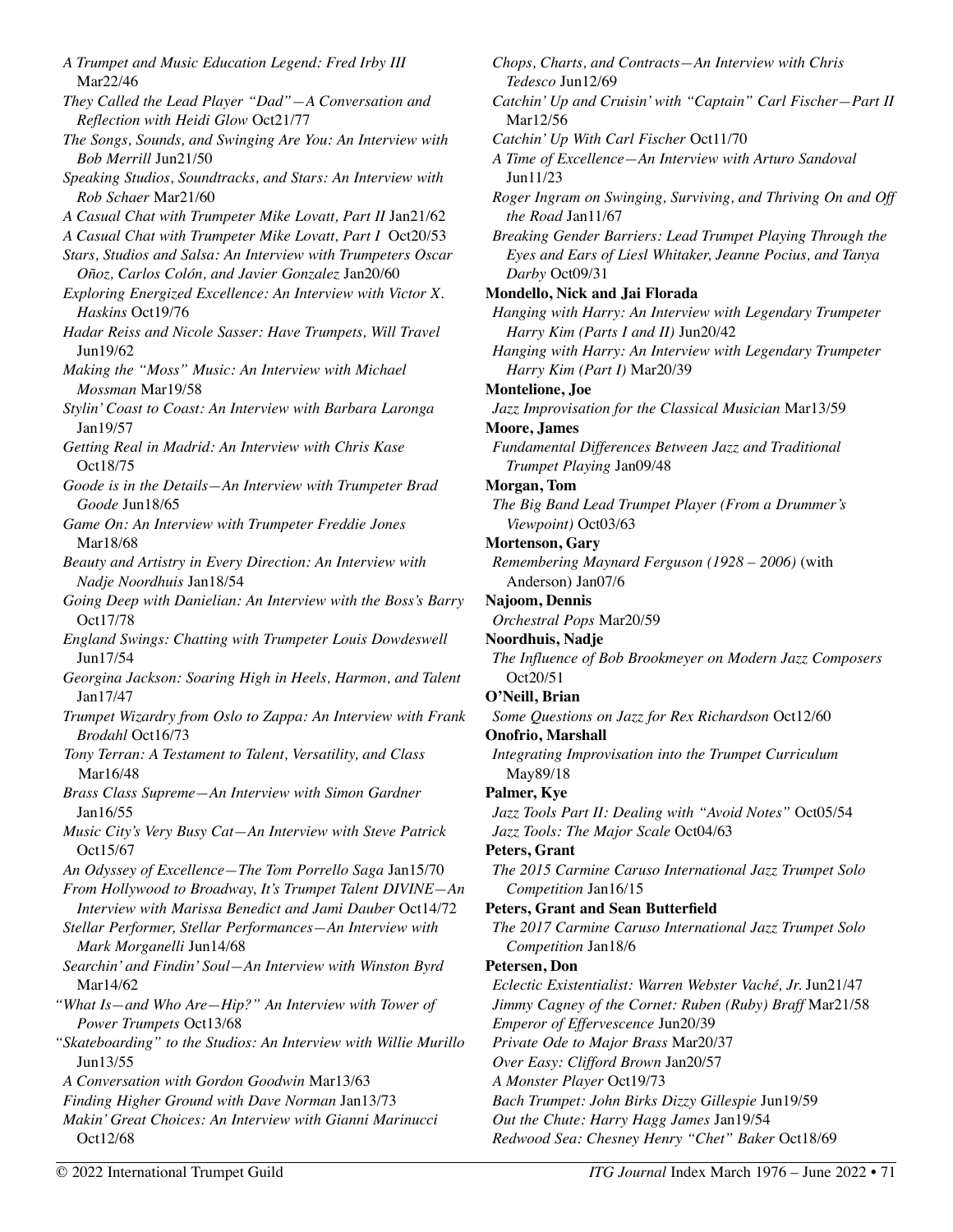*HILARITAS: Louis Daniel Armstrong 4 August 1901 – 6 July 1971* Jun18/50 *Royal Blue: Miles Dewey Davis III* Mar18/53 *Driving Through: Clifford Brown* Oct17/70 **Phillips, Edward \****The Keyed Trumpet and Concerti of Haydn and Hummel: Products of the Enlightenment* Jun08/22 **Phillips, Tim**  *Jon Faddis: Giving Back* Jan00/8 **Pollard, Cara**  *Valaida Snow: A Life of Heartache and Triumph* Jan10/30 **Rachin, Barry**  *Learning Jazz Tunes: A More Efficient Approach* Jan22/29 *Jazz Basics: The Bebop Scales* Jun21/33 *The Blue Note Trumpeters* Jun20/25 *Jazz Calisthenics: Warm-up Routines for Trumpeters, Part Two*  Mar20/22 *Jazz Calisthenics: Warm-up Routines for Trumpeters, Part One*  Oct19/59 *ii-V-I: An Alternative Approach* Mar19/35 *Polytonal Jazz: Coloring Outside the Lines* Mar18/35 *The Jazz Turnaround: Tools for Altering Melodic Direction*  Jan18/28 *Jazz Strategies: Mastering the Alt7 Chord* Jun17/39 *A Thematic Approach to Jazz Improvisation, Part II* Jan17/28 *A Thematic Approach to Jazz Improvisation* Mar16/32 **Raymond, John**  *Mics, EQ, and Effects Pedals: A New Path to Finding Your Own Sound* Jun20/40 **Reyman, Randall G.**  *Vermont, You Put Me in a Jazzy State* Dec88/22 *Chromatic Embellishment in Jazz Trumpet Improvisation*  Dec87/14 **Roberts, Steven**  *Developing the Versatile Trumpeter: Interviews with Three Multi-Talented Musicians* Mar06/46 **Rodriguez, Bobby**  *The Unique Nature of LatinJazz Trumpet* Jun11/64 **Ross, Rashawn and Del Lyren**  *"Randroid, you in there yet?" Hanging with Randy Brecker*  Oct16/42 **Sanborn, Chase**  *Patterns for Jazz* Jun22/49 *Dominant Resolution and Other Theoretical Questions*  Mar22/43 *Q & A: Improvising on Modal Tunes, Part 2* Jan22/48 *Q & A: Improvising on Modal Tunes, Part 1* Oct21/74 *Any Questions on… The Blues?* Jun21/48 *Teaching Jazz During a Pandemic, Part II* Mar21/59 *Teaching Jazz During a Pandemic, Part I* Jan21/61 *YouTubing* Mar20/38 *Make Ear Contact* Oct19/74 *Less is More* Jun19/60 *Chord Scales and Pivotal Tones* Mar19/55 *Perfect Jazz* Jan19/55 *Hidden Pictures* Oct18/67 *Words Matter* Jun18/64 *Framing the Silence* Mar18/66

*Arnie and Guido* Jan18/52 *All the Things* Jun17/47 *Pentatonics, Part II* Mar17/49 *Pentatonics, Part I* Jan17/40 *Playing the Blues, Part II* Oct16/62 *Playing the Blues, Part I* Jun16/43 *Don't Just Play Along* Mar16/40 *The Dominant Seventh Chord* Jan16/45 *The Sanctity of the Melody* Oct15/53 *Maintaining Motivation* Jun15/54 *Hearing Chord Changes* Jan15/60 *Improvising at Fast Tempos* Oct14/63 *It's Time!* Jun14/60 *Licks, Intuition, and Form in Improvised Solos* Mar14/52 *Five Minutes of Jazz Theory* Jan14/51 *Don't Just Play Something—Sit There!* Oct13/62 *Tunes* Jun13/43 *Inquiring Minds Part 1* Mar13/55 *Transposition* Jan13/66 *Jazz Tactics: Solo Transcriptions* Jun12/60 *Jazz Tactics: the Language of Jazz* Jan12/58 *The Fear Factor* Oct11/60 *The Four "Ts" of Transposition* Jan06/47 *Jazz Improvisation: A Four-Pronged Attack* Mar04/61 *Scales and the Jazz Improviser* Jan01/44 **Saunders, Martin**  The Big Band Trumpet Section—Defining Roles for Younger Players Oct10/63 **Scodwell, Tony**  *Memories of Life on the Road with Harry James* Mar16/12 **Seeley, Kevin**  *Keeping Your Day Job* Jun07/72 **Shaw, Woody III**  *Who is Woody Shaw?* Mar12/7 **Shew, Bobby**  *Learn to Play Jazz: Get Started* Jan20/58 *Playing Lead Trumpet in the Big Band Setting* Mar02/47 *Notes on Jazz Improvisation* NLOct80/9 **Sielert, Vern**  *Living Life on the Edge: An Interview with Tom Harrell*  Jan04/17 **Stamm, Marvin**  *Marvin Stamm on Expectations and Responsibility* [Champouillon] Jun05/44 *Improvisation* Jun01/46 **Swana, John**  *John Swana: Learning and Relating Through Jazz* [Almeida] Jun05/56 **Tauber, Philip**  *Shaping a Modern Solo Concept with Solo Fluency* Mar11/52 **Thomas, John**  *The Lead Trumpet Player* Jun05/69 **Tomashefsky, Paul**  *"Tomorrow is a New Day:" An Interview with Mike Metheny*  Jan06/32 **Tumlinson, Charles**  *Acquiring Vocabulary* Oct10/61 *The Big Band Trumpet Section* Jan10/53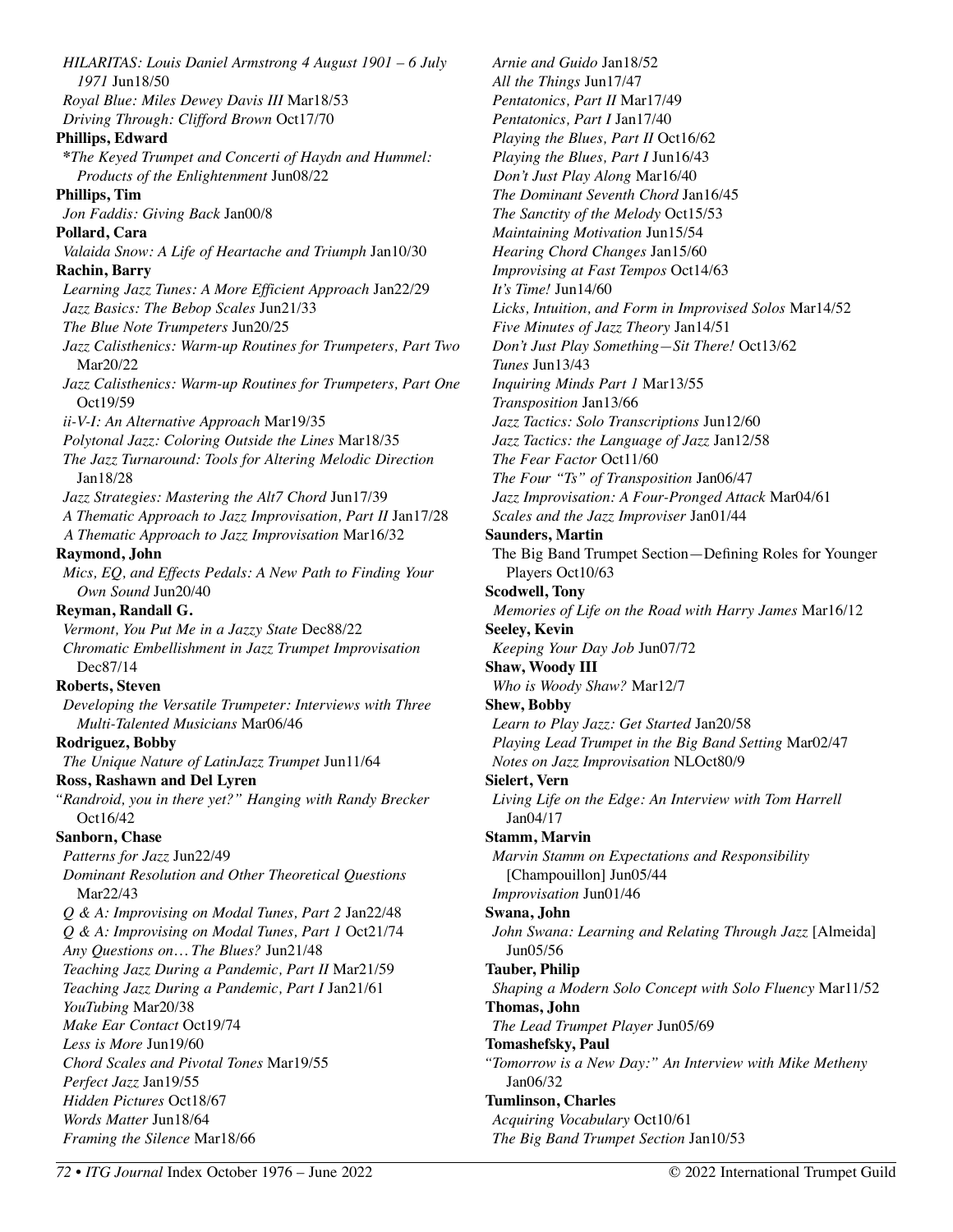*Get More Mileage from your Applied Trumpet Study* Oct08/56 *A Higher Sense of Direction* Mar07/59 *Improving Motivic Development* Mar06/59 *Improving Your Sense of Direction* Mar05/57 *Developing Your Ears* Jan04/49 *Some Thoughts on Teaching Jazz Improvisation at the Beginning Level* Mar03/60 *Transcribing Jazz Solos* Oct01/64 **Turner, Charles**  *Bobby Hackett's String of Pearls* Jun00/55 **Vax, Mike**  *The High Note Syndrome* Sep85/24 **Walker, Rob**  *Do Your Jazz Solos Meander?* Jan03/48 **West, James**  Scheherazade *Revisited* Jun08/67 **Wise, Wilmer**  *Wilmer Wise: A Remarkable Life of Diversity* [Frink] Oct05/39 **Wright, Eric**  *Technical Studies for Jazz?* Jan11/56 *Jazzy Flow Studies* Oct09/57

#### **Literature**

**Akhmadullin, Iskander**  *Russian Trumpet Sonatas of the Postwar Era* Jun18/51 **Altman, Timothy**  *Eric Ewazen's Ongoing Contributions to the Repertoire for Trumpet* Jun12/74 **Bach, Jan**  *Performance Notes on Jan Bach's "Laudes,"* May90/61 **Backhouse, Patricia**  *Ernest S. Williams and the Twentieth-Century Cornet Repertoire*  Oct19/84 *Bohuslav Martinů,* Sonatine (1956) Mar10/65 **Baldwin, David**  *Transcription for Trumpet Players* Jun18/44 *J.B. Arban: Teaching Us for 134 Years* Oct08/37 *Bach Arias for Trumpet* Oct77/26 **Battista, Ned**  *Trombe in C: Correcting the "New World" Symphony* Jun18/35 **Bensdorf, Ethan**  *Open Ears: Playing Like A Chamber Musician in the Orchestra*  Jun13/58 **Berlin, Eric**  *A Conversation with Julian Wachner* Jun15/40 *No Horns Needed!* Oct13/71 **Bertie, David**  *The Thinking Trumpeter's Guide to Saint-Jacôme's* Grand Method for Cornet Mar22/52 *Aaron Harris's Advanced Studies for Trumpet* Jan21/70 **Bilger, David**  *Nietzsche, Safe Spaces, and the Trumpet* Jun19/74 **Blosser, Carrie**  *Breaking Down Military Band Excerpts, part II* Jan16/63 **Bowman, Joseph**  *\*An Annotated Bibliography of Published Twentieth-Century Sonatas for Trumpet and Piano* Mar03/7

**Bradshaw, Robert J.**  *Composing an Opera for Trumpet* Jun15/66 **Brennan, Joel and Louis Hanzlik**  *The Evolution of the American Brass Quintet's* Brass Quintet Database Jun21/56 **Brewer, Charles E.**  *Johann Heinrich Schmelzer and the Trumpet* Jan19/62 **Briney, Bruce C.**  *The Methods and Etudes of Wilhelm Wurm* Feb97/51 **Brubeck, David William**  *Pre-Elementary Method for Trumpet and Trombone: Tunes for Two Fingers* Mar16/42 **Bullock, Donald**  *Articulations for the Haydn Trumpet Concerto* (with supplement) Oct79/26 **Caens, Thierry**  *Recent "Third Stream" Trumpet Works* Oct12/72 **Cain, John**  *Lauren Bernofsky and Her Muse: Conversations on the Creative Process of Composing* Mar12/30 **Cavalcante da Silva, Gilmar**  Estudos Bem-Humorados para Trompete Solo *by Fernando Morais: An Introduction* Jan17/31 **Champouillon, David C.**  *Suggested Uses of Schlossberg's* Daily Drills and Technical Studies for Trumpet *in the Trumpet Studio* Jan15/62 **Clark, Keith C.**  *Errata and Suggestions for 36 Transcendental Etudes by Théo Charlier* NLOct81/26 *Performances of the Brandenburg Concerto No. 2 in the United States* Oct78/24 **Cobb, Kevin**  *Who Needs Chamber Music Anyway?* Jan09/61 **Coffey, Joshua**  *Camille Saint-Saëns's Septet for Piano, Trumpet, and Strings, Op. 65* Mar16/53 **Coleman, David F.**  *Commissioning and Premiering New Music* Jun17/37 **Collins, Timothy**  *Old Music and New Instruments: Baroque Music and the Modern Trumpet* Jun02/15 **Cord, John T.**  *Francis Poulenc's* Sonata for Horn, Trumpet, and Trombone Mar12/60 **Crafton, Jason**  \**Samuel Barber's* Capricorn Concerto Jun13/60 **Crotts, Chip**  *The Influence of Jazz and Commercial Music in the Modern Wind Band Tradition* Jun13/63 \**Samuel Barber's* Capricorn Concerto Jun13/60 **DeArmond, Davy**  *The Flugelhorn Music of David Sampson* Jan16/34 **Dokschitzer, Timofei**  *The Transcription of the "Shostakovich Piano Concerto," op. 35* Dec92/20 **Dovel, Jason**  *The Seven Ts of Historically Informed Baroque Music* Oct21/85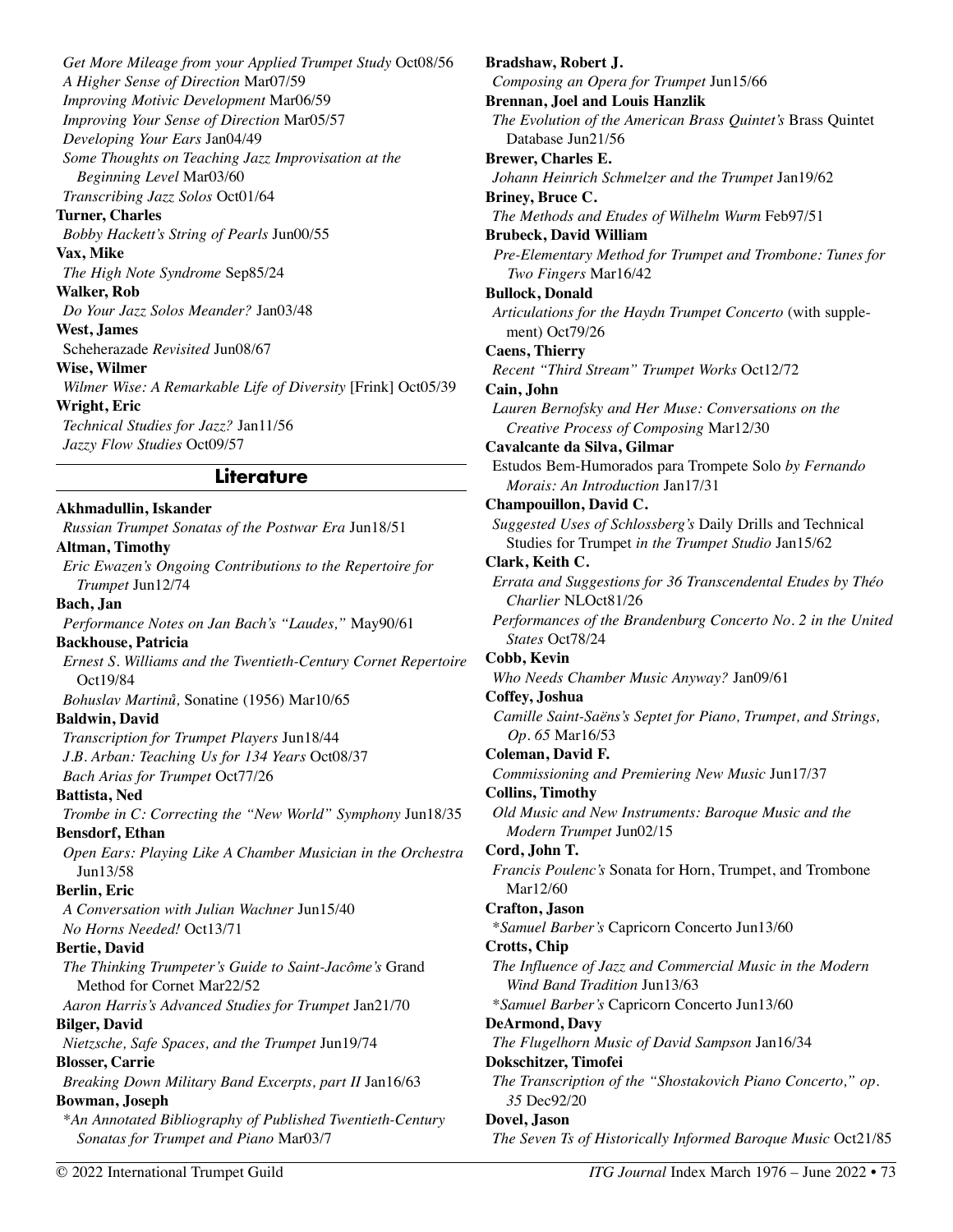\**A Guide to Literature for Trumpet with Electroacoustic Accompaniment* Jan12/42 \**The Influence of Jazz on Eugène Bozza's* Caprice*,* Concertino*,* Rustiques*,* Rhapsodie*, and* Frigariana Jun10/28 **Dulin, Mark**  *A Survey of the Use of Arban in Practicing and Teaching*  Oct07/39 **Dunn, Stephen**  *Exploring Trumpet and Percussion* Mar09/81 **Eisensmith, Kevin**  *\*Joseph Riepel's Concerto in D á Clarino Principale* Jun03/8 **Engelke, Luis**  *R. Carlos Nakai and* La'igoo tádiíya'h (Passages)*: ITG's 2021 Commission* Mar22/22 *ITG's 2019 Commission: Clarice Assad's* Pendulum Jan21/20 *Lakshminarayana Subramaniam and His Carnatic Journey*  Jan20/39 *Michael Daugherty and* The Lightning Fields Jan17/13 \**Twentieth-Century Brazilian Solo Trumpet Works* Jun07/27 **Eschrich, Jane**  *The Brass Music of Henri Tomasi* Feb89/4 **Ewazen, Eric**  *A Lifetime of Composing for Trumpet* Oct14/81 **Ewing, Bryan**  *Thorvald Hansen's Sonata for Cornet and Piano, op. 18*  Jun14/75 **Ferrari, Christian**  *Thinking Like a String Player in a Military Band* Mar13/66 **Friedman, Stanley A.**  *On the Creation of a New "Classic"* Jan10/74 *Effective Scoring for Trumpet Ensemble* NLFeb78/6 **Foss, Kent**  *Oskar Boëhme* Concerto for Trumpet and Orchestra, Op. 18 Oct11/74 **Friedman, Stanley**  *Dirty Hands: What Composers Can Learn from Trumpeters*  Jan15/79 **Fuoco, Christine and Jack Sutte**  *The Making of a SonataPalooza* Jun20/56 **Gardner, Ned**  *Trumpet and Piano* Dec84/31 **Gennaro, Joe and James H. Meckley**  *The Posthorn Solos in Mahler's Symphony No. 3* Mar14/70 **Giglio, Robert**  *Dario Castello: A Source for Brass Repertoire* Jan13/78 **Gilreath, Amy**  *A Bibliography of Trumpet Concertos from the Former Soviet Union* Dec94/49 **Glover, Stephen L.**  *A List of Brass Dissertations, 1976-77* Oct77/48 *A List of Brass Dissertations Since 1972* Oct76/36 **Gorman, Kurt**  *The Trumpet in Mixed Chamber Ensembles* Jan08/26 **Green, Edward**  *Aesthetic Realism and the Art of Composing Chamber Music for Brass* Mar18/54 **Hagarty, Scott**  \**Repertoire of the New York Brass Quintet* Jan11/6

**Hanzlik, Louis and Joel Brennan**  *The Evolution of the American Brass Quintet's* Brass Quintet Database Jun21/56 **Harkins, Edwin**  *Aspects of Kryl – A Trumpet Piece* Oct80/22 **Heldt, Christopher A.**  *Joseph Turrin and Philip Smith: A Musical Partnership* Jun19/6 **Hickman, David R.**  *Understanding Vincent Persichetti's* The Hollow Men Jan16/22 **Hodgson, Aaron**  *Contemporary Music for Trumpet: Concepts and Techniques, Part 2* Jun19/51 **Hosticka, Frank and Jeffrey Nussbaum**  \**An Examination of Max Schlossberg's Daily Drills and Technical Studies for Trumpet and the Existing Schlossberg Manuscripts: A Summary* Jun09/61 **House, Lawrence**  *Music for Chorus and Brass Quintet* Feb92/11 **Howard, Beverly A.**  *Works for Organ and Trumpet by Daniel Pinkham: An Organist's Perspective* Feb94/35 **Hudson, Caleb**  *Opus One: Discover Your Inner Composer* Mar17/60 **Huff, Michael**  *The Use of Unaccompanied Works for Trumpet in Recital and the Teaching Studio* Oct07/46 **Hunsicker, David**  *Surveys of Orchestral Audition Lists* Mar11/66 **Hurst, Craig W.**  *The Capricious Trumpet* May91/8 **Jockin, Vincent A.**  *Quintet, Op. 27, No. 1: Old Notes in a New Way* Oct15/73 **Johnson, Jim**  *Military Band Trumpet Audition Excerpts: The Top Ten*  Mar20/53 **Johnson, Jim and Anthony Kirkland**  *Performance Suggestions for Karel Husa's* Music for Prague 1968 Mar22/59 *Performance Suggestions for* Summon the Heroes *and*  Lincolnshire Posy: Horkstow Grange Mar21/74 **Kelly, Adrian**  *Trumpet Playing in Musical Theatre: Shedding Light on the Pit* Oct20/19 **Kelly, Daniel \****The Competition Solos of J. B. Arban* Mar06/17 **Killam, Ashley**  *Creating a Colorful Program, Part II* Jun21/28 *Creating a Colorful Program, Part I* Mar21/18 **Killam, Ashley and Amy Schendel**  *Regina Harris Baiocchi: Making Lemonade from Lemons*  Jun21/59 **King, Judith D.**  *Music for Brass: A History of the Robert King Music Company*  Jan21/36 **Kirk, Kenneth**  *Serialism and Structure in the Peter Maxwell Davies* Sonata for

Trumpet and Piano (1955) Jan12/72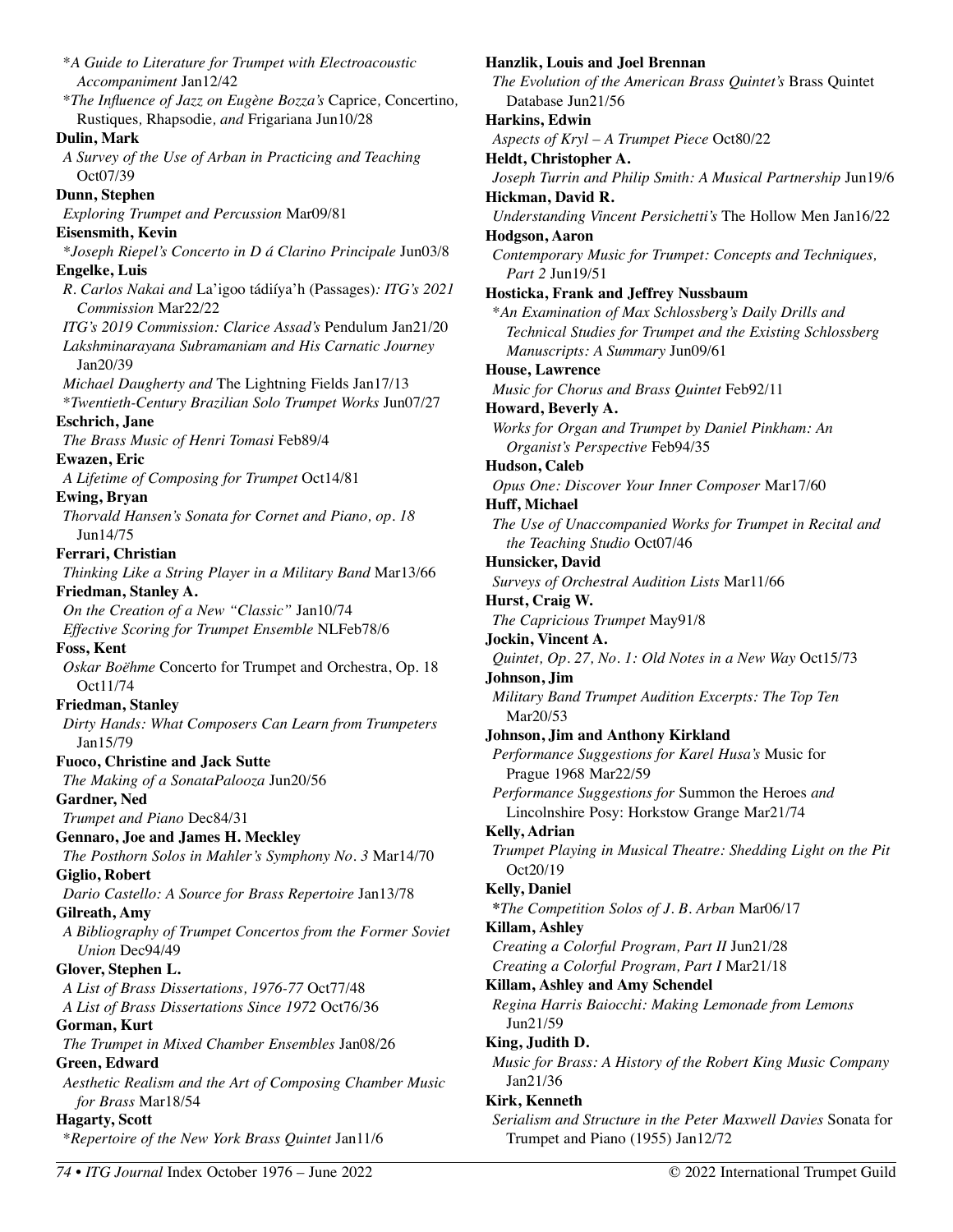**Kirkland, Anthony**  *Festive Overture Performance Tips* Oct14/84 *Performance Suggestions for Two Classic Wind Band Excerpts for Trumpet and Cornet Part II* Jun12/77 *Performance Suggestions for Two Classic Wind Band Excerpts for Trumpet and Cornet* Mar12/63 **Kirkland, Anthony and Jim Johnson**  *Performance Suggestions for Karel Husa's* Music for Prague 1968 Mar22/59 *Performance Suggestions for* Summon the Heroes *and*  Lincolnshire Posy: Horkstow Grange Mar21/74 **Kiser, Daniel**  *Selected Brass Quintet Classifications* Sep89/10 **Klaus, Aaron**  *\*Jewish Musical Markers in Ernest Bloch's* Proclamation Jun17/16 **Koehler, Elisa**  \**Deconstructing Arban: Perspectives on The Art of Phrasing*  Mar19/64 **\****Playing it "Safe." The Story Behind the 2009 Music Supplement* Jun09/22 \**Bach Cantata Trumpet Parts: A Compendium* Jan08/17 *\*In Search of Hummel* Jan03/7 **Koehler, Will**  *Hommage à l'Histoire* Mar21/67 *Paul Schoenfield's* Vaudeville Jun20/60 *Teaching Elements to Consider for New or Younger Brass Trios*  Mar20/46 *Laurence Bitensky's* Awake, You Sleepers! *for Trumpet and Orchestra/Band* Jan20/68 *\*X Marks the Spot: An Analysis of Edward Gregson's Trumpet Concerto* Jun16/25 **Kozar, Andy**  *A Sonic World Unlike Any Other* Jan22/61 **Krauss, David**  *One Act Down, Four Hours To Go: Perspectives from the Pit of Wagner's* Ring Cycle Jun09/81 **Kronholz, Kenneth**  *Concertos, Sonatas and Concert Works for Trumpet with Woodwinds: An Index* NLOct80/14 **Kruger, Jonathan**  *Errata and Suggestions in Maxwell Davies's* Sonata for Trumpet and Piano Jun06/49 *A Closing Fanfare* Mar05/59 *\*Critical Performance Issues in the Davies* Sonata for Trumpet and Piano Mar04/7 **Larson, Kenneth**  *On the Road to Wind and Song: My Preparation of Frank Martin's* Concerto for 7 Winds Mar10/64 **Leach, James D.**  *An Accidental Discovery: Stravinsky's* Fanfare for a New Theatre Mar19/12 **Libs, Jean Moorehead**  *The Trumpet (Cornet) Transcriptions of Bernard Fitzgerald*  Feb96/59 *Hit The Books! Methodology Recommendations for University Curricula: An Interview with Richard Burkart, Keith Johnson, and Gordon Mathie* Dec95/42 © 2022 International Trumpet Guild *ITG Journal* Index March 1976 – June 2022 • 75

## **Long, Brett**

*Effective Programming for Young Trumpeters* Mar08/40 **Lopes, Maico** 

*Brazilian Music for Trumpet Ensemble: An Evolving Repertoire*  Jun14/53

#### **MacAdam, Laurel A.**

*Cross-Relationships and Contrasts: Ellen Taaffe Zwilich's "Concerto for Trumpet and Five Players"* Dec92/28

#### **Mathie, David**

*Vincent Persichetti's* The Pleiades: *Background on a Major Work for Trumpet and Orchestra and an Interview with the Soloist Gordon Mathie* Oct19/54

#### **Matzen, Max**

*\*Mahler's* Retuschen: *The Re-orchestration of Beethoven's Ninth Symphony and its Aftermath* Mar14/12

#### **McGregor, Rob Roy**

*Roy Poper's Guide to the Brasswind Methods of James Stamp*  Dec96/45

## **McKee, Kevin**

*My Journey into Composition* Mar17/62

#### **Meckna, Michael**

*Looking for Chet Baker: The Trumpet Player in Fiction* Mar08/12

#### **Meckley, James H. and Joe Gennaro**

*The Posthorn Solos in Mahler's Symphony No. 3* Mar14/70 **Millsap, Kyle** 

*Shining a Light on Stanley Friedman's* Scatter the Darkness Jan16/59

## **Moore, Brian**

*\*Haydn's* Trumpet Concerto*: The Tempos and Articulations of the* Andante *Movement* Jan07/40

*\*The Rebirth of Haydn's* Trumpet Concerto *in England: Ernest Hall, George Eskdale, and the BBC* Jun06/26

## **Morales, Erik**

*Reflections of a Trumpeter Who Just Happens to Be a Composer* Jun17/60

## **Mortenson, Gary C.**

*Erik Morales Talks About His Career as a Composer and Musician* Jun11/48

*Ten Selected Duets Featuring Trumpet and Various Instruments*  May94/37

*Perspectives on Charles Ives's "From the Steeples and the Mountains" (1901)* Feb89/25

*Historical Perspectives and Analytical Observations on Francis Poulenc's Sonata (1922)* Feb86/10

*Brevity, Clarity, and Force: Stravinsky's "Fanfare for a New Theatre" (1964)* Sep84/53

## **Mueller, Herbert C.**

*Accompanied Two-Trumpet Literature: An Annotated Bibliography* Oct76/29

## **Nagel, Robert**

*Stravinsky's* L'Histoire du Soldat *Revisited* Oct09/69 **Nance, Robert T.** 

*Neruda and the Corno da Caccia* Oct20/63

# **Neebe, Paul and Brandon Walsh**

\**Edward Green's* Concerto in C *and the Poetry of Eli Siegel*  Jun12/47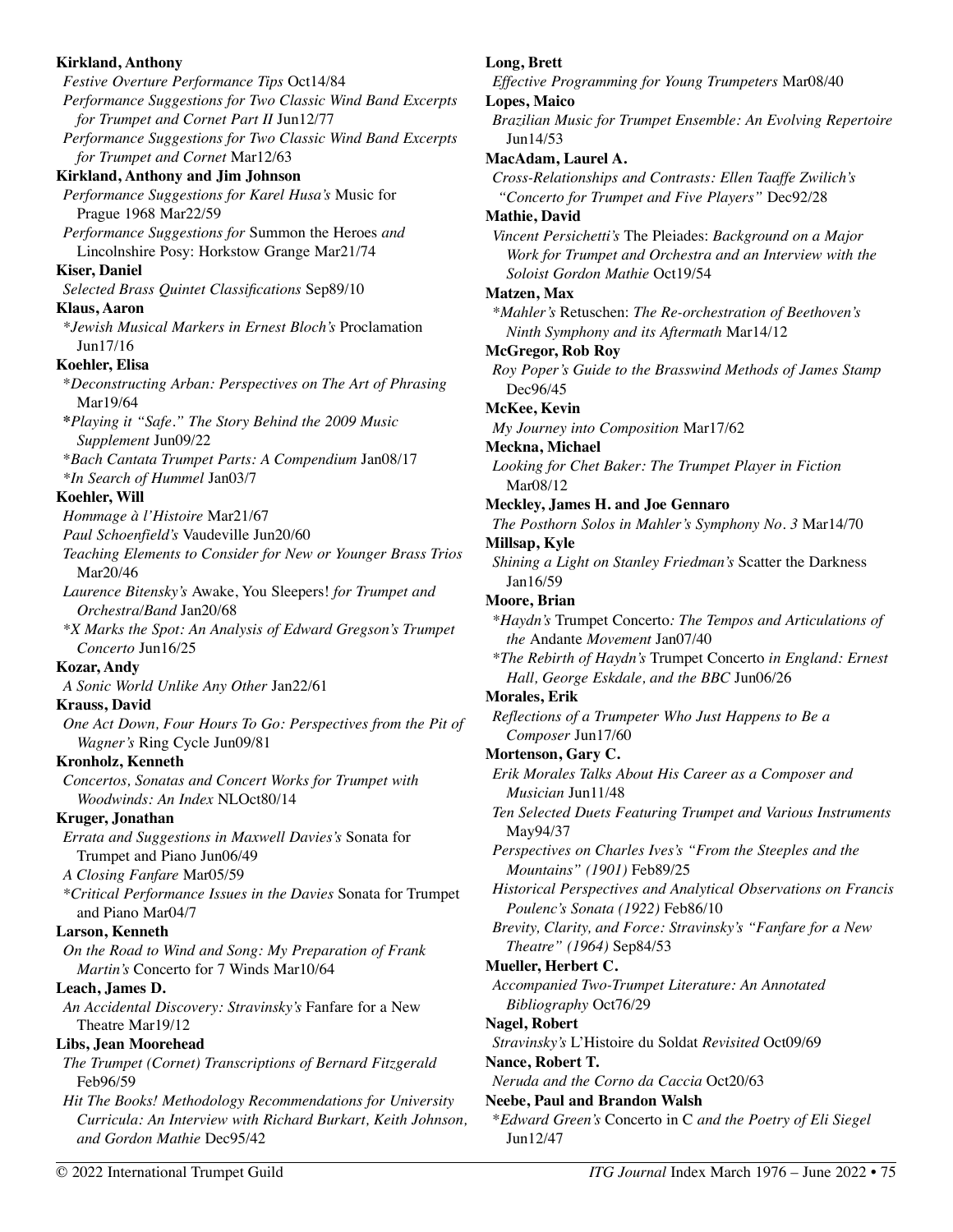## **Noordhuis, Nadje**  *The Influence of Bob Brookmeyer on Modern Jazz Composers*  Oct20/51 **Nussbaum, Jeffrey and Frank Hosticka**  \**An Examination of Max Schlossberg's Daily Drills and Technical Studies for Trumpet and the Existing Schlossberg Manuscripts: A Summary* Jun09/61 **O'Connor, Michael**  *Thomas Coates: American Cornet Soloist* Jun19/67 **Ode, James**  *A Selected List of Trumpet Duet Collections* Oct76/28 **O'Hara, Christopher**  *Successful Arranging for the Brass Quintet Medium* Oct11/72 **Olcott, James**  A Hoffnung Fanfare: *No Joke* Mar14/41 Fanfare *(1953) by Igor Stravinsky (1882-1971)* Oct11/54 **Parish, Tracy \****Fusion of Style and Idiom in Joseph Haydn's* Concerto per il clarino Jan10/16 **Pearson, Ian**  *A Brief Biography of Ernest S. Williams and a Look at* The Catskills Polka Mar08/28 *Johann Nepomuk Hummel's "Rescue" Concerto: Cherubini's Influence on Hummel's Trumpet Concerto* May92/14 **Phillips, Edward \****The Keyed Trumpet and Concerti of Haydn and Hummel: Products of the Enlightenment* Jun08/22 **Plog, Anthony**  *Comparing Careers: Player vs. Composer* Mar15/68 *Remembering William Schmidt* Jan12/51 **Poper, Roy**  *Trumpeter's Everest:* Brandenburg Concerto #2 *by J.S. Bach*  Oct12/70 **Price, Richard**  *"Night Sun Journey"– An Interview with David Bilger & Meg Bowles* Feb97/41 **Prisk, Anthony**  *Preparing and Performing the Second Trumpet Part for Mahler's Symphony No. 2* Jun15/71 **Proksch, Bryan**  *The Cornet Etudes of W. Paris Chambers* Mar20/49 *Johann Walter's "Trumpet Psalm" in Celebration of the Lutheran Reformation* Oct18/82 *Mixed Messages: Trumpet and Bugle Calls in Classical Music*  Jun16/59 *Excavating the Trumpet's Earliest Repertoire* Mar11/64 *\*Marcel Bitsch,* Quatre variations sur un theme de Domenico Scarlatti Oct09/71 **\****Performing the Classical-Era Gestures in Kent Kennan's*  Sonata for Trumpet and Piano Oct07/34 *A Blizzard of Music: Valentine Snow, John Simpson, and the Transmission of Trumpet Music in Eighteenth-Century England* Jun03/52 **Pursell, John**  *Sounding* Taps *Flawlessly* Jan15/59 **Racanati, Alberto**  *Italian Music for Trumpet: Casella's* Serenata Jun22/56

## **Reed, Marc**  *After* L'Histoire du Soldat*: A Look at James Stephenson's Devil's Tale* Mar17/67 *The Trumpet Concertos of Charles Chaynes* Jan11/44 **Reed, Marc and Andrew Trachsel**  *Why Band?* Oct11/76 **Reese, Marc**  *Trumpet Ensembles: Reaching the Next Level* Jan12/70 **Robin, Greg**  *Yan Maresz's* Metallics Oct17/85 **Romero, Margaret**  *Breaking Down Military Band Excerpts* Oct15/75 **Russell, William**  \**Daniel Purcell's* The Judgement of Paris *(1701)* Mar13/67 **Sachs, Michael**  *Performing Bruckner Symphonies* Jan13/82 *Performing Mahler Symphonies* Jan09/63 **Sachs, Michael and Paul Yancich**  *The Partnership of Trumpets and Timpani in Classical Repertoire* Oct11/80 **Sampson, David**  *Genesis of a Brass Quintet* Jun00/21 *Solo* Feb92/44 **Schendel, Amy**  The Trumpet Trajectories of Elizabeth Raum Mar21/70 **Schuman, Leah**  *\*Interpreting Shostakovish: The Expressive Capabilities of the Trumpet in* Symphony No. 5 Mar05/15 **Schendel, Amy and Ashley Killam**  *Regina Harris Baiocchi: Making Lemonade from Lemons*  Jun21/59 **Schwebel, Heinz Karl**  *The* Trumpet Concerto *by José Guerra Vicente: A Brazilian Gem* Jan12/48 **Scott, Betty**  *Twentieth Century Compositions for Trumpet and Strings*  NLFeb81/7 **Selianin, Anatoly**  *The Trumpet Concerto of Alexandra Pakhmutova – Second Version* Sep84/36 **Shamu, Geoffrey**  *Merri Franquin and the Paris Conservatory Trumpet Competition Repertoire 1895 – 1925* Jan18/42 **Smith, André M.**  *The History of the Four Quintets for Brass by Victor Ewald*  May94/4 *The Four Brass Quintets of Victor Ewald* May94/33 **Steiger, Adrian V.**  *Bergonzi's Capriccios and the Origin of Dauverné's Etudes*  Oct16/78 *Method Books for Keyed Trumpet: New Evidence* Jun11/80 **Stephenson, James M.**  *Trumpet Concerto No. 3: Concerto for Hope* Jan17/55 **Stevens, Thomas**  *New Trumpet Music: Basic Performance Elements* Oct76/24 **Stock, Matthew**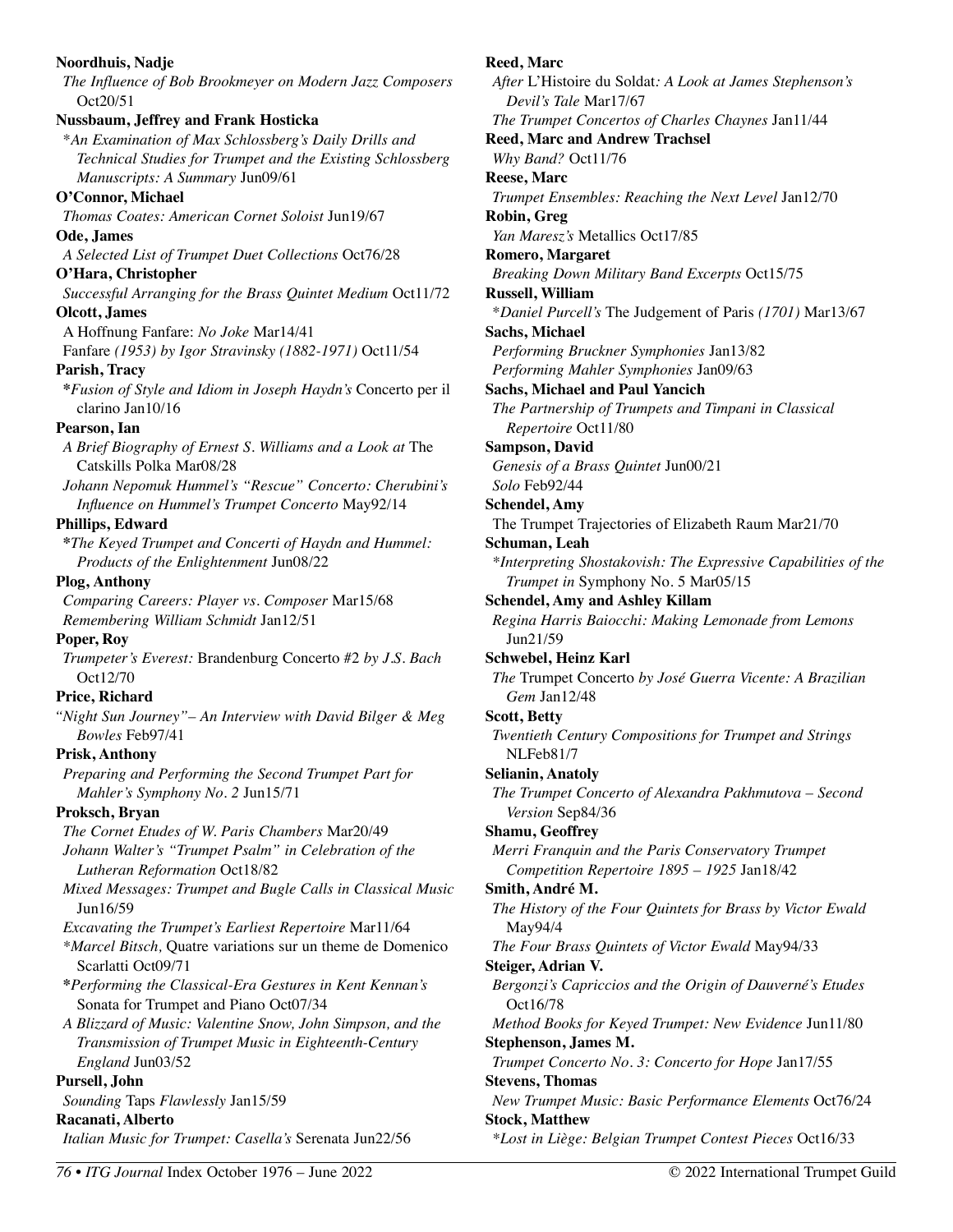#### **Stowman, William**

*The Benefits of Performing in Trumpet Ensemble* Jan13/76 **Sullivan, Robert** 

*Preparing to Play Stravinsky's* L'Histoire du Soldat Oct08/70 **Sutte, Jack and Christine Fuoco** 

*The Making of a SonataPalooza* Jun20/56

#### **Tarr, Edward H.**

- *Wolfgang G. Haas: Trumpeter and Publisher Extraordinaire* Jan15/52
- *The Trumpet Sonatas of Domenico Gabrielli (1659 1690)* Oct10/75
- *Haydn's Trumpet Concerto (1796-1996) and its Origins*  Sep96/30

#### **Tarr, Edward and Adrian von Steiger**

*Analyzing the Autograph Manuscript of Hummel's Trumpet Concerto* Jan14/67

#### **Theurer, Britton**

*A Rich but Melancholy Chord Decides to Learn to Fly: Vincent Persichetti's* Parable XIV for Solo Trumpet Jun10/73

#### **Tinnin, Randy**

\**Pedagogical Insights from Dauverné's* Méthode pour la Trompette Oct13/50

\**Dauverné's Dilemma* Jun13/7

#### **Toering, Ronald**

*Performing Hindemith's "Sonate" for Trumpet and Piano*  NLFeb78/13

#### **Thornton, Mary**

*Meet the Composer: Lauren Bernofsky Talks About* Concerto for Trumpet and Orchestra *&* Trio for Brass Mar04/27

*The Trumpet Concerto of John Williams: From Commission to Concert* May97/18

#### **Tinnin, Randall**

**\***Premiere Solo de Cornet á Pistons, by Georges Hüe*: Music of the Concours for Cornet of the Paris Conservatory after Arban* Mar10/18

#### **Trachsel, Andrew and Marc Reed**

```
Why Band? Oct11/76
```
#### **Treybig, Joel**

\**J.S. Bach's Obbligatos: Beautiful and Significant Curiosities from BWV 5, 46, & 90* Mar11/13

*\*Understanding* The Unanswered Question Mar07/32

- *\*A Cornetist's Perspective on Stravinsky's* 'Histoire du Soldat" Oct02/49
- *An Investigation of Karel Husa's Concerto for Trumpet and Wind Orchestra* Mar00/46

#### **Tunnell, Michael**

*An Essay on Selected Trumpet Excerpts from Brass Quintets by Ingolf Dahl, Gunther Schuller, Alvin Etler, and Jan Bach*  Feb84/14

## **Volle, Bjarne**

*A Chronological Listing of Norwegian Music for Trumpet*  Jun13/34

## **von Steiger, Adrian and Edward Tarr**

*Analyzing the Autograph Manuscript of Hummel's Trumpet Concerto* Jan14/67

#### **West, James R.**

Scheherazade *Revisited* Jun08/67

#### **Wixon, Ross**

*\*The Trumpet in Mahler's and Strauss's Orchestral Music of Resurrection* Jan16/6

### **Wong, Najib**

*Arthur Honegger's* Intrada Jan12/36

#### **Wood, Peter J.**

*\*Gunther Schuller's* Concerto for Trumpet and Chamber Orchestra: *A Hidden Treasure* Jan05/5

#### **Wooley, Andrew**

*Newly Discovered Seventeenth-Century Trumpet Music in a Los Angeles Manuscript* Oct13/73

#### **Work, Jeffrey**

*Repertoire for Trumpet in Mixed Ensembles* Jun07/74

#### **Wozniak, James**

*\*Nikolai Kubli's* Daily Drill for Building a Proper Embouchure on Trumpet and Cornet Jun15/27

#### **White, Dale**

*Etudes for Musical Maintenance* Jan03/50

#### **Yancich, Paul and Michael Sachs**

*The Partnership of Trumpets and Timpani in Classical Repertoire* Oct11/80

# **Marching Arts Corner**

#### **Bond, Peter**

*Brass Pedagogy from the Football Field to the Concert Hall*  Jan21/78

### **Crotts, Cameron**

*Developing Artistry in the Marching Activity (or What I Learned on My Summer Vacation!)* Oct21/93

#### **Darke, Ryan**

*Leveraging Your DCI Experience for Success* Mar21/76

## **King, Angela and Aaron Witek**

*Benefits of Participating in Collegiate Marching Band* Jan22/67 **Koehler, Will** 

*John Meehan, Brass Arranger and Co-Caption Head of the Blue Devils* Jun21/66

#### **Rinehart, Jason**

*Technology Trifecta to Help Support Musical Growth* Mar22/65 **Rochford, Benjamin** 

*Making Physical Health a Top Priority in the Marching Arts*  Jun22/68

#### **Witek, Aaron**

*Introduction to the Marching Arts* Oct20/69

#### **Witek, Aaron and Angela King**

*Benefits of Participating in Collegiate Marching Band* Jan22/67

# **Medical/Dental**

#### **Amodeo, Caroline and Jason Crafton**

*Approaching Embouchure Change as a Systemic Issue*  Oct17/71

#### **Amstutz, A. Keith**

*Orthodontics and the Trumpeter's Embouchure – A Practical Solution* May83/18

*A Videofluorographic Study of the Teeth Aperture, Instrument Pivot and Tongue Arch and Their Influence on Trumpet Performance* Oct77/25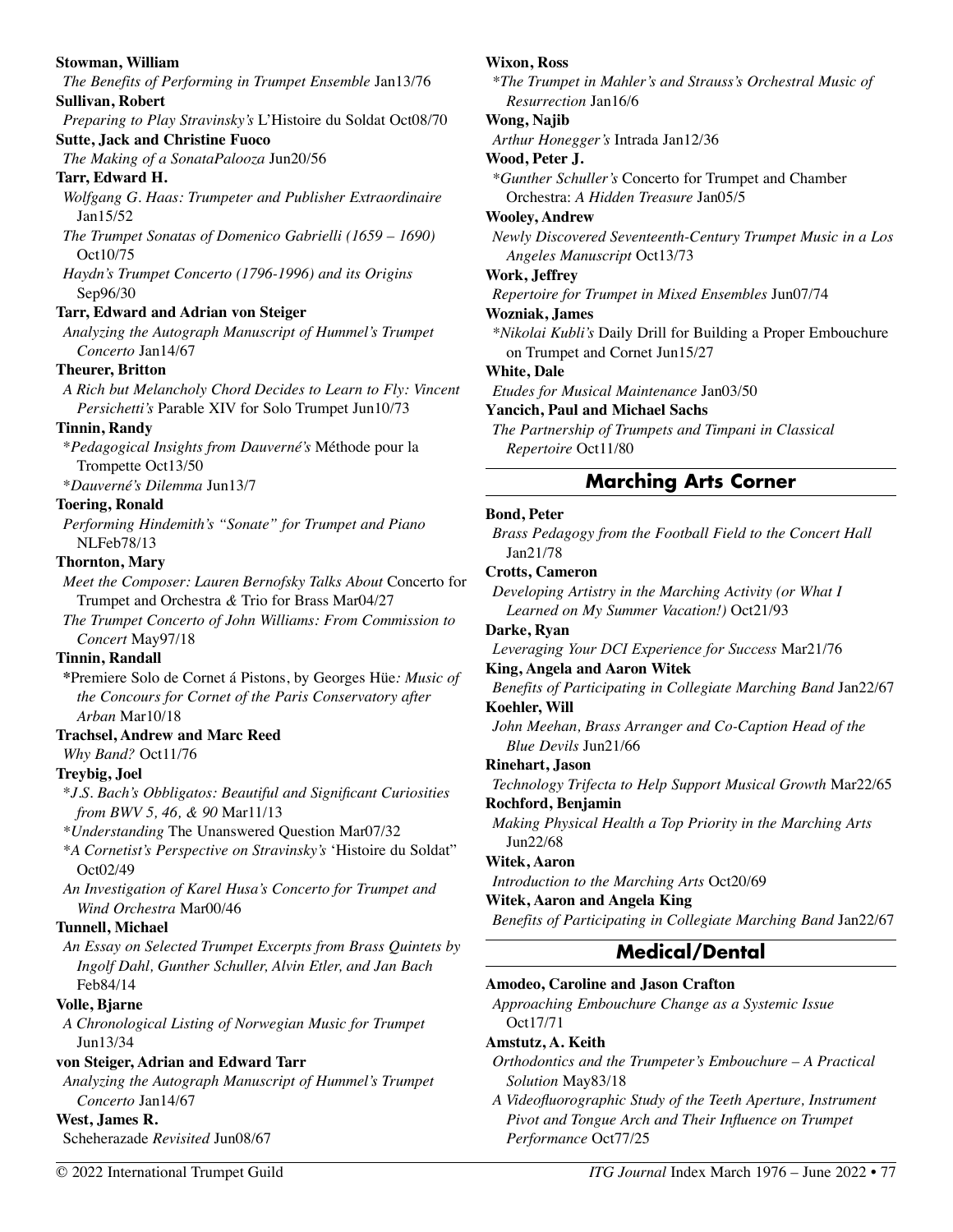**Ash, Jeffrey DDS**  *Wind Instrumentalists' Most Frequently Asked Dental Questions*  Sep97/31 **Befu, George S.**  *The Orthodontics Alternative – Removables* Feb87/28 **Borden, Brianne**  *Healthy Mind, Healthy Body, Healthy Trumpet Player* Oct17/73 **Brantigan, Charles O.**  *Beta Blockade and Stage Fright, Looking Back* May84/20 **Campos, Frank Gabriel**  *Dysfunctional Embouchures* Jun21/40 *Performance Enhancing Supplements* Oct18/65 *Four Simple Exercises* Jun08/52 *The Knack and the Trick (Re: Your Posture, Part II)* Jan06/46 *Re: Your Posture* Oct05/53 **Chesky, Kris**  *Children and Hearing Loss* Mar07/58 *Health Promotion in Schools of Music: Initial Recommendations* (with Dawson and Manchester) Jan07/55 *Dental Implants and Their Significance to the Brass Player: Part II* Oct05/49 *Health Promotion in Schools of Music* Jan05/41 *Dental Implants and Trumpeters: A Request for More Information* Oct04/58 *Music, Health, and Education: Toward Greater Understanding*  Jan04/42 *ITG Symposium: Medical Problems of Trumpeters* Oct03/61 **Cook, Jesse**  *\*Music Performance Anxiety, Part II: Methods to Release the Music Inside Each of Us* Jun14/29 *\*Music Performance Anxiety, Part 1: How It Works and How to Avoid Its Effects in the Classroom* Mar14/23 **Cox, Richard**  *The Teacher and Performance Anxiety* Mar04/64 **Crafton, Jason and Caroline Amodeo**  *Approaching Embouchure Change as a Systemic Issue*  Oct17/71 **D'Angelo, Ron**  *Musicians and Hearing Loss: The Bad and Good News*  Jan17/38 **Dawson, William**  *Health Promotion in Schools of Music: Initial Recommendations* (with Chesky and Manchester) Jan07/55 *Where Can a Musician Get Health-Related Information?*  Mar06/55 **Deklinski, Kelly—Profile Column**  *Alexandre de Alcântra: Dentistry for Wind and Brass Players*  Mar15/46 **Derrick, Donald and Matthias Heyne**  *\*Visualization Techniques for Empirical Brass Instrument Research* Jun16/6 **Dibbell, David G., M.D.**  *The Incompetent Palate: A Trumpeting Disaster* Oct77/37 **Dovel, Jason**  *Revisiting Robert Bailey's Study of the Laryngeal Activity of Trumpet Players* Oct17/43 **Eisensmith, Kevin E. and Donald U. Robertson**  *The Aging Trumpeter* Oct20/23

*Assessing Sound Exposure with a Noise Dosimeter* Jan15/66 *Beta Blockers and Music Performance: A Contemporary Perspective Part II* Oct12/66 *Beta Blockers and Music Performance: A Contemporary Perspective Part I* Jun12/66 **Evans, Brian**  *Arteriosclerosis: A View from the Operating Room* Mar17/33 **Faulkner, Maurice**  *Circulatory Effects of Trumpet Playing* (with Sharpey-Schafer) NLFeb82/22 **Fiala, Keith**  *The Importance of Taking Care of Yourself* Jun11/76 **Fjellman-Wiklund, Anncristine**  *\*Music Performance: Spice of Life or Aching Burden* Jun06/42 **Franks, Rebecca**  *Rod Franks' Personal Battle with Acoustic Neuroma* Oct03/64 **Gardner, Ned**  *Dental Bonding: An Aid for the Embouchure* Feb86/19 **Giangiulio, Richard C.**  *The Role of Orthodontics in Correcting Selected Embouchure Problems* Oct79/20 **Henoch, Miriam**  *\*Know the Risk: Hearing Loss and Musicians* Jun04/54 **Henderson, W. Alexander**  *EMG Potentials of the Sternocleidomastoid Muscle During Trumpet Performance* Oct79/30 **Heyne, Matthias and Donald Derrick**  *\*Visualization Techniques for Empirical Brass Instrument Research* Jun16/6 **Hilliard, Howard**  *Ten Things Every Trumpet Player Needs to Know about Teaching Horn* Mar07/61 **Horowitz, Marc David**  *Trumpet Citations in Recent Medical and Scientific Literature*  Dec97/48 **Illman, Richard and Jo Martinie**  *Yoga for Trumpet Players: Breath Awareness and Alignment* Oct06/59 **Kolar, Lawerence W.**  *The Extraction of Wisdom Teeth: Information on Procedures and Problems* (with Mortenson) Feb90/19 **Koner, Karen**  *Mindfulness for the Musician* Oct20/34 **Kopczyk, Raymond A., D.D.S., M.S.**  *Dental Considerations for the Brass Player* NLMay82/12 **Leach, Cathy**  *Doc Severinsen on Working Out and Staying Young and Healthy* Jan22/42 **Llobet, Jaume Rosset I \****New Tools for the Assessment of Embouchure Biomechanics* Mar05/51 **Lyman, Zachary**  *Tales from the Crypt: Recovering from Severe Embouchure Injury* Oct11/62 **Manchester, Ralph**  *Health Promotion in Schools of Music: Initial* 

*Recommendations* (with Chesky and Dawson) Jan07/55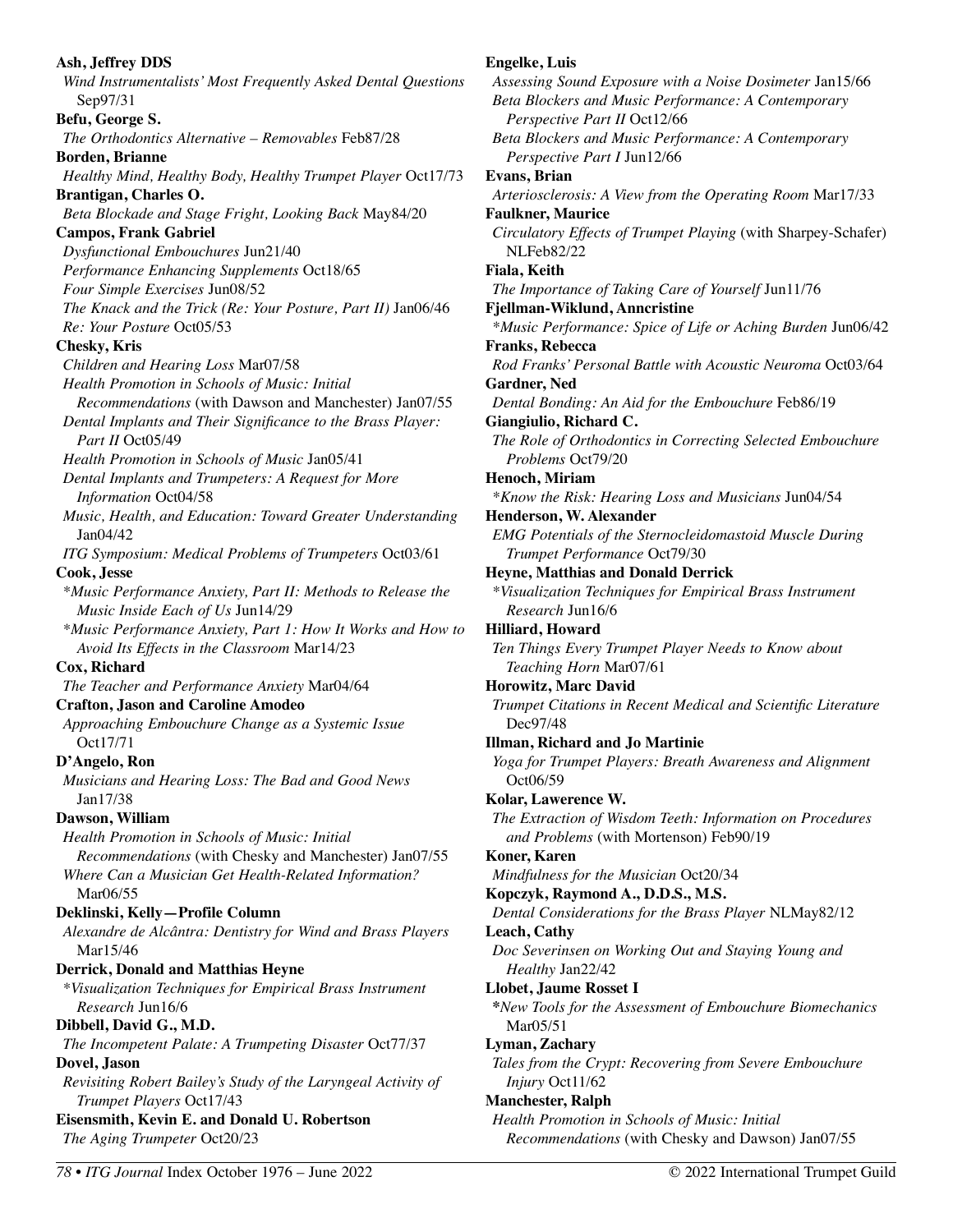| <b>Martinie, Jo and Richard Illman</b><br>Yoga for Trumpet Players: Breath Awareness and Alignment<br>Oct06/59 | <b>Shelton, James Peyden</b><br>Losing Pounds, Gaining Problems: Overcoming the Negative<br>Effects of Weight Loss Mar17/26 |
|----------------------------------------------------------------------------------------------------------------|-----------------------------------------------------------------------------------------------------------------------------|
| Mathie, Gordon                                                                                                 | <b>Stoner, Roger</b>                                                                                                        |
| My Life with Oxygen Jan17/37                                                                                   | Hearing Impairment-My Journey Oct01/69                                                                                      |
| Michie, David D.                                                                                               | Train, Jack                                                                                                                 |
| *Pulmonary Mechanics: Factors that Initiate and Maintain an                                                    | TMJ - What a Joint! Sep97/40                                                                                                |
| Effective Air Stream Oct15/44                                                                                  | Brace Yourself! Sep93/29                                                                                                    |
| Mitchell, Stephen                                                                                              | Let's Fix It Before It Breaks - A Career Almost Destroyed                                                                   |
| What is the Performing Arts Medical Association? Mar04/57                                                      | May92/21                                                                                                                    |
| Mondello, Nick                                                                                                 | Dentistry and the Wind Musician Feb92/14                                                                                    |
| Denver Dill: A Hero's Journey Jan13/56                                                                         | Tucker, Alan, et al.                                                                                                        |
|                                                                                                                | Electrocardiography and Lung Function in Brass Instrument                                                                   |
| Morgan, Joseph<br>*Tell the Story: Music as a Language in the Musician's Brain<br>Jun07/79                     | Players Oct80/46<br><b>Walker</b> , Brian                                                                                   |
|                                                                                                                |                                                                                                                             |
| Mortenson, Gary                                                                                                | Invisalign-A Viable Alternative to Traditional Braces, Part 2<br>Oct14/70                                                   |
| The Extraction of Wisdon Teeth: Information on Procedures and<br>Problems (with Kolar) Feb90/19                | Invisalign-A Viable Alternative to Traditional Braces, Part 1                                                               |
| Pepping, Amanda                                                                                                | Jun14/66                                                                                                                    |
| *A Look at the Role of Musical Wind Instruments in Asthma                                                      | Weir, Tim                                                                                                                   |
| Therapy Jan09/17                                                                                               | A Different Perspective on Dentistry and Trumpet Playing                                                                    |
| Phelps, Joseph                                                                                                 | Oct11/52                                                                                                                    |
| Dystonia: A Trumpeter's Story Mar02/45                                                                         | West, James                                                                                                                 |
| Piunno, Nicole                                                                                                 | Hernias: The Bane of Wind Players Mar08/50                                                                                  |
| Maintaining a Healthy Embouchure: Preventing Injuries in                                                       | Whitsell, Leon J., M.D.                                                                                                     |
| <i>Brass Musicians Jun10/59</i>                                                                                | Why a Medical Column: A Prospectus NLMay80/12                                                                               |
| Place, Logan                                                                                                   | Zapata, Oswaldo                                                                                                             |
| How to Help Students with Braces Jan17/43                                                                      | What a Trumpet Player Needs to Know About Using Invisalign                                                                  |
| Planas, Jaime, M.D.                                                                                            | Jun22/33                                                                                                                    |
|                                                                                                                |                                                                                                                             |
| Further Experience with Rupture of the Orbicularis Oris in<br>Trumpet Players May92/22                         | <b>Miscellaneous</b>                                                                                                        |
| Rupture of the Orbicularis Oris in Trumpet Players (Satchmo's<br>Syndrome) Dec82/12                            | Aboud, Leslie                                                                                                               |
|                                                                                                                | Playing Like a Girl: An Analysis of the Role of Gender in                                                                   |
| Robertson, Donald U. and Kevin E. Eisensmith                                                                   | Trumpet Performance Mar13/25                                                                                                |
| The Aging Trumpeter Oct20/23                                                                                   | <b>Althouse, Nicholas</b>                                                                                                   |
| Rochford, Benjamin                                                                                             | Marching America's Main Street-An Inaugural Experience                                                                      |
| Making Physical Health a Top Priority in the Marching Arts                                                     | Oct17/90                                                                                                                    |
| Jun22/68                                                                                                       | <b>Amis, Kennety</b>                                                                                                        |
| Roeder, Donald K.                                                                                              | First Steps to Writing for Horn, Trombone and Tuba Jan07/71                                                                 |
| Growing Old Gracefully with the Trumpet: A Guide for the                                                       | <b>Anderson, Michael</b>                                                                                                    |
| Comeback Player Jun15/14                                                                                       | Apple Computer's iTunes: The Online Music Store and                                                                         |
| <b>Rosenstein, Peter</b>                                                                                       | Management Tool Mar06/69                                                                                                    |
| Trumpet Playing and Dentistry: An Historical Perspective<br>Jun05/64                                           | Music-Related Web Resources of Interest Jun03/72                                                                            |
|                                                                                                                | Trumpet Humor on the Internet Oct03/70                                                                                      |
| Sanders, Brian                                                                                                 | <b>Baldwin</b> , David                                                                                                      |
| Hypnosis as an Alternative to Beta Blockers for Stage Fright                                                   | Transcription for Trumpet Players Jun18/44                                                                                  |
| Jun12/62                                                                                                       | <b>Barry, Michael</b>                                                                                                       |
| Schuman, Joel S.                                                                                               | Sanity in Sameness: How to Keep the Freelance Fire Alive                                                                    |
| Increased Intraocular Pressure and Visual Field Defects in                                                     | Jan08/57                                                                                                                    |
| High Resistance Wind Instrument Players Mar01/49                                                               | <b>Beatty, Stephanie</b>                                                                                                    |
| <b>Scott, Betty</b>                                                                                            | The Role of Women Musicians in United States Military Bands                                                                 |
| Relaxation Techniques for Better Performance May84/16                                                          | Jun09/31                                                                                                                    |
| Stanek, Jeremy L.                                                                                              | <b>Bellino, Peter</b>                                                                                                       |
| *Pain and Playing Habits Among University Students and                                                         | Do you suffer from OPBES? Jun21/32                                                                                          |
| Faculty Jan19/37                                                                                               | <b>Boren</b> , Mark                                                                                                         |
| <b>Storms, Michael</b><br>The Tooth, the Whole Tooth, and Nothing but the Tooth!                               | Mind Over Matter / Matter of Mind Oct04/65<br><b>Bilger, David</b>                                                          |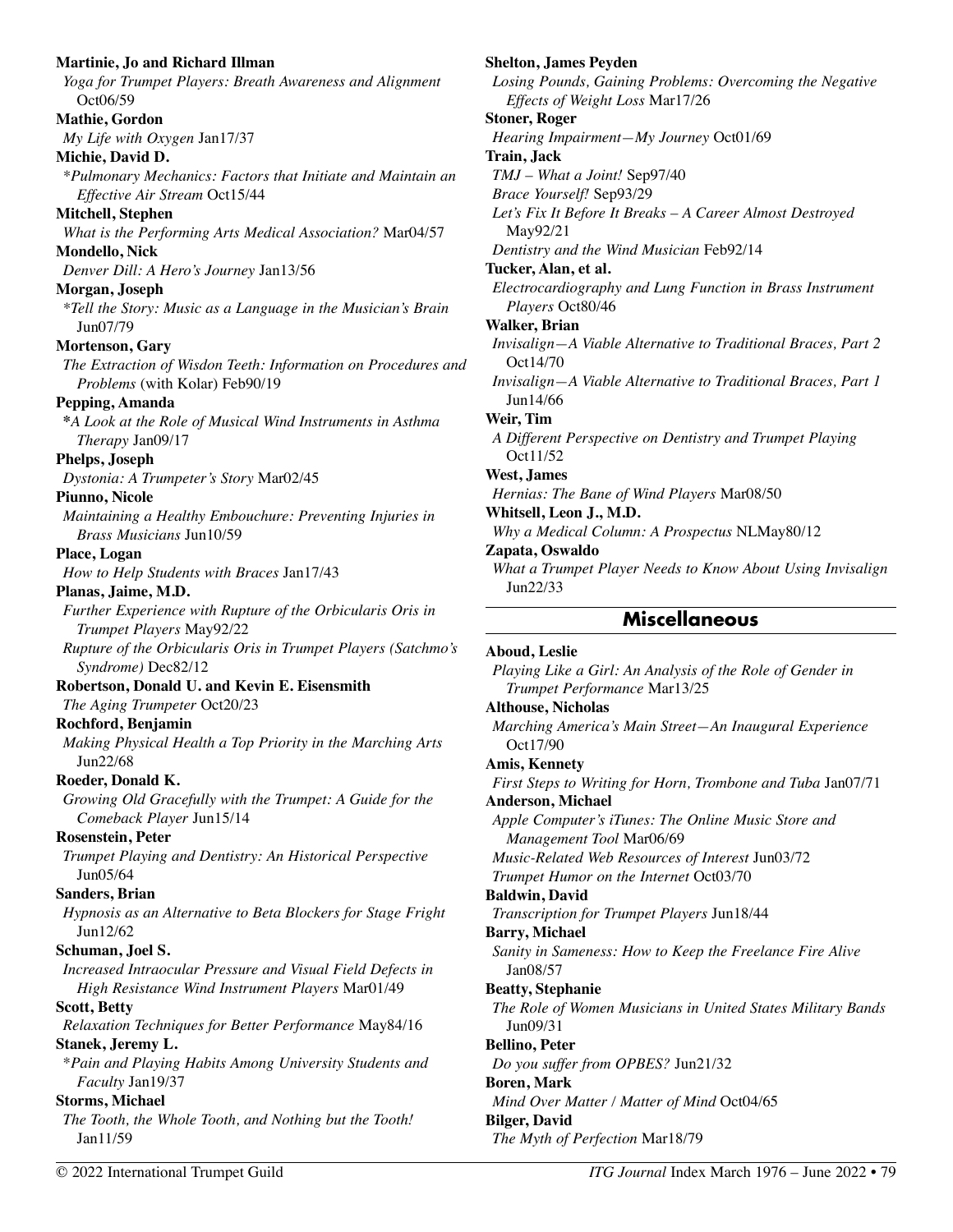**Bolvin, Eric**  *Chop Management* Mar18/57 **Borden, Brianne**  *Yoga as a Tool for Successful Musicianship* Mar21/44 **Bradbury, Ray**  *Just Gimme That Brass* Sep95/22 **Caldwell, Michael**  *Applying Marathon Training Principles to Trumpet Practice and Performance* Mar06/58 **Campos, Frank Gabriel**  *Trumpet and Netflix: Practicing During the Pandemic* Oct20/43 *Paying Attention* Oct17/67 *The Fourteen Things* Oct16/59 *What about Talent?* Jun16/41 *A Change of Perspective* Jan16/44 *Conquering Valsalva* Oct15/51 *The Insidious Valsalva Maneuver* Jun15/52 *Keep Your Eye on the Ball* Jun14/59 *Four Simple Exercises* Jun08/52 *It's the Way That You Do It* Jan08/50 **Candelaria, Leonard**  *John Haynie Y2K Celebration* Jan01/38 **Chirico, Roland A.**  *Pursuing Guido's Highest Note* NLOct79/7 **Connor, Jeff**  *Producers Not Consumers* Mar08/49 **Cook, Jesse**  *\*Music Performance Anxiety, Part II: Methods to Release the Music Inside Each of Us* Jun14/29 *\*Music Performance Anxiety, Part 1: How It Works and How to Avoid Its Effects in the Classroom* Mar14/23 **Cooper, David**  *Know Your Sphere, And Play In It* Mar11/54 **Crotts, Chip**  *Inside Out: Breathing for Improved Musical Success* Jun16/64 **Curtis, Stanley**  *Using Relationships for Motivation in Trumpet Practice and Performance* Jan19/46 **D'Angelo, Ron**  *Musicians and Hearing Loss: The Bad and Good News*  Jan17/38 **Davis, Michael and Eric Bolvin**  *The Making of* Brass Nation Mar08/48 **DeArmond, Davy**  *Life in the United States Naval Academy Band* Jan14/70 **Denecke, Eli**  *Stoking the Fire: How to Maintain Accountability during COVID-19* Oct20/49 **Derrick, Donald and Matthias Heyne**  *\*Visualization Techniques for Empirical Brass Instrument Research* Jun16/6 **Dickson, Eric**  *Music Theory as an Asset to Trumpet Playing* Jun18/57 **Dickson, Eric and Chris Imoff**  *Have Trumpet, Will Travel: Life with a Touring Musical*  Jan12/68 **Dovel, Jason**  *A Trumpeter's Guide to Intonation* Jun16/46

**Dransfield, Ben**  *The High Seas—A Seafaring Trumpeting Opportunity* Mar11/61 **Drozdoff, Nick**  *The Chicago Trumpet Scene* Jan09/59 **Edelbrock, Dennis**  *Children Can Also be Intelligent Listeners* NLFeb80/24 **Eisensmith, Kevin**  *Whatever you do,* don't look up! *Verbal and Nonverbal Communication within Large Ensemble Trumpet Sections*  Jan14/64 **Engelke, Luis**  *More Twenty-First Century Practice Techniques* Jun08/61 **Erdmann, Thomas**  *Chris Tedesco on a Life in Studio Work* Oct09/42 **Farrar, Lloyd**  *Sound the Trumpet: News from the Trumpet & Horn Museum*  Sep87/56 Dec87/43 May88/48 Dec88/40 May89/26 **Feyes, Andrew and James Johnson**  *A Week in Paris to Remember* Mar12/48 **Fiala, Keith**  *The Importance of Taking Care of Yourself* Jun11/76 **Foley, Joseph**  *Creating Successful Chamber Music Experiences* Jun12/72 **Gardner, Ryan**  *What is Your X Factor?* Mar16/37 *Meaningful Music: A Look into Music for Autism* Jan14/44 **Gaspar, Paul**  *So You Want to Be a Show Player…* Oct19/65 **Glover, Stephen L.**  *1981-1982-1983 Demographics* May83/32 *Tax Tips for Musicians* NLMay82/13 **Goff, Bryan**  *1991-1997 ITG Membership Demographics* May97/79 *ITG Demographics (1983-1985)* May85/12 **Goode, Michael**  *Dealing with Stage Fright* Oct10/64 **Hackett, John**  *Motivation and COVID-19* Oct20/37 **Harms, Andrew**  *The Hard Work Narrative* Jan22/27 *DataFrame.Trumpet* Jun21/76 **Haley, Robert**  *Comparing Mouthpiece Rims and Cups* Jan09/52 **Harvison, Emery**  *The Meridian Arts Ensemble: Breaking Boundaries* Sep96/37 **Heinonen, Ari**  *Relaxing Revolution* Jan11/48 **Heisler, Harry**  *When Should We Call It Quits?* Oct17/69 **Henderson, Douglas**  *The Church Trumpeter* Jan02/32 **Hennies, Eric**  *Are You a Trumpet Player or Just Playing the Trumpet?*  Jan14/27 **Herrick, Dennis**  *A Year of Programs in Review: 1988-1989* May89/54 *A Summary of Listings for the Year* May87/10 *Ten Years of Programs* May86/12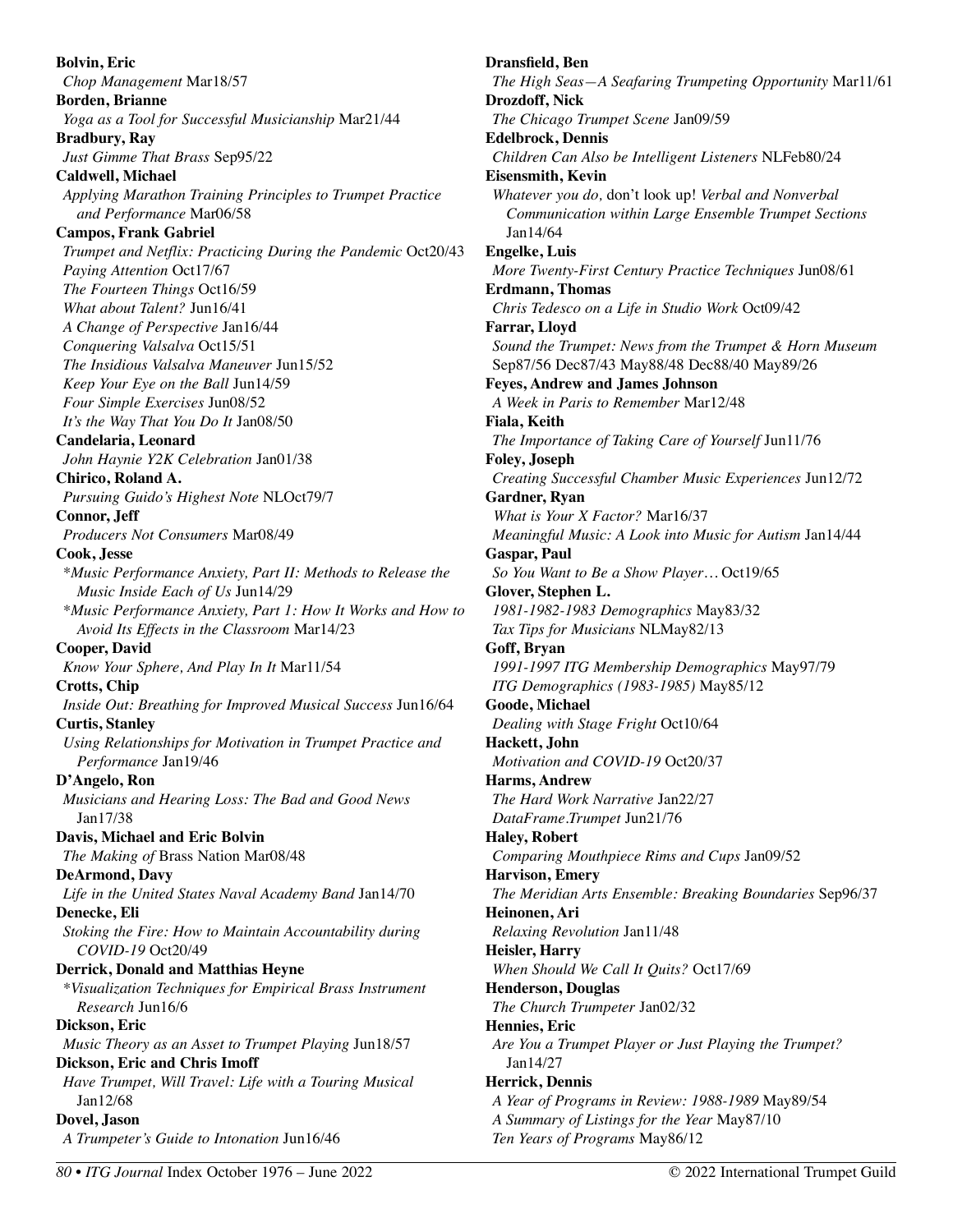**Heyne, Matthias and Donald Derrick**  *\*Visualization Techniques for Empirical Brass Instrument Research* Jun16/6 **Hickman, David**  *Starting a Professional Brass Ensemble* Jun08/65 **Hilliard, Howard**  *Ten Things Every Trumpet Player Needs to Know about Teaching Horn* Mar07/61 **Hollingsworth, Barbara**  *A Tornado, A Town, and a Piano* Jun09/69 **Hørven, Vera**  *My Horn, My Health, My Happiness* Jun03/59 **Huth, John**  *What You Need to Know Before You Modify Your Trumpet*  Mar09/73 **Jaudes, Chris**  *The New York Music Scene* Jun09/77 **Johnson, James and Andrew Feyes**  *A Week in Paris to Remember* Mar12/48 **Johnson, Phillip Kennedy**  *Maintaining Consistency on Tour* Mar13/70 **Jones, David C**  *1991-99 ITG Membership Demographics* May99/68 *1991-98 ITG Membership Demographics* May98/61 **Jones, Stephen G.**  *1981-1982 ITG Demographics* NLMay82/26 **Juarez, Justin**  *All In* Oct20/67 **Kase, Robert**  *The Seven Deadly Sins of College Trumpet Students* Jun10/60 **Knauss, Zane**  *On Grabbing the Brass Ring and Creating Brass Band Fever in Pittsburgh* Feb92/15 **Kornoka, Kyle**  *Convincing Performance: The Art of Stage Presence* Jan07/62 **Krauss, David**  *Brass Quintet Basics: Ensemble, Intonation, and Balance*  Mar12/59 **Kronholz, Kenneth**  *Career Counseling* Feb83/9 **Kruger, Mark, Jonathan Kruger and James McClean**  \**More Air, Less Air, What is Air?* Mar12/12 **Kruger, Jonathan, James McLean and Mark Kruger**  \**More Air, Less Air, What is Air?* Mar12/12 **Leinberger, Charles**  *Ministerial First Responders* Mar20/26 **Lewis, Eddie**  *Houston, Texas—Not Just a "Hick Town"* Oct09/68 *Let's Take it at the Moña: Navigating the Roadmap of a Salsa Chart* Jan07/69 **Linebarger, Anne**  *Preparing for an Undergraduate Music Degree: Tips from a Recent Graduate* Jun19/56 **Long, Brett**  *The Trumpeter's Guide to Triathlon Training Techniques*  Mar13/57

**Manhart, Grant**  *Your Trumpet and Your Life: A Career Planning Guide for Aspiring Players* Jan21/16 **Mathez, Jean-Pierre**  *Announcing the Final Issue of* Brass Bulletin Jan04/50 **Mathie, Gordon**  *My Life with Oxygen* Jan17/37 **McCabe, Amy**  *Voices from the United States Premier Bands* Jun17/67 **McLean, James, Jonathan Kruger and Mark Kruger**  \**More Air, Less Air, What is Air?* Mar12/12 **McLaughlin, Clint "Pops"**  *Keeping the Chops Up (When the Gig Gets Hard)* Mar10/62 **McNeill, Dean**  *Enlightenment Gleaned from Slush Pump Basics* Mar03/64 **Meckna, Michael**  *Looking for Chet Baker: The Trumpet Player in Fiction* Mar08/12 **Meyer, Dennis**  *Saving Your Family's Sanity: Building a Sound Resistant Practice Room* Oct08/65 **Michie, David D.**  *\*Pulmonary Mechanics: Factors that Initiate and Maintain an Effective Air Stream* Oct15/44 **Miller, Michael**  *The Mental Game* Oct13/80 **Mondello, Nick**  *Swinging the Stars Sweetly at the Oscars: An Interview with Deb Wagner* Oct10/69 **Moore, Thomas**  *Playing in Unison: How Close is Close Enough* Jun09/87 *To Understand the Trumpet, Build a Hosaphone* Mar09/87 *Brass Instrument Research and the Role of the Musician*  Jan09/67 *The Science of Playing Above the Staff* Oct08/76 *What Note Are You Really Playing* Jun08/70 *Why is it so Difficult to Bend a Note?* Mar08/55 *The Lowly Pedal Tone* Jan08/63 *Why Does a Trumpet Sound Like a Trumpet* Oct07/66 *G-sharp and A-flat: The Difference Between Good and Great* Jan07/75 *Sound Projection in the Outdoors* Oct06/79 *Modifying Your Mouthpiece: What Really Happens and Why You Shouldn't Do It* Jun06/58 *What Causes the Sizzle Point?* Mar06/68 *The Science of the Mouthpiece: What is and Isn't Known*  Jan06/57 *Why Can't We Make a Perfectly Tuned Trumpet* Oct05/64 *Where do the Harmonics Come From?* Jun03/66 **Mortenson, Gary**  *Six Questions for Miss America Contestant Rebecca Ronen*  Jan10/55 *A Letter from Edward Tarr* Jan08/53 *Personal Thoughts on Getting Older* Jun07/67 *A Better Life Through Music* Mar04/63 *It's Not Just Taps* (with Villanueva) Jan03/49 **Murray, Robert**  *Opening the ITG Archives* Oct15/41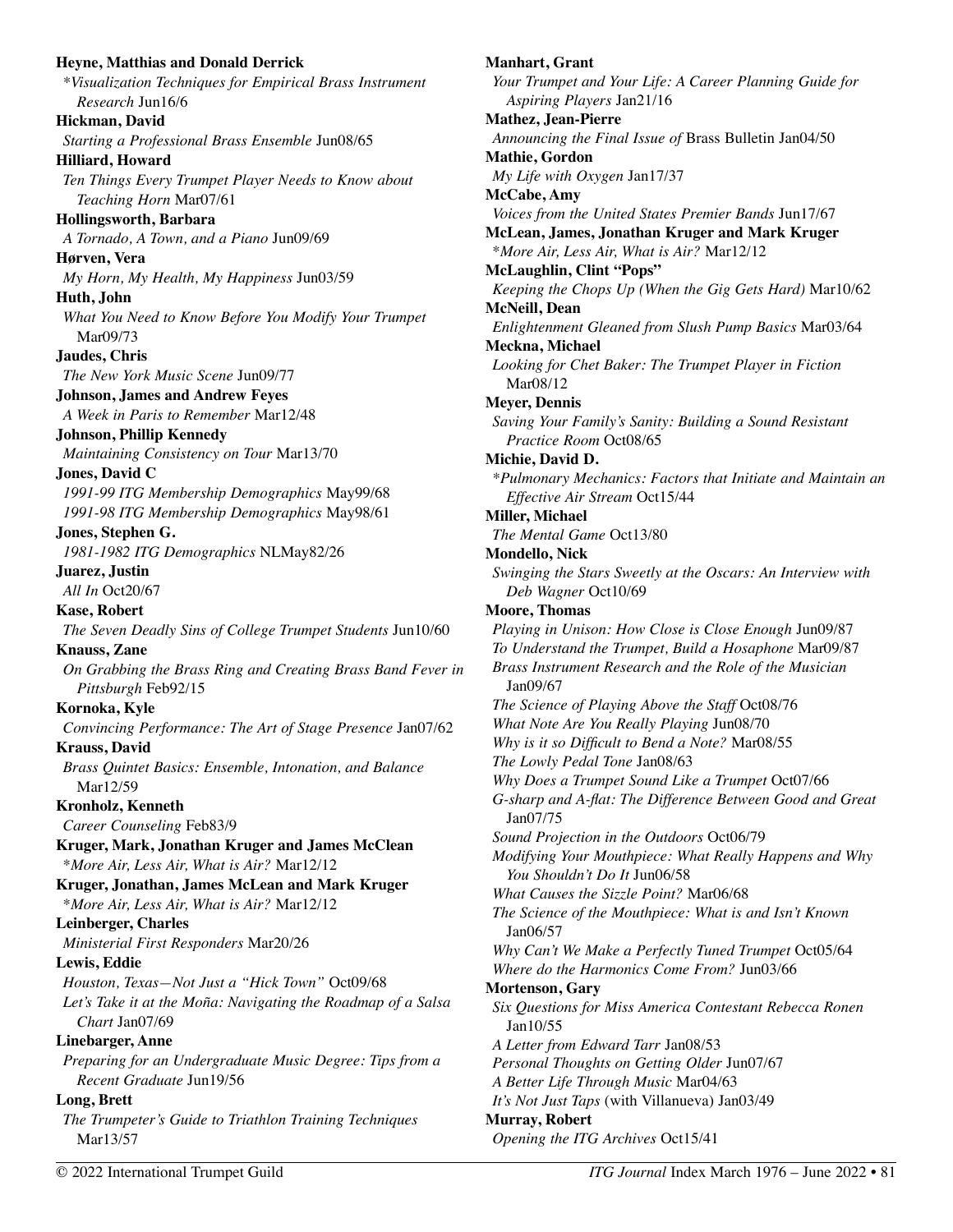**Music Publishers Association**  *The United States Copyright Law – A Practical Outline*  Dec85/17 **Nelson, Jon**  *How Do I Start a Brass Chamber Group?* Oct07/62 **Niess, Suzette L.**  *Liesl Whitaker: A Leader Among Men* Jan01/39 **Nussbaum, Jeffrey**  *The Historic Brass Society: The First Ten Years* May99/48 **Pepping, Amanda**  *A Look Into the Fulbright Program (Part II)* Jan11/61 *A Look Into the Fulbright Program (Part I)* Oct10/66 **Petersen, Don**  *Mimesis: Wynton Learson Marsalis and the Marsalis Family*  Jun22/51 *It's Very Clear: Emmett Berry* Mar22/45 *Marine Horn: Joseph Benjamin Wilder* Jan22/50 *Floating Notes: Leon Bismark (Bix) Beiderbecke* Oct21/76 *Eclectic Existentialist: Warren Webster Vaché, Jr.* Jun21/47 *Jimmy Cagney of the Cornet: Ruben (Ruby) Braff* Mar21/58 *Tutti's Trumpets* Jan21/59 *Slipstream* Oct20/50 *Emperor of Effervescence* Jun20/39 *Private Ode to Major Brass* Mar20/37 *Over Easy: Clifford Brown* Jan20/57 *A Monster Player* Oct19/73 *Bach Trumpet: John Birks Dizzy Gillespie* Jun19/59 *Astaire on Air: Robert Leo (Bobby) Hackett* Mar19/54 *Out the Chute: Harry Hagg James* Jan19/54 *Redwood Sea: Chesney Henry "Chet" Baker* Oct18/69 *HILARITAS: Louis Daniel Armstrong 4 August 1901 – 6 July 1971* Jun18/50 *Royal Blue: Miles Dewey Davis III* Mar18/53 *Driving Through: Clifford Brown* Oct17/70 **Piunno, Nicole**  *Maintaining a Healthy Embouchure: Preventing Injuries in Brass Musicians* Jun10/59 **Pursell, John**  *Understanding Brain Function for More Efficient Practice Routines* Mar17/46 **Rachin, Barry**  *Redefining Goals: The Older Trumpeter in the Community Orchestra* Mar17/12 **Reed, Marc**  *I Hate Drum Corps!* Jan20/72 *Is the End of Ringling Bros. and Barnum & Bailey Circus Felt in the Trumpet World?* Jan18/62 *The Case for Marching Band* Jun15/69 **Rodriquez, Raquel**  *See* Samayoa, Raquel Rodriquez **Rochford, Benjamin**  *Nine Tips and Tricks to Lose Any Audition* Jan18/45 **Roeder, Donald K.**  *Growing Old Gracefully with the Trumpet: A Guide for the Comeback Player* Jun15/14 **Ross, Amanda**  \**The Impact of Representation in the Arts: How Racism Is Manifested in the Classical Trumpet World* Jan21/6

**Rubenstein, Steve**  *Playing the Trumpet Is Nothing to Spit At* Sep92/50 **Samayoa, Raquel Rodriquez**  *Practice Aids in 2015* Jun15/59 **Sanborn, Chase**  *Building a Successful Teaching Studio* Jun01/48 *Confessions of a Brass Repair Man: An Interview with Ron Partch* Sep97/27 **Sandals, Richard**  *Hittin' the Streets—The Classical Freelancer* Oct07/60 **Sanders, Brian**  *Hypnosis as an Alternative to Beta Blockers for Stage Fright*  Jun12/62 **Saxton, Judith**  *Collaboration with Musicians... and Artists!* Mar11/62 **Schlabach, John**  *Cultivating Patience (Embracing Baby Steps)* Jun07/63 **Storms, Michael**  *The Tooth, the Whole Tooth, and Nothing but the Tooth!*  Jan11/59 **Singer, Rob**  *Life in "The President's Own"* Oct12/74 **Tison, Don**  *The Swivel-Chair Episode* Jun04/62 **Tomić, Nikola**  *Alternative Approaches to Warming Up* Jun19/49 **Tunnell, Michael**  *The Kentucky Baroque Trumpets' Role in Spielberg's Film*  Lincoln Jun13/45 **Turner, Charles**  *An Unknown Rafael Méndez "Air Check" from 1942* Jan12/60 **Villanueva, Jari**  *A Bugle Call Remembered: Taps at the Funeral of President John F. Kennedy* Oct13/75 *It's Not Just Taps* (with Mortenson) Jan03/49 **Voto, James**  *Ode to Transposition* Jan18/66 **Walters, Joseph**  *Know Your Buzzwords* Oct03/62 **West, James**  *The Best of All Possible Worlds* Jan08/60 **Wilson, Andrew**  *A Wealth of Opportunity in the United States Premiere Military Bands* Jan12/75 **Wilson, Douglas**  *"How Do You Make a Living and Play the Trumpet?"* Jun01/50 **Wixon, Henry Ross**  *Keeping the Peace: Practice Strategies for the Apartment-Bound Trumpeter* Jun18/54 **Wood. James J.**  *The Military Trumpeter in a Time of War* Oct16/83 *Make Your Audition Recording Stand Out* Mar16/58 **Wright, Eric \****Physics, Pedagogy, and the Art of Trumpet Playing* Mar09/31 **Wright, Scott**  *The Los Angeles Music Scene Today* Oct08/68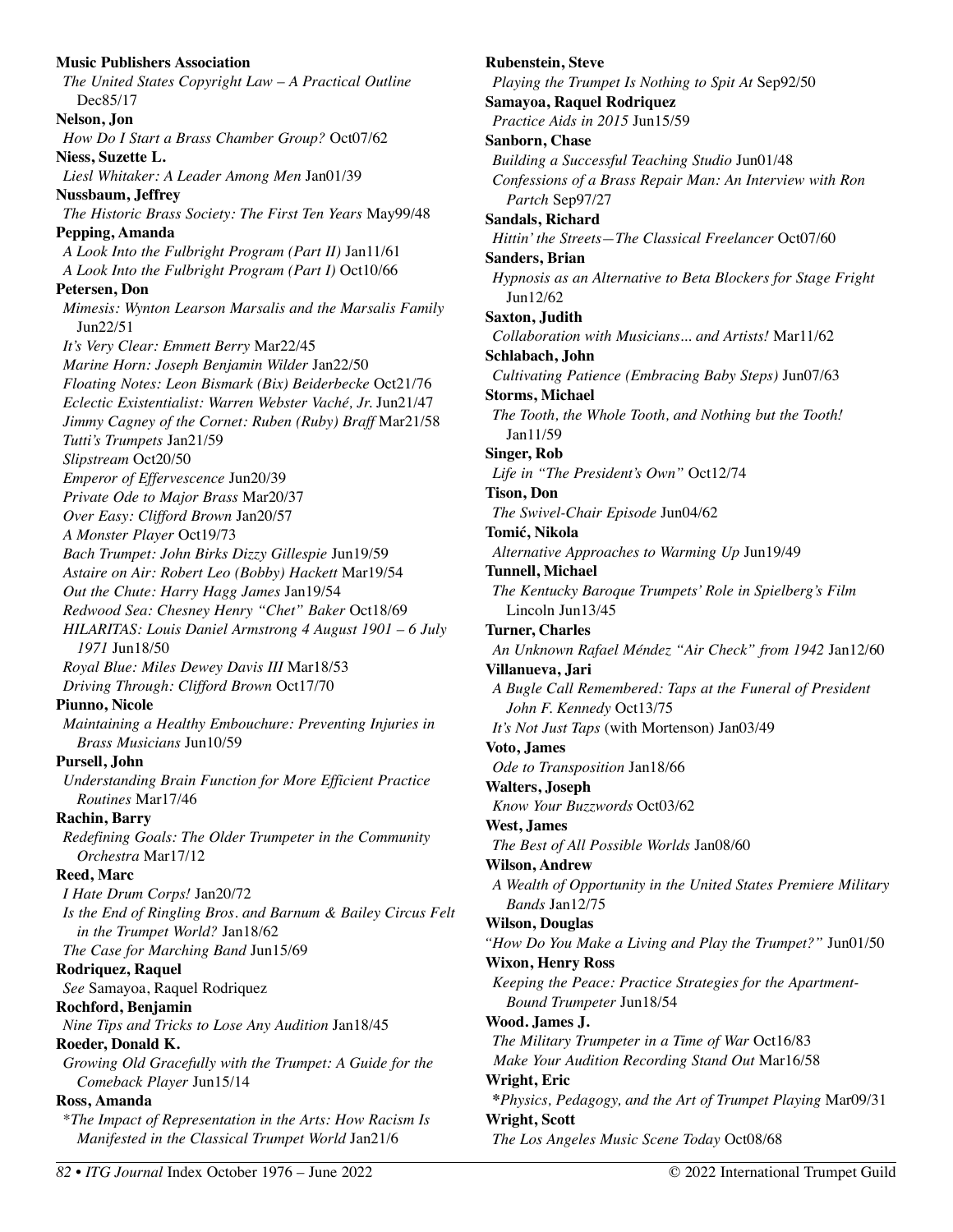#### **Yoder, Michael L.**

*The United States Army Herald Trumpets Celebrate 40 Years*  Oct99/61

#### **Zoubek, Thomas**

•*A Self-Directed Return to Trumpet Following an Extended Absence* Jun22/38

## **Orchestral**

(also see Biographical)

**Adelstein, Bernard**  *Forty Years Under the Gun* Jan12/77 **Almeida, John**  *An Interview with Thomas Wohlwender: Second Trumpet, Cleveland Orchestra 1960–1972* Sep95/17 **Amend, J. Jerome**  *Trumpet Sections of American Symphony Orchestras: The Philadelphia Orchestra* NLMay77/14 *Trumpet Sections of American Symphony Orchestras: The Detroit Symphony* Oct76/22 **Anthony, Ryan**  *Benefits of Chamber Playing for the Orchestral Player*  Mar10/66 **Anthony, Ryan and Michael Sachs**  *Remembering David Zauder* Jan14/73 **Atwood, Marcelyn and Wendy K. Matthews**  *Marie Speziale: Leading the Way* Jan20/24 **Averett, Michael**  *Julian Kaplan, Principal Trumpet, Kansas City Symphony Orchestra* Jun16/70 **Bannard, David**  *An Innocent Abroad: Playing with a South American Orchestra*  May84/11 **Battista, Ned**  *Trombe in C: Correcting the "New World" Symphony* Jun18/35 **Belluscio, Christopher**  *Rober Murtha Looks Back on His Career as a Teacher and Performer* Mar10/39 **Berghorn, Benjamin**  *Alex Jokipii, Principal Trumpet, Buffalo Philharmonic Orchestra* Jun17/73 **Bergman, Jason—Orchestra Section Profile Column**  *Paul Torrisi, Second Trumpet, Utah Symphony* Jun21/79 *Billy Hunter, Principal Trumpet, Metropolitan Opera* Oct20/79 *Jeff Luke, Associate Principal Trumpet, Utah Symphony*  Mar20/61 *Travis Peterson, Principal Trumpet, Utah Symphony Orchestra*  Mar19/89 *Kyle Sherman, Principal Trumpet, Forth Worth Symphony Orchestra* Jan18/67 *Micah Wilkinson, Principal Trumpet, San Diego Symphony Orchestra* Jan17/65 *Dallas Symphony Orchestra Trumpet Section* Oct16/89 *Justin Bartels, Principal Trumpet, Colorado Symphony Orchestra* Jan16/71 *Ethan Bensdorf, Second Trumpet, New York Philharmonic*  Oct15/83

*Matthew Ernst, Principal Trumpet, Cincinnati Symphony Orchestra* Mar15/76 *Hunter Eberly, Principal Trumpet, Detroit Symphony Orchestra*  Oct14/92 *The São Paulo Symphony Orchestra (Orquestra Sinfônica do Estado de São Paulo) Featuring Flávio Gabriel* Jun14/84 *The São Paulo Symphony Orchestra (Orquestra do Estado de São Paulo), Featuring Antonio Carlos dos Santos Lopes Junior* Mar14/82 *The São Paulo Symphony Orchestra (Orquestra do Estado de São Paulo), Featuring Marcelo Matos* Jan14/79 *The São Paulo Symphony Orchestra (Orquestra Sinfônica de Estado de São Paulo), Featuring Fernando Dissenha*  Oct13/85 **Biermann, Joanna Cobb**  \**Trumpets in 18th Century Darmstadt Symphonies* Jan11/75 **Bilger, David**  *Orchestra Governance* Jun22/76 *The Orchestral Cornet* Mar22/70 *Fear, Courage, and Creativity* Jan22/73 *Jeffrey Curnow: The Man Who Wears Many Hats* Oct21/98 *All Alone* Mar21/85 *When the Music Stopped* Oct20/77 *Four Easy Rules* Jun20/67 *Using a Strong Voice* Jan20/75 *One Man's Journey: An Interview with Ryan Anthony* Oct19/94 *Nietzsche, Safe Spaces, and the Trumpet* Jun19/74 *Nathaniel Mayfield: Old is New Again* Mar19/84 *Mark Gould: Orchestra Confidential* Oct18/89 *The Myth of Perfection* Mar18/79 *A Conversation with Maestro Yannick Nézet-Séguin (Part 2)* Jan18/64 *A Conversation with Maestro Yannick Nézit-Séguin (Part 1)*  Oct17/93 *Heroes* Mar17/69 *Rotary Trumpets—A Conversation with Dr. Jack Burt* Jan17/62 *"What Mouthpiece Do You Play?"* Oct16/86 *Playing to Win* Jun16/66 *Playing by the Numbers* Mar16/61 *Orchestral Playing in the US and Europe: An Interview with Kasper Knudsen* Jan16/67 *A Question-and-Answer Session on Orchestral Playing*  Mar15/73 *317* Jan15/85 **Birkemeier, Richard**  *The History and Music of the Orchestral Trumpet of the Nineteenth Century, Part 2* May85/13 *The History and Music of the Orchestral Trumpet of the Nineteenth Century, Part 1* Feb85/22 **Blake, Michael**  *The Foreign Musician in the West German Orchestral System: Part II* Sep86/18 *The Foreign Musician in the West German Orchestral System: Part I* May86/17 **Bowman, Joseph** 

*Thailand Philharmonic Orchestra Trumpet Section* Oct18/94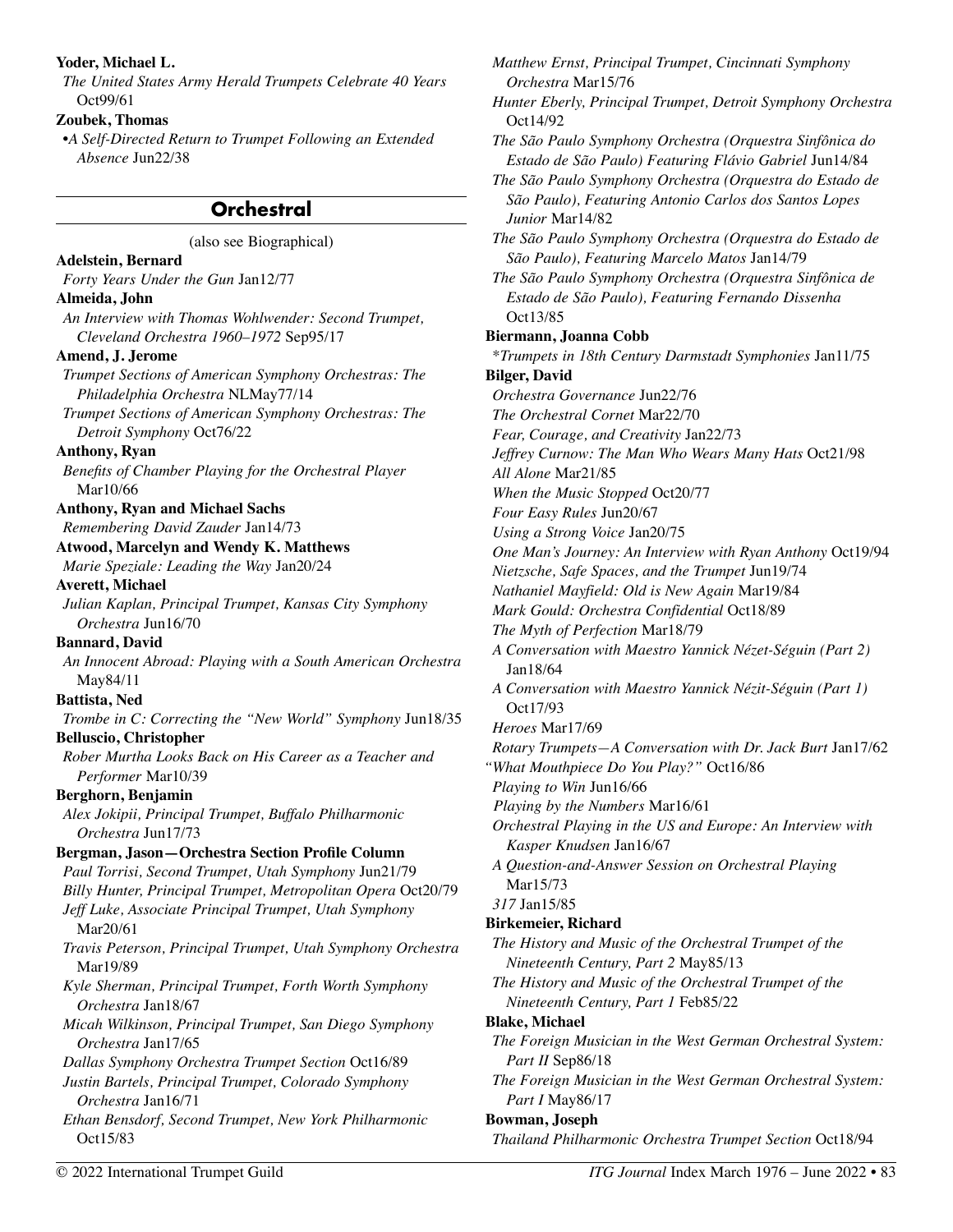**Buie, Zach**  *David Argenta, Principal Trumpet of the Kaohsiung Symphony Orchestra* Oct21/101 *David Rouault, Principal Trumpet, Macao Orchestra* Mar21/86 **Burt, Jack**  *Talking over the Music: Gábor Tarkövi and the Berlin Philharmonic over Time* Oct19/35 *Talking over the Music: Michael Sachs and the Cleveland Orchestra over Time* Jun19/24 *Talking over the Music: David Bilger and the Philadelphia Orchestra over Time* Mar19/26 *Talking over the Music: Tom Rolfs and the Boston Symphony over Time* Jan19/21 *The Rotary Trumpet: An Introduction* Mar04/52 **Byler, Chuck**  *Frank Kaderabek Talks About His Benge Trumpets* Jan09/21 **Caldwell, Michael**  *Gerard Schwarz: From Virtuosic Trumpet Artist to World-Class Conductor* Mar00/24 **Card, Robin**  *Susan Slaughter: Consummate Musician and Inspired Pioneer*  Oct10/34 *Joyce Johnson-Hamilton on a Lifetime of Opportunity and Exploration* Mar10/6 **Caviness, Terrance**  *Section Playing: An Important Skill to Perfect* Mar15/50 **Clark, Keith C.**  *Saluting Adolph Herseth During His 50th Orchestral Season and a List of Other Outstanding Trumpet Careers* Feb98/33 *Trumpet Sections of American Symphony Orchestras: The Chicago Symphony Orchestra* Dec83/17 *Trumpet Sections of American Symphony Orchestras: The Boston Symphony Orchestra* NLMay79/6 *Performances of the Brandenburg Concerto No. 2 in the United States* Oct78/24 **Clark, Philip**  *Some Thoughts on Playing Second Trumpet* Jan02/38 **Cleveland Orchestra Trumpet Section: Michael Sachs, Jack Sutte, Lyle Steelman, and Michael Miller**  *The Roles of the Positions of the Trumpet Section* Jun10/77 **Cook, Jesse**  *Anthony Prisk, Second Trumpet, Philadelphia Orchestra*  Mar17/71 *Mark Hughes, Principal Trumpet, Houston Symphony Orchestra* Jan15/88 **Cooper, Stefan**  *The Trumpet Players of the San Francisco Symphony 1911- 1995* Feb96/32 **Craswell, Brandon**  *Philip Smith: Speak with your Horn* Heldt trans. Jan19/6 **Crisara, Cina and Gary Mortenson**  *Raymond Crisara Talks about his time with the NBC Symphony*  Oct09/73 **Crown, Tom**  \**The Chicago Symphony Orchestra Trumpet Section 1902 – 1932* Jun11/38 *Christian Rodenkirchen and the First Chicago Symphony Orchestra Trumpet Section* Jun10/20

\**The Chicago Symphony Orchestra Trumpet Section 1933 – 1948* Jan13/22 **Dorer, Robert**  *Successful Audition Preparation* Jan13/68 **Dubé, Steven**  *Roderick MacDonald, Retired Principal Trumpet, Gewandhaus Orchestra, 1988 – 2006* Jun18/82 **Dudgeon, Ralph**  *A Conversation with Mark Gould* Jan01/17 **Dulin, Mark**  *Gábor Tarkövi Talks About His Career Path to the Berlin Philharmonic* Jun12/19 *The Bach Artisan Trumpet Comes to Life: An Interview with Michael Sachs and Jeff Christiana* Jan11/77 **Ellis, John**  *A Conversation with the Trumpet Section of the Los Angeles Philharmonic* Mar16/6 **Engelke, Luis**  *An Interview with Don Tison: Remembering Three Decades in Baltimore* Jun04/42 **Erdmann, Thomas**  *Barry Perkins: Always Learning* Jan16/25 **Flaherty, Mark**  *Gary Bordner: A Balanced Approach to Life and the Trumpet* Jun07/39 **Franks, Rebecca**  *Rod Franks' Personal Battle with Acoustic Neuroma* Oct03/64 **Gennaro, Joe and James H. Meckley**  *The Posthorn Solos in Mahler's Symphony No. 3* Mar14/70 **Greig, Murray—Orchestra Section Profile Column**  *Lincoln's Symphony Orchestra Trumpet Section* Jun08/68 *The Shepherd School of Music at Rice University Trumpet Studio* Mar08/51 *The Oklahoma City University Symphony Orchestra Trumpet Section* Jan08/61 *The Topeka Symphony Orchestra Trumpet Section* Oct07/65 *The RadioTelefis Éireann Concert Orchestra Trumpet Section*  Jun07/78 *The Johnstown (PA) Symphony Orchestra Trumpet Section*  Mar07/72 *The San Antonio Symphony Trumpet Section* Jan07/74 *The Hong Kong Philharmonic Orchestra Trumpet Section*  Oct06/77 *The Australian Opera and Ballet Orchestra Trumpet Section*  Jun06/56 *The Minnesota Orchestra Trumpet Section* Mar06/66 *The Atlanta Symphony Orchestra* Jan06/55 *The Spokane Symphony* Oct05/63 *The BBC Scottish Symphony Orchestra* Jun05/76 *The Oklahoma City Philharmonic Orchestra* Mar05/65 *The Los Angeles Philharmonic* Jan05/52 *The Bergen Philharmonic Trumpet Section* Oct04/68 **Gould, Mark**  *Men Die in Battle to the Sound of the Trumpet* Jun12/81 **Groth, Konradin** 

**Crown, Tom, John Hagstrom and Joe Lill**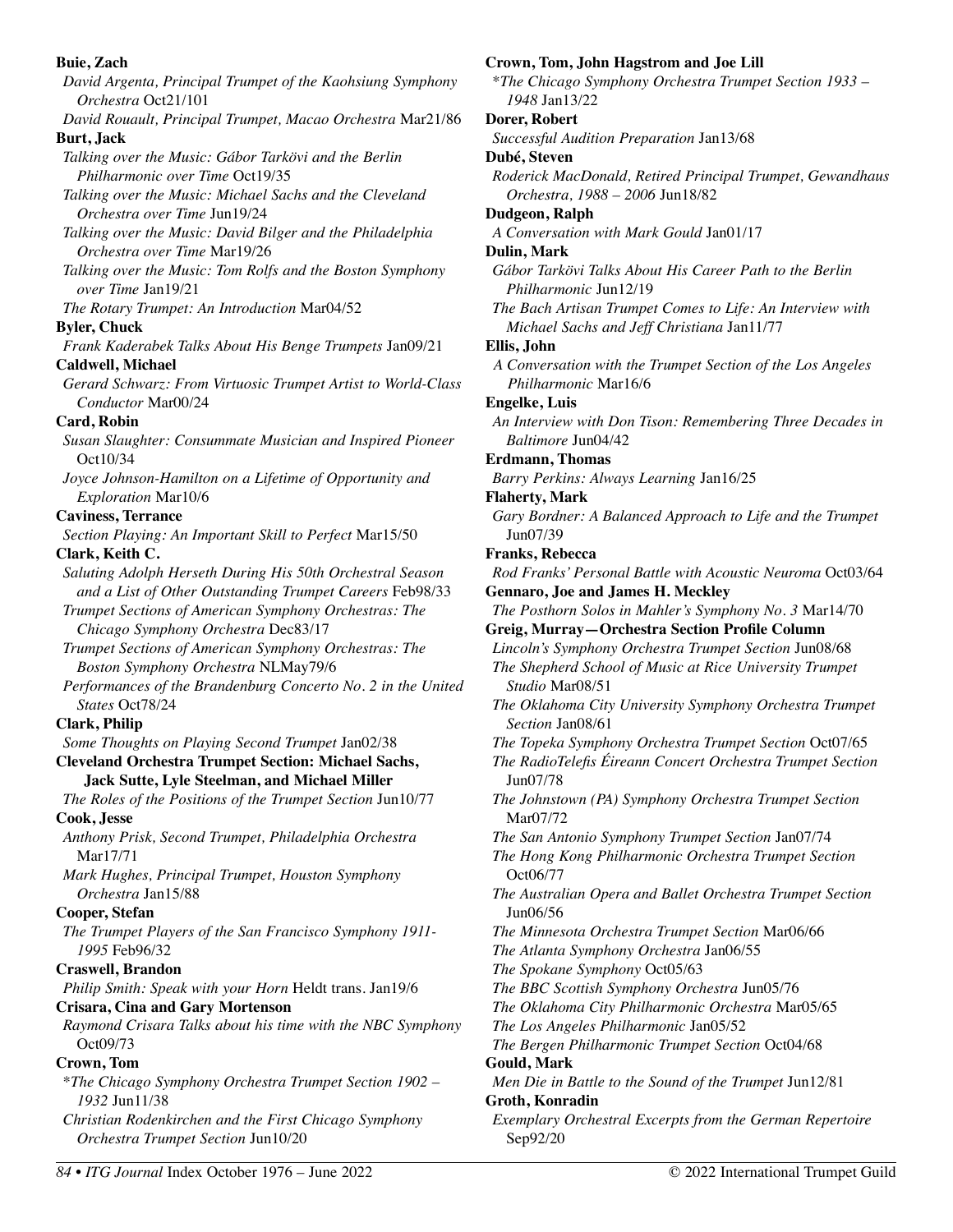| <b>Gustafson, Karen</b>                                                                                            | Hunsicker, David with Michael Sachs                                               |
|--------------------------------------------------------------------------------------------------------------------|-----------------------------------------------------------------------------------|
| Marie Speziale: Performer, Teacher, and Pioneer Jun02/7                                                            | Professional Orchestral Auditions for Trumpet: A Discussion                       |
| Hagstrom, John                                                                                                     | with Michael Sachs Part II Jun13/67                                               |
| One Second in the Chicago Symphony Orchestra Mar14/76                                                              | Professional Orchestral Auditions for Trumpet: A Discussion                       |
| Interview with Adolph Herseth Jan04/6                                                                              | with Michael Sachs Mar13/72                                                       |
| John Hagstrom, Tom Crown and Joe Lill                                                                              | <b>Hunter</b> , Billy                                                             |
| *The Chicago Symphony Orchestra Trumpet Section 1933 -                                                             | Thoughts from the Pit Jun18/79                                                    |
| 1948 Jan13/22                                                                                                      | Hurrell, Martin                                                                   |
| Hardin, Anne-Orchestra Section Profile Column                                                                      | The BBC Symphony Orchestra Trumpet Section Sep95/4                                |
| The Sydney Symphony Orchestra Trumpet Section Jun10/81                                                             | Irish, John                                                                       |
| The Knoxville Symphony Orchestra Trumpet Section Mar10/68                                                          | Putting Music First: An Interview with John Miller Jan05/15                       |
| The Orchestra de la Suisse Romande Trumpet Section Jan10/79                                                        | Crispian Steele-Perkins: The King's Trumpeter Jun03/17                            |
| The National Symphony Orchestra Trumpet Section Oct09/76<br>The Dallas Symphony Orchestra Trumpet Section Jun09/85 | John Wallace: Reflections and New Beginnings Jan02/8                              |
| The Tucson Symphony Orchestra Trumpet Section Mar09/85                                                             | Konradin Groth: German Virtuoso Mar01/38                                          |
| The Arizona State University Symphony Orchestra Trumpet                                                            | <b>Jeandheur, Stephen and Roger Zacks</b>                                         |
| Section Jan09/65                                                                                                   | Bernard Adelstein: A Life in the Service of Music Jun18/16                        |
| The Indianapolis Symphony Orchestra Trumpet Section                                                                | <b>Kaderabek, Frank</b>                                                           |
| Oct08/74                                                                                                           | The Worst of Times The Best of Times: An Interview with                           |
| Hayes, Adam                                                                                                        | David Zauder Mar05/6                                                              |
| Three Decades and Counting in Cincinnati: An Interview with                                                        | Against All Odds: An Interview with Miroslav Kejmar Jan05/31                      |
| Phil Collins Mar07/47                                                                                              | The Life and Times of John Ware Jan03/26                                          |
| Heldt, Christopher A.                                                                                              | <b>Kelly, Adrian</b>                                                              |
| Joseph Turrin and Philip Smith: A Musical Partnership Jun19/6                                                      | Trumpet Playing in Musical Theatre: Shedding Light on the Pit                     |
| <b>Hendrickson</b> , Steve                                                                                         | Oct20/19                                                                          |
| Behind the Scenes at the National Symphony Orchestra Second                                                        | <b>Kelly, Darin</b>                                                               |
| Trumpet Audition Jan06/53                                                                                          | Coming off the Bench: A Sub's-Eye View of the Orchestra<br>Oct15/80               |
| Henssen, Ralph                                                                                                     |                                                                                   |
| Xavier Napoléon Aimé Teste: The Reason We Use C Trumpets                                                           | Kilgore, John                                                                     |
| in the Orchestra Jun21/14                                                                                          | Jeffrey Work, Principal Trumpet, Oregon Symphony Oct19/99<br><b>Knauss</b> , Zane |
| Ad van Zon: The End of an Era in Rotterdam Mar20/17                                                                | So You Want To Lead An Orchestra! Sep93/34                                        |
| Dirk Speets: Principal Trumpet of the Concertgebouw                                                                | Koehler, Elisa                                                                    |
| Orchestra 1909 - 1934 Jun19/39                                                                                     | 2007 ITG Conference Tributes to Vincent Cichowicz and Roger                       |
| Marinus Johannes Komst: Principal Trumpet of the                                                                   | Voisin Oct07/63                                                                   |
| Concertgebouw Orchestra 1934 - 1972 Mar18/39                                                                       | <b>Krauss</b> , David                                                             |
| A History of the Concertgebouw Orchestra Amsterdam Trumpet                                                         | One Act Down, Four Hours To Go: Perspectives from the Pit of                      |
| Section, Part 2: Henri Charles Le Barbier, Otto Schubert,                                                          | Wagner's Ring Cycle Jun09/81                                                      |
| and Ewald Dietzel Jan18/31                                                                                         | Lax, Jonathan                                                                     |
| Emil Kresse: An Excellent, Thoughtful Fellow Oct17/48                                                              | Larry Jess, Principal Trumpet, Spokane Symphony Jun20/69                          |
| <b>Herforth, Harry</b>                                                                                             | Leisring, Steve                                                                   |
| A Tribute to Georges Mager (1885-1950) Dec85/14                                                                    | Mark Inouye Does it All in San Francisco Oct10/77                                 |
| Hess, H. Carl                                                                                                      | Lewis, H.M.                                                                       |
| Longevity Through Happiness: An Interview with Charles                                                             | *Wanda Pitman Yates: A Brief but Stellar Career Oct12/35                          |
| Lirette Jun20/27<br>Hickman, David                                                                                 | Libs, Jean Moorehead                                                              |
|                                                                                                                    | Maximizing Audition and Performance Preparation through the                       |
| Perfecting an Older Design: The Five-Valve C Trumpet<br>Jan15/20                                                   | Orchestral Literature Studies of Rob Roy McGregor Sep92/14                        |
| Hood, Alan                                                                                                         | Lill, Joe, Tom Crown and John Hagstrom                                            |
| What a Wonderful World! Reflections of Ron Modell Jun05/19                                                         | *The Chicago Symphony Orchestra Trumpet Section 1933 -                            |
| House, Lawrence                                                                                                    | 1948 Jan13/22                                                                     |
| A Survey of 43 Orchestra Audition Lists for Trumpet                                                                | Loubriel, Luis                                                                    |
| <b>NLFeb81/28</b>                                                                                                  | Manny Laureano's Quarter Century with the Minnesota                               |
| Huff, Michael                                                                                                      | <i>Orchestra</i> Jan08/30                                                         |
| Charles Daval, Principal Trumpet, Pittsburgh Opera,                                                                | Vincent Cichowicz on Arnold Jacobs Jan06/26                                       |
| Pittsburgh Ballet Theater Orchestra and Third Trumpet,                                                             | Lucas, William G.                                                                 |
| Grand Teton Music Festival Jun15/74                                                                                | The Orchestra Audition May99/38                                                   |
| Hunsicker, David                                                                                                   | Luftman, Adam                                                                     |
| Surveys of Orchestral Audition Lists Mar11/66                                                                      | Perspectives from the Pit Oct12/76                                                |
|                                                                                                                    |                                                                                   |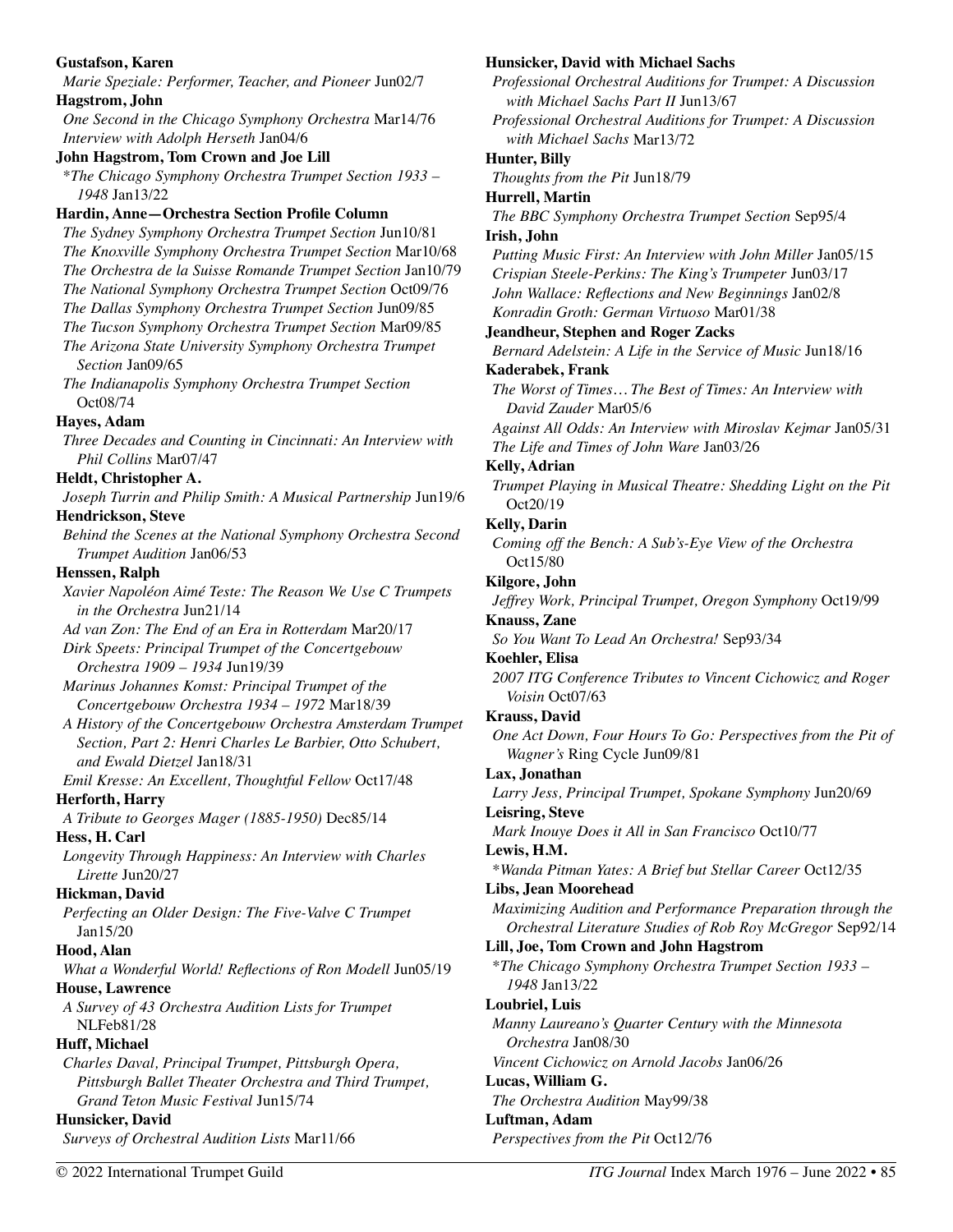| Lyons, Kevin                                                            | Reed,          |
|-------------------------------------------------------------------------|----------------|
| Auditioning in Atlanta Oct06/76                                         | Band           |
| Matthews, Wendy K. and Marcelyn Atwood                                  | <b>Reese</b>   |
| Marie Speziale: Leading the Way Jan20/24                                | The C          |
| Matzen, Max                                                             | Ross,          |
| Kazuaki Kikumoto, Principal Trumpet, NHK Symphony                       | $*The$         |
| <i>Orchestra</i> Jan21/88                                               | Ma             |
| *Mahler's Retuschen: The Re-orchestration of Beethoven's                | <b>Sachs</b>   |
| Ninth Symphony and its Aftermath Mar14/12                               | Ment           |
| McGrattan, Sandy                                                        | Playi          |
| Vincent Bach, "The Master of Melody," in Scarborough (1912              | Perfo          |
| - 1914) and A Fresh Look at His Performing Career in                    | Using          |
| America Jan15/27                                                        | Ho             |
| Meckley, James H. and Joe Gennaro                                       | Navig          |
| The Posthorn Solos in Mahler's Symphony No. 3 Mar14/70                  | Audit          |
| Millard, Eric                                                           | Perfo          |
| Asheville Symphony Orchestra Trumpet Section Jan19/73                   | The 1          |
| Alabama Symphony Orchestra Trumpet Section Mar18/81                     | Mε             |
| Atlanta Symphony Orchestra Trumpet Section Oct17/96                     | <b>Sachs</b>   |
| Millsap, Kyle                                                           | The <i>I</i>   |
| Anne McAneney: It's Not Just a Job, It's a Joy Jan22/75                 | Rej            |
| Mortenson, Gary                                                         | <b>Sachs</b>   |
| A Tribute to the Life and Career of Vincent Cichowicz Jun07/6           | Reme           |
| The Trumpet Section of the London Philharmonic Orchestra                | Schun          |
| Jun05/29                                                                | $*$ Inte       |
| <b>Mueller, Neil</b>                                                    | Tri            |
| It Should Happen To You: Harry Herforth's Remarkable Career             | Schwe          |
| Oct13/42                                                                | Mirei          |
| Mußler, Peter (translated by Jack Burt)                                 | Jur            |
| Hans Gansch: The Trumpeter Who Called It Quits Oct17/38                 | <b>Schwe</b>   |
| Najoom, Dennis                                                          | Chico          |
| Orchestral Pops Mar20/59                                                | Fel            |
| <b>Nelson</b> , Ray                                                     | <b>Shelto</b>  |
| Sitting in with the Symphony Mar07/68                                   | Dova           |
| Newton, Michael                                                         | Na             |
| It Begins with Passion: Rob Roy McGregor Oct06/54                       | Shook          |
| <b>Norris, Philip</b>                                                   | Willie         |
| Catch a Ride to Indianapolis with Marvin "Chappy" Perry                 |                |
| Oct08/32                                                                | an             |
| Ossi, John                                                              | Shook<br>The C |
|                                                                         |                |
| Trumpet Personnel in Major North American Orchestras                    | Ch<br>The C    |
| Sep89/71                                                                |                |
| Patton, Julie                                                           | Ste            |
| A Tribute to Armando Ghitalla: A Survey of His Influence on             | The C          |
| Trumpet Teachers in America and Canada Today Jun04/11                   | wit            |
| Plog, Anthony                                                           | The C          |
| The Passing of a Giant: A Tribute to Thomas Stevens Jan19/14            | Ro.            |
| Outside to Inside to Outside the Orchestra Jan19/70                     | <b>Bolsh</b>   |
| Posvaliuk, Valery                                                       | Jur            |
| The Trumpeters of Kiev: Past and Present May98/22                       | San I          |
| Prisk, Anthony                                                          | The 1          |
| The "Low Life" of the Section Jun17/70                                  | The 1          |
| Preparing and Performing the Second Trumpet Part for                    | The 1          |
| Mahler's Symphony No. 2 Jun15/71                                        | The T          |
|                                                                         | The 1          |
| Raschella, John                                                         |                |
| A Tribute to Frank Kaderabek: 42 Years of Great Music Making<br>Dec96/5 | Sec<br>The S   |

**Marc** *Band Roots: An Interview with Thomas Rolfs* Jan15/82 , Mark *The Other Trumpet* Jan08/59 **Ross, Amanda**  \**The Impact of Representation in the Arts: How Racism Is Manifested in the Classical Trumpet World* Jan21/6 **Sachs, Michael**  *Mentors, Role Models, and Influences* Oct14/87 *Playing Offstage* Jun14/80 *Performing Bruckner Symphonies* Jan13/82 *Using Different Keyed Instruments in the Orchestra: When, How, and Why* Jun11/84 *Navigating an Orchestra Season* Jan10/76 *Auditions from the Other Side of the Screen* Mar09/83 *Performing Mahler Symphonies* Jan09/63 *The Elements of a Successful Orchestral Trumpet Section*  ar01/61 **Sachs, Michael and Paul Yancich**  *The Partnership of Trumpets and Timpani in Classical Repertoire* Oct11/80 **Sachs, Michael and Ryan Anthony**  *Remembering David Zauder* Jan14/73 **Schuman, Leah**  *<i>Interpreting Shostakovish: The Expressive Capabilities of the <i>Trumpet in* Symphony No. 5 Mar05/15 **Schwebel, Heinz Karl**  *Mireia Farrés: The Woman Leading Barcelona's Brass*  122/78 **Schweikert, Norman**  *Chicago Symphony Orchestra Trumpet Sections 1948-Present*  b98/26 **Shelton, J. Peyden**  *Dovas Lietuvninkas, Principal Trumpet of the Lithuanian National Symphony Orchestra* Jun19/78 **s**, Brian *William Vacchiano (1912 – 2005): A Tribute to His Life, Career, and Pedagogical Method* Mar06/6 **Shook, Brian—Orchestra Section Profile**  *The Cincinnati Symphony and Pops Orchestras, Featuring Christopher Kiradjieff* Jun13/73 *The Cincinnati Symphony and Pops Orchestras, Featuring Steven Pride* Mar13/78 *The Cincinnati Symphony and Pops Orchestra: An Interview with Douglas Lindsay* Jan13/87 *The Cincinnati Symphony and Pops Orchestras Featuring Robert Sullivan* Oct12/78 *Bolshoi Theatre of the Russian Federation Trumpet Section*  12/86 *San Francisco Opera Orchestra Trumpet Section* Mar12/71 *The Dayton Philharmonic Orchestra Trumpet Section* Jan12/80 *The Berliner Philharmoniker Trumpet Section* Oct11/78 *The Metropolitan Opera Orchestra Trumpet Section* Jun11/88 *The Trumpets of the Saint Paul Chamber Orchestra* Mar11/69 *The British Broadcasting Company Orchestra of Wales Trumpet Section* Jan11/96 *The Saint Louis Symphony Orchestra Trumpet Section* Oct10/79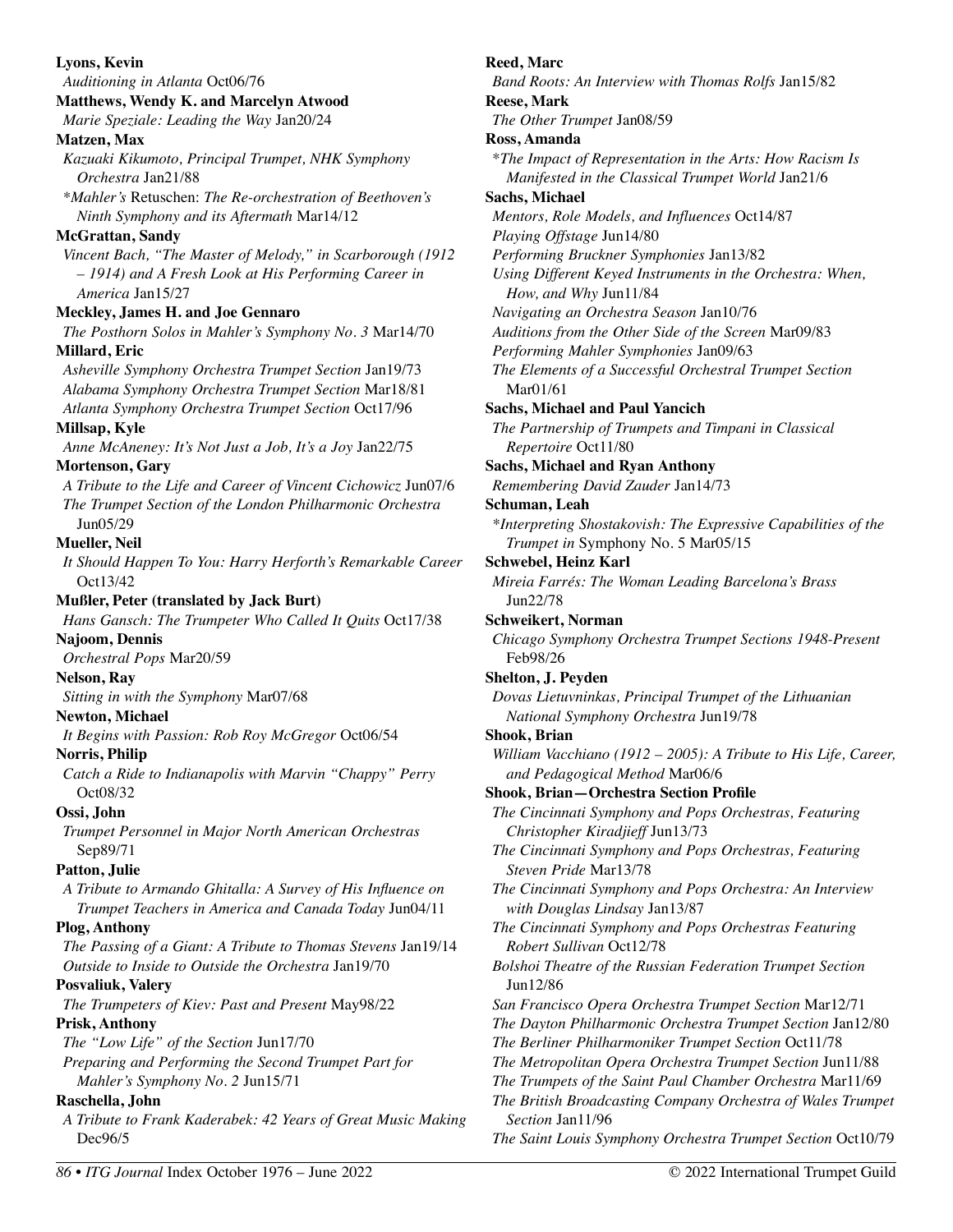| <b>Simoes, Nairam</b><br>Disciplined and Patient: Elmer Churampi, Utility Trumpet, | The Art of Playing Offstate Trumpet: An Interview with John<br>Ware Mar03/66 |
|------------------------------------------------------------------------------------|------------------------------------------------------------------------------|
| Dallas Symphony Orchestra Mar22/72                                                 | Repetition, Repetition, Repetition Jan03/52                                  |
| Charles Schlueter, Former Principal Trumpet, Boston                                | Practicing the Attitude of "Kaizen" Oct02/72                                 |
| Symphony Orchestra Jan20/77                                                        | In Memoriam: An Interview with Armando Ghitalla Mar02/49                     |
| Speziale, Marie and the Rice Trumpet Studio                                        | A Conversation with Roger Voisin Jun02/60                                    |
| Adolph "Bud" Herseth Visits Rice University Jan09/30                               | Basic Skills for the Orchestral Player Oct01/70                              |
| <b>Stowman, William</b>                                                            | <b>Wick, Denis</b>                                                           |
| A Survey of Orchestral Audition Lists for Trumpet: An Update                       | My Treble Clef Friends Jun05/70                                              |
| Feb94/48                                                                           | <b>Winking, Keith</b>                                                        |
| <b>Swensen. Tim</b>                                                                | The Long Road to the Chicago Symphony: An Interview with                     |
| Russell DeVuyst on Auditioning as Presented in a                                   | Craig Morris Mar02/7                                                         |
| Lecture/Performance at the 2008 ITG Conference Oct08/72                            | <b>Wixon, Ross</b>                                                           |
| Theurer, Britton E.                                                                | *The Trumpet in Mahler's and Strauss's Orchestral Music of                   |
| An Interpretive Discussion of the Solo Passages Most                               | Resurrection Jan16/6                                                         |
| Frequently Requested at Orchestral Trumpet Auditions                               | Wood, Peter                                                                  |
|                                                                                    | Adolph Herseth: The Passing of a Legend Oct13/34                             |
| NLMay81/9                                                                          | <b>Yancich, Paul and Michael Sachs</b>                                       |
| <b>Thornton</b> , Mary                                                             | The Partnership of Trumpets and Timpani in Classical                         |
| Trumpet Players of The Cleveland Orchestra 1918-1993: An                           | Repertoire Oct11/80                                                          |
| Addendum Dec94/55                                                                  | Yeo, Douglas                                                                 |
| Trumpet Players of the Cleveland Orchestra, 1918-1993                              | Trumpet Players of the Boston Symphony Orchestra, 1881-                      |
| Feb94/24                                                                           | 1990: A Pictorial History Dec90/11                                           |
| <b>Tinnin, Randy</b>                                                               | Zacks, Roger and Stephen Jeandheur                                           |
| *J. S. Bach's Cantata 51 Jauchzet Gott in allen Landen:                            | Bernard Adelstein: A Life in the Service of Music Jun18/16                   |
| Historical Observations and Insights for Modern                                    |                                                                              |
| Performance Oct05/34                                                               | Pedagogy                                                                     |
| <b>Tunnell, Michael</b>                                                            |                                                                              |
| Introducing the Modern Corno da Caccia Jan15/17                                    | Alley, Gregory W.                                                            |
| <b>Treybig, Joel</b>                                                               | From Sight Reading to Performance Excellence: Using a Three-                 |
| *The Cornet in the Orchestra and Wind Band: A Viable,                              | Step Approach When Teaching a New Piece of Music                             |
| Valuable Instrument Jan14/12                                                       | Oct07/51                                                                     |
| <b>Urness</b> , John                                                               | Amis, Kenneth                                                                |
| An American in Toluca: Performing as an Expatriate Jan21/85                        | First Steps to Writing for Horn, Trombone, and Tuba Jan07/71                 |
| The Inquisitive Life of Dennis Najoom Mar04/44                                     | Amodeo, Caroline and Jason Crafton                                           |
| Voto, James                                                                        | Approaching Embouchure Change as a Systemic Issue Oct17/71                   |
| Ode to Transposition Jan18/66                                                      | Anderson, Michael                                                            |
| <b>Wallin, Spencer</b>                                                             | Trumpet Pedagogy on the Internet Mar03/70                                    |
| Nick Norton, Trumpet, Utah Symphony Orchestra Mar16/64                             | <b>Aston, Spencer</b>                                                        |
| West, James                                                                        | Three Steps to Developing a Better Sound Jun08/60                            |
| Scheherazade Revisited Jun08/67                                                    | <b>Bachelder, Allen</b>                                                      |
| The Best of All Possible Worlds Jan08/60                                           | Ridiculously Good Days Jan02/31                                              |
| Thoughts on Keeping it "Real" Jun07/77                                             | Tongue Legato, Slur Marcato Oct00/60                                         |
| Vance Woolf and the Louisiana Philharmonic Orchestra                               | Bachelder's Rules of Trumpet Playing Feb98/55                                |
| Mar07/71                                                                           | <b>Bailey, Megan</b>                                                         |
| Mutes for E-flat Trumpets Jan07/73                                                 | Keeping the "Fun" in Fundamental Practice During a                           |
| Preparing the CSO Audition: Reflections from Chris Martin                          | Pandemic Jan21/57                                                            |
| Jun06/54                                                                           | <b>Baldwin</b> , David                                                       |
| Semiotics in the Orchestra Mar06/65                                                |                                                                              |
|                                                                                    | Embouchure Saga Jun22/44                                                     |
| <b>Existential Dynamics Oct05/61</b>                                               | The Golden Rules of Music Making II Jun15/47                                 |
| More "Inside the Trumpeter's Studio" with Gary Peterson                            | J.B. Arban: Teaching Us for 134 Years Oct08/37                               |
| Jun05/75                                                                           | Notes on J. B. Arban's The Art of Phrasing Jan05/49                          |
| Orchestral Dynamics and more "Inside the Trumpeter's Studio"                       | The Golden Rules of Music Making Jan04/45                                    |
| Mar05/64                                                                           | Warm-Up and Practice Tips Mar01/60                                           |
| Nine Questions Answered by Two Greats! Jan05/53                                    | The Seven Secrets of Endurance Dec 96/58                                     |
| Seating Arrangements Oct04/69                                                      | <b>Ballou</b> , Dave                                                         |
| A Transposition Error in Dvořák's "New World" Symphony?                            | An Introduction to Instrumental Ear Training Jun03/56                        |
| Jan04/51                                                                           | <b>Banks, Ansyn</b>                                                          |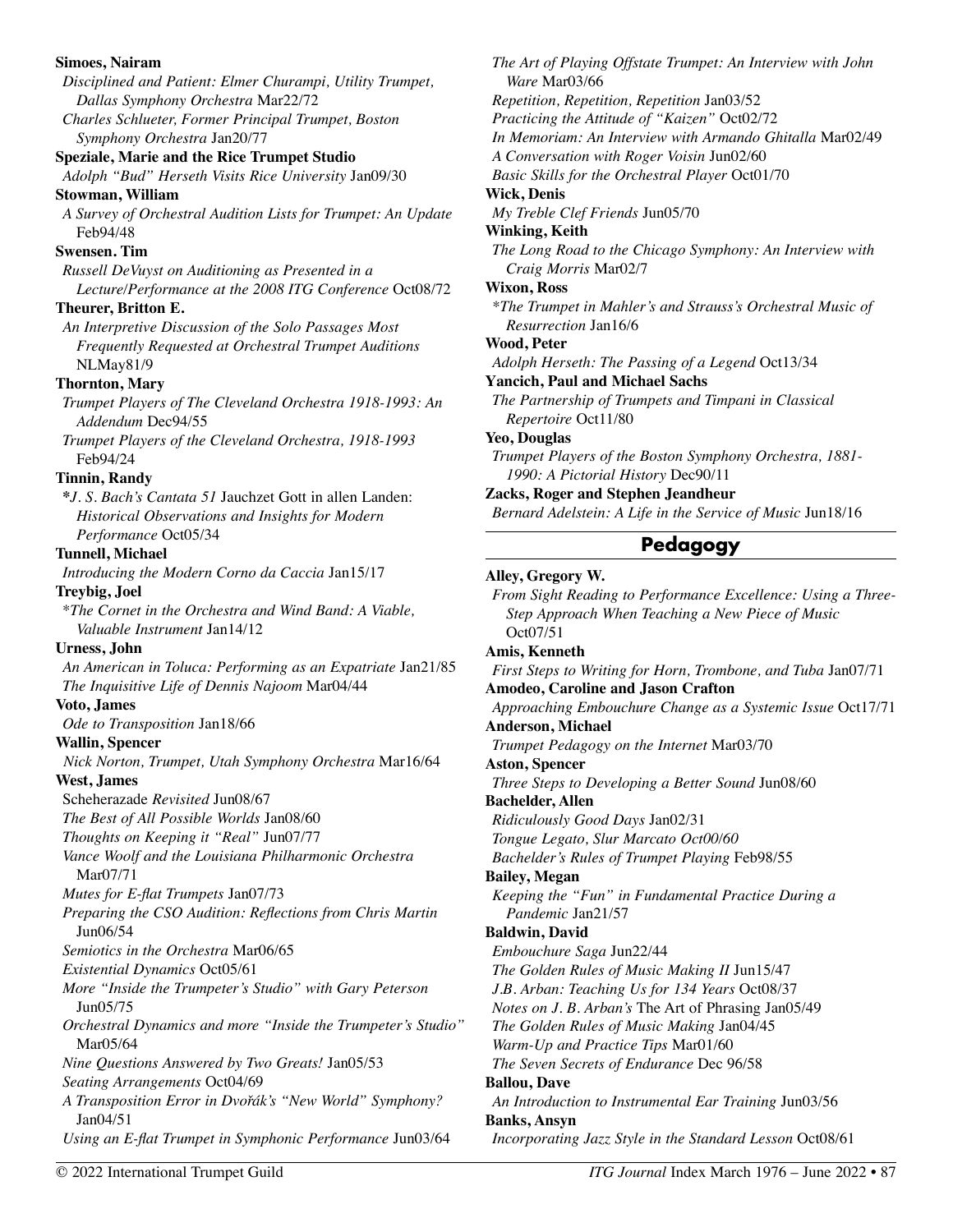**Barrow, Gary**  *Thoughts on the History of Trumpet Pedagogy* Jun10/62 *Thoughts on Multiple Tonguing* Feb97/72 **Bean, Nathaniel**  *Ten Tips for Teaching Private Lessons to Elementary and Junior High Trumpeters* Jun14/63 **Bergman, Jason**  *Guiding Principles for Success with Trumpet Ensembles*  Oct17/83 **Bergman, Jason and Olivia Funkhouser**  *Adaptive Teaching for Music Students on the Autism Spectrum*  Jan19/48 **Berlin, Eric**  *What to Do if Your Students Don't Practice* Jan16/39 **Bhasin, Paul**  *Efficient Playing: Part II* Jan07/64 *Efficient Playing: Part I* Oct06/69 **Bilger, David**  *Playing to Win* Jun16/66 *Playing by the Numbers* Mar16/61 **Blair, Stacy**  *Studying With Maurice André* NLMay80/11 **Blutman, Michael**  *Success with Keys: Keys to Success* Mar21/48 *Musical FUNdamentals* Jan20/50 **Bolvin, Eric**  *Chop Management* Mar18/57 **Bond, Peter**  *Brass Pedagogy from the Football Field to the Concert Hall*  Jan21/78 **Boren, Mark**  *Mind Over Matter / Matter of Mind* Oct04/65 **Bowman, Joseph**  *Mnemonics—Keeping it Simple* Oct19/68 *Trumpet Pedagogy Challenges in Thailand* Jun11/69 *Recognizing and Correcting "Reverse Tonguing"* Mar09/74 **Brabham, Javian**  *Building Confidence: Tools for Teachers and Students*  Mar17/54 **Brantigan, Thomas A.**  *The Tyranny of Temperament in Ensemble Playing* NLFeb78/11 **Brennan, Joel**  Poper's Game: *A 21st-Century Approach to Addressing Initial Attacks in Practice* Oct16/68 **Briney, Bruce and Kirsty Montgomery**  *Intersecting History and Pedagogy: Using the Natural Trumpet to Teach Beginning Brass Students* Mar15/34 **Brown, Michael R.**  *The Brass Quintet and the Player/Coach* Dec93/30 **Browning, Zack D.**  *Trumpet Technique in the Performance of Microtones*  NLFeb79/6 **Brubeck, David William** *Pre-Elementary Method for Trumpet and Trombone: Tunes for Two Fingers* Mar16/42 **Burgess, Dustin** *The Other Trumpets* Mar14/54 **Burgess, Jon Burt, Jack** 

*Practice "Fundamentals"* Oct09/62 *Trumpet Ensembles Can (Now) Play More Than Fanfares* Jun05/74 *Performance Profiling in the Trumpet Studio* Oct02/64 *Seven Steps to Better Teaching* Oct01/67 **Burgstaller, Joseph**  *Ten Lessons Through Chamber Music* Jan11/73 *So You Want to Know How to Circular Breathe* Sep96/27 *Uncommon Man, Uncommon Musician: Tributes to Ray Crisara from Colleagues and Students* Mar00/40 **Buselli, Mark**  *Putting It All Together—Transcribing* Mar08/39 **Byrd, Richard**  *Character Analysis—Know Your Role in the Music!* Jan12/62 *Application of Aural Theory Skills in Practicing, Auditioning, and Performance* Jun09/71 *Strategies for Successful Sight Reading* Oct03/65 **Caldwell, Deborah**  *Writing Your Way to Success: The Benefits of Using a Practice Journal* Mar21/55 *Finding Your Flutter: Pointers for Development and Proficiency* Jun18/62 **Caldwell, Michael**  *Applying Marathon Training Principles to Trumpet Practice and Performance* Mar06/58 *Rhythmic Development in Improvisation* Jan05/46 **Calloway, Charles**  *Developing Resonance and Efficiency through Playing the Leadpipe* Jan20/52 **Campos, Frank Gabriel**  *Playing by Ear* Mar22/37 *Dysfunctional Embouchures* Jun21/40 *Power is Nothing without Control* Mar19/45 *Paying Attention* Oct17/67 *Practice Enhancers* Jun17/45 *The Fourteen Things* Oct16/59 *Conquering Valsalva* Oct15/51 *The Insidious Valsalva Maneuver* Jun15/52 *Keep Your Eye on the Ball* Jun14/59 *The Habit Business* Jan14/49 *Supercharge Your Brass Players!* Jun13/41 *Kitchen Music* Jan13/64 *Aim High* Oct12/56 *Time is Short* Jun12/58 *Wedge Breathing with Bobby Shew* Mar12/43 *Wax On, Wax Off Oct11/59 Hara and the Reverse Breath, Part II* Mar11/49 *Hara and the Reverse Breath, Part I* Jan11/53 *It's In the Stance* Oct10/59 *More Dolce Please!* Jun10/57 *The Two Trial Rule* Mar10/45 *The View from My Practice Room* Jan10/51 *A Perfect Ride* Oct09/56 *What About Pedal Tones?* Oct08/54

*Conception Leads, Technique Follows* Jun06/46 *The Knack and the Trick (Re: Your Posture, Part II)* Jan06/46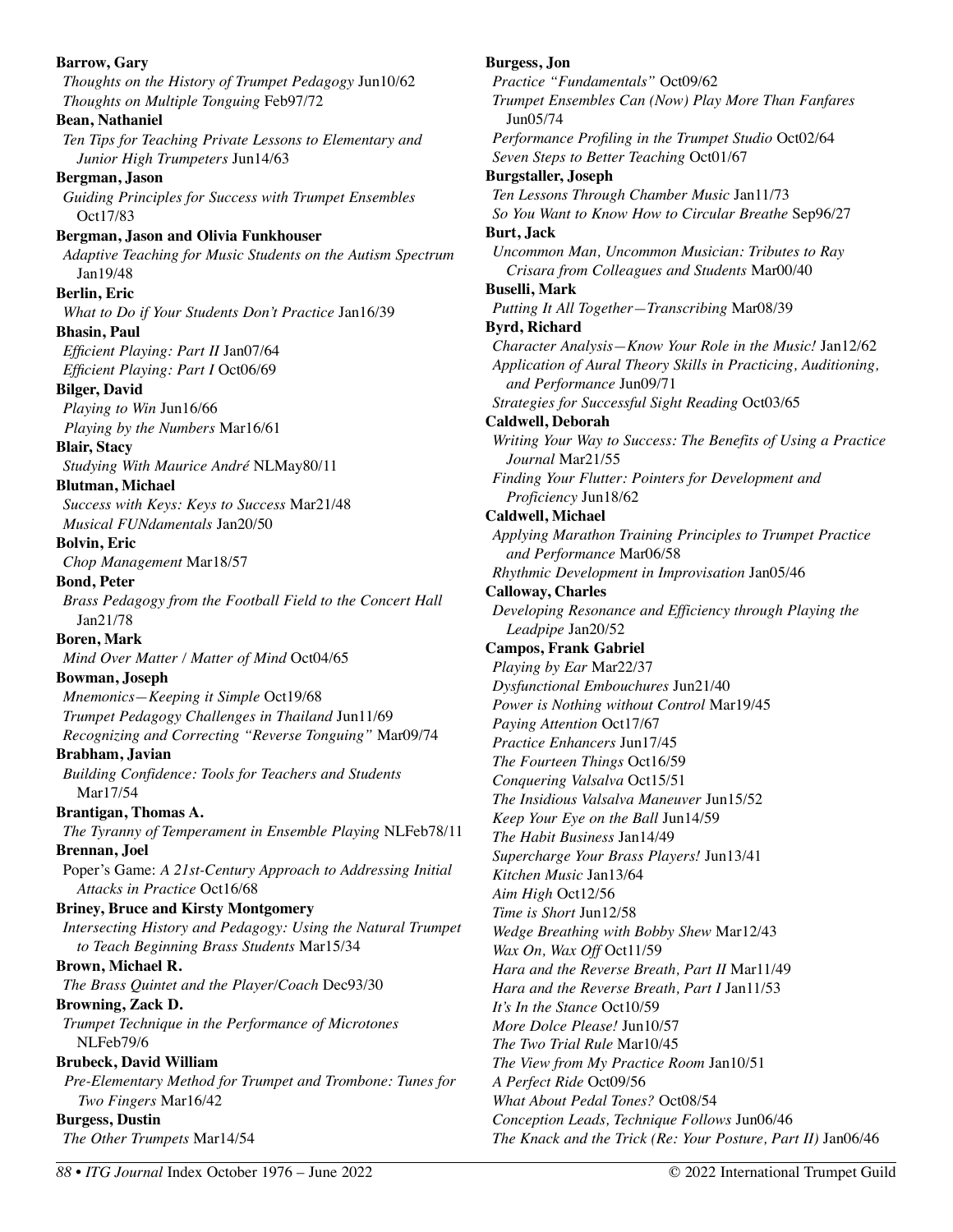*Re: Your Posture* Oct05/53 *My Favorite Quotes* Jan03/45 *How We Learn* Mar02/42 *A Letter to My Students* Jun01/47 *Embouchure Isometrics* May99/50 *Automaticity and Beans* Feb99/50 *The Myth of Support* May98/44 *Overcoming Fear* May96/65 *Visualization for Musicians* Feb96/71 *Stage Deportment* Dec95/71 *Toward More Efficient Performance* Sep95/89 **Candelaria, Leonard**  *Course of Study, North Texas State University* Feb83/20 **Cansler, Phillip**  *Sizzlin' Hot Accuracy* Oct01/66 **Carrillo, Chris**  *Using Seconds Pro Interval Training App for Organizing Your Practice* Mar16/46 **Cave, Brandon**  *Tips for the Beginning Trumpet Teacher* Oct18/70 **Caviness, Terrance E.**  *Section Playing: An Important Skill to Perfect* Mar15/50 *Modern Technology in the Teaching Studio* Mar14/49 **Champouillon, David C.**  *Suggested Uses of Schlossberg's* Daily Drills and Technical Studies for Trumpet *in the Trumpet Studio* Jan15/62 **Clark, Keith C.**  *Errata and Suggestions for 36 Transcendental Etudes by Théo Charlier* NLOct81/26 **Coleman, David F.**  *Guidelines for Transitioning from B-flat Trumpet to Higher-Keyed Trumpets* Mar17/52 **Cook, Jesse**  *\*Music Performance Anxiety, Part II: Methods to Release the Music Inside Each of Us* Jun14/29 *\*Music Performance Anxiety, Part 1: How It Works and How to Avoid Its Effects in the Classroom* Mar14/23 **Cooper, Grant**  *The Perils of Equal Temperament* May85/32 **Cox, Richard**  *The Teacher and Performance Anxiety* Mar04/64 **Crafton, Jason and Caroline Amodeo**  *Approaching Embouchure Change as a Systemic Issue*  Oct17/71 **Craswell, Brandon**  *Covering the Basics* Jan10/62 **Cresci, Jonathon**  *Audiation: A Key to Trumpet Performance* Mar10/50 **Crotts, Chip**  *Inside Out: Breathing for Improved Musical Success* Jun16/64 **Curtis, Stanley**  *Using Relationships for Motivation in Trumpet Practice and Performance* Jan19/46 **Daniel, John**  *Exploring Efficiency* Jan13/69 *Building a Better Trumpet Player, Part Two* May97/49 *Building a Better Trumpet Player* Sep96/52

**Darke, Ryan**  *The American Brass Quintet on Musical and Professional Accountability* Jan10/37 **Dash, David**  *The Apps: Practicing with Purpose* Mar19/51 **Davison, Michael**  *Developing Proper Jazz Articulation* Mar01/59 **Dean, Jeff**  *Pair Practicing: Using Software Development Techniques in the Practice Room* Jan09/47 **DeGoti, Mark**  *Informed Practice: Keeping a Healthy Face and Mind During College* Oct15/55 *Flutter Tonguing: A Unique Practice Approach for Brass Players* Jun12/64 **Dickson, Eric**  *Music Theory as an Asset to Trumpet Playing* Jun18/57 **Dovel, Jason**  *Revisiting Robert Bailey's Study of the Laryngeal Activity of Trumpet Players* Oct17/43 *A Trumpeter's Guide to Intonation* Jun16/46 *The Diphthong Versus the Pure Vowel in Trumpet Performance and Pedagogy* Jan09/54 **Dube, Steven R.**  *Sight Reading* Sep98/53 **Dulin, Mark**  *Thoughts on Teaching Young Students* Jan21/54 *A Survey of the Use of Arban in Practicing and Teaching*  Oct07/39 **Dupuis, Kurt**  *Rhythm is the Key* Jan10/73 **Edgett, Bryan**  *The Solo Recital: A Systematic Approach to Preparation and Performance* Jan04/52 **Eisensmith, Kevin**  *Twenty-Five Selected Pedagogical Sources for the Trumpet Instructor: An Annotated Bibliography* Sep89/49 **Ellis, John**  *The Embouchure Change: Difficult Decisions for Teachers*  Feb87/25 *Baroque Performance Styles* Feb85/48 **Engelke, Luis**  *Improving Instruction, Assessment, and Communication with an Online Lesson Locker* Jan17/45 **Engelke, Luis and Terry Ewell**  *Assessing Online Trumpet Lessons* Jun09/74 **Everson, Terry**  *Beyond Rehearsal: Before and After* Jan20/66 *Memorization* Jun06/52 *Preparing for International Solo Competitions* Mar06/63 **Ewell, Terry and Luis Engelke**  *Assessing Online Trumpet Lessons* Jun09/74 **Feyes, Andrew**  *Fundamentals with Friends* Oct12/65 **Finley, Sherwood**  *Methodology: Turning Off the Xerox* NLMay79/10 **Fletcher, Jennifer**  *Sipping Straws and the Beginning Trumpet Player* Oct08/64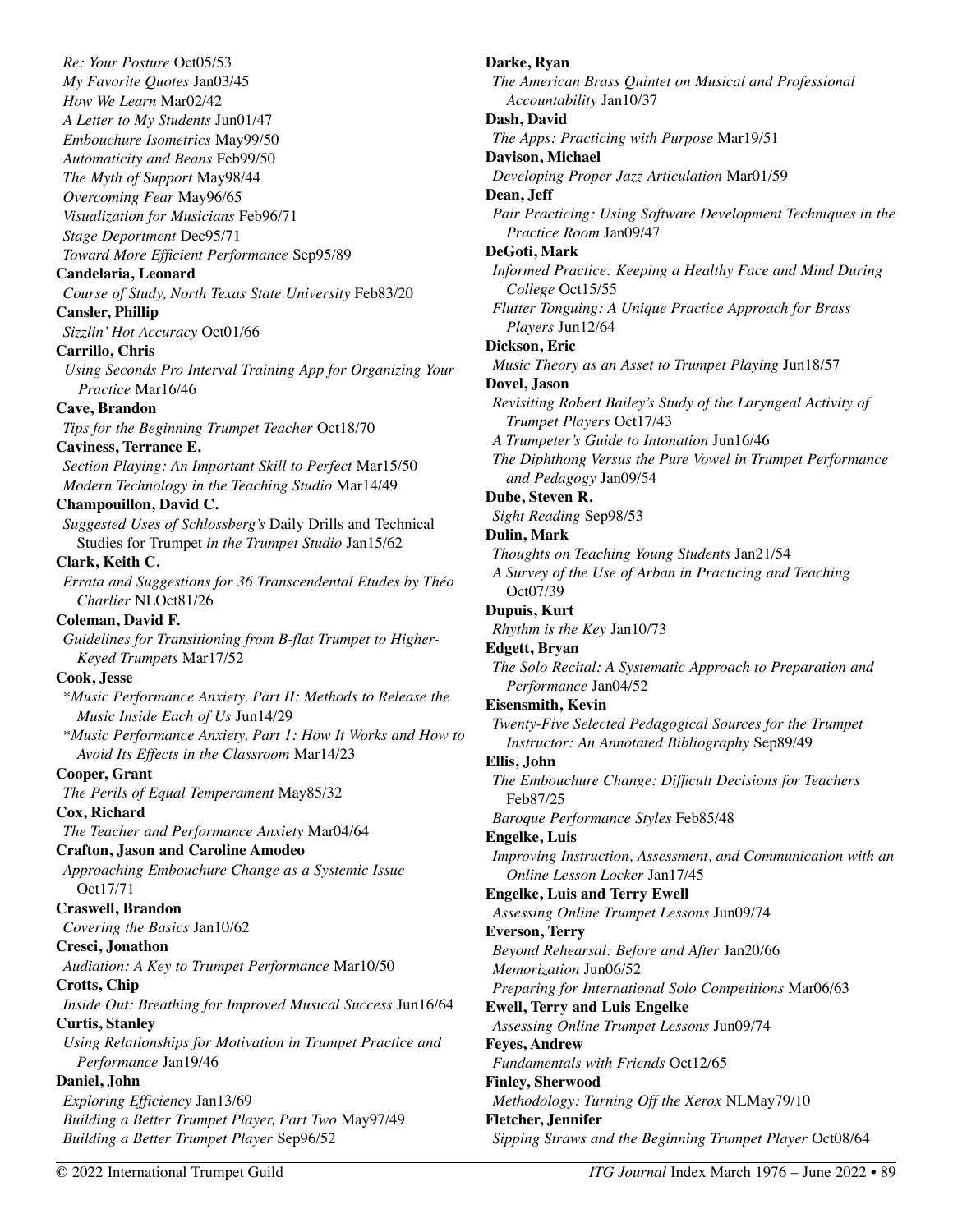**Flinchbaugh, Brent**  *Applying the Principles of Arnold Jacobs to Trumpet Playing*  Jan18/25 **Frink, Laurie**  *An Introduction to Calisthenic Practice* Jun00/68 **Funkhouser, Olivia and Jason Bergman**  *Adaptive Teaching for Music Students on the Autism Spectrum*  Jan19/48 **Gabel, Mitchell**  *Air Direction, Sound, and Efficiency* Mar05/56 **Gallagher, Joe**  *The Case for and Against Practicing Softly* Jun02/62 **Gardner, Ned**  *Memoir of a Puzzled Player* Mar12/26 **Gates, Charles**  *The Modern Trumpet Player and the Cornet* Mar05/62 **Gekker, Chris**  *A Free Walk on Firm Ground* Oct14/59 *Progression* Jun02/56 **Gilreath, Amy**  *Approaching Trumpet in a Vocal Manner* Jan08/54 **Glenn, David**  *Jazz Improvisation – Balancing Intellect and Intuition* Jun04/60 **Glover, Stephen L.**  *A List of Brass Dissertations, 1976-77* Oct77/48 *A List of Brass Dissertations Since 1972* Oct76/36 **Goff, Bryan**  *Technology in the College Trumpet Studio: Vivace Intelligent Accompaniment* Sep96/24 **Golding, Grant**  *Videoconferencing: Online Teaching Techniques* Mar17/37 **Grau, Carlos Benetó**  *Nurturing the Brass Quintet Sound* Jun00/40 **Green, Barry**  *Confidence: From Bravura to Integrity* Oct03/55 **Hagarty, Scott**  *The Three Keys to Good Trumpet Sound* Oct13/61 **Hanzlik, Louis**  *Fostering Democratic Citizenship: Chamber Music's Ready-Made Space* Oct10/73 **Hardin, Anne**  *Portrait of a Teacher: John J. Haynie* Jun08/7 **Harvison, Emery**  *So, You Want to Go to Graduate School?* Feb96/50 **Hays, Lacey J.**  *The Importance of Warming Up and Developing a Routine*  Jun11/71 **Hendricks, Brittany**  *Structured Practiced Journal: A Daily Tool with Long-Term Impact* Jan19/52 **Hickman, David R.**  *Judges' Advice to Young Soloists* May89/24 **Hilliard, Howard**  *Ten Things Every Trumpet Player Needs to Know about Teaching Horn* Mar07/61 **Hodgson, Aaron**  *Contemporary Music for Trumpet: Concepts and Techniques, Part 2* Jun19/51

*Contemporary Music for Trumpet: Concepts and Techniques, Part 1* Mar19/47 **Hood, Alan**  *College Trumpet Instruction Around the United States—A Survey* Jan10/57 **Hosticka, Frank and Jeffrey Nussbaum**  \**An Examination of Max Schlossberg's Daily Drills and Technical Studies for Trumpet and the Existing Schlossberg Manuscripts: A Summary* Jun09/61 **Huff, Michael**  *The Use of Unaccompanied Works for Trumpet in Recital and the Teaching Studio* Oct07/46 **Hultmark, Torbjörn**  *What Is the Best Age to Start Playing a Brass Instrument?*  Oct20/46 **Hunsaker, Leigh Anne**  *Baroque Trumpet Study in the United States: An Update*  Jun14/15 **\****Baroque Trumpet Study in the United States* Jun05/37 **Ithaca Brass Quintet**  *Faculty Brass Performance: Results of a Survey* Oct76/35 **James, Stephen**  *Developing Rhythmic Independence in Young Musicians*  Jan16/48 **Johnson, James**  *Enhance Your Trumpet Playing in Three Simple Steps* Jun14/65 **Johnson, Keith**  *Sound and Intonation* Mar03/62 *The University Musician* May94/44 *Good Respiratory Practices for Brass Performers* May90/57 *Teaching the Art of Listening* Oct81/51 **Johnston, Alejandra; Elliott Johnston; and Agustín Sandoval**  *Introduction to Mariachi Trumpet Pedagogy, Part II* Jun21/43 *Introduction to Mariachi Trumpet Pedagogy, Part I* Mar21/52 **Johnston, Elliott**  *Practical Solutions for Stutter Attack* Oct16/65 *Setting a Daily Minimum* Jan15/65 **Johnston, Elliott; Alejandra Johnston; and Agustín Sandoval**  *Introduction to Mariachi Trumpet Pedagogy, Part II* Jun21/43 *Introduction to Mariachi Trumpet Pedagogy, Part I* Mar21/52 **Keeley, Michael F.**  *Choosing the Right Major: Decisions for College-Bound Instrumentalists* Dec91/19 **Kilgore, John**  *Chamber Music: Creating Your Own Artistic Experiences*  Jun20/37 **Killam, Ashley**  *Creating a Colorful Program, Part I* Mar21/18 **Kirkland, Anthony B.**  *Restoring Enthusiasm and Inspiration in the Studio* Mar18/59 *Auditioning for a Military Band: Some Helpful Advice*  Sep93/30 **Klaus, Alan**  *Unblock Your Progress* Oct18/72 **Klobnak, Jason**  *Breaking the Monotony* Oct06/64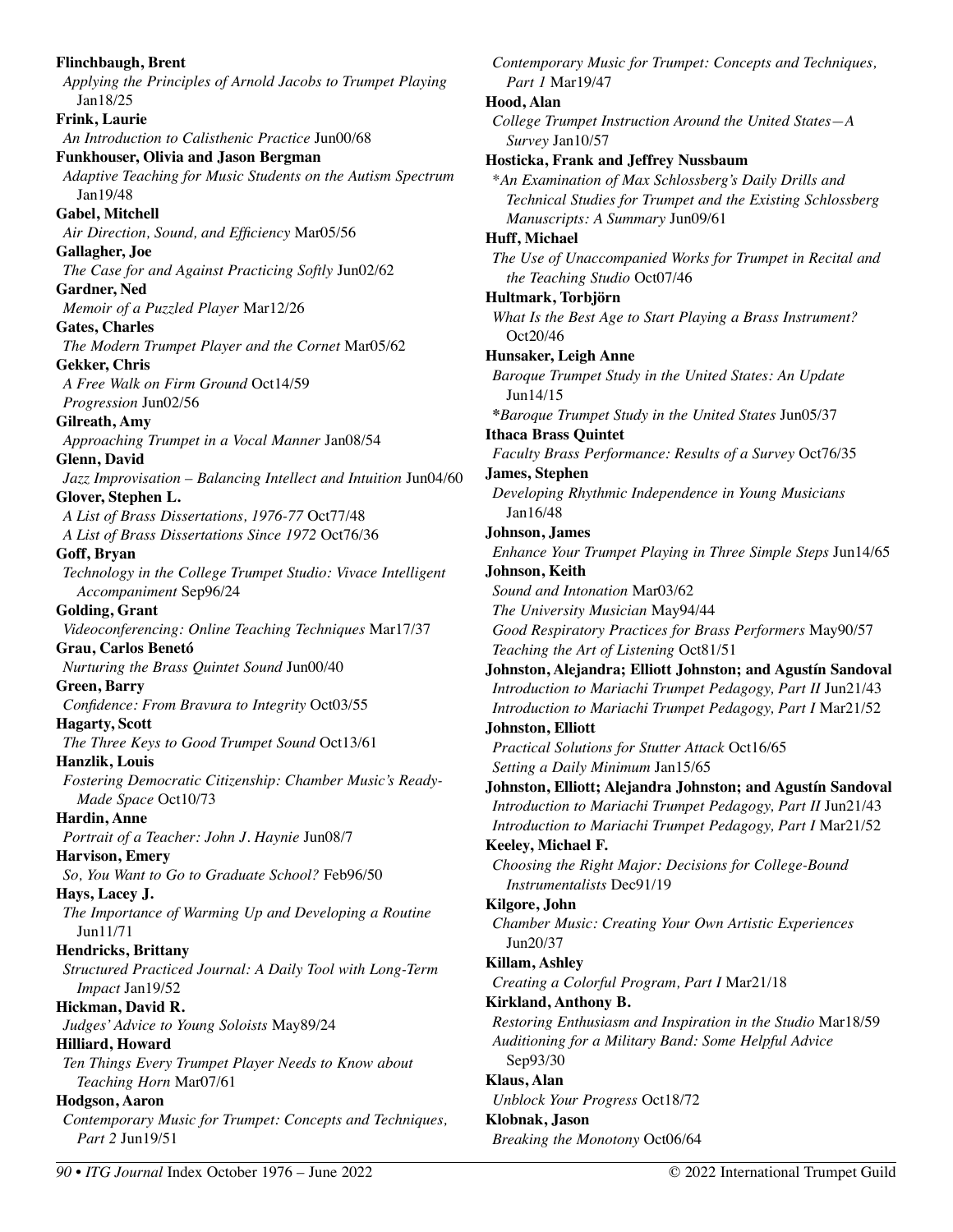**Koehler, Elisa**  \**Deconstructing Arban: Perspectives on The Art of Phrasing*  Mar19/64 \**A Trumpeter's Guide to the Cornett* Jan06/14 **Koehler, Will**  *Teaching Elements to Consider for New or Younger Brass Trios*  Mar20/46 *Get Your Head in the Game: Tips for Improving Focus and Confronting Performance Anxiety* Jun17/52 **Koner, Karen**  *Using Technology to Transform Student Learning* Mar18/61 **Lang, Alfred J.**  *Alternate Fingerings* Jan00/54 **Lazarus, Charles**  *Learning to Find Your Voice* Jun09/79 **Lee, Randall**  *Bridging the Gap: What Your Band Director Says vs. What Your Private Teacher Instructs* Jan20/55 **Leisring, Steve**  *Common Sense Use of the Senses* Oct02/61 *Working with the Right Information* Dec98/37 **Lewis, Eddie**  *Let's Take it at the Moña: Navigating the Roadmap of a Salsa Chart* Jan07/69 **Libs, Jean Moorehead**  *Getting From Here to There* Mar08/42 *The Twenty Minute Warm-Up Routine Before School* Mar07/56 *Mentoring the Undergraduate Audition Process of the Preparatory Student* Oct00/57 *A Basic Approach to Piccolo Trumpet Playing: An Interview with William Lucas* Jun00/61 *Duets as a Teaching Tool: An Interview with Gordon Mathie*  Oct99/58 *The Trumpet (Cornet) Transcriptions of Bernard Fitzgerald*  Feb96/59 *Hit The Books! Methodology Recommendations for University Curricula: An Interview with Richard Burkart, Keith Johnson, and Gordon Mathie* Dec95/42 *Planning a Trumpet Methods Course: Pedagogy with Practicality* Feb95/46 *Warm-Up and Embouchure Conditioning Routines: Techniques of David Baldwin and Seymour Rosenfeld* Sep93/40 *James Stamp: Artist, Master Teacher, & Author – An Interview with Thomas Stevens* Feb93/16 *Organizing the Trumpet Lesson: An Interview with Gordon Mathie* Dec92/26 *Efficient and Effective Adjudicating Feb92/18 Transposition Curiosities and Peculiarities: An Interview with Kevin Good* Feb91/23 *Approach and Uses of the Piccolo Trumpet: Perspectives of Stacy Blair and Rob Roy McGregor* Sep89/41 *Preparation of the Undergraduate Recital: An Interview with Armando Ghitalla, Byron Pearson, and Jan David Roller*  Feb89/28 *Embouchures: Their Assets and Liabilities – An Interview with Armando Ghitalla* Feb87/17 **Lillya, Clifford**  *The Trumpet Business: Past, Present, and Future* May91/10

*Trumpet Talk for Teachers* Oct79/17 **Lindsey, Douglas**  *Fundamentals of an Effortless Sound, Part 3: Freedom*  Mar22/38 *Fundamentals of an Effortless Sound, Part 2: Shape* Jan22/44 *Fundamentals of an Effortless Sound, Part 1: Breath* Oct21/68 *Cultivating Creativity in the Trumpet Studio* Mar15/56 **Long, Brett**  *Effective Programming for Young Trumpeters* Mar08/40 **Loubriel, Luis**  *The Evolution of Arnold Jacobs's Pedagogical Approach* Oct06/46 *Vincent Cichowicz on Arnold Jacobs* Jan06/26 **Lyman, Zachary**  *Learning from the Best* Jun13/20 **Lyren, Delon**  *Teaching and Living with Respect for Values: An Interview with Manon Lafrance* Jun10/15 **Mathie, Gordon W.**  *How to Practice* Oct04/61 *How I Prepare to Teach a Lesson* Mar03/59 *Transposition: One Teacher's Approach* Feb91/26 *Teaching Musicality to Young Players* Oct80/19 **Matthews, Wendy K.**  *Flipped Learning in the Collegiate Music Classroom: Rethinking the Undergraduate Brass Technique and Pedagogy Class* Oct15/58 **Matzen, Max**  *Preparing for Pressure: How to Be at Your Best When It Matters* Oct16/72 *Solidifying Your Attack* Oct12/64 **McGregor, Rob Roy**  *Roy Poper's Guide to the Brasswind Methods of James Stamp*  Dec96/45 **McNeill, Dean**  *Enlightenment Gleaned from Slush Pump Basics* Mar03/64 **McWhorter, Brian**  *It's Not About the Tone: Thoughts on Developing Voice*  Jun16/57 *Toward an Integral View of Trumpet Practice* Jun04/58 **Meckna, Michael**  *Entering the Sphere of Music: Advice from Some Trumpet Masters* May94/50 **Millard, Eric**  *Trumpet DIY: Becoming an Effective Self-Teacher* Jun16/51 **Miller, Michael**  *The Mental Game* Oct13/80 **Millsap, Kyle**  *Learn to Love the Process* Jan18/46 *Lip Slurs Are Not About the Lips* Jan16/49 *Unplugged: Using iPads for Applied Teaching* Mar15/59 *Simplicity: Teaching Students to Play Musically* Jan14/54 **Modell, Ron**  *Beyond the Notes/Toward Creativity* Oct02/68 **Montelione, Joe**  *Jazz Improvisation for the Classical Musician* Mar13/59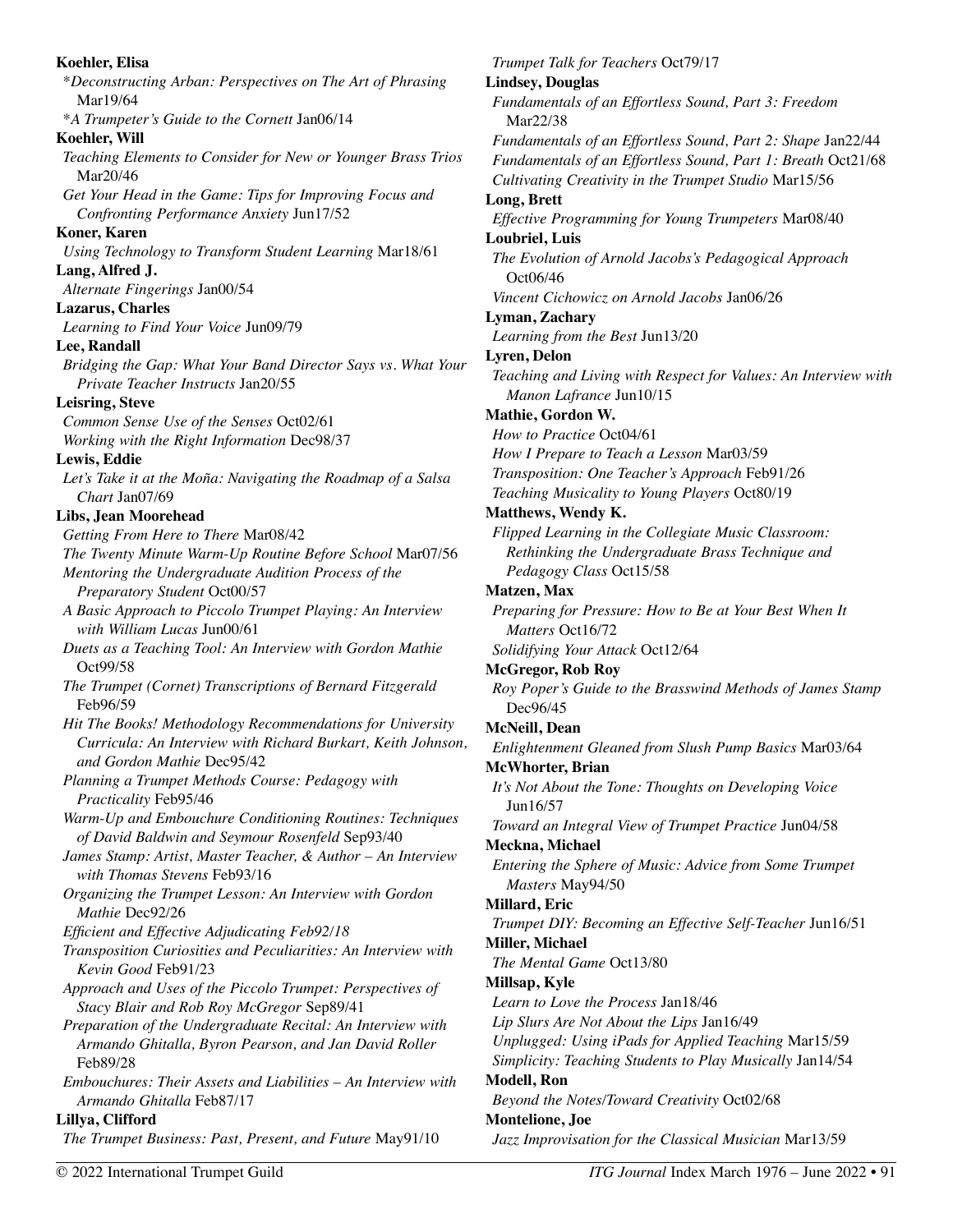## **Montgomery, Kirsty and Bruce Briney**  *Intersecting History and Pedagogy: Using the Natural Trumpet to Teach Beginning Brass Students* Mar15/34 **Moore, Thomas**  *G-sharp and A-flat: The Difference Between Good and Great* Jan07/75 *Can Mouthpiece Pressure Substitute for Embouchure Control?* Mar04/67 *Where do the Harmonics Come From?* Jun03/66 *How Long is Your B-flat Trumpet?* Mar03/68 *A Comment on the Importance of Air Flow* Jan03/53 *Does Your Body Size Affect the Pitch of Your Trumpet?* Mar02/51 *Playing Without Buzzing: Fact or Fiction?* Jun01/51 **Mortenson, Gary**  *Music, Teaching, Leadership, and Life* Jun11/66 **Mulherkar, Riley and The Westerlies**  *Improvisation in the Classroom and Beyond* Oct19/82 **Norris, Phil**  *Developing Tone Quality* Jan02/36 **Nussbaum, Jeffrey and Frank Hosticka**  \**An Examination of Max Schlossberg's Daily Drills and Technical Studies for Trumpet and the Existing Schlossberg Manuscripts: A Summary* Jun09/61 **Palmer, Kye**  *Jazz Tools Part II: Dealing with "Avoid Notes"* Oct05/54 *Jazz Tools: The Major Scale* Oct04/63 **Patton, Julie**  *A Tribute to Armando Ghitalla: A Survey of His Influence on Trumpet Teachers in America and Canada Today* Jun04/11 **Pepping, Amanda**  *A Look Into the Fulbright Program (Part I)* Oct10/66 **Phelps, Kurt**  *Integrated Preparation System: Using Gymnastics Methodology as a Guide to Teaching* Jun20/35 **Phillips, Edward**  *Revisiting Arnold Jacobs's Philosophy of* Song and Wind Jun13/30 **Place, Logan**  *How to Help Students with Braces* Jan17/43 **Plog, Anthony**  *A New Paradigm for Teaching* Oct18/74 *Why Chamber Music?* Jan16/58 **Pollard, Cara**  *Breathe, Relax, and Play: Lessons from the Studio of James Thompson* Oct14/65 **Poper, Roy**  *Trumpeter's Everest:* Brandenburg Concerto #2 *by J.S. Bach*  Oct12/70 **Pursell, John O.**  *Understanding Brain Function for More Efficient Practice Routines* Mar17/46 *Sounding* Taps *Flawlessly* Jan15/59 *Cold Weather Performance Tips* Jan01/46 *Pumping Brass: The Application of Athletic Weight Training Principles to Trumpet Embouchure Development* Mar00/55 **Rachin, Barry**  *A Thematic Approach to Jazz Improvisation, Part II* Jan17/28

*A Thematic Approach to Jazz Improvisation* Mar16/32 **Reed, Marc**  *Making Colleagues: The End Result of Trumpet Teaching*  Jun15/56 **Reid, Edward F.**  *College Warm-Up Class: Benefits for Everyone* Jan01/43 **Reyman, Randall**  *The Initial Attack* Jun03/62 **Roberts, Glenn**  *Mobile Devices in the Practice Room* Mar16/45 **Rochford, Benjamin**  *Making Physical Health a Top Priority in the Marching Arts*  Jun22/68 *Nine Tips and Tricks to Lose Any Audition* Jan18/45 **Rodriquez, Raquel**  *See* Samayoa, Raquel Rodriquez **Romm, Ron**  *In Short* Jun10/70 **Rulli, Richard**  *Finding Your Sound* Mar09/66 *Better Practice Through Focus* Jan05/45 **Sachs, Michael**  *Navigating an Orchestra Season* Jan10/76 **Samayoa, Raquel Rodriquez**  *Strategies for Effective and Deliberate Practice* Jan18/48 **Sanborn, Chase**  *Teaching Jazz During a Pandemic, Part II* Mar21/59 *Teaching Jazz During a Pandemic, Part I* Jan21/61 *Pentatonics, Part I* Jan17/40 *Playing the Blues, Part I* Jun16/43 *Hearing Chord Changes* Jan15/60 *Improvising at Fast Tempos* Oct14/63 *Artistry* Jan07/60 *Sound Ideas* Oct06/62 *Jazz Improvisation: A Four-Pronged Attack* Mar04/61 *The Smartest Player Wins!* Jun05/68 **Sandoval, Agustín; Elliott Johnston; and Alejandra Johnston**  *Introduction to Mariachi Trumpet Pedagogy, Part II* Jun21/43 *Introduction to Mariachi Trumpet Pedagogy, Part I* Mar21/52 **Saunders, Martin**  *Some Helpful Hints for the Upper Register* Jan09/55 **Sautter, Fred**  *What to do for a Student Who Plays Tight* Oct07/55 **Schendel, Amy**  *Appetite for Learning* Mar11/55 **Schlabach, John**  *Improving with the Trumpet in Your Lap* Mar16/38 *Cultivating Patience (Embracing Baby Steps)* Jun07/63 *On Connecting the Ear and Trumpet Playing* Jun02/50 *The Case for Mouthpiece Practice* Oct99/67 *Practicing for Musicianship* Dec97/52 **Schuman, Leah J.**  *The Cichowicz School: Comments from Former Students of Vincent Cichowicz* Dec98/18 **Scott, Betty**  *NLP and the Four Stages of Learning* Jan12/57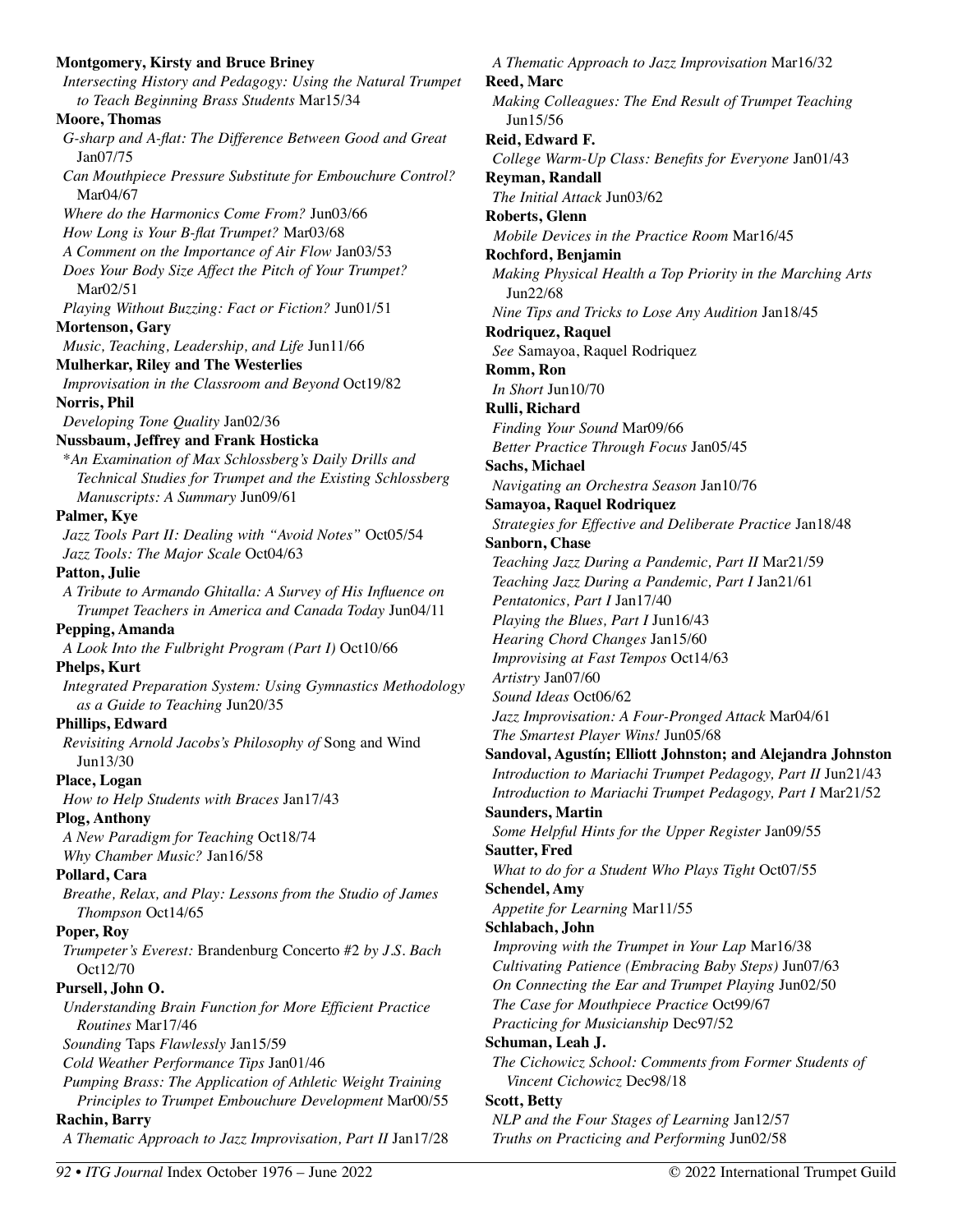**Selianin, Anatoly**  *The Peculiarities of Trumpet Method Development for Trumpet Playing in Russia* Sep83/40 **Shew, Bobby**  *Learn to Play Jazz: Get Started* Jan20/58 *Chops and Changes* Mar08/37 *Freedom from the Warm-Up Syndrome* May86/27 **Shook, Brian**  *Maximizing Daily Practice* Oct11/66 **Sievers, Karl**  *The Trap of Pursuing Correctness* Mar02/44 **Slykhuis, Hollyn**  *Trumpet Tour Guides: A Safari into Beginner Private Lessons*  Jun22/45 **Smith, David L.**  *A Selected Periodical Index for Trumpet* NLMay81/24 **Snedecor, Phil**  *Breaking the Mystique of "Wind & Song:" A New Approach for Trumpet Players* Mar21/41 **Sorenson, Scott**  *Printed Trumpet Instruction to 1835* Sep87/4 **Sanborn, Chase**  *Scales and the Jazz Improviser* Jan01/44 **Stoneback, Sarah**  *Incorporating Kolb's Active Experimentation in the Trumpet Studio* Jun17/49 **Strieder, Will**  *Trumpet Fundamentals: A Comprehensive Guide to Starting Them Right and Keeping Them Right* Jun13/47 **Sulliman, Jason**  *Beyond the Metronome: 21st-Century Techniques and Resources to Improve Timing* Oct17/75 **Sullivan, Robert**  *Preparing for Rehearsals and Performances* Jan01/47 **Swisher, Eric**  *Failure is Painful Yet Necessary: My Continuing Journey as a University Trumpet Instructor* Oct13/64 *Playing in the Pitch Center* Mar13/53 **Tartell, Joey**  *Music is a Team Game* Mar19/50 *Chamber Music 101: Leading and Following* Jan18/57 **Thomas, John**  *The Lead Trumpet Player* Jun05/69 **Tinnin, Randy**  \**Pedagogical Insights from Dauverné's* Méthode pour la Trompette Oct13/50 \**Dauverné's Dilemma* Jun13/7 **Tomić, Nikola**  *Upward Spiral* Mar20/30 *Alternative Approaches to Warming Up* Jun19/49 **Treybig, Joel**  *Remembering Raymond Crisara: Memories from His Students*  Oct14/36 *On the Benefits of Brass Quintet Playing* Mar04/60 **Tumlinson, Charles**  *Get More Mileage from your Applied Trumpet Study* Oct08/56 *Improving Your Sense of Direction* Mar05/57 *Developing Your Ears* Jan04/49

*Some Thoughts on Teaching Jazz Improvisation at the Beginning Level* Mar03/60 **Usov, Yuri**  *The Scientific-Theoretical Principles of Performance for Playing Brass Wind Instruments* Dec85/19 **Vasquez, Ramon**  *The Benefits of Drum Corps on Trumpet Playing* Jun07/68 **Vax, Mike**  *The Importance of Air and Breathing Exercises* Jun20/33 **Venneberg, Ross**  *Mark Gould: The Pedagogue* Oct21/37 **Walker, Bob**  *Sliding My Way to Success* Jun09/66 **Walenz, Becki Ronen**  *Developing Your Ears* Mar13/61 **Ware, David**  *Developing the Craft of Trumpet: An Interview with James Thompson* Oct06/51 **West, James R.**  *Faucet, Hose, and Nozzle* Jun04/66 *The Three Stages of Nervousness* Mar04/65 *Repetition, Repetition, Repetition* Jan03/52 *Practicing the Attitude of Kaizen* Oct02/72 *Learning Transposition: It's Automatic!* Mar00/70 **White, Dale**  *Etudes for Musical Maintenance* Jan03/50 **Wilson, Andrew**  *Performance Preparation: A Systematic Approach* Jun11/61 *Elements of A Successful Concert Band or Wind Ensemble Cornet/Trumpet Section* Oct03/66 **Wilson, Christopher**  *Arkansas Trumpeter* Jun16/52 **Wilson, Douglas**  *Why You Should Take Private Lessons* Mar09/75 **Winick, Steven**  *Tongue Arch: The Missing Link in Brass Instrument Pedagogy and Performance* Dec83/23 **Witek, Aaron**  *The Use of Active Listening to Help Improve Your Playing*  Jun15/58 **Wixon, Henry Ross**  *Keeping the Peace: Practice Strategies for the Apartment-Bound Trumpeter* Jun18/54 **Wood, Peter**  *"All-State, here I come!" Developing Rhythmic Precision through Doubled Mode* Oct19/70 **Wright, Eric**  *Dynamic Breathing and Respiratory Mechanics for Brass Players and Teachers* Mar11/32 *Jazzy Flow Studies* Oct09/57 **\****Physics, Pedagogy, and the Art of Trumpet Playing* Mar09/31 **Yasuda, Hiroshi**  *A Unique Application of Solfege for Teaching Trumpet in Japan (Part II)* Jan06/50 *A Unique Application of Solfege for Teaching Trumpet in Japan (Part I)* Oct05/59 **Youngs, Marisa**  *New Horn, New Habits: Adjusting to a New Trumpet* Jan18/51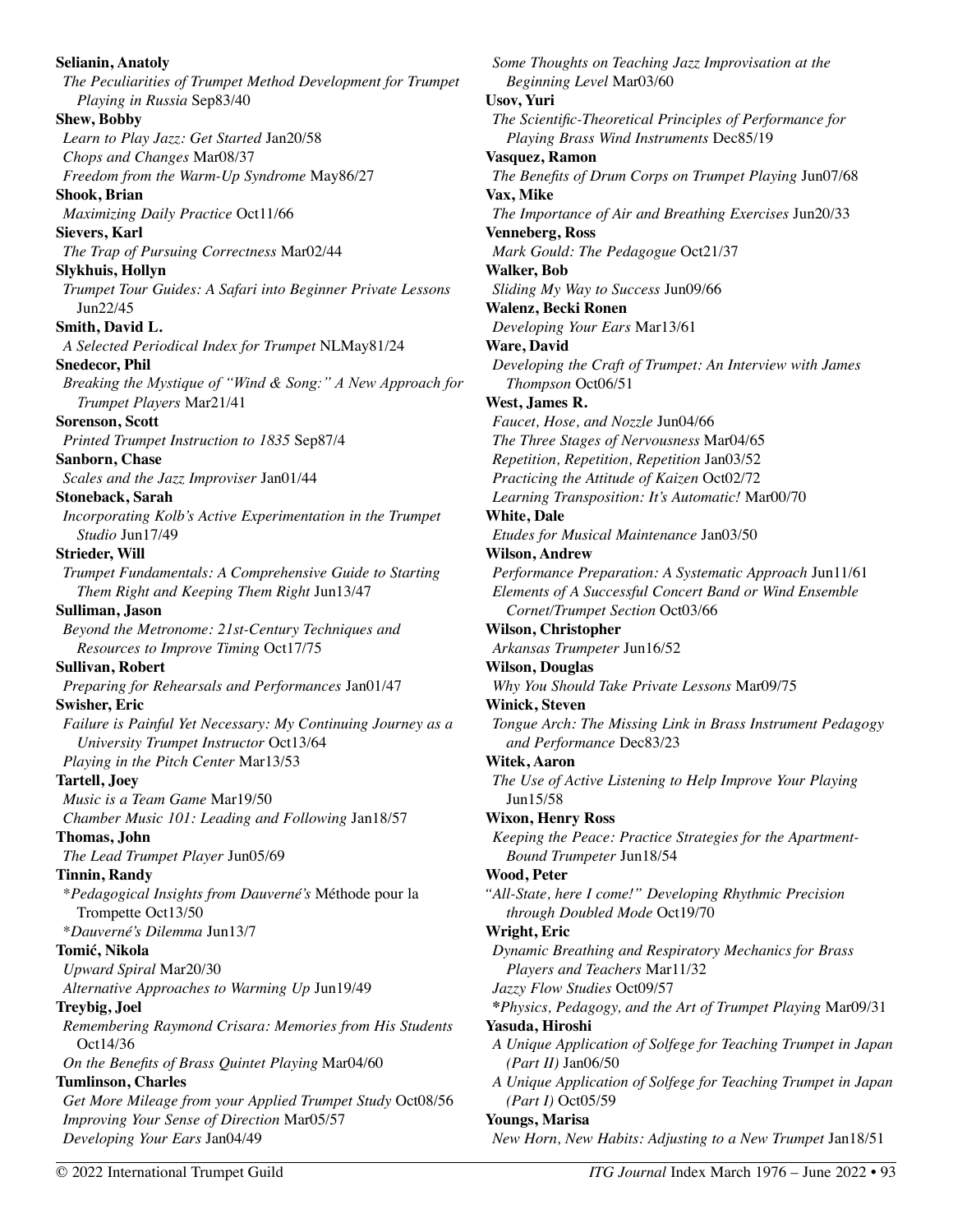*A Decade of Solo Recordings by Gerard Schwarz (plus more…)*  Sep82/49 *A Feast of Recorded Baroque Trumpet Ensemble Repertoire*  Oct81/31 *Addendum to CRI Tribute* NLFeb80/37 *Tribute to CRI's 25th Anniversary* Oct79/22 **Mondello, Nick**  *A Time of Excellence—An Interview with Arturo Sandoval*  Jun11/23 **Rachin, Barry**  *The Blue Note Trumpeters* Jun20/25 **Reed, Marc**  *The Making of the ITG Wind Band Excerpt Recording* Jun20/63 *94 • ITG Journal* Index October 1976 – June 2022 © 2022 International Trumpet Guild

**Zapata, Oswaldo** 

**Zemaitaitis, Kurt** 

*Rotating Warm-Ups* Mar07/63

**Adams, Greg and Eric Bolvin** 

**Bolvin, Eric and Greg Adams** 

*The Recording of* What is Hip? Jun08/63

*The Recording of* What is Hip? Jun08/63

*Philharmonic over Time* Oct19/35

*Orchestra over Time* Jun19/24

*Orchestra over Time* Mar19/26

*Kind of Blue, 50th Anniversary* Jan10/71

*Spotlight on Théo Mertens* Feb85/12

*Trumpet Videos: A Preliminary List* Feb97/65

*Crystal Records-Twenty Years of Excellence* May86/29

*Follow-up Notes: Homage to Pioneers* May84/18 *O Christmas Brass, O Christmas Brass* Dec83/13 *Homage to Pioneers of Trumpet LP's* Sep83/22

*over Time* Jan19/21 **Davis, Michael and Eric Bolvin**  *The Making of* Brass Nation Mar08/48

**Erdmann, Thomas** 

**Leavitt, Daniel J.** 

**Lowrey, Alvin L.** 

*Talking over the Music: Gábor Tarkövi and the Berlin* 

*Talking over the Music: Michael Sachs and the Cleveland* 

*Talking over the Music: David Bilger and the Philadelphia* 

**Zifer, Timothy** 

**Zingara, James** 

Mar12/50

**Bellino, Peter** 

Oct21/40

**Bowman, Joseph** 

**Burt, Jack** 

*Sibaja* Jan19/60

*Body Awareness: Aligning Your Body to Play* Mar20/32

*Trumpet Instruction at the Naval School of Music* Jun20/14

**Recordings** 

#### *Creative Problem-Solving Techniques for the Trumpet Student A Decade of Change: Miles Davis's Blues Solos 1954 – 1964 Talking Chamber Music Recordings with Sam Pilafian and Jose Talking over the Music: Tom Rolfs and the Boston Symphony*  **Technology Anderson, Michael**  *New Trumpet Cleaning Products* Mar12/54 *What's New: E-Memberships and Members-Only Web Site*  Oct11/69 *The iPad: Apple's Killer Music Tool* Mar11/58 *Trumpet Gadgets III* Oct10/67 *Trumpet Gadgets II* Mar09/76 *Trumpet Gadgets* Jan09/56 *Making the Most of SmartMusic and TuneUp* Oct06/71 *Apple Computer's iTunes: The Online Music Store and Management Tool* Mar06/69 *Music-Related Web Resources of Interest* Jun03/72 *Trumpet Pedagogy on the Internet* Mar03/70 *Internet Trumpet Communities* Jan03/56 *The Trumpet Herald on the Internet* Oct02/67 *Trumpet Players Travel the Information Superhighway on the TPIN* Sep94/49 **Barbenel, Joe**  *Science Proves Musical Myths Wrong* May98/12 **Bell, Julia**  *Using Social Media as a Practice Tool* Jan22/47 *Podcasts: A Path for Musical Improvement* Mar20/35 **Bonnici, André**  *The Future of Instrument Making: A Conversation with Craftsman Jérôme Wiss* Mar20/14 **Brennan, Joel**  Poper's Game: *A 21st-Century Approach to Addressing Initial Attacks in Practice* Oct16/68 **Butler, Patricia**  *Online Trumpet School with David Bilger* Mar13/62 **Carrillo, Chris**  *Using Seconds Pro Interval Training App for Organizing Your Practice* Mar16/46 **Caviness, Terrance E.**  *Modern Technology in the Teaching Studio* Mar14/49 **Chapman, Robert C. Ciampa, Bart Brady**

*Index of Baroque Masterpieces for Trumpet & Organ Feb83/38 Mouthpiece Throat, Cups, and Calculations* Jan02/40 *Home Recording Studios: A Primer* Mar07/65 **D'Angelo, Ron**  *Musicians and Hearing Loss: The Bad and Good News*  Jan17/38 **Dash, David**  *The Apps: Practicing with Purpose* Mar19/51 **Dean, Jeff**  *Pair Practicing: Using Software Development Techniques in the Practice Room* Jan09/47 **DeGoti, Mark and Jeff Joppich**  *#Trumpet: A Musician's Guide to Instagram* Jan22/24 **Dovel, Jason** 

> \**A Guide to Literature for Trumpet with Electroacoustic Accompaniment* Jan12/42

#### **Engelke, Luis**

- *Improving Instruction, Assessment, and Communication with an Online Lesson Locker* Jan17/45
- *Assessing Sound Exposure with a Noise Dosimeter* Jan15/66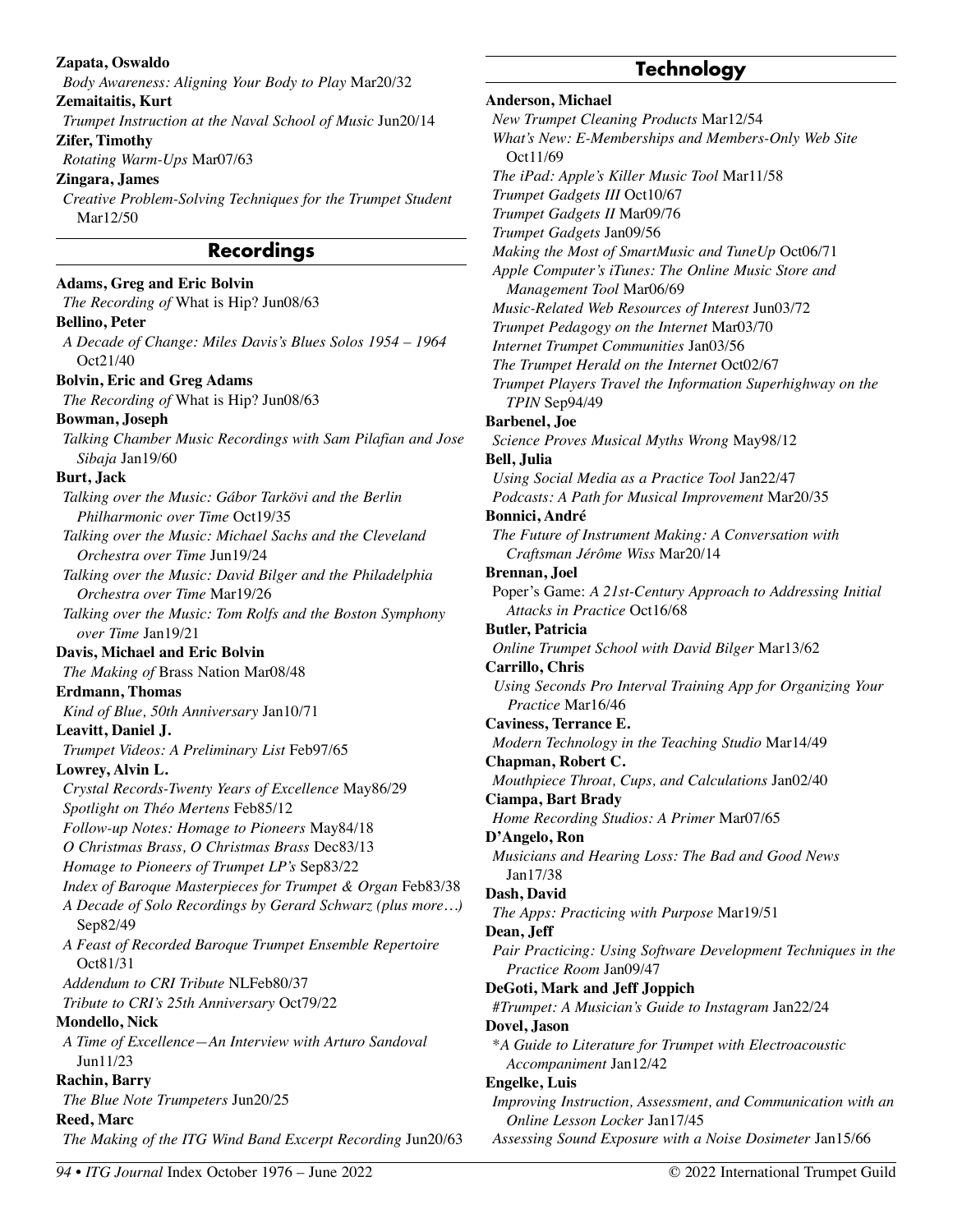*Beta Blockers and Music Performance: A Contemporary Perspective Part II* Oct12/66 *Beta Blockers and Music Performance: A Contemporary Perspective Part I* Jun12/66 *Enhancing Practice and Instruction with iPhone/Smartphone Applications* Jun11/72 *More Twenty-First Century Practice Techniques* Jun08/61 *Tuning Intervals with Artificial Reverb* Mar08/45 *Twenty-First Century Practice Techniques* Oct07/57 **Engelke, Luis and Terry Ewell**  *Assessing Online Trumpet Lessons* Jun09/74 **Erdmann, Thomas**  *The Total Artist: An Interview with Mark Isham Jan*08/6 **Ewell, Terry and Luis Engelke**  *Assessing Online Trumpet Lessons* Jun09/74 **Faust, William Hull**  *Trumpeters in Cyberspace: TPIN Turns Three* Dec96/35 **Glover, Stephen L.**  *1998 ITG Conference Goes Digital!* Sep98/33 **Goff, Bryan**  *Technology in the College Trumpet Studio: Vivace Intelligent Accompaniment* Sep96/24 **Golding, Grant**  *Videoconferencing: Online Teaching Techniques* Mar17/37 **Hackett, John**  •*Multi-Track Remote Video and Audio Recording* Mar22/18 **Hendricks, Brittany**  *Structured Practiced Journal: A Daily Tool with Long-Term Impact* Jan19/52 **Horowitz, Marc David**  *Trumpet Citations in Recent Medical and Scientific Literature*  Dec97/48 **Illman, Richard**  *Using Digital Effects Processors for Alternative Practice*  Mar14/59 **Joppich, Jeff and Mark DeGoti**  *#Trumpet: A Musician's Guide to Instagram* Jan22/24 **Kelly, Daniel**  *"Point and Shoot" Recording for the Applied Studio* Jun13/52 **Koner, Karen**  *Using Technology to Transform Student Learning* Mar18/61 **Litterst, George F.**  *Notating "Fanfare for Churchill Downs" with Finale* Sep89/89 **Matthews, Wendy K.**  *Flipped Learning in the Collegiate Music Classroom: Rethinking the Undergraduate Brass Technique and Pedagogy Class* Oct15/58 **McGregor, Rob Roy**  *Value and Challenge in Creating* SmartMusic *Files* Jun07/70 **Meyer, Dennis**  *Saving Your Family's Sanity: Building a Sound Resistant Practice Room* Oct08/65 **Millsap, Kyle**  *Unplugged: Using iPads for Applied Teaching* Mar15/59 **Moore, Thomas**  *Scientific Websites* Jan06/59 *How Loud is Loud?* Jan05/54

## **O'Hara, Christopher**  *Tech in Practice: Three Useful Devices and Apps* Jun18/59 **Olson, R. Dale**  \**Chronology of Innovation: The Trumpet Mouthpiece—Part 2 of 2* Mar10/53 \**Chronology of Innovation: The Trumpet Mouthpiece—Part 1 of 2* Jan10/63 *Correlating Scientific Writings with Music Studies* NLMay77/7 **Phillips, Tim**  *The Freehand Systems Music Pad Pro* Jan11/63 **Plog, Anthony**  *A New Paradigm for Teaching* Oct18/74 **Raymond, John**  *Mics, EQ, and Effects Pedals: A New Path to Finding Your Own Sound* Jun20/40 **Redmond, Robert**  *The Latest in Practice Mutes* Jun10/64 **Reed, Marc**  *The (Un)Ceremonial Bugle* Jun18/77 **Rinehart, Jason**  *Technology Trifecta to Help Support Musical Growth* Mar22/65 **Roberts, Glenn**  *Mobile Devices in the Practice Room* Mar16/45 **Rodriquez, Raquel**  *See* Samayoa, Raquel Rodriquez **Shulman, Matt**  *Beyond Fanfare: Pathways for Musical Freedom* Jan07/67 **Samayoa, Raquel Rodriquez**  *The Case for Social Media and the 21st Century Musician*  Jun19/57 *Strategies for Effective and Deliberate Practice* Jan18/48 *How to Help with ITG Videos* Jun17/53 *Media Presentation on Personal Websites* Jan16/50 *Practice Aids in 2015* Jun15/59 *Digital Distribution for Your Music* Jan14/58 *Technology in the Trumpet Studio* Oct13/66 *ITG Video Page Submission Guidelines* Jan13/72 *Being a Musician in 2012* Jan12/66 **Sanborn, Chase**  *YouTubing* Mar20/38 *Tuning Tactics* Jan08/55 **Smith, André M.**  *The Discovery of the X-Rays and the Origin of Mouthpiece Practice for Brass Instruments: A Centennial Review* Dec95/4 **Smith, Richard**  *Exciting Your Instrument* May99/44 **Schwadron, Terry H.**  *For the Musical Alchemist, a New Tack: Cryogenics* Jan01/23 **Snedeker, Jim**  *Walter Chesnut and the Chesterhorn: Bringing Trumpet Fingers Back to Life* Mar01/45 **Sulliman, Jason**  *Beyond the Metronome: 21st-Century Techniques and Resources to Improve Timing* Oct17/75 **Utnes, Ole**  *Goedicke and the Internet* Jun06/60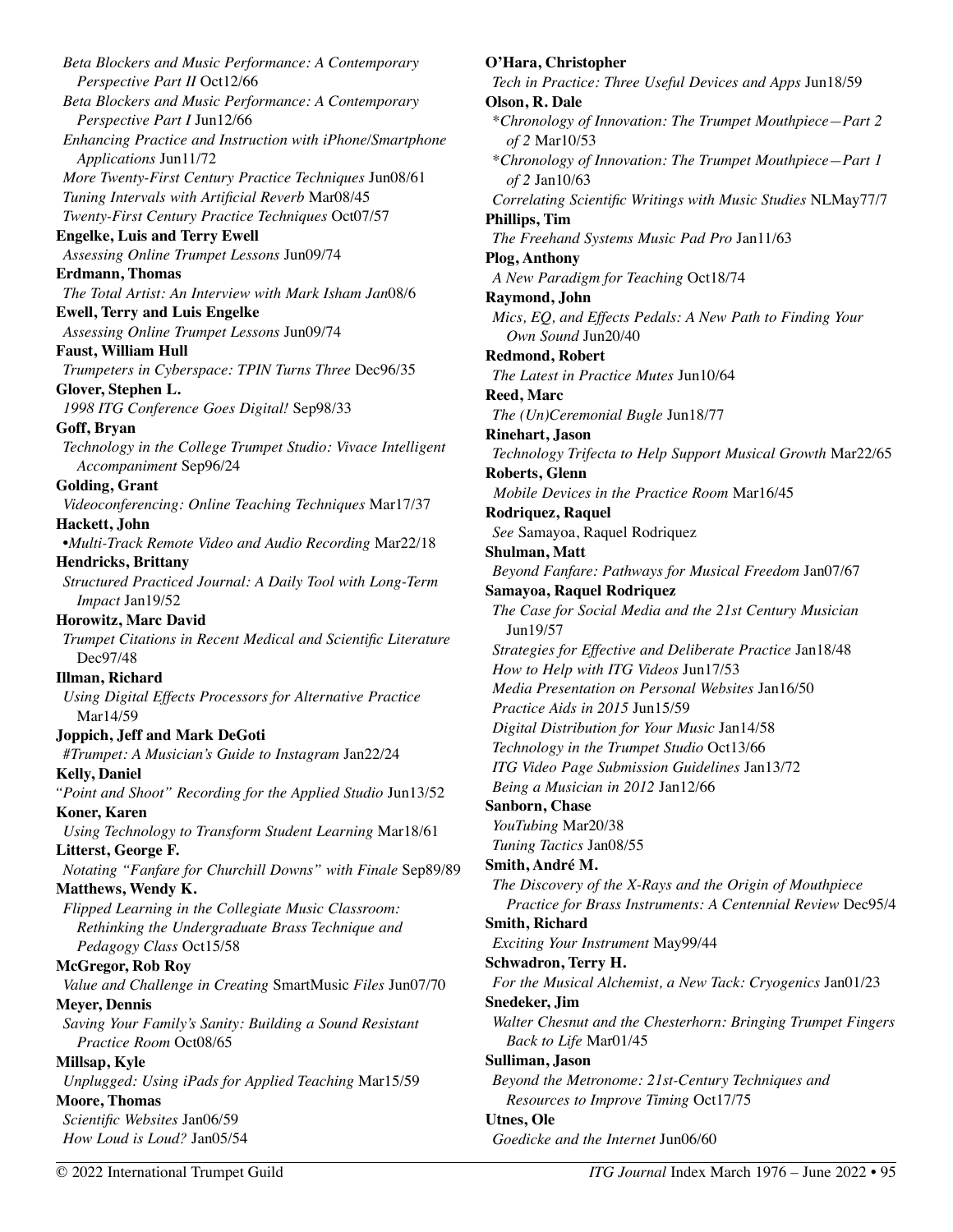#### **Walker, Brian**

*Invisalign—A Viable Alternative to Traditional Braces, Part 2*  Oct14/70

*Invisalign—A Viable Alternative to Traditional Braces, Part 1*  Jun14/66

#### **Wilson, Christopher**

*Arkansas Trumpeter* Jun16/52

#### **Workman, Ellis**

*Sources of Free Downloadable Music Scores* Oct09/65

**Yakushev, Igor** 

*The Funnel Mouthpiece Training Apparatus Visualizer Machine for Brass Instruments* Mar17/55

# **Vivace (1984 – 1996)**

*When a question is posed in one issue but answered in a later issue, the latter entry alone is cited here. The contributor of each Q, each A, or commentary is identified by name. If no name appears, the item was contributed by* Vivace *Editor Richard Weidner.* 

## **September, 1984, page 6**

Announcement and biographical sketch of Richard Weidner, the new Vivace editor

## **September, 1984, page 55**

- Unison trumpet riff in Woody Herman's *Caldonia* (Allen Vizzutti, score and commentary)
- Bohumir Kryl biographical sketch and pedal tones in *Carnival of Venice* (source and commentary, Edwin Harkins)
- Who holds the altitude record Maynard Ferguson, with triple high C? (commentary by Bobby Shew)

Gottfried Reiche fanfare (score)

## **February, 1985, page 40**

Edward H. Tarr discusses apparently "impossible" trills in Bach's *Christmas Oratorio* 

- Vincent DiMartino on the trill versus the shake
- The absence of F-sharp (13th harmonic) in natural trumpet parts by Beethoven

## **September, 1985, page 47**

Pierson DeJager comments on how to execute shakes

Q by Mark J. Anderson; Franz Streitwieser identifies an antique rotary valve trumpet

Why Bach's *B-minor Mass* is pitched in B minor

- George Doscher gives Murphy's Law for counting rests
- Lee J. Weimer identifies Maurice André as faking a trill on third-space C
- Edmond Cord identifies Bach's *Brandenburg Concerto No. 2* as a composition with 434 notes for trumpet above high C
- The 12-measure up-tempo tune (not a blues) in E-flat: Haydn *concerto,* mvt. III

Ten-person trumpet ensemble group with an unusual seating arrangement that plays every piece in the same key: *ITG Journal* cover

## **September, 1986, page 34**

Robb Stewart comments on the rotary-valve trumpet (Sep/85)

- Q by James D. Panzer; Pierson DeJager tells why the trumpets in a big band invariably stand in the rear
- Q by Mark J. Anderson; Frederick A. Beck tells why flugelhorn valves hang downward

Steve A. Counter identifies *Playboy* as the Pulitzer-prize-winning publication featuring a trumpeter photograph on its cover

The movie *From Here to Eternity* in which a mouthpiece (played by Frank Sinatra) figures importantly

Biographical sketch on Jules Levy, a player who spent years buzzing before playing trumpet

Three methods to deal with clams in a trumpet ensemble **February, 1987, page 20** 

- Kenneth F. "Chops" McKinsey, David K. Crowne, Robert M. Smith, Jr., W. Kenneth Fulcher, and Ronald R. Sauers give a first listing of jazz trumpeters' nicknames
- Walt Whitman as the author of the poem mentioning the "fullkeyed bugle"
- Similarity of riffs in Haydn and Hummel's trumpet concerti
- Manny Laureano discusses how to produce a rotary-valve sound on a standard trumpet
- Prompted by the Editor's identification of a recorded G over double high C, Mike Vax discusses characteristics of a lead trumpet player

## **September, 1987, page 28**

Albert T. Kenyon supplies more nicknames of jazz trumpeters

- James D. Panzer cites another recorded example (by Bud Brisbois) of a G over double high C
- A written pedal tone (and double pedal tone) for trumpet appearing in a Mozart score *(Jupiter Symphony)*
- Q by John R. Winkler; Jean-Louis Chatel identifies the location of the Monteregian Hills in Montreal
- Responses to the biographical sketch of B. A. Rolfe come from Clyde E. Noble and William Pryne
- Frank Kaderabek tells about situations where notes on the score cannot be played
- David R. Hickman discusses multiple embouchures, especially that of Rafael Méndez, and supplies a 1908 full-page advertisement for an "artificial-lip mouthpiece"

# **December, 1987, page 18**

The comprehensive article prompted by the Vivace question on "Nicknames of Jazz Trumpeters" by David K. Crowne

# **February, 1988, page 16**

Joseph Giogianni discusses a soaring doit

- William Pruyn, Pierson DeJager, and Alison Browne identify Charles Ives's father as cornetist who distributed lyrics of songs he played
- Q by Joel A. Whitten; physician Donald K. Roeder discusses playing a trumpet despite an angina attack
- Q by Robald R. Sauers; the fundamental acoustic principles governing alternate fingerings
- Further biographical facts on Bohumir Kryl

## **September, 1988, page 79**

- Keith C. Clark gives biographical facts on Franz Schreiber, George Ives's cornet teacher
- Bach trumpet parts and the 18th harmonic as the typical highest pitch
- Q by John H. Swogger; David Baldwin, Edmund Cord, and Marvin Stamm discuss practice routines
- Q by David C. Sawtelle; Mark Gould suggests preferred rhythmic pattern for a trumpet part in Bach's *Christmas Oratorio*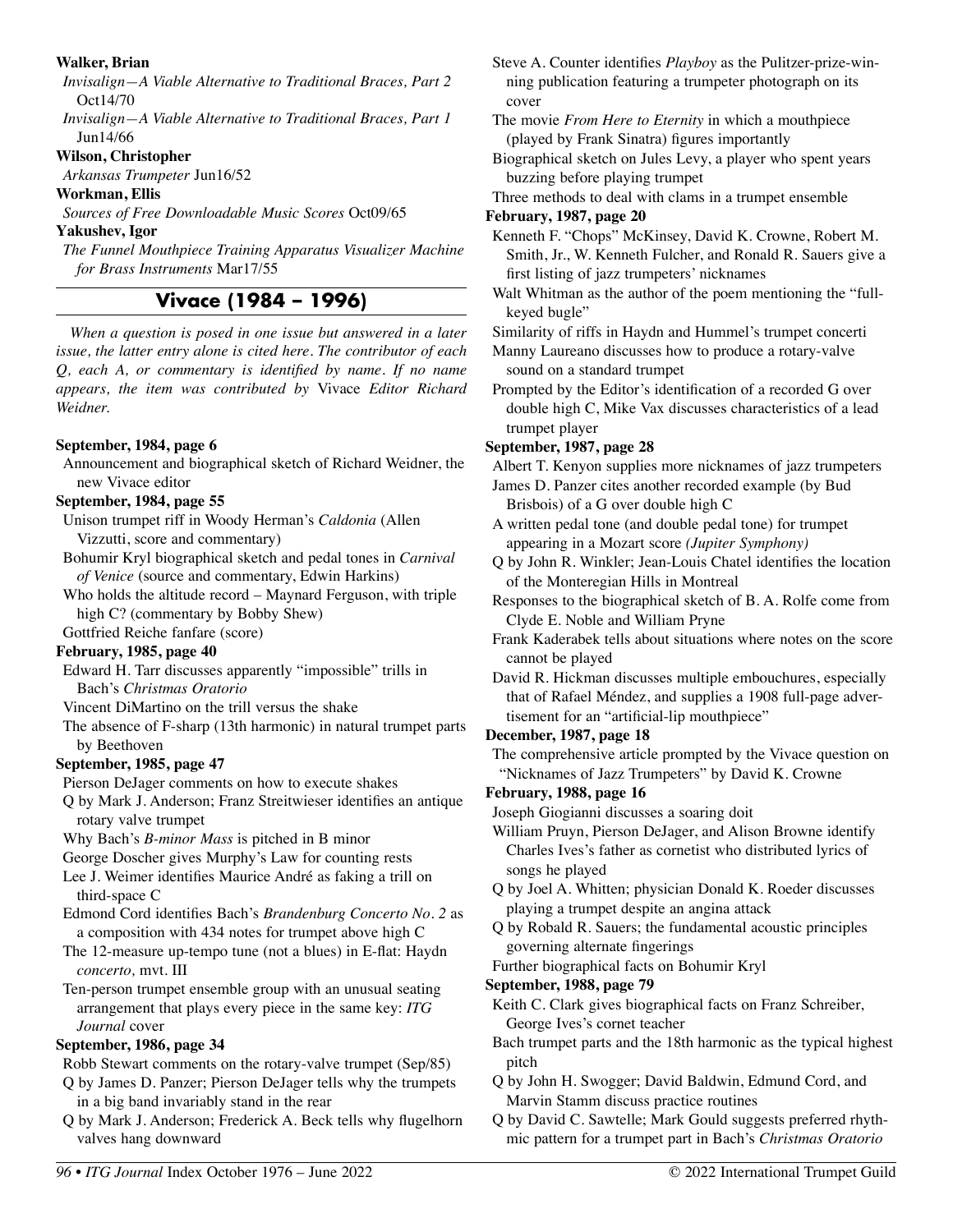#### **February, 1989, page 32**

Pierson DeJager, Robert P McShane, and Ronald R. Sauers identify John Shore as the much cited trumpeter and tuningfork inventor

Bernard Adelstein tells about his favorite trumpet parts

Extended discussion on the effect of temperature on trumpet tuning

#### **February, 1989, page 19**

Prompted by Vivace Q/A, Gunther Schuller writes the article, "Trumpet Transposition and Key Changes in Late 19th-Century Romantic Compositions"

#### **September, 1989, page 44**

Q by James Olcott; Paul Howard and Joel Whitten identify additional errors in Arban's method

- Orchestral compositions beginning with one or more trumpeters alone playing tuning A
- Why Clark Gable says, "I have no trumpet" in the movie, *It Happened One Night*
- Nasty cracks about the sound of the trumpet appearing in works of literature
- Tibetan trumpets and circular breathing
- Biographical sketch on Bowen Church, shown playing cornet in a statue
- The crucial role of a bugler in Custer's last stand
- Chuck Mangione, Jon Faddis, and The Canadian Brass heard playing on the same recording
- Herb Alpert as a trumpeter with a side-line of producing a perfume
- An album cover with a leering trumpet player and a misnamed composition

How trumpets figured in Doppler's testing of his Doppler effect

#### **February, 1990, page 24**

- Still more on errors in Arban's method identified by Joel A. Whitten, Steven Winick, and Gale Kleve
- Sandra Coffin comments on the "terrible" sound of trumpets (Sep/89)
- Further comments on circular breathing (Sep/89), many by Pierson DeJager
- How much louder are 110 cornets in unison than just one; general discussion of loudness

## **September, 1990, page 26**

How playing a cornet with one hand is called for in the score of Stravinsky's *Petrushka* 

The Vaughan Williams composition (*Symphony No. 3*) with a trumpet solo inspired by his hearing a clam

Edwin Harkins discusses alternative trumpet sounds

Q by Joel A. Whitten on plagiarism with an example by Herbert L. Clarke (from St. Jacome)

## **May, 1991, page 25**

Prompted by Vaughan Williams discussion (Sep/90), the Editor gives anecdotes about Sir Thomas Beecham; trumpets and figures from the arts (Ernest Hemingway – his father played his cornet on the porch at his son's birth), Gertrude Stein (in a ceiling mural, Picasso portrayed her as a floating angel playing a straight trumpet), Evelyn Waugh (he frightened guests with a huge ear trumpet), Beethoven (he also used an ear trumpet, perhaps made by the artisan who produced keyed trumpets for Anton Weidinger)

How the length of tubing is related to pitch in a brass instrument

#### **February, 1992, page 20**

Q on origin of *Taps* and its presumed composer, General Daniel Butterfield; A by Jack T. Carter

Pierson DeJager identifies six types of embouchures

- How to find the airspeed through trumpet (blowing bubbles at the bell) and what it means
- **September, 1992, page 22**
- More on the origin of *Taps* from George Hunter
- Matt Stock tells why a trumpet mouthpiece was placed at the peak of Mt. Everest
- Robert P McShane tells of the movie *Dark Passages,* where a trumpet serves as murder weapon
- Matt Stock tells of "high-gear/low-gear" embouchure

#### **December, 1993, page 50**

- Jari A. Villanueva gives strong evidence that Daniel Butterfield did not compose *Taps* from scratch after all
- Thomas E. Meachem gives further details of events leading to the mouthpiece on the peak of Mt. Everest (Sep/92)
- Albert Hiller, George Hunter, Rona Katz, Alvin Lowrey, H. M. Lewis, Annette Mannchen, Ronald R. Sauers, John Small, and Matt Stock answer questions posed by Al Post on (1) Franz Querforth's *Concerto*, (2) Hummel's *Adagio, Theme, and Variation*, and (3) William Byrd's *Earle of Oxford Marche*

## **September, 1994, page 45**

Matt Stock identifies Cat Anderson as the player Duke Ellington had in mind to portray the state of dementia in *Such Sweet Thunder* 

Physicians Fadi J. Bejjani and Glenn M. Kaye discuss their studies on the most effective standing posture for playing trumpet. Maynard Ferguson's suggestion to Miles Davis on this topic

Half-valve octaves; how to produce them, why it works

## **September, 1995, page 83**

- Role of Wagnerian conductor Hans Richter at the premier performance of Wagner's *Siegfried Idyll*
- Carl Nielsen and Gioachino Rossini, dissimilar composers both of whose fathers were semi-professional cornet players
- W. A. Mozart, as a child, was terrorized by the sound of a trumpet

Basic principles underlying the behavior of a mouthpiece **February, 1996, page 66** 

The basic principles underlying chords (multiphonics) played on a brass instrument

## **May, 1996, page 61**

Remarks by the Editor on his 20th and last column

- Johann Nepomuk Hummel identified as the hungry composer of a major work for trumpet whose girth was so enormous that a semicircular opening was cut in his dining table to fit his belly
- Q by Dr. Roger Lane; H. M. Lewis identifies the archangel Gabriel as the legendary trumpeter who is not recorded in the Bible as actually playing trumpet. The Editor gives specific Biblical references and commentary relating to Gabriel, the last days, angels, and trumpets.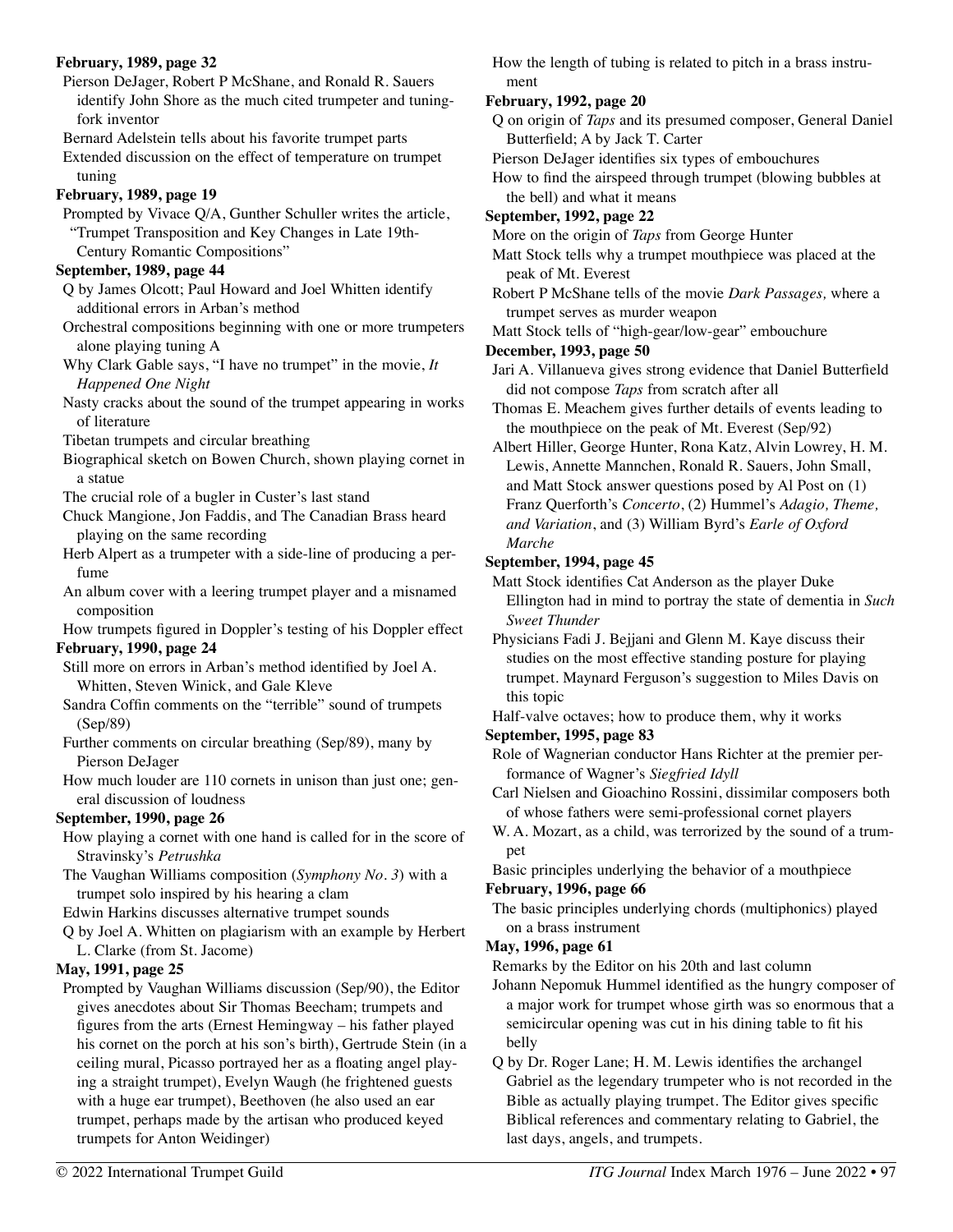- Trumpeters in the celebrated Jimmy Lunceford band of the 1930s were called upon to toss upward and catch their instruments simultaneously
- The natural trumpet and trumpeter in the Münster Cathedral in Freiburg, Germany
- The sounding of a trumpet on the revisiting of the Roanoke Colony (the "lost'' colony)

# **REVIEWS**

# **BOOK REVIEWS**

(Reviewer's name in parentheses) *Titles listed alphabetically*

## **Ackley, James**

*A Systematic Approach to Flexibility for Trumpet* (Appleby-Wineberg) Jan16/90

## **Adolphe, Bruce**

*The Mind's Ear: Exercises for Improving the Musical Imagination for Performers, Listeners and Composers*  (Johnson) Sep94/57

## **Agrell, Jeffrey**

*Improv Duets for Classical Musicians: A Concise Collection of Musical Games for Two Players* (Martincic) Mar16/78

*Improv Games for One Player: A Very Concise Collection of Musical Games for One Classical Musician* (Nemoyten) Jan12/93

*Improvisation Games for Classical Musicians* (Spoljar) Jun09/97

*Improvisation Games for Classical Musicians, Vol. II: 642 More Creative Musical Games for Students, Teachers, and Performers* (Lipka) Mar18/95

*Improvised Chamber Music: Spontaneous Chamber Music Games for Four (or Three or Five) Players* (Wenger) Jan15/103

## **Alcantara, Pedro de**

*Integrated Practice: Coordination, Rhythm & Sound* (Vieker) Mar13/90

## **Altenburg, Detlef**

*Untersuchungen zur Geschichte der Trompete im Zeitalter der Clarinblaskunst (1500 bis 1800)* (Tarr) NLMay77/4

## **Altenburg, Johann Ernst – Edward H. Tarr, trans.**

*Essay on an Introduction to the Heroic and Musical Trumpeters' and Kettledrummers' Art* (Johnson) NLOct81/12

## **Amis, Kenneth, ed.**

*The Brass Player's Cookbook: Creative Recipes for a Successful Performance* (Korak) Jun08/77

## **Anderson, Paul G.**

*Brass Solo and Study Material Music Guide* (Dunnick) Oct77/38

## **Andrews, Frank**

*Brass Band Cylinder and Non-Microgroove Disc Recordings, 1903-1960* (Williams) May98/52

**Arban, Jean-Baptiste, Allen Vizzutti and Wesley Jacobs, ed.**  *Complete Method for Trumpet* (Proksch) Jan10/88

## **Autenzio, Richard**

*Profiles of: The Australian Trumpet Player* (Hope) Feb92/34

# **Bailey, Jeff and Steve Patrick**

*Trumpet* (Korak) Jun04/81

#### **Baines, Anthony**

*Brass Instruments: Their History and Development* (Meredith) NLMay79/19

## **Baker, Chet**

*As Though I Had Wings: The Lost Memoir* (Boutwell) Dec98/44

## **Ball, Philip**

*The Music Instinct: How Music Works and Why We Can't Do Without It* (Molitierno) Jan15/103

## **Banks, Ansyn**

*Trumpet Synthesis—Blending Jazz Style with Classical Technique* (Sielert) Oct12/93

## **Banks, Margaret Downie**

*Elkhart's Brass Roots* (Woody, II), Sep96/53

## **Barclay, Robert**

*The Art of the Trumpet Maker – the Materials, Tools, and Techniques of the Seventeenth and Eighteenth Centuries in Nuremburg* (Huener) Dec95/54

*The Art of The Trumpet-Maker: The Materials, Tools, and Techniques of the Seventeenth and Eighteenth Centuries in Nuremberg* (Johnson) Sep94/57

## **Barclay, Robert, and Richard Saraphinoff**

*Making a Natural Trumpet: An Illustrated Workshop Guide*  (Proksch) Oct04/83

## **Barnhart, Scotty**

*The World of Jazz Trumpet: A Comprehensive History & Practical Philosophy* (Burt) Oct07/79

## **Baron, Paul**

*Trumpet Voluntarily: A Holistic Guide to Maximizing Practice Through Efficiency* (Perry) Mar19/102

*Trumpet Voluntarily: Three Strategically Designed Warmups to Conquer the Increasing Demands of Today's Trumpet Player*  (Morton) Oct20/94

## **Barrie, Bruce**

*Daily Routines for the Student Trumpet Player* (Takacs) Oct14/105

## **Bate, Philip**

*The Trumpet and Trombone* 2nd ed (Dunnick) NL Feb80/40 **Beeching, Angela Myles** 

*Beyond Talent: Creating a Successful Career in Music* (Shook) Mar12/83

## **Belck, Scott**

*Modern Flexibilities for Brass* (Johnson) Mar15/89 *Progressive Lip Flexibilities for Brass* (Millard) Jun20/83

**Bendinelli, Cesare – Edward H. Tarr, trans.** 

*The Entire Art of Trumpet Playing, 1614* (Dunnick) Oct78/36 *Tutta l'arte della Trombetta, 1614* (Altenburg) NLMay78/14 **Bennett, Sam** 

# *Memoirs of a Trumpet Player* (Lipka) Jun19/93

*Memoirs of a Trumpet Teacher* (Bianco) Mar13/90

# **Berger, Melvin**

*The Trumpet Book* (Dunnick) NLOct79/15

## **Berrett, Joshua, ed.**

*The Louis Armstrong Companion: Eight Decades of Commentary* (Molitierno) Jun01/59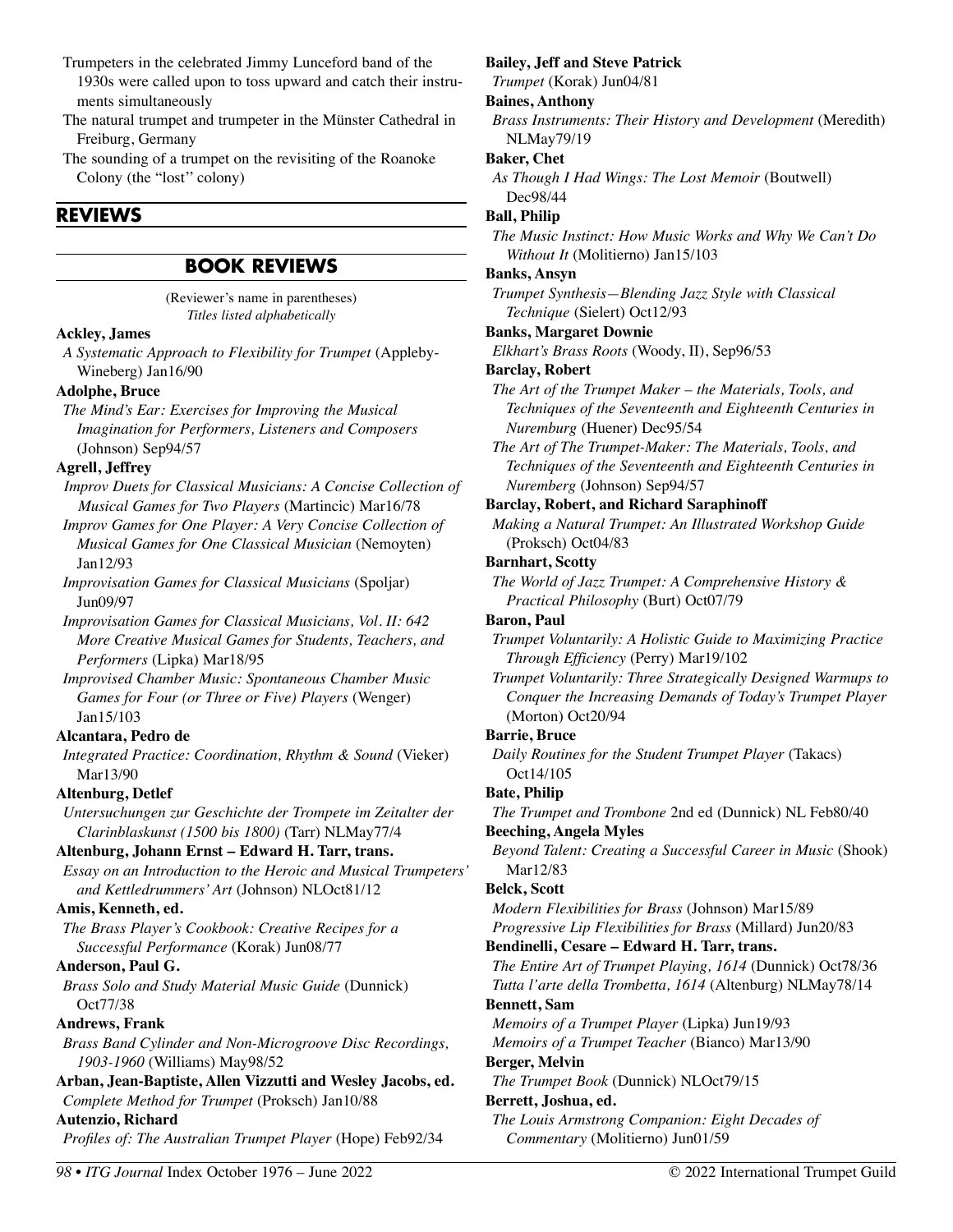| <b>Bierley, Paul E.</b>                                                               | Camus, Ra                         |
|---------------------------------------------------------------------------------------|-----------------------------------|
| Hallelujah Trombone! (Winther) Dec84/45                                               | Military M                        |
| <b>Black, Scott</b>                                                                   | NLMay <sup>®</sup>                |
| Bebop Scales: How to Understand, Practice and Use (Beamon)<br>Oct10/92                | <b>Cansler, Pl</b><br>Cansler's i |
| <b>Blatter, Alfred</b>                                                                | (Erdman                           |
| Instrumentation and Orchestration (Meyer) Feb98/62                                    | Twentieth-                        |
| <b>Bolvin</b> , Eric                                                                  | Bibliogr                          |
| The Arban Manual: A 69 Lesson Course That Takes You Step-                             | Cardosa, V                        |
| By-Step Through the Entire Arban Method (Reed) Mar08/62                               | The Trump                         |
| The Be-Bop Range Book: A Creative Approach to Developing                              | The Trump                         |
| Range, Technique and Improvisational Skills (Morton)                                  | The Trump                         |
| Mar14/94                                                                              | Orchestr                          |
| The Modern Jazz Trumpet Method (Zemaitaitis) Jan11/95                                 | Carner, Ga                        |
| The Saint-Jacome Manual: A 63 Lesson Course that Takes You                            | The Miles                         |
| Through the Entire Saint-Jacome Grand Method for Trumpet                              | (Shook)                           |
| or Cornet (Reynolds) Jun14/96                                                         | Carnovale,                        |
| Tongue Level & Air: 26 Lessons to Efficient Trumpet Playing                           | Twentieth                         |
| (Lipka) Jan09/76                                                                      | Annotate                          |
| <b>Booth, Matthew</b>                                                                 | Carter, Ste                       |
| Sound the Trumpet: The John Wilbraham Method (Burt)                                   | Perspectiv                        |
| Jan02/58                                                                              | Internati                         |
| <b>Boren, Mark</b>                                                                    | Cassone, G                        |
| Breathing for Performance: Exercises for Wind and Voice                               | La Tromba                         |
| Musicians (Stowman) Jan08/75<br>Breathing for Performance: A Guide for Wind and Voice | The Trump                         |
| Musicians (Stowman) Jan08/75                                                          | Catalano, N                       |
| <b>Bridges, Glenn</b>                                                                 | Clifford Br                       |
| Pioneers in Brass (Martincic) Mar03/83                                                | Trumpet                           |
| Brothers, Thomas, ed.                                                                 | Cavalcante                        |
| Louis Armstrong: In His Own Words (LaTorre) Jun02/78                                  | A Pedagog                         |
| <b>Brown, Michael</b>                                                                 | Trompet                           |
| The Maintenance Book: A Systematic Approach to the                                    | <b>Charlier, T</b>                |
| Development and the Maintenance of the Physical Attributes                            | Thirty-Six                        |
| of Trumpet Performance (Spoljar) Oct02/85                                             | (Kilgore                          |
| <b>Brownlow, Art</b>                                                                  | Chesnut, V                        |
| The Last Trumpet: A History of the English Slide Trumpet                              | The Histor                        |
| (Korak) Oct99/68                                                                      | Oct04/8.<br>Cichowicz,            |
| Brüchle, Bernhard                                                                     | Vincent Ci                        |
| Music Bibliographies for All Instruments (Rhoten) Oct77/39                            | Vincent Ci                        |
| <b>Burba, Malte</b>                                                                   | (Tiller) J                        |
| Brass Master-Class: Method for Brass Players (Korak)                                  | Clark, Lar                        |
| May98/52                                                                              | The Comp.                         |
| <b>Burdette, Sean</b>                                                                 | Jan17/80                          |
| Brass in Color. Beginner Method Trumpet Book One, Two, and                            | Six Steps to                      |
| Three (Blosser) Oct19/115<br>Bush, Irving R.                                          | in 8 Key                          |
| Trumpet Players Blow with Good Vibrations: A Serious Book                             | Clarke, He                        |
| with a Humorous Title (Moorehead Libs) Mar06/80                                       | How I Bec                         |
| <b>Caens, Theirry</b>                                                                 | Coker, Jeri                       |
| <i>Basic Systems for Trumpet, vol.</i> $1 - 2$ (Wenger) Oct05/78                      | How to Pr                         |
| <b>Callet, Jerome and Bahb Civiletti</b>                                              | Collette, Da                      |
| Master Superchops: Brass Instruction for the 21st Century                             | Comfort, C                        |
| (Reed) Mar09/95                                                                       | Fundam                            |
| Trumpet Secrets, Vol. 1 (La Torre) Jan06/71                                           | Colley, Step                      |
| <b>Campos, Frank</b>                                                                  | Tuneup: C                         |
| Trumpet Technique (Molitierno) Jan07/87                                               | Mar02/6                           |
|                                                                                       |                                   |

oul F. *Military Music of the American Revolution* (Barrow) 79/21 **Cansler, Philip T.**  Proven Rountine for Trumpet, A Musical Approach (m) May87/33 **Century Music for Trumpet and Organ: An Annotated** *Bibliography* (Hardin) Sep85/57 **Cardosa, Wilfredo**  *The Trumpets: Ascending Trumpets* (d'Addio) Sep82/59 *The Trumpets: High Trumpets* (Sorenson) Dec82/21 *Pets: How to Play the Trumpet in a Symphony Orchestra* (Cooper) Feb83/26  $\mathbf{r}$ **y** *The Miles Davis Companion: Four Decades of Commentary*  $Jan02/58$ **Carnovale, Norbert Century Music for Trumpet and Orchestra: An** ed Bibliography (Decker) Oct77/39 **wart, ed** *Peracering in Brass Scholarship: Proceedings of the International Historic Brass Symposium* (Weimer) Jun00/71 **Cassone, Gabriele**  *La Tromba* (Crown) Jun03/84 *The Trumpet Book* (Tarr) Jun10/94 **Nick** *Clifford Brown: The Life and Art of the Legendary Jazz Trumpeter* (Zemaitaitis) Jan01/59 **Cavalcante da Silva, Gilmar**  *A Pedagogical Analysis of the Estudos Bem-Humorados Para Trompete Solo by Fernando Morais* (Pohlman) Jun22/93 **Charlier, Theo; Ranger, Louis; and Quinlan, Timothy**  *Plus: The Transcendental Studies of Theo Charlier*  $(e)$  Oct19/115 **Valter** *The History of the Trumpet in Sight and Sound* (Martincic) Oct04/83 **Cichowicz, Michael and Mark Dulin (compilers)**  *Vincent Cichowicz: Flow Studies, Volume 1* (Wenger) Mar16/78 *Vincent Cichowicz: Flow Studies Volume 2 with Russian Studies*  Jun16/84  $\mathbf{r} \mathbf{y}$ *The Complete Scale Compendium for Trumpet* (Reynolds) Jan17/80 *Six Steps to Success for Trumpet in Bb: 40 Intermediate Etudes in 8 Keys* (Sheppard) Jan20/91 **Clarke, Herbert L.**  *How I Became A Cornetist* (Dunnick) NLFeb77/7 **Coker, Jerry**  *How to Practice Jazz* (Erdmann) May96/73 **Collette, Dan**  *Command & Control in the Trumpet Section: Basic Fundamentals of Effective Section Playing* (Tiller) Mar14/94 phen C. *Tuneup: CD-Based Intonation Training System* (Moore) i7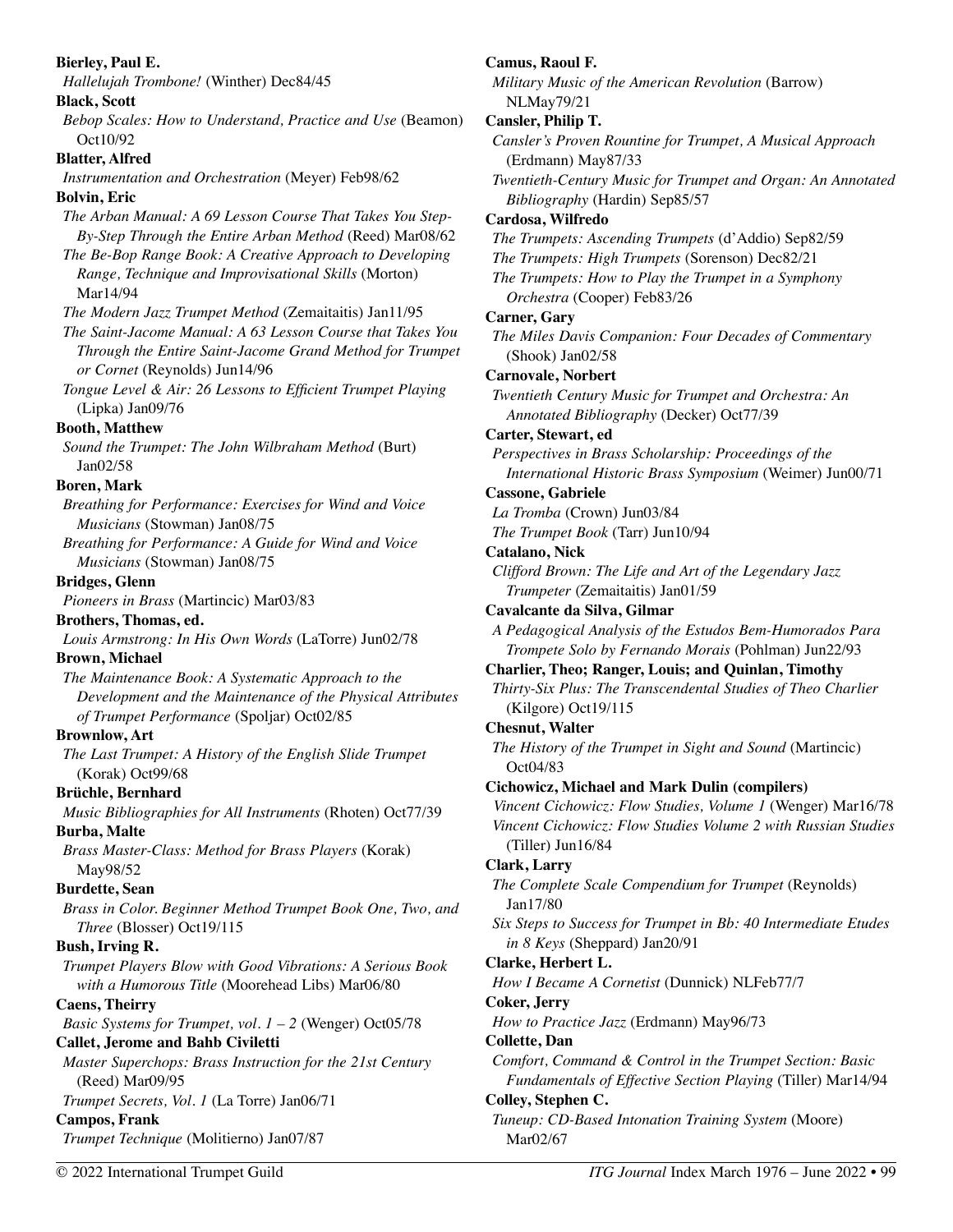#### **Colson, John F.**  *Conducting and Rehearsing the Instrumental Music Ensemble: Scenarios, Priorities, Strategies, Essentials, and Repertoire*  (Zemaitaitis) Jun15/89 *Rehearsing: Critical Connections for the Instrumental Music Conductor* (Heldt) Jun17/88 **Colson, John and David Colson**  *Rhythm and Pulse: Reading Music for the Trumpet and French Horn Player* (Reed) Jun02/78 **Colvin, Geoff**  *Talent is Overrated: What Really Separates World-Class Performers from Everybody Else* (Pepping) Jan14/91 **Cox, Richard H.**  *Managing Your Head and Body So You Can Become a Good Musician: A Student-Musician's Field-Guide for Performance and Freedom from Performance Anxiety.* (Lipka) Jan05/70 **Cummings, Barton**  *Teaching Technique on Brass Instruments* (Wenger) Sep98/61 **Cunning, Carol**  *Composium Directory of New Music, Annual Index of Contemporary Compositions* (d'Addio) Sep86/39 **Cutler, David**  *The Savvy Musician: Building a Career, Earning a Living, and Making a Difference* (Martincic) Jan11/95 **Dahlqvist, Reine**  *Bildrag till trumpeten och trumpetspelets historia: Fran 1500 talet till mitten av 1800-talet Med sarskild hansyn till perioden 1740-1830* (Davis) Feb90/42 **Daniel, John**  *Special Studies for Trumpet* (Wurtz) Oct14/105 **Davidson, Louis**  *Trumpet Profiles* (Winick) NLMay77/5 **Davies, John and Paul Harris**  *Improve Your Sightreading* (Rulli) May93/54 **Davis, Charles**  *A Tribute to William Adam: His Teachings and His Routine*  (Shelton) Jun19/93 **Davis, Gregory and Les Sussman**  *Dark Magus: The Jekyll and Hyde Life of Miles Davis* (Sielert) Oct08/84 **Davis, James E.**  *Fundamental Exercises for Trumpet Players: Or How to Strive for Perfection* (Zemaitaitis) Jan16/90 **Davis, John S.**  *Jazz Nuances for Trumpet* (Sielert) Oct02/85 **Davis, Michael**  *20 Minute Warm-Up Routine* (Libs) Mar08/62 **Davis, Michael and Shari Feder**  *Brass Buzz* (La Torre) Mar07/85 *Just Add Trumpet: Twenty Easy Mega-Fun Songs for Trumpet* (Nemoyten) Jun07/91 **Davis, Richard**  *Becoming an Orchestral Musician: A Guide for Aspiring Professionals* (Morton) Mar07/85 **Decker, Richard G.**  *Music for Three Brasses* (Bowles) NLMay77/5 **DeCarlis, Nick**  *Pocket Cornets: Actual Size. A Pictorial Overview of the Smallest Antiques and Vintage Cornets Ever Made* (Korad) Jan11/89 **De Cosmo, Emile and Laura De Cosmo**  *The Path to Jazz Improvisation (Zemaitaitis)* Jan05/70 **De Cosmo, Emile, Laura De Cosmo, and Chris Tedesco**  *Know Before You Blow: Modes for Group Ensemble* (Takacs) Jun18/95 **Devol, John**  *Brass Music for the Church* (Farr) NLMay78/15 **Dickbauer, Klaus**  *Groove Connection* (Martincic) Jan17/80 **Dicks, Brandon**  *Scales with Character: Scale Exercises with Character Studies for Trumpet* (Hodgson) Oct20/94 **Dokshizer, Timofei**  *The Memoirs of Timofei Dokshizer* (Barrow) Oct99/69 **Dudgeon, Ralph T.**  *The Keyed Bugle* (Davis) Feb95/54 *The Keyed Bugle, Second Edition*. (Stock) Jan07/87 *The Keyed Bugler's Companion: A Method for the B-flat and Eflat Keyed Bugle* (Campos) Dec88/31 **Dudgeon, Ralph and Franz X. Streitwieser**  *The Fluegelhorn: The History of the Fluegelhorn as Illustrated by the Streitwieser Collection in the Instrument Museum of Schloss Kremsegg* (Korak) Jan06/71 **Dulin, Mark and Michael Cichowicz (compilers)**  *Vincent Cichowicz: Flow Studies, Volume 1* (Wenger) Mar16/78 *Vincent Cichowicz: Flow Studies Volume 2 with Russian Studies*  (Tiller) Jun16/84 **Dundas, Richard J.**  *Twentieth Century Brass Musical Instruments in the United States* (Reed) Mar01/74 **Dunn, Stephen**  *Daily Routines for Trumpet* (Lipka) Mar14/95 **Dunnick, D. Kim and Jane F. Dunnick**  *Teaching Brass to Beginners, Third Edition* (Peterson) Oct11/97 **Dupuis, Robert**  *Bunny Berigan, Elusive Legend of Jazz* (Ault) Feb95/54 **Eliason, Robert E.**  *Early American Brass Makers* (Meredith) NLMay80/18 *Graves and Company Musical Instrument Makers* (Dunnick) Oct78/36 **Ely, Mark C. and Amy E. Van Deuren**  *Wind Talk for Brass: A Practical Guide to Understanding and Teaching Brass Instruments* (Weimer) Mar11/83 **Ely, Richard**  *Accuracy in Rhythm* (Dunnick) NLMay82/25 **Endsley, Gerald**  *Comparative Mouthpiece Guide for Trumpet* (Malvern) NLMay81/26 *Irreverent (and largely irrelevant) Dictionary of Musical Terms*  (Dunnick) Sep86/39 **Enrico, Eugene**  *The Orchestra at San Petronio in the Baroque Era* (Dunnick) Oct77/39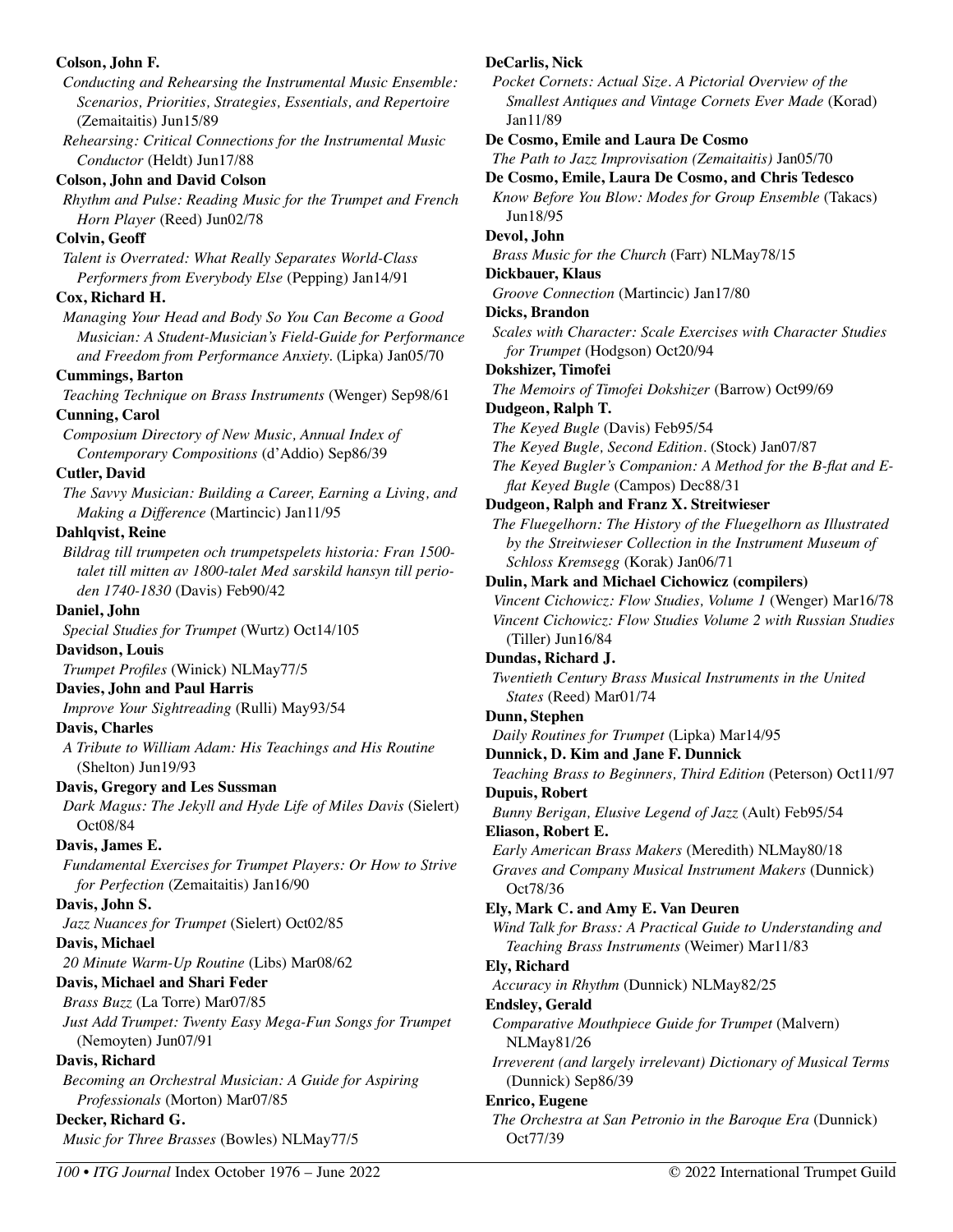**Epstein, Eli**  *Horn Playing from the Inside Out: A Method for All Brass Musicians* (Wurtz) Jan17/81 **Erdmann, Tom**  *An Annotated Bibliography and Guide to the Published Music of Sigmund Hering* (Korak) Jun02/79 *How Jazz Trumpeters Play Music Today: Twelve Interviews on Technique, Style, and Aesthetic* (Schmidt) Oct17/111 *How Jazz Trumpeters Understand Their Music: Twenty-Seven Interviews* (Morton) Oct11/97 **Farkas, Philip**  *The Art of Musicianship* (Dunnick) NLMay78/16 **Farr, Linda Anne**  *A Trumpeter's Guide to Orchestral Excerpts* (Phelps) Oct77/40 **Fasman, Mark**  *Brass Bibliography: Sources on the History, Literature, Pedagogy, Performance, and Acoustics of Brass Instruments* (Korak) Oct01/86 **Feder, Shari and Michael Davis**  *Brass Buzz* (La Torre) Mar07/85 *Just Add Trumpet: Twenty Easy Mega-Fun Songs for Trumpet* (Nemoyten) Jun07/91 **Fellows, Darren**  *Perfect Practice: A Complete Practice Routine for the Trumpeter* (Brand) Jan19/87 **Foster, John**  *The Baroque Trumpet Revival: Discovering the Lost Art of the Baroque Trumpet* (Johnson) Mar17/82 *The Natural Trumpet and Other Related Instruments* (Johnson) Jan12/93 **Fox, Fred**  *Essentials of Brass Playing* (Decker) Oct76/40 **Frederiksen, Brian**  *Arnold Jacobs: Song and Wind* (Woody II) May98/53 **Frisch, Roger**  *The Orchestral Audition: How to Prepare* (Morton) Mar05/82 **Gabbard, Krin**  *Hotter Than That: The Trumpet, Jazz, and American Culture*  (Lipka) Jun10/95 **Gardner, Randy C.**  *Good Vibrations: Masterclasses for Brass Players* (Sievers) Oct16/107 **Gavin, James**  *Deep in a Dream: The Long Night of Chet Baker* (Molitierno) Mar04/80 **Gekker, Chris**  *Slow Practice* (Bennett) Oct18/107 **Geller, Alan**  The Stevens-Costello Fabulous Embouchure Technique (Belck) Jun11/103 **Giel, Lex**  *The Music of Miles Davis: A Study and Analysis of Compositions and Solo Transcriptions from the Great Jazz Composer and Improviser* (Peterson) Jan08/75 **Ginger, John, ed.**  *Handel's Trumpeter: The Diary of John Grano* (Weimer) Oct00/71

**Glaesel, Jan**  *Improve Your Game, Volume I – IV: The Complete Method for Trumpet* (Lipka) Mar15/89 **Gleason, Bruce P.**  *Sound the Trumpet, Beat the Drums: Horse-Mounted Band of the U.S. Army, 1820 – 1940* (Proksch) Jun18/95 **Golding, Grant**  *The Trumpet Players and Teachers Tool Kit* (Spoljar) Oct15/96 **Goode, Michael**  *Stage Fright in Music Performance and its Relationship to the Unconscious* (Korak) Mar05/82 **Gordon, Stewart**  *Mastering the Art of Performance: A Primer for Musicians*  (Johnson) Mar08/63 **Gorham, Charles**  *A Brass Player's Guide to the German Instructions Contained in the Symphonies of Mahler* (Grabowski) May93/54 **Gorrie, Jon**  *Performing in the Zone* (Johnson) Jun11/102 **Gorow, Ron**  *Hearing and Writing Music: Professional Training for Today's Musician* (Korak) Oct00/71 **Gottschick, Anna Martina**  *Musica 1979* (Dunnick) NLFeb79/13 **Gould, Mark**  *Orchestra Confidential: A Survival Guide for Musicians and Those Who Love Them* (Tesh) Oct19/116 **Gourse, Leslie**  *Wynton Marsalis, Skain's Domain: A Biography* (Stowman) Jun01/59 **Graves, Matt**  *Fundamental Flexibility Studies* (Stowman) Oct00/72 **Greenblatt. Dan**  *The Blues Scales: Essential Tools for Jazz Improvision for all Instruments* (Cheetham) Jun06/72 **Greene, Don**  *Performance Success: Performing Your Best Under Pressure*  (Barrow) Jun03/84 **Griffin, Adrian D.**  *Buzz to Brilliance: A Beginning and Intermediate Guide to Trumpet Playing* (Johnson) Jun14/96 **Gretton, Paul, ed**  *Cornett and Sackbut* (Stibler) NLOct79/15 **Guggenberger, Wolfgang**  *Basics Plus: Studies for 1 or 2 Trumpets* (Pepping) Oct10/92 **Gushee, Lawrence**  *Pioneers of Jazz: The Story of the Creole Band* (Shook) Jun07/91 **Hammer, Rusty**  *P.S. Gilmore: The Authorized Biography of America's First Superstar* (Appleby-Wineberg) Oct10/93 **Harbison, Pat**  *Trumpetology: Transforms Your Ears, Tone, Time and Technique* (Belck) Jun09/97 **Hardin, Anne F.**  *A Trumpeter's Guide to Orchestral Excerpts* (2nd ed) (Dunnick) Feb88/28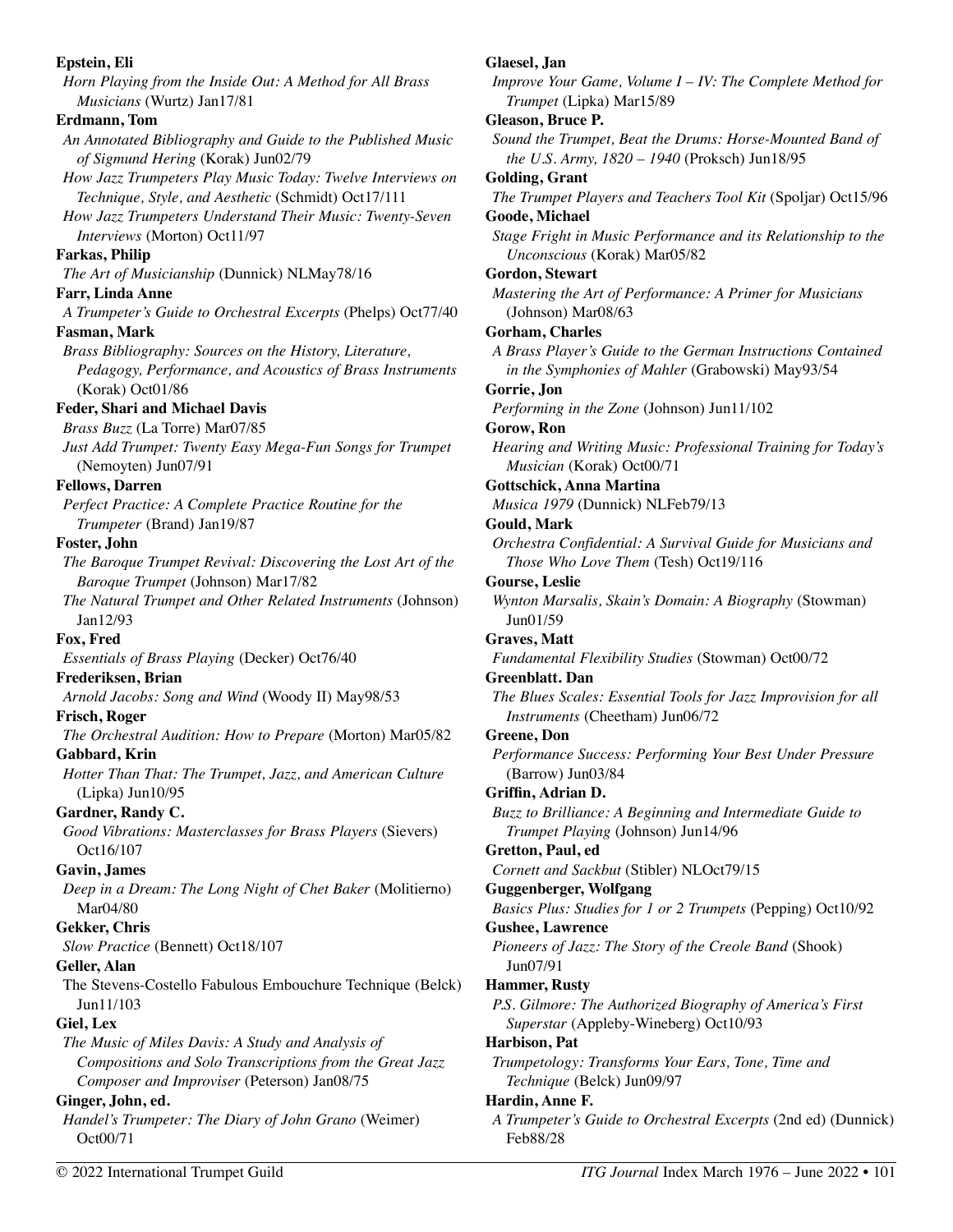#### **Harnum, Jonathan**

*Sound the Trumpet: How to Blow Your Own Horn* (Beamon) Oct07/79

#### **Harper, Thomas**

*Instructions for the Trumpet* (Stibler) May89/53

#### **Hasselbring, Chris and Kirsty Montgomery**

*Around the World in Twenty-One Trumpets—A Brass Odyssey: An Interdisciplinary Approach to the Fundamentals of Brass Playing Using the Natural Trumpet* (Pepping) Mar19/102

#### **Hayes, Adam**

*In Theory: The Trumpet* (Lipka) Mar16/79

#### **Haynie, John J.**

- *How to Play High Notes, Low Notes, and All Those in Between*  (Grabowski) May89/52
- *Inside John Haynie's Studio: A Master's Teachers Lessons on Trumpet and Life* (Libs) Oct07/80

#### **Hazen, Margret Hindle and Robert B. Hazen**

*The Music Men* (Hoffman) Feb88/28

#### **Heikkinen, Esko**

*Brass Chops Manual* (Dobrzelewski) Jan04/67

#### **Heinonen, Ari, ed.**

*Trumpet Lessons with Olavi Koskela* (Reynolds) Jan10/88 **Heflick, David** 

*How to Make Money Performing in Schools (Definitive Guide to Developing, Marketing and Presenting School Assembly Programs)* (Stowman) May98/54

#### **Hendricks, Mark**

*Give It the 3rd Finger: 101 Trumpet Studies for Making Your 3rd Finger Work Right* (Spoljar) Jun17/88

#### **Herbert, T., Myers, A., & Wallace, J. eds.**

*The Cambridge Encyclopedia of Brass Instruments* (Korak) Jun19/94

#### **Herbert, Trevor and Helen Barlow**

*Music & the British Military in the Long Nineteenth Century*  (Stock) Oct15/96

## **Hesse, Mick**

*Perfecting Your Practice for Peak Performance* (Morton) Mar09/95

#### **Hession, Patrick E.**

*Hession's Sessions: Guide to Consistent, Reliable and Sometimes Invincible Chops* (Peterson) Jun09/110

#### **Hickman, David R.**

*Beyond the C: A Systematic Approach for Building the Trumpeter's Range* (Korak) Jan18/80

*Trumpet Greats: A Biographical Dictionary* (Korak) Mar14/95

*Trumpet Pedagogy: A Compendium of Modern Teaching Techniques* (Korak) Jun07/92

## **Hilleke, Manuel**

*Groove Trumpet* (Landon) Mar20/73

#### **Hiller, Albert**

*Trompetenmusik aus drei Jahrhunderten (ca. 1600-nach 1900).*  Also available in English translation by Richard A. Lister as *Music for Trumpets from Three Centuries* (Huener) Feb95/55

#### **Holdom, Colin**

*Studio Brass: Play Along Beginner's Course* (Wurtz) Oct01/86 *Studio for Brass: Intermediate Course* (Barrow) Oct05/78 **Holz, Ronald W.** 

*Heralds of Victory* (Grabowski) Dec88/31

#### **Horowitz, Tony**

*Warm-Up to Consistency: An Approach to Consistency Through Proper Warm-Up (Moorehead Libs)* Oct03/81

#### **Horvath, Janet**

*Playing (less) Hurt: An Injury Prevention Guide for Musicians*  (Shook) Mar05/97

#### **Hultmark, Torbjörn**

*The Torbjörn Hultmark Trumpet Method: Exercises for Tone Control on the Trumpet* (Pugh) Mar20/73

#### **Inouye, Mark**

*Ultimate Beginner Series Trumpet, Volumes I and II* (Moore) Oct00/72

#### **Jacoby, Don**

*Jake's Method: The Trumpet Method of Don Jacoby* (Campos) Feb92/32

#### **Jakobsen Barth, Verena**

*Die Trompete als Soloinstrument in der Kunstmusik Europa seit 1900 mit besonderer Berücksichtigung der Entwicklung ab 1980 am Beispiel der Solisten Håkan Hardenberger, Ole Edvard Antonsen und Reinhold Friedrich* (Rettelbach) Oct09/85

#### **Johnson, Don E.**

*A Comprehensive Practice Routine for the Aspiring Brass Player: An Approach to Consistency* (Anderson) Jan01/59

#### **Johnson, Keith**

*The Art of Trumpet Playing* (Chenette) NL Feb82/25 *Brass Performance and Pedagogy* (Sievers) Jun03/85

#### **Johnston, Philip**

*The Dynamic Studio: How to Keep Students, Dazzle Parents and Build the Music Studio Everyone Wants to Get Into*  (Shook) Mar15/90

#### **Jones, Harold**

*Bobby Hackett: A Bio-Discography* (Sielert) Mar01/74

#### **Jordon, James**

*The Musician's Spirit: Connecting To Others Through Story*  (Stowman) Oct04/83

#### **Judy, Stephanie**

*Making Music for the Joy of It* (Lindblom) Feb92/33

#### **Jungheim, Ralph**

*Maynard!* (Tiller) Jun11/102

#### **Kagarice, Vern, et al.**

*Solos for the Student Trombonist: An Annotated Bibliography*  (Fasman) NLFeb81/12

#### **Kase, Chris**

*Odd Meter Escapades: 14 Advanced Jazz Studies for Trumpet*  (Martincic) Oct18/108

#### **Kastner, Georges**

*Manuel Général de Musique Militaire a l'Usage des Armées Françaises* (Glover) NLMay78/17

#### **Keene, James, A.**

*A History of Music Education in the United States* (Sorenson) Feb83/24

#### **Keim, Friedel**

*Das große Buch der Trompete: Instruments, Geshichte, Trompeterlexikon* (Tarr) Mar06/80

#### **Kelly, Bruce C. and Mark A. Snell, eds.**

*Bugle Resounding:: Music and Musicians of the Civil War Era* (Korak) Mar06/81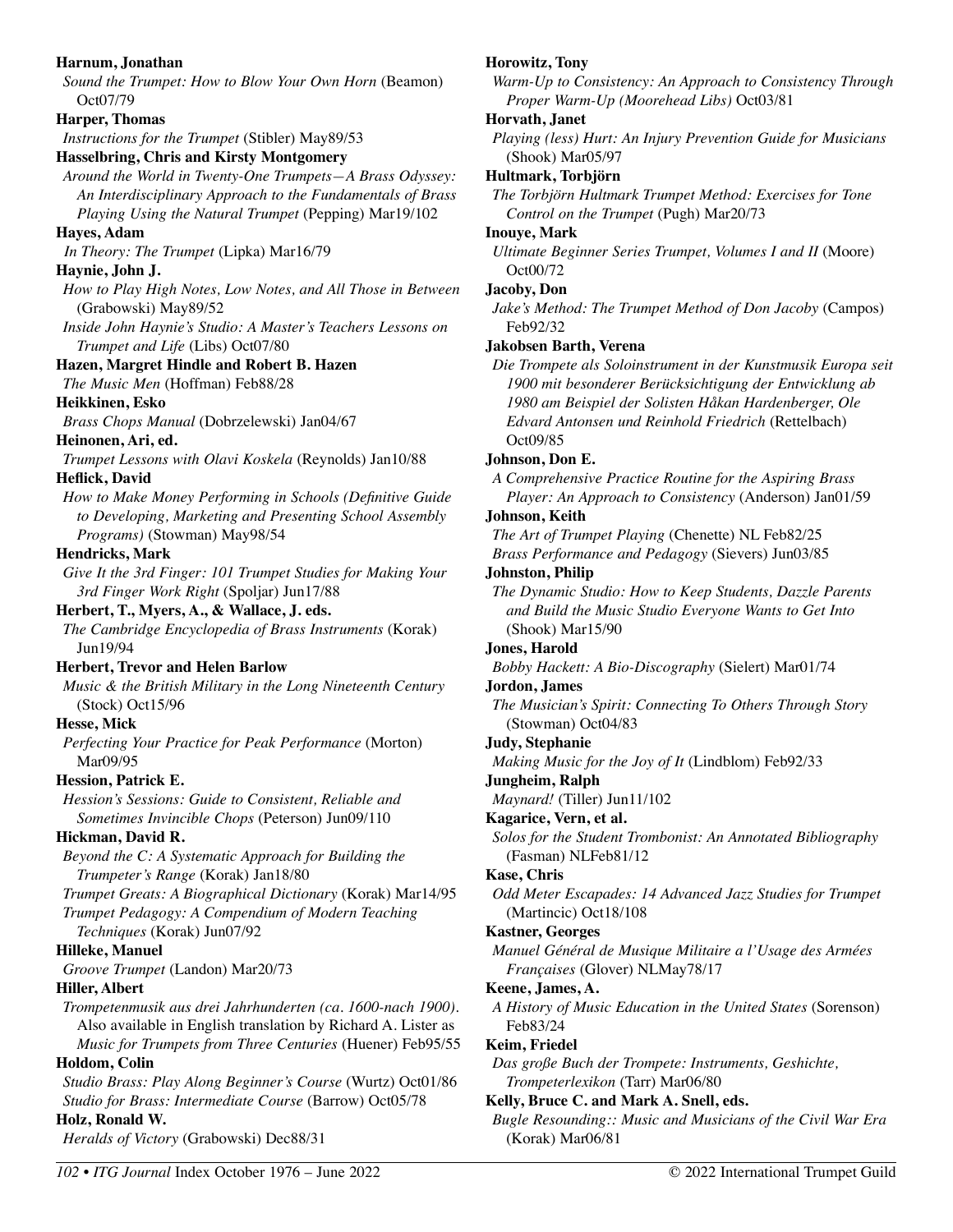| <b>Kennedy, Jim and Kathy Murter</b><br>The Patent History of Brasswinds (Wurtz) Jan03/71 | Lee, William F.<br>MF Horn: Maynard Ferguson's Life in Music (Rossum)                                      |
|-------------------------------------------------------------------------------------------|------------------------------------------------------------------------------------------------------------|
| Kernfeld, Barry ed.                                                                       | Mar00/71                                                                                                   |
| The New Grove Dictionary of Jazz, 2nd ed. (Korak) Jan03/71                                | Levinson, Peter J.                                                                                         |
| Kent, Timothy J.                                                                          | Trumpet Blues: The Life of Harry James (Stowman) Jan01/60                                                  |
| Within the Sphere of the Master: My Recollection as a Student                             | Lewis, Eddie                                                                                               |
| and Long Time Colleague of Adolph Herseth, Trumpeter                                      | Chops Express: Daily Routines Light for Trumpet (Takacs)                                                   |
| Supreme of the Chicago Orchestra (Wurtz) Oct08/84                                         | Mar12/83                                                                                                   |
| King, Nancy P.                                                                            | Lewis, Lucinda                                                                                             |
| Brass Players' Guide 1982-83 (Dunnick) Dec82/24                                           | Broken Embouchures: An Embouchure Handbook and Repair                                                      |
| King, Robert D.                                                                           | Guide for Brass Players Suffering from Embouchure<br>Problems Caused by Overuse, Injury, Medical/Cental    |
| Brass Players' Guide 1976-77 (Glover) NL Feb77/8                                          |                                                                                                            |
| <b>Kirkland, Anthony</b><br>Wind Band Excerpts for Trumpet and Cornet (Wurtz)             | Conditions, or Damaged Machanics (Wurtz) Jun05/91<br>Embouchure Rehabilitation: A Comprehensive Method for |
| Oct18/108                                                                                 | Overcoming Embouchure Overuse Syndrome in Brass Players                                                    |
| Klaus, Sabine Katharina                                                                   | (Belck) Jun08/77                                                                                           |
| Trumpets and Other High Brass: A History Inspired by the Joe                              | <b>Lewis, Roddy</b>                                                                                        |
| R. and Joella F. Utley Collection, Vol. 1 (Korak) Jan14/91                                | Embouchure Enhancement: A Self Analysis and Diagnostic                                                     |
| Trumpets and Other High Brass: A History Inspired by the Joe                              | Method for Trumpet Advancement (Morton) Oct04/84                                                           |
| R. and Joella F. Utley Collection, Vol. 2 (Korak) Jan16/90                                | <b>Lisik, Dave</b>                                                                                         |
| Trumpets and Other High Brass: A History Inspired by the Joe                              | The Marvin Stamm Project (Heldt) Jun16/84                                                                  |
| R. And Jella F. Utley Collection (Vol. 3: Valves Evolve)                                  | Locke, Justin                                                                                              |
| (Korak) Mar19/103                                                                         | Real Men Don't Rehearse: Adventures in the Secret World of                                                 |
| Klein, Susanna                                                                            | Professional Orchestras (La Torre) Mar10/82                                                                |
| Practizma Practice Journal: 16 Weeks of Efficiency,                                       | Loubriel, Luis E.                                                                                          |
| Empowerment and Joy for Musicians (Long) Oct20/95                                         | Advanced Lip Plyometrics: Progressive Artistic Etudes and                                                  |
| Klickstein, Gerald                                                                        | Preparatory Studies for the Advanced Trumpeter (Wenger)                                                    |
| The Musician's Way: A Guide to Practice, Performance, and                                 | Jan19/87                                                                                                   |
| Wellness (Reed) Oct11/98                                                                  | Back to Basics for Trumpeters: The Teaching of Vincent                                                     |
| Klobnak, Jason                                                                            | Cichowicz (Reed) Oct13/96                                                                                  |
| Breaking the Monotony (Sielert) Jan14/92                                                  | Chopin for Trumpeters: Advanced Etudes for the Advanced                                                    |
| Targeting: Improvisation with a Purpose (Wurtz) Oct12/93                                  | Trumpeter, Vol. I (Reynolds) Jun18/96                                                                      |
| Koehler, Elisa                                                                            | Singing Brass: The Study of Tone Through Artistry-Selected                                                 |
| A Dictionary for the Modern Trumpet Player (Korak)                                        | Lyrical Studies (Spoljar) Mar18/95                                                                         |
| Oct16/108                                                                                 | Lowrey, Alvin                                                                                              |
| Fanfares and Finesse: A Performer's Guide to Trumpet History                              | Lowrey's International Trumpet Discography (Meckna)                                                        |
| and Literature (Korak) Jun15/89                                                           | Feb91/33                                                                                                   |
| Kohut, Daniel L.                                                                          | Lyman, Zachary                                                                                             |
| Musical Performance (Campos) Dec93/49<br>Kurtz, Glenn                                     | Practical Daily Warm-Ups for Trumpet (Korak) Jan12/99                                                      |
|                                                                                           | Practical Daily Warm-ups for Trumpet, Second Edition<br>(Walburn) Mar20/74                                 |
| Practicing: A Musician's Return to Music (Nemoyten)<br>Mar09/96                           | Macaluso, Charles A.                                                                                       |
| Laplace, Michel                                                                           | The Trumpet: Construction & Performance (Korak) May99/59                                                   |
| Le Monde de la Trompette et des Cuivres (Classique, Variétés,                             | Maier, John E.                                                                                             |
| $Jazz$ ) (Tarr) Jun15/90                                                                  | Bizarre Brass of Four Milleniums or, Arcane Artifacts and                                                  |
| Trompette, Cuivres  et XXème siècle (Tarr) Mar10/81                                       | Indigenous Instruments (Dunnick) Oct78/36                                                                  |
| <b>Larson, Anders</b>                                                                     | Maniscalco, Leonardo                                                                                       |
| Jazz'ld Solos, vols 1 - 3 (Barnett) Jan18/80                                              | La Sonorita e la Tecnica (Sonority and Technique: Daily                                                    |
| Latchman, Michael, ed.                                                                    | Exercises to Increase Sonority and Technique in the Study of                                               |
| Music of the Past-Instruments and Imagination; Proceedings                                | Trumpet), Vols. $1 - 2$ (Weimer) Jan06/72                                                                  |
| of the Harmoniques International Congress, Lausanne 2004                                  | Mansfield, Richard                                                                                         |
| (Proksch) Mar08/63                                                                        | Studio Basics: What You Should Know Before Entering the                                                    |
| <b>Lautzenheiser, Tim</b>                                                                 | Recording Studio (Bowman) Mar02/68                                                                         |
| Everday Wisdom for Inspired Teaching (Korak) Mar13/96                                     | Marks, Anthony ed.                                                                                         |
| Leavitt, Daniel J.                                                                        | All Together! Teaching Music in Groups (Martincic) Oct06/90                                                |
| The Trumpet Workbook (Wenger) Dec97/59                                                    |                                                                                                            |
| The Trumpet Workbook: Teacher's Guide (Wenger) Dec97/59                                   | <b>Marsalis, Wynton</b><br>To a Young Jazz Musician (Spoljar) Jan13/102                                    |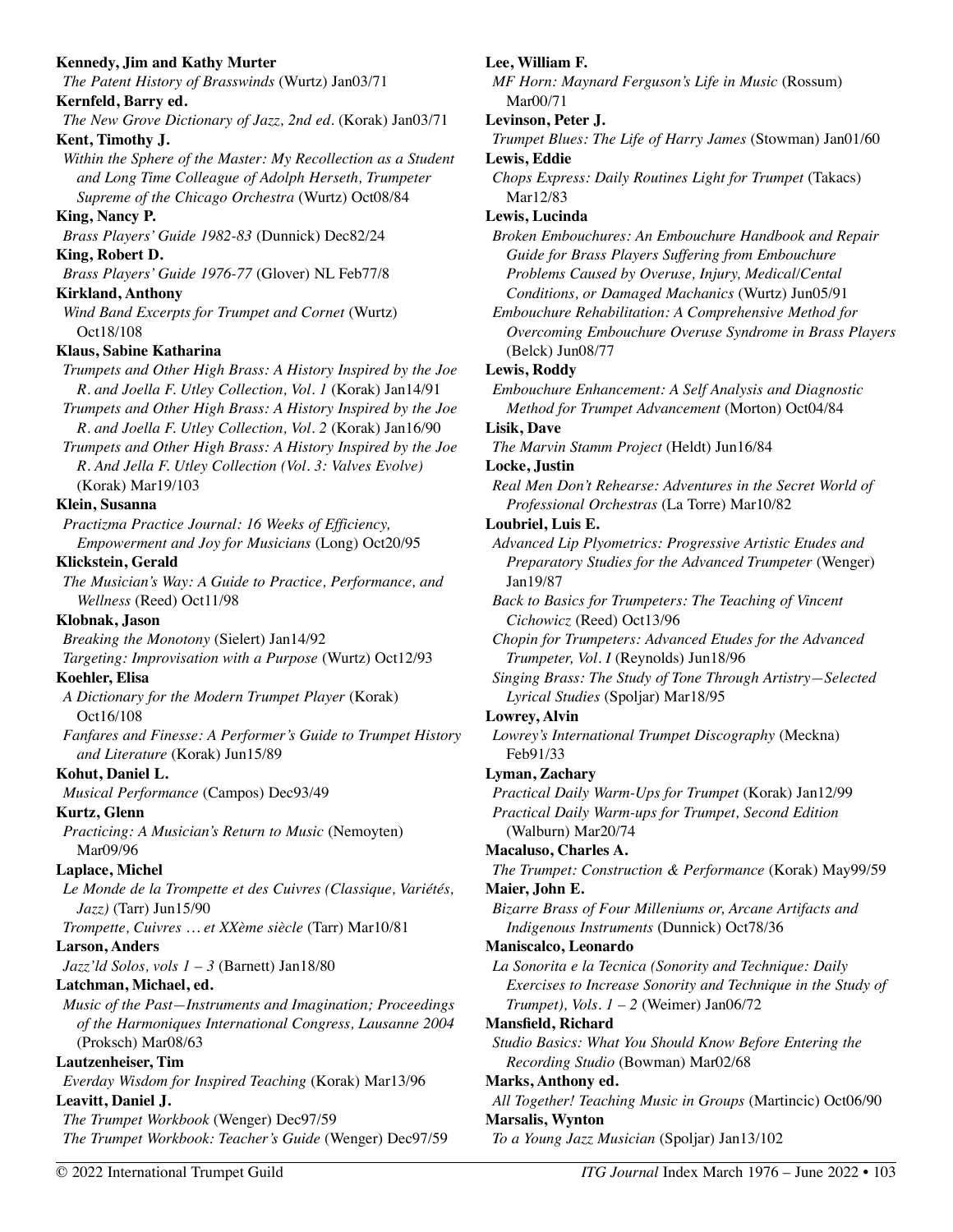**Marsalis, Wynton and Carl Vigeland**  *Jazz in the Bittersweet Blues of Life* (Sielert) Jun05/91 *Jazz in the Bittersweet Blues of Life* (Martincic) Jun13/86 **Mathie, Gordon**  *My Trumpet Week* (Weimer) Jun18/96 *The Trumpet Teacher's Guide* (Dunnick) Sep85/57 *The Trumpet Teacher's Guide* (revised edition) (Dunnick) Feb95/56 *The Trumpet Teacher's Guide: A Bibliography of Selected and Graded Etudes and Duets*, Third Edition (Peterson) Jun05/92 **McDonald, Donna**  *The Odyssey of the Philip Jones Brass Ensemble* (Dunnick) Feb88/29 **McGill, David**  *Sound in Motion: A Performer's Guide to Greater Expression* (Stock) Jun12/102 **McGrattan, Alexander and John Wallace**  *The Trumpet* (Johnson) Jun14/97 **McGregor, Rob Roy**  *Practical Tools for Trumpet* (Morton) Oct17/111 **McGuffey, Patrick**  *A Trumpeter's Approach to the Orchestra* (Davidson) NLOct79/16 **McLaughlin, Clint**  *The Pros Talk Embouchure* (Reed) Jun04/81 *Trumpet FAQs* (Libs) Jan02/59 **McNeil, John**  *The Art of Jazz Trumpet* (Lilly) May96/74 *Jazz Series Vol. 1: A Unique Approach to Improvising on Chords and Scales* (Zemaitaitis) Mar01/74 **Meckna, Michael**  *Satchmo: The Louis Armstrong Encyclopedia* (Proksch) Mar06/81 *Twentieth-Century Brass Soloists* (Hofer) May96/74 **Mende, Emilie**  *Pictorial Family Tree of Brass Instruments Since the Early Middle Ages* (Lewis) NLOct79/16 **Méndez, Raphael with Edward Gibney**  *Prelude to Brass Playing* (Pepping) Oct07/80 **Menke, Werner**  *History of the Trumpet of Bach and Handel* (Lewis) Oct77/40 *History of the Trumpet of Bach and Handel* 2nd edition (Grabowski) May87/34 **Merian, Leon and Bill Bridges**  *Leon Merian: The Man Behind the Horn* (Lipka) Mar01/75 **Miller, John**  *Trumpet Basics: A Method for Individual and Group Learning*  (Weimer) Jan05/70 **Millsap, Kyle**  *Modern Warm-Up Method for Trumpet* (Montgomery) Mar21/99 **Mitchell, Billy**  *The Gigging Musician: How to Get, Play, and Keep the Gig* (Morton) Jan03/72 **Mitchell, Harold E.**  *Mitchell on Trumpet: The One and Only Complete Method*  (Zemaitaitis) Mar18/96 *Mitchell on Trumpet, Warm Ups and More* (Lipka) Oct21/117

### **Mitchell, Ollie**  *Lost, But Making Good Time: A View From the Back Row of the Band* (Molitierno) Oct09/86 **Mobley, Bill**  *Set Works for Trumpet* (Takacs) Jan16/91 **Modell, Ron**  *Loved Bein' Here With You* (Molitierno) Mar16/79 *Loved Bein' Here With You* (Schmidt) Mar18/96 **Montagu, Jeremy**  *Horns and Trumpets of the World: An Illustrated Guide*  (Takacs) Jun16/85 **Mueller, Herbert**  *Learning to Teach Through Playing* (Dunnick) Sep86/40 **Mueller, Neil**  *Orchestral Souvenirs: Duets for Trumpet* (DeArmond) Jun20/84 **Mühlbacher, Rainer**  *Trumpet Method for Kids and Teens, Book 1* (Carrillo) Mar10/83 **Nachmanovitch, Stephen**  *Free Play: Improvisation in Life and Art* (Brown) Feb95/56 **Naylor, Tom L.**  *The Trumpet and Trombone in Graphic Arts: 1500-1800*  (Lewis) NLFeb80/41 **Neef, Christian**  *Der Trompeter von Sankt Petersburg: Glanz und Untergang der Deutschen an der Newa* (Burt) Jun20/84 **Nelson, Bruce**  *Also Sprach Arnold Jacobs: A Developmental Guide for Brass Musicians*(Johnson) Jun08/78 **Nelson, Scott**  *Breathing for Musicians* (Zemaitaitis) Jun00/70 **Nevin, Jeff**  *Virtuoso Mariachi* (Souza) Mar04/80 **Norman, Dave C.**  *The Advanced "Funk" Trumpet Book, vol. 1* (Zemaitaitis) Jan14/92 *Trumpet Method: Range Extension Exercises* (La Torre) Jan13/102 **Nowak, Jerry and Henry Nowak**  *The Art of Expressive Playing for Winds and Percussion: A Study in Individual Small Ensemble, and Large Group Performance* (Appleby-Wineberg) Mar06/82 **Noyes, Randal**  *Noyes Notes on Transposition: A Transposition Method for Wind Musicians* (Bell) Jun22/93 **Olson, R. Dale**  *Zig Kanstul: Last of the Great Masters* (La Torre) Jan20/91 **O'Rourke, Steve**  *The Herb Alpert File* (Proksch) Mar11/83 **Ost, Nathan**  *The Complete Ost Etudes for Trumpet* (Williams) Jun21/95 **Ostleitner, Elena and Ursula Simek**  *Carole Dawn Reinhart* (Molitierno) Jan05/71 **Pagliaro, Michael J.**  *The Brass Instrument Owner's Handbook* (Takacs) Oct18/108 **Patton, Julie**  *Maximizing Your Studio's Potential: Instructor's Manual: Brass*

(Peterson) Jun06/72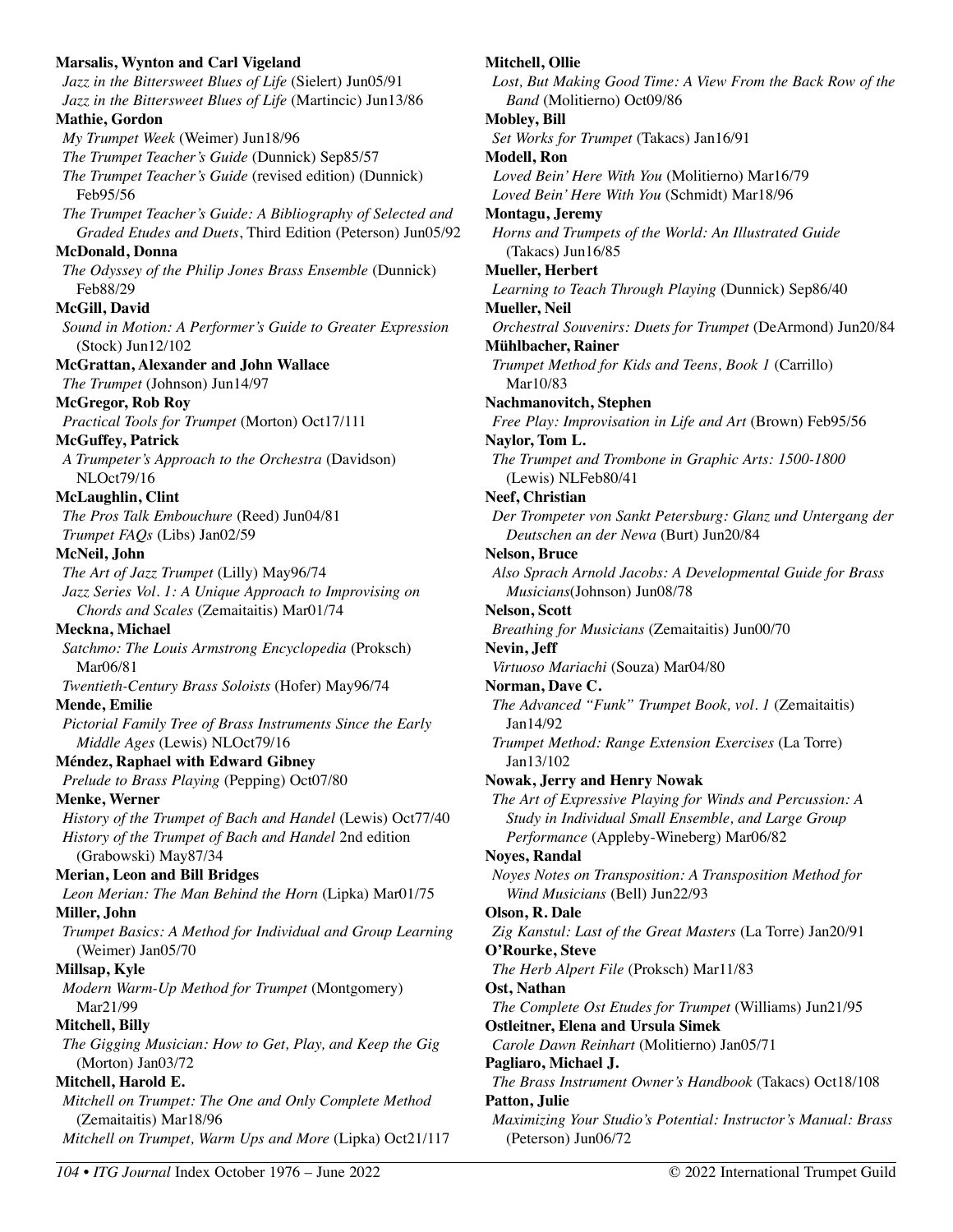**Peterson, Ben**  *Trumpet Science: Understanding Performance Through Physics, Physiology, and Psychology* (Heldt) Jun13/86 **Pfund, William A.**  *The Trumpeter's Supplemental Guide* (Leach) May83/25 **Phelps, Joe F.**  *So You Want To Be A Trumpet Player* (Appleby-Wineberg) Jun04/82 **Pierce, Alexandra**  *Deepening Music Performance Through Movements: The Theory and Practice of Embodied Interpretation* (Tiller) Mar12/84 **Pilc, Jean-Michel**  *It's About Music: The Art and Heart of Improvisation* (Johnson) Jun14/97 **Pinksterboer, Hugo**  *The Rough Guide to Trumpet and Trombone* (Weimer) Oct02/85 **Pollens, Stewart**  *Forgotten Instruments* (Sorenson) NLFeb82/28 **Predl, Ron**  *Trumpet Naturally* (Martincic) Jan09/76 **Price, Calvin**  *Breathing Your Way to Greater Aristry* (Takacs) Jun06/73 **Proksch, Bryan, ed.**  *A Sousa Reader: Essays, Interviews, and Clippings* (Reynolds) Mar20/74 **Pursell, John**  *What I've Learned: The Free Lance Trumpeter's Guide to Professional Music* (Wurtz) Oct06/90 **Rabbai, George**  *Infantry Bugle Calls of the American Civil War* (Dunnick) Sep96/54 **Raph, Alan and Bucky Milam**  *"Les" Brass* (Dunnick) Feb95/57 **Raymond, John**  *The Jazz Trumpet Routine* (Barnett) Jun21/95 **Reed, David**  *Improvise for Real: Understand the Music You Hear. Play the Music You Imagine.* (Nemoyten) Jun15/90 **Rees, Jasper**  *A Devil to Play: One Man's Quest to Master the Orchestra's Most Difficult Instrument* (Wehrman) Jun10/95 **Remnant, Mary**  *Musical Instruments: An Illustrated History from Antiquity to the Present* (Dudgeon) Sep96/54 **Reuttiger, Justin**  *Technique of Tone Production for Trumpet* (Olson) NLMay78/15 **Reyman, Randall G.**  *The Fundamental Trumpet: Fundamental Exercises and Etudes for the Developing Trumpeter* (Shelton) Jan21/103 *Ultimate Chops—16 Steps to Total Musicianship for Contemporary Instruments* (Spoljar) Oct05/79 **Reynolds, Jeffrey**  *Trumpet for Dummies* (Libs) Jun12/102 **Ridgeon, John**  *How Brass Players Do It* (Dunnick) Sep84/65 *The Physiology of Brass Playing. Brass* (Ross) May96/75 **Roach, Stephen W.**  *Bobby Shew: His Life, Performance Career, and Pedagogical Methodology* (Lipka) Oct06/90 **Rosenboom, Daniel**  *The Boom Method: Universal Fundamentals for Trumpet and Other Instruments, Volume 1* (Ganong) Oct20/95 **Rossett i Llobet, Jaume and George Odam.**  *The Musician's Body: A Maintenance Manual for Peak Performance* (Takacs) Oct09/86 **Rudd, Wiff**  *Collaborative Practice Concepts for Trumpet* (Pepping) Oct15/97 *Side by Side: Building and Sustaining an Effective Community in the Music Studio* (Millard) Oct21/117 **Sachs, Michael**  *Daily Fundmentals For The Trumpet* (Beamon) Mar04/81 *The Orchestral Trumpet* (Leisring) Oct13/96 **Sacks, Oliver**  *Musicophilia: Tales of Music and the Brain* (Molitierno) Jun12/103 **Samayoa, Raquel**  *Dueling Fundamentals: Advanced Fundamental Exercises for Two Trumpets* (Bell) Jan21/103 **Sanborn, Chase**  *Brass Tactics (Hudson) Feb98/62 The Brass Tactics 6/60 Routine: Circuit Training for Brass Players* (Bennett) Jan18/81 *The Brass Tactics Companion* (Zemaitaitis) Jun00/70 *Brass Tactics,* revised edition (Spoljar) Mar05/97 *Jazz Tactics: Jazz Explained (Wurtz)* Oct03/81 *Music Business Tactics* (Shook) Jan10/89 *Tuning Tactics* (Zemaitaitis) Oct08/85 **Savard, Philip R.**  *Buzz Choir—Intermediate Level Bach Chorales* (Korak) Mar11/84 *Some Really, Really Cool Bach Transcriptions and Some Other Stuff for Trumpet* (Spoljar) Jun06/73 **Sayer, Robert**  *Sound Habits Brass Builder for Trumpet* (Heldt) Jan15/104 **Schlueter, Charles**  *Indirection: On Becoming a Better Musician and Trumpet Player as a Conceptual Process* (DeArmond) Jan22/91 **Schwartz, Richard A.**  *The Sight-Reading Workbook* (La Torre) Oct16/108 **Schwiebert, Jerald with Candace Platt**  *Physical Expression and the Performing Artist: Moving Beyond the Plateau* (Korak) Jun13/93 **Scott, Laurie and Cornelia Watkins**  *From the Stage to the Studio: How Fine Musicians Become Great Teachers* (Belck) Oct14/106 **Severson, Paul and Mark McDunn**  *Brass Wind Artistry: Master Your Mind, Master Your Instrument* (Tomislav M. Spoljar, Zagreb, Croatia) Jun01/60 **Sherman, Roger**  *The Trumpeter's Handbook* (Chenette) NL Feb81/13 **Shook, Brian**  *Last Stop, Carnegie Hall: New York Philharmonic Trumpeter William Vacchiano* (Johnson) Oct12/106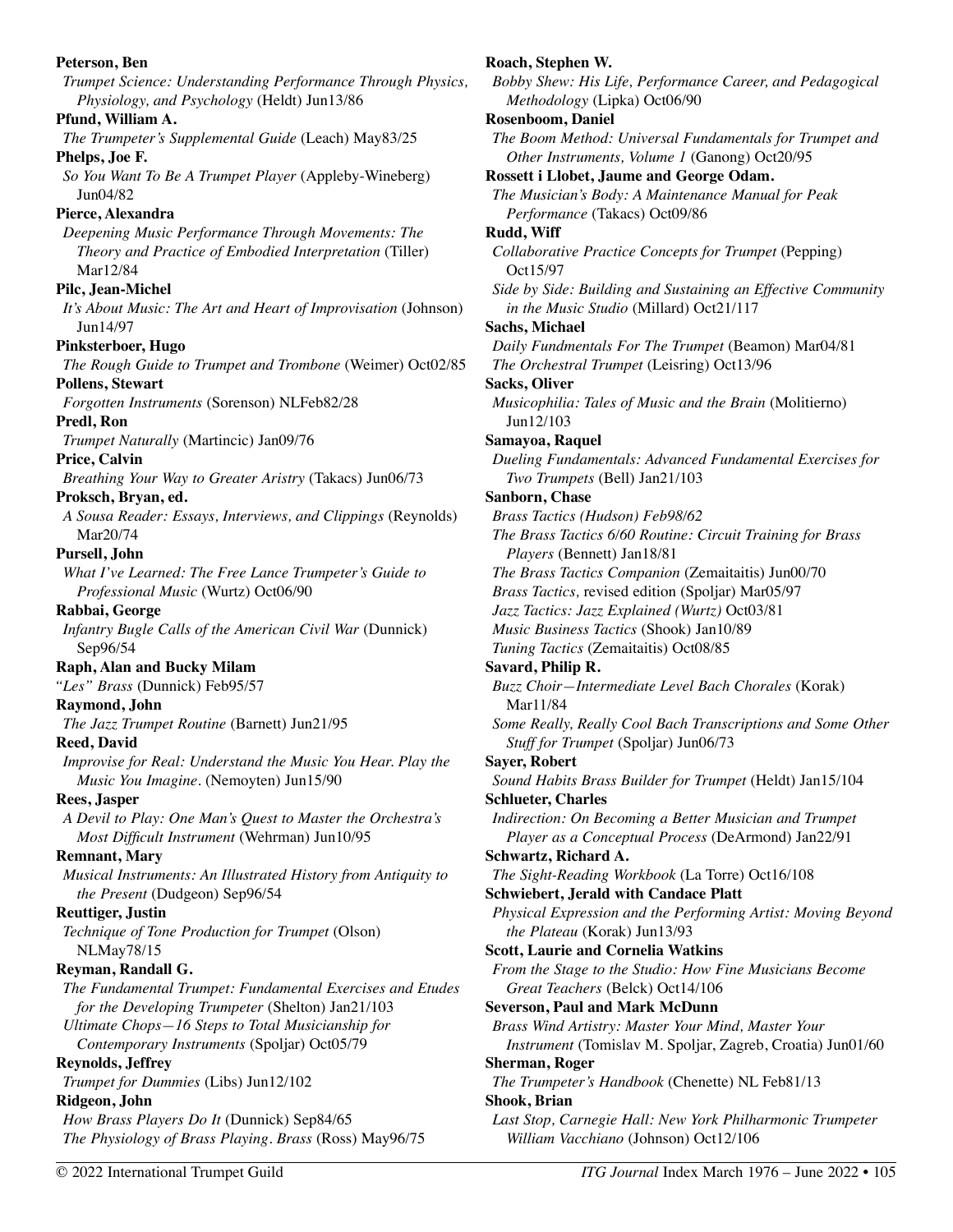**Shuldman, Ken**  *Jazz Survivor: The Story of Louis Bannet, Horn Player of Auschwitz* (Reynolds) Jan08/76 **Siereveld, Eric**  *A Modern Approach to Improvisation, Vol. 1: The Improvisational Style of Alex Sipiagin* (Zemaitaitis) Mar15/90 *A Modern Approach to Improvisation, Vol. 2: The Improvisational Style of Jim Rotondi* (Heldt) Mar17/82 **Siereveld, Eric and Tweddell, Craig**  *A Modern Approach to Improvisation, Volume Three: Scott Wenholdt* (Belck) Jan20/92 **Smiley, Jeff**  *The Balanced Embouchure: A Dynamic Development System That's Easy to Learn and Works for Every Trumpet Player* (Molitierno) Mar03/83 **Smith, Norman**  *March Music Notes* (Hardin) Feb89/50 **Smith, Norman, and Albert Stoutmarie**  *Band Music Notes* (Hardin) Feb89/50 **Smithers, Don L.**  *The Music and History of the Baroque Trumpet before 1721*  (2nd ed) (Stibler) Sep90/33 **Snell, Howard**  *The Trumpet: Its Practice and Performance – A Guide for Students* (Korak) Sep98/61 **Snell, Keith O.**  *The Complete Modern Method for the Coach Horn and Post Horn* (Scimonelli) Feb88/29 **Snidero, Jim**  *The Essence of the Blues: 10 Great Etudes for Playing and Improvising on the Blues* (Barnett) Oct19/116 **Soglia, Renato, ed.**  *The New Gatti: Theoretical and Practical Method for Trumpet and Brass* (Weimer) Jan09/81 **Sorenson, Dean**  *First Place for Jazz* (Barnett) Jun17/89 **Spaulding, Roger W.**  *Double High C in 37 Weeks*, Fifth Edition (Molitierno) Jun05/92 **Spence, Greg**  *The Only No Mystery Guide to Trumpet Mastery: A Step-by-Step Guide to Excellence, Book 1* (Barrow) Jan07/88 **St. James, Melvin**  *The Orchestra Trumpeter's Handbook* (Laureano) Sep84/65 **Stay, Flora Parsa**  *The Complete Book of Dental Remedies* (Korak) Mar02/69 **Steele-Perkins, Crispian**  *The Trumpet (Burt) Oct03/82*  **Steenstrup, Kristian**  *Teaching Brass* (Johnson) Oct07/81 **Stevens, Roy**  *Embouchure Trouble Self Analysis and The Stevens-Costello Embrouchure Technique (Complete)* (Belck) Jun11/103 **Stewart, M. Dee**  *Arnold Jacobs: The Legacy of a Master* (Ulrich) Feb90/42 *Philip Farkas: The Legacy of a Master* (Dunnick) Feb91/33

**Stewart, Michael**  *Courting the Upper Register: A Melodic Approach to High Trumpet Playing (La Torre) Jan04/67*  **Stork, John and Phyllis**  *Understanding the Mouthpiece* (Rulli) Feb90/43 **Swain, John**  *The Brass Instruments: A Reference Manual* (Korak) Jan00/57 **Taitel, Jacob, and Joon Park**  *Beyond the Scale: For Trumpet* (Pohlman) Mar21/99 **Tanner, Lee**  *Images of Jazz* (Caldwell) Mar00/71 **Tarr, Edward H.**  *Articulation in Early Wind Music: A Source Book with Commentary*(Nussbaum) Oct09/87 *East Meets West: The Russian Trumpet Tradition from the Time of Peter the Great to the October Revolution* (Dunnick) Jan05/72 *Die Trompete* (Streitwieser) NLOct80/16 *The Trumpet, Third Revised and Enlarged Edition* (Wurtz) Jun10/100 **Tarr, Edward – Steven Plank, trans.**  *The Trumpet* (Dunnick) Sep90/34 **Tarr, John**  *The Dynamic Musician Series: Dynamic Stability and Breath, vol. 1* (Wenger) Jun07/92 **Taylor, Arthur R.**  *Labour & Love: An Oral History of the Brass Band Movement*  (Sorenson) Sep85/58 **Tedesco, Chris**  *Know Before You Blow: Blues for Group Ensemble* (Barnett) Jan19/88 **Terry, Clark with Gwen Terry**  *Clark: The Autobiography of Clark Terry* (Lipka) Jan13/103 **Thompson, J. Mark and Jeffrey Jon Lemke**  *French Music for Low Brass Instruments* (Dunnick) Feb95/57 **Thompson, James**  *The Buzzing Book: Complete Method* (Moorehead Libs) Jan04/67 **Thompson, Robert (ed)**  *A Guide to Making Chamber Music Together* (Dalby) May99/59 **Thurmond, James M.**  *Note Grouping: A Method for Achieving Expression and Style in Musical Performance* (Laudermilch) Feb83/27 **Tichenor, Andy**  *Trumpet Mania!* (Wenger) Oct13/97 **Tomashefsky, Paul**  *Jazz Inspiration for Improvisation: A Comprehensive Book of Jazz Improvisational Techniques Designed to 'Inspire and Enlighten' Intermediate to Advanced Trumpet Players* (Zemaitaitis) Jan06/82 **Troupe, Quincy**  *Miles and Me* (Sielert) Jun04/82 **Truax, Bert**  *Bert's Basic Brass* (Korak) Mar07/86 **U.S. Army Field Band** 

*A Trumpeter's Resource* (Place) Oct08/85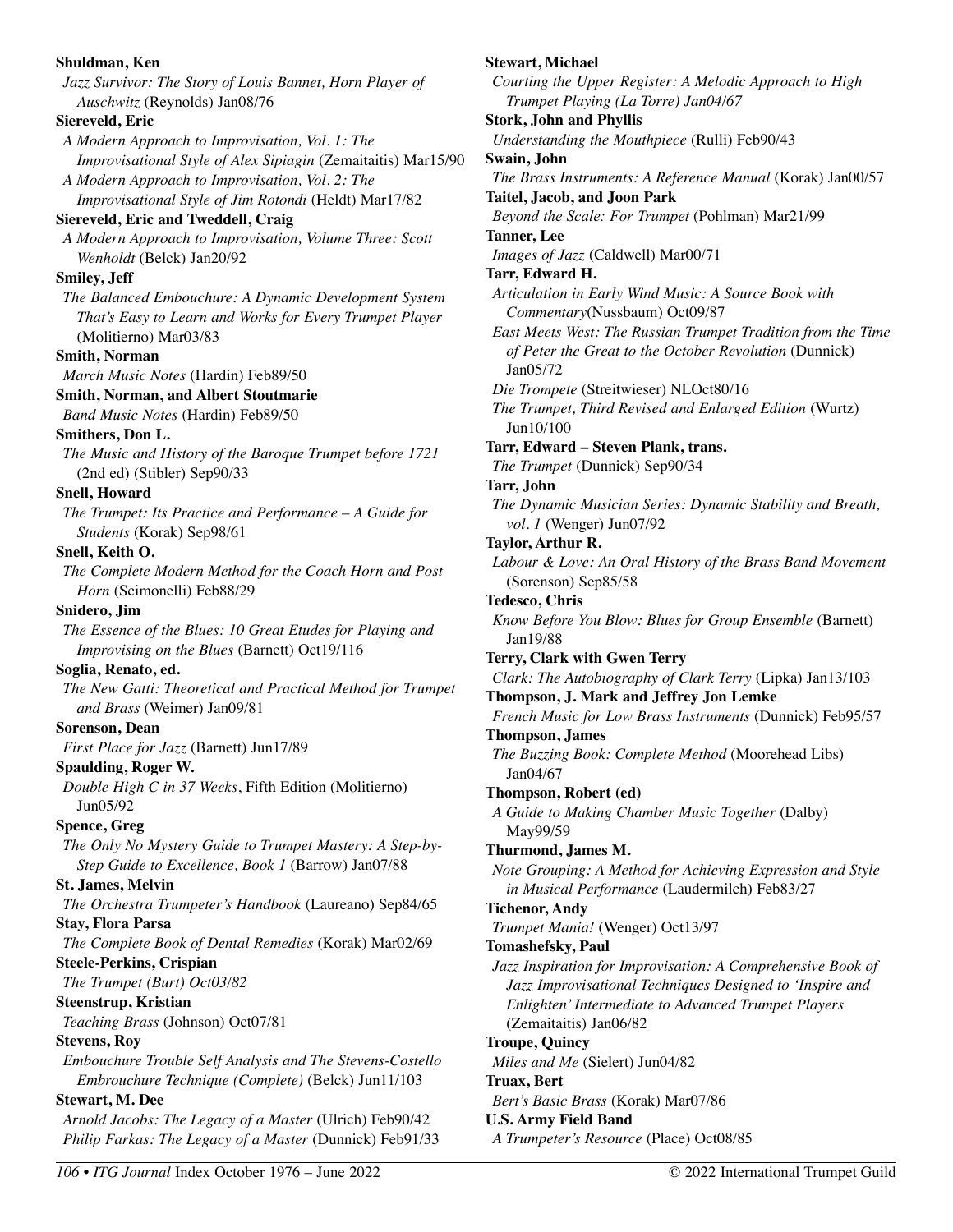**Urso, Joe**  *The Upper Register* (Barrow) Jan01/60 **Utterström, Oscar**  *Musician Builder II, B-flat Version* (Blosser) Jun21/96 **Van Cleave, Mark**  *Maximizing Practice, Vol. 1: A Daily Routine for Developing Trumpet Skills* (Erdmann) May96/84 *Maximizing Practice, Vol. 2: Developing Trumpet Range, Power, and Endurance* (Erdmann) May96/84 **Vigeland, Carl A.**  *In Concert:Onstage and Offstage with the Boston Symphony Orchestra* (Dunnick) Feb92/34 **Vining, David**  *The Big Book of Sight Reading Duets for Trumpet: 100 Sight Reading Challenges for You and a Friend* (Wenger) Oct17/117 *Long Tone Duets* (Reynolds) Jan15/105 *Rangesongs for Trumpet* (Morton) Oct14/106 **Vitale, Richard**  *A Lyrical Approach to Jazz Improvising* (Morton) Oct15/97 **Wallace, John and Alexander McGrattan**  *The Trumpet* (Johnson) Jun14/97 **Walters, Rick**  *The Canadian Brass Book* (Dunnick) Dec93/49 **Watkins, Cornelia and Laurie Scott**  *From the Stage to the Studio: How Fine Musicians Become Great Teachers* (Belck) Oct14/106 **Watson, Scott**  *Using Technology to Unlock Musical Creativity* (Shook) Oct13/97 **Weast, Robert D.**  *Famous Trumpet Players: Principles, Quotes, and Commentary of Trumpet Players and Pedagogues from 1584 to the Present*  (Bowman) Jan00/57 *Keys to Natural Performance for Brass Players* (Chenette), NLMay80/20 *Valuable Repetitions for Brass Players* (Dunnick) NLFeb82/30 **Wilkinson, Micah**  *Book of Arias* (Buie) Jan22/91 *Book of Solos* (Lindquist) Mar22/84 **Windplayer Magazine, ed.**  *Selected Breathing Masterclasses* (Korak) Mar04/81 *Selected Trumpet Masterclasses* (Barnett) Oct01/87 **Winick, Steven**  *Rhythm: An Annotated Bibliography* (Stratton) Dec83/34 **Witek, Aaron J.**  *Gordon Mathie: The Treasured Legacy of a Master Teacher and Performer* (Zemaitaitis) Mar17/83 **Yanow, Scott**  *Classic Jazz: The Musicians and Recordings That Shaped Jazz 1895-1933* (Lipka) Jun03/85 *Trumpet Kings, The Players Who Shaped the Sound of Jazz Trumpet* (Zemaitaitis) Mar03/84 **Zappa, John**  *Harmonic Facility for Instrumentalists* (Zemaitaitis) Jan20/92 **Zika, Gene**  *Stop Shaking: Old Guy's Guide to Better Trumpet Playing Using Visualization and Empowerment* (Appleby-Wineberg) Oct05/79 **BRASS DISSERTATION REVIEWS**  (Reviewer's name in parentheses) **Archambo, Larry Owen**  "The Lumir C. Havlicek Band Music Collection at the University of Kansas" (Parker) Dec85/33 **Barrow, Gary Wayne**  "Colonel Earl D. Irons: His Role in the History of Music Education in the Southwest to 1958" (Parker) Feb85/45 **Burns, James Milton**  "Some Acoustical Principles Affecting the Intonation of Brass Instrument" (Parker) Feb86/23 **Carlson, Stephen Robert**  "The Life Career and Influence of Herbert L. Clarke" (Parker), Feb85/44 **Champouillon, David**  "Gilbert Johnson – Artist and Teacher: The Philadelphia Years" (Weimer) May99/58 **Coleman, Jack**  "The Trumpet: Its Use in Selected Works of Stravinsky, Hindemith, Shostakovich, and Copland" (Mortenson) May87/23 **Frizane, Daniel E.**  "Arthur Pryor (1870-1942): American Trombonist, Bandmaster, Composer" (Parker) May85/40 **Fromme, Arnold**  "The Compositions for Three Choirs in the Canzoni et Sonate (Venice, 1615) of Giovanni Gabrieli: A Critical and Performing Edition" (Politoske) Sep86/41 **Holz, Ronald Walker**  "A History of the Hymn Tune Meditation and Related Forms in Salvation Army Instrumental Music in Great Britain and North America, 1880-1980 (Parts I and II)" (Wilhoit) May85/41 **Kusinsky, John Stanley**  "The Effect of Mouthpiece Cup Depth and Backbore Shape in Listeners' Categorizations of Tone Quality in Recorded Trumpet Excerpts" (d'Addio) May87/24 **Lumpkin, Roger Edgar**  "The Sinfonie, scherzi, ricercare, caprici, et fantasie of Antonio Troilo: A Discussion and Modern Edition" (Druesedow) Feb86/24 **Madeja, James Thomas**  The Life and Work of Herbert L. Clarke (1867-1945) (Barrow) May93/55 **McCauley, John Willys**  "Jazz Improvisation for the B-flat Soprano Trumpet: An Introductory Text for Teaching Basic Theoretical and Performance Principals" (Smith) Feb85/47 **Moorman, Dennis L.**  "An Analytic Study of Jazz Improvisation with Suggestions for Performance" (Cochran) Feb88/36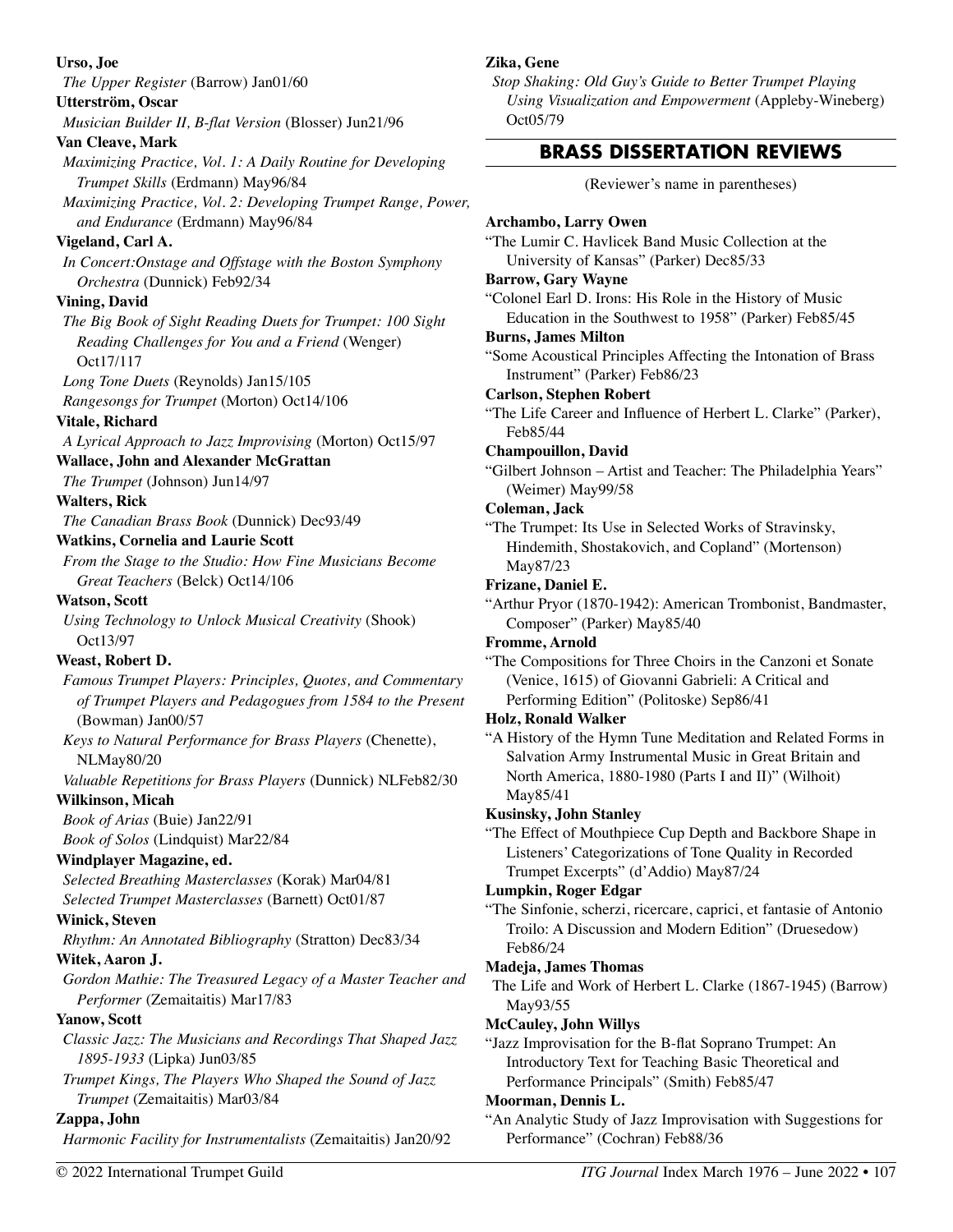#### **Sandor, Edward Paul**

"The Effects of Two Brass Pedagogy Strategies on the Development of Auditory Discrimination Skill" (Mortenson) Dec85/36

#### **Shreder, William David**

"Pitch, Rhythm, and Fingerings as Relevant Cues in Musical Notation for Beginning Wind Instrumentalists as Functions of Intelligence and Tonal Memory" (Wilhoit) May85/42

#### **Smith, John Robert**

"Changes in the Musical Treatment of the Brass in Nineteenth-Century Symphonic and Operatic Composition" (Birkemeier) Sep85/50

#### **Sorenson, Scott Paul**

"Thomas Harper, Sr. (1786-1853): Trumpet Virtuoso and Pedagogue" (Barrow) Feb88/37

#### **Stallings, Mark**

"Representative Works for Mixed Chorus by Daniel Pinkham: 1968-1983" (Parker) Sep86/42

## **Ulrich, Bradley Paul**

"An Annotated Bibliography of Unaccompanied Trumpet Solos Published in America" (Fasman) Feb92/33

#### **Wahl, Ralph Victor**

"Mixed Wind Chamber Music in American Universities" (Druesedow) Sep85/51

## **Williams, Edwin Lynn**

"The Role of the Trumpet and Cornet in the Early Ballets of Igor Stravinsky" (Mortenson) Feb86/25

# **MUSIC REVIEWS**

(Reviewer's name in parentheses) *Titles listed alphabetically.* 

## **Abreu, Zequinha**

*Tico Tico John Iveson arr (Engelke) Oct03/77 Tico-Tico* Méndez arr (Engelke) Jan07/83

# **Adams, Brant**

*Trumpet Solos for Worship* (Engelke) Jan11/92 **Adams, Byron** 

*Concerto for Trumpet* (Ketch) Sep82/61 *Concerto for Trumpet and Strings* (Tuck) Oct06/87 *Sonata* (Gardner) Sep84/58

## **Adams, Stephen**

*The Holy City* Vanryne ed. (Engelke) Oct14/101 **Adjemian, Vartan** 

*Poem* (Koehler) Mar14/90

# **Adler-McKean, Jack**

*Passacaglia* (Fairfield) Jun14/92

# **Adson, John**

*Masques and Antimasques* Donald Bullock arr (Johnson) Feb84/42

*Three Ayres* (Johnson) Feb83/29

## **Agafonnikov, Vladislav**

*Sonata* (Leasure) May94/61

## **Alain, Marie-Claire**

*Suite Facile* (Clendenin) NLMay80/13

# **Albeniz, Isaac**

*Leyenda (Asturias)* J. Carlton Rowe arr (Hofer) Sep93/55 *Leyenda* Richard Waddell arr (Burgess) Jan00/59

## **Albinoni, Tomaso**

*Concerti a Cinque, op. 9, nos. 3 (F Major), 6 (G Major), 9 (C Major)* Daniel Guyot, arr (Wilson) Feb99/52

*Concerto á Cinque in C Major* (MA 169) op. 9, nos. *3 (F Major), 6 (G Major), 9 (C Major)* Daniel Guyot arr (Laverty) Mar01/70

*Concerto in C Major* Ardovino arr. (McNamara) Oct13/93 *Concerto in C Major* Timofei Dokschitzer arr (Grabowski) Feb94/51

*Concerto in E-flat Major* Timofei Dokschitzer arr (Grabowski) Feb94/51

*Concerto in F major, Op. 7, No. 3* Spoljar arr. (Ackley) Jan15/99

*Concerto in G minor* Timofei Dokschitzer arr (Grabowski) Feb94/51

*Concerto, Op. 9, No. 8* Dobrzelewski and Whatley arr. (Engelke) Mar11/78

"Vien con nuovo orribel Guerra" from *La Statira* Tarr arr (Engelke) Jan09/77

## **Albrici, Vincenzo**

*Sonate* (Cansler) Jan07/83

#### **Aldcroft, Randy**

*Twelve Beginning Jazz Duets for Trumpets* (Bowman) Mar16/75

## **Aldrovandini, Giuseppe**

*Tre Concerti per due Trombe* Edward Tarr ed (Schiemann) May94/60

#### **Allen, Eric**

*Success in All Keys* (Powers) Oct11/93

#### **Alpert, Herb**

*Keep Your Eye on Me* (Schaeffer) May89/40

#### **Altenburg, Johann Ernst**

*Concerto for Seven Trumpets and Tympani* Edward H. Tarr ed (Stibler) NLFeb80/28

**Altizer, Jim, compiled and transposed** 

*Baroque Solos for the Piccolo Trumpet* (Shipman) May94/60 **Ameller, André** 

*Arlequinade* (Barrow) NLMay80/13

**Ammerbach, Nicolaus; Michael Praetorius and Heinrich Isaac** 

*Three Renaissance Quartets* Terence B. Ravenor arr (Lewis) NLFeb80/28

## **Amsden, Arthur**

*Celebrated Duets* Mark Adler ed (DeBoer) Mar04/76 **Amy, Gilbert** 

*Symphonies pour Cinq Cuirves* (Engelke) Jun05/87 **Anderson, Keiron** 

## *Scherzo* (Millsap) Jan22/89

**Anderson, Leroy** 

## *Bugler's Holiday* David Hickman arr (O'Donnell) May93/30 *Bugler's Holiday* Metzger arr. (Engelke) Oct14/101 *The Rakes of Mallow* Barry Ford arr (Engelke) Oct05/73

**André, Maurice**  *Exercices Journaliers* Gérard Billadaut trans (Tucker) Jan00/60 **Andrés, Bernard**  *Périples* (Lyren) Dec96/67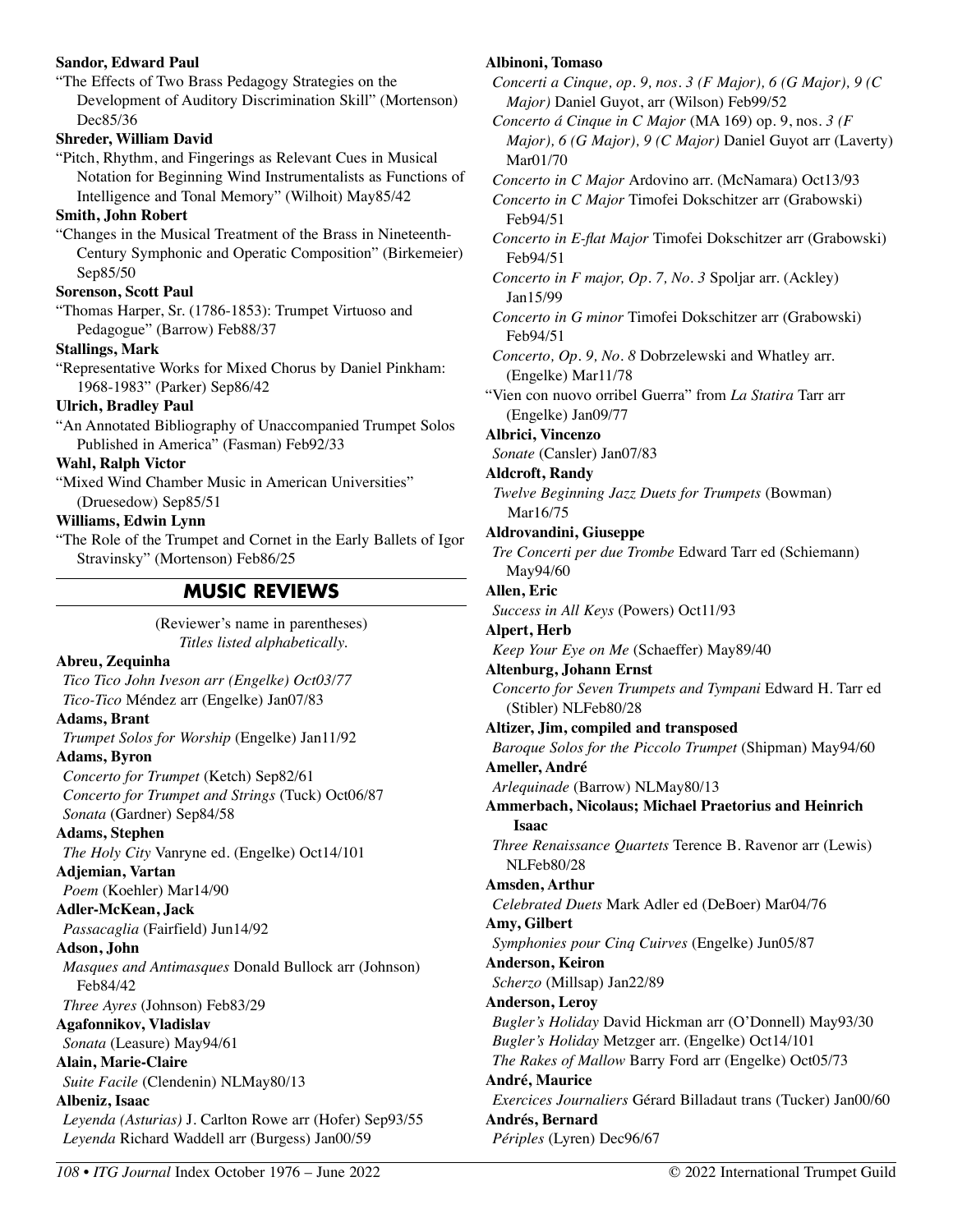#### **Andresen, Mogens, arr.**

*Renaissance Music from the Court of King Christian IV*  (Johnson) Dec83/31

#### **Anonymous**

*Batalha de Sexto Tom* Hass ed. (Hay) Jan19/84 *Berliner Stadschloss-Fanfaren* Pichler arr. (Zingara) Jan16/86 *14 Aufzüge aus Illertissen* Pichler arr. (Zingara) Jan16/86 *Gloria 'n Cielo* Ruth Still arr (Gorman) NLOct79/11 *Greensleeves* Jean-Francois Michel arr (McMahan) Dec93/59 *The Moravian Brass Duet Book, Vols. I and II* Tarr, Edward H. and Stephen L. Glover, ed (Schaefer) NLMay82/19 *Muss i denn… (Farewell Song)* Peter Knudsvig arr, (Decker) Dec92/53 *Sinfonia a 2 Trombe* Edward H. Tarr ed (Lewis) NLFeb77/10 *Sonata à 5 Clarini* Edward H. Tarr ed (Erdmann) Dec93/55 *Suite de Danses de la Renaissance* Jean-Francois Michel arr (McMahan) Dec93/59 **Antjufeew, Boris**  *Nordlied* (Sanders) Sep98/55 **Anzenberger, Friedrich, ed.**  *Duette aus alten Kornettschulen* (O'Donnell) Sep92/42 **Arban, Jean-Baptiste**  *Arban in Concert: Brass Quartets to Accompany the 14 Characteristic Studies. Nos. 1, 2, and 3* John Maier arr (Lewis) Sep90/45 *Complete Celebrated Method for the Trumpet* Charles Colin ed (Dunnick) Feb84/41 *The Cornet Polka* Gerald Webster ed (Klages) Feb99/52 *Daily Exercises for Cornet* Touvron ed. (McNamara) Jan14/87 *Fantasie for Brass Quintet* (Johnson) Dec85/39 *La Cascade* Gerald Webster ed (Klages) Feb99/52 *Le Carnaval de Venise – Air a variations* Thierry Caens trans (Edris) May85/44 *Le Cornet—Polka* Vanryne ed. (Engelke) Oct14/101 *Studies 1 – 14* Gomm/Mayes ed. (Engelke) Jan11/92 **Armstrong, Louis**  *The Louis Armstrong Collection; Louis Armstrong Plays Standards* trans Forrest Mankowski (Helgesen) Mar05/77 *Wild Man Blues* Gale arr (Engelke) Jun08/79 **Arne, Thomas Augustine**  *Rule Britannia* Vanryne ed. (Engelke) Oct14/101 **Arneson, Kim André**  *Even When He is Silent* (Shelton) Jun18/92 **Arnold, Malcolm**  *A Hoffnung Fanfare* James Olcott trans (McConnell) Jan01/55 **Arutunian, Alexander**  *Concert Scherzo* (Grabowski) Sep92/43 *Theme and Variations for Trumpet and Orchestra* (Harvison) Sep98/56 **Ashton, Graham**  *Dreamsuite* (Walker) Jun11/97 *Fanfare for ANZAC Day* (Walker) Jun11/97 *New Pieces for Trumpet: Book II* (Lilly) May85/45 *Six Miniatures* (Walker) Jun11/97 **Associated Board of Royal Schools of Music**  *New Pieces for Trumpet: Book II* (Lilly) May85/45

# **Aston, Hugh**

*English Dances of the 16th Century* Elgar Howarth arr (Johnson) Sep82/62

*A Hornpype* Elgar Howarth arr (Johnson) Sep82/62

**Aubin, Francine** 

*Ouverture* (Ross) Dec93/56

**Avison, Charles and Thomas A. Arne** 

*Two English Voluntaries* Frackenpohl trans (Johnson) Mar06/76 **Bacci, Simone** 

*Revolt Against Modernism* (Engelke) Oct21/114

**Bach, C.P.E.**  *March for the Ark* (Johnson) Sep88/82

*Sonata in D Major* Daniel Guyot orch (Bowman) Jun02/73 **Bach, Johann Sebastian** 

- *Air from the Suite No. 3 (Air on the G String)* David Thomas trans (Enloe) Feb96/72
- *Allegro, from Brandenburg Concerto No. 3* Chris Sharp trans (McLaughlin) May95/76

*Art de la Fugue – Double Fugue No. 17* Michel Torreilles trans (Erdmann) Feb95/59

*Art of the Fugue: Counterpoint No. 1* Michel Torreilles trans (Frear) Dec93/60

*The Best of Bach: Unknown Gems for Trumpet and Trombone* arr. Nistad/Christiansen (Michaels) Oct14/102

*Bist du bei Mir* Bernard Fitzgerald arr (Shugert) May89/45

*Brandenburg Concerto [No. 2]* Jan Bach arr (Sawchuk) Sep85/52

*Brandenberg Concerto No. 2, Movement 3* Mark Adler arr (Arndt) Mar03/78

- *Brandenburg Concerto No. 3* Martin Schlu arr (Hofer) Sep93/55
- *Brass Duet Notebook* Ernest Miller arr (Weimer) Feb90/45

*Break Forth, O Beauteous Heavenly Light* Gordon Schuster arr (Coble) Sep94/52

*Canzona in D Minor* Ronald Dishinger, arr (Hurst) Sep92/46

*Chorale Prelude "Aus der tiefe Rufe Ich"* Peter Knudsvig arr (Decker) Sep92/46

*"Chorus: Nun seid ihr wohl gerochen" from Christmas Oratorio*, BWV 248: Part VI Millsap arr. (Engelke) Oct14/101

*Christmas Oratorio, BWV 248* Millsap trans. (Zingara) Oct15/93

*Christmas Oratorio Suite* Chuck Seipp arr (Engelke) Jun02/73

*Concerto in A Minor* Michel Torreilles trans (Bowman) Oct99/71

*Concerto Brandebourgeois No. 3.* Gilles Dulauroy trans (Stoelzel) Feb96/73

*Concerto in D Major* (nach Vivaldi), BWV 972 Klemens Schnorr arr (Bogard) Sep93/49

*Concerto in G Major* (nach Johann-Ernest v. Sacksen-Weimar), BWV 592 Klemens Schnorr arr. (Bogard) Sep93/49 *Deux Chorales, Vol. 2* (Johnson) Feb83/29

- *"Duetta" from Cantata, BWV 78* Albert Loritz arr (Burgess) Jan08/71
- *Fifteen Two Part Inventions* Kissling ed. (Engelke) Oct08/86

"Final Chorus" from *Christmas Oratorio* Chuck Seipp arr (Swain) Sep96/55

*40 Bach Chorales for Brass Quintet* Meridian Arts Ensemble arr (Erdmann) Dec96/67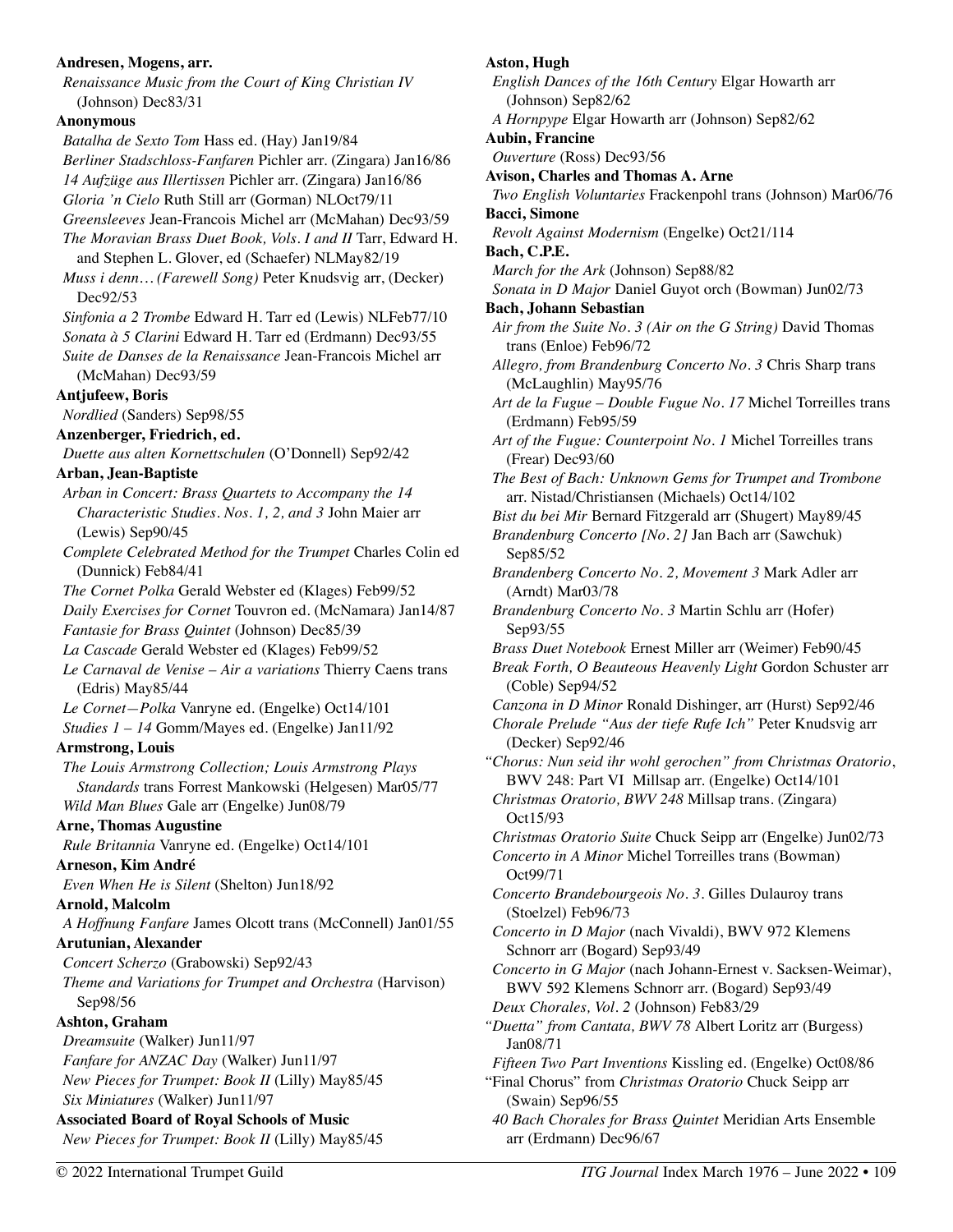*Four Chorales from the "St. John Passion*." Rob Roy McGregor arr (Brown) Feb93/43 *Fugue from Eight Little Preludes and Fugues* Ronald Dishinger trans (Rager) Dec92/54 *Fugue from Fugue for Violin and Continuo* Ronald Dishinger trans (Rager) Dec92/54 *Fugue from Preludes and Fugue No. 10* Ronald Dishinger trans (Rager) Dec92/54 *Fugue in G Minor, "The Little"* Michael Brown arr (Apelgren) Dec94/68 *Fugue No. 2 (C minor),* from *The Well-Tempered Clavier, book 1* Steven Winick arr (Olcott) Dec90/32 "Mighty Lord and King All Glorious" from *Christmas Oratorio*  Chuck Seipp arr (Swain) Sep96/56 *Orgelbüchlein* Kissling arr (Engelke) Oct07/75 *Praise Our God* Robert J. Powell arr (Peterson) Oct77/42 *Prelude and Fugue No. VII from "Eight Little Preludes and Fugues"* Peter Knudsvig arr (Decker) Sep92/46 *Prelude and Fugue "St. Anne"* David Baldwin trans (Johnson) Sep88/82 *Preludes* (3 Vols) Timofei Dokschitzer arr (Randy Grabowski) Feb94/51 *Ricercar* David Baldwin arr (Markel) Feb99/52 *Six Suites for Solo Cello* David Cooper tran/ed (Adrian) Sep96/56 *Sixteen Suites for Unaccompanied Cello* Kissling trans. (Engelke) Oct08/86 *"So Löschet der rächende Richter" from Cantata No. 90* Stephen Glover and William Neil ed (Baldwin) NLFeb82/31 *Sonata from Cantata BWV 31* Gianola-Norris trans. (Kilgore) Oct21/114 *Sonata in E-flat Major,* BWV 1031 Klemens Schnorr arr (Bogard) Sep93/49 *Three Chorales* Peter Reeve arr (Baldwin) May87/26 *Three Christmas Pieces* Kurt Snyder, Thomas Gause, and Garry Russell trans (Johnson) Dec83/31 *Twenty-Five Chorales* Alan Wenger arr (Engelke) Jun14/92 *Two Chorales from the Christmas Oratorio* S. Drummond Wolff ed and arr (Stibler) NLFeb80/28 *"Wachet auf!" from Cantata No. 20* Stephen Glover ed (Baldwin) NLFeb82/31 *Wachet auf, ruft uns die Stimme* Gordon Schuster arr (Coble) Sep94/52 *The Well-Tempered Brass Quintet* David Baldwin trans (Lewis) Dec87/48 *Wir glauben all' an einen Gott, Vater* (Lewis) NLFeb81/15 **Bach, Johann Sebastian, and C.F. Gounod**  *Ave Maria* Arthur Frackenpohl arr (Brown) Feb93/44 *Ave Maria* D. H. Pettit arr (Taylor) Feb96/73 **Bach, Vincent**  *Hungarian Melodies* (Bennett) Dec93/56 **Baer, Howard J., arr.**  *Amazing Grace* (Lipka) Sep92/46 *Be Thou My Vision* (Lipka) Sep92/46 *Jesus Paid It All* (Lipka) Sep92/47 *Wonderful Words* (Lipka) Sep92/47 **Bagley, Edwin Eugene**  *National Emblem March* Engelke arr. (Vangjel) Oct21/115

#### **Baird, Kenneth**

*Developing Technique on the Trumpet* (McNamara) Mar13/86 *Twelve Christmas Duets* Baird arr. (Engelke) Jun13/82 **Baldwin, David**  *Lips of Steel* (Aston) Jun10/90 **Baldwin, David, arr.**  *Christmas Garland* (Grabowski) Dec93/60 **Balent, Andrew**  *First Recital Album* (Palmer) Mar17/79 **Balissat, Jean**  *Les sept peches capitaux* (Laverty) Mar01/70 **Balmages, Brian**  *Soundings* (Ackley) Mar15/85 **Banchieri, Adriano**  *Canzonette* (Johnson) Sep87/34 *Fünf Kanzonen* (Johnson) Dec85/39 **Bann, Stan**  *Somewhere West of Sometime* (Davies) Oct21/115 **Barber, Clarence**  *Fanfare Variations* (Sorenson) Sep96/56 *Redbank* (Sorenson) Sep96/56 *Royal Variations* (Sorenson) Sep96/57 **Bärenz, Martin**  *Fugue and Five variations on a hot topic* (Engelke) Oct18/104 **Barker, Norman**  *Sightreading and Technique for Students, Teachers and Performers on Trumpet; French Horn; Cornet; Flugel Horn; Tenor Horn; Euphonium* (Candelaria) Dec82/19 **Barnes, James**  *Duo Concertante for Solo Trumpet, Euphonium and Concert Band* [piano reduction] (Johansen) Oct00/73 *Fanfare and Capriccio for Solo B-flat Trumpet and Band*  [tr/piano version] (Tuck) Jan01/55 **Barnes, Walter H., ed.**  *The Canadian Brass Book of Favorite Quintets* (Dunker) Dec89/41 **Barsanti, Francesco**  *Sonata* [second mvt] Willard I. Musser arr (Hunsaker) May96/69 **Barsham, Eve and Philip Jones, ed**  *Trumpet Solos: Vol. I, Tudor Trumpet Tunes and Vol. II, The Age of Purcell* (Johnson) NLFeb82/32 **Bartholomew, Greg**  *Summer Suite* (Braun) Oct20/92 **Basoco, Jason**  *Ice Journey* (Dobrzelewski) Jan11/93 **Bassett, Leslie**  *Salute: Fanfare for Five Trumpets* (Parker) May86/75 **Bastable, Graham, arr.**  *Christmas Music for Brass Quintet,* Vol. 1 (Johansen) Mar03/78 **Battles, Paul**  *Music for Weddings, Vol. 2* (Barrow) May87/27 **Batzner, Jay C.**  *Pioneer X* (Engelke) Jan10/90 **Baudrier, Emile**  *Cenomaina* (Baldwin) May88/60 *Suite* (Lukas) Feb93/36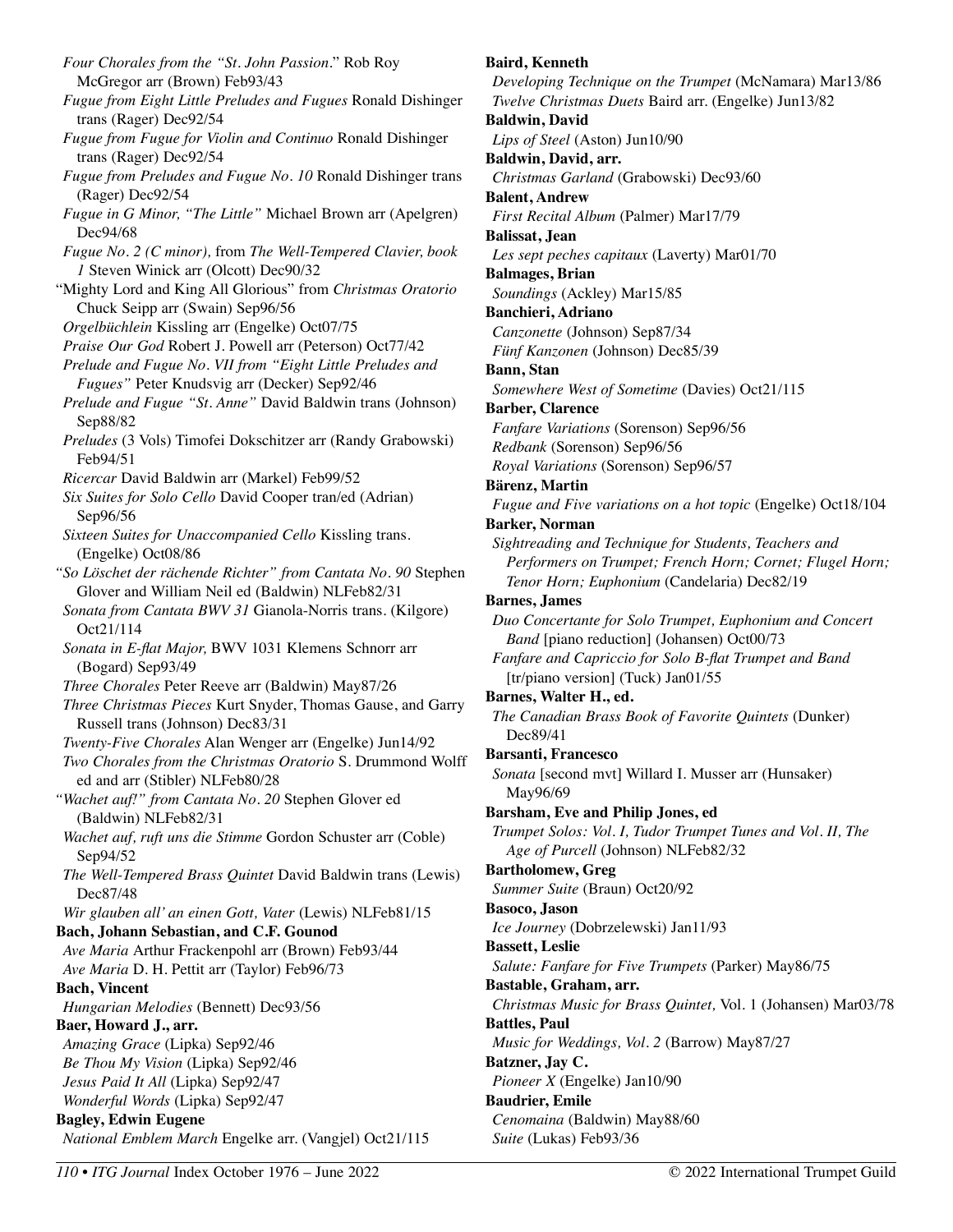**Bay, William**  *Hymns* (Engelke) Jan18/77 *Mel Bay's Jazz Trumpet Studies* (Moriarity) NLMay80/14 *Mel Bay's Trumpet Improvising Workbook* (Moriarity) NLMay80/14 *Mel Bay's Trumpet Method, Vols. 1 & 2* (Moriarity) NLMay80/13 *Trumpet Ballads* (Engelke) Jan18/77 *Trumpet Chants* (Engelke) Jan18/77 *Trumpet Partitas* (Engelke) Jan18/77 *Trumpet Tone Poems* (Engelke) Jan18/77 **Beach, Doug and George Shutack**  *The Power of Two* (Zingara) Jun16/80 **Beamish, Sally**  *Fanfare* (Takacs) Oct08/86 **Beasley, Robert**  *20 Lyrical Etudes for the Developing Trumpeter* (Bowman) Jan20/88 **Beauchamp, Jean-Bernard**  *Rhapsodine* (Engelke) Oct06/87 *Rhapsodine pour Trompette en Ut ou Sib et Piano* (Beave) Jun02/74 **Beethoven, Ludwig van**  *Egmont Overture, op. 84* Garner arr. (Place) Jan10/90 *Hymne A La Joie* (DePoy) Sep96/58 *Ode to Joy* Lloyd Conley arr (Shugert) May93/30 *Ode to Joy* Lloyd Conley arr (Lukas) May93/41 *Serenade, Op. 87* Thomas Wilson arr (Jones) May99/52 *Symphony No. 1 in C* Love arr. (Engelke) Oct20/92 *Symphony No. 4 in B-flat* Love arr. (Engelke) Oct20/92 *Symphony No. 5 in C minor* Love arr. (Engelke) Oct20/92 *Symphony No. 7 in A* Love arr. (Engelke) Oct20/92 *Trio*, Op. 87 Rob Roy McGregor arr (Grabowski) Feb94/52 **Bellini, Fermo**  *Divertimento* Conforzi ed. (Dueppen) Mar17/80 **Beneshan, Joe**  *Sequential Arpeggios for Trumpet* (Fanning) Sep95/98 **Bennett, Robert Russell**  *Rose Variations* (DePoy) Jun00/81 **Benny, Jack, Bonnie Lake, and Eddie DeLange**  *The Man With The Horn* Fred Stride arr (Tucker) Dec98/42 **Benton, Robert**  *The Modern Repertory of Vocalise-Études* (Engelke) Jan14/87 **Bentzon, Niels Viggo**  *Sonata* (Burkart) NLFeb79/14 **Berdiev, F.**  *Elegy* Charles Gorham ed (DePoy) Sep95/99 **Berg, Stephen A.**  *The Longing of the Gradner in January* (Lipka) Sep92/47 *The Momentary Condition of Things* (Lipka) May93/41 *Parking Meter* (Lipka) May93/41 **Berger, David**  *Contemporary Jazz Studies, Vols. 1 & 2* (Washut) Dec83/30 **Berlin, Irving**  *Alexander's Ragtime Band* Arthur Frackenpohl arr (Lukas) May93/42 *Puttin' on the Ritz* Arthur Frackenpohl arr (Wilson) Mar04/76

**Berlioz, Hector**  *Les Troyens* Vanryne ed. (Engelke) Oct14/101 **Bernofsky, Lauren**  *Fantasia for Solo Trumpet* (Bowman) Mar09/97 *Trio for Brass* (Winegardner) Jun11/97 **Bernstein, Leonard**  *West Side Story: Instrumental Solos* Parman arr. (Wilson) Oct15/93 **Berthelot, Rene**  *Lamento et Marcietta* (Edris) Feb84/40 **Bessonnet, Georges**  *10 Trios* (Ferguson) May86/76 **Bialek, Agnieszka** *Pisco for Jazz Trumpet and Three Flutes* (Braun) Mar18/92 **Biber, [Carl] Heinrich** *Intrada* (Lewis) Dec91/33 *Intrada* (1668) Christian Blümel arr (Schiemann) Sep93/56 *Sonata a 7* (Young) NLFeb79/14 *Sonata per Clarino B-Dur* Peter Reichert arr (Engelke) May94/62 *Sonata per Clarino C-Dur* Peter Reichert arr (Engelke) May94/61 **Biber, Heinrich Ignaz Franz**  *Aria tubicinium* Edward Tarr ed & arr (Engelke) Oct05/73 **Bicigo, James M.**  *Boys On Rocks With Sticks* (Koehler) Jan15/99 *The Bremen Town Musicians* (O'Hara) Oct09/88 **Biebl, Franz**  *Ave Maria* Olcott trans. (Spoljar) Mar22/81 **Bigot, Pierre**  *Carillon* (Ross) Feb93/36 *Parade* (Ross) Feb93/36 **Bing, William**  *Fundamentals for Brass, Book 1* (Zingara) Oct99/71 **Biondi, Al**  *Swing Jazz Duets* (Richardson) Jun01/61 **Birtel, Wolfgang arr.**  *Classical Highlights* (Lee) Jan21/99 **Bismantova, Bartolomeo**  *66 Duetti à due Trombe ò Cornetti & Preludio per Cornetto*  (Engelke) Feb99/53 **Bittenger, James, Willard Musser and Donald Wittekind**  *Four Island Phantasies* (Hunsaker) May96/70 **Bizet, Georges**  *Carmen Suite No. 1* Fred Mills arr (Smith) Feb90/48 *Habanera* Ziek arr. (McNamara) Oct16/103 *Suite from L'Arlésienne* John Miller arr ( Engelke) Mar01/71 **Bjorn, Frank**  *Alley Cat* David Polansky arr (Griswold) May92/40 *Alley Cat* James "Red" McLeod arr (Decker) May93/42 **Blazhevich, Vladislav**  *Scherzo* Timofei Dokschitzer arr (Grabowski) Feb94/51 **Bliss, Arthur, arr.**  *Eight Fanfares for Brass Ensemble* (Bordo) Sep86/37 *Three Chorales for Brass Ensemble* (Bordo) Sep86/37 **Bloch, Waldemar**  *Partita* (Young) NLFeb79/21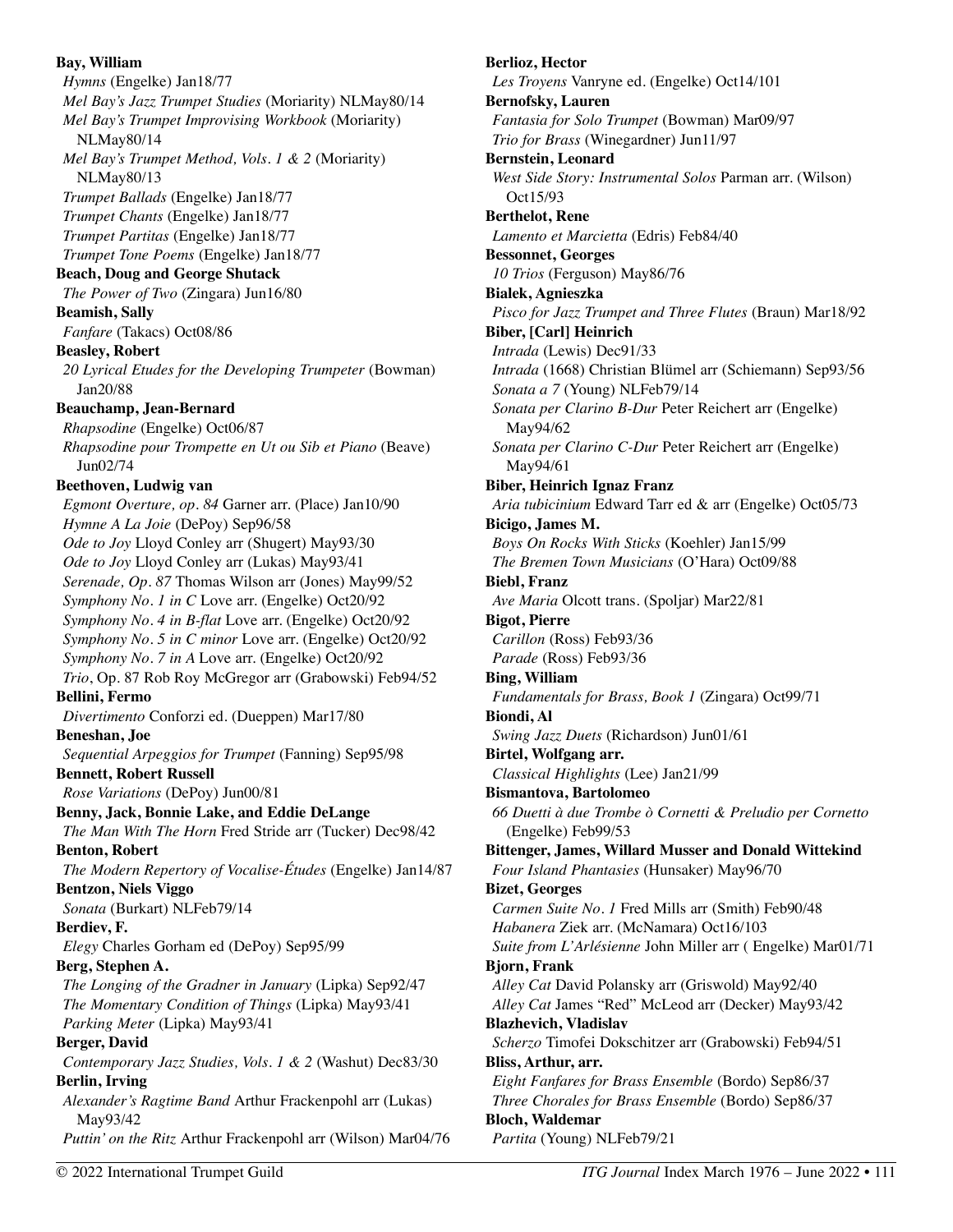**Bloom, Reuben**  *Give Me the Simple Life* Olcott arr. (Ganong) Mar21/96 **Blosser, Carrie and Ashley Killam, ed.**  *Winds of Change: 12 Progressive Solos for Trumpet and Piano*  (Kilgore) Jun22/90 **Blount, John**  *Trumpet Solfeggio* (Engelke) Jun09/98 **Blümel, Christian, ed.**  *Von Monteverdi bis Britten* (O'Donnell) Sep93/50 **Blumenfield, Aaron**  *Sonata for B-flat Trumpet and Piano* (Dudgeon) Sep84/59 **Bock, Kim and Corey Christiansen**  *Essential Jazz Lines in the Style of Clifford Brown* (DePoy) Mar05/77 **Bockschweiger, Manfred (Arranger)**  *Five for Two* (Engelke) Mar09/97 **Böhme, Oskar**  *Ballet Scene* Hickman ed (Engelke) Mar06/76 *Brass Sextet in E-flat Minor,* Op. 30 Max Sommerhalder ed (Grabowski) Sep93/56 *24 methodische Übungen* Haas ed. (Millsap) Jun18/92 **Boismortier, J.B. de**  *Sonatas* Nistand/Christiansen arr. (Engelke) Jan11/93 **Boisseau, Jean-Thierry**  *C3* (Bergman) Oct09/88 **Boisson, F.**  *Le Canari* (Anzenberger) Sep89/55 **Bologne, Joseph**  *Overture to L'Amant anonyme* Engelke arr. (Kelly) Jan19/84 **Bolotin, Sergei**  *Le Coq d'Or Fantasie* (Davis) Feb93/37 **Bond, Peter**  *Opera Excerpts for Trumpet, Volume 1* (Millsap) Mar19/99 **Bonde, Allen**  *Fanfare for Elizabeth* (Amstutz) NLMay82/17 *Festivity* (Winkler) May94/62 *Pastorale Intermezzo* (Winkler) May94/62 **Bonneau, Paul**  *Suite* (Rider) May93/30 **Bononcini B., Giovanni**  *Arie aus Griselda "Per la gloria d'adorarvi"* Wolfgang Haas ed & arr (Spoljar) Oct05/73 *Sonata* (Carillo) Oct09/88 **Boothroyd, Austin**  *Lights! Camera! Action!* (Koehler) Oct14/102 *Up We Go: Twelve Pieces for B-flat Trumpet and Piano*  (Grabowski) Feb90/46 **Bordogni, Giulio Marco**  *The Bardogni Vocalises* Schwartz trans. (McNamara) Mar13/86 *The Complete Book of Vocalises* (Zahn) Dec90/31 **Borishansky, Elliot**  *Three Mosquitos Find They Are Reunited After a Convention in Atlantic City* (Scott) Sep83/50 **Borowsky, Elizabeth and David Marchand**  *Solo Book for Winds: A Collection of Fourteen Original Pieces with Piano Accompaniment* (Kovarik) Jun12/96 **Botschinsky, Allen**  *Jazz Antiphony* (McDuffie) Dec89/34

**Botsford, George**  *Black and White Rag* James "Red" McLeod arr (Held) Feb91/35 **Boumans, Ivan**  *Winter Blues* (Walker) Jan14/87 **Bourgeois, Derek**  *Seven Proverbs For Brass Qunitet* (Barrow) Dec87/49 **Boutry, Roger**  *Alektos* (Ackley) Oct05/74 **Bowder, Jerry L.**  *Suite No. 1: Sea Chanteys* (Moore) May99/52 **Boyce, William**  *Trumpet Tune in D* (Snyder) May98/46 *Trumpet Voluntary* Chuck Seipp arr (Engelke) Jan03/67 **Boyle, Rory**  *Metal Pieces* (Libs) May94/62 **Bozza, Eugène**  *Caprice No. 2* (Tison) NLFeb80/28 *Contrastes IV* (Tison) NLFeb80/29 *Cornettina* (Erdmann) Sep92/43 *Graphismes* (Burkart) NLFeb78/22 *Trois Mouvements* (Clendenin) NLFeb81/16 **Bradbury, William B.**  *Savior, Like a Shepherd Lead Us* Sonny Burnette arr (Wilhoit) Dec93/61 *The Solid Rock* Sonny Burnette arr (Wilhoit) Dec93/61 **Bradshaw, Robert J.**  *Concerto for Trumpet and Piano* (Ganong) Oct19/111 *.Gabriel* (Engelke) Oct11/93 *How Sweet the Moonlight Sleeps* (Sheppard) Jan18/77 *Sonata for trumpet and strings (or piano)* (Wood) Jan05/64 **Brahms, Johannes**  *Hungarian Dance No. 5* Michael Brenner trans (Hofer) Dec93/60 *Three Chorale Preludes* Arthur Frackenpohl arr (Davis) Dec90/33 **Brandt, Vassily**  *Concertpiece No. 1* (DePoy) Jan05/64 **Braz, Dirceu**  *Miniatures for Two Trumpets* (Lilly) May93/30 **Bresgen, Cesar**  *Der Benzenawer* (Burkart) NLFeb79/14 **Bretz, Michael**  *Fantasy Fanfare* (House) Jun10/90 **Bridgewater, Tony**  *Sonata for Trumpet and Piano* (Gardner) Mar20/70 **Brody, Paul, Larry Delinger, Robert Denham, Shinji Eshima, Erik Jekabson**  *5 x 5: Five Unaccompanied Solos for a New Century* (Takacs) Jun17/85 *Private Practice* (Engstrom) Feb91/34 **Broiles, Mel**  *Private Practice* (Engstrom) Feb91/34 **Brom, Roland, arr.**  *Cristemass Tyde* (Barron) May95/77 **Brossé, Dirk**  *It's Too Mad to Play "To(o) Mad" Too Mad!* (Olcott) Sep89/56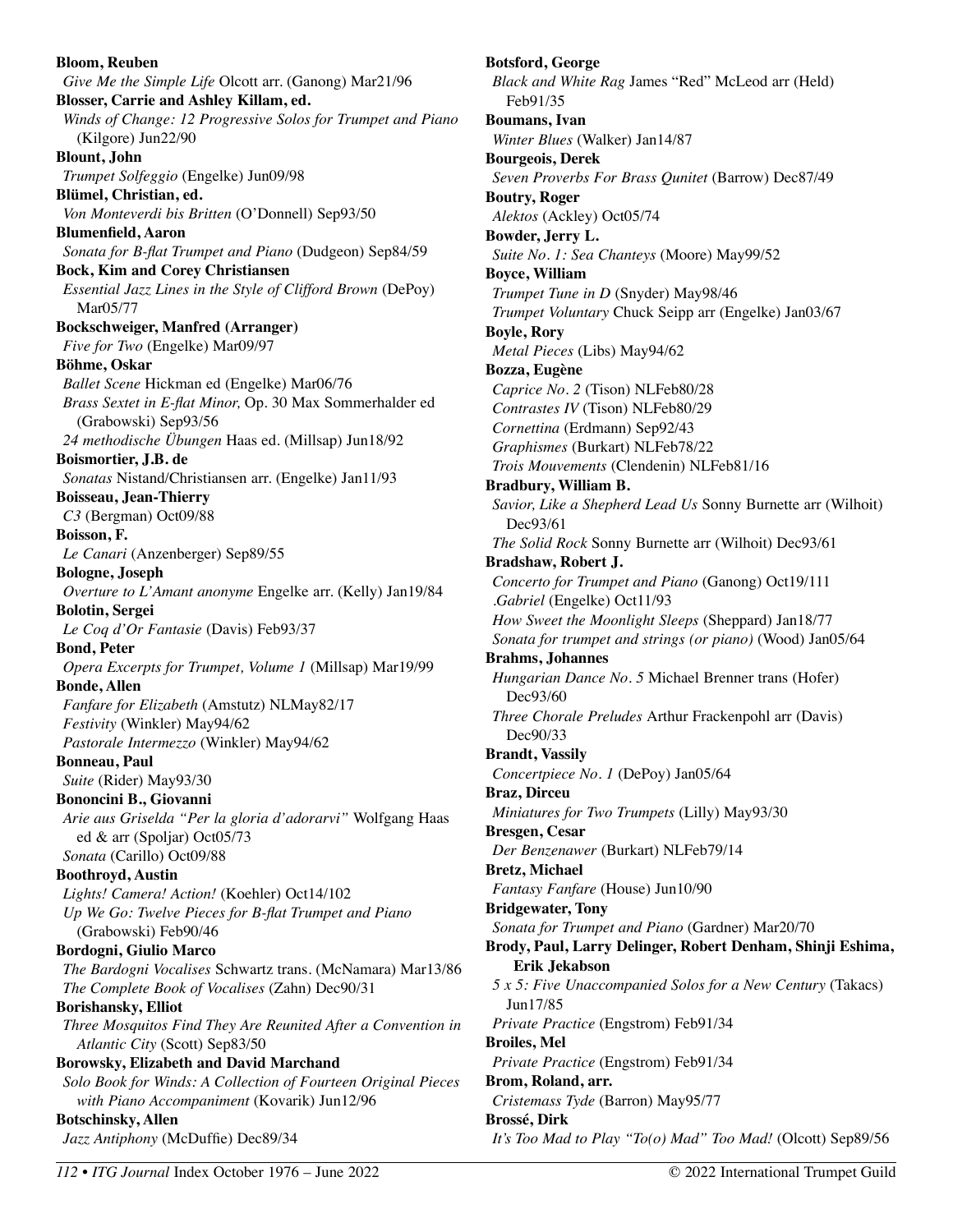**Brouquieres, Jean**  *Autrefois* (Ross) May93/31 *Spleen* (Ross) May93/31 **Brown, Kevin**  *Four Patriotic Songs* (Walker) Mar11/78 *Thirty-Five Fanfares* (Walker) Mar11/78 **Brown, Michael**  *Appalachian Folk Songs for Children* (Vieker) Jun11/98 *Pedagogical Duets* (Powers) Mar09/98 **Bruce, Neely**  *Chace Music: Funfare for a President* (Brown) Sep93/57 **Bruckner, Anton**  *Ave Maria* Jean-Francois Michel arr (Aleshevich) Dec93/61 *Postludium* (McDuffie) May89/46 **Bruhns, Nicolaus**  *Prelude and Fugue in G* Ronald C. Dishinger trans (Decker) Feb95/59 **Bruno, Mireille**  *Petit Thème Varié* (Grabowski) Sep90/38 **Buchanan, Gary Robert**  *Three Carols for Brass Quintet* (Rottner) May94/63 **Buck, Dudley**  *Variations and Fugue on the Star Spangled Banner* Arthur Frackenpohl arr (Barrow) Feb95/59 **Buhl, David**  *Six Fanfares for Four Trumpets* Tarr/Madeuf arr. (Heldt) Jan11/93 *Six Quick Marches for Four Trumpets* (Heldt) Jan11/93 **Bull, John**  *Pavane* and *The King's Hunting Jig* Elgar Howarth arr (Engelke) Oct01/82 **Bulla, Stephen**  *Higher Plane* (Gardner) Oct21/115 **Bulla, Steve, arr.**  *Three Hymns* (Reynolds) Dec93/61 **Burger, Johann**  *24 Trompetenduette* Leo Kappel ed (Erdmann) May93/31 **Burkhart, Raymond David**  *Ricordi D'Italia* (Takacs) Jan16/86 *The Second Star* (DePoy) Mar02/62 **Burnette, Sonny, arr.**  *All Creatures of Our God and King* (Wilhoit) Dec93/61 *Angels We Have Heard on High* (Wilhoit) Dec93/61 *Christ the Lord is Risen Today* (Wilhoit) Dec93/62 *When We All Get to Heaven* (Wilhoit) Dec93/62 **Buss, Howard J.**  *A Day In The City* (Erdmann) Dec87/51 **Butler, Chris**  *Christmas Wrapping* Hirschman ed. (Takacs) Jun18/93 **Buxtehude, D.**  *Komm, Heiliger Geist Herr Gott* Patrick McGuffey arr (Meredith) NLMay78/12 **Byrd, Richard**  *Celebration Fanfare* (Michaels) Jan15/99 **Byrd, William**  *Ne Irascaris, Domine* Steven Gamble arr (Johnson) Feb83/29 **Cable, Howard**  *Military Night* (Gardner) Jun17/85

*A Newfoundland Sketch* (Burkart) NLOct79/11 *Triphonic Fanfare* (Burkart) NLFeb80/29 **Caens, Thierry**  *Petites Études sur les Tonalités pour trompette* (Bowman) Jun03/79 **Cafolla, Roma**  *Capri* (Gardner) Jun20/79 **Calmel, Roger**  *Concerto Méditerranéen* (Sandor) NLMay82/17 **Campbell, Thomas, arr.**  *Nativity Suite II* (Barrow) Sep90/46 **Campos, Juan Morel**  *Four Danzas* (Johansen) Jun02/74 **Campra, André**  *Overture to Les F'tes Vénitiennes* Scott Sorenson arr (Doerksen) Sep93/57 *"Rigaudon" from Idoménee (1712)* Decker trans. (Irish) Mar11/79 *Suite of Dances* Scott Sorenson tran/ed (Siebert) Sep96/58 **Canadian Brass**  *The Canadian Brass Book of Intermediate Trumpet Solos* with Accompaniment Cassette. (Entzi) Sep94/52 **Capodaglio, Leonello**  *Three Original Melodies* (Braun) Jun19/90 *Toccata Festiva* (Dueppen) Jan17/77 **Carmichael, Hoagy, and Mitchell Parish**  *Stardust* Lennie Niehaus arr (Reinhardt) May93/42 **Carr, Gordon**  *Music for CYM Brass* (Riley, Delaney, Zimmerman, Kennedy, Roberie) Mar04/76 **Carrillo, César Alejandro**  *Ave Maria* McGregor ed (Winegardner) Jun12/96 **Carrillo, Isolina**  *Dos Gardenias* Payne arr (Engelke) Jan07/84 **Carubia, Mike and Jeff Jarvis**  *Effective Etudes for Jazz* (Volz) Oct07/76 **Caruso, Carmine**  *a sequel to … musical calisthenics for brass* (Braun) Oct17/107 **Casey, Bill, piano accomp.**  *The Canadian Brass Book of Intermediate Trumpet Solos*  (Entzi) Sep94/52 **Cazzati, Maurizio**  *2 Sonate á 5, I. La Caprara / II. La Bianchina* (Shelton) Mar21/96 **Chailley, Jacques**  *Jeu De Quartes* (Tuck) May98/46 **Chakov, Ilia**  *Rumba-Scherzo* (Engelke) Sep98/56 **Chamberlain, Ron**  *Fanfare for Trumpets* (Linkmeyer) Oct19/111 **Chapman, J. Wilbur**  *Our Great Savior* Sonny Burnette arr (Wilhoit) Dec93/62 **Chapman, Jason A.**  *Kendor Master Repertoire* ed. Strommen (Bean) Mar15/85 *Master Repertoire* (Bean) Jan15/100 **Charamela Real**  *Acht einchörige Sonaten für 6 Trompeten und Pauken* (Lewis) Feb86/27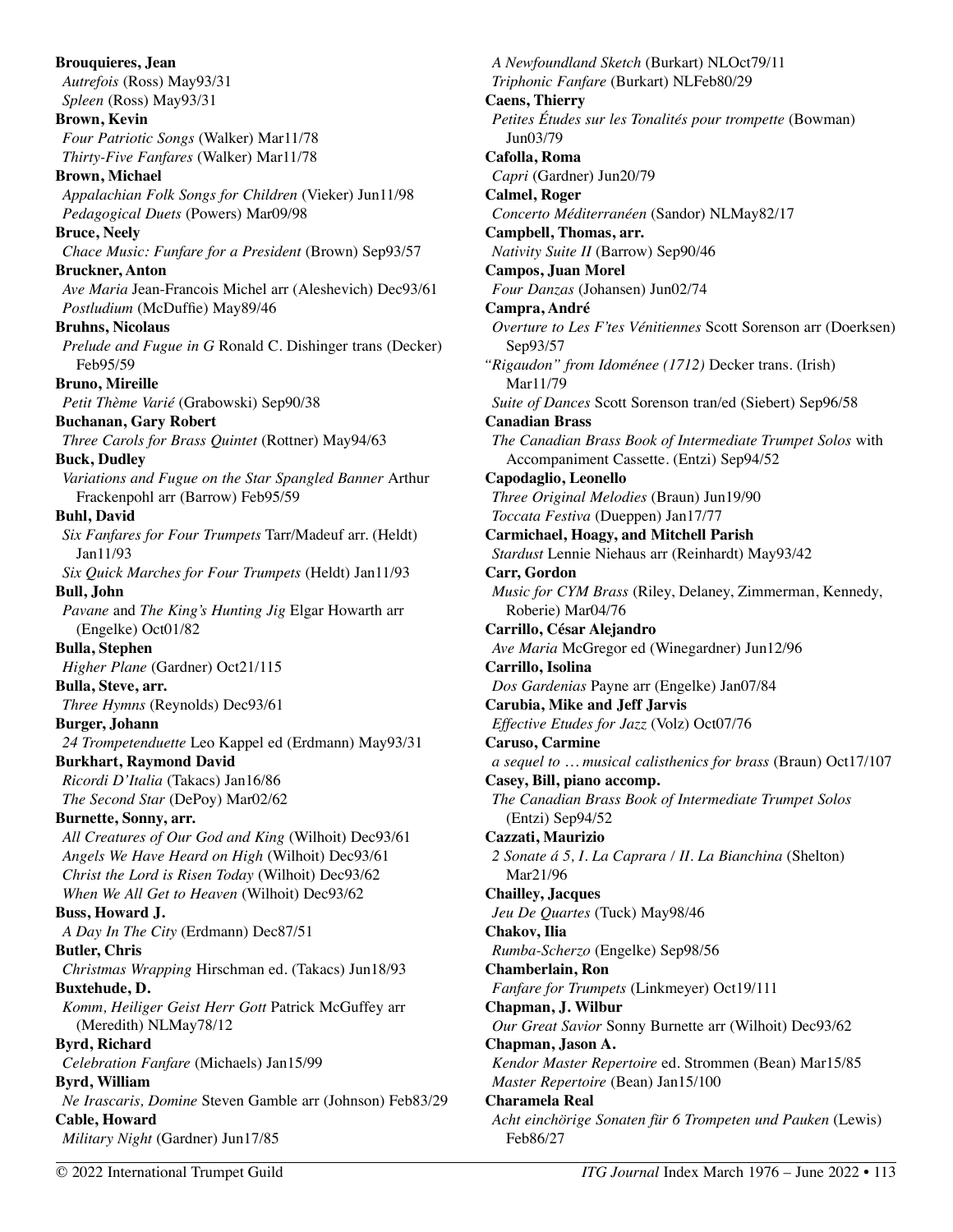**Chardon, Yves**  *Sonate* (Gardner) Feb84/42 **Charlier, Théo**  *36 Etudes Transcendantes* Cottet/McGregor ed. (Engelke) Jun22/90 *Thirty-two Études de perfectionnement* David Baldwin adapt (Grabowski) Jan00/60 **Charpentier, Marc-Antoine**  "Prelude" from *Te Deum* Courturier arr. (Gardner) Mar17/79 *Prelude to Te Deum* Gassler arr (Hofer) Dec98/39 *Prelude to Te Deum* Stephen L. Glover arr (Lewis) Sep85/52 *Prelude to Te Deum* Chuck Seipp arr (Engelke) Jan03/67 *Te Deum* Scott G. Bubak arr (Brown) Dec96/69 *Te Deum* Stewart trans. (Bennett) Oct18/104 **Charrière, Caroline**  *Concertino* (Zingara) Oct12/88 **Chaynes, Charles**  *De L'Arc A L'Ogive* (Carillo) Oct09/89 *Quinze Études* (Grabowski) Feb93/42 **Cheetham, John**  *A Brass Menagerie* (Johnson) Sep88/83 **Chitchyan, Geghuni**  *Humoresque* and *Armenian Sketch* (Bhasin) Jan06/67 **Christiansen, Cory and Per Danielsson**  *Essential Jazz Lines: In the Style of Miles Davis* (DePoy) Jun07/87 **Cichowicz, Vincent ed.**  *Orchestral Excerpts for Trumpet with Piano Reduction*  (Engelke) Mar06/77 **Ciernia, Monika**  *Die Dreisten Drei* (Millsap) Jan19/85 **Civil, Alan**  *Hiroshi-Rushi* (Morgan) Oct04/78 **Clare, Sidney, Sam Stept, and Bee Palmer**  *Please Don't Talk About Me When I'm Gone* Kosmyna arr (Engelke) Jun06/68 **Clark, Andy, arr.**  *Ragtime Classics for Brass Quintet* (Poor) Sep94/52 **Clark, Jr., Edward**  *Rags and Tatters* Walt Oliver trans (Griffith) Sep94/53 **Clark, Reber**  *Brother of the Lion* (Hofer) Feb94/55 *The Golden Ring* (Hankins) Oct00/73 **Clarke, Herbert L.**  *Bride of the Waves* Decker arr. (Cook) Oct17/107 *Clarke Studies* Hickman ed (DePoy) Jun06/68 *Cousins* (Erdmann) Dec93/62 *The Herbert L. Clarke Collection* (Engelke) Jan06/67 *The Maid of the Mist* arr. Barrow (Irish) Oct11/94 *The Maid of the Mist* Dale Hedding trans (Griffith) Sep94/53 *The Music of Herbert L. Clarke, Bks. 1 and 2* (Estes) Oct78/30 **Clarke, Jeremiah**  *Clarke Suite* Chuck Seipp arr (Spoljar) Jan06/67 *Suite of Ayres for the Theatre in B-flat Major* Crispian Steele-Perkins ed (Erdmann) Feb94/52 *Suite of Ayres for the Theatre in D Major* Crispian Steele-Perkins ed (Erdmann) Feb94/52

*Suite of Ayres for the Theatre in F Major* Crispian Steele-Perkins ed (Erdmann) Feb94/52 *Trumpet Tune and March* Chuck Seipp arr (Engelke) Jan03/67 *Trumpet Voluntary* (Howard) Dec85/39 *Trumpet Voluntary and Trumpet Tune* James Olcott arr (Winick) Dec90/27 **Clarke, Jeremiah, & John Shore**  *Music for the King's Trumpeter* Crispian Steele-Perkins ed (DePoy) May94/63 **Clarke, Joshua, arr.**  *Moreton Bay, Australian Folk Song* (Siegal) Jun16/80 **Clarke, Nigel**  *Premonitions* (Benjamin) Feb93/37 **Clodomir, Pierre-Franços**  *Etude Characteristique* Kaisershot arr. (Parish) Jan11/93 **Cohan, George M.**  *You're a Grand Old Flag* Olcott arr. (Millsap) Jan18/77 **Colin, Allan**  *Contemporary Etudes* (Parker) NLOct80/18 **Collette, Dan**  *Comfort, Command, and Control: Basic Fundamentals of Effective Playing* (Engelke) Oct12/88 **Collins, Brendan**  *Concert Gallop "Thunderbolt's Pursuit"* (Gustafson) Oct11/94 *Double the Fun: Forty Duets for Two Trumpets* (Sanders) Mar05/78 *Trumpet Mambo* (Irish) Jan12/88 **Colombati, Francesco**  *Il Carnevale di Venezia* Conforzi ed. (Engelke) Oct15/93 **Concone, Giuseppe**  *Advanced Concone Studies* Donald S. Reinhardt ed (Sheetz) May83/22 *The Complete Solfeggi* John Korak trans (DePoy) Mar00/73 *Lyrical Studies for Trumpet or Horn* John F. Sawyer trans (Burkart) NLFeb78/22 **Conley, Lloyd, arr**  *Christmas Cameos, Part 2* (Erdmann) Dec87/51 *Christmas for Three: A Grade 2-3 Collection of Ten Trios Based on Traditional Carols* (Dunker) Dec90/33 *Holidays for Two* (Erdmann) Dec87/51 **Connie, Meredith**  *Lemon Grove* (Bowman) Jan15/100 **Constantini, Fabio and Allessandro**  *Two Roman Motets* Burkart arr. (Takacs) Jan16/86 **Conte, Edgar**  *Antiphon* (Lipka) Sep93/58 **Coolidge, Richard**  *Rhapsody for Trumpet* (Laverty) Oct00/74 **Cooman, Carson P.**  *Autumn Songs for Trumpet and Piano* (Shook) Jun09/98 *Big Blue House* (Dovel) Mar14/90 *Brass Quintet*, Op. 179 (Ackley) Jun08/79 *Chasing the Moon Down* (Dovel) Jan14/88 *Chorale and Courante* (Dovel) Jan14/88 *Coatue Dreaming* (Takacs) Oct08/86 *Lamentoso* (Dovel) Mar14/90 *Newton Antiphonies* (House) Jun10/90 *Silver Lagoons: Trumpet Concerto*, Op. 263 (Treybig) Oct07/75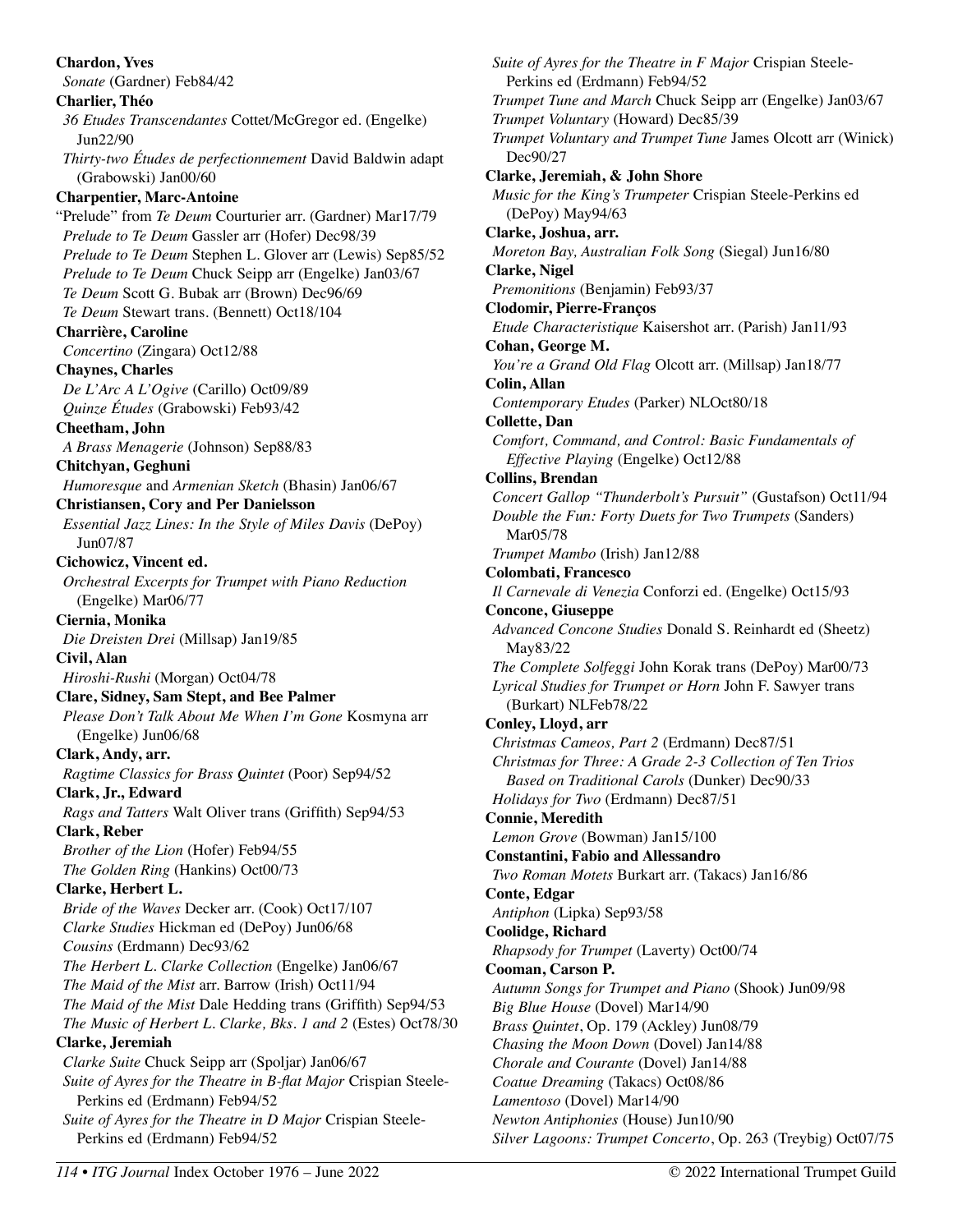*Sonata for Trumpet and Piano* (Bhasin) Jun05/87 *Sonata for Trumpet and Trombone* (Dovel) Jan14/88 *Sun-loom* (Dovel) Jan14/88 *Sun Songs* (Dovel) Jan14/88 *Sun Tracing* (Volz) Mar07/82 *Voices that Cradle the Dawn* (Dovel) Mar14/90 *Where All the Ladders Start* (Shook) Oct10/88 *Woodbury Sestina* (Dovel) Mar14/90 **Cooper, David arr.**  *Festive Arias* (Engelke) Jun02/74 *Festive Arias Volume II* (Engelke) Jun10/91 **Copland, Aaron**  *Old American Songs* Stanley arr. (Engelke) Mar17/79 **Corbett, William**  *Sonata in C* (Johnson) Dec85/39 **Corelli, A.**  *Sonata V* (Johnson) Dec85/39 **Corrette, Michel**  *Duo* (Amstutz) May83/21 *Suite in C Major* Uwe Heger arr (Rottner) Sep93/50 **Cosma, Edgar**  *Musiche per il Mare* (Frear) Sep93/58 **Cottet, Jean Marie**  *Complete Piano Accompaniments to Théo Charlier Etudes Transcendentes* (Dobrzelewski) Jun15/85 *Piano Accompaniments for 10 Etudes from Theo Charlier, Etudes Transcendantes for Trumpet* (Sanders) Oct05/74 **Couturier, Jean-Louis**  *Resolutio* (Braun) Oct19/112 **Cowell, Johnny**  *Sangre de Toro Bravo* (Woods) Jun20/79 **Cowles, Colin, arr.**  *Ten Easy Tunes* (Ross) Feb93/38 **Cox, J. S.**  *Jesus Lover of My Soul, Fantasia for Cornet; Sweet Spirit Hear My Prayer* (Kirkland) Oct05/75 **Cristaldi, Corrado**  *Soliloquio N. 3* (Braun) Oct18/105 *Tre Miniature monocromatiche* (Braun) Oct18/105 **Crüger, Johann**  *Jesu, meine Freude* Dieter Falk and Heiko Kremers arr (Lipka) Dec91/40 **Cuellar, Carol, ed.**  *Nostalgic Sounds for Trumpet* (Chidester) May93/31 **Cummings, Walter**  *Three Episodes for Trumpet and Band* (Conrad) May96/70 **Curnow, James arr.**  *Concertpiece* (Hemberger) Oct02/80 *Great Hymns* (DePoy) Mar02/62 **Daire, André and Jacques Mas**  *Un, Deux suis Trois Bemols* (Edris) Feb84/40 **Dale, Delbert A.**  *Imaginative Trumpet Studies; Trumpet Warm-Up and Technic Book* (Winick) Sep90/38 **Dalla Casa, Girolamo**  *Alix Avoit* (Johnson) Feb84/41 **Daly, Joseph M.**  *Chicken Reel* David Kosmyna arr (Engelke) Jan05/65

**D'Adonna, Giancarlo Castro**  *12 Easy Pieces* (Bennett) Jan18/78 **D'Ambrosio, Mike**  *Ice Town* (Winegardner) Jun12/97 **Damase, Jean-Michel**  *Arlequin pour Trompette et Piano* (Spoljar) Mar05/78 *Scherzetto* (Grabowski) May99/52 *Trois Prières Sans Paroles* (Lyren) Dec95/58 *Trois Prières Sans Paroles* (Engelke) Mar06/77 **Damm, Peter**  *Sonatas by Gottfried Finger and Giovanni Bounaventura Viviani* (Gustafson) Mar12/79 **Danielsson, Per and Cory Christiansen**  *Essential Jazz Lines: In the Style of Miles Davis* (DePoy) Jun07/87 **Danson, Alan**  *Intrada* (Sorenson) Jun07/87 **Darter, Thomas E.**  *Sonatina (3 Aphorisms)* (Parker) May83/22 **Dauverné, Francois G.A.**  *Duo Concertant pour 2 Trompettes Militaires* (Braun) Jan20/88 *Six Quartets* Christian Blümel ed (Lewis) Sep89/56 *Six Trumpet Quartets from the Method for Trumpet* (Ackley) Oct10/88 *Twenty Varied Etudes for the Chromatic Trumpet* Couturier ed. (Engelke) Oct13/93 **David, Ferdinand**  *Concertino in E-flat, Op. 4, Mvt. III (Allegro Maestoso)* Dale Hedding trans (Bonecutter) May94/63 **Davies, Ken**  *Amplitudes* (Bach) Feb96/73 *Antiphonal Music* (Engelke) Jun05/87 **Davis, Michael**  *Total Trumpet—13 Etudes* (Pepping) Jan04/63 *Trumpet Kill* (Koehler) Jun14/93 **Davis, Miles**  *Fourteen Note-for-Note Transcriptions* (Helgesen) Mar04/77 *Miles Davis Real Book: Lead sheets for 57 compositions* (Schwartz) Jun05/88 **Davison, John**  *Sonata for Trumpet and Piano* (Korak) Mar00/73 **de Boismortier, J.B.**  *II Sonate* (Sandor) Sep94/53 **de Falla, Manuel**  *Popular Spanish Folksongs* Dean arr. (Engelke) Mar11/79 *Suite of Old Spanish Dances* Amanda Pepping arr (Sanders) Jan08/71 **Debussy, Claude**  *Debussy Suite* David Bolton arr (Grabowski) Feb92/38 *Four Pieces* Howard Snell arr (Erdmann) Dec96/68 *Girl with the Flaxen Hair* Chuck Seipp arr (Korak) Mar00/74 *The Girl With the Flaxen Hair* O'Hara arr (Engelke) Oct07/76 *Maiden with the Flaxen Hair* Billie Nastelin trans (Bowman) Jun00/82 **Decker, Charles, arr.**  *'Twas the Night Before Christmas* (Cook) Oct17/107

*A Yuletide Treasury of Carols* (Grabowski) Dec91/33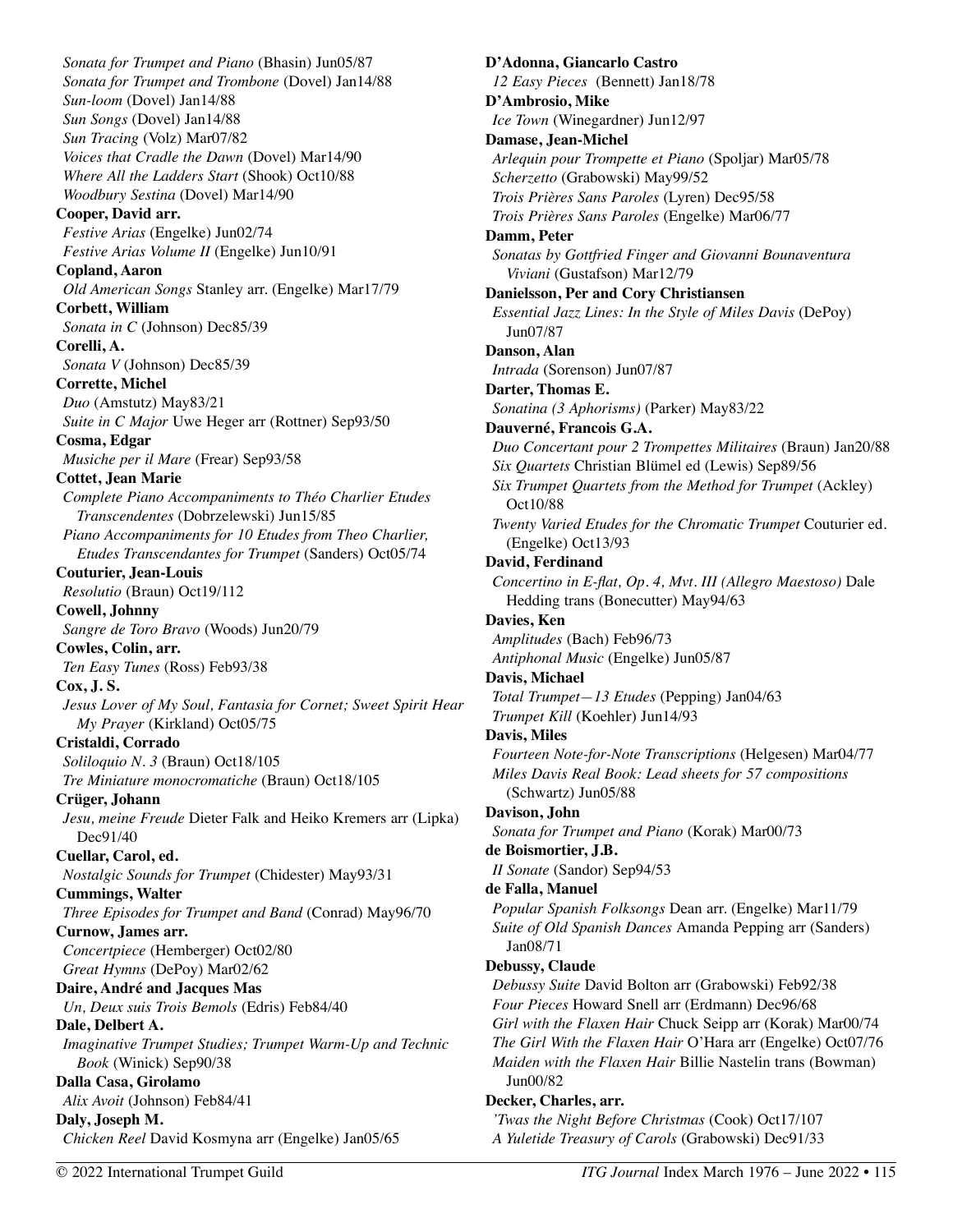**Defaye, Jean-Michel**  *Piece de Concours I* (Sandor) NLMay82/17 *Piece de Concours I* (Edris) Feb84/40 *Piece de Concours II* (Edris) Feb84/40 *Piece de Concours III* (Edris) Feb84/40 *Piece de Concours III* (Sandor) NLMay82/17 *Six Etudes pour deux Trompetes* (Candelaria) Dec82/19 *Six Etudes pour Trompete seule* (Candelaria) Dec82/19 *Six Pièces d'Audition* (Benjamin) Dec82/21 **Defin, Gilles and Pierre Thibaud**  *The Technical Studies by Herbert L. Clarke (Books 1 and 2)*  (Engelke) Jan16/88 **Degenne, Pierre**  *Bouffonnerie* (Jueschke) Feb84/41 **Delerue, Georges**  *Cantate pour Trompette in Ut ou Si et Orgue* (Martincic) Oct01/82 **Delgiudice, Michel**  *L'enfant Grec* (Lilly) May93/31 *Rondino* (Jueschke) Feb84/41 **Dello Joio, Norman**  *Sonata for Trumpet and Piano* (Hickman) NLOct81/16 **Dempsey, Raymond A.**  *Mouse, pl. mice* (Brown) Sep93/58 **Denisov, Edison**  *Con Sordino* (Engelke) Jun06/69 **Denwood, Shirley**  *Trumpet in Church* (Bogard) Dec96/68 **Dervieux**  *IRA: Sonnerie d'appel pour le Grand Théatre de Nîmes*  (O'Donnell) May91/32 **Des Pres, Josquin**  *Two Renaissance Canons* Charles Decker trans (Grabowski) Sep91/37 **Deshays, Pierre-Richard**  *Course-Poursuite* (Walker) Mar14/91 **Desportes, Yvonne**  *Imageries d'Antan* (Julian) May83/23 **Deutschmann, Gerhard**  *Fantasie on "Lobe den Herren"* (Flinchbaugh) Jan13/97 *Intrade* (Zingara) Jun08/80 *Präludium*, *Choral, Final, Opus 42* (Cansler) Jan07/84 **Deutschmann, Gerhard, ed.**  *Masterworks of the Baroque, Classical, and Romantic Periods*  (Proksch) Jun03/79 **Devogel, Jacques**  *Air Dithyrambique* (Weber) Sep90/40 *Concertino* (Erdmann) Sep92/43 **di Lasso, Orlando**  *Cantabile Duets* David Baldwin trans (DePoy) Mar01/72 *Cantabile Duets* David Baldwin arr (Ross) Sep95/100 **Dickbauer, Klaus**  *Groove Connection* (Bean) Oct14/102 **Diemer, Emma Lou**  *Psalms* (Kovarik) Jun12/97 **Dignam, Walter**  *Hope Told a Flattering Tale* (Engelke) Jun05/88

**DiLorenzo, Anthony**  *Go* (Gardner) Jan21/99 *Poseidon* (Gardner) Mar21/96 *Trumpets on Parade* (Ganong) Jan21/99 **D'Indy, Vincent**  *Rondino* (Shook) Jan10/90 **Dion, Jean-François**  *La Trompette Française: 15 Portraits Musicaux Pour Trompette*  (Woods) Jun20/79 **Dishinger, Ronald C., trans. and arr.**  *Baroque Suite* (Chidester) Feb93/38 *English Madrigal Suite No. 1* (Chidester) Feb93/38 **Dlugoszewski, Lucia**  *Space Is A Diamond* (Young) NLFeb79/15 **Doane, William H.**  *To God be the Glory* Sonny Burnette arr (Wilhoit) Dec93/62 *To God be the Glory* Keith Kunda arr (Chidester) Dec93/56 **Dobrzelewski, Jean-Christophe (Editor)**  *Essential Orchestral Excerpts for Trumpet, Vols. 1 – 11*  (Engelke) Jan06/68 *Essential Orchestral Excerpts for Trumpet (Vols 12 - 16)* (Engelke) Jun07/88 **Dokshizer, Timofei**  *Images Romantiques pour Trompette Solo* (Rodriguez) May98/47 *Suite pour Trompette Solo "en style de Prokoview"* (Ault) Feb95/60 **Donahue, Miles**  *The Jazz Workbook – Volume I* (DePoy) Jun06/69 **Dondeyne, D.**  *Jupiter* (Theurer) Feb96/74 *Lune* (Theurer) Feb96/74 **Dorff, Daniel**  *Fanfare for Two Trumpets (1992)* (Olcott) Sep94/53 **Dorsam, Paul**  *Phantasy* (Bajema) NLFeb80/29 **Dougherty, William P.**  *Lullaby* (Lipka) Dec93/56 **Douglas, Dave**  *Dave Douglas Collection: Scores and Solos* (Gardner) Mar15/85 **Dovel, Jason**  *Catacomb* (Zingara) Mar15/86 *Et Planetarum* (Blosser) Jun21/91 *Quarantine* (Zanin) Jun21/91 *Trumpet Flourish* (Zingara) Mar15/86 **Dovel, Jason arr.**  *Four Early Baroque Quartets* (Zingara) Mar15/86 *Variations on "Must Jesus Bear the Cross Alone"* (Braun) Mar22/81 **Downing, Robert and C.A. Porter III, ed.**  *Suite Nos. I, II, III, and IV from the Books of the Band of the 26th North Carolina Regiment, C.S.A.* (Johnson) NLMay82/18 **Driskill, Jeff, Steve Holtman, Daniel Kelley, Paul Klintworth, James Thatcher, and Brad Warner** 

*Music for Two Trumpets—Volume I* (Engelke) Mar05/78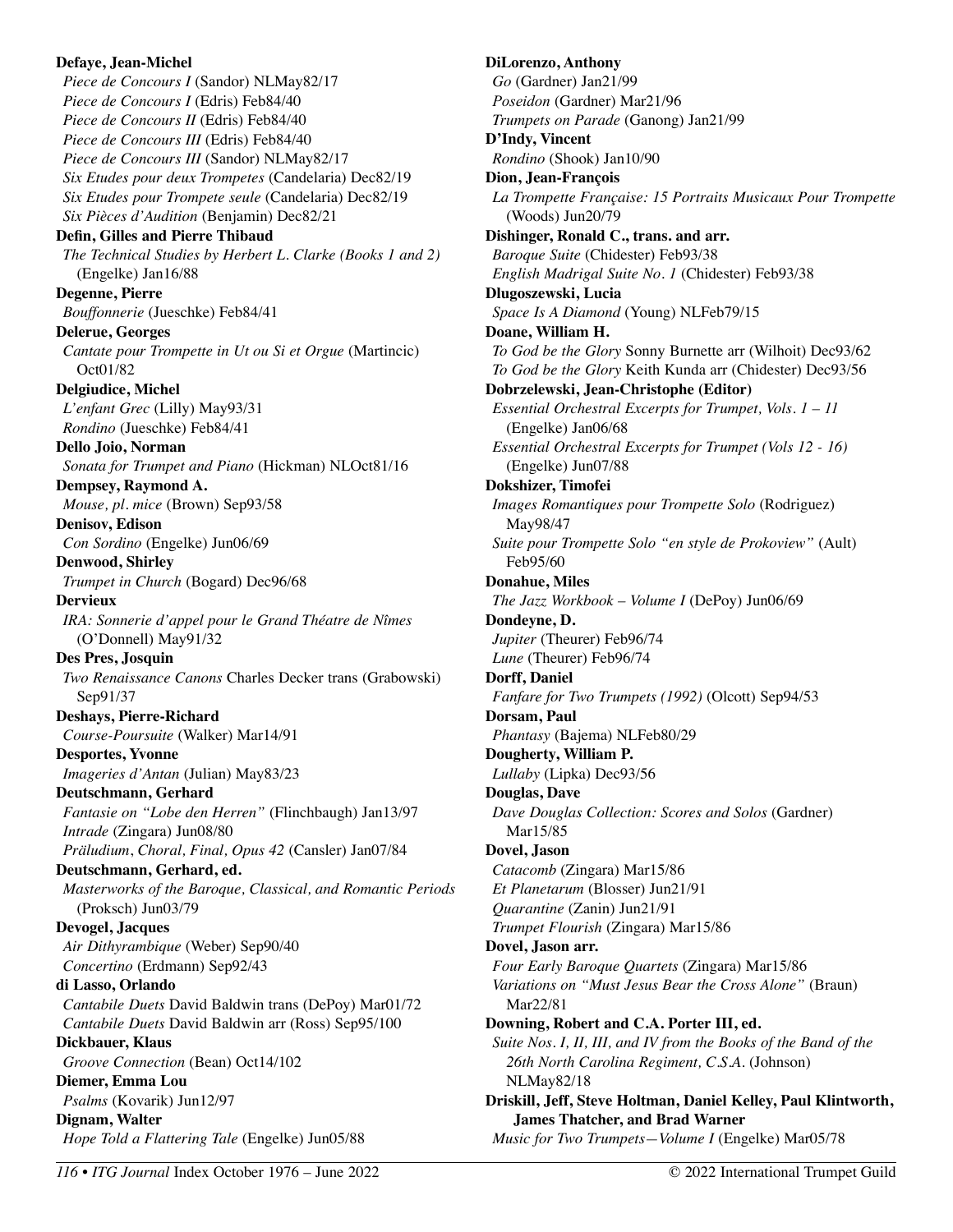**Dubois, Pierre Max**  *Concert Francilie* (Taylor) Dec94/68 *Suite Brève En Ut* (Ornelas) Sep82/62 **Dukas, Paul**  *Fanfare to La Peri* Decker arr. (Cook) Oct17/107 **Dunstheimer, Jona**  *Les Gammes Extraordinaires (Extraordinary Scales*) (MacMillan) Sep98/56 **Dupin, François**  *Les Chants de L'Adjudant* (Amstutz) NLMay82/18 **Durand, Éric**  *Toccata, Rêverie et Danse* (Grabowski) May99/53 **Dutton, Brent**  *Sonata in Fact* (Siebert) May92/40 **Dvorak, Antonin**  *Symphony No. 8* Turner arr. (Engelke) Mar09/98 **Dvorak, Robert James**  *Concerto for Trumpet and Piano* (Bergman) Jun09/99 **Dzubay, David**  *Brass Quintet* (Poor) May96/70 **East, Michael**  *Alte Spielmusik für Bläser II* (DeBoer) Oct77/44 *Three Trumpet Quartets: Why Do You Seek by Flight, So Much to Give, My Hope a Counsel with My Love* Kevin Kaisershot arr (Grabowski) Sep90/40 *Two Fancies: Vidi (I Saw) and Vixi (I Lived)* Karl Kramer ed (Grabowski) Dec92/54 **Edelson, Edward**  *Cape Cod Sunrise* (Shugert) May93/31 *Fanfare for the Grand Vizier* (Griffith) Dec95/58 *Fiesta Miami – Little Havana* (Griffith) Dec95/58 *My Horn Sings the Blues* (Ross) May94/64 *Sayonara* (Shugert) May93/31 **Eden, Lawerence David, arr**  *Jacobean Suite* (Bailey) Feb92/38 *Jacobean Suite*, Vol. 2 (Bailey) Feb92/39 **Eden, Lawerence David, arr**  English Parlour Suite (Barrow) Sep92/47 **Edwards, Paul, arr**  *The Battle Hymn of the Republic* (Gorecki) Dec95/59 *Go Tell It on the Mountain* (Wilhoit) Sep93/59 *Good Christian Men Rejoice* (Wilhoit) Sep93/59 *The Regal Fanfares* (Chidester) Feb94/52 *The Resurrection Brass* (Brown) Dec93/62 *What Child is This* (Wilhoit) Sep93/59 **Egea, J. Vincent**  *Encuentro* (Irish) Jan13/98 **Ehmann, Wilhelm, comp. & ed.**  *Alte Bläser-Partiten* (DeBoer) Oct77/45 **Einfelde, Maija**  *Gloria for Piccolo Trumpet* (Shook) Mar01/71 **Elgar, Edward**  *Pomp and Circumstance No. 1* Andrew Heading arr (Zingara) Jun14/93 *The Severn Suite (Opus 87)* LaFratta arr. (Braun) Jun22/91 **Ellington, Duke**  *Satin Doll* Jeff Jarvis arr (Bhasin) Oct05/75

**Ellington, Duke and Irving Mills**  *It Don't Mean a Thing if it Ain't got that Swing* Jeff Jarvis arr (Reinhardt) May93/42 *It Don't Mean a Thing If It Ain't Got That Swing* Kosmayna arr (Engelke) Jun06/69 *Sophisticated Lady* Wilson arr. (Engelke) Jan10/91 **Ellis, Don**  *Quarter Tones* (Moriarity) NLFeb78/22 **Enescu, Georges**  *Au Soir* Leonid Chumov ed (Grabowski) Dec93/57 *Légende* Lowry arr. (Engelke) Oct09/89 **Engelke, Luis**  *Isolation: A Soliloquy* (Kerrigan) Oct21/115 **Engelke, Luis, ed.**  *A Brazilian Collection* (Treybig) Jun07/88 *Sonata for Trumpet and Piano* (Bergman) Oct15/94 **Erb, Donald**  *Four Duets for Trumpets* (DePoy) Jun03/79 *Dance, You Monster, To My Soft Song* (Edris) Jan02/53 *Sonatina* (Volz) Oct07/76 **Erickson, M.S.**  *Suite a Trois* (Burkart) Dec89/41 **Escaich, Thierry**  *Duo Rituel* (Millsap) Jan20/89 *Résurgences* (Ackley) Jan09/77 **Escher, Wolf**  *Five Steps to the Answer* (Olcott) May93/31 **Esposito, Tony, ed**  *Greatest Little Jazz Book* (Johnson) Dec95/58 **Etti, Karl**  *Fanfare* (Olcott) May89/46 **Evans, Charles**  *Wedding Classics for Brass Quintet* (Vieker) Jun11/98 **Everson, Terry**  *Be Thou My Vision* (Zingara) Mar14/91 *Fanfare on "Lasst Uns Erfreuen"* (Engelke) Jan13/97 *Hyfrydol Aspects* (Gardner) Jun14/93 *Idea Number Twenty-Four* (Millsap) Jan15/100 *Ponder Anew* (Engelke) Jan13/97 *Two Occasional Fanfares* (Engelke) Jan13/97 **Ewald, Michael (editor)**  *Bach & Telemann - Art of the Phrase* (Laverty) Jan01/56 **Ewald, Victor**  *Three Quintets Bryan Doughty ed (Engelke) Oct03/77 Quintet No. 4* Karl Kramer and Daniel D'Addio ed (Doemel) Dec91/36 **Ewazen, Eric**  *A Hymn for the Lost and the Living* (Parish) Oct06/87 *A Philharmonic Fanfare* (DePoy) Jun04/76 *An Elizabethan Songbook* (DePoy) Mar05/78 *An Olcott Overture!* (Shook) Oct12/89 *Cochester Fantasy* (Winick) Feb93/44 *Concert Fanfare for Six B-flat Trumpets* (Rodriguez) Mar03/79 *Concerto for Trumpet* (Takacs) Jan09/78 *Frost Fire* (Lukas) Sep95/99 *Pastorale for Trumpet, Tenor or Bass Trombone and Piano*  (Sanders) Jun03/80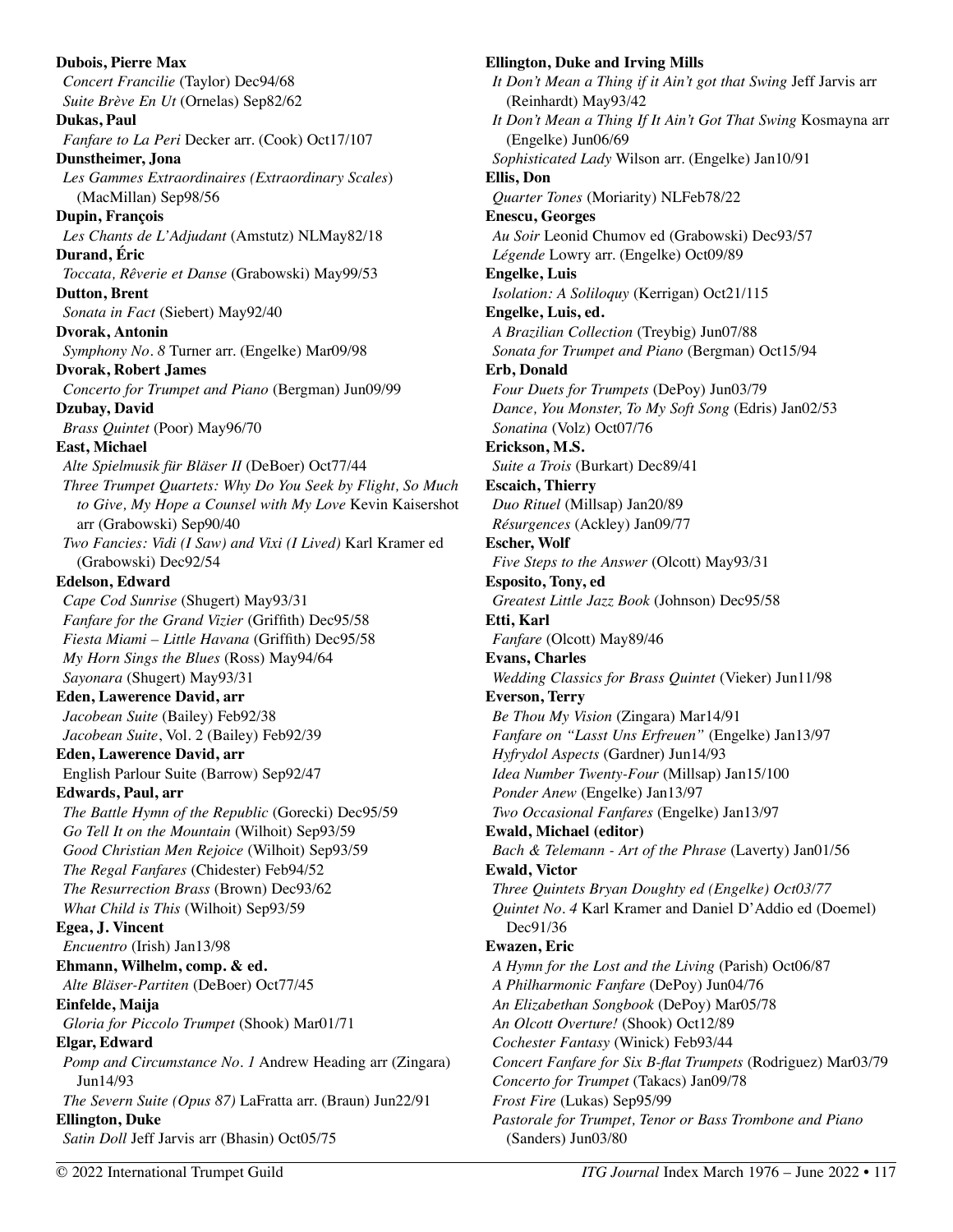*Shadowcatcher—A Concerto for Brass Quintet and Winds* (Hemberger) Oct05/75 *Sonata for Trumpet and Piano* (Theurer) May98/47 *Sonoran Desert Harmonies* (Zingara) Jan05/65 **Faillenot, Maurice**  *Six Piéces Gérard Billaudot ed (Bowman) Oct03/77 Concert en Trio (Erdmann) Dec90/28 19 Elementary Etudes* (Smith) Jun01/61 *Promenade* (Weber) Sep90/40 **Falb, Viola**  *:fünf: for Four Natural Trumpets in C* (Shelton) Jun18/93 **Fantini, Girolamo**  *Eighteen Sonatas for Trumpet and Basso Continuo* Irmtraud Kruger ed (Erdmann) Feb95/60 *A Modern Edition of Girolamo Fantini's Trumpet Method (1638)* Clendenin & Clendenin, ed (Meredith) NLFeb79/15 *Modo per imperare a sonare di tromba (1638)* Edward H. Tarr trans (Meredith) NLFeb79/16 *Seven Balletti and Seven Correnti* Boothroyd ed. (Engelke) Mar14/91 **Farnaby, Giles**  *His Humour* and *Mal Sims* Elgar Howarth arr (Engelke) Jan02/53 **Farrands, David**  *Trumpet: A Traveller's Guide: Opus One and Two* (Engelke) Mar15/86 **Fasch, C.F.C.**  *Triplekonzert in E* Klaus Hofmann ed (Meredith) NLFeb79/16 **Faulconer, James**  *Good Rest You Merry Gents* (Entzi) Dec96/68 **Fauré, Gabriel**  "Après un Rêve" from *Trois mélodies, Op. 7* Anthony and Beard arr. (Gardner) Mar22/81 *Le Pas Espagnol* Odette Gartenlaub trans (DePoy) Jun05/88 *Pavane* David Baldwin arr (Frear) Dec93/63 *Pavane* Op. 50, and *Sicilenne* Op. 78 Theirry Caens arr (Bhasin) Mar06/77 *Pavanne* Wolfgang Guggenberger ed (Snedecor) Jan03/67 *Sicilienne* Delon G. Lyren arr (Huff) Jun00/82 *Two Motets* Couturier arr. (Engelke) Jan17/77 **Faxon, Nancy Plummer**  *Fanfare in Memory of Virgil Fox* (Engelke) Feb96/74 **Fellows, Darren**  *Expressions* (Walker) Mar14/91 **Fennell, Drew**  *Concerto for Trumpet* (Shook) Jan09/78 **Ferruzzo, Joe**  *Concertino for Trumpet and Piano* (Engelke) Jan08/72 **Fiala, Josef**  *Divertimento in D* (Burkart) Feb90/46 **Fillmore, Henry**  *His Honor* Olcott arr. (Takacs) Mar19/99 *Lassus Trombone* Kenneth Singleton arr (Wells) Mar03/79 **Finck, Heinrich**  *Greiner Zanner* William Schmidt arr (Barrow) Dec87/49 **Finger, G.**  *Sonata in D Major* (Johnson) Dec85/39

**Finlayson, Walter A.**  *Bright Eyes* (Griswold) Dec92/47 **Fischer, Johann Christian**  *Concerto in G major* Daniel Guyot arr (Bowman) Jan01/56 **Fitzgerald, Bernard**  *Ballad* (Cox) NLFeb78/23 *Gaelic Suite* (Ritter) NLMay80/14 **Fletcher, Jennifer**  *Fanfare of the Bells* (Irish) Mar09/98 **Ford, John, arr**  *Fun Pak for Trumpets* (Chidester) May93/32 **Forghieri, Giuliano**  *Milonga Elastica* (Woods) Jun19/90 **Fort, Francisci Zacarés**  *Unicantus* (Irish) Jan13/98 **Foster, Stephen**  *Selections from the Social Orchestra* Raymond Mase arr (Bailey) Feb92/39 *Stephen Foster Jazz Suite* Lennie Niehaus arr (Ulrich) Sep90/45 *Stephen Foster Suite* Roblee arr. (Engelke) Jun09/99 **Foveau, Eugene, ed.**  *Traits Difficiles: Tires d'oeuvres symphoniques et dramatiques*, *Vol I* (Erdmann) Feb93/42 **Frackenpohl, Arthur**  *Pop Suite #4* (Pepping) Mar03/79 **Françaix, Jean**  *Le Gay Paris* (Chapman) NLFeb81/16 **Franck, César**  *Andantino in G minor* Wolfgang Guggenberger ed (Snedecor) Jan03/67 *Intrada* (Zingara) Jan15/101 *Panis angelicus* arr Paul Wisskirchen and Wolfgang Hass (Engelke) Mar05/79 **Franz, A.**  *Der Alte Dessauer* Hatos arr. (O'Hara) Jan10/91 **Freedman, Robert M.**  *Concerto for Trumpet and Orchestra* (Parker) NLFeb81/16 **Fregoso, Eric**  *Celestial* (Kilgore) Mar20/70 **Friedman, Stanley**  *Chamber Concerto* (Kilgore) Oct20/93 *A Consecration at Gettsyburg* (Woods) Mar21/97 *Four Etudes* (Leasure) Feb99/53 *Kecak* (Gardner) Jan20/89 *Scatter the Darkness* (Bowman) Oct19/112 *She Walks in Beauty* (Inkster) May98/47 *Side Winder* (Engelke) Jan10/92 *SKIDROCOCO* (Braun) Mar20/71 *Solus* (Young) NLFeb79/17 *Sonata for Trumpet and Piano* (Dube) May98/48 *Sonata No. 2 in F minor* (Gardner) Oct19/112 *Spanish Dances* (Treybig) Jan05/65 *Symmetrical Studies* (DePoy) Mar07/82 *Trumpets of Solomon: Seven Fanfares for Two Trumpets*  (Harvison) Dec98/39 *Variations on a Limited Pitch Field* (Engelke) Jan10/92 **Friedman, Stanley arr.**  *Hommage à Théo Charlier* (Engelke) Jun21/92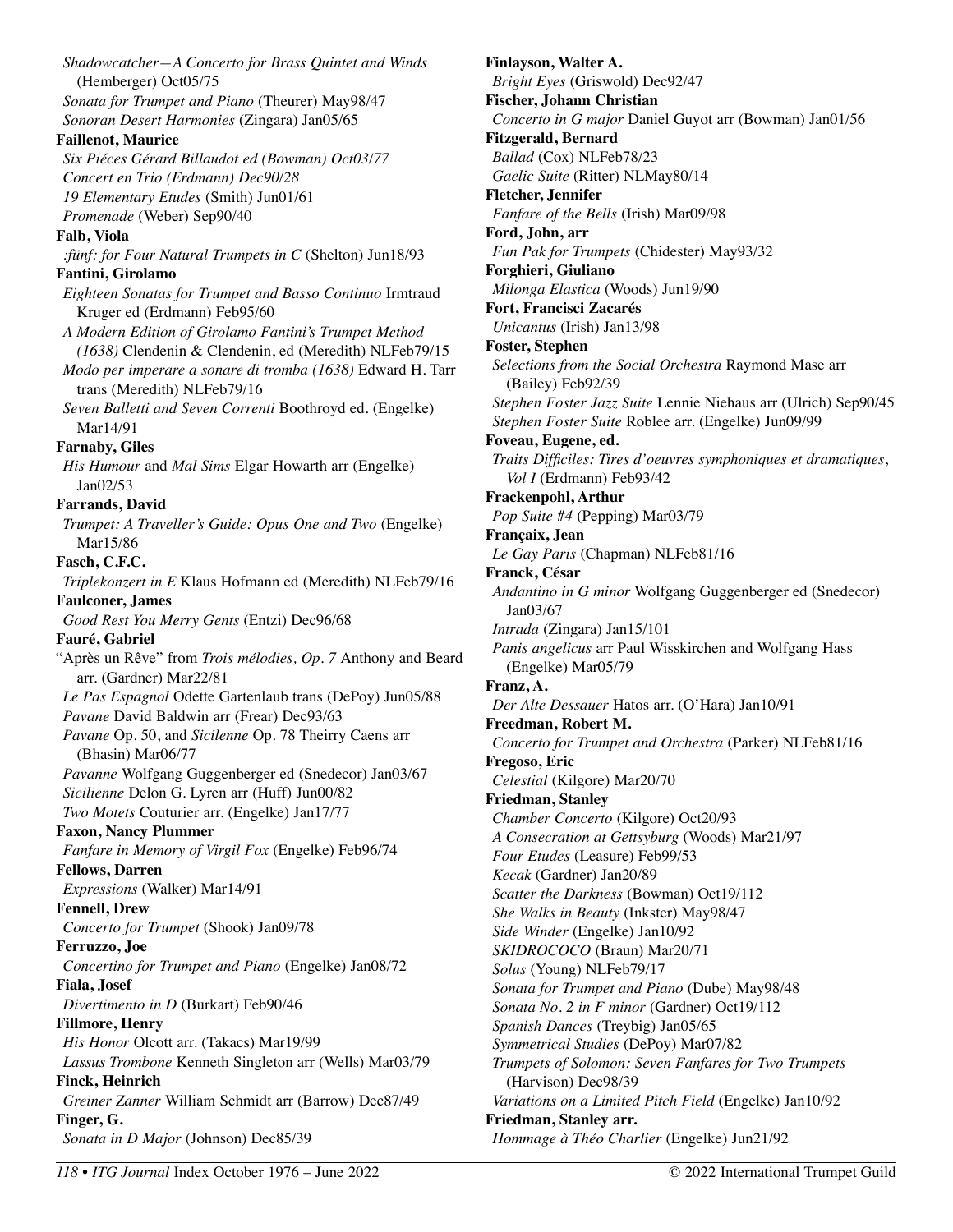**Frith, John**  *Hot Pursuit* (Bean) Jun15/85 *Tritone Sonata for Trumpet in B-flat and Piano* (Pohlman) Oct21/116 **Frith, John, arr.**  *Teacher and I Play Together Duets: 23 Duets for Teacher and Pupil* (Anzenberger) May90/72 **Fritze, Gregory**  *Sonata for Trumpet and Piano* (Dudgeon) Sep84/59 **Frost, Jeff**  *Bald Eagle March* (Zingara) Mar16/76 *Fanfare* (Zingara) Mar16/76 *Fantasy* (Zingara) Mar16/76 *The Journey* (Zingara) Mar16/76 *Old City Gate* (Zingara) Mar16/76 *Spring Thaw* (Zingara) Mar16/76 **Fuchs, Georg-Friedrich**  *Six Fanfares* Couturier ed. (Cook) Mar16/75 **Fux, Johann Joseph**  "Chi nel Camin d'onore" from *Enea negli Elisi* Tarr arr (Engelke) Jan09/77 **Gabrieli, Domenico**  *Sonata No. 5 in D major* Tarr ed. arr. (Engelke) Jan12/88 **Gabrieli, Giovanni**  *Canzon per Sonar Quarti Toni* Walt Oliver trans (Grabowski) Feb94/55 *Canzon septimi toni a 8 No. 1* Brown arr. (Engelke) Oct14/101 *Canzona per Sonare No. 1 "La Spiritata"* Klages arr. (Irish) Jan10/92 *Canzona per Sonare No. 2* Klages arr (Place) Mar08/64 *Canzone a 4* Philip Jones ed (Niedens) Feb80/29 *Et in Terra Pax* Walt Oliver trans (Lukas) Dec94/69 *Fuggi Pur Se Sai* Mathie trans. (Zingara) Oct12/89 *Hodie Christus natus est* Gary Olson arr (Niedens) NLFeb79/17 *Jubilate Deo* Walt Oliver trans (Grabowski) Feb94/55 *Nunc Dimittis* Walt Oliver trans (Grabowski) Feb94/55 *Surrexit Pastor Bonus* Klages arr (Takacs) Oct06/88 **Galib, Michael**  *The Moffett-Klein Phenomenon* (Takacs) Jan09/78 **Gallagher, Jack**  *Capriccio* (Sandor) Dec94/69 *Celebration and Reflection* (Johansen) Jan01/56 *Resonances* (Chidester) Feb94/53 *Resonances for Four Trumpets* (Burkart) Feb88/32 *Sonata Breve* (Dobrzelewski) Mar10/77 *Sonata for Unaccompanied Trumpet* (Herforth) Sep86/37 *Toccata for Brass Quintet* (Johansen) Jan01/57 **Galuppi, Baldassare**  *Alla tromba della Fama* Edward H. Tarr ed & arr (Engelke) Oct02/80 **Ganne, Louis**  *Marche nuptiale* Couturier arr. (Zingara) Mar13/87 *Vieille Chanson* Jean-Louis Couturier ed (Engelke) Jun14/94 **Gardell, Carlos**  *Por Una Cabeza Tango* Birtel arr. (Braun) Oct19/113 **Gates, Keith**  *Brass Quintet* (DePoy) May94/64

**Gay, Sandra** 

*Fanfare for Double Brass Choir* (Millsap) Jun17/86 *In the Unity of Spirit* (Flinchbaugh) Mar08/64 *A Mighty Joyful Celebration* (Ackley) Jun15/85 *Radiance* (Flinchbaugh) Mar08/64 **Geifmann, Abraham**  *Romanze für Trompete und Klavier* (Davidson) May98/48 *Zwei judische Stücke für Trompete and Klavier* Timofei Dokshizer arr (Taylor) May99/53 **Gekker, Chris**  *Fifteen Studies for Piccolo Trumpet* (Roper) Jan07/84 *Twenty-Four Etudes* (Engelke) Jan11/94 **Genzmer, Harald**  *Sonatine for Trumpet and Piano* (Barrow) Dec85/40 **Gerber, René**  *Sonate* (Erdmann) May89/41 **Gérin, Louis**  *Concertino* (Takacs) Jun16/81 **Gershwin, George**  *Best of Gershwin* Jürgen Hahn arr (Engelke) Jun14/94 *Gerswhin in Brass* Roblee arr. (Engelke) Jun09/99 *Gershwin in Brass* Richard Roblee arr (Engelke) Jun14/94 *A Gerswhin-Suite* Roblee arr. (Engelke) Jun09/99 *I Got Fascinating Rhythm: A Gershwin-Suite* Richard Roblee arr (Engelke) Jun14/94 *Prelude II* Norbert Carnovale arr (Grabowski) Dec92/53 *Prelude II* Peter Knudsvig arr (Olcott) Feb93/45 *Rhapsody in Blue* Timofei Dokschitzer arr (Randy Grabowski) Feb94/51 *Stephen Foster Suite* Richard Roblee arr (Engelke) Jun14/94 *Summertime* Kase arr. (Shook) Jan12/89 **Gervaise, Claude**  *French Renaissance Dances* Charles Decker trans (Weimer) Feb90/46 **Gesualdo, Don Carlo**  *Three Madrigals* Graham Bastable trans & ed (Beave) Jun02/75 **Getty, Keith and Stuart Townend**  *The Power of the Cross* (Engelke) Oct10/88 **Ghidoni, Armando**  *Ballad and Rag Divertimento (Morgan) Oct04/78 Premiers Concerts niveau débutant (Pepping) Oct03/78* **Ghidoni, Armando, arr.**  *Airs Célèbres d' Opéras* (Bowman) Mar02/63 *Airs Célèbres d' Opéra (Favorite Opera Arias) Vol. II* (Engelke) Jan05/66 **Gibbons, Orlando**  *6 Fantasias* Norton/Hart ed. (Linkmeyer) Jun20/80 **Gilbert, Jay W.**  *Chanson for Trumpet* (Shugert) Feb93/39 **Gillespie, Dizzy**  *The Dizzy Gillespie Collection* (Helgesen) Jun04/76 **Gilliland, Allan**  *Concerto for Trumpet and Orchestra* (Hunsicker) Mar05/79 **Gillis, Bob**  *Scenes for Trumpet and Orchestra* (Takacs) Oct05/76 *Three for Three* (Shook) Jan12/89 **Gillis, Richard**  *Legbone* and *The Gaze* (Hagarty) Jan19/85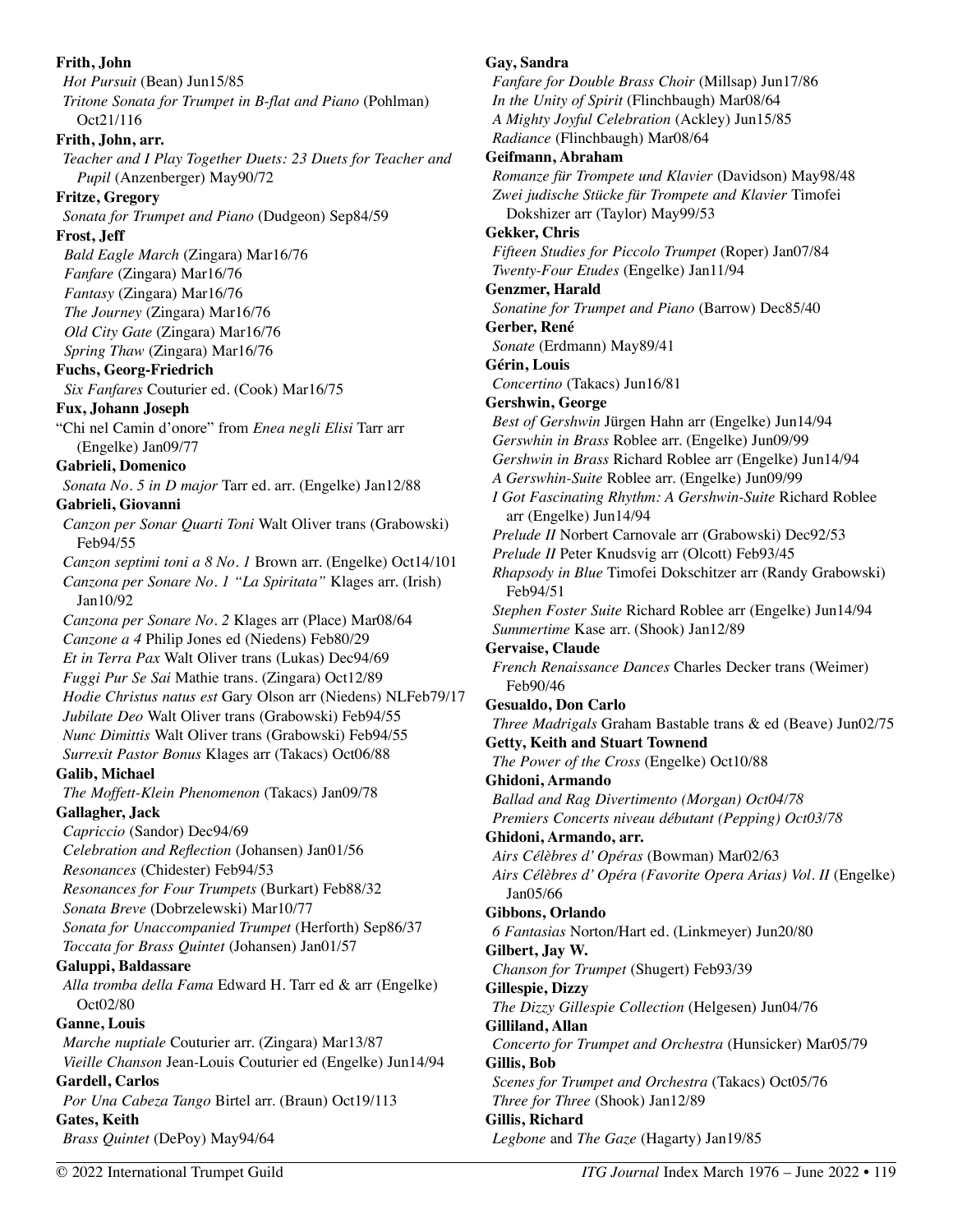**Gimeno, José Antonio**  *12 Dodecaphonic Studies for Trumpet* (Engelke) Jun19/91 **Ginetsinski, Daniel**  *Concertino for Trumpet and Piano* (Sanders) Mar02/63 *Sonatina* (Altman) May99/53 **Girard, Anthony**  *La Nuit* (Anderson) May93/32 **Girard, Jean-Luc**  *Variations Abominables* (Hurst) Sep92/48 **Glaser, Frank and Maurice van Dijk**  *Methode van de 21ste Eeuw (Method for the 21st Century)*  (Zingara) Oct18/105 **Glazunov, Alexander**  *Chant du ménestrel, Op. 71* Miriam Hickman arr. (Engelke) Mar11/79 **Glowaty, Andrew**  *24 Etudes in All Major and Minor Keys for the Progressing Trumpeter* (Engstrom) Feb91/35 **Godel, Didier**  *Aria Fiorentina* (Lipka) May94/64 **Goedicke, Alexander**  *Concert Etude* (DiMartino) May83/23 *Concert Etude,* op. 49 Peter Schmalz trans (Hemberger) Jan01/57 **Golightly, David F.**  *Trumpet Concerto* (Zingara) Oct14/103 **Goller, Vinzenz**  *Fanfaren zu festlichen Anlässen* (Parker) Oct78/30 **Golson, Benny**  *Whisper Not* Kase arr. (Shook) Jan12/89 **Gomez, Alice**  *Al Huapango "Guango"* (Cook) Oct16/103 *Hydra* (Cook) Oct16/103 *Latin Jazz Suite* (Zingara) Jun17/86 *Salsa Metalica* (Cook) Oct16/103 **Good, Scott**  *Between the Rooms—Concerto for Trumpet and Orchestra* (Walker) Mar14/92 **Gordigiani, Giovanni Battista**  *Zwölf Aufzüge* Leo Kappel ed (O'Donnell) May93/32 **Gossec, François Joseph**  *Military Symphony* John Miller arr (Engelke) Jun01/62 *Tambourin* Steven Winick trans (Farr) Oct78/30 **Gounod, Charles Francois.**  *Funeral March of a Marionette* Arthur Frackenpohl arr (Brown) Feb93/44 **Graap, Lothar**  *Fröhlich soll mein Herze springen* (Cansler) Jan07/85 **Grainger, Percy**  *Lincolnshire Posy* Dennis Ferry trans (Morton) Mar03/80 *There Was a Pig Went Out to Dig* Muntefering trans. (Millsap) Jun18/93 *Ye Banks and Braes of Bonnie Doon* Barry Ford arr (Zingara) Jan02/54 **Gransler, Rich, arr.**  *Two Fanfares for Young Trumpet Players* (Erdmann) Dec87/51 **Grant, James**  *Opener/Closer* (Bennett) Oct17/108

**Grant, Robin**  *And Then There Was JAZZ* (Reinhardt) Dec93/57 **Grantham, Donald**  *Bouncer* (Simmons) Dec94/69 **Grapp, Lothar**  *Missa* (Spoljar) Jan04/63 **Green, Johnny**  *Body and Soul* Buselli arr (Irish) Mar12/79 **Gregson, Edward**  *Cameos for Trumpet and Piano* (Powers) Mar09/98 **Gresham, W. Jonathan**  *Plainchant for Trumpet* (Laverty) Jun01/62 *Renaissance Duets* (Engelke) Jan12/89 **Grieg, Edvard**  *Huldigungsmarsch* from *Sigurd Jorsalfur* Gordon Mathie arr (Paddock) May99/54 *Lyric Pieces* John Wallace arr (Johnson) May86/76 *My Johann* Neal Corwell arr (Ross) Sep90/41 **Grigson, Lionel, ed.**  *A Louis Armstrong Study Album* (Washut) Sep93/54 **Guaraldi, Vince**  *Christmas Time Is Here* Hirshman arr. (Bowman) Jun16/81 **Guiffre, Jimmy**  *Four Brothers* (Washut) Dec92/47 **Guigou, Pierre**  *Suite Bretonne* (Rottner) Feb94/56 **Gunning, Christopher and Graham Lyons**  *The Really Easy Trumpet Book* (Marcellus) Dec89/36 **Gussago, Cesario**  *Sonata Quartadecima, Sonata Terzadecima (1608)* Richard Burkart ed & arr (Lewis) NLFeb81/17 **Haack, Paul**  *1812 Riff* (Erdmann) Dec87/51 *Jive Five* (Ross) Sep90/41 *Just a Closer Walk* (Ross) Sep90/41 **Haas, Wolfgang G., arr.**  *Festliche Suite* (Ackley) Jan05/66 **Haas, Wolfgang G. et al**  *Collection of 11 Duets* Wolfgang G. Haas arr (Shook) Mar01/71 **Hader, Widmar**  *Divertimento* (Streitwieser) NLMay78/14 **Haerle, Dan, Jack Petersen, and Rich Matteson**  *Jazz Tunes for Improvisation* (Goodrich) Oct01/83 **Haferty, Frank J.**  *Christmas Anthology: 24 Duets for Grade 3-4 Musicians*  (Engelke) Mar16/76 **Hailstork, Adolphus**  *Sonata for Trumpet and Piano* (Seals) Mar05/79 *Variations for Trumpet* (Marchiando) Jun05/89 **Hakim, Naji**  *Old Hundredth* (Engelke) Jan01/57 **Halferty, Frank J. (Arranger)**  *Wedding Masterworks* (Engelke) Mar09/98 **Hall, Percy**  *Triple Treat* (Sorenson) Sep96/57 **Halligan, Richard**  *Dialogues for Trumpet, Piano, and Percussion* (Ewald) Dec98/40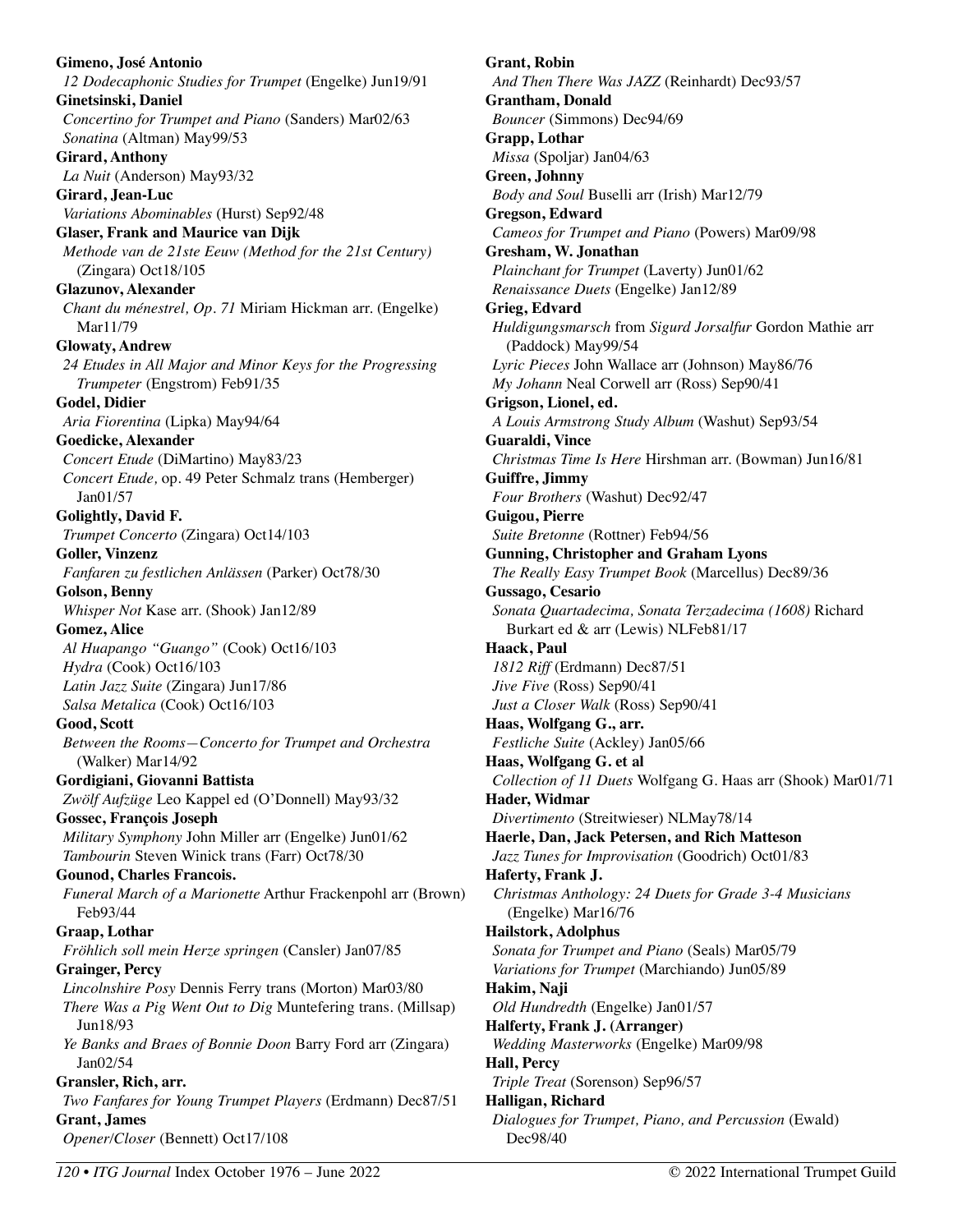*Meditation* (Zingara) Mar07/83 **Hamel, G.**  *Perles de Cristal* (Anzenberger) Sep89/55 **Hamelin, Marc-André**  *Fanfares for Three Trumpets (DePoy) Oct03/78* **Hammerschmidt, Andreas**  *Suiten für Blechbläser* Karl-Heinz Saretzki ed (Doerksen) Sep93/59 **Handel, George Frideric**  *Aria* Patrick McGuffey arr (Meredith) NLMay78/12 *"Aria*" from *Amadigi* Peter Knudsvig arr Oct02/81 *"Aria"* from *Saul* Bernard Fitzgerald arr (Shugert) Dec92/48 *Arrival of the Queen of Sheba* Cable arr. (Shiley) Oct13/93 *Arrival of the Queen of Sheba* Hickman arr (Cansler) Oct06/88 *Concerto for Trumpet (Oboe) and Orchestra* Keßler arr. (Gardner) Mar18/92 *Concerto in B-flat* Treybig arr. (Koehler) Jan17/77 "Eternal Source of Light Divine" from *Ode für den Geburtstag der Königin Anne* Tarr arr. (Engelke) Jan09/77 *Fanfare* (from *The Water Music Suite*) Peter Neu arr (Enloe) Feb96/72 *For Unto Us a Child is Born* Frank Groome arr (Sorenson) Sep96/57 "Hallelujah" from *Messiah* Ford arr. (Irish) Mar10/77 *L'Harmonieux Forgeron Thierry Caens arr* (DePoy) Oct03/78 *The Harmonious Blacksmith* Richard Frazier arr (Johnson) Feb83/29 *Hornpipe from Water Music* Lloyd Conley arr (Justus) Oct04/78 *La Réjouissance* Heading arr. (Takacs) Oct18/105 *Lascia ch'io pianga* Swisher arr. (Cook) Jan16/87 *Let the Bright Seraphim* Bernard Fitzgerald arr (Ferguson) May87/28 *Let the Bright Seraphim* Roland Brom arr (Bhasin) Jun05/89 *Messiah Suite for Brass Quintet* Chuck Seipp arr (Lukas) Dec96/69 *Oh! Had I Jubal's Lyre* (Ferguson) May87/28 *Overture from the Royal Fireworks Music Suite* Peter Neu arr (Brown) Dec96/69 *Rejoice* (Ferguson) May87/28 *The Rejoicing from The Royal Fireworks* Chuck Seipp arr (Almeida) Feb95/60 *Sonate en Fa Majeur* Ivan Jevtic arr (Erdmann) Feb92/36 *Sound an Alarm* from *Judas Maccabaeus* (Bahr) Feb99/54 *Suite from Armadigi* Wolfgang Haas ed & arr (Engelke) Oct04/79 *Suite from Water Music* O'Hara arr (Engelke) Oct07/77 *Suite in D* J. Carlton Rowe arr (Grabowski) Sep93/59 *Suite in Ré Majeur* Jean Thilde arr (Dudgeon) Dec83/30 *Suite No. 2 in D from The Water Music* Ashton arr. (Engelke) Jun13/82 *Three Arias* James Ode trans (Meredith) NLFeb79/17 *"Thus When the Sun" from Sampson* Bernard Fitzgerald arr (Shugert) Dec92/48 "*The Trumpet Shall Sound" from The Messiah* Albert Loritz arr (Burgess) Jan08/71 *The Trumpet Shall Sound* Stewart trans (Brekke) Mar06/77 *Water Music* (Snyder) May98/46

**Handl, Jacob**  *Three Renaissance Motets* (Ross) Dec95/59 **Handy, W.C.**  *St Louis Blues* Arthur Frackenpohl arr (Grabowski) Dec93/63 **Hanson, Dave**  *Elegy and Dance* (Sorenson) Sep96/57 **Hanson, Dave, arr**  *Angels We Have Heard On High* (Sorenson) Sep96/57 **Harbach, Barbara**  *Emily!* (Walker) Jun13/83 **Harbinson, William G.**  *Two Carols for Christmastime* (Hay) Jan19/85 **Harbison, Pat**  *Technical Studies for the Modern Trumpet* (Ketch) Dec84/38 **Harmon, John**  *An American Hero: A Tribute to Joe Di Maggio* (Tuck) Jan03/68 *Secrets for Trumpet and Piano* (Poor) Feb95/61 *Three Processionals* (Harshbarger) May95/77 **Harris, Paul and Wallace, John**  *Time Pieces for Trumpet: Music throught the Ages in Three Volumes* (Moore) May99/54 **Hart, Don**  *The Carillon Brass Medley* (Scully) Sep98/57 **Hartmann, Karl Amadeus**  *Concertino für Trompete mit sieben Soloinstrumenten* (Treybig) Jun03/80 **Haskell, Jeff**  *Woolloomooloo Oversized* (Irish) Jan13/99 **Hasse, Jean**  *Boston Common Brass* (Olcott) May89/42 **Hässler, Hans-Leo**  *Lied "Mein Lieb wil mit mir Kriegen"* Walt Oliver trans (Grabowski) Feb94/55 *Seven Renaissance Dances: Antiphonal Version* Dziuk trans. (Kilgore) Mar21/98 *Seven Renaissance Intradas* Dziuk trans. (Gardner) Jun15/86 *Suite* Bernard Fitzgerald ed (Toering) NLMay80/15 **Hawes, Jack**  *Festival Pieces* (Barrow) May89/47 **Haydn, Franz Joseph**  *Concerto in C Major* (Engelke) Mar07/83 *Concerto in E-flat* Buckley arr (Ewell) Jun07/89 *Concerto in E-flat for Trumpet and Orchestra* Joel Treybig arr for quintet (Zingara) Mar04/77 *Concerto per il Clarino* Bland arr. (Bowman) Oct16/104 *Toy Symphony* Chuck Seipp arr (Engelke) Jun03/81 *Trumpet Concerto* Fred Mills ed (Lewis) Sep90/41 *Trumpet Concerto* Ryan Anthony ed (Volz) Jan05/67 **Haydn, Franz Joseph; Hummel, Johann Nepomuk; Neruda, Jan**  *The Classical Trumpet Concerti* Mueller arr. (Ackley) Mar08/64 **Haydn, J. Michael**  *Concertino* (d'Addio) Sep84/60 *Concertino per il Clarino* Werner Rainer and Kurt Janiczek arr (Stephens) May89/43

**Head, John H. and Sue Mitchell Wallace, arr.** 

*The Classical Wedding* (Gorham) May89/43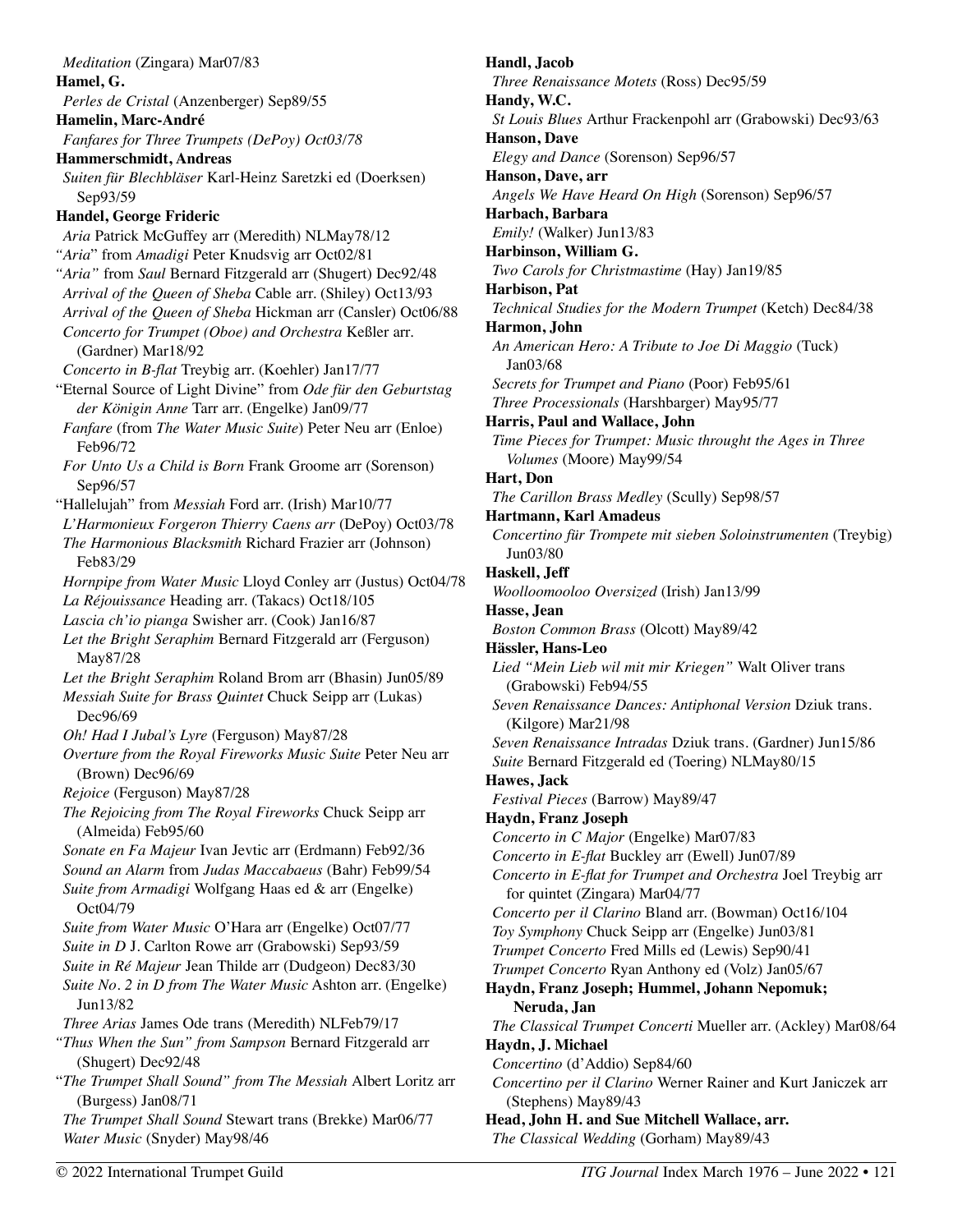**Healey, Derek**  *The Battle, A Suite for Trumpet and Piano, op. 50* (Johnson) NLFeb82/31 **Hedges, Anthony**  *Sonata for Trumpet and Piano* (Bowman) Jun02/75 **Hedwig, Douglas**  *Brooklyn Fanfare* (Pohlman) Jun21/92 *A Certain Slant of Light* (Engelke) Oct17/108 **Hefti, Neal**  *A Little Tempo Please* Burkart arr. (Engelke) Jan10/91 **Heger, Uwe, arr.**  *Tunes, Voluntaries…* Three Vols. [Works by Purcell, Clarke, Stanley, Boyce, and others] (Erdmann) May93/33 **Heger, Uwe, and Christian Blümel, arr.**  *Easy Folksongs, Vol 1* (Olcott) May92/43 *Easy Ragtime Trios* (Olcott) May92/43 *Jazz Ragtime* (Olcott) May92/43 *Jazz Standards and Traditionals, Vol. 1* (Olcott) May92/43 *Jazz Standards and Traditionals, Vol. 2* (Olcott) May92/43 **Heider, Werner**  *Directions für Trompete, Posaune, und Klavier* (Johansen) Oct00/74 **Heikkinen, Esko**  *Turvat Kuntoon (Brass Chops Manual)* (Tunnell) Jun00/82 **Heilig, Sieglinde, & Uwe Heger, arr.**  *Let's play…Classic and Folk* (Apelgren) Dec94/69 **Heim, Norman, arr**  *Christmas Fantasy* (Aleshevich) Sep93/50 **Henderson, Joe**  *Homestretch* Kase arr. (Shook) Jan12/89 **Henderson, Luther**  *A Canadian Brass Christmas* (Lewis) Sep89/59 *Dixieland Classics: Six Jazz Masterpieces from the Dixieland Era* (Engelke) Jan12/90 *Glory, Look Away (Dixie, Battle Hymn of the Republic)*  (Shugert) Feb90/49 **Henderson, Ruth Watson**  *Trumpet Voluntary* (O'Donnell) May94/65 **Herbillon, Gilles**  *40 Contemporary Etudes, Volume 2* (Wilson) Mar15/86 *48 Short Preliminary and Progressive Studies* (Barrow) Dec96/69 **Hering, Sigmund**  *Double and Triple Tonguing—A Complete Approach for Trumpet* Erdmann ed. (Engelke) Mar11/79 *Studies on Ornamentation for Trumpet* Erdmann ed. (Engelke) Mar11/79 **Herriot, Bobby**  *16 Etudes for Trumpet* (Walker) Feb85/53 **Hertel, Johann Wilhelm**  *"Allegro" from Concerto for Trumpet in D* William H. Bjornes, Jr., arr (Schiemann) May92/44 *Concerto No. 3 in D Major* Edward H. Tarr ed (Shipman) May94/65 **Hickman, David**  *100 Progressive Lessons for Trumpet* (Engelke) Oct09/89

*The Piccolo Trumpet: Duets, Etudes, Orchestral Excerpts*  (Lewis) Oct77/42 **Hightower, Matthew**  *A Long Ride in a Slow Machine* (Blosser) Mar21/98 **Hilfiger, John Jay**  *First Solo Album for Trumpet* (Engelke) Oct09/90 *Intermediate Solo Album for Trumpet* (Engelke) Oct09/90 **Hill, Douglas**  *Intrada* Dec98/40 **Himes, William**  *Dialogue for Trumpet and Band* (DePoy) Dec98/40 **Himes, William, arr.**  *The Star Spangled Banner* Stephen Bulla trans (Reynolds) Dec93/61 **Hinterbichler, Karl, arr.**  *Four Eastern European Christmas Carols* (Winegardner) Jun12/97 **Hobbs, Joshua**  *Fanfare for the Green and Gold* (Linkmeyer) Jun19/91 *Forever Sky* (Cook) Jan15/101 *Tempestas* (Landon) Jun20/80 **Hochman, Klaus**  *Sieben Bagatelles* (Johnson) Dec85/39 **Hodkinson, Sydney**  *Clarion: A Canonic Prelude for Trumpet(s)* (Tuck) Jan03/68 **Hoffman, Edward**  *Advanced Interval Studies* (Engelke) Jan09/79 **Hoffman, Stanley M.**  *Fanfare, Tango, and Fughetta on Hebrew Themes* (Walburn) Oct13/94 **Holborne, Anthony**  *Elizabethan Dance Suite* (Johnson) Feb83/29 **Holcombe, Bill**  *A Christmas Jazz Suite* (Barrow) Sep86/38 *Music for Weddings Vol. 1* (Barrow) May87/27 *The Twelve Days of Christmas* (Barrow) Sep86/38 **Holmboe, Vagn**  *Quintet No. 2* (Johnson) Dec83/30 **Holst, Gustav**  *First Suite in E-flat* Geoffrey Bergler arr (Leasure) Jun00/83 *Jig* Lawrence David Eden arr (Laverty) Sep94/54 *Jupiter Theme: I vow to Thee, My Country* Michael Brown trans (Sanders) Oct04/79 March from *Second Suite in F* DeGoti arr. (Landon) Mar20/71 **Hopkins, James**  *Brass Quintet I* (Edelbrock) NLFeb81/17 **Hopkins, John Henry, Jr.**  *Three Free Kings* Green arr. (Bowman) Jun16/81 **Hørven, Vera**  *Nordic Calendar (Volumes 1-4)* (Engelke) Jan04/64 *Three Nordic Quartets* Olcott arr. (Wilson) Jan13/100 *Twenty-one Norwegian Trumpet Soli)* (Engelke) Jan04/64 **Horwood, Michael S.**  *Brass-Fast* (Laverty) Sep94/54 **Houben, Kevin**  *Three Statements* (DePoy) Jan04/63 **Howarth, Elgar**  *The American* (Johnson) Sep87/34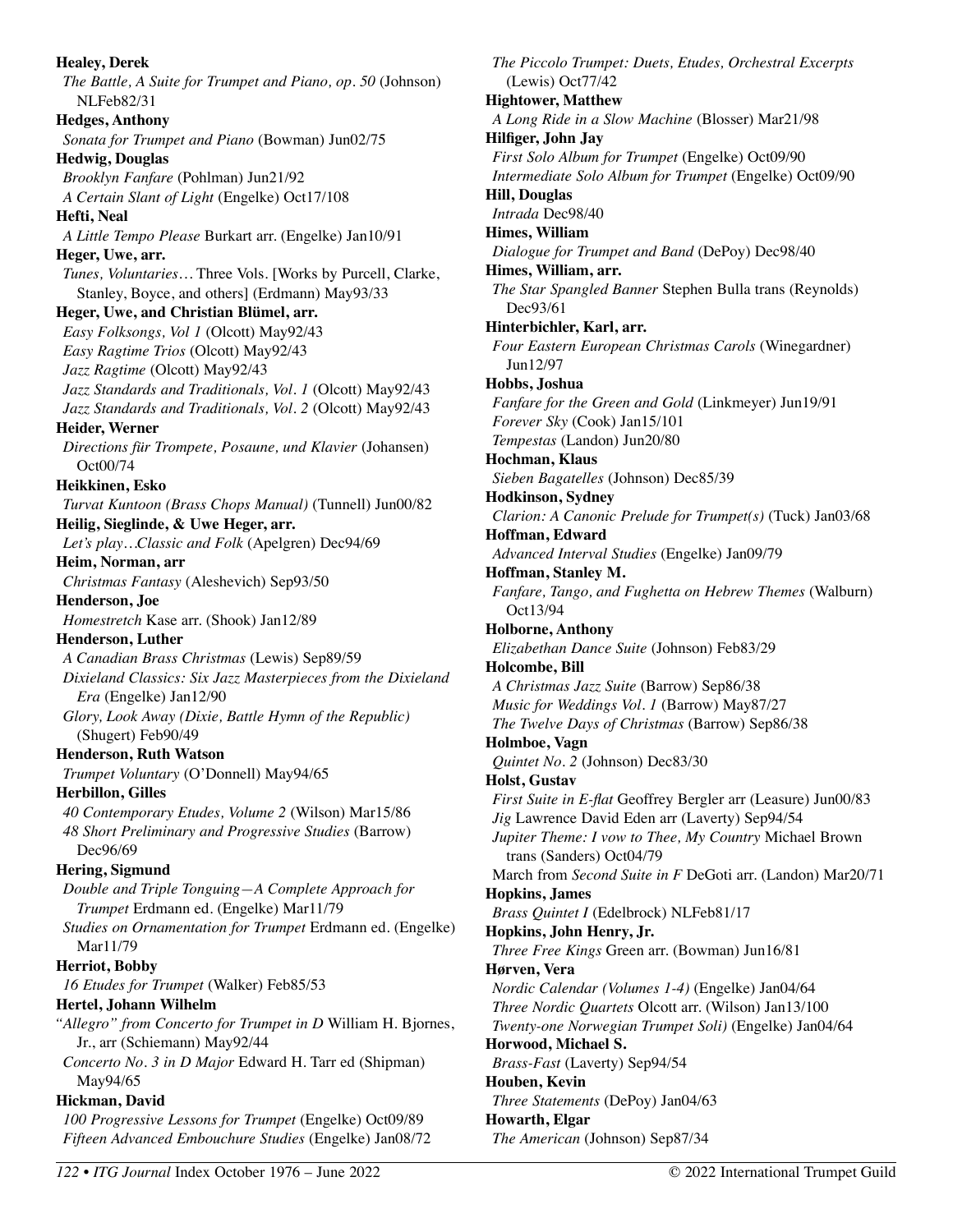*Toy (Ap*elgren) Sep95/99 *Variations for Brass Quintet* (Johnson) Dec82/20 **Hubans, Charles**  *2nd Concerto* (Ulrich) Dec89/36 **Hubbard, Freddie**  *Crisis* (Engelke) Jan10/91 *Up Jumped Spring* Wilson arr. (Zingara) Jun15/86 **Hudson, Rob**  *Easy Blue Trumpet* (DePoy) Jun06/70 *Easy Blue Trumpet* (Koehler) Oct15/94 *Thirty Modern Studies* (Koehler) Oct15/94 *25 More Modern Studies for Trumpet* (Takacs) Jun18/93 **Hultmark, Torbjörn**  *Alcántara* (Engelke) Jun13/83 **Hummel, Johann Nepomuk**  *Concerto a Tromba Principale* (Engelke) Jun13/83 *Concerto a Tromba Principale (in E)* Edward H. Tarr ed (Glover) NLOct79/12 *Concerto for Trumpet in E-flat major* Koehler arr. (Cook) Jan18/78 *Concerto in E-flat Major* Ronald Romm ed (Sandor) May90/69 *Introduction, Thème et Variations* Ivan Jevtic trans (Engelke) May94/65 *Trumpet Concerto* Ryan Anthony ed (Volz) Jan05/67 *Trumpet Concerto in E major* Kube arr. (Engelke) Mar11/80 *Trumpet Concerto in E-flat major* arr. Kube (Zingara) Oct11/94 **Hummel, Johann Nepomuk; Haydn, Franz Joseph; Neruda, Jan**  *The Classical Trumpet Concerti* Mueller arr. (Ackley) Mar08/64 **Humperdinck, Engelbert**  "Evening Prayer" from *Hänsel and Gretel* Anthony and Beard arr. (Gardner) Mar22/81 **Humphries, John**  *Concerto in D Major, op. 2, no. 12* Richard Platt ed (Lewis) NLOct79/13 *Trompetenkonzert XII, op. 3* Wolfgang Haas and Paul Wisskirchen arr (Flinchbaugh) Jan08/72 **Hunger, Helmut (editor)**  *Bis: Small Encores for Trumpet and Organ III* (Tuck) Oct07/77 **Hunsberger, Donald, arr.**  *Carnaval: 11 Solos for B-flat Cornet and Piano* (Winick) Dec90/29 **Hunt, Clyde E.**  *Alleluia* (O'Donnell) Dec92/48 *Fanfare* (Barrow) Feb93/39 *Fanfare and Tarantella* (Lipka) May93/33 *Sail the Seven C's: An Easier Way to Play the Trumpet (Brown)* Feb93/43 *Shenandoah* (Barrow) Feb93/39 *Song* (Ross) Feb94/53 *To Herald the Crumbcrusher* (Barrow) Feb93/39 **Husa, Karel**  *Concerto for Trumpet* (d'Addio) NLMay82/18 *Concerto for Trumpet and Orchestra* (Siebert) Sep95/100 *Landscapes for Brass Quintet* (Jones) Dec97/56

**Hyslop, Scott M., arr.**  *Psallite: Four Classic Motets for Christmas and General Use By William Byrd, Michael Praetorius, and Johann Walter*  (Appleby-Wineberg) Jan03/68 **Ignatio, Pater**  *Five Salzburg Fanfares* Haas ed & arr (Sanders) Jun06/70 **Inagaki, Seiichi**  *Pulse for Brass and Percussion* (Johnson) Sep83/50 **Isaacson, Michael**  *Four Seasons for Five Brass* (Frear) May95/77 *Solitary Call* (Ross) May94/66 **Iveson, John (arr.)**  *Let's Face the Music* (DePoy) Mar07/83 **Jacchini, Giuseppe**  *Sonata con Trombe* Ashton arr. (Engelke) Jun13/82 **Jacob, Gordon**  *Festal Flourish* William Pardus arr (Brown) Dec95/59 **Jacquith, Austin K.**  *Shades of Red* (Zingara) Jun14/94 **Jäger, Karl-Heinz**  *Concertino* (Sandor) Sep94/54 **Jager, Robert**  *Fusillade* (Decker) Feb85/54 **Janetzki, Christhard**  *Elegie und Rondo toccatino (Dobrzelewski) Oct03/79* **Jarvis, David**  *Macbeth and Macdonwald* (Wheeler) Dec98/41 **Jarvis, Jeff**  *JAMZ (15 Solos in Modern Styles)* (Engelke) Mar21/98 *Jazz Solos for Trumpet, Volume 1* (Richardson) Jun01/62 **Jarvis, Jeff, arr.**  *Nativity Suite I* (Barrow) Sep90/46 **Jarvis, Rebecca, arr.**  *Classics for Trumpet Quartet* (Engelke) Mar20/71 **Jay, Charles**  *Thème, variation et final* (Dorsam) NLFeb78/23 **Jekabson, Erik**  *Thirty-Two Jazz Duets for Trumpet* (Parish) Jan10/93 **Jenkins, Karl**  *Palladio* Small arr. (Hay) Jan17/78 **Jevtic, Ivan**  *Kolo* (Erdmann) May95/78 *Per Tromba Sola* (Hurst) May93/34 *Quintette Victoria* (Parker) Dec83/29 *Second Concerto for Trumpet and Orchestra* (Decker) May92/40 *Second Quintet for Brass* (Hurst) May93/43 **Jewell, Fred**  *The Screamer* William H. Bjornes arr (Calvin D. Hofer) May93/43 **Jirko, Ivan**  *Koncert* (Gorham) NLMay79/17 **Johansen, Niels-Ole Bo**  *Four Unprententious Fanfares* (Špoljar) Oct21/116 **Johnson, David**  *Settings of Festival Hymns and Chorales: 4 Sets* (Johnson) Dec82/20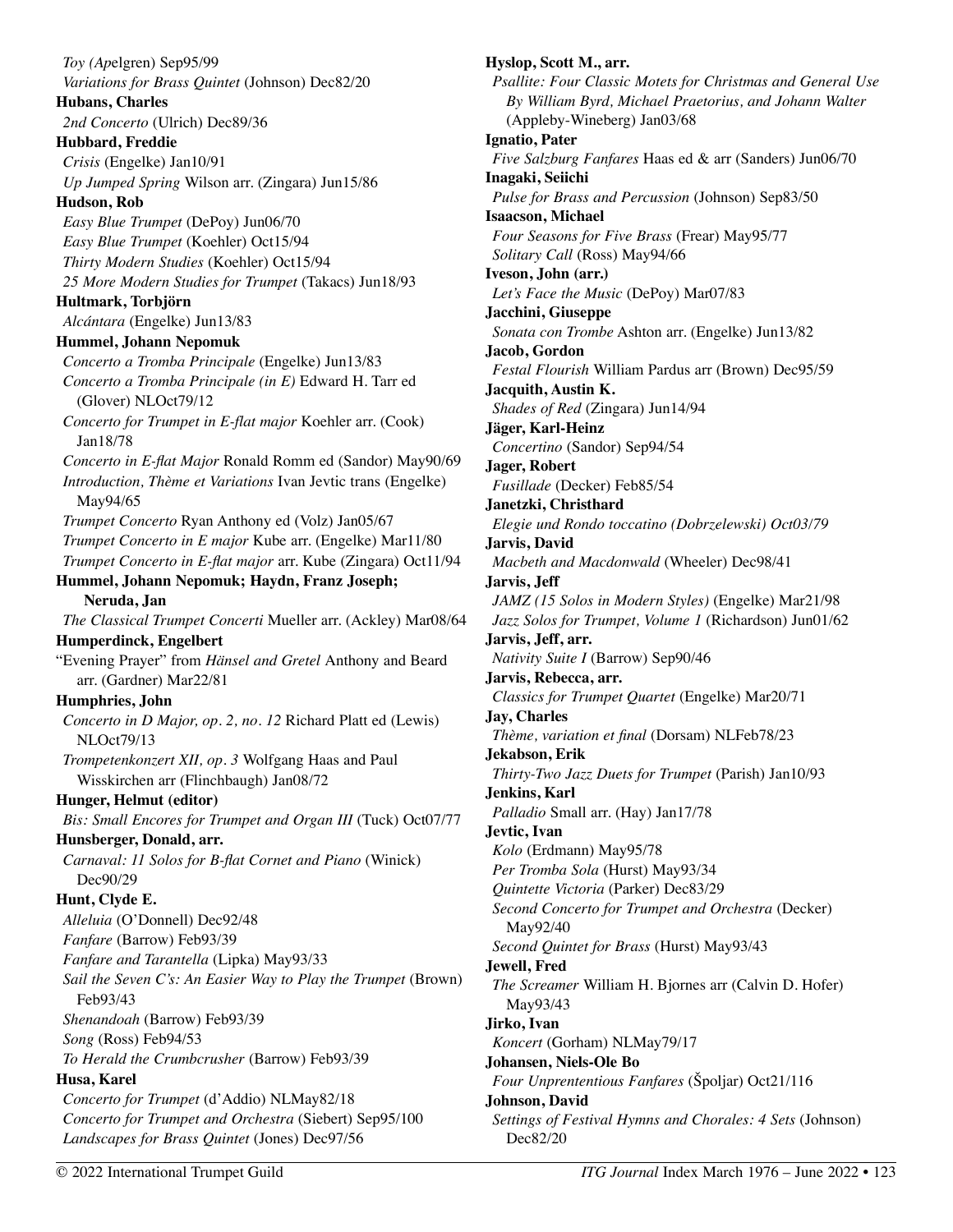# **Johnson, Keith**  *Progressive Studies for the High Register* (Erdmann) Dec91/35 **Jones, Charles Collier**  *Sonatina for Two Trumpets* (Johnson) Feb88/33 *Three American Rags for Brass Quintet* (Shiley) Oct13/94 **Joplin, Scott**  *Maple Leaf Rag* Jean-Francois Michel arr (Laverty) Sep94/55 *Peacherine Rag* James "Red" McLeod arr (Decker) May93/42 *Pineapple Rag* James "Red" McLeod arr (Decker) May93/42 *Pleasant Memories – Ragtime Waltz* Thierry Caens trans (Edris) May85/44 *6 Ragtimes* (Mautner) Feb86/26 *Solace* Peter Knudsvig, arr (Decker) Dec92/53 *Solace: A Mexican Serenade* Keith Mehlan arr (Benjamin) Feb93/45 **Joplin, Scott, & Uwe Heger**  *Let's Rag…* Uwe Heger arr (Reinhardt) Sep93/50 **Joubert, Claude-Henry**  *Le Triomphe de Thétis* (Lukas) Feb94/53 *Soir et Matin* (Edris) May85/44 **Jude, Hippolyte and J.R. Cauley**  *Music for Four Trumpets, Volume I from the Ellis Pugh Collection* Ellis Pugh arr (Grabowski) Feb90/47 **Jurgens, Dietmar**  *Osterhymnus für Trompette und Orgel* (Seals) Oct01/83 **Jurvis, Rebecca arr.**  *Classics for Trumpet Quartet* (Engelke) Mar20/71 **Kabak, Milton**  *Afternoon in Spain* (Bhasin) Jan06/68 **Kabalevsky, Dmitre**  *Clowns* (Barron) May95/78 **Kaisershot, Kevin**  *B-flat Trumpet Trios* (Zingara) Mar03/80 *Eight Fanfares for Three Trumpets* (Holley) Oct04/79 *Gimme Five* (Parish) Jan11/93 *Hiccups* (Parish) Jan11/93 *Scherzo Burlesca* (Baker) Jun05/89 *Scherzo Dramatique* (Parish) Jan11/93 *Studies in Syncopation* (Ruttan) Oct04/80 *Three Elizabethan Madrigals* (Ross) Sep93/51 **Kalke, Enrst-Thilo**  *Chat for Two* (Engelke) Mar09/97 *Funeral Music* (Engelke) Oct09/90 *Vilvaldiana—The four times of day* (Fairfield) Oct14/103 *Wedding Music* (Engelke) Oct09/90 **Karg-Elert, Sigfried**  *Triumphal March (Now Thank We All Our God)* William Picher trans (Rager) Dec92/55 **Karlsen, Kjell Mørk**  *Sonata da Chiesa* (Spoljar) Jun04/76 *Choralsonata Nr. 3* (Edris) Mar02/63 *Choralsonata Nr. 3* (Jackson) NLMay77/6 *Missa da Tromba* (Edris) Mar02/64 *Sonata for Trumpet and Piano* (Bowman) Mar01/71 **Kase, Chris**  *Arpeggiare—Practical Chordal Exercises for Trumpet* (Takacs) Oct17/109

*Twenty-First Century Technique: Modern Technical Studies for Trumpet* (Zingara) Mar08/65 **Kase, Robert**  *21 Studies in Style and Interpretation* (Tunnell) NLFeb79/18 **Kastner, Georges**  *Adagio et grande polonaise brillante* Jean-Louis Couturier ed (Engelke) Jun14/94 **Kazez, Daniel**  *The Rhythm Book* (Wisler) May98/49 **Keller, Godfrey**  *Sonata No. 1 in D Major* Peter Holman ed (Johnson) Feb83/29 **Keller, Max**  *Sechs Aufzüge* (Johnson) Dec85/39 **Kelly, Adrian**  *Eight Theatrical Etudes* (Kilgore) Oct20/93 **Kelly, Bryan**  *Divertimento* (Barrow) Dec85/40 *Sonatina* (Johnson) Feb88/33 *Suite Parisienne* (Johnson) Dec82/20 **Kelly, Paul Austin**  *Big Bad Wolf: Trumpet Duets, Books 1 & 2* (Linkmeyer) Jun20/80 *Rondo Giocoso* (Gardner) Jan20/89 **Kember, John and Sam Lewis**  *Trumpet Sight-Reading* (Zingara) Mar14/92 **Kerkorian, Greg, arr.**  *Giligia* (Dunnick) NLFeb79/18 **Kerr, Andre**  *Trompettissimo* (Marchiando) Jun00/83 **Kershaw, Richard**  *Jazz Sonata* (Ackley) Mar09/99 **Keyes, Nelson**  *Trio for Brass* (Burkart) NLFeb78/26 **Kibbe, Michael**  *Five Carols for Brass Quintet* (Hay) Mar18/93 *Humboldt Currents,* Op. 174 (Hay) Mar17/80 *Metal Music, Op. 122* (Millsap) Mar15/87 *Quintet No. 1, Op. 30* (Millsap) Mar15/87 **Kilstofte, Mark**  *Sentinels* (Engelke) Mar22/82 **Kimmel, Jack Normain**  *Mambo's Mambo* (Zingara) Jun15/86 *Scherzino* (Phelps) Dec95/60 *Scherzino* (Wilson) Feb99/54 *Sonata for Trumpet and Piano* (Theurer) Dec97/57 *Suite for Four Trumpets and Con Lenezza* (Siebert) Dec95/60 *Suite for Four Trumpets and Suite No. 2 for Four Trumpets*  (Winkler) Mar00/74 **Kingston, Matt**  *One Hundred and One Famous Trumpet Solos to Improve Your Technique* (Engelke) Jan08/73 **Kirby, Paul H.**  *Sonata for Trumpet and Piano* (Theurer) Dec97/57 **Kissing, Andrew arr.**  *The Brass Wedding Collection (Book I – III)* (Engelke) Jun07/89 **Klages, James arr.**  *Christmas Medley* (Takacs) Oct06/88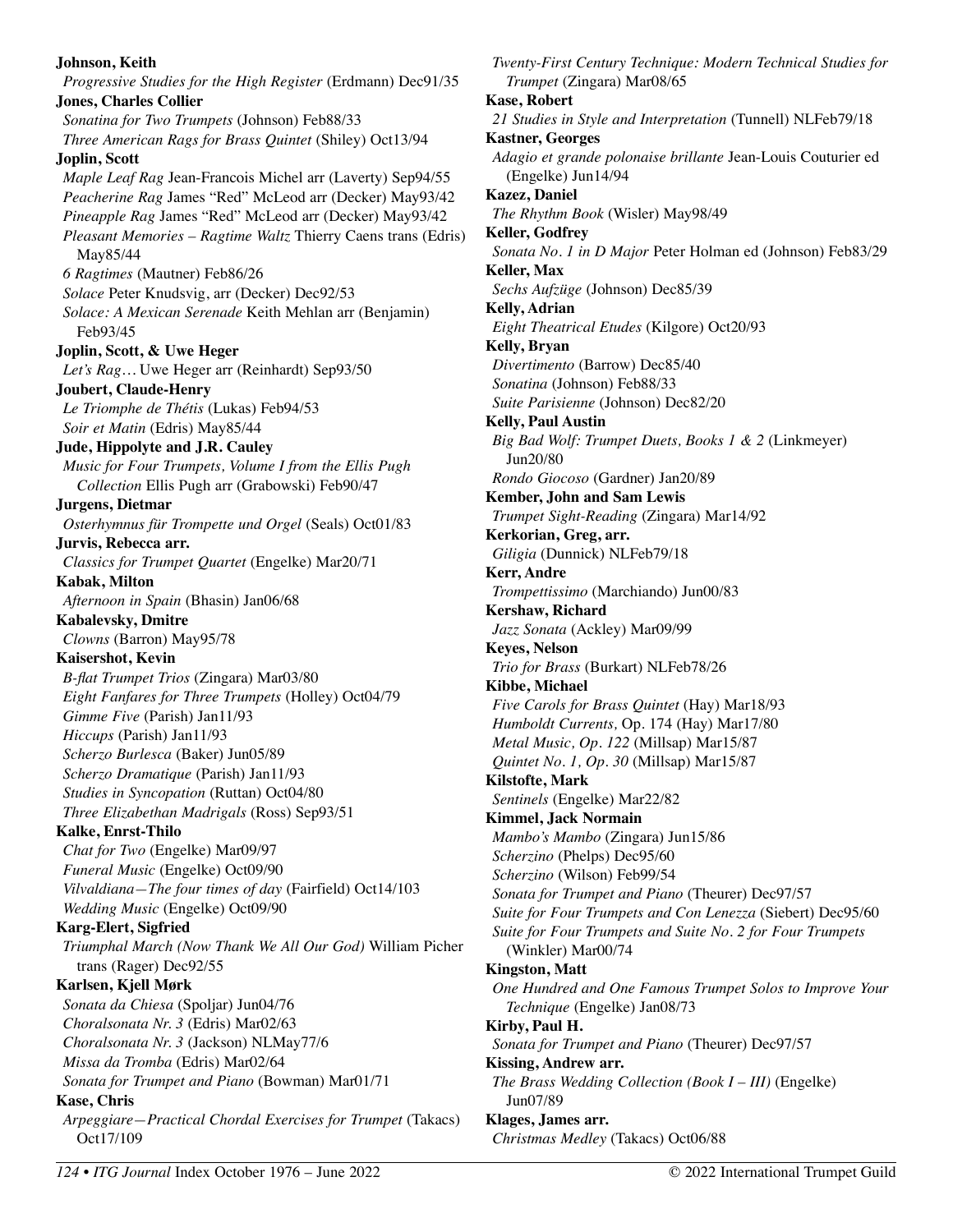**Klaschka, Martin**  *Trio in Brass* (Millsap) Oct20/93 **Knight, Tim**  *Concertino for Trumpet and Organ* (Flinchbaugh) Jun08/80 **Koch, Frederick**  *Three Impressions* (Kleve) Sep92/44 **Koechlin, Charles**  *Choral en Canon Dans le Mode de Sol*, Op. 117, No. 6 (Doerksen) May94/66 *Monody* (Cansler) Oct06/89 **Koetsier, Jan**  *Grassauer Zwiefacher* (Engelke) Oct00/74 *Petite Suite, Op. 33/1A* (Engelke) Feb98/61 **König, Hermann**  *The Post Horn Gallop* Vanryne ed. (Engelke) Oct14/101 **Köper, Karl-Heinz**  *Music for Four Trumpets* (Barnett) Mar15/87 **Korak, John (editor)**  *Bel Canto Studies* (Engelke) Jan08/73 **Kramer, Dan**  *Circus Vignettes* (Cook) Jun17/86 **Krasotov, Alexander**  *Symphony-Concerto Number One* (Sanders) Sep98/57 **Krebs, Johann Ludwig**  *The Six Chorale Preludes for Trumpet and Organ* Edward H. Tarr ed (Meredith) NLOct80/19 *Wachet Auf (Sleepers Awake)* Ralph Lockwood arr (Rager) Dec92/55 **Kremers, Heiko, arr**  *Making the Steps to You: 8 Christian Chorales in Pop/Rock Style* (Lipka) Dec91/39 **Kresser**  *12 Trios; 12 Quators en deux Suites* (Takacs) Oct05/76 **Kreutzer, Conradin**  *Variations in G for the Chromatic Trumpet* Edward Tarr arr (Grabowski) Sep92/44 **Krol, Bernhard**  *Canto del Pastore* (Harvison) Dec98/41 *Canto Dolce* (West) Jan02/54 *Diletto Te Deum, irdische Vergnülgung in Gott* Op. 118 (Doerksen) Sep93/60 *Gloria breve* op. 104 (Treybig) Mar01/72 *Hymnus: Victimae Paschali Laudes* (Dovel) Jan07/85 *Ten Inventions for Two Trumpets* (Stokes) Mar10/78 *Zwei Stücke für Trompeten/Flügelhorn Ensemble* (Tuck) Jun04/77 **Krumpfer, Hans-Joachim**  *Trompetenschule für Anfänger* Vols. I & 2 (Sanders) Jan05/67 **Krzywicki, Jan**  *Sonata for Trumpet in C and Piano* (Bowman) Jan03/69 **Kupferman, Meyer**  *Aspen Duo for trumpet and viola* (Ackley) Mar10/77 **Laburda, Jiri**  *Brass Quintet* (Spoljar) Jan05/68 *Concerto for trumpet and strings* (Spoljar) Oct04/80 *Concerto per tromba e orchestra d'archi* (Spoljar) Jun05/89 *Inventions for Two Trumpets* (Stokes) Mar10/78 *Karelia Suite* (Shelton) Oct18/106

*Quintet for Brass No. 2* (Chapman) NLFeb81/18 *Signál* (Shugert) May89/43 *Six Inventions* (Gorham) NLOct81/17 **LaCour, Guy**  *28 Études—Imprompus* (Evans) Oct04/80 *Duplex* (Morton) Jun02/76 **Lagorce, Antoine-Marcel**  *Petites Etudes Concertantes* (Amstutz) Feb85/55 **Lalande (Delalande), Michel-Richard de**  *Suite* (O'Donnell) Dec90/29 **Lamb, Jack, ed**  *Classic Festival Solos* (Shugert) May93/34 **Lamb, Marvin**  *A Fit Reliquary* (Roulet) Jun12/98 **Lambert, Richard**  *Three Ballads* (Blosser) Mar22/82 **Lancen, Serge**  *Mouvement* (Parker) NLFeb80/29 **Lane, Nick**  *Nordic Suite* (Winegardner) Oct12/90 *Triangles* (Irish) Oct11/94 **Langer, Ken**  *Three for Christmas: A Medley for Brass Quintet (Anderson)* Feb99/54 **Langlais, Jean**  *Pastoral and Rondo* (Gresham) Dec84/38 *Pastorale et Rondo* (Bergman) Jun11/99 **LaPorta, John**  *15 Intermediate Jazz Duets* (Hall) Feb98/58 *Jazz Ear Training* (Moriarity) NLMay81/27 **Larson, Lloyd**  *Majestic Praise* (Engelke) Jan11/94 *There is a Balm in Gilead* (Engelke) Oct10/88 **Lathan, Mark**  *Sonata for Trumpet and Piano* (Walker) Jun13/84 **Laue**  *Concerto for Trumpet and Strings* John Wallace and Simon Wright ed (Wilson) Oct00/75 **Lauridsen, Morten**  *O Magnum Mysterium for Brass Ensemble* (Kirkland) Oct05/76 **Laux, Torsten**  *Schalom* (Fairfield) Oct14/103 **Lawrence, Michael**  *All Hail the Power of Jesus' Name* (Engelke) Oct10/88 **Lawrence, Peter**  *Concertino for Two Trumpets, Strings and Rhythm Section*  (Engelke) Jun09/99 *Concerto for Trumpet doubling Flugelhorn and Orchestra*  (Engelke) Jun09/99 **Lavallée, Calixa**  *La Rose Nuptiale* Howard Cable arr (Burkart) NLFeb80/30 *Meditation* Jeffrey R. Anderson ed (Grabowksi) Sep93/51 **Lazarof, Henri**  *Invenzione Concertata* (Laverty) Oct00/75 **Leahy, Mary Weldon**  *Little Suite* (Jorgensen) Feb98/58 **Leasure, Tim**  *Arban and His Method* (Broussard) Oct15/94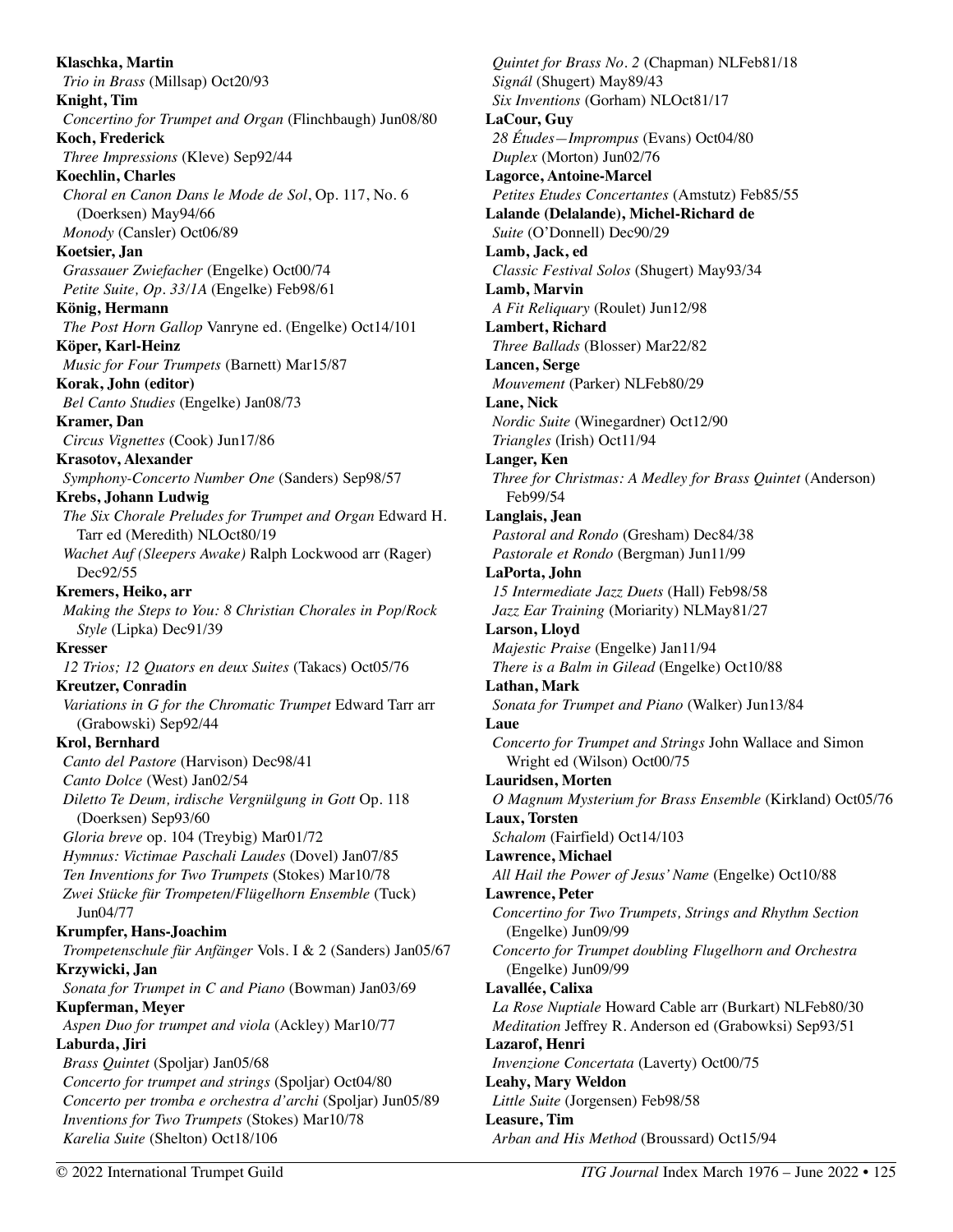**Leavitt, Daniel**  *Civil War Medley No. 1* (Rottner) May94/66 **Lebow, Leonard**  *Four Movie Scenes* (Barrow) May87/28 **Lee, Wendy Wan-Ki**  *The Conquered Quest* (Hay) Mar18/93 **Leitmeyer, Fritz**  *Pezzo per Ottoni* (Johnson) Feb84/42 **Lelouch, Emile**  *L'Angelot* (Pepping) Mar03/81 **Lemêtre, Roland**  *Fanfare* (Ferguson) Sep86/38 **Lennon, John and Paul McCartney**  *The Beatles' Greatest Hits* Hans-André Stamm arr (Lipka) Dec91/38 **Leontchik, Svetlana**  *Concerto for Trumpet and Orchestra* (Vicker) Mar11/80 **Leontovych, Mykola**  *Carol of the Bells* Hirshman arr. (Bowman) Jun16/81 **Lescarret, Bruno**  *Sonate* (Ackley) Jan06/68 **Levy, Fabien**  *À peu près de* (Walker) Oct13/94 **Levy, Jules**  *Ah, fors' è lui* from *La Traviata*; *Alexandra*; *Atilla*; *Grace*; *Home Sweet Home*; *Marie* Gerald Webster ed (Klages) Feb99/52 **Levy, Robert**  *Dialogues* (Zingara) Oct14/104 *Gestures* (Bowman) Mar00/75 **Levy, Robert and Mark Schwiezer**  *Organ and Brass Scores for 110 Hymn Tunes* (Lewis) May88/61 **Lewis, Edward R.**  *Celebrations—101 Original Trumpet Duets* (Winegardner) Jun11/99 **Lewis, Robert Hall**  *Monophony VII* (Tunnell) NLMay81/27 **Lewis, Sam and John Kember**  *Trumpet Sight-Reading* (Zingara) Mar14/92 **Liebermann, Lowell**  *Concerto for Trumpet and Orchestra,* op. 64 (Wilson) Jun01/62 **Liebmann, Hans**  *Elementary Etudes Vols. 1 & 2* (Ward) May99/54 **Ligotti, Albert**  *Daily Trumpet Exercises* (Winkler) Feb92/36 *Etudes And Duets For Trumpet* (Phelps) Sep94/55 **Lillya, Clifford**  *Method for Trumpet and Cornet* (Rusche) Feb98/59 *Method for Trumpet and Cornet Book II* (Jorgensen) Oct01/83 *Trumpet (Cornet) Technique* (Erdmann) Feb96/74 *Trumpet Technic 2nd Edition* (Engelke) Jun01/63 **Lindberg, Oskar Frederik**  *Choralvorspiel über "Denk, wenn einmal der Nebel verschwunden ist."* Wolfgang Haas ed/arr (Treybig) Mar01/72 **Lindner, Ken**  *Dances for Five* (Frear) Feb94/56

**Lindner, Ken, arr.**  *Amazing Grace* (Lipka) Feb94/56 *Christmas Carols* (Lipka) Feb94/56 *Twelve Days of Christmas* (Lipka) Feb94/56 **Lindquist, Ellen**  *Fanfare* (Zingara) Oct15/95 **Linham, Ryan**  *Three Brass Dogs* (Woods) Jun21/92 **Little, Lowell, comp. & ed.**  *Great Duets, Levels I and II* (Dunnick) Oct78/31 *Studies for Artistic Performance, Parts I and II* (Young) NLFeb79/18 **Livitsanos, Alexandros**  *Circular Argument Suite for Brass Quintet* (Millsap) Oct19/113 **Lloyd, George**  *A Miniature Triptych* (Burkhart) Feb83/30 **Loeillet, Jean Baptiste**  *Sonate en do Majeur* (Sandor) Sep94/53 *Sonata in G Minor* Uwe Heger arr (Rottner) Sep93/50 **Lombardo, Ricky**  *Holiday for Trumpets* (Hurst) Sep93/52 **London, Edwin**  *Einsame Blumen* (Doerksen) May94/66 **Longworth, Peter**  *Days of Bells and Flying Creatures* (Kilgore) Jan21/100 **LoPresti, Ronald**  *Heralding* (Anderson) Sep93/52 **Lord, Mark**  *Relaxation and the Trumpet* (Erdmann) Feb94/54 **Loritz, Albert**  *Psallite Domino* (Wood) Mar04/77 **Lowden, Bob**  *Easy Play-Along Solos* (Edris) Feb84/40 **Löwe von Eisenach, Johann Jacob**  *Two Capriccios* Karl Kramer ed (Hurst) Dec91/37 **Lucas, Jim, arr.**  *Everlasting Song* (Wilhoit) Dec92/48 **Lucas, Marie-Luce**  *Five Quartets* (Goff) NLFeb79/19 *Pour Dancer à Saint-Petersbourg* (Edris) Feb84/39 *Suite Brève* (Ross) Dec93/57 *Trois Pièces en Forme de Suite* (Anderson) Sep93/52 **Luening, Otto**  *Divertimento for Brass Quintet* (Schiemann) Feb94/57 **Luft, Klaus, arr.**  *European Christmas Carols*,Vol 1 (Lilly) Dec93/57 *German Christmas Carols*,Vol 2 (Lilly) Dec93/57 **Lully, Jean-Baptiste**  *Airs de Trompette* Eberhard Kraus ed (Proksch) Jun03/81 *Fanfare et marche guerrière* Jean Thilde ed (DeBoer) NLFeb78/23 *Grande Entrée* (Lewis) NLFeb78/25 **Luther, Martin**  *Ein Feste Burg (A Mighty Fortress)* Philip Neumann arr (Rager) Dec92/55 **Lutoslawski, Witold** 

*Mini Overture* (Howard) Dec85/40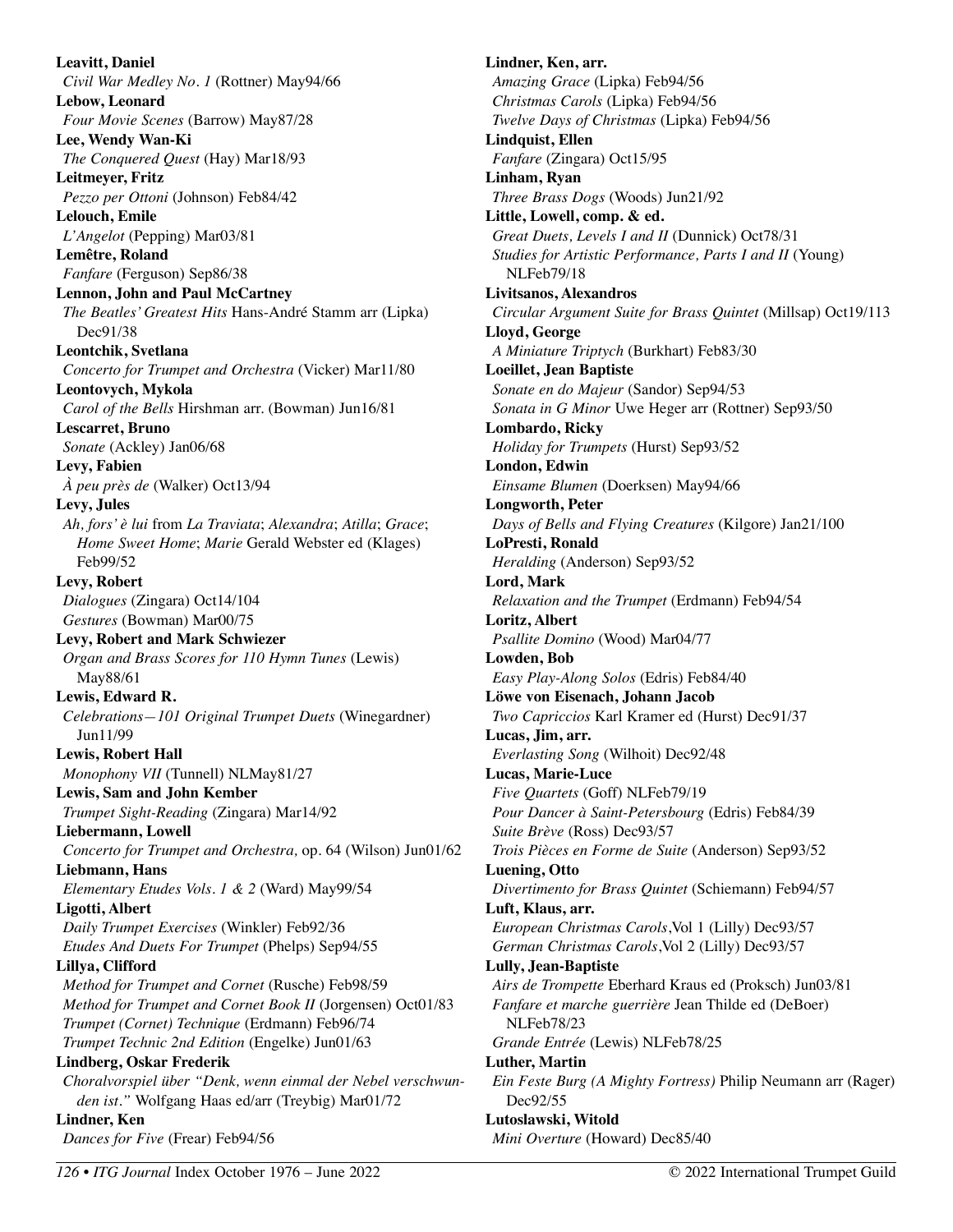**Lutz, Willibald, arr.**  *Duets of the Masters*, Vol. I [Duets by Telemann, Boismortier, Lavigne, Mozart, Handel, and others] (Schiemann) May93/34 **MacBeth, Carlton**  *Original Louis Maggio System for Brass* (Hosticka) Dec92/51 **Macmillan, James**  *Seraph* (Engelke) Oct14/104 **Maggio, Robert**  *A Sense of Space* (Engelke) Jan09/79 **Magnusson, Christer**  *Tower Music* (Ross) May93/35 **Mahler, Gustav**  *Mahler Songs: 12 Lyrical Sketches from the Songs of Gustav Mahler* Robert Thompson arr (DePoy) Jan02/55 *Songs of a Wayfarer* Jan Roller trans (O'Donnell) Dec91/34 *Symphonic Works: Complete Trumpet Parts, Vol. I & II* Sachs ed (DePoy) Mar06/78 *Symphony No. 1* Craig Garner arr (O'Hara) Jan06/69 *Symphony No. 4 in G Major* Zavoski arr (O'Hara) Jan09/79 *Symphony No. 5 (first movement)* Yann Ollivo trans (Dube) Dec98/41 **Malmasson, Jean-Yves**  *Last Post, For Claude* (Walker) Mar14/91 **Manfredini, Francesco**  *Concerto for Two Trumpets* arr Edward Tarr (DePoy) Mar05/80 **Manookian, Jeff**  *Sonata for Trumpet and Piano* (Shook) Jun09/100 **Marcello, Alessandro**  *Concerto* (Lipka) Feb93/40 *Concerto in G minor* Hickman arr (Gustafson) Mar12/80 *Concerto in G minor* Hickman arr. (Engelke) Mar11/80 **Marcello, Benedetto**  *Psalm 19: The Heavens Declare the Glory of God* Klages arr. (Irish) Jan10/92 **Marcellus, John**  *Quartets for Brass, Vol. I* (Artley) Dec87/50 *Trios for Brass, Vol. I* (Artley) Dec87/50 **Margoni, Alain**  *Déités* (Walker) Oct12/89 **Marsalis, Wynton**  *Ballads* (Glover) Dec97/57 *Standards* (Glover) Dec97/57 **Marson, John**  *Four Brass Farthings* (Lipka) May96/71 **Martin, Robert**  *Antares* (DePoy) Jun04/77 **Martin, Victor**  *Orbitales VIII* Gerard Billaudot ed (Lyren) Dec95/60 *Orbitales VIII* (Ward) Sep98/58 **Martin y Coll, Padre Antonio**  *Entrada de Clarines antes de tocar canciónes* (Engelke) Oct08/87 **Martini, Giambattista**  *Toccata* Walt Oliver trans (Ulrich) Sep94/55 **Martini, Giovanni Battista**  *Sonata for Four Trumpets and Strings (1743)* Charles Stine ed (Lewis) NLFeb81/18

**Mas, Jacques**  *Premier Romantique* (Sandor) NLMay82/17 **Mase, Raymond, arr.**  *Music of the 26th NC Regimental Band, CSA* (Engelke) Jun11/99 **Mase, Raymond, ed.**  *Elizabethan Consort Music* (Frear) Sep93/60 **Maslanka, David**  *Arise!* (Inkster) May98/49 **Massenet, Jules**  *Fanfare Des Kozacks: pour "L'Hetmann" de Paul Déroulède*  Couturier ed. (Kilgore) Jun21/93 **Mathie, Gordon**  *My Trumpet Week* (Palmer) Jan17/78 **Mauldin, Michael**  *Children of the Dancing Valley* (Johnson) Sep88/83 *Hymn Tune Fantasia* (Olcott) Dec87/50 **Maw, David**  *Les Ténèbres* (Gardner) Mar18/93 **Maxwell, Edward**  *Torelli One-Two* (Zingara) Mar09/99 **Mayer, William**  *Yankee Doodle Fanfare* (Moors) Dec98/42 **McCabe, John**  *Dances* (Johnson) Feb83/29 **McDowall, Cecilia**  *The Night Trumpeter* (Ackley) Mar06/78 **McDunn, Mark and Harold Rusch**  *Trumpet Method* (Erdmann) Feb93/43 **McGregor, Rob Roy**  *Daily Scale Builder* (Engelke) Mar02/64 *Essay* (Stoelzel) Feb93/40 **McGregor, Rob Roy, arr.**  *Audition and Performance Preparation for Trumpet; Orchestral Literature Studies, Volume 3* (Adrian) Sep94/56 *Six Christmas Carols* (Grabowski) Dec93/63 **McGuire, Edward**  *Prelude 22 (The Big Bang)* (Takacs) Mar09/99 **McKee, Kevin**  *Centennial Horizon* (Walker) Jun12/98 *Dürrenhorn Passage* (Irish) Jun11/100 *Escape* (Engelke) Oct08/87 *Galleons and Cutlasses* (Bowman) Mar15/87 *Under Western Skies* (Wilson) Jan16/87 *Vuelta del Fuego* (Volz) Oct11/95 **McKenzie, Kevin**  *The Hollywood Warm Up: A Knight's Tale* Sanders and Wiggins ed. (Engelke) Jan13/100 **McLean, Edwin, ed.**  *30 Performance Pieces* (Winick) Sep89/57 **McLean, Greg**  *Something Old, Something New, Something Borrowed, Something Blue* (Apelgren) May96/71 **McLean, Greg, arr.**  *Christmas Holiday Quartet Collection, Vol. 1 & 2* (Barron) Dec95/61 **McLeod, James**  *All Aboard for Dixie* (Decker) May93/42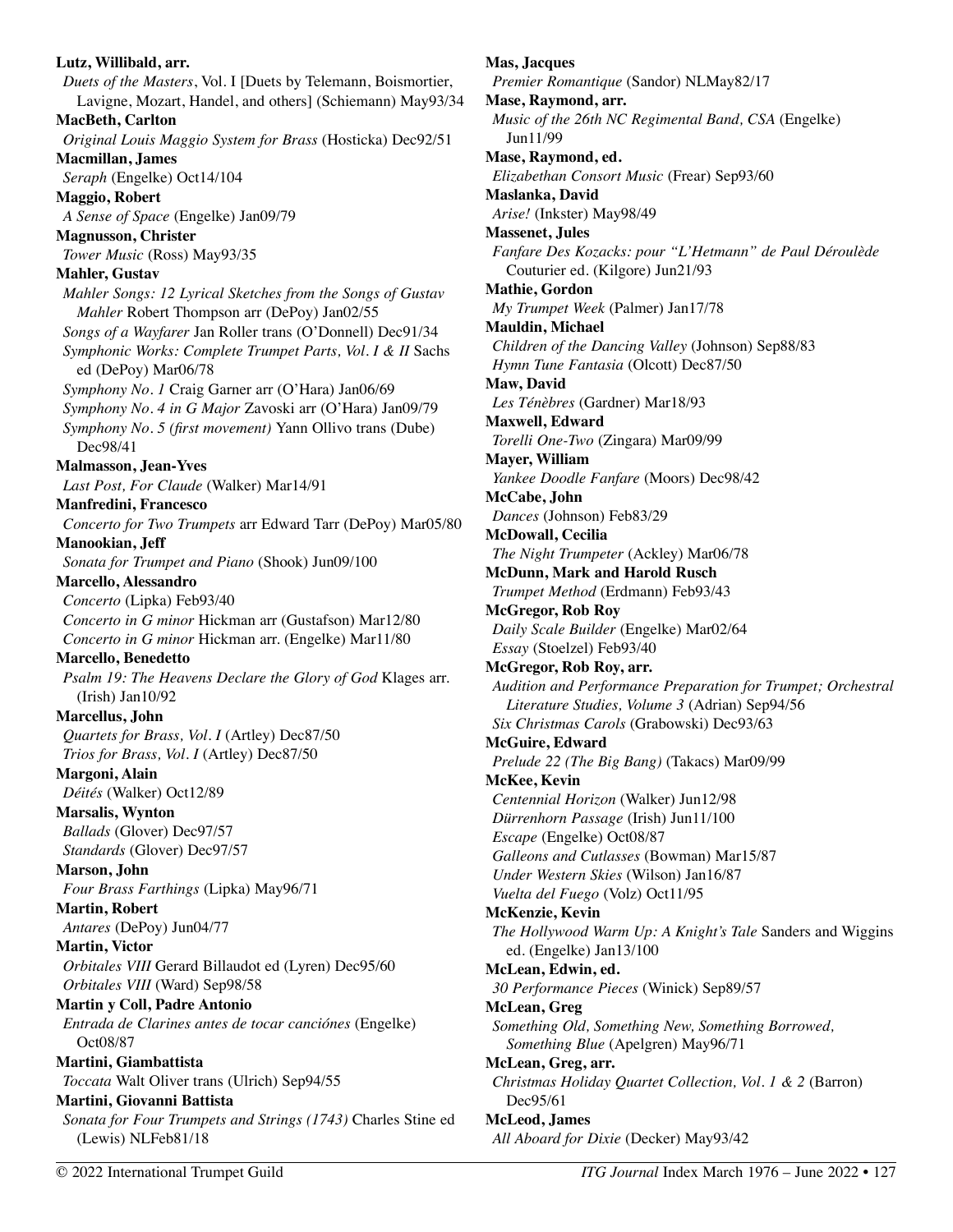*Trumpet Carousel* (Erdmann) Dec87/51 **McLeod, James "Red," arr.**  *Italian Medley* [Funiculi Funicula, Mattinata, and Tarantella Napoletana] (Decker) May93/42 **McNeil, John**  *Jazz Trumpet Techniques* (Moriarity) Oct77/42 **Meissner, Marc, arr.**  *Sechs Aufzugs-Musiken aus Schmaitsee um (1800)* (Schiemann) May93/34 **Mendelssohn, Felix**  *Chorale and Fugue* Bernard Fitzgerald arr (Hopper) Sep82/63 *Finale from Symphony No. 4 in A major, "Italian"* Everson arr. (Engelke) Jan13/97 *Hymne* Vanryne ed. (Engelke) Oct14/101 *Scherzo* Ralph Lockwood arr (Brown) Feb92/40 *The Wanderer* Bell arr (Burgess) Jun07/89 **Mendola, Ron arr.**  *Swingset No. 1* (Engelke) Jan07/85 **Mercer, Johnny and Victor Schertzinger**  *I Remember You* Niehaus arr (Johansen) Oct07/77 **Mereaux, Max**  *Incantation* (Lukas) May94/67 **Messersmith, Susan Sievert**  *Heavenly Descants for Trumpet* (Engelke) Jun13/84 **Messiter, Arthur H.**  *Rejoice, Ye Pure in Heart* Phil Collins arr (Barrow) Sep92/44 **Metheny, Pat**  *In Her Family* Hirschman arr. (O'Hara) Jan09/80 **Michel, Jean-Francois**  *Call* (Gardner) Oct16/104 *Don Quichotte* (Wilson) Oct14/104 *Essai* (Brown) Dec93/64 *Kaleidoscopic Fanfares* (Gardner) Jan15/101 *Klezmerelda* (Engelke) Oct13/95 *Lorie* (Engelke) Oct13/95 *Method for Trumpet*, Vol. 1. (Phelps) May96/72 *Oriental Express* (Erdmann) Feb95/61 *Promenades Musicales* (Wilson) Oct14/104 *Suite Sud-Américaine*(Engelke) May98/49 **Milford, Gene, arr.**  *Two Western Songs* (Sorenson) Sep96/57 **Millares, Augustín**  *Fantasias para la Tromba* Edward H. Tarr ed (Schiemann) Feb94/54 **Miller, Ernest R., arr.**  *An Album for Intermediate Brass Quartet* (Lipka) Dec92/56 **Miller, John**  *Progressive Studies for Trumpet* (Ross) Feb94/54 **Miller, Lewis M.**  *Sonatina for Trumpet and Piano* (Engelke) Dec97/58 **Mills, Fred**  *Fred's Favorites* Baranger ed. (Engelke) Oct16/105 **Minson, Todd Royal**  *Frenzy No. 1* (Koehler) Mar15/88 **Mintzer, Bob**  *Fourteen Jazz and Funk Etudes* (Johnson) Dec95/61 **Möckl, Franz**  *6 Miniaturen für Trompete & Orgel* (Leasure) Jun02/76

**Moeck, Walter F.**  *20 Melodic Etudes* (Reyman) Sep83/50 *20 Technical Studies* (Reyman) Sep83/50 **Molchanov, Kirill**  *Vocalise* (Millsap) Jan19/85 **Molineux, Allen**  *Something Unsettled* (Shelton) Jan21/101 **Molter, Johann Melchior**  *Symphonia for Four Corni de Caccia* Tunnell ed. (Engelke) Mar08/65 **Monarth-Aigner, Elisabeth and Antionette Van Zabner**  *TWOgether* (Parish) Jun10/91 **Monk, Thelonius and Cootie Williams**  *'Round Midnight* Ingo Luis arr (Grabowski) Dec89/41 **Monteclair, Michel Pignolet de**  *La Guerre* Frigé arr (Dovel) Oct06/89 **Monteverdi, Claudio**  *Music from "Orfeo"* Peter Knudsvig arr (Decker) Dec92/53 *Two Monteverdi Madrigals* Walt Oliver trans (Ulrich) Feb96/75 *Vespers 1610 and Fanfare* Chuck Seipp arr (Engelke) Jan03/69 **Monti, Vittorio**  *Czardas* Terrett arr. (Shook) Jan12/90 **Moore, Timothy**  *Brass Quintet* (Brown) May93/43 **Morard, Philippe**  *Scherzo Concertant* (Schiemann) May94/67 **Morawetz, Oskar**  Sonata for Brass Quintet (Frear) May95/78 **Morgan, Chris (Ed.)**  *The Boosey Brass Method* Vol. 1 & 2 (Engelke) Mar04/78 **Morgan, Kevin**  *Three Ceremonial Pieces* (Braun) Mar21/100 **Morley, Thomas**  *Complete Canzonets for Two Voices* (Shook) Jan12/89 *Trumpet Duets* Leigh Anne Hunsaker trans Keith Johnson ed (Grabowski) Feb94/53 **Morricone, Ennio**  *Gabriel's Oboe* from *The Mission* Anthony/Beard arr. (Lee) Jun22/91 **Morrison, Timothy (Ed.)**  *Solos for Trumpet: 23 Recital Pieces with Piano Accompaniment* (Engelke) Oct04/81 **Morton, Ferdinand**  *Dead Man Blues* Jeff Piper arr (Johnson) Dec85/39 **Moser, Franz**  *Scherzo*, Op. 46. James Olcott ed (Barrow) Feb93/40 **Moss, Jeffrey**  *Rubber Duckie* Bobby Scann arr (Funderburk) Dec93/64 **Moss, Lawrence**  *Flight* (Burkhart) Feb83/29 **Motycka, Arthur**  *Technical Studies for the Advanced Trumpeter* (Moriarity) NLFeb81/19 **Mouret, Jean J.**  *Premiere Suite de Fanfares* Wolfgang Haas ed & arr (Engelke) Jan03/69 *Rondeau* David H. Pettit arr (Engelke) May99/55 *Rondeau* James Olcott arr (Chidester) Dec92/49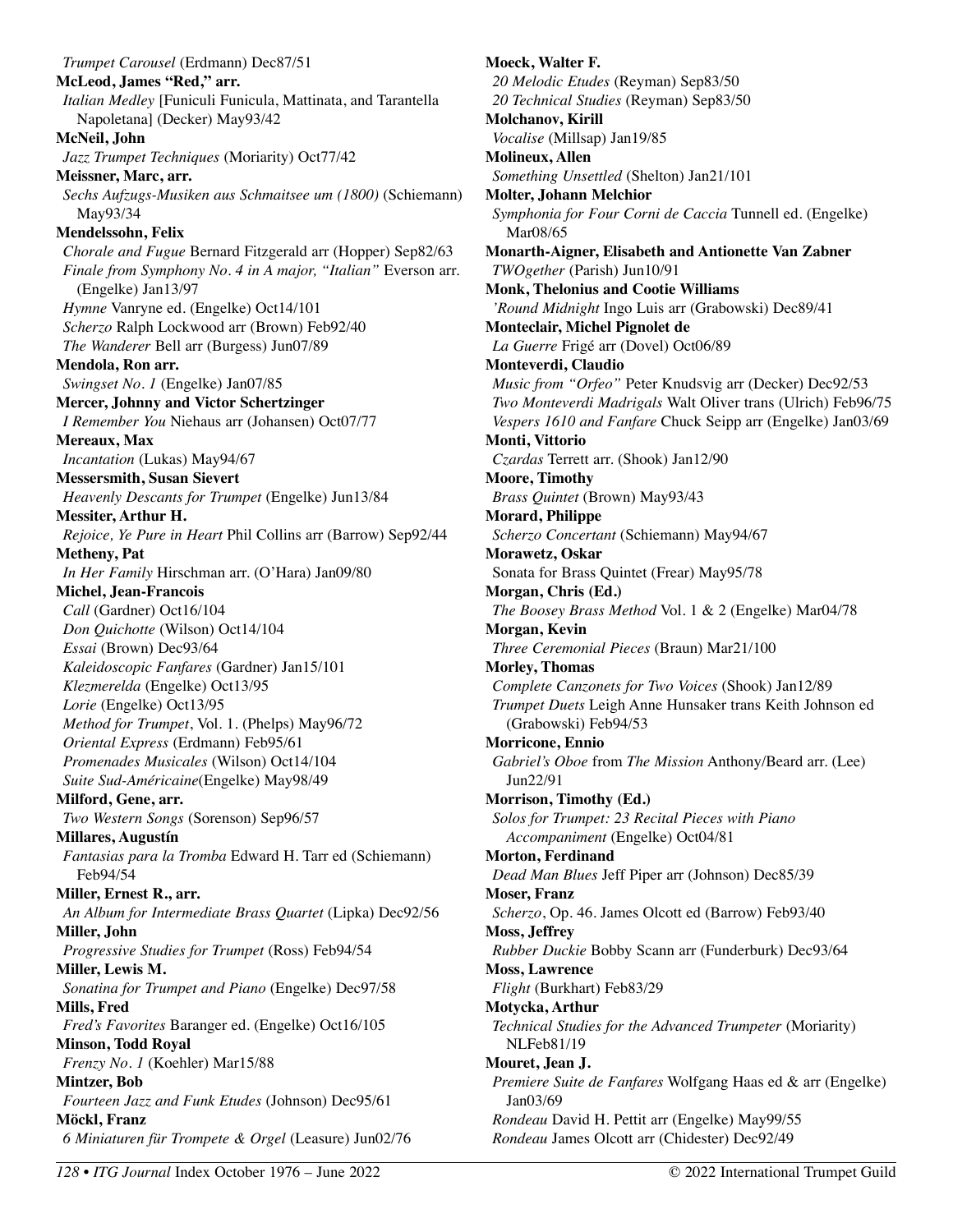*Rondeau* Lloyd Conley arr (Pepping) Jan04/64 *Rondeau* Wolfgang G. Haas arr (Parish) Oct06/89 *Sinfonies de fanfares* Hans Ternes arr (O'Donnell) Sep93/52 *Sinfonies de fanfares* Uwe Heger arr (Hurst) Sep93/52 **Moussorgsky, Modest**  *See* Mussorgsky, Modest **Mozart, Leopold**  *Trumpetenkonzert in D-Dur/Concerto per il Clarino solo (Pepping) Oct03/79* **Mozart, Wolfgang Amadeus**  *Adagio* (Johnson) Feb83/29 *Agnus Dei from the Coronation Mass* Steven Winick arr (Shugert) Dec89/37 *Alleluia* and *Queen of the Night* Anthony/Beard arr. (Lee) Jun22/91 *Alleluia* and *The Marriage of Figaro Overture* Chuck Seipp arr (Engelke) Jun03/82 *And the Life of the World to Come* Kevin Kaisershot arr (Ross) Sep93/51 *Aria No. 14 "Queen of the Night"* Kosmyna arr (Engelke) Oct06/89 *Ave Verum Corpus* David H. Pettit arr (Engelke) May99/55 *Ave Verum Corpus* Vernon Taranto, Jr. trans (Entzi) Feb96/75 *Cum Sancto Spiritu* Olcott ed. (Špoljar) Jan22/89 *"Der Hälle Rache…" from The Magic Flute* Peter Knudsvig arr (Decker) Dec92/53 *Divertimento No. 5*, K. 187; *Divertimento No. 6*, K. 188 Wolfgang G. Haas ed and arr (Engelke) Feb99/54 *Eine Kleine Nachtmusik* Ziek arr. (McNamara) Oct16/103 *Kyrie from the Requiem K. 626* Dale Hedding trans (Lipka) May94/67 *Overture to Marriage of Figaro* Swisher arr. (Aston) Jun10/92 *Overture to The Marriage of Figaro* Swisher trans. (Gray) Jan19/86 *"Papageno-Papagena" from The Magic Flute* Peter Knudsvig arr (Decker) Dec92/53 *Presto from Symphony #1, K. 16 (1764)* Gianola-Norris trans. (Braun) Jun21/94 **Mueller, Neil**  *Eight Famous Trumpet/Cornet Solos* (Engelke) Oct10/89 **Musser, Willard**  *Overture and Air for Trumpet and Piano Johann Fisher* ed (Poor) May95/79 **Mussorgsky, Modest**  *"The Great Gate of Kiev" from Pictures at an Exhibition* Ashton arr. (House) Jan11/94 *Pictures at an Exhibition* Elgar Howarth arr (Chapman) NLMay80/15 *Pictures at an Exhibition* Roller arr. (Volz) Jun10/92 *Pictures at an Exhibition* Sauer arr. (Gardner) Jan16/87 **Muthspiel, Christian**  *To and Fro* (Lee) Mar22/83 **Myrow, Josef**  *You Make Me Feel So Young* Luis Ingo arr (Chidester) Sep93/61 **Nagel, Robert**  *The Sound of Trumpets* Nagel arr (Burkart) NLFeb78/24 *Trumpet Skills* (Candelaria) Dec82/20

**Nagel, Robert, arr.**  *Battle Hymn of the Republic* (Barrow) May95/79 *Carol of the Drum* (Erdmann) Sep93/61 **Nagle, Paul**  *Christmas Carol Festival* (Barrow) Sep86/38 *Concertino for Brass Quintet* (Urness) Mar00/75 **Narin, Ron**  *Mel Bay Presents Improvisation, Bridging the Gap* (Erdmann) Jan02/55 **Narro, Pascual Marquina**  *España Cañi* Hickman arr. (Engelke) Jan13/100 **Naulais, Jerome**  *10 Petits Duos pour trompette* (Powers) Oct06/91 **Needham, Clint**  *Cleveland Sketches* (Zingara) Oct08/87 *Tribute* (Zingara) Oct08/88 **Nelhybel, Vaclav**  *Counterpoint No. 9, 10, and 11* (Jones) May99/55 *Duets for Trumpets* (McFarland) Jun01/63 *Metamorphosis* (Cansler) Feb85/53 **Nelson, Jon**  *Dream of Miles* (Laverty) Jun01/63 **Nelson, Michael B.**  *A Thousand Angry Bees* (Ganong) Jun20/81 **Neruda, Johann Baptist Georg**  *Concerto in E-flat* David Hickman arr and ed (Engelke) Jan06/69 *Concerto in E-flat Major* Joan Tetzke and Edward H. Tarr ed (O'Donnell) May93/35 *Concerto in E-flat Major* Max Sommerhalder ed (Leasure) May94/67 *Concerto in E-flat for Trumpet and Wind Ensemble* Jan Bach trans (Sautter) May85/44 *Pocono Trios for Brass* (Newton) Sep98/58 **Neruda, Jan; Haydn, Franz Joseph; Hummel, Johann Nepomuk**  *The Classical Trumpet Concerti* Mueller arr. (Ackley) Mar08/64 **Nessler, Victor**  *Suite aus der Oper "Der Trompeter von Säckingen"* Edward H. Tarr ed/arr (Engelke) Oct00/75 **Nestico, Sammy**  *Portrait of a Trumpet* Olcott arr. (Ganong) Oct20/93 **Neukomm, Sigismund**  *Andante Sostenuto* F. Robert trans (Hopper) Sep82/63 **Niehaus, Lennie**  *Christmas Lites (10 Carols Arranged in a Jazz Style)*  (McNamara) Oct13/95 *Fanflairs* (Ross) May93/35 *Gay 90s Suite* (Taton) Sep95/100 *Just for Show* (Umberger) Feb95/63 *Sculptures In Brass* (Hagarty) Jun07/89 *Six Jazz Duets, Volume 1* (Brown) Sep93/53 *Six Jazz Duets, Volume 2* (Barron) Sep94/54 *So Little Time* (Shugert) Feb93/39 **Niehaus, Lennie, arr.**  *Christmas Jazz Favorites No. 1* (South) Feb95/62 *Christmas Jazz Favorites No. 3* (Kimball) Oct99/72 *Christmas Jazz Medley* (Lipka) Feb92 41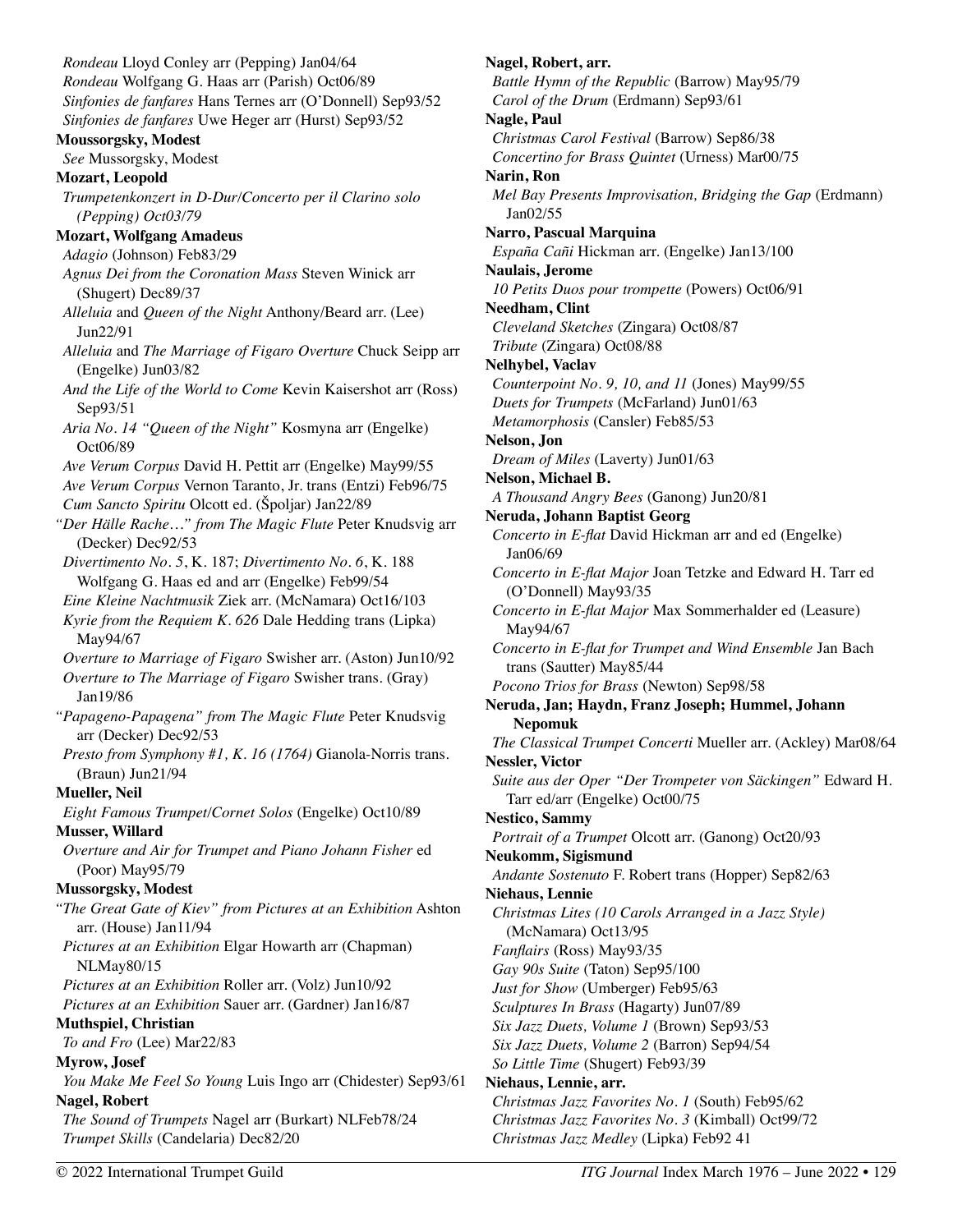*Yuletide Jazz Suite No.1* (Reinhardt) Sep93/61 **Nikiprowetzky, Tolia**  *Concerto for Trumpet and Orchestra* (Benjamin) May90/71 **Nocella, Peter S.**  *Morning Caprice* (Benjamin) Dec95/61 *Morning Caprice* (Benjamin) May96/72 **Nogueroles, Eduardo**  *Doble o Nada* (Ackley) Jan14/89 *Sol y Sombra* (Ackley) Jan14/89 **Norby, Erik**  *Capriccio* (Barrow) Dec85/40 **Norris, Philip**  *The Getchell Book 1 Companion* and *The Getchell Book 2 Companion* (Ganong) Jan20/89 *Uncommon Ceremonial Works for Trumpet with Organ or Keyboard (Engelke) Oct03/80* **Norris, Philip, ed.**  "*Top 50" Orchestral Audition Excerpts for Trumpet: A Detailed Guide to Playing Auditions and Performing Orchestral Excerpts* (Gates) Feb98/59 **Norton, Chris**  *Chris Norton's Big Beats: Easy Trumpet Pieces in Contemporary Styles with Stunning CD Sounds Three Vols. (Engelke) Jun04/77*  **Olcott, James**  *The Arban Companion* (DePoy) Jan04/64 *The Charlier Companion* (Zingara) Jan02/56 *Doodads* (Washut) Dec92/47 *Four Sequential Ceremonial Fanfares* (Chidester) Dec92/49 *Fourteen Recreational Jazz Quartets* (Modell) Jan05/68 *Fourteen Recreational Jazz Quartets* (Engelke) Jun08/80 *The Standard* (Takacs) Mar19/99 *TranspoJazz* (McNamara) Mar16/76 **Olcott, James, arr.**  *Formal Christmas Medley No. 1* (Chidester) Dec92/49 *Salute! An Armed Forces Medley* (Takacs) Jun19/91 *The Small Companion* (Zingara) Jan09/80 *The Star Spangled Banner* (Chidester) Dec92/49 *Traditional Church Hymns with descants (Vol. 1)* (Phelps) Dec95/62 **Olcott, James, ed.**  *Nine Celebratory Fanfares for Six Trumpets* (Shook) Oct12/89 **Olsson, Phillip H.**  *Toccata for Brass Choir* (Barrow) Dec84/39 **Ouimette, Tim**  *The Scooter* (Zingara) Jun15/86 *La Sirena* (Zingara) Jun15/86 *Tap Dance* (Zingara) Jun15/86 **Owen, Harold**  *25 Hymn Descants* (Cansler) Feb85/53 **Oxford, Josh**  *Techno Clothing Store* (Gardner) Jan18/78 **Pachelbel, Johann**  *Canon* (Merki) Sep98/58 *O Lamm Gottes unschuldig* Hass arr. (Gray) Jun19/91 *Pachelbel Canon* Daniel Dorff arr (Aleshevich) Feb94/54 **Paisible, James**  *Sonata in D* Peter Holman, ed (Johnson) Feb83/29

*Sonata 10 in D Major* Richard Platt ed (Lewis) NLFeb80/30 **Palestrina, Giovanni**  Credo from *Missa O sacrum convivium.* Sanctus from *Missa O sacrum convivium.* Agnus Dei 1 from *Missa O sacrum convivium* Brown trans. (Shelton) Oct17/109 Gloria from *Missa: O sacrum convivium* Brown trans. (Gardner) Mar16/76 Kyrie from *Missa: O sacrum convivium* Brown trans. (Gardner) Mar16/76 **Palmer, Robert**  *Sonata* (King) May86/77 **Panofka, Heinrich** *Twenty-Four Progessive Vocalises,* Op. 85 Jacobs arr. (Shook) Jan10/93 **Panos, Alexander** *Vanadium* (Takacs) Jun08/80 **Pardus, William D.** *The Bluegrass Sketches* (Edris) Jan02/56 *The Krakowiak Variants* (Scully) Oct99/72 *Lullaby and Rondo* (Grabowski) Jan00/60 *Suite for Brass Choir* (Tuck) Mar04/78 **Parent, Alain**  *Petite Pièce Concertante* (Treybig) Oct02/81 **Pascuzzi, Gregory**  *Variants on Three Hymn Tunes* (Schiemann) Sep93/53 **Past, Al, arr**  *Baroque Duets* (Bennett) Dec93/58 **Patterson, Paul**  *Fanfares for Great Occasions* (Burkart) NLFeb78/24 **Pauer, Jiri**  *Koncert* (Gorham) NLMay79/17 **Pawollek, Roman**  *Bulgarian Boogie* (McNamara) Jan17/78 **Payton, Nicholas**  *The Three Trumpeters* Olcott ed. (Engelke) Jan10/91 **Peaslee, Richard**  *Distant Dancing* (Grabowski) May95/79 **Peeters, Flor**  *Aria* Bryan Goff trans (Parker) NLFeb80/30 **Pennequin, Jules**  *Morceau de Concert* Hickman/Hickman ed. (Millsap) Jun19/92 **Perkins, Walt**  *Greensleeves* (Frear) May95/80 **Perruchon, Étienne**  *Brassmania: Six Easy Pieces for Brass Quintet* (Langham) Oct15/95 **Persichetti, Vincent**  *Fanfare for Two [C] Trumpets,* Op. 164a (McLaughlin) Dec93/58 *Parable* (Doerkson) Dec92/50 **Peskin, Vladimir**  *Konzert Nr. 2.* (Markel) Feb99/55 **Pestalozza, A.**  *Ciribiribin* Fred Stride trans (Tucker) Dec98/42 **Peterson, Roger**  *Toss and Turn* (Winegardner) Oct11/95 **Pethel, James**  *Syncopatico* (Shugert) Feb93/39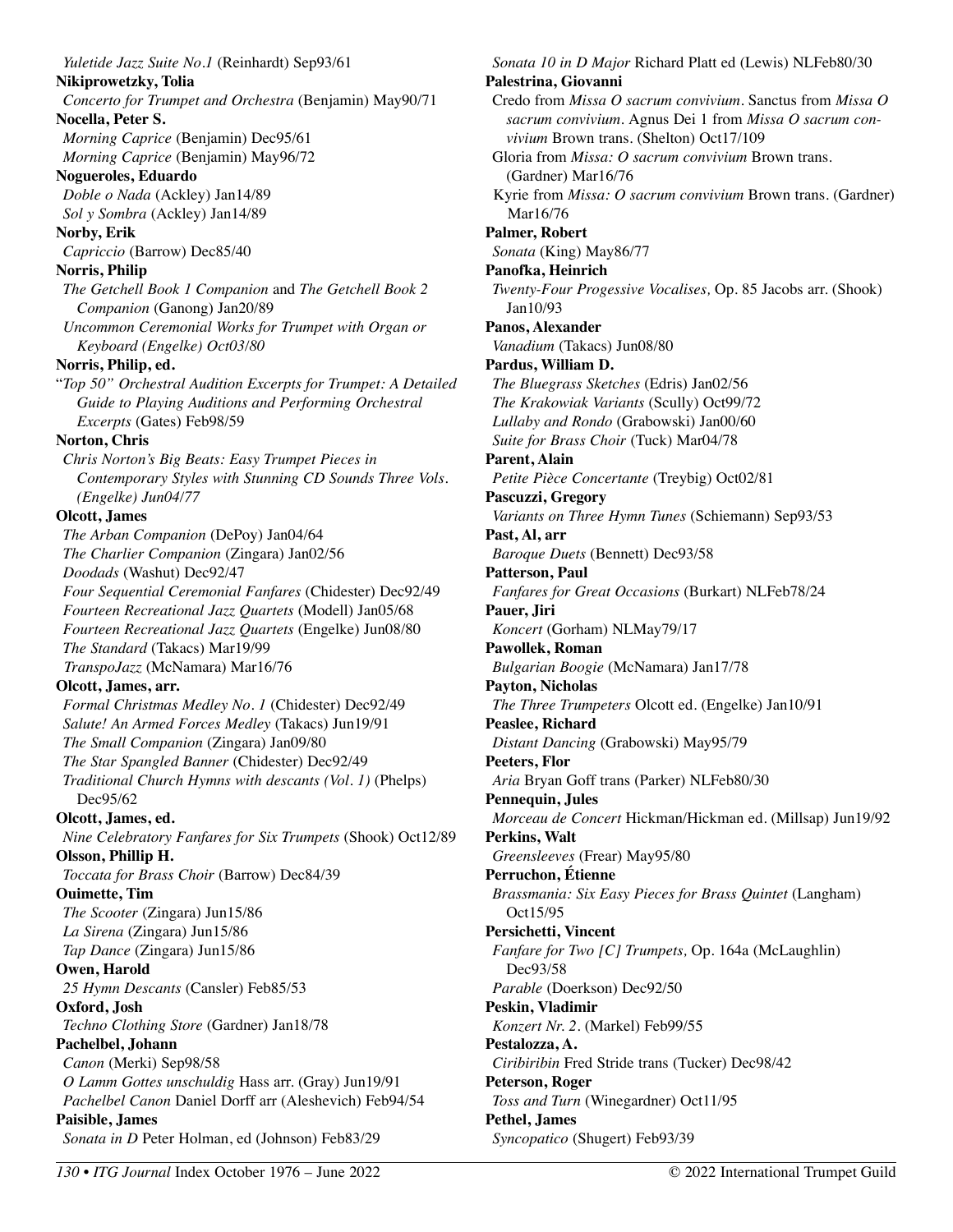**Pethel, Stan**  *Antiphon for Trumpets* (Linkmeyer) Oct19/113 *Chorale and Hallelujah* (Braun) Jan21/101 *Equinox* (Bowman) Oct20/96 **Petit, Alexander**  *Dobble's Polka* Pierre arr (Julian) May83/23 *Gouttes d'eau: Fantaisie* Jean Thilde arr (Sandor) Dec92/50 *Trumpet Duos and Trios* (Dunnick) Oct78/31 **Petrich, Roger T.**  *Zatten Concerto* (Millsap) Jan17/79 **Peuerl, Paul**  *Suite* Bernard Fitzgerald ed (Toering) NLMay80/15 **Pezel, J.C.**  *Dance Suite* Donald Bullock trans (Engelke) Feb95/62 *Six Sonatinas in C* Edward H. Tarr, Åke Ost ed (Meredith) NLFeb79/19 *Sonata No. 75* Edward H. Tarr ed (Lewis) NLOct80/21 **Pfiester, Jergen**  *Choralpartita* (Cansler) Jan07/85 **Philidor, André (l'aîné)**  *Suite* (O'Donnell) Dec90/29 **Piazzolla, Astor**  *Libertango* Burgstallar arr. (Engelke) Jun18/93 *Twenty-Five Piazzolla Tangos* (Engelke) Jun17/87 **Pierpont, J.**  *'Twas the Night Before Christmas-Garland 5 (Jingle Bells)*  David Baldwin arr (Clendenin) NLMay80/15 **Pietzsch, Hermann**  *Fourteen Duets for Trumpet* Haas ed (Ackley) Jun08/81 **Pilss, Karl**  *Sonate* (Schneider) Oct77/43 **Pinkham, Daniel**  *Morning Music* (Taylor) Sep96/58 *Serenades* (Patrick) Sep98/59 **Pintscher, Matthias**  *Shining Forth* (Engelke) Jun16/81 **Piston, Walter**  *Salute* Engelke and Schmidt ed. (Hagarty) Jan16/88 **Pliquett, Joachim and Hansfred Lösch**  *Test Pieces for Orchestral Auditions: Excerpts from the Operatic and Concert Repertoire* (Winick) May93/40 **Plog, Anthony**  *Animal Ditties* (Piper) NLOct79/14 *Concerto for Solo Trumpet, 14-Part Brass Ensemble and Percussion* (Jackson) Dec94/70 *Concerto No. 2* [piano reduction] (Grabowski) Oct00/76 *Contrasts for Five Trumpets* (Gardner) Jun16/81 *Etudes and Duets for Trumpet* (Spencer) May98/50 *Fanfare FT 1844* (Zingara) Mar13/87 *Four Sketches for Brass Quintet* (Jackson) Dec94/70 *Hurry Up* (DePoy) Jun06/70 *Method for Trumpet* (Books 1 – 3) (Engelke) Jan05/68 *Method for Trumpet* (Book 4 & 5) (Engelke) Mar07/83 *Method for Trumpet, Book 6: Low/High - Power/Strength - Exercises and Etudes* (Shook) Jan09/80 *Nocturne* (Engelke) Jun12/99 *Postcards* (Grabowski) Feb98/60 *Scherzo* (Engelke) Jun12/99

*Sierra Journal* (Walker) Mar13/87 *Sonata for Trumpet and Piano* (Engelke) Mar12/80 *10 Concert Duets* (Gorham) NLOct81/24 *Thoughts* (Engelke) Jun12/99 *Tribute Fanfare* (Bowman) Mar20/72 *Triple Concerto for trumpet, horn, trombone, and orchestra* (Walker) Mar11/81 *Trumpet Concerto No. 3* (Zingara) Jan18/79 **Ponchielli, Amilcare**  *Capriccio* (Davis) Feb93/41 *Concerto for Trumpet in F and Band* (Engelke) Oct01/84 *Fantasy on Motives from "La Traviata"* Max Sommerhalder ed (Engelke) Oct02/81 **Poper, Roy**  *Roy Poper's Guide to the Brasswind Methods of James Stamp*  (Brodie) Dec95/62 **Powell, Morgan**  *Windows* (Johnson) Feb86/27 **Powers, James**  *All That Jazz-Jazz and Blues Solos* (Davidson) May98/50 **Powers, James, ed.**  *Three's a Crowd* (Lipka) Dec92/56 **Praetorius, Michael**  *Christ Lag in Todesbanden* Bernard Fitzgerald arr (Hopper) Sep82/63 *To Entertain the King* Karl Kramer ed (Grabowski) Dec92/54 **Prelleur, Peter**  *Concerto in D major* Gerald Webster ed (Engelke) Jan04/65 **Premru, Raymond**  *Music from Harter Fell* (Niedens) NLFeb80/31 *Quartet* (Edelbrock) NLFeb81/19 **Prentzel**  *Sonata* Edward H. Tarr ed (Decker) Oct77/43 **Pres, Josquin des**  *Vive le Roy* Couturier (Walker) Mar13/88 **Prescott, John**  *Sonata 3* (Zingara) Oct11/96 **Presser, William**  *Four Fanfares for Brass Quintet and Timpani* (Scully) Dec97/58 *Second Suite for Trumpet* (Erdmann) May93/36 *Sonatina* (Sanders) Jan00/61 *Trumpet Quartet* (Farr) NLMay78/13 **Previn, André**  *Four Outings for Brass* (Niedens) NLFeb80/31 **Price, Joseph**  *Intrada Dramatica* (Ackley) Oct08/88 *The Square Dance* (Gardner) Mar14/93 **Price, William**  *Pieces of Eight* (Fairfield) Jun14/95 **Proctor, Simon**  *Trumpet Concerto* (Ackley) Mar06/79 **Prokofiev, Sergei**  *Peter and the Wolf* Donald Waldrop arr (Johnson) May85/45 **Proust, Pascal**  *Le Bicorne* (Albright) Oct04/81 *Fantasia pour trompette* (Stowman) Jan00/61 *Légende Russe* Gérard Billaudot ed (DePoy) Jun03/82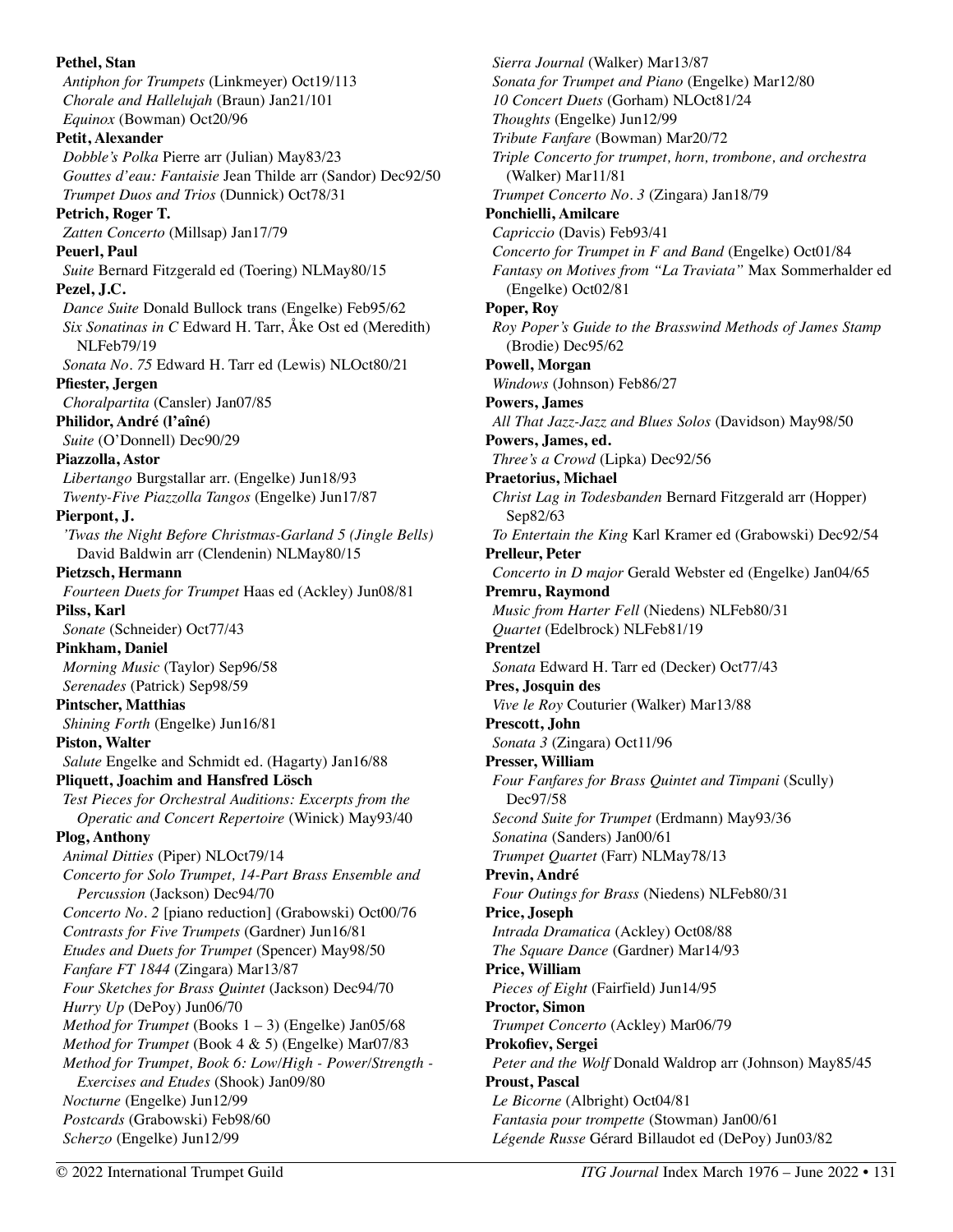*Quinze pièces en forme d'ètudes pour Trompette ou Cornet*  (Spoljar) Mar05/80 *Tout Un Monde* (Walker) Jan14/87 *Trente-Quatre Ètudes de Style* (Volz) Jun10/92 **Pryor, Author**  *Fantastic Polka* William Picher arr (Frear) Feb94/57 *In Darkest Africa* Ken Shifrin ed (Erdmann) Dec91/34 **Puente, Tito**  *Mambo Beat* Olcott arr. (Irish) Jan13/99 **Purcell, Henry**  *Fanfare* David R. Thomas arr (Brown) Dec96/69 *The Indian Queen* H. M. Lewis arr (Chenette) May86/77 *Prelude and Fanfare from The Fairy Queen* Philip Gordon arr (Estes) Oct78/31 *Sonata for Two Trumpets and Brass* Frederick Mills arr (Burkart) NLOct79/14 *Suite en Ut* Jean Thilde trans (Lewis) NLFeb80/31 *Suite en Ut Majeur* Jean-Paul Lécot réalization (Lewis) NLOct80/21 *Suite from Bonduca* George P. Masso arr (Burkart) NLFeb78/24 *Suite from The Duke of Gloucester's Birthday Ode* Crispian Steele-Perkins ed (Lipka) May94/68 *Suite from "The Indian Queen"* Wisskirchen and Haas arr (Engelke) Jan07/86 *Symphony from Act IV: The Fairy Queen* James Olcott arr (Engelke) Oct99/72 *Trois Arias* (Johansen) Mar02/64 *Trumpet Aria from The Indian Queen* Wesley Ramsey ed (Aldridge) Oct77/43 *Trumpet Tune* Bryan Hesford, arr (Griswold) May92/41 **Pursell, John**  *Advanced Arpeggio Studies* (Engelke) Mar07/84 **Quantz, Johann Joachim**  *Sonata à 3, Opus 3, No. 6* (Braun) Jun20/82 **Quibel, Bob**  *A la Memorie de Duke Ellington* (Edris) May85/44 **Quinque, Rolf**  *ASA Methode* (Erdmann) Dec92/52 *ASA Technique* (d'Addio) Feb83/30 **Rabe, Folke**  *Escalations* (Frear) Sep93/62 **Rachmaninoff, Sergei**  *Élégie in E-flat minor, Op. 3 No. 1* M. Hickman arr. (Zingara) Oct16/105 *Prelude in G minor, Op.23, No. 5* Scollin arr. (Wilson) Jan13/101 *Tarantella* Teigeler arr. (Sheppard) Oct17/109 *Vocalise, Op. 34, No. 14* Birtel arr. (Engelke) Jan19/86 **Rae, James**  *Child's Play: 18 First Pieces for Young Beginners* (Lee) Jan20/90 *Child's Play: 18 First Pieces for Young Beginners* (Lamadrid) Jun20/81 *Play it Cool* (Wilson) Jan15/102 **Rager, Dan, arr.**  *Have Yourself a Merry Little Christmas* (Sorenson) Sep96/57 *Three Christmas Traditions* (Sorenson) Sep96/57

**Rameau, Jean-Philippe**  *Hippolyte et Aricie—Prologue* Couturier trans. (Walker) Mar13/88 **Ramskill, Robert**  *Jazzed Up Too* (Lewis) Dec98/43 **Ramsoe, Emilio Wilhelm**  *Three Fanfares* Haas ed & arr (Engelke) Oct06/91 **Ran, Shulamit**  *Fanfare* Cliff Colnot arr (Simmons) Dec94/71 **Rands, Bernard**  *Fanfare* (Kimball) Feb99/55 **Ransom, Bob**  *Contemplation* (Flunker) Feb96/75 **Raschke, Wilfried, ed.**  *Swing for Beginners* (Russell) May93/44 **Raselli, Francesco**  *Quintett* (Leasure) Oct01/84 **Rathgeber, Valentin**  *Concerto in C-Dur, op. 6, no. 19* Erhard Nowak, ed (Meredith) NLFeb79/19 **Rautavaara, Einojuhari**  *Tarantara* (Sandor) Dec83/30 **Ravel, Maurice**  *"Pavane" from The Mother Goose Suite* Scott Mousseau trans (Kimball) Mar00/76 *Pièce en forme de Habañera* Thierry Caens trans (Treybig) Oct02/82 **Reger, Max**  *Romanze* Paul Wisskirchen ed (Leopold) Oct02/82 **Reiche, Gottfried and Clarke, Jeremiah**  *Abblasen Fanfare and Trumpet Voluntary* Anthony and Beard arr. (Gardner) Mar22/81 **Reiter, Albert**  *Musik für Bläser* (Young) NLFeb79/20 **Reiter, Martin, arr.**  *Kurt Weill Songs* (Shiley) Jun15/86 **Reskin, Charles**  *Advanced Trumpet Outings: 14 Etudes and 14 Duets - Book 2*  (Flinchbaugh) Jan13/101 *Advanced Trumpet Outings: 16 Etudes and 13 Duets - Book 1* (Flinchbaugh) Jan13/101 *Easy Trumpet Outings: 12 Etudes and 11 Duets* (Flinchbaugh) Jan13/101 *Intermediate Trumpet Outings: 12 Etudes and 12 Duets* (Flinchbaugh) Jan13/101 *Passages, Chet the Jet* (Takacs) Oct16/105 *Showdown at the Hoedown* (Engelke) Mar18/94 *Sonata for Trumpet and Piano* (Zingara) Oct12/90 *Sonata No. 2* (Engelke) Mar19/100 *Trumpet Outings: Studies and Duets* (Dobrzelewski) Mar10/78 **Reuter, Rocky J.**  *Fanspherical Flourishes* (Schiemann) Sep93/53 **Reuthner, Martin**  *Life's A Beach for Brass Quintet* (Bergman) Jun09/100 *Up and Down* (Engelke) Mar09/97 **Reutter II, George von**  *Sinfonia with Two Choirs of Trumpets in C Major* Edward Tarr ed & arr (Engelke) Oct04/81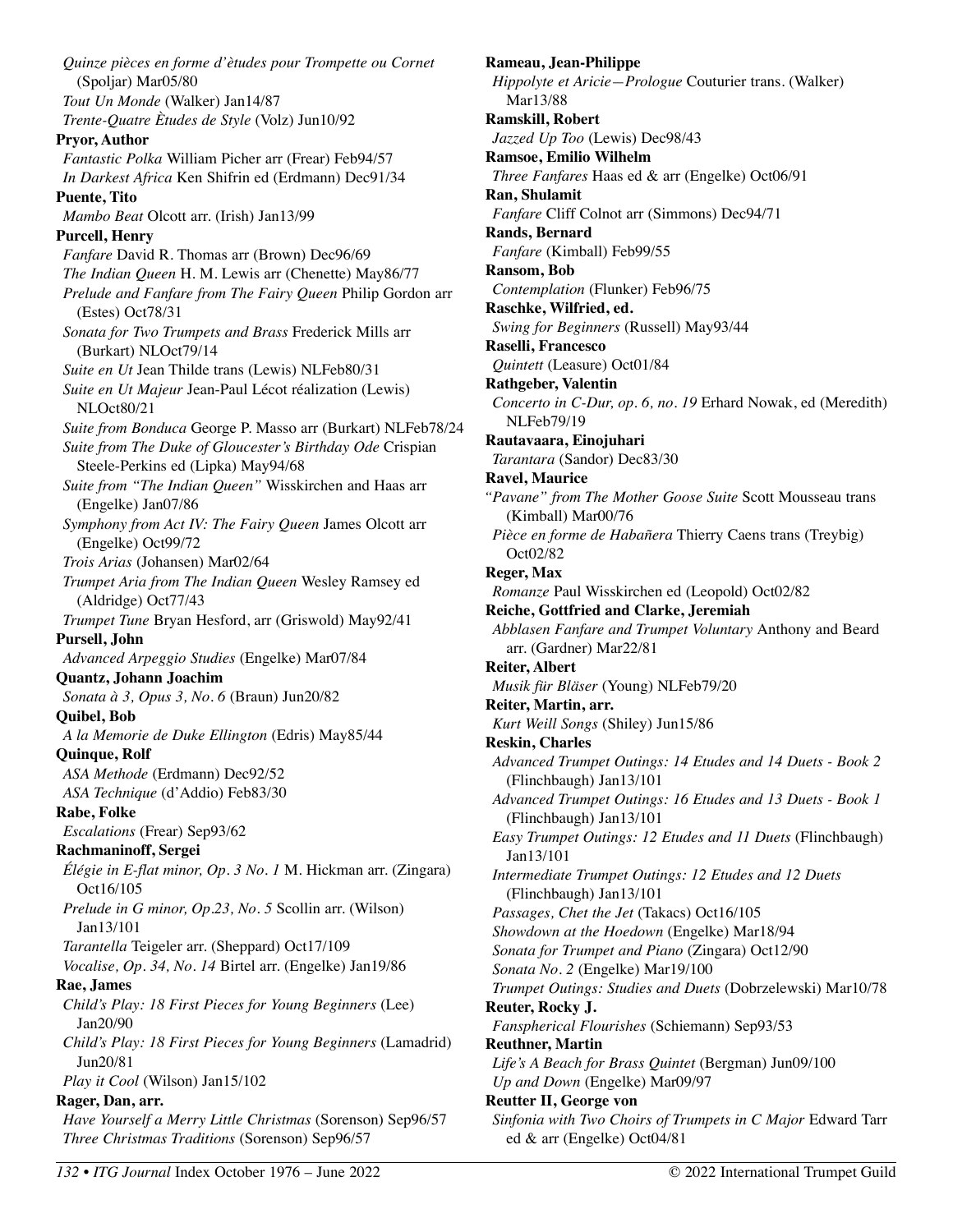**Reyman, Randall**  *Jazz Duets* (Chidester) Sep82/63 *Ten Advanced Studies for Trumpet in the Jazz Style* (Chidester) Sep82/63 **Richter, Franz Xavier**  *Concerto in D* Jean Thilde arr (Aley) May83/23 **Ridenour, Brandon, arr.**  *Shenandoah* (Flinchbaugh) Oct12/90 **Rideout, Alan**  *Concertino* (Lipka) Feb93/41 **Rimsky-Korsakov, N.**  *Flight of the Bumble Bee* (Edris) Feb84/40 **Risher, Tim**  *4 by 4 for the MOBI Brass* (Swain) Sep96/59 **Rivers, Patrick, arr.**  *Twelve Christmas Hymns* (Hopper) Dec82/21 **Rizzetto, Jay**  *An Anthology of Lyric Pieces for Trumpet* (Engelke) Jan00/61 *Fifteen Contemporary Etudes for Trumpet* (Kennedy) Mar04/78 *Foundational Method for Trumpet* (Millsap) Jun17/87 **Rizzo, Donald**  *Sonata Biella pour trompette seule* (Spoljar) Jan03/70 **Roberts, Jim and Mark Taylor**  *Miles Davis Standards—Ten Jazz Classics* (Engelke) Oct09/90 **Roberts, Wilfred**  *Serenade for Trumpet* (Mautner) Feb86/27 **Robertson, Eric**  *The Spirit of Saint Giles* (Engelke) Oct19/114 **Robin, Jean-Baptiste**  *Récits Héroïques* (Engelke) Jan15/102 **Roblee, Richard**  *American Images* (Engelke) Jun09/99 **Rodgers, Richard and Lorenz Hart**  *Falling in Love with Love* Sharp arr (Irish) Mar12/79 **Rokeach, Martin**  *Fast Lane* (Kovarik) Jun12/99 **Roman, Johan Heinrich**  *Trumpet Prelude* (DeBoer) Mar04/78 **Roougeron, Philippe**  *Song of Old* (Morton) Jun02/76 **Rosaz, Jean-Christophe**  *No Man's Land* (Shelton) Jun17/87 **Rosenboom, Daniel**  *The Boom Method: Universal Fundamentals for Trumpet and Other Instruments—Volume One* (Engelke) Jan20/90 **Rosenfeld, Seymour**  *A Daily Routine for the Busy Trumpeter: A Series of Exercises Designed to Keep You in Shape and Ready to Perform!*  (Winick) Feb92/37 **Ross, Walter**  *Shortened Suite for Trumpet and Bassoon* (Ewell) Jan04/65 *Aubade* (Engelke) Feb96/76 *Fanfare and Celebration for Brass Quintet* (Moore) Sep98/59 **Rossignol, Bruno**  *Au Pére Lapin* (Engelke) Jun06/71 **Rossini, Gioacchino**  Overture from *The Barber of Seville* O'Hara arr. (Shook) Jun09/100

*"Inflammatus" from Stabat Mater* Arthur Ephross arr. (Grabowski) Dec90/30 *"Tanti affetti" from Donna del Lago* Peter Knudsvig arr. (Hurst) Feb92/41 *Variations de la Sonata No. 3* Michel Barre trans (McLaughlin) May95/80 **Rougnon, Paul**  *Concert Solo No. 1* H. Voxman and R.P. Block ed (Smith) May92/42 **Roy, C. Eugene**  *Four Airs de Bravura* (Engelke) Oct11/96 *[Method] for the Natural and Keyed Trumpet* (Engelke) Oct11/96 **Runyan, William**  *"Great Is Thy Faithfulness"* Olcott arr. (Braun) Jun21/94 **Ryther, John A., arr.**  *The Holiday Brass, Vol. I: Christmas Collection* (Ullery) Dec96/70 *Londonderry Aire* (Swain) Dec95/62 **Sacco, Steven**  *Quintet for Brass* (Engelke) Oct08/88 **Sachse, Ernest**  *The Art of Reading Ahead & the Mastery of Intervals: The Sachse etudes for trumpet* William Vacchiano arr (Neill) Jan06/69 *Concertino in E-flat* Stephen L. Glover and H.M. Lewis ed (Chenette) May86/78 *One Hundred Studies* Franz Herbst ed (Chapman) NLMay80/16 **Sadoh, Godwin**  *Jesu Oba: King Jesus* (Flinchbaugh) Mar08/64 **Saglietti, Corrado Maria**  *Psalms* (Zingara) Mar13/88 **Saint-Saëns, Camille**  *Bacchanale from "Samson et Delilah* Walt Oliver trans (Lukas) Dec94/71 *Mon Coeur, A Ta Voix* Andrew Heading arr (Zingara) Jun14/93 **Sampson, David**  *Breakaway* (Engelke) Jun12/99 *Canzona* (Ackley) Jun10/93 *Distant Voices* (Lukas) Sep95/101 *A Family Portrait* (Shook) Jun09/100 *Morning Music* (Grabowski) Feb92/41 *Morning Pages: 21 Etudes for Trumpet* (Dobrzelewski) Mar10/79 *The Mysteries Remain* (Johnson) Sep82/64 *Notes from Faraway Places (Sanders) Oct04/81 Passage* (Jones) NLOct81/16 *Strata* (Engelke) Oct03/80 **Sanders, Bernard Wayne**  *Rhapsodie Nr. 3* (Millsap) Mar20/72 **Sarasate, Pablo de**  *Chansons Ziganes* (Damrow) Dec94/71 **Satie, Erik**  *Three Melodies* Couturier arr. (Engelke) Jan17/77 **Sauer, Ralph, arr.**  *Practice with Bach, Vol. 1* (Bowman) Oct20/96 *Practice with Bach, Vol. 2* (Lee) Mar22/83 *Practice with Bach, Volumes 3 – 5* (Kerrigan) Jun22/91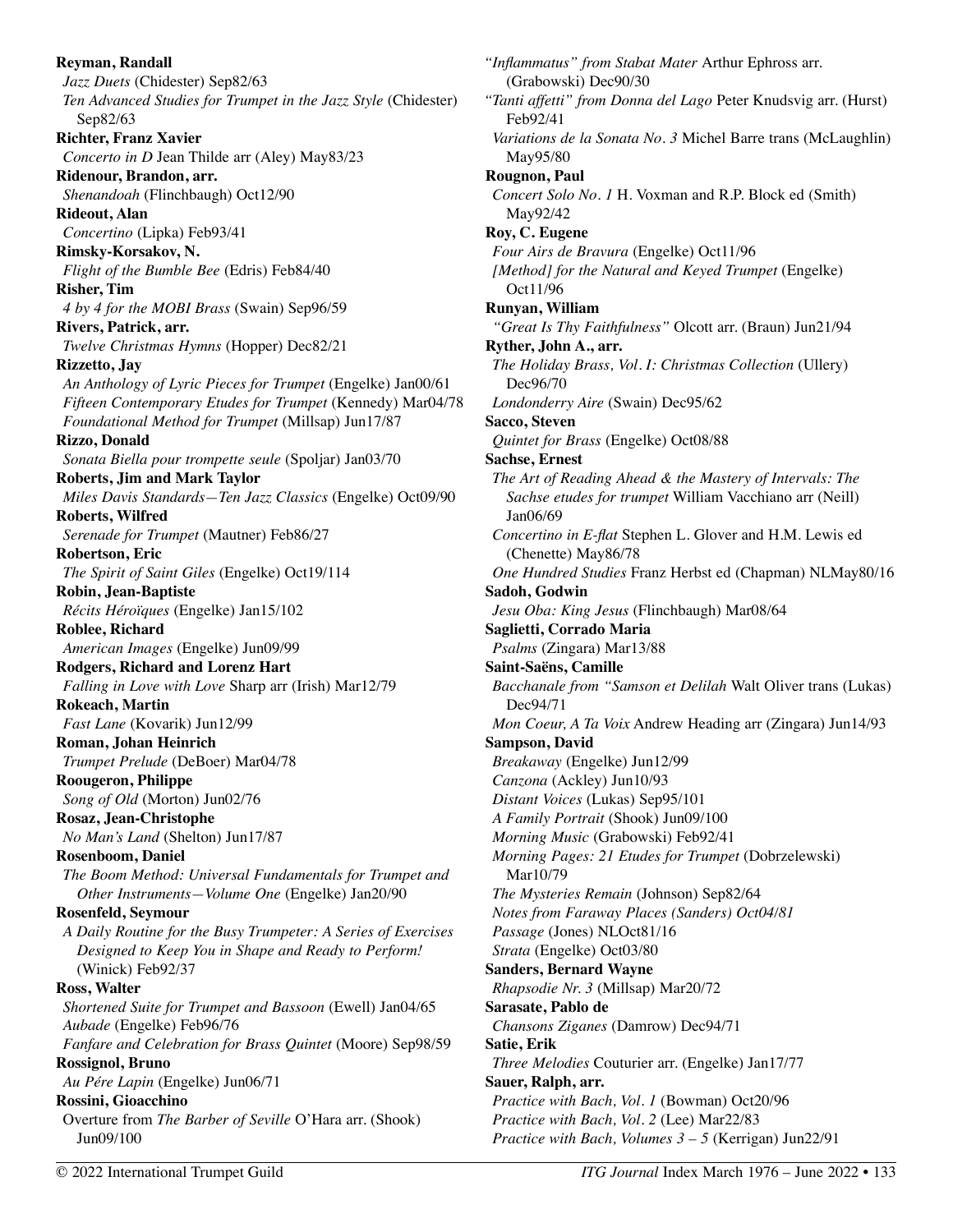**Scarlatti, Alessandro**  *Arie con Tromba sola* Edward Tarr ed (Engelke) Sep98/60 *Giá il sole dal Gange* (Lewis) Sep89/58 *7 Arie con Tromba Solo* Henry Meredith ed (Lewis) Sep82/64 **Scaruffi-Klispie, Cindy**  *Twenty Orchestral Studies for Trumpet* (Bowman) Oct10/89 **Schaeffer, Don, arr**  *Trumpets Two* (Dunnick) Oct78/31 **Scheidt, Samuel**  *Canzon à 5 Super Cantionem Gallicam* (McFarland) Mar02/65 *Canzona Bergamasca* Klages & Hammett arr. (Irish) Mar08/65 *Canzona on a French Theme* (Johnson) Feb83/29 *Canzona super Belgican* Klages arr. (Irish) Jan10/92 *Canzone* Jean Doulay arr (Julian) May83/23 *Christe Der Du Bist Tag Und Licht* Scott Sorenson trans (Doerksen) Sep90/46 *Echo* Terrett arr (Walker) Mar12/81 *Four Symphonies* Mark Tezak arr (Lipka) Sep93/62 *Galliard Battaglia* Mark Adler arr (Arndt) Mar03/81 *Galliard Battaglia* Christian Blümel arr (Aleshevich) Sep93/54 *Musik für Blechbläser* Karl-Heinz Saretzki ed (Doerksen) Sep92/48 **Schein, Johann Hermann**  *Chorale: Komm Heiliger Geist* Bernard Fitzgerald arr (Parker) NLFeb80/31 *Choralmusik für Blechbläser* Karl-Heinz Saretzki ed (Doerksen) Sep92/48 *Quem Vidistis Pastores, Dicite?* Scott Sorenson trans (Lumpkin) Dec87/50 **Schelokov, Vjacheslav**  *Poême* (Engelke) Feb98/60 **Schickele, Peter**  *Brass Calendar* (Grabowski) Jan00/62 *Three Uncharacteristic Pieces* (Rider) May93/36 *Variations on a Joke for Brass Quintet* (Ellen) Sep98/60 **Schilling, Hans Ludwig**  *Chant à sentiment pou trompette e piano* (Appleby-Wineberg) Jan03/70 *Concerto in One Movement for Two Trumpets and Organ* (Flinchbaugh) Jan08/74 *Divertimento* (Zingara) Jun07/90 **Schindlöcker, Michael**  *Twelve Fanfares and Finale for Five or Six Trumpets and Kettledrums* Hiller ed. (Barnett) Jun15/87 **Schmalz, Peter**  *Feuerglocke* (Lipka) Dec93/58 **Schmidt, William**  *Concerto for Trumpet and Symphonic Winds* (Piper) NLFeb81/19 **Schrader, Jack, arr.**  *Trumpet Stylings* (Wilhoit) Dec92/48 **Schubert, Franz**  *Ave Maria* Keith Koons trans (Almeida) Feb95/63 Lobgesang *"Ehre sei Gott in der Hohe"* Haas ed. (Gray) Mar19/100 *March Militaire*, Op. 51, No. 1 Walter Lex trans (Brown) Feb93/45

**Schuller, Gunther**  *Concerto for Trumpet and Chamber Orchestra* (Carnovale) May87/26 **Schumann, Christopher**  *Trumpet Trix* (Engelke) Oct08/100 **Schumann, Robert**  *Brass Suite Aus Dem Album für di Jugend* Haas arr. (Shiley) Jan14/89 *Kinderszenen*, Op. 15. Peter Knudsvig arr (Olcott) Feb93/45 *Scenes from Childhood, op. 15* Terrett arr. (Shook) Jan12/90 **Schumann, William**  *American Hymn Variations on an Original Melody* (Piper) May83/24 **Schuster, Gordon, arr.**  *Majestic Trumpet Trios: Vol 1* (Chidester) Dec93/59 *Victory in Jesus* (Anderson) May95/81 **Schütz, Heinrich**  *Motet (Es Ist erfschienen [sic])* Bernard Fitzgerald arr (Meredith) NLMay80/16 **Schwartz, David**  *The Bordogni Vocalises—Volume 2* Schwartz trans. (Gardner) Mar14/93 **Schweizer, Mark, and Robert Levy**  *Baroque Processionals and Recessionals for Weddings and Other Festive Occasions* (Lewis) May88/60 *100 Hymn Tunes for Brass* (Lewis) Dec87/51 *Organ and Brass Scores for 110 Hymn Tunes* (Lewis) May88/61 *Trumpet Tune* Bram Wiggins arr (Stibler) NLFeb80/32 **Scodwell, Tony**  *Big Band Classics featuring Tony Scodwell* (Engelke) Oct09/90 **Searle, Leslie**  *Christmas Duets* (Engelke) Mar09/97 *Rhythms of Time* (Engelke) Mar09/97 **Seipp, Chuck, arr.**  *The Trumpet Wedding Book* (Almeida) Sep96/59 **Self, Jim**  *HoopLA* (Gardner) Mar16/77 *Intrepideedoodah* (Siegel) Mar17/80 *Polarities* (Zingara) Oct16/106 **Sellers, Joey**  *Brass Quintet No. 1* (Burgess) Oct99/73 **Sesták, Zdenek**  *Evocationes Paschales* (Shook) Oct10/89 **Shackley, Larry**  *Come and Give Thanks* (Engelke) Oct10/88 **Shapero, Harold**  *Sonata* (Schneider) Oct77/44 **Shapey, Ralph**  *Fanfares* (Johnson) Feb83/29 **Sharp, Brad**  *Con Suerte* (Irish) Jan13/99 *Cookin'* (Irish) Mar12/79 *One on Top* (Irish) Jan13/99 **Shepperd, Mark**  *Eastertide Fanfares* (Reinhardt) Feb94/57 **Shewan, Stephen**  *Suite for Trumpet and Piano* (Winegardner) Mar16/77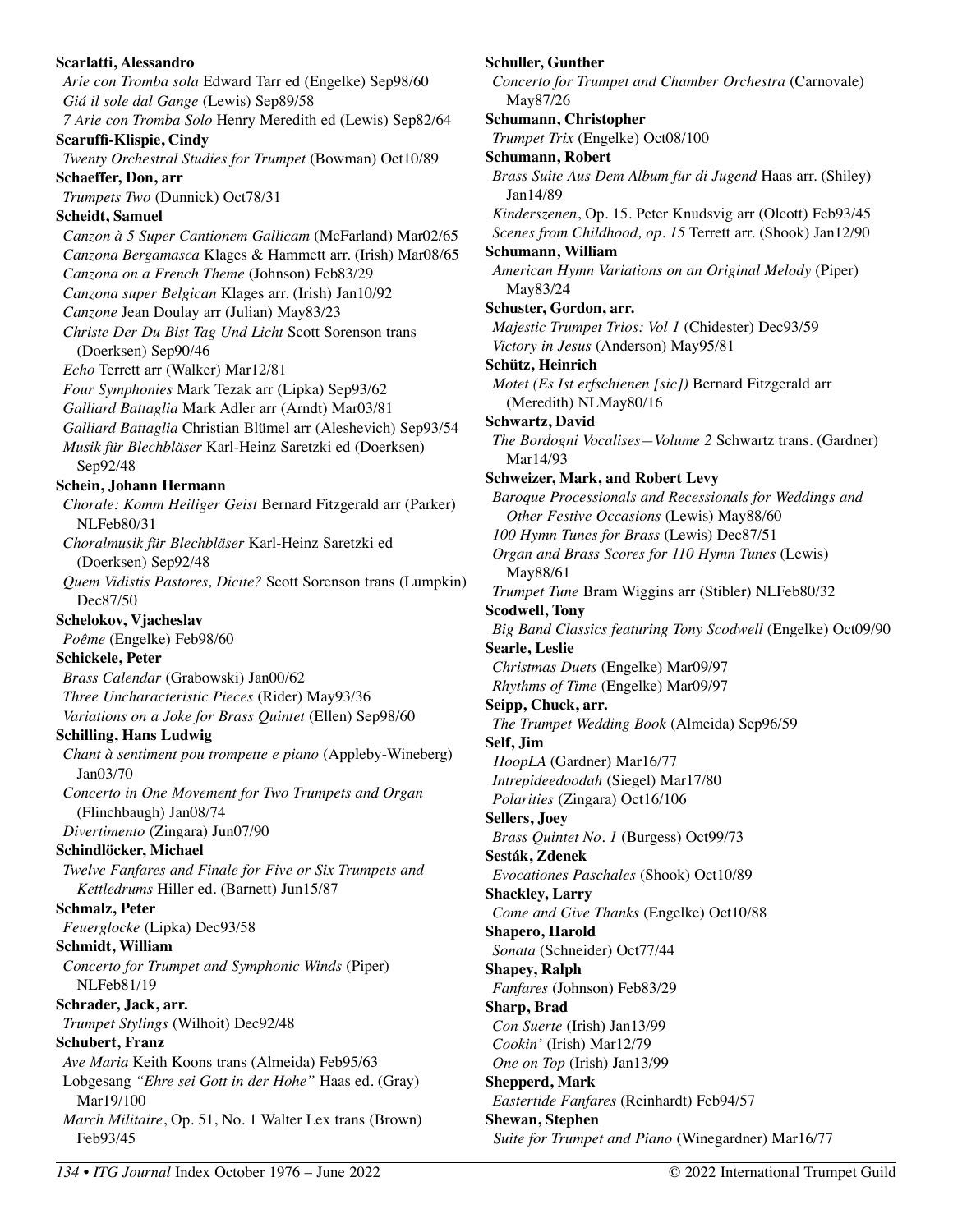**Shinn, Randall**  *Five Bagatelles* (Parker) NLMay78/12 *Soliloquy and Dialogue* (Parker) NLOct80/22 **Shostakovich, Dmitri**  *String Quartet No. 4 in D Major, Op. 83* Erion arr. (Walker) Jun13/85 *Symphony No. 9* Ballenger arr. (Blosser) Jan22/89 **Shutack, George and Doug Beach**  *The Power of Two* (Zingara) Jun16/80 **Siekmann, Frank**  *Quintessence* (McNamara) Mar13/89 **Silva, José Ursicino da**  *Fantasia Brasileira* Luis Engelke ed (Kelly) Oct04/82 *Suite Monette* Simóes and Cardoso ed & arr (Engelke) Jun07/90 *Tema para um Trompetista* Simóes and Cardoso ed & arr (Engelke) Oct07/78 **Silverman, Faye-Ellen**  *Stories for Our Time* (Bergman) Jun11/100 **Simon, Anton**  *Quatuor (En Forme de Sonatine)* (Johnson) Sep87/35 **Skolnik, Walter**  *Ten Duos for B-flat Trumpet and Trombone* (Johansen) Jun02/77 **Slokar, Branimir and Marc Reift**  *The Scales, Volumes 1 and 2* (Pellegrino) Dec94/71 **Slone, Ken**  *Clifford Brown Trumpet Solos* (Carnovale) Dec85/41 **Smetana, Bedrich**  "Dance of the Comedians" from *The Bartered Bride* Hickman arr (Shook) Jun08/81 **Smith, Douglas (arr.)**  *Hymns and Spirituals: Virtuosic Duets for Trumpet* (Engelke) Jun04/78 **Smith, Douglas, ed**  *Classics for Four-Plus Brass* (Wilhoit) Dec94/72 *61 Trumpet Hymns and Descants* (Farr) NLFeb78/24 **Smith, Lani**  *The Christmas Trumpet* (Engelke) Jan11/92 **Smith, Peter B.**  *Sonatina No. 1 for Trumpet and Piano* (Marchiando) Jun00/83 **Smith, Philip (Compiler)**  *Concert Studies for Trumpet* (Arnold) Mar02/65 *The Philip Smith Signature Series* (DePoy) Jan05/69 **Smith, Zachary**  *Zombie Apocalypso* (McNamara) Jan14/89 **Smith, Zachary arr.**  *Five Easy Christmas Classics* (Gardner) Jan17/79 *Five Easy Classical Favorites* (Gardner) Jan17/79 *Five Easy Dixieland Standards* (Gardner) Jan17/79 *Five Easy Scott Joplin Rags* (Gardner) Jan17/79 *Five Easy Spirituals* (Gardner) Jan17/79 *Five Easy Stephen Foster Songs* (Gardner) Jan17/79 **Smith, Zack**  *15 Holiday Duets for Trumpet* (Braun) Jan22/90 *15 New Orleans Jazz Duets* (Braun) Jan22/90 *15 Orchestral Excerpt Duets for Trumpet* (Braun) Jan22/90 *Ten Holiday Favorites* (Engelke) Mar07/84

**Snedecor, Phil**  *Etudes in the Operatic Style* (Engelke) Mar08/66 *The Fountain* (Engelke) Mar05/80 *Low Etudes for Trumpet* (Engelke) Jun00/84 *Lyrical Etudes for Trumpet* (Engelke) Mar00/76 *Lyrical Etudes for Trumpet,* Volume 2 (Gardner) Oct17/110 *The Lyrical Orchestral Trumpet* (Engelke) Jan21/101 *The Music of New England: Then and Now* (Engelke) Jun20/81 *Suite for Brass Quintet* (Doerksen) May95/81 **Snell, Keith, comp/arr.**  *Belwin Master Duets*, Vol II [Three books: easy/intermediate/advanced] (Decker) May93/37 **Snidero, Jim**  *Jazz Conception: Twenty-One Solo Etudes for Jazz Phrasing, Interpretation, and Improvisation* (Harbison) Jan00/62 **Snow, Valentine**  *Fourteen Duets for Two Trumpets* Bryan Proksch ed (Engelke) Jan04/65 **Soler, P. Antonio**  *Minuè* Edward H. Tarr arr (O'Donnell) May94/68 **Solomon, Edward S.**  *Dance Suite* (Lukas) Feb93/41 *Dialogue* (Lukas) Feb93/41 *Four Trios for Three Trumpets* (Grabowski) Sep90/42 *Trumpet Solos for the Young Player* (Anzenberger) Sep90/43 *Uno Continuo for Trumpets* (Grabowski) Sep90/42 **Sommerfeldt, Øistein**  *Divertimento, op. 21* (Jackson) NLMay77/7 *Elegy, op. 27* (Jackson) NLFeb77/11 **Sonntag, Steve**  *Take Twelve, A Dozen Jazz Duets* (Entzi) Feb95/62 **Sousa, J.P.**  *Three Marches* Vogel arr. (Engelke) Jun13/85 *Washington Post March* (Johnson) Feb83/29 **Sowerby, Leo**  *Fantasy* (Merki) Sep98/62 **Spanish Brass**  *SuBLiMe Christmas* Hirshman and Green arr. (Bowman) Jun16/81 **Sparke, Philip**  *Concerto for Trumpet (or Cornet) and Brass Band* (King) Jun00/84 **Spera, Dominic**  *Learning Unlimited Jazz Improvisation Series: Blues and the Basics* (Moriarity) Oct77/44 **Sperger, Johann Matthias**  *Concerto No. 1 in D* Hans-André Stamm ed (Davis) Dec89/37 **Sprenkle, Elam Ray**  *Crossing Brooklyn Ferry* (Wells) Mar03/81 **Stahl, Volkhard**  *Mozart Duets* (Engelke) Mar09/97 **Stamm, Hans-André, ed.**  *The Beatles' Favorite Songs,* Vol 3 (Chidester) Sep93/62 *Ten Easy Baroque Pieces* (Lewis) Sep89/58 **Stamp, James**  *Supplemental Studies* (Engelke) Mar10/79 **Stanék, Pavel**  *Pezzo Concertato* (Wood) Mar04/79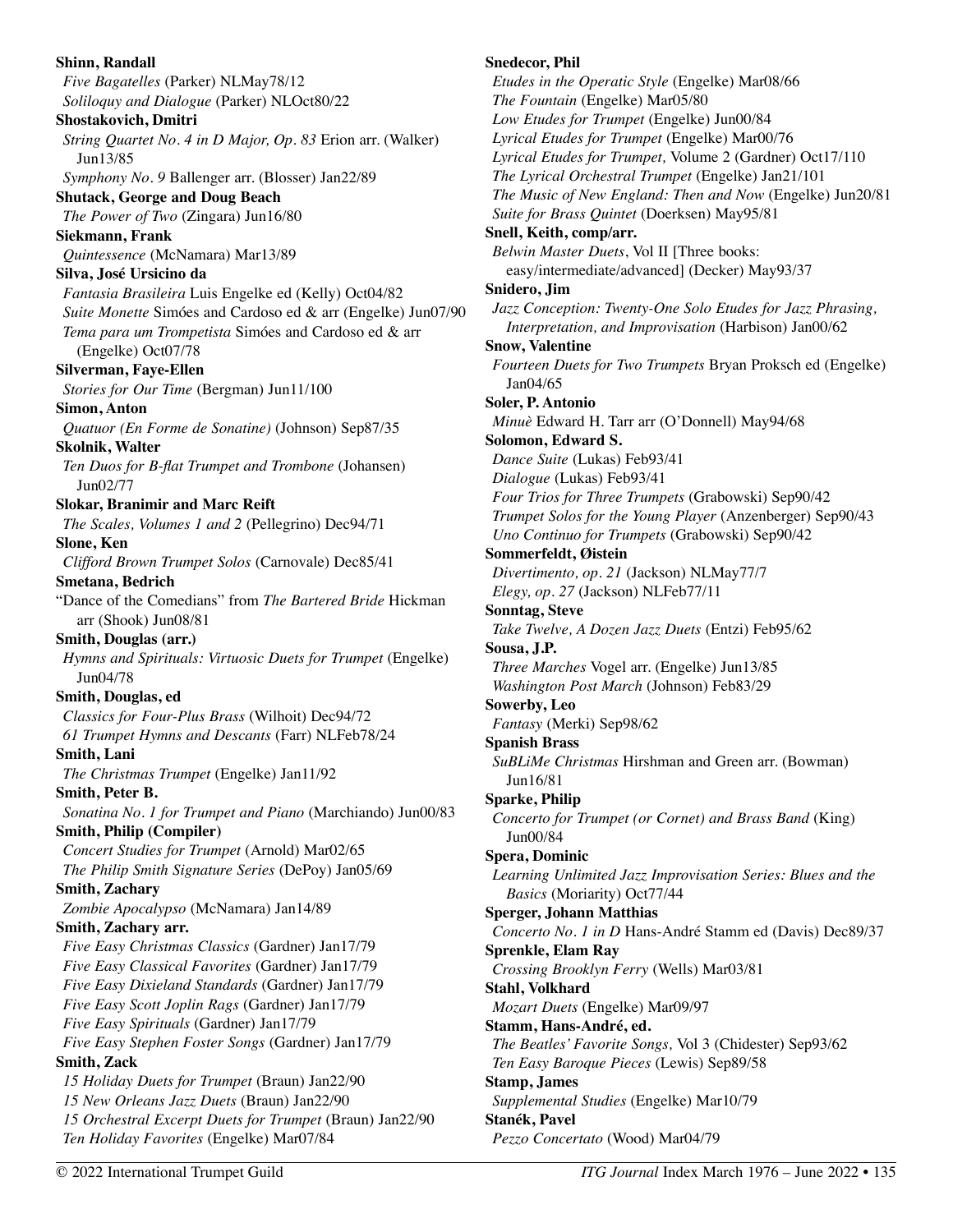**Stanford, Charles Villiers**  *Flourish of Trumpets* (Woods) Jan21/102 **Stanley, Edwin**  *Etudes, Duets, Trios* (Moriarity) NLFeb81/20 **Stanley, John**  *Suite No. 1 of Trumpet Voluntaries* Edward H. Tarr arr & ed (Lewis) NLMay77/7 *Suite No. 1 of Trumpet Voluntaries* Wolfgang Haas ed & arr (Engelke) Jun02/77 *Suite No. 1 of Trumpet Voluntaries for two trumpets in D Major (optional part in Bb)* Haas ed. (Flinchbaugh) Mar08/66 *Suite No. 2 of Trumpet Voluntaries* Edward H. Tarr arr & ed (Schneider) NLFeb78/24 *Suite No. 3 of Trumpet Voluntaries* Edward H. Tarr arr & ed (Meredith) NLMay78/13 *Trumpet Voluntary* Bergler arr. (Engelke) Mar09/100 **Starer, Robert**  *Three Preludes* (Johnson) Feb88/33 **Stasny, Ludwig**  *Papageno-Polka—On Motives from Mozart's Opera The Magic Flute, Opus 55* Cooper arr. (Winegardner) Mar11/81 **Stephens, Wes**  *Dance Suite* (McNamara) Jan16/88 **Stephenson, James M.**  *Bagatelle* (Walker) Jun12/100 *Burden of Destiny* (Winegardner) Oct12/91 *Day-Tudes for Trumpet (...April 2010)* (Bowman) Mar11/82 *Day-Tudes for Trumpet (...February 2010)* (Bowman) Mar11/82 *Fantasie for Trumpet and Piano* (Bowman) Jun15/87 *Glimmers of Hope* (Walker) Jan12/90 *Remember Forward* (Noppe) Mar12/81 *Serendipity—Miles from Home* (Engelke) Jun13/84 *Sonata for Trumpet and Piano* (Bowman) Mar12/81 *Sound and Fury* (Walker) Jan12/90 **Steptoe, Roger**  *New York Fanfares* (Walker) Oct12/91 **Stevens, Cat**  *Morning Has Broken* Mark Tezak arr (Lipka) Dec91/38 **Stevens, John**  *Autumn* (Gustafson) Jan12/91 *Collage* (Winegardner) Oct12/91 *Dialogues II* (Dobrzelewski) Oct10/90 *Hodesanna* (Zingara) Mar17/81 *Sonata for Trumpet and Piano* (Engelke) Mar10/79 *Tournament* (Tuck) Oct07/78 *Urban Images for Brass Quintet (Burt) Oct03/80*  **Stevens, Thomas**  *After Schlossberg: Trumpet Studies as Taught by Leading Members of the Schlossberg School* (Engelke) Oct13/95 *Changing Meter Studies* (Piper) NLFeb79/20 *Contemporary Trumpet Studies* (Burkart) NLFeb78/25 *Eight Studies for Eight Trumpets* (Pepping) Jan04/65 *Forty-Eight Lyric Studies* [Based on the Vocalises of Concone and Bordogni] (Wilson) Oct00/76 *A New Carnival of Venice* (Olcott) Dec89/38 *A New Carnival of Venice* (Engelke) Jan14/90

**Stewart, Michael**  *Minuet and Trio from Eine Kleine Nachtmusik* (Vieker) Jun11/98 *Pastorale* (Dube) Mar00/76 *Variations on Simple Gifts* (Barrow) Dec98/43 **Stock, David**  *Brass Rubbing* (Parker) NLOct80/22 **Stock, Matthew**  *Seven Belgian Solos de Concours* (Engelke) Jun15/88 **Stölzel, G.H.**  *Concertino en mi mineur* Jean Thilde ed (Niedens) NLFeb79/20 *Concerto en ut* Jean Thilde ed (Gorham) NLMay79/18 *Concerto in E-flat* Gordon Mathie arr (Siebert) Dec95/62 *Concerto in E-flat* Gordon Mathie arr (Tucker) May99/56 **Stone, Dwight**  *Pastorale for Trumpet and Pianoforte* (Moore) Sep98/62 **Stouffer, Paul M., arr.**  *Easy Six for Two: Short Classical Pieces* (Griswold) May92/42 **Stradella, Alessandro**  *Sinfonia* (Johnson) Dec85/39 *Sonata á otto Viole con una Tromba* Irmtraud Krüger ed, Frans Beglund arr (Engelke) Mar03/82 **Stradner, Gerhard and Edward H. Tarr arr.**  *Trumpet Music from Frigates of the Renaissance* (Cook) Jun16/82 **Straesser, Joep**  *Quintuplum* (Doerksen) May94/68 **Stratton, Don**  *August '70 Jan Trio* (Grabowski) Feb91/36 **Strauss, Johann, Jr.**  *Perpetual Motion* Howard Cable arr (Burkart) NLFeb80/32 *"Sehnsucht" Romanze für Kornett (Trompete) und Orchester (Klavier)* Ainger/Ruley arr. (Shelton) Jun21/94 *Train de Plaisir Polka* Armando Ghidoni arr (Zingara) Jun14/95 **Strauss, Richard**  *Festmusik der Stadt Wien* Hickman ed. (Engelke) Mar08/66 **Stravinsky, Igor**  *Pulcinella Suite* Pienaar arr., Freeman-Atwood ed. (Spence) Mar20/72 **Strayhorn, Billy**  *Chelsea Bridge* Kase arr. (Engelke) Jan12/89 **Street, Allan**  *Rondino* (Glover) Oct76/40 **Strombeck, George, arr.**  *Two Calls to Worship for Brass* (Wilhoit) Dec94/72 **Strommen, Carl**  *Thirty Melodius Duets* (Engelke) Oct10/90 **Suderburg, Robert**  *Ceremonies for Trumpet and Piano* (Jones) Sep85/52 *Chamber Music VIII: A Sonata* (Schaeffer) May89/44 *Chamber Music X* (Johansen) Oct01/84 **Sullivan, Arthur**  *Iolanthe Overture* Vanryne ed. (Engelke) Oct14/101 *The Long Day Closes* Vanryne ed. (Engelke) Oct14/101 **Sutor, Johannes**  *Rheinische Fanfare* (Heldt) Mar12/82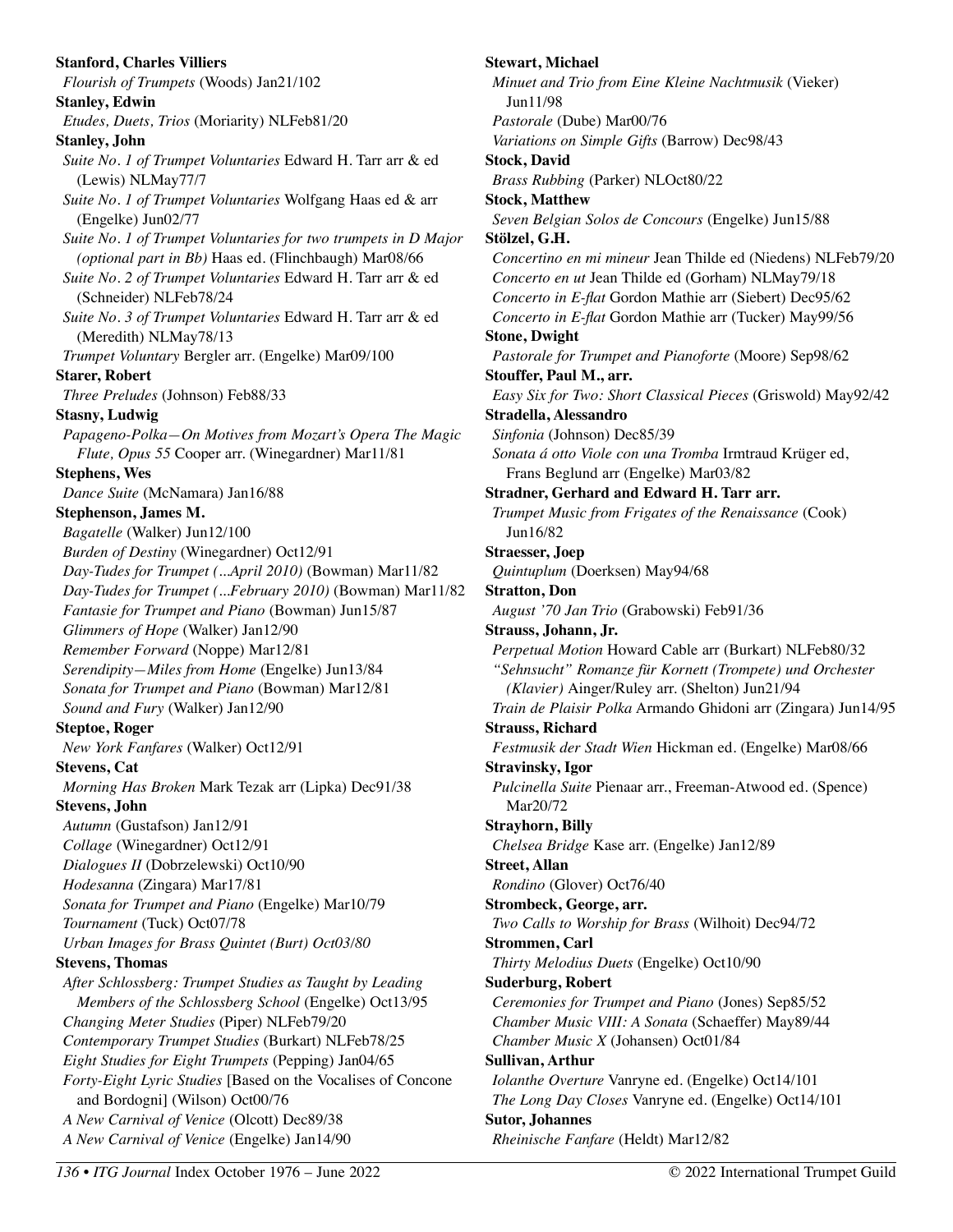**Sweelinck, Jan**  *Gaudate Omnes (Rejoice Everyone)* Conrad DeJong trans (Brown) Sep93/62 **Swisher, Eric**  *Basic Skills for the Developing Trumpeter* (Parish) Jun10/93 **Szentpali, Roland**  *Pearls* (Gallo) Jun04/78 **Tailleferre, Germaine**  *Sonneries dans le Style Louis XV* (Dovel) Jan14/90 **Tanaka, Karen**  *Silent Ocean* (Engelke) Mar12/82 **Tann, Hilary**  *Look Little Low Heavens* (Engelke) Feb98/60 **Tarr, Edward H., ed.**  *Johann Nepomuk Hummel Concerto a Tromba principale* (Engelke) Jun13/83 *Solobook for Trumpet, Book 3* (Winick) Dec94/72 **Tarr, Edward H. and Gerhard Stradner arr.**  *Trumpet Music from Frigates of the Renaissance* (Cook) Jun16/82 **Tartini, Giuseppi**  *Concerto in D* Jan Bach arr (Hickman) NLFeb77/11 *Concerto in D Major* Ivan Jevtic arr (O'Donnell) May93/37 **Tassone, Pasquale**  *Sagome* (Johnson) May85/45 **Taylor, Mark**  *Louis Armstrong: Ten Favorite Classics* (Engelke) Oct10/90 *Ten Dizzy Gillespie Classics* (Engelke) Oct09/90 *Ten Miles Davis Classics* (Engelke) Oct09/90 **Taylor, Mark and Jim Roberts**  *Miles Davis: Ten Favorite Tunes* (Engelke) Oct09/90 **Taylor, Noah**  *Legends* (Bean) Oct15/95 **Tchaikovsky, Peter Ilyich**  *Andante Cantabile from String Quartet No. 1, Op. 11* Decker arr. (Cook) Oct17/107 *Arabic Dance* Ken Lindner arr (Lipka) Feb94/56 *Danse Napolitaine* Ratner arr. (Irish) Mar13/89 *Five Miniatures* Bram Wiggins (McFarland) Oct02/83 *La Dame de Pique: Introduction* Ratner arr. (Irish) Mar13/89 *March from The Nutcracker Suite* Ziek arr. (McNamara) Oct16/103 *Nutcracker Nuggets* Arthur Frackenpohl arr (Entzi) Dec96/70 *Overture to the Nutcracker Suite* Charles Decker arr (Calvin) May93/44 *Suite* Jean-Francois Michel arr (Aleshevich) Dec93/61 *Tchaikovsky Suite No. 1* Sergei Balasanian arr (Decker) Dec89/39 *Trepak* Peter Reeve arr (Engelke) Mar02/66 *"Trepak" from the Nutcracker Suite* Kevin Kaisershot arr (McChesney) Jan04/66 **Tcherepnin, Ivan**  *Six Fanfares for Three Herald Trumpets* (Grabowski) Jan00/62 **Teike, Carl** *Old Comrades* (Millsap) Mar18/94 **Telemann, Georg Philip** *Allegro* Robert Nagel arr (Barrow) May95/81 *Concerto en Re* Jean Thilde ed (Baughman) NLMay80/17

*Concerto en Re No. 2* (Baughman) NLMay80/17 *Concerto en Sol* (Amstutz) May83/21 *Concerto for Four Trumpets* Robert Nagel arr (Johnson) Feb88/33 *Concerto for Three Piccolo Trumpets* Gordon Mathie arr (Engelke) Oct99/73 *Concerto for Three Trumpets* Dobrzelewski and Whatley arr. (Engelke) Mar11/78 *Concerto in D major* Hickman ed (Engelke) Mar06/79 *Six Canonic Sonatas* Irving Bush ed (Lewis) NLFeb78/25 *Sonata in G-Moll* Jay Lichtmann ed (Grabowski) May93/37 *Telemann Suite* William Bjornes, Jr. arr (DePoy) Mar04/79 **Telman, André**  *Immergés dans le cosmos* (Gardner) Jun18/94 *La petite étincelle de vie. L'astronef sur orbite. Au coeur du far west. Le dernier signal* (set of four pieces)*.* (Takacs) Mar16/77 **Terrett, Keith, arr.**  *10 National Anthems* (Braun) Jun22/92 **Tesh, T.J.**  *The Daily Routine Songbook for Trumpet* (Woods) Jun19/92 **Theilemann, Kristin**  *Easy Concert Pieces for Trumpet and Piano, Volume 3*  (Shelton) Oct21/116 **Theurer, Britton**  *AmeriCanadian Rhapsody* (Shook) Jun09/101 *Americantus* (Shook) Jun09/101 *Animal Rights* (Engelke) Mar10/80 *Colloquy* (Engelke) Mar10/80 *Fantasia* (Benjamin) Dec95/63 *Feste* (Amstutz) May83/24 *Magma—For Five Trumpets* (Walker) Jan14/90 *Solanum Dulcamara* (Engelke) Mar10/80 **Thibaud, Pierre**  *Method for the Advanced Trumpeter; Daily Routines and Vocalises for the Advanced Trumpeter; Chromatic Exercises and Technical Studies for the Advanced Trumpeter* (Arndt) Jun03/82 *Techniques nouvelles de la trompette* (Tunnell) NLOct79/11 **Thibaud, Pierre and Gilles Defin**  *The Technical Studies by Herbert L. Clarke (Books 1 and 2)*  (Engelke) Jan16/88 **Thielmann, Kristen**  *Easy Concert Pieces—Volume 1 and 2* (Engelke) Jan19/86 **Thielmans, Jean "Toots"**  *Bluesette* Rob Roy McGregor arr (Entzi) Sep94/56 **Thistle, Robert**  *Visionen* (McFarland) Oct01/85 **Thomas, David**  *Voices* (Parker) Oct78/31 **Thomas, Willie**  *Jazz Anyone... ? Making Music: A Simple Language System for Jazz* (Johnson) Sep96/59 **Thompson, Bruce A.**  *Three Anachronisms for Trumpet, Horn and Trombone* (Poor) Dec95/63 **Thompson, Will Lamartine**  *There's a Great Day Coming* (Millsap) Jan15/100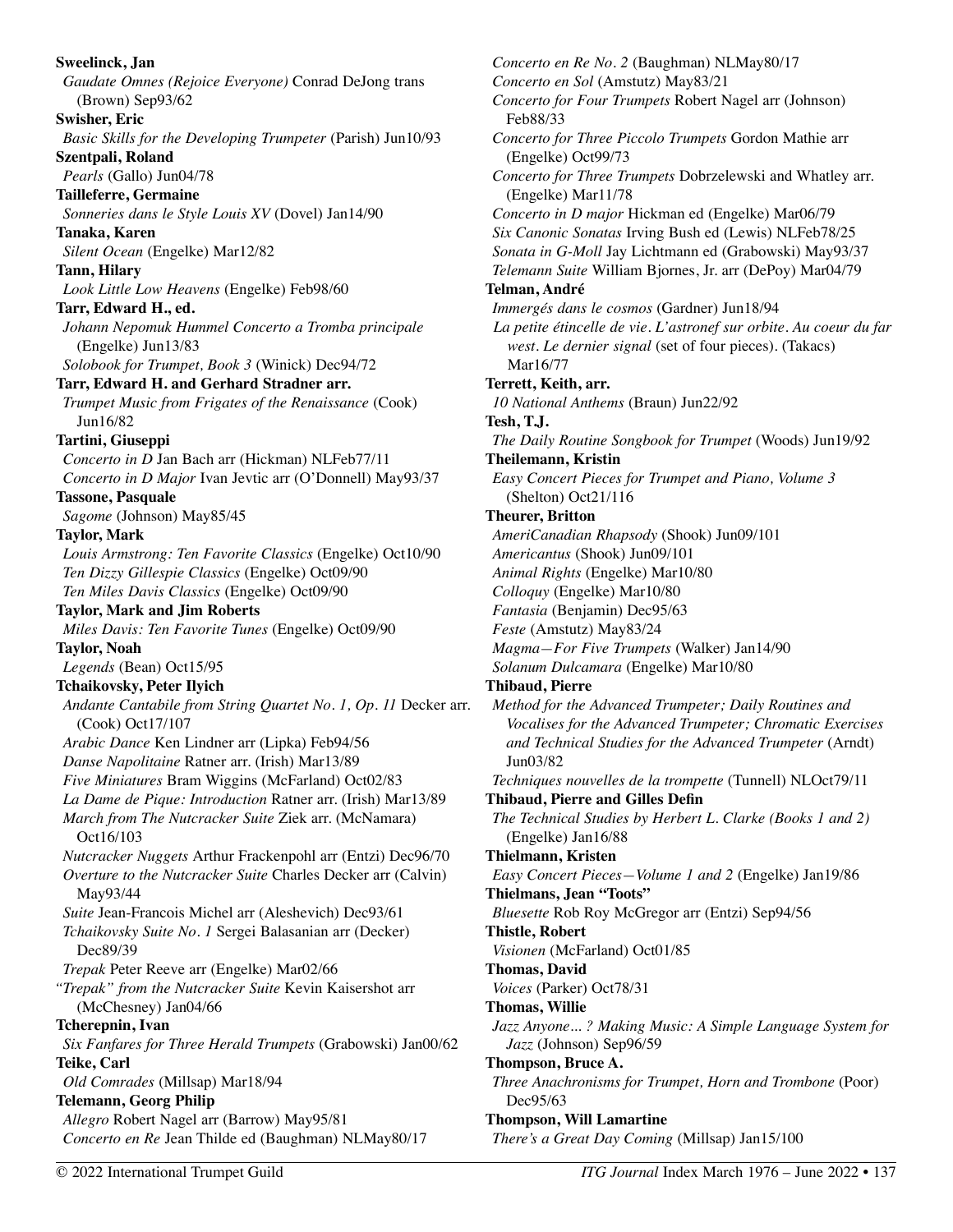**Thomson, Virgil**  *The Plow that Broke the Plains* Jay Rozen arr (Taylor) Dec94/73 **Throop, Sheri**  *Playford Dances* (O'Hara) Oct09/91 **Thrower, Daniel**  *50 Fanfares for All Occasions* (Burgess) Mar07/84 *Dimensions* (Gardner) Oct18/106 *Twenty Fanfares* (Shook) Jun08/81 **Tiêt, Tôn-That**  *CHU KY II* (Johnson) Feb83/29 **Tippett, Michael**  *The Wolf Trap Fanfare* (Barrow) Dec84/39 **Tobe, Yutaka; Mark McDunn, & Harold Rusch**  *Trumpet Master Studies* (Brown) Sep93/55 **Torelli, Giuseppe**  *Sinfonia con Tromba* Ardovino arr. (McNamara) Oct13/93 *Sinfonia in D* Michael Stewart trans (Zingara) Mar04/79 **Tormé, Mel & Robert Wells**  *The Christmas Song* James Olcott arr (Chidester) Sep93/54 **Toulon, Jacques**  *Trois Lectures-Concert* (O'Donnell) Sep92/45 **Touvron, Guy**  *EST-CE KISS?* (Koehler) Jun15/88 **Traditional**  *Amazing Grace* Treybig arr. (Siegel) Oct16/106 *Angels from the Realm* Sear arr. Piotrowski ed. (Braun) Jan18/79 *Billy Boy* Olcott arr. (Hagarty) Mar19/100 *God Rest Ye Merry Gentlemen* Hirshman arr. (Bowman) Jun16/81 *Morning Has Broken: Variations on a Gaelic Melody* Paul Haak arr (Jones) Jan02/56 *La Virgen de la Macarena* Bergler arr. (Gardner) Mar17/81 *Sussex Mummers' Carol* Sear arr. Piotrowski ed. (Braun) Jan18/79 *Three Christmas Carols, Volumes 1 & 2* Sear arr. Piotrowski ed. (Braun) Jan18/79 *What, Child?* Green arr. (Bowman) Jun16/81 **Treybig, Joel**  *"Prince of Denmark's March" Fantasy* (Siegel) Oct16/106 *"Wondrous Love" Fantasy Variations* (Siegel) Oct16/106 **Trognee, Emile Joseph – Anatoly Selianin, ed.**  *Fifteen Grandes Etudes* (Dunnick) May87/26 *Thirty Etudes melodiques* (Dunnick) May87/26 *Twenty-five Etudes techniques* (Dunnick) May87/26 **Truax, Bert**  *Hymn to Gil* (Parish) Oct05/77 **Tschaikowsky, Peter Ilyich**  *Dance of the Sugar Plum Fairy* Thomas G. Campbell arr (Lipka) Dec91/37 **Tucker, Dale, ed.**  *Sound the Trumpet, Vol I* (O'Donnell) Dec92/51 *Sound the Trumpet, Vol II* (O'Donnell) Dec92/51 **Tull, Fisher**  *Concerto No. 2 for Trumpet and Piano* (Barrow) NLMay82/20 *Eight Profiles* (Squires) NLOct81/17 *Segments* (Amstutz) NLMay82/20

**Turchen, Barry**  *Static Electricity* (Clendenin) NLFeb81/20 **Turner, Kerry**  *Casbah of Tetouan* (Huff) Oct00/77 *Ricochet* (Leasure) Mar01/73 **Turrin, Joseph**  *Caprice* (Schneider) NLMay79/18 *Etudes and Duets* (Engelke) Jan12/91 *In Memoriam* (Engelke) Oct12/92 *O Come and Dwell in Me* (Engelke) Oct12/92 *Two Images* (Engelke) Oct12/92 **Uber, David**  *25 Modern Etudes* (Lipka) May93/41 *Ancient Hymns and Canticles* (Parish) Oct04/82 *Concert Etude* (Shugert) Dec92/56 *Cupful of Jazz* (Entzi) Feb96/76 *Ecnamor* (Erdmann) Dec87/51 *Fanfare for the International Trumpet Guild* (Albritton) Jun05/90 *Festival Fanfares #1, #2, #3* (McChesney) Jan04/66 *Fifty Studies in Melody* (Erdmann) May89/45 *Nocturne* (Irish) Mar13/89 *Seventy Beginning and Early Studies* ( Moorehead Libs) Dec92/52 *Silhouette* (Lipka) Dec91/35 *The Silver Trumpet* (Tucker) Jan00/63 *Solo Piece, Theme and Variations* (Davidson) May98/50 *Trumpeters On Stage* (Phelps) Dec95/63 **Udell, Budd, arr.**  *Christmas Angels* (Smith) Feb90/50 *The English Yuletide Tradition: A Medley of Familiar English Carols* (Lipka) Feb92/42 *Joyeux Noels: A Medley of Familiar French Carols* (Lipka) Feb92/42 **Ulman, Barry**  *Six Vignettes* (Bach) Sep96/60 **Ultan, Lloyd**  *Suite for Brass Quintet* (Johnson) Sep87/35 **Uray, Ernst Ludwig**  *Konzert* (Burkart) NLFeb79/20 **Vacchiano, William**  *Improvisations Based on Nursery Rhymes and the Marines' Hymn* (Laverty) Jan01/58 *Orchestral Rhythms for B-flat Trumpet* (Grabowski) May99/56 **VanderCook, H.A.**  *The Flower Series: Five Pieces for Cornet and Piano* Stephen Carlson and Victoria Berneking ed (Moorehead Libs) May93/38 *The H.A. VanderCook Solo Collection* (Engelke) Jan06/70 *Trumpet Stars,* sets 1 and 2 (Ross) Dec90/30 **Van Duuren, Skye**  *Aurae* (Zanin) Jan22/90 **Vanhooland, Xavier**  *Voyage en trio* (Koehler) Jan16/89 **Van Zabner, Antionette and Elisabeth Monarth-Aigne**  *TWOgether* (Parish) Jun10/91 **Various**  *American Soloists Album 6* (Engelke) Jan02/52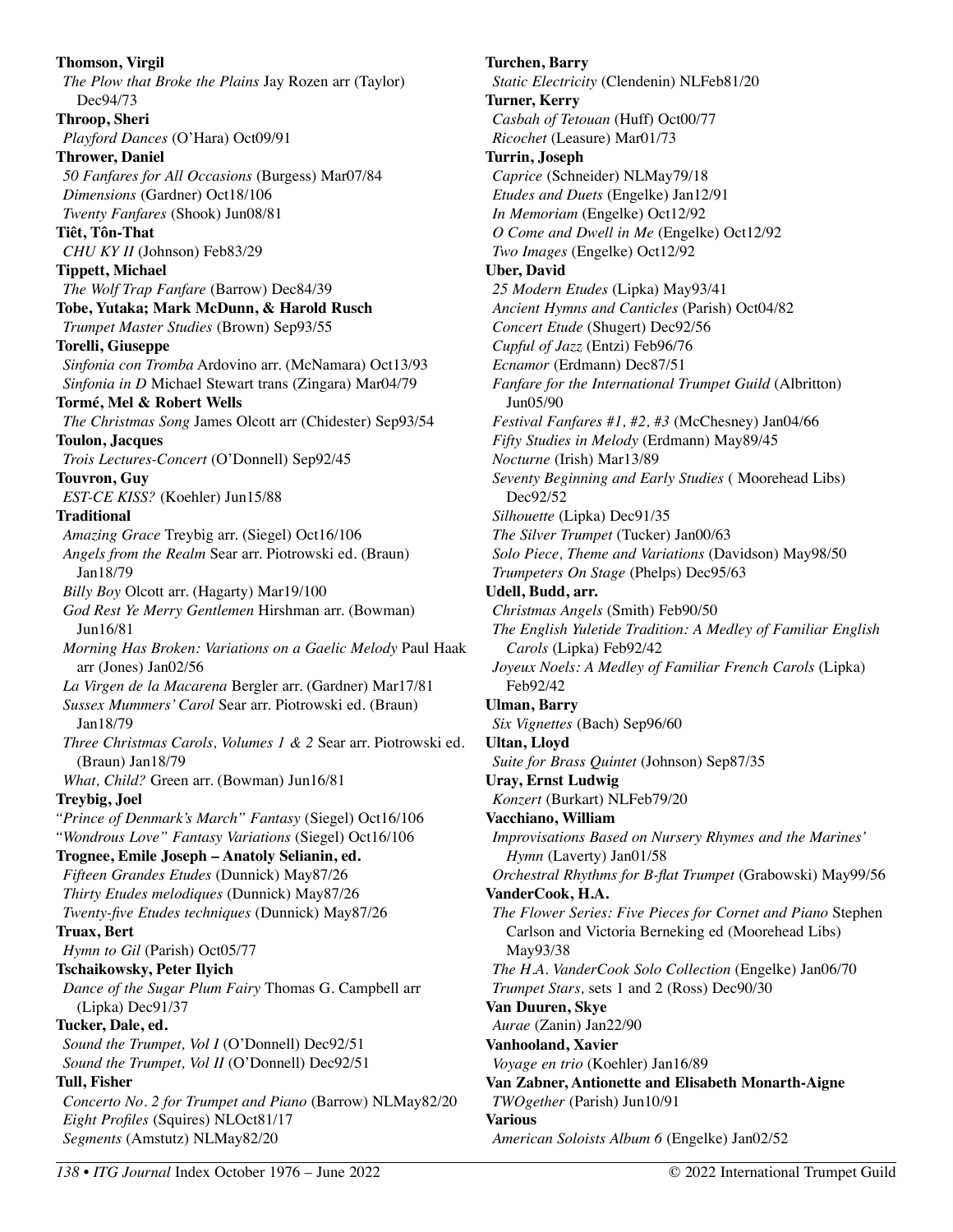*Christmas Carol Medley* Anthony/Beard arr. (Lee) Jun22/91 **Vasilenko, Sergei**  *Concerto* D. Kim Dunnick ed (Kirk) Feb91/34 **Vecchi, Orazio**  *Madrigal (E tra verdi arbuscelli)* Bernard Fitzgerald arr (Meredith) NLMay80/16 **Vejvanovsky, Pavel Josef**  *Sonata à 4* Wolfgang Haas arr (Engelke) Jun04/79 **Verdi, Giuseppe**  *Fantaisie sur La Traviata* J.B. Arban arr (Bowman) May99/57 *Fantaisie sur Luisa Miller* Arban arr. (Place) Mar10/80 *"Triumphal March" from Aida* Turnbull trans. (Gardner) Jun18/94 **Verzari, Sandro**  *16 Characteristic Studies* (Shugert) Sep89/58 **Veverka, Jenna**  *Solo Ascent* (Gardner) Jan22/92 **Viadana, Ludovico**  *La Bergamasca* Klages arr. (Irish) Jan10/92 **Vidal, Paul**  *Concertino for Trumpet* Clifford Lillya arr (Beckett) Oct99/74 **Vierdanck, Johann**  *Two Capriccios for Two Trumpets* Charles Stine trans (Sorenson) May85/46 **Vining, David**  *Ear Training for Trumpet* (Bowman) Jan10/93 **Vitale, Richie**  *A Lyrical Approach to Jazz Improvising for Trumpet and all instruments* (Ballou) Jun12/100 **Vivaldi, Antonio**  *Concerto for Two Trumpets* Loritz arr (Ewell) Jun08/82 *Concerto in B-flat major* Dobrzelewski and Whatley arr. (Engelke) Mar11/78 *Concerto in C* Patricia Backhaus ed (Olcott) Sep90/43 *Concerto in C* Gerhard Liske arr Christian Blümel ed (Olcott) Dec91/37 *Concerto in C Major* Gerhard Liske arr & Christian Blümel ed (Lilly) Dec93/64 *Concerto in D minor* Timofei Dokschitzer arr (Grabowski) Feb94/51 *Concerto in E-flat Major* Timofei Dokschitzer arr (Grabowski) Feb94/51 *Concerto in Fa* (Dudgeon) Dec83/30 *Concerto in G Major* Ivan Jevtic arr (O'Donnell) May92/42 *The Four Seasons* Martin Schlu arr (Schiemann) Sep93/56 *Sonata in B-flat Major* Daniel Guyot arr (Leasure) Feb99/56 *Sonata in B-flat Major* Hans Ternes arr (Erdmann) Sep93/54 *Sonata in G Major, Op. 2 No. 4* Hirschmann arr. (O'Hara) Mar09/100 **Viviani, Giovanni Buonaventura**  *Sonata Prima per trombetta sola* Wolfgang G. Haas ed & arr (Engelke) Mar02/66 **Vizzutti, Allen**  *The Allen Vizzutti Trumpet Method: An Intermediate/Advanced Method, Books 1, 2, & 3* (Erdmann) Sep92/45 *Cascades for Unaccompanied Trumpet* (Reyman) NLFeb82/32 **Voet, Paul, arr.**  *Suite of Dances* (Lukas) Dec93/59

# **Volle, Bjarn**

*Eight Trios* (Bergman) Jun11/101 *Epilogostinat* (Winegardner) Jun16/82 *Fates* (Heldt) Oct10/91 *Fire komposisjonar* (Winegardner) Jun16/82 *Missa Brevis* (Winegardner) Jun16/82 *Polka* (Winegardner) Jun16/82 *Six Quartets* ( Bergman) Jun11/101 *Trompetens Ha-Ha* (Winegardner) Jun16/82 *Twelve Duets* ( Bergman) Jun11/101 *Variasjonar over Gubben Noah* (Winegardner) Jun16/82 **Volltrath, Carl**  *Summertime* Kase arr. (Walker) Jan12/91 **Vosk, Jay**  *For openers … A quirky kind of fanfare for Brass Quintet*  (Anderson) Dec98/43 **Voskanyan, Arzas**  *Quartet for Trumpets* (Spoljar) Jun04/79 **Wagner, Richard**  *Bridal Chorus* David Thomas arr (Enloe) Feb96/72 *Die Meistersinger von Nürnberg* Malmstrom arr. (Kerrigan) Jun22/92 "Grand March" from *Tannhaüser* Jöstlein arr. (Millsap) Mar22/83 *March from Lohengrin, Act III, Scene 3* Olcott trans (Irish) Mar12/82 *Wedding March* from *Lohengrin* Olcott trans (Winick) Dec90/28 *Walkürenritt* Clyde E. Hunt arr (Olcott) May93/38 **Waldteufel, Emile**  *Bien Aimes* Vanryne ed. (Engelke) Oct14/101 *Eilgut – Galopp* Carey Blyton arr (Grabowski) May93/44 **Walker, Gwyneth**  *A Concerto of Hymns and Spirituals* (Seals) Jun05/90 **Wallace, John, arr.**  *Even Number* [14 Easy duets: Early, Baroque, Classical, Romantic] (Lilly) May93/39 *Odd Number* [13 moderately easy duets: Baroque, Classical, Romantic, onwards] (Lilly) May93/39 **Wallace, John and John Miller, ed. and arr.**  *Play Solo Trumpet* (Winick) Dec89/40 **Walther, Johann Gottfried**  *Concerto in G-Dur* Martina Reichert arr (Schiemann) May94/72 **Warlock, Peter**  *Capriol Suite* Christopher Mowat arr (Engelke) Jan01/58 **Warren, Earle**  *9:20 Special* Wilson arr. (Hagarty) Mar19/100 **Warren, George W.**  *God of our Fathers* Sonny Burnette arr (Wilhoit) Dec93/62 **Wasssa, Brabak**  *Hoffnung* (Dobrzelewski) Jun03/92 **Wastall, Peter, ed. & annotator**  *Baroque Music for Trumpet* (Lewis) NLOct80/22 **Watson, Anthony Scott**  *Concerto for Trumpet and Orchestra* (Grabowski) Jan00/63 **Weber, Carl Maria von**  *Marcia Vivace* Steven Winick arr (Lewis) May91/33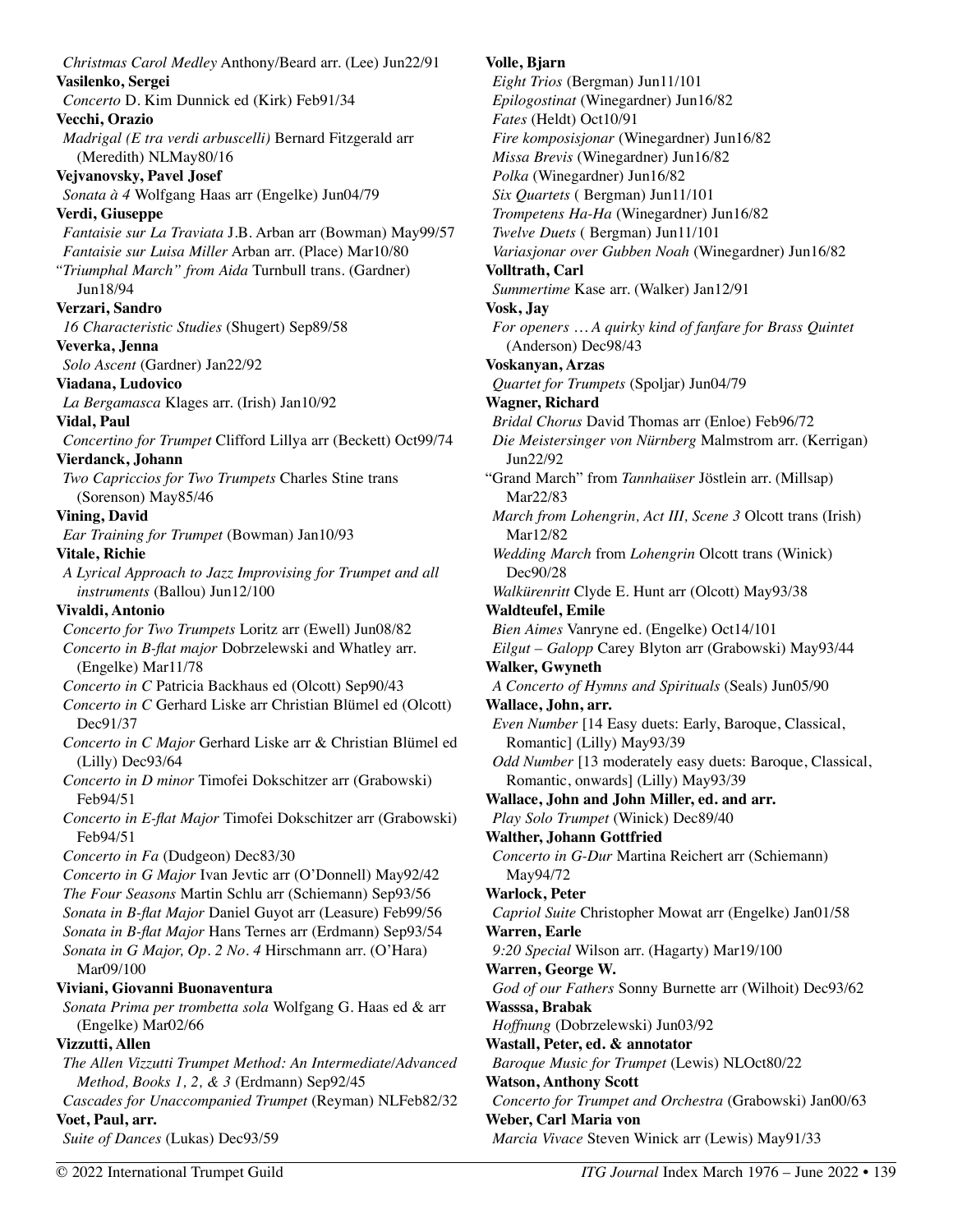*Sonatas No. 1, 2, 3, & 4* Edward H. Tarr and Harry H. Hall ed (Meredith) NLFeb79/21 *Sonatas No. 5, 6, 7, & 8* Edward H. Tarr and Harry H. Hall ed (Meredith) NLFeb79/21 **Weber, Friedrich Dionysus**  *Variations in F* John Wallace and Reine Dahlqvist ed (Erdmann) Feb90/47 **Webster, Gerald**  *Method for Piccolo Trumpet* (Cichowicz) NLFeb81/20 *Method for Piccolo Trumpet, Vol. 2* (Hoffman) May89/52 **Weckmann, Mathias**  *Sonata No. 5* Tim Risher trans (Woody) Dec96/70 **Wedgwood, Pamela**  *Jazzin' About: Fun Pieces for B-flat Trumpet and Piano* (Held) Sep90/43 **Wehr, James**  *Quiet Night* (Lipka) Feb94/54 **Welcher, Dan**  *Brass Quintet* (Sandor) Feb85/54 **Weill, Kurt**  *September Song* John Miller arr (Engelke) Mar01/73 **Wernick, Richard**  *Musica Ptolemica* (Smith) Sep90/47 **Whettam, Graham**  *Concerto for Brass Quintet* (Grabowski) Feb98/61 **White, Philip**  *Wedding Music* (DePoy) Mar07/86 **Wiggins, Bram**  *Tunes and Studies for the Trumpet, Book 2* (Smith) Sep90/44 **Wilborn, David**  *Fantasy for Trumpet Septet* (Engelke) Oct05/77 **Wilby, Philip**  *Three Improvisations in a Japanese Garden* (Martincic) Oct01/85 **Wilbye, John**  *As Fair As Morn* Robert Birch trans/ed (Taylor) Feb96/77 **Wilder, Alec**  *Brass Quintet No. 2* (Grabowski) Feb93/46 *Jazz Suite for Brass Quintet* (Buckner) May98/51 **Wilkinson, Scott**  *A Festive Canticle* (Tuck) Feb98/61 *Scott's Piece* (Parker) Dec84/38 **Williams, Ernie**  *Dizzy's Business* Sharp arr (Irish) Mar12/79 **Williams, Graham**  *Action* (Zingara) Jun09/101 **Williams, Thomas J.**  *O The Deep, Deep Love of Jesus* Sonny Burnette arr (Wilhoit) Dec93/62 **Willis, Richard Storrs**  *Clearly Midnight* Green arr. (Bowman) Jun16/81 **Wilson, John F.**  *The Sound of Trumpets* (Wilhoit) May93/39 **Wilson, Thomas**  *Concerto for Eight Trumpets in Two Choirs* (Olcott) Dec95/64 **Winkler, Klaus**  *Sixty Jazz Etudes* (Held) Dec90/31

**Winteregg, Steven**  *Stargazer* (Paddock) May99/57 **Witek, Aaron**  *Solo Duet Training for Trumpets* (Millsap) Mar19/101 **Wittekind, Donald H.**  *Audition Essay* Willard Musser ed (Lyren) May95/82 *Audition Essay for Unaccompanied Trumpet* (Zimmerman) May98/51 **Wolff, S. Drummond, arr.**  *Baroque Composers of the "Chapels Royal"* (Schneider) Oct77/45 *Baroque Suite for Organ* (Burkart) NLFeb78/26 *Suite for Organ from the French Baroque* (DeBoer) Oct77/45 **Wolking, Henry**  *Americana* (Kimball) Oct99/74 *Hat Dance Variations* (Wilson) Feb99/56 *Jazz Overture* (Lilly) Sep86/38 **Wood, Jeffrey**  *In Memoriam Magistri* (Leach) May85/46 **Wuorinen, Charles**  *Nature's Concord* (DeBoer) Oct77/45 **Yannatos, James**  *Seven Episodes* (Johnson) Feb84/41 **Young, Gene**  *Thirty-Five Mescals in Cuautla* (Takacs) Jan17/79 **Yu, Man-Ching (Donald)**  *Fishing in Snow* (Walker) Oct13/98 **Zabel, Albert**  *Procession* James Olcott trans (Burgess) Oct99/75 **Zacharie, Robert**  *18 Etudes Variées* (Amstutz) Feb85/55 **Zandt, Ludwig**  *Trigonum per due Nr. 1 – 3* (Braun) Jun18/94 **Zanetti, Giovanni**  *Quatre Chants Medievaux* (Chapman) Feb83/31 **Zaszkaliczky, Tamas, arr.**  *Choral – Duette des 18 Jahrhunderts* (Johnson) Feb88/32 **Zbinden, Julien-Francois**  *Narbonne Festival* (Brown) May93/44 **Zehm, Friedrich**  *Sonata Brevis* (Johnson) Feb88/34 **Zenlenka, Jan Dismas**  *6 Marcie per la Cavalleria* Christian Blümel ed (Grabowski) Dec89/33 **Ziani, Marc'Antonio**  *"Trombe d' Ausonia" from La Flora* Edward H. Tarr ed & arr (Engelke) Oct02/83 **Ziek, Gary D.**  *Christmas Classics* (Engelke) Jan22/92 **Zika, Gene**  *One Hundred and One Classical Trumpet Duets* (Parish) Jan11/96 **Zindler, Bärbel**  *Quartett* (Millsap) Oct18/106 **Zugger, Thomas**  *Lament* (Millsap) Mar18/94 **Zupko, Ramon**  *Pro and Contra Dances* (Frear) Dec93/64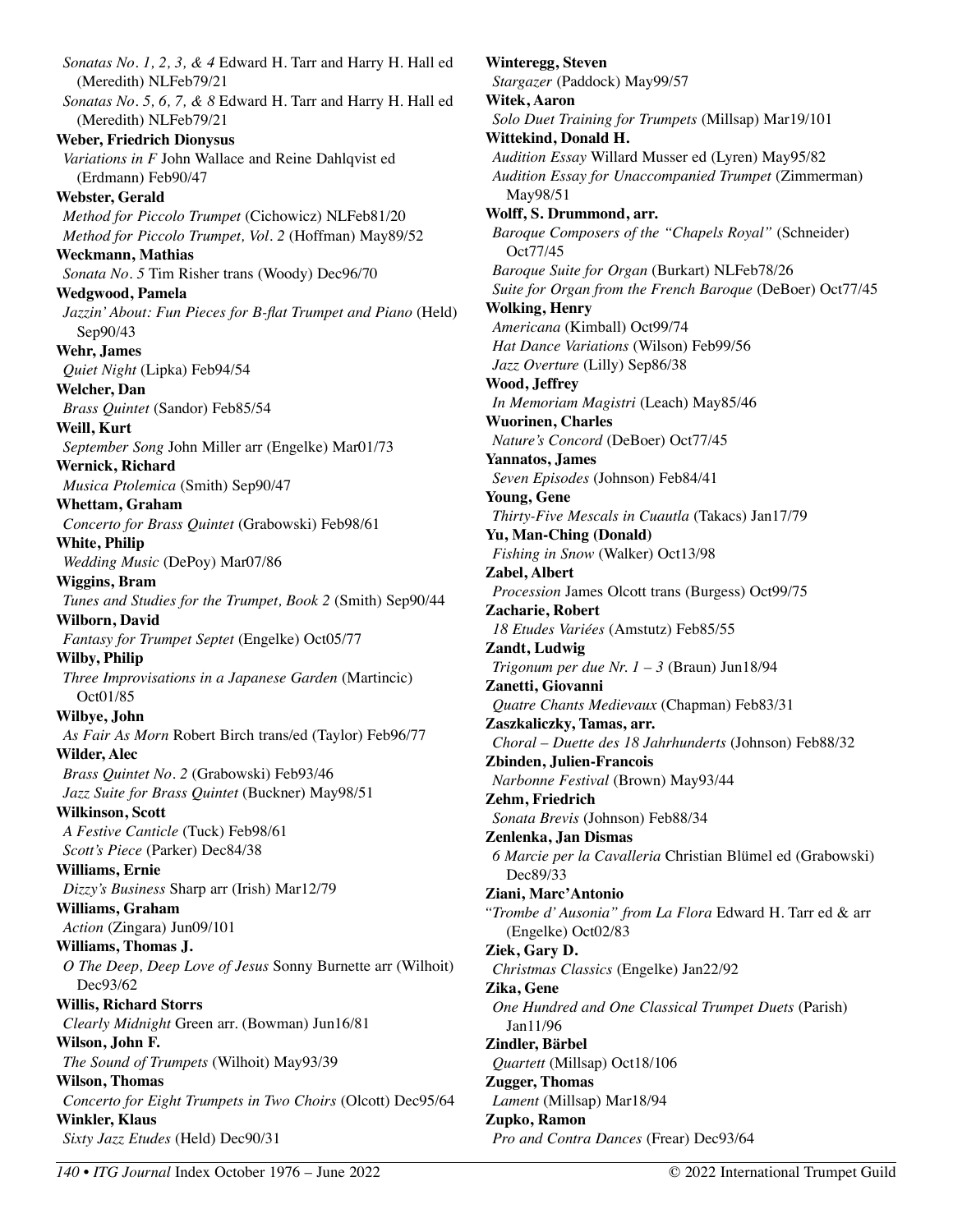# **PRODUCT/APP REVIEWS**

**Abuzz; A Warm-Up, Warm-Down Mouthpiece** (Bell) Jun22/82 **Andante—Practice Journal app** (Bell) Oct21/106 **Asper Trumpet Mouthpiece Visualizer** (Stadler) Mar20/65 **ASTRA air-stream-trainer** (Kilgore) Mar21/91 **Audio Recording Equipment** (Tesh) Jan21/92 **The Brass Plank** (Spoljar) Mar22/76 **Breather Voice** (Sienkiewicz) Mar22/76 **Discord** (Ahlhorn) Jan21/91 **Dolby On** (Pugh) Mar21/91 **Flic Smart Button** (Stadler) Jan21/91 **Flipgrid** (Pugh) Oct20/84 **Gapper** (Pugh) Oct19/104 **GOLD Method** (Blosser) Jun22/82 **Grip-O-Phone** (Sanso) Jan22/80 **Intunator** (Pugh) Jan20/80 **lefreQue Sound Bridge** (Hendricks) Jun20/73 **Lip Renew Endurance Cream from Robinson's Remedies**  (Hendricks) Mar20/79 **medici.tv** (Bell) Jan22/80 **Melodyne 4** (Stadler) Oct20/84 **The Metronome by Soundbrenner** (Stadler) Jun22/83 **MetroTimer by ONYX Apps** (Stadler) Jun22/83 **Modacity** (Ahlhorn) Mar20/65 **MuseScore** (Ahlhorn) Mar22/77 **Otter Voice Meeting Notes** (Tesh) Jan20/80 **pInstrument Cleaning & Care Kit** (Millard) Jun21/85 *Practice with Me* **by Marco Pierobon** (Sanso) Jun21/84 **Pulse: Metronome & Tap Temp by MuseScore BVBA**  (Stadler) Jun22/83 **QualityTones app** (Sanso) Oct21/105 **Qwaz Audio** (Tesh) Jun20/72 **Scrivener** (Hendricks) Jan20/81 **sshhtraight and Whisper mutes from sshhmute** (Blosser) Oct21/105 **studioHFL Podcast Interviews** (Kilgore) Jun20/72 **UpSound** (Stadler) Oct19/114 **Vibes Hi-Fidelity Earplugs** (Kilgore) Jun21/84 **Voca Vented Mute** (Ahlhorn) Oct19/104 **WindSorb** (Stadler) Mar21/92 **YouCanBook.me** (Hendricks) Oct20/85

# **RECORDING/MEDIA REVIEWS (formerly** *Recording Reviews)*

(Reviewer's name in parentheses) *Titles listed alphabetically.*

#### **Aaron Bahr Septet**

*Places (Real and Imagined)* (Zemaitaitis) Jan22/82 **Aaron Lington Quintet** 

*Cape Breton* (Lipka) Mar07/78 **Abbots, Kirsty with Carlton Main Frickley Colliery Ban**  *Soliloquy* (Place) Jun10/83

# **Ackley, James**

*Lirico Latino: Songs for Solo Trumpet* (Scully) Jan08/65 *New American Works for Trumpet* (Falskow) Mar13/80 *Recital Music for Trumpet* (DeBoer) Mar07/76 **Adam Rudolph's Moving Pictures**  *Glare of the Tiger* (Lockard) Oct17/100 **Adduci, Kathryn James and the Baroque Chamber Orchestra of Colorado**  *Forte e Dolce* (Wenger) Mar15/79 **Adler, John**  *Confronting Inertia* (Wood) Jun10/83 **Adrian Kelly Quartet**  *Visions* (Spoljar) Oct21/110 **Agnas, Urban**  *Fingerprints* (Scully) Mar10/70 **AHA! Quintet**  *Freespace* (Dovel) Jun13/76 **Ahmed, Yazz**  *La Saboteuse* (Walburn) Jan19/77 **Akta, Tamir**  *Hope* (Spoljar) Oct11/87 **Alberti Brass**  *Ángel: Celebrating the Music of Astor Piazolla* (Manickam) Oct09/78 **Alchemy Sound Project**  *Adventures in Time and Space* (Wenger) Mar19/92 *Further Explorations* (Hayes) Jan17/69 **Alessi, Ralph**  *Baida* (Foster) Mar14/84 *Imaginary Friends* (Woods) Oct19/105 *Quiver* (Peroutka-Schneller) Oct16/95 **Alexander, Ashley**  *Ashley Alexander and His Alumni Band* (Lowrey) May83/27 **Aley, John**  *Autumn* (Peterson) Jan13/90 **Allegro Jazz-Band**  *The Golden Mean* (Laplace) Dec86/45 **Allen, Clint**  *Impulse* (Winegardner) Jan14/81 **Allen, Jan and Bobby Shew**  *Dialogic* (Erdmann) Feb85/57 **All Star Band**  *Big Band Favorites of Sammy Nestico* (Lipka) Mar01/63 **Altizer, Jim**  *Couldn't Help Myself* (Wilhoit) Sep93/65 **ALTSYS Jazz Orchestra**  *Uncorked* (Johnson) May97/73 *Watercolours* (Lipka) Jun09/89 **A.M. Brass**  *Flandria Nostra* (Shook) Oct02/74 **Ambrosetti, Franco**  *Lost Within You* (Hackett) Jan22/81 **American Brass Quintet**  *American Visions* (Scully) Jun04/70 *American Brass Quintessence* (Burgess) Jun01/52 *American Brass Quintet* (Seals) Jan03/58 *Brass Music of St. Petersburg* (Birkemeier) May88/67 *Chesapeake: The Music of David Sampson* (Hagarty) Jun15/78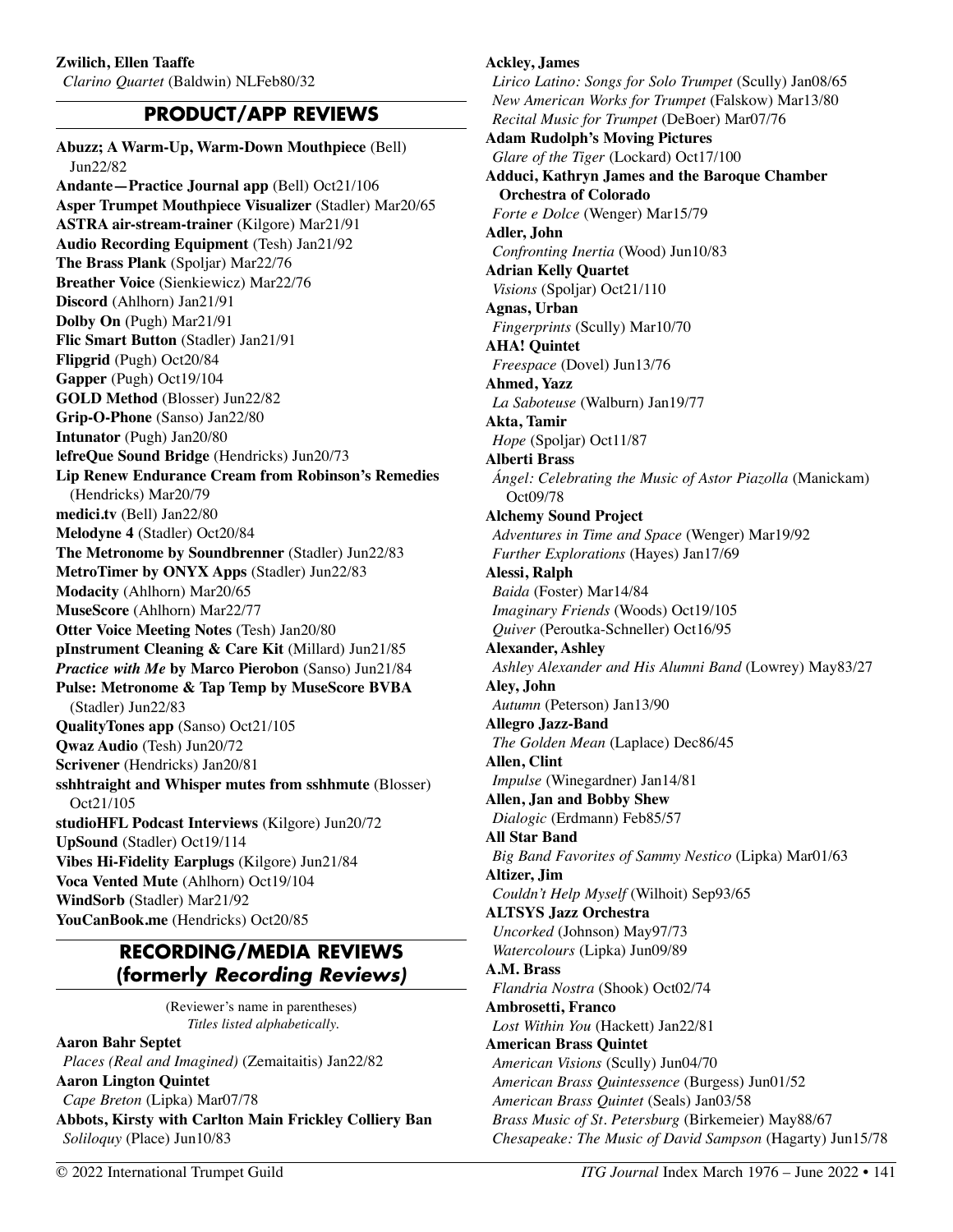*Fyre & Lightning: Consort Music of 1600* (Ellis) Dec96/63 *In Gabrieli's Day* (Shook) Mar06/70 *Jewels* (Bohnert) Mar08/56 *Music for the Soloists of the American Brass Quintet and Friends by Eric Ewazen* (Seals) Mar01/63 *New American Brass* (Erdmann) Feb93/48 *Perspectives* (Walker) Oct17/100 *Plays Renaissance, Elizabethan and Baroque Music* (Moll) NLFeb81/22 *State of the Art: The ABQ at 50* (Lockard) Oct11/87 *A Storm in the Land* (Lewis) Jan03/58 **American Brass Quintet and St. Luke's Chamber Ensemble**  *Chamber Music of Eric Ewazen* (Brown) Feb97/78 **American Camerata for New Music**  *American Camerata for New Music* (Marstellar) May88/65 **Americus Brass Band**  *The Americus Brass Band Recreates the Dodge City Cow-Boy Band* (Lewis) May97/71 *Music of the Civil War* (Lewis) Sep92/32 *Wild West Music of Buffalo Bill's Cowboy Band* (Lewis) May97/71 **Amrine, Kate**  *As I Am: New Works for Trumpet by Women Composers*  (Peroutka-Schneller) Oct18/97 *This is My Letter to the World* (Nelson) Oct20/86 **Anderson, Jay**  *Deepscape* (Martincic) Jan20/82 **Anderson, Ronald and Ernie Bastin**  *Modern Instrumental Music* (Johnson) NLMay79/15 **Andre Canniere Group**  *Forward Space* (Noppe) Jun13/77 **André, Maurice**  *Defaye and Delerue* (Rodriguez) Jan16/75 *Maurice André Edition: Concertos 2* (Wood) Oct10/80 *Trumpet Maestro* (Martincic) Jun16/72 **Anepool, Frank**  *The Romantic Cornet* (Kilgore) Jun21/86 **Angel City Brass and Chris Tedesco**  *Joy to the World (Wilson) Oct03/71* **Annapolis Brass Quintet**  *Age of Masques and Revels* (d'Addio) Dec86/41 *Annapolis Brass Quintet* (Lowrey) NLOct80/25 *Encounter* (Lowrey) NLOct80/25 *Forever is Composed of Nows* (Winegardner) Mar15/79 *New Music for Brass* (Backhaus) Dec87/54 *Quintessence* (Lowrey) NLOct80/25 *Quintessence* (Long) Mar22/78 *Reflections in Brass* (Barrow) Dec93/70 *The Spirit of Christmas Brassed* (Lowrey) NLOct80/25 *Synthesis* (d'Addio) Dec86/41 **Anthis, Sokrates**  *Out, Here* (Matzen) Jan13/90 **Anthony, Ryan**  *Bold, Blue & Bright* (Crafton) Jan18/70 **Antonsen, Ole Advard**  *Circles* (Scully) Oct06/80 *French Trumpet Concertos* (Bergman) Mar14/84 *The Golden Age of the Cornet* (Wood) Mar08/56

*Gregson: Concertos* (Wood) Mar09/89 *Landscapes* (Lockard) Jan09/69 *New Sound of Baroque (Spoljar) Oct04/71 Nordic Trumpet Concertos* (Shook) Oct08/77 *Ole Edvard Antonsen* (Falskow) Oct 08/77 *Popular Pieces for Trumpet and Organ* (Falskow) Jun05/80 *Tour de Force* (Reed) Oct08/78 *Twentieth Century Trumpet (Falskow) Jan05/57* **Appleton, "Killer" Ray**  *Naptown Legacy* (Schneller) Mar18/85 **Aquitaine Brass Ensemble**  *L'Age d'Or du Kiosque è Musique* (Pier) May83/29 *Musiques dans l'Espace/Trajectoires Imaginaires* (Laplace) Feb83/34 **Arch Stanton Quartet**  *Blues for Soli* (Lipka) Jan16/75 **Arch Stanton Quintet**  *Along for the Ride* (Lipka) Jan14/81 **Are 'n' Be**  *Songs of Quarantine* (Arenstein) Jan22/81 **Arias, Diego**  *Spanish Memoirs* (Scully) Jan15/92 **Aries Brass Quintet**  *Aries/Arise* (Madeja) Feb96/80 *Aries Stands Alone: The Solo Rhapsodies of Les Stallings* (Spoljar) Jan03/59 **Arta Trompetenensemble**  *Fireworks* (Wiemer) Oct02/74 **Art Metal Quinteto**  *Henrique Alves de Mesquita: Músico do Império do Brasil*  (Mann) Mar18/85 **Art of Brass Copenhagen**  *From the Merry Life of a Spy* (Barrow) Oct04/71 **Art of Trumpet, Vienna**  *Imperial Fanfares* (Lewis) Mar04/70 **Ascari, Ivano** *A Hundred Years* (Orsolits) Jun17/78 *Nuove Musiche per Tromba* (Seals) Mar02/55 *Nuove Musiche per Tromba 2* (Seals) Mar02/55 *Nuove Musiche per Tromba 3* (Burgess) Mar03/72 *Nuove Musiche per Tromba 4* (Wilson) Jun04/70 *Nuove Musiche per Tromba 5* (Martincic) Jan06/60 *Nuove Musiche per Tromba 6* (Wenger) Mar10/70 *Nuove Musiche Per Tromba* Vol. 7 (Foster) Jun12/89 *New Music for Trumpet 8* (Kelly) Mar14/85 *Nuove Musiche per Tromba #10* (Spoljar) Jun20/74 *Nuove Musiche per Trombe #11* (Zemaitaitis) Mar22/78 **Ashley Alexander Big Band**  *Ashley Alexander Plays Frank Mantooth* (Erdmann) May86/88 **Asplund, Peter**  *Aspiration* (Brekke) Mar16/67 **Asuka Kakitani Jazz Orchestra**  *Bloom* (Crafton) Oct13/89 **Atlantic Brass Quintet**  *By George!—Gershwin's Greatest Hits* (Irish) May94/70 *Crossover* (Hayes) Jan15/92 *Fanfares and Passages (Scully) Oct04/71 Five Chairs* (Shook) Mar05/70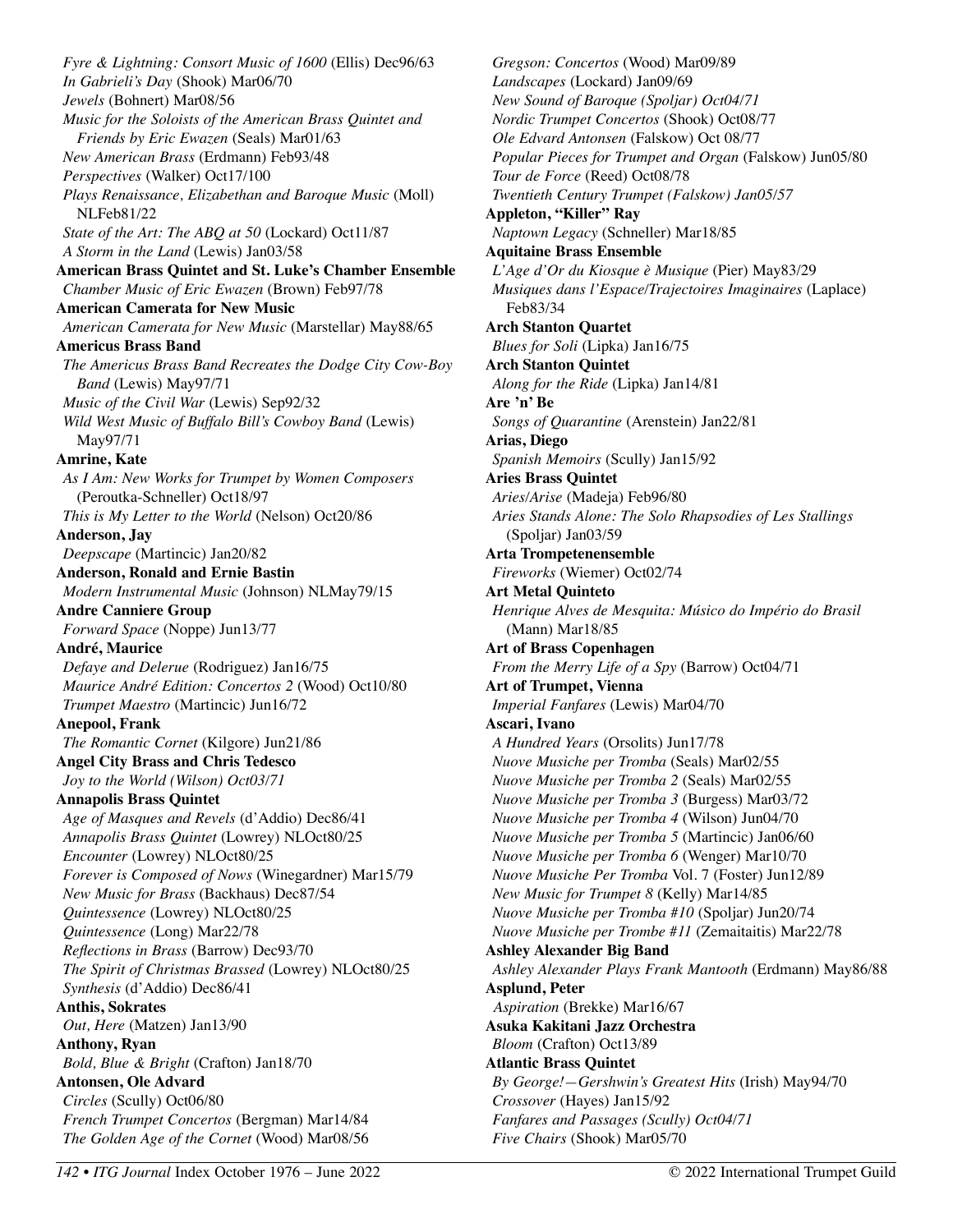*A Musical Voyage* (Grabowski) Feb92/25 **Atwood, Jonathan**  *Trumpet Masque* (Long) Jan09/69 **Aubier, Eric**  *Eric Aubier Plays Dmitri Shostakovich & Ivan Jevtic* (Foster) Jun18/86 *Modern Trumpet Concertos* (Wenger) Jan16/76 *Orient-Occident* (Crafton) Mar16/67 **Austin, Trent**  *Trumpet 101* (Zemaitaitis) Jun03/74 *Two-Toned* **(**Zemaitaitis) Jan07/77 **Australian Baroque Brass**  *Music of a Golden Age* (Lewis) Jun09/89 **Avatar Brass Ensemble**  *Liturgical Fanfares* (Shook) Mar02/55 **Avatar Brass Quintet**  *Magnetic Rags: Ragtime for Brass* (Seals) Oct01/74 **Avendaño, Juan Fernando**  *Trompeta* (Dovel) Mar16/68 **Ayn Inserto Jazz Orchestra**  *Down a Rabbit Hole* (Schneller) Jun19/85 **Azimuth**  *How it was then…never again* (Pfotenhauer) Dec98/46 **Babin, Louis**  *Mananara* (Wilson) Oct02/75 **Bacci, Simone**  *Revolt Against Modernism* (Bell) Oct21/107 **Bailey, John**  *Can You Imagine?* (Brekke) Oct20/86 *In Real Time* (Hackett) Jan19/77 **Bakan, Michael, Brian Hall, and Longineu Parsons**  *A History of the Future* (Kerrigan) Mar22/79 **Baldwin, David**  *Théo Charlier: 36 Etudes Transcendantes, Vol. 1* (Tolley) Feb83/35 **Balio, Andrew**  *Soli Deo Gloria—Bach* (Kilgore) Mar21/93 **Ballou, Dave**  *Amongst Ourselves* (Zemaitaitis) Jun01/52 *Insistence* (Breedlove) Mar09/89 **Balsom, Alison**  *Alison Balsom* (Rodriguez) Jan15/92 *Italian Concertos* (Dovel) Mar15/80 *Paris* (Winegardner) Oct15/86 *Seraph* (Dovel) Oct14/95 *Sound The Trumpet: Royal Music of Purcell and Handel* (Bergman) Jun14/86 **Bamberg Brass Quartet**  *Bläserquartett Bamberg* (Lowrey) NLFeb79/23 **Banks, Ansys**  *Banks Gives Thanks: Paying Homage to the Jazz Trumpet Greats* (Ketch) Mar12/73 **Baranger, Louise**  *Louise Baranger Plays the Great American Groove Book*  (Lockard) Oct18/97 **Barnett, Taylor**  *For Someone* (Erdmann) Jan09/70

**Baroque Brass Ensemble**  *Terpsichore Danserye* (Bannard) May86/86 **[Baroque Trumpet and Horn]**  *The Baroque Trumpet and Horn at Their Finest* (Laplace) Oct78/33 **Bartos, Juraj**  *Gershswin for Trumpet* (Crafton) Mar14/85 **Basel Brass Quintet**  *Johann Sebastian Bach* (Sorenson) May96/78 **Basso, Guido**  *Lost in The Stars* (Lipka) Jan05/57 **Bay Brass**  *A Brass & Organ Christmas* (Burgess) Oct01/74 **Batteries Due, The**  *Les Amusements* (Shook) Mar11/71 **Bay Street Brassworks**  *Brass on Fire* (Lockard) Oct12/81 *Fresh Off the Boat* (Burgess) Jun03/74 **Baylor Brass**  *Four American Stories* (Mann) Oct16/95 **BBC Big Band**  *The Gleneagles* (Ross) Oct00/62 **Beal, Jeff**  *Alternate Route: Works for Trumpet and Orchestra*  (Pfotenhauer) May99/62 *Appaloosa: Original Motion Picture Soundtrack* (Brekke) Mar09/90 *Contemplations* (Allison) May97/73 *Objects in the Mirror* (Allison) May97/73 *Three Graces* (Allison) May97/73 **Beiderbecke, Bix**  *Vol. 2: Bix Lives* (Erdmann) Jun04/71 **Belgian Brass Soloists**  *Nessun Dorma* (Ellis) Dec94/59 **Beltway Brass**  *Beltway Brass Goes to Church* (Ross) Jan16/76 *Holiday Drive* (Manickam) Mar06/70 **Benck, Ayrton and Heinz Karl Schwebel**  *Diálogos: Música para 2 Trompetes* (Matzen) Jun22/84 **Bengt Eklund's Baroque Ensemble**  *Courtly Trumpet Ensemble Music* (Olcott) May86/83 **Benjamin, Keith**  *Clarion: New Music for Trumpet and Organ* (Madeja) Dec96/63 **Berg, Jason**  *Letter Back Home* (Dovel) Mar09/90 **Berg, Kris & The Metroplexity Big Band**  *This Time/Last Year* (Lipka) Jun13/76 **Bergeron, Wayne**  *Full Circle* (Davies) Oct16/96 *You Call This a Living?* (Erdmann) Mar03/73 **Bergman, Jason**  *Be Still My Soul: Songs of Hope and Inspiration* (Harms) Jun20/75 *Lightning Fields* (Blutman) Oct17/101 *On the Horizon* (Rodriguez) Jun14/86 **Berlin Brass Quintet**  *The Berlin Brass Quintet* (Anderson) May87/32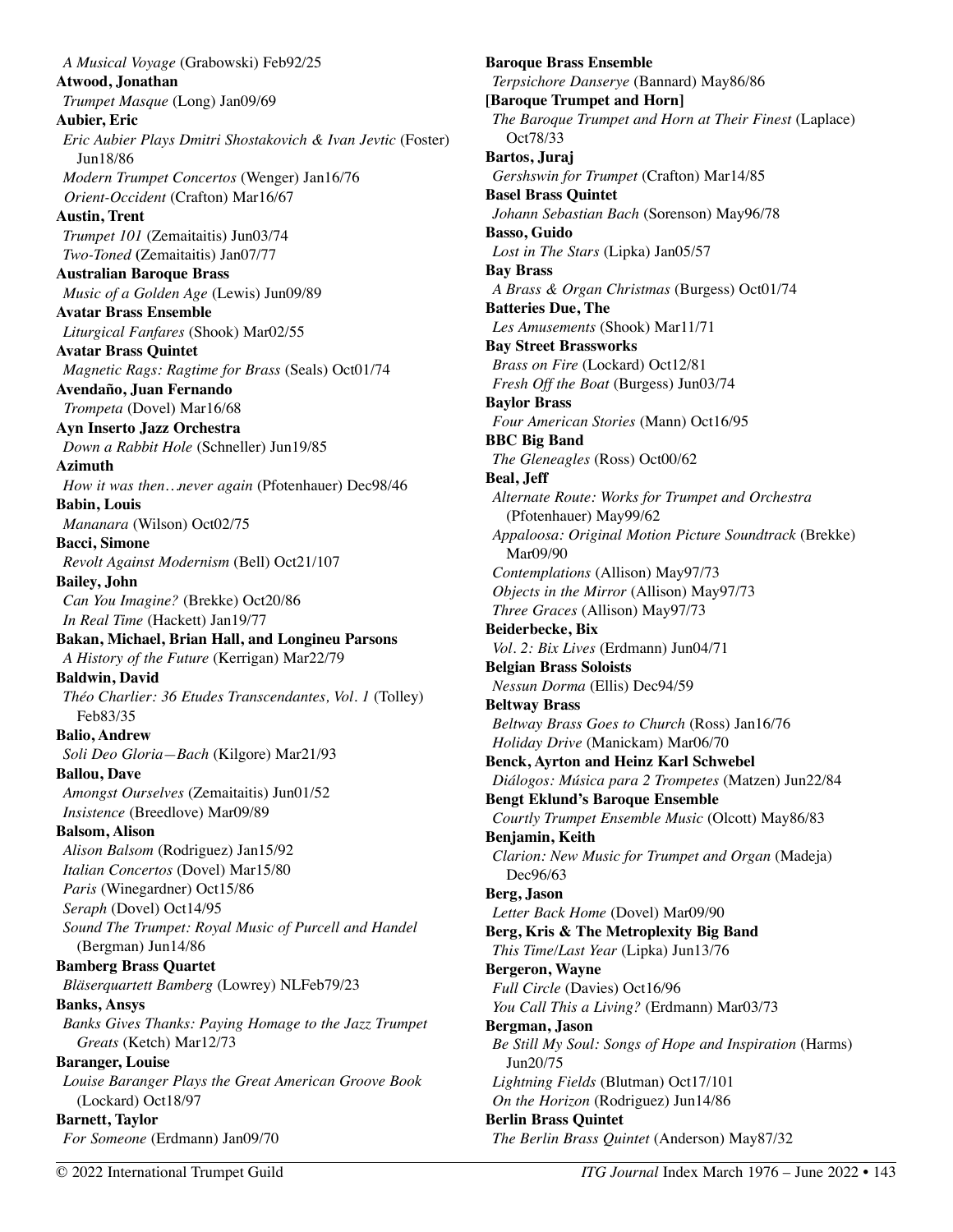**Berlin, Eric**  *End of the Matter: Premieres for Trumpet* (Scully) Oct08/78 *Fantastique* (Winegardner) Mar16/68 **Berman, John**  *Old Idea* (Shaw) Oct10/81 **Bernard, André**  *André Bernard, Trumpet* (Hickman) Oct76/41 **Berntsen, Neal**  *Trumpet Voices* (Falskow) Jun06/61 **Bertini, Charlie**  *Christmas Cookies* (Johnson) Sep95/92 **Berwaerts, Jeroen**  *In the Limelight: Romantic Music for Trumpet and Piano* (Reed) Mar07/76 **Beta Collide**  *psst... psst!* (Tiller) Mar11/71 **Big Band Express**  *Born on the Road* (Place) Oct08/78 **Bilgen, Erden**  *Erden Bilgen Plays Music for Trumpet* (Burgess) Mar04/70 **Bilger, David**  *From the Dark Earth* (Huff) Jun00/72 **Bill Cunliffe Sextet**  *How My Heart Sings: The Music of Earl Zindars* (Lipka) Oct05/ 67 **Birch, Robert M.**  *Music of Mary Jeanne van Appledorn and Michael Mauldin*  (Jorgensen) Dec87/55 **Bitzer, George**  *George Bitzer Plays Music for This-in-That* (Lipka) Jun02/65 **Blaauw, Marco**  *Blaauw* (Burgess) Jun06/61 **Black Bayou Brass**  *Scenes from the Bayou* (Scully) Jan20/82 **Black Dyke Band**  *Cathedral Brass* (Schaff) Dec98/46 *The Essential Dyke, Vol. II* (Scully) Oct99/78 *Featuring the Music of Arthur Butterworth* (Lipka) Jun02/65 *Peter Graham* (Schaff) Dec98/47 **Blair, Stacy**  *Stacy Blair: Jean-François Paillard Chamber Orchestra* (Scott) Jan02/43 *Trumpet Tunes* (Tolley) Feb84/43 **Blake, Ron Francis**  *Assimilation* (Crafton) Jun18/86 **Blanchard, Terrence**  *Bounce* (Shook) Jun04/71 **Blechbläserquintett des Deutschen Symphonie-Orchesters Berlin**  *Round Midnight* (Zemaitaitis) Oct16/96 **Bliggidy Blam**  *Formal I* (Miller) Jun08/71 **Blount, John**  *Better Days Ahead* (Dulin) Jan09/70 **Blue Wisp Big Band**  *Tribute* (Ketch) Oct 08/79 **Blues Jazz Quintet, The**  *Sonyadora* (Lockard) Jun09/90

**Bob Florence Limited Edition**  *Eternal Licks and Grooves* (Erdmann) Mar08/57 **Bob Lark / Phil Woods Quintet**  *Thick as Thieves* (Arenstein) Mar18/86 **The Bob Montgomery / Al Hermann Quintet**  *On the Brink* (Lipka) Mar08/59 **Bockschweiger, Manfred**  *Bilder einer Ausstellung* (Spoljar) Mar15/80 *C'est ainsi* (Shook) Oct05/67 *Furiosa* (Reed) Jun06/62 **Boldoczki, Gábor**  *Vivaldi: Tromba Veneziana* (Weimer) Oct14/95 **Bolvin, Eric**  *Eric Bolvin's Quorum* (Pfotenhauer) Mar03/73 *The Night, The Rain and You* (Lipka) Jun08/71 **Boston Brass**  *Fire in the Chamber* (Madeja) May96/83 *Out of This World* (Siegel) Mar18/86 *Rewired* (Falskow) Mar16/68 *Stealing the Show* (Scully) Dec97/62 *Within Earshot* (Zemaitaitis) Jun05/80 *Ya Gotta Try* (Spoljar) Jan02/44 *Young Fogeys* (Ellis) Dec98/47 **Boulder Brass**  *Boulder Baroque* (Ardovino) Mar00/78 **Bowden, Mary Elizabeth**  *Radiance* (Dovel) Jan16/76 *Rêverie* (Siegel) Oct19/105 **Bowie Brass Quintet**  *Introducing the Bowie Brass Quintet* (Dunker) Sep91/31 **Brass Arts Quintet**  *Brass Arts Quintet Plays Chicago* (Heldt) Mar19/92 *Christmas Brass: Suites and Treats for the Holidays* (Brekke) Jun17/78 *Shazam!* (Scully) Jan04/56 *The Brass Arts Quintet* (Siebert) NLMay81/31 **Brass Band of Columbus**  *Americans We* (Lewis) Mar02/56 **Brass Ensemble of the Czech Army Central Band**  *Transformations* (Martincic) Jan10/81 **Brass Express**  *Brass Express in Concerto* (Zemaitaitis) Jun02/66 **Brass Guild**  *The Brass Guild* (Siebert) NLMay81/31 **Brass of the Potomac**  *Firestorm: The Music of Stephen Bulla* (Hagarty) Oct21/108 **Brass of the Royal Concertgebouw Orchestra**  *Brass Too* (Davies) Oct15/86 **Brass Ring**  *Fragments from a Show* (Jones) Feb98/64 *New American Classics Written for Brass Ring* (Madeja) May98/56 **Brassil**  *Brassil toca Brasil* (Scully) May97/74 *Quintetto Brassil Plays Brazil: Brass Music from Northeastern Brazil* (Scully) May97/74 **Brassissimo Vienna**  *Die schöne Galathée* (Madeja) Feb96/81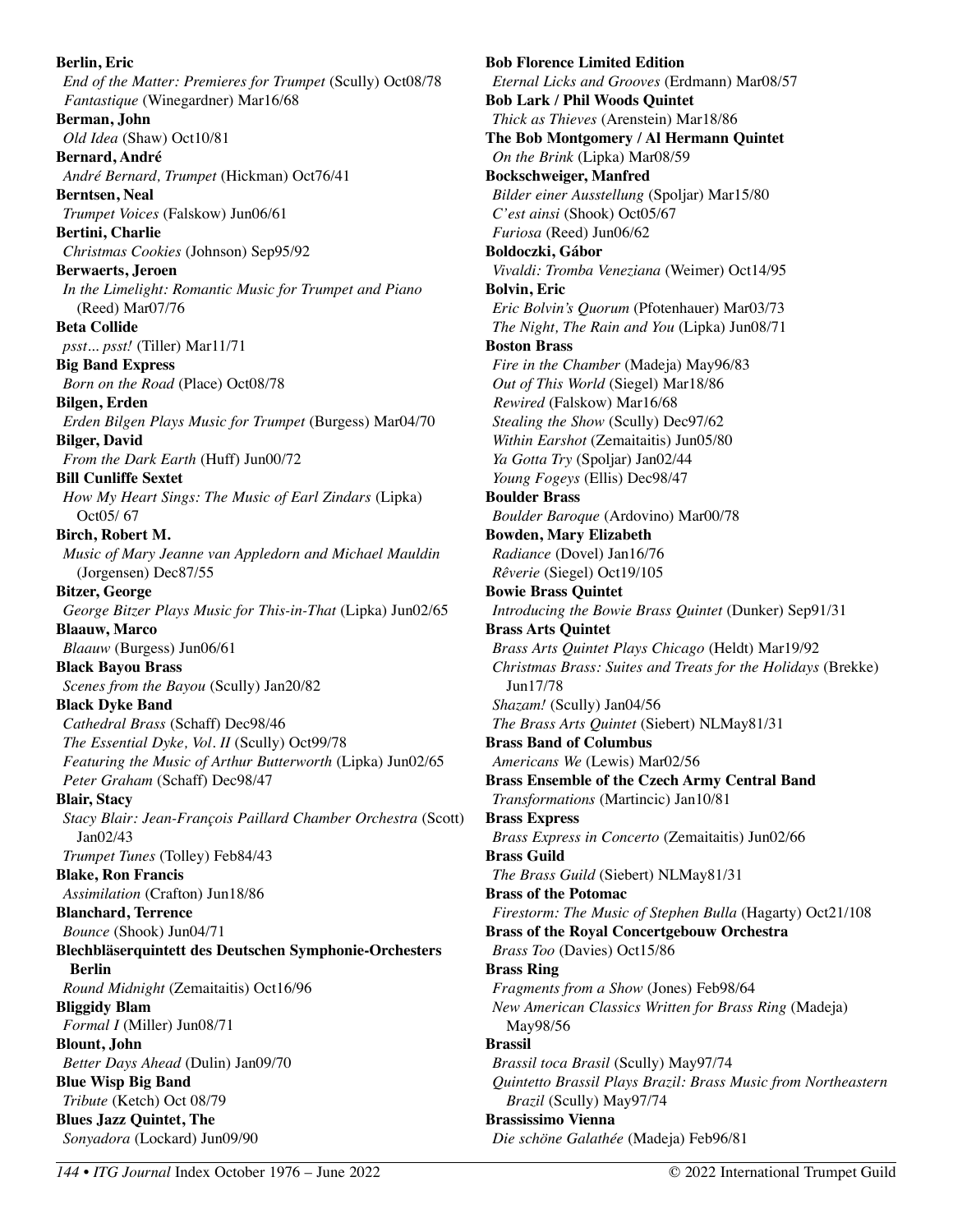**Brassologia**  *Brassologia* (Brown) Sep93/65 **BrassOperà**  *Emotion on Stage* (Siegel) Oct17/101 **Brasstime Quartet**  *Brasstime* (Lipka) May97/76 **Brass United**  *Pitch Black* (Kelly) Oct17/101 **Brazz**  *Hommage-Tribute* (Pfotenhauer) Feb99/58 **Brecker, Randy**  *The Brecker Brothers Band Reunion* (Erdmann) Jun14/87 *Night in Calisia* (Walburn) Mar14/85 *Nostalgic Journey: Tykocin Jazz Suite* (Lipka) Mar10/71 *Randy in Brasil* (Lockard) Mar09/90 *RandyPOP!* (Mondello) Jun16/72 *Rocks* (Brekke) Oct19/106 **Brecker, Randy and Ada Rovatti**  *Brecker Plays Rovatti: Sacred Bond* (Woods) Jun20/75 **Brecker, Randy and Mats Holmquist with the UMO Jazz Orchestra**  *Together* (Arenstein) Mar19/93 **Brecker, Randy, Bobby Shew, and Jan Hasenhörl**  *Trumpet Summit Prague* (Peroutka-Schneller) Mar16/69 **Brecker, Randy with the DR Big Band**  *The Jazz Ballad Song Book* (Mondello) Jan13/91 **Brent Jensen/Rob Walker Quintet**  *Art of the Groove* (Lipka) Mar05/72 **Brian Swartz Quartet**  *Live at the Jazz Bakery* (Johnson) Mar06/74 **Brian Swartz Trio**  *Three* (Lockard) Mar07/79 **Bridgewater Hall Live**  *Highlights from the 2002 Great Northern Brass Arts Festival*  (Appleby-Wineberg) Jan04/56 **Brighouse & Rastrick Band**  *Hymns & Marches* ( Lewis) Mar01/64 **Britannia Building Society Band, Manger Musikklag, Eikanger-Bjørsvik Musikklag**  *Music Composed by Philip Sparke* (Lipka) Jun00/72 **Broder, Owen**  *Heritage (The American Roots Project)* (Spoljar) Oct18/98 **Brofsky, Howard and Friends**  *73 down: drbebop* (Johnson) Jan03/60 **Brown, Cliford**  *Brownie Speaks: The Life, Music, and Legacy of Clifford Brown*  (Crafton) Jun15/78 **Brum, Fábio**  *EGREGORE+* (Long) Mar21/93 **Brydenfelt, Michael**  *The Trumpet Player* (Allison) Feb99/58 **BT Band**  *The BT Band* (Ross) Jan00/66 **Buccina Cantorum**  *Music of the Italian Baroque* (Koehler) Jun04/72 **Burgstaller, Joe**  *License to Thrill* (Falskow) Oct13/87

**Burgstaller Martignon 4 (BM4)**  *Bach's Secret Files and More Crossover Fanfares* (Kelly) Jan12/82 *Mozart's Blue Dreams and Other Crossover Fantasies (Brekke)* Mar10/71 **Burning River Brass**  *Of Knights and Castles* (Madeja) Jun02/66 **Buselli-Wallarab Jazz Orchestra**  *Basically Baker Volume 2: The Big Band Music of David Baker (Schneller) Oct17/102*  **Bush, Irving**  *Trumpet and Drum 1976* (Hunter) NLOct80/26 **Buzz**  *Preludes and Rhapsodies* (Zemaitaitis) Jun16/73 **Byrd, Richard**  *Conversations* (Wenger) Oct14/96 **C3 Big Band**  *Personifications* (Hackett) Jun17/79 **Caens, Thierry**  *Recreation* (Martincic) Mar18/86 **Callahan, Anna**  *My Ideal* (Spoljar) Jan04/57 **Calliope Brass**  *Rose Strewn Course* (Hagarty) Jun21/86 **Camarata, Tutti (featuring Allen Vizzutti)**  *Let the Trumpets Be Triumphant* (Erdmann) Dec86/46 **Cambridge Brass Quintet**  *Cambridge Brass Quintet Plays Five Works* (Ketch) NLFeb77/14 **Campos, Grank Gabriel**  *An Unquiet Prayer* (Mann) Jan18/70 *Art of the Single Line: Kitchen Music Vol. 1* (Hackett) Jan18/71 Joy Spring (Walburn) Jan18/71 **Canadian Brass**  *Beethoven* (Grabowski) May92/30 *Brahms on Brass* (Bergman) Jan15/93 *Brass in Berlin* (Hendrickson) May86/85 *Canadian Brass* (Hickman) Oct78/35 *Canadian Brass – Live!* (Hendrickson) May86/85 *Carnaval* (Noppe) Mar14/86 *Echo: Glory of Gabrieli* (Martincic) Oct14/96 *Hamilton Philharmonic Orchestra with the Canadian Brass*  (Zahn) NLFeb81/22 *Mostly Fats* (Renner) Feb83/34 *National Arts Centre Orchestra with the Canadian Brass* (Zahn) NLFeb81/22 *The Pachelbel Canon* (Renner) Feb83/34 *Perfect Landing* (Hayes) Jun16/73 *Strings, Winds, and All That Brass: The Inspiration of Music*  (Brown) Feb93/49 *Takes Flight* (Hagarty) Jun14/87 *The Village Band* (Renner) Feb83/34 **Canadian Brass and Eastman Wind Ensemble**  *Manhattan Music* (Wood) Jun09/90 **Cancer Blows**  *The Musical Event* (Siegel) Jan18/71 **Canniere, Andre**  *Coalescence* (Tomić) Jun14/87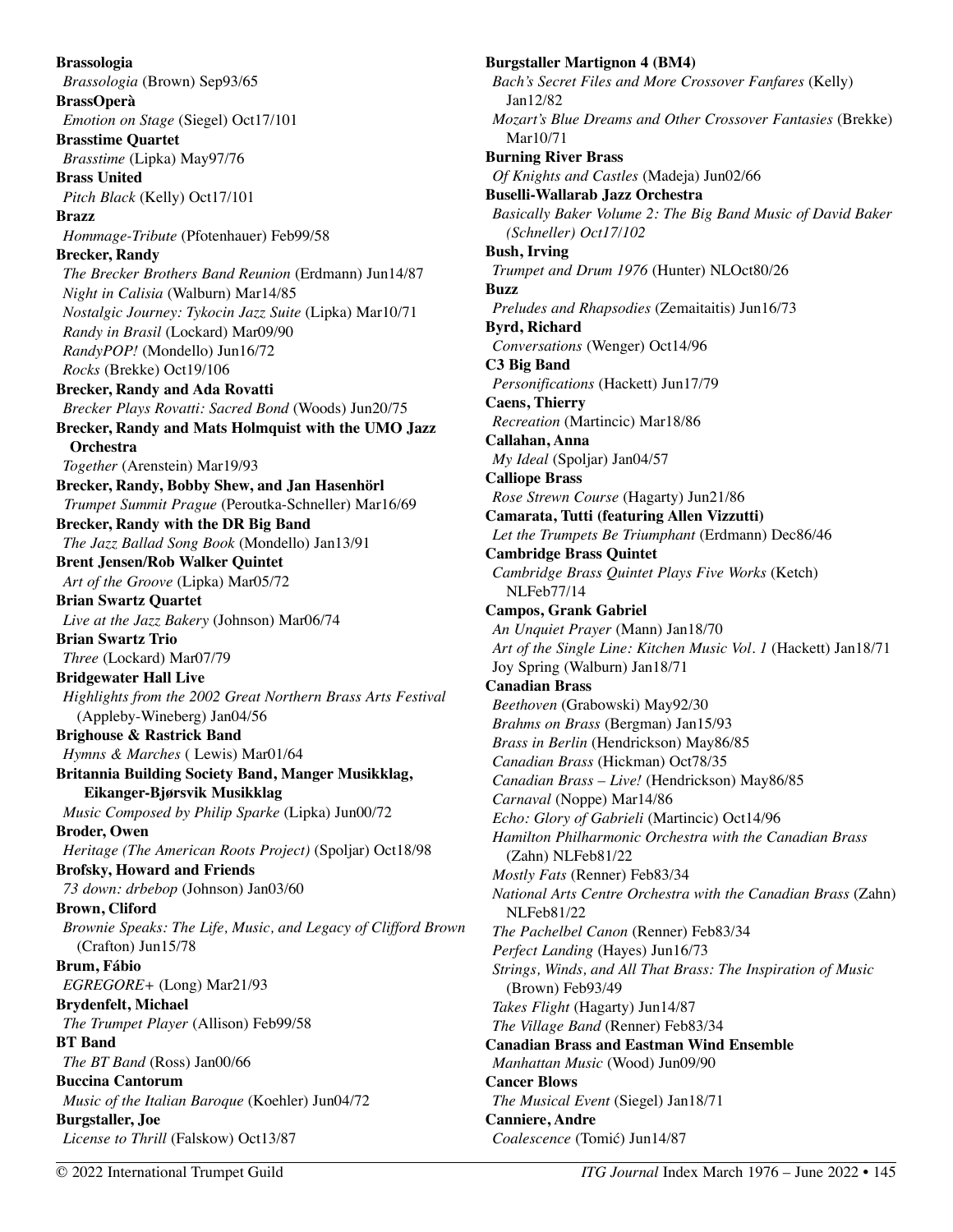**Cano, Daniel**  *Social Music* (Winfield) Jan20/83 **Capitol BrassWorks**  *Brass Britannia!* (Wood) Jan12/82 **Carillon Brass**  *Those Things Strange and Wonderful* (Madeja) May96/83 **Carl Saunders Exploration**  *The Lost Bill Holman Charts* (Lockard) Jun08/75 **Carla Bley and Her Remarkable Big Band**  *Appearing Nightly* (Johnson) Jan10/81 **Carolina Brass**  *Art Collection* (Falskow) Jan06/60 *Carolina Brass Christmas* (Scully) Mar01/64 *My Favorite Things* (Burgess) Jun09/91 *That's a Plenty! (Lipka) Oct03/71* **Carolina Brass and North Carolina Master Chorale**  *Joy of the Season* (Long) Oct11/88 **Carroll, Edward**  *Festive Music for Trumpets and Organ* (Baldwin) May87/30 *Masters of Leipzig: A Trumpet Celebration* (Olcott) Dec85/46 **Cascadia Brass**  *Christmas: A Celebration in Brass* (Scully) Sep97/52 **Caselman, Alex**  *Clamored Cantos* (Zemaitaitis) Jun18/87 **Cassone, Gabriele**  *Gagliarde, Canzone e Voluntaries per Tromba e Organo*  (Barrow) May93/49 *Musica Antiqua* (Erdmann) Feb93/50 *A Ponchielli Concerto per Banda* (Madeja) Jun02/67 **Cassone, Gabriele and Matteo Frigé**  *Di Trombe Guerriere* (Weimer) Mar16/69 **Cavalcante, Gilmar**  *Gilmar Cavalcante Interprets Estudos Bem-Humorados Para Trompete Solo by Fernando Morais* (Burgess) Jan21/94 **Cedarville College Brass Choir**  *At the Last Trumpet* (Wilhoit) Dec98/48 **Center City Brass Quintet**  *Brass Quintets* (Madeja) Feb98/64 *Kurt Weill: From Berlin to Broadway* (Appleby-Wineberg) Jan03/61 *On the Town* (Appleby-Wineberg) Jan03/61 *Street Song* (Madeja) Oct99/78 **Cháfer, José**  *Spirit* (Bergman) Jun15/79 *Textures* (Tomić) Jun17/79 **Chamberlain Brass**  *Cocktail Hour* (Arenstein) Jan16/77 **Charivari Agréable**  *Concerti Curiosi* (Weimer) Jun12/89 **Charles Pillow Large Ensemble**  *Electric Miles: Featuring Tim Hagans, Clay Jenkins and David Liebman* (Schneller) Mar19/95 **Chase, Bill**  *Chase* (Pfotenhauer) Jan01/48 *Chase Live Forever* (Lipka) Jan02/44 *Ennea/Pure Music* (Pfotenhauer) Jan01/48 *Watch Closely Now* (Pfotenhauer) Jan01/48

**Chemical Clock**  *Chemical Clock* (Zemaitaitis) Mar13/80 **Cheney, Simon**  *An English Trumpeter* (Dovel) Jun11/91 **Chesnut, Walter**  *Music for Trumpet and Organ* (Hunter) NLFeb81/23 **Chestnut Brass Company**  *Pastime with Good Company* (Miles) May89/37 **Chestnut Brass Company and Friends**  *Listen to the Mocking Bird* (Lewis) Sep92/33 *The Music of Francis Johnson and His Contemporaries: Early 19th Century Black Composers* (Erdmann) May91/39 **Chicago Brass Choir**  *Michael Stewart: Chorales and Imitatio*ns (Scully) Feb99/59 *Pictures in Brass* (Barrow) Oct00/62 **Chicago Brass Quintet**  *Brassucopia* (Haynes) Mar11/72 *Chicago Brass Quintet* (Barrow) Dec82/30 *Virtuoso Brass* (Grabowski) May89/36 **Chicago Chamber Brass**  *The Chicago Chamber Brass, Vol. I* (Barrow) Dec82/30 *Fireworks for Brass* (Sorenson) Dec84/44 *Mostly Gabrieli* (Hanson) May86/86 **Chicago Chamber Brass, Dallas Wind Symphony**  *The Brass and the Band* (Erdmann) Dec88/34 **Chicago Gargoyle Brass and Organ Ensemble**  *Flourishes, Tales, and Symphonies: Music for Brass and Organ*  (Kelly) Jan18/72 **Chicago Symphony Orchestra Brass**  *Chicago Symphony Orchestra Brass Live* (Wood) Jun12/90 **Chin, Brian**  *Universal Language* (Scully) Jun11/91 **Chris Jentsch Group Large**  *Cycles Suite* (Lipka) Jun10/84 **Chris Kase Quartet**  *Let Go* (Kelly) Jan19/78 **Christiansen, Jan Fredrik**  *Missa da Tromba* (Seals) Oct09/78 **Chunn, Michael**  *Plays Music for Cornet and Trumpet* (Bannard) May85/50 *Trumpet Sounds* (Wood) Mar12/73 **Cichor, Sławomir**  *Trumpet Song* (Shook) Jun15/79 **Civiletti, Robert J. "Bahb"**  *The Art of High Baroque* (Reed) Jun09/91 **Clarion**  *Ripples* (Hayes) Jun20/75 **Clarion Brass Choir**  *Nutcracker Suite Dreams* (Winkler) Jan02/44 **Clarion Consort**  *Bach's Trumpet* (Glover) Oct76/41 **Clark, Kevin**  *New Orleans Trumpet* (Lipka) Jun01/53 **Clarke, Herbert L.**  *Herbert L. Clarke: Cornet Soloist of the Sousa Band* (Madeja) Dec97/82 **Clay Jenkins Quartet** 

*Good Signs* (Noppe) Mar12/74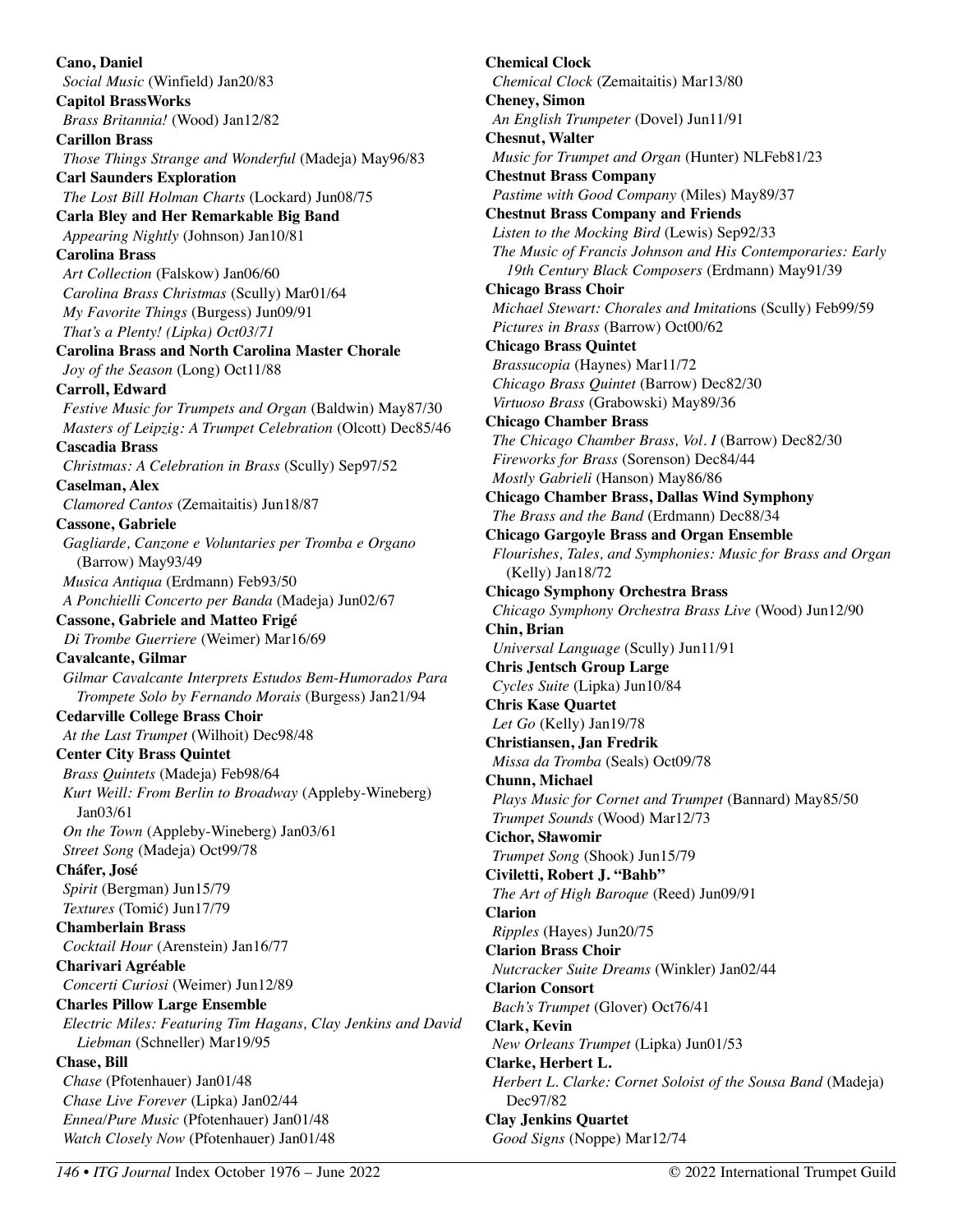**Clodfelter, Mark**  *Origins* (Wilson) Oct13/87 **Coates Brass Band**  *Quickstep* (Peroutka-Schneller) Jan18/73 **Cobb, Kevin**  *One: American Music for Unaccompanied Trumpet* (Wilson) Mar05/70 **Cobb, Philip**  *Life Abundant* (Dovel) Jun10/84 *Songs from the Heart* (Wood) Jun13/77 **Cohen, Avishai**  *Big Vicious* (Wenger) Oct20/87 *Cross My Palm With Silver* (Siegel) Jun18/87 *Into the Silence* (Lockard) Oct16/97 **Cohen, Avishai and Yonathan Avishai**  *Playing the Room* (Tomić) Mar20/66 **Collective, The**  *North* (Lipka) Mar02/56 **Collins, Kiku**  *Red Light* (Lockard) Jan12/83 **Concert Brass**  *live and unplugged..!* (Koehler) Mar05/70 **Concord Brass Ensemble**  *Gaudeamus! Music for Brass with Organ and Timpani* (Weimer) Jun02/67 **Conforzi, Igino**  *Girolamo Fantini* (South) Feb95/64 *Tra Sacro e Profano: Unpublished Italian Works of the Eighteenth Century* (Weimer) Mar02/57 **Conforzi, Igino and Ensemble Tibicines**  *Battalia! Baroque Battle Music for Trumpet Consort* (Weimer) Oct06/80 **Cook, Jesse** *Imagined Conversations* (Romero) Oct20/87 **Cookers** *Cast the First Stone* (Lockard) Jun12/90 *Warriors* (Gaines) Oct12/81 **Cooper, David** *Bach Cello Suites on Trumpet* (Lipka) May97/75 *Petite Monde* (Shook) Mar04/71 **Cord, John T.** *Beyond Borders* (Peroutka-Schneller) Jun18/87 **Coulton, John**  *Sounds of Grandeur* (Winegardner) Oct12/82 *Sounds of Splendour: Music for Trumpet and Organ (Belluscio)* Mar07/77 **Cowell, John**  *The Art of Johnny Cowell* (Lipka) Dec98/48 *Carnival of Venice* (Grabowski) May91/38 **Cowie, Mike**  *Big Night Out* (Erdmann) Jun03/75 *Lucid Blue* (Schiller) Jun05/81 **Cox, Allan**  *Petite Pieces for Trumpet and Piano* (Campos) Jan05/58 **Crossroads Trumpets**  *Masterworks for Trumpet Ensemble* (Bell) Jun22/84 (Shaw) Jan12/86

**Cuong Vu 4-tet**  *Agogic* (Shaw) Jan12/86 *Change in the Air* (Zemaitaitis) Mar19/97 *Leaps of Faith* (Matzen) Oct11/92 **Cuong Vu Trio**  *Cuong Vu Trio Meets Pat Metheny* (Lockard) Jan17/69 **Czech Philharmonic Orchestra Brass**  *La Musica Boema II* (Kelly) Mar10/72 **Czechoslovak Brass Orchestra**  *Marches by John Philip Sousa* (Hunter) NLOct79/19 **Da Capo Brass**  *From The Beginning* (Bergman) Jan13/91 **Dai, Zhonghui**  *Music and Technic* (Manickam) Mar12/78 *Rhythm and Melody* (Bergman) Jan12/87 *Slavische Fantasie* (Martin) Jan02/45 **Dallas Brass**  *Debut* (Hudson) Dec91/28 **Dallas Brass Quintet**  *The Dallas Brass Quintet Performs Music of Persichetti, Hovhaness, Haines, Reynolds, and Childs* (Barrow) NLMay81/32 **Dallas Symphony Orchestra Brass Quintet**  *Dallas Symphony Orchestra Brass Quintet* (Walburn) Jun14/88 **Dallas Trumpets**  *Dallas Symphony Trumpet Section with Thomas Stevens & Friends* (Chenette) Dec86/40 **Dallas Winds**  *Asphalt Cocktail: Music of John Mackey* (Falskow) Jan20/84 *John Williams at the Movies* (Siegel) Mar19/93 **Dan Bonsanti's The 14 Jazz Orchestra**  *The Future Ain't What It Used to Be* (Schneller) Jan20/83 **Dan Jacobs Quartet**  *Play Song* (Lynn) Mar13/81 **Dan McMillion Jazz Orchestra**  *High Octane* (Johnson) Jan08/68 *Nice N' Juicy* (Reed) Oct10/83 **Dan Pugach Nonet**  *Plus One* (Schneller) Oct18/101 **Daniel Hersog Jazz Orchestra**  *Night Devoid of Stars* (Perkins) Oct20/88 **D'Aveni, Tony**  *Alone with Duke* (Noe) Jan17/70 **Daversa, John**  *The Daversa and Morell Band* (Brown) Dec96/64 **David Glukh International Ensemble** *Klezmer Travels the World* **(**Nemoyten) Jan07/78 **David Glukh Klezmer Ensemble** *Live From New York* (Spoljar) Mar04/72 **Davis, Michael**  *Brass Nation* (Zemaitaitis) Jan02/46 *Hip-Bone Big Band* (Schneller) Jun17/79 *New Brass* (Reed) Mar03/73 *Trumpets Eleven* (Wilson) Oct04/72 **Davis, Orbert**  *Blue Notes* (Zemaitaitis) Jan06/61 *Priority* (Zemaitaitis) Mar03/74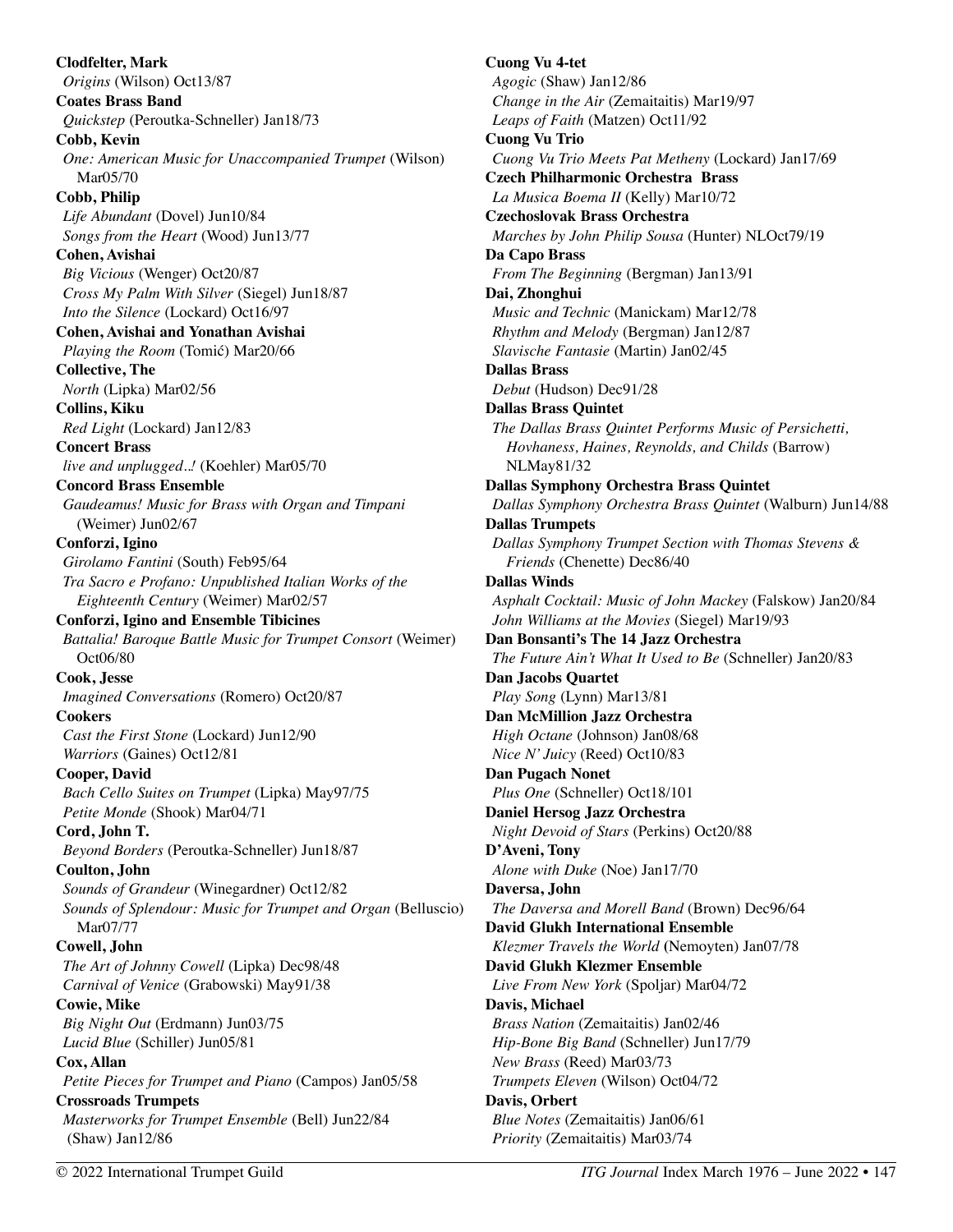**Davison, Michael and John Aley**  *Fenster* (Winkler) Sep94/59 **Daws, David**  *The Sounds of David Daws* (Burgess) Oct04/72 **Dean, Kevin**  *Kevin's Heaven* (Onofrio) May97/77 **Denton, William**  *Vintage Cornet* (Madeja) Mar01/65 **Denver Brass**  *Bagpipes and Brass* (Barrow) Oct01/75 *The Denver Brass Christmas* (Miltenberger) Dec90/38 *Fascinating Brass* (Siegel) Oct21/108 *From Age to Age* (Reed) Jan09/71 *John Williams* (Tiller) Oct09/79 *Misbehavin'* (Zemaitaitis) Jan05/58 *O Holy Night* (Spoljar) Jun02/68 *Rhapsody in Red, White and Blue* (Scully) Dec98/49 *Seville* (Cottrell) Feb93/51 **Deo Gratias**  *Music for Brass* (Burgess) Mar17/77 **DeWitt, Timothy**  *Passions of the Soul: Music of the Baroque for Trumpet and Organ* (Burgess) Oct00/63 **Di Sabatino, Paolo Quartet**  *Introducing Paolo Di Sabatino* (Shook) Mar01/65 **Diaz, Greg and The Art of Imagination Orchestra**  *Begin the Agora* (Arenstein) Jun19/84 **Dillon, Burnette**  *The Time of My Life…* (Bhasin) Mar14/86 **DiMartino, Vincent**  *Made In Kentucky* (Noppe) Jun16/74 *Music for Trumpet and Wind Ensemble* (Martin) Oct01/75 **DiMartino, Vincent, Allen Vizzutti, Bobby Shew**  *Trumpet Summit* (Allison) Feb97/77 **DiMartino/Osland Jazz Orchestra**  *Quotient* (Johnson) Jun09/92 **DiMartino/Robinson Trumpet/Organ Duo**  *Orchestral Favorites for Trumpet and Organ, Vol. 1* (Tunnell), Sep91/32 **Dissenha, Fernando**  *Carambola* (Gekker) Jun04/72 **Diverse**  *Diverse* (Shaw) Mar11/72 **Dittamondo Ensemble**  *Alio Modo* (Weimer) Mar06/71 **Dizack, Philip**  *End of an Era* (Hackett) Jun15/79 *Single Soul* (Mondello) Mar15/80 **Dobrzelewski, Jean-Chrisphe and Joshua Whitehouse**  *Trumpets and Organ: Triptyque* (Bohnert) Jun06/62 **Dodworth Saxhorn Band**  *Home Sweet Home* (Lewis) Jun04/72 **Dokshizer, Timofei**  *Arabesque* (Madeja) Dec93/67 *The Best of Timofei Dokshizer* (Madeja) Dec98/50 *Concertpieces* (Madeja) Dec93/67 *Images Romantique* (Madeja) Sep96/65 *Japanese Melodies* (Ellis) Sep98/66

*Poème* (Madeja) Dec93/67 *Preludes* (Madeja) Dec93/67 *Rhapsody* (Madeja) Dec93/67 *Scherzo Virtuoso* (Madeja) Dec93/67 **Don Junker Big Band**  *Junk Mail Special* (Lipka) Mar03/75 **Doronzo, Dario**  *Reimagining Opera* (Winfield) Jan21/94 **Douglas, Dave**  *Freak In* (Johnson) Jan04/57 *The Infinite* (Erdmann) Jan03/62 *Keystone* (Johnson) Jun06/62 *Strange Liberation* (Johnson) Oct04/73 **Douglas Detrick's AnyWhen Ensemble**  *Walking Across* (Lipka) Oct11/88 **Dovel, Jason**  *Ascent: New Music for Trumpet* (Wenger) Oct17/102 *Baroque Music for Trumpet and Organ* (Hagarty) Oct18/98 *Lost Trumpet Treasures* (Kelly) Mar15/81 *New Unaccompanied Music for Trumpet and Flugelhorn*  (Kilgore) Jan21/95 **Driscoll, Phil**  *Classic Hymns, Vol. 1* (Winkler) Dec92/57 *Classic Hymns, Vol. 2* (Winkler) Dec92/58 **Dublin Brass**  *Brass Warriors* (Barrow) Oct10/81 **duo Contour**  *Frey . Beuger duos* (Wilson) Oct10/82 **Duo van Dijk**  *It's All About Love* (Spoljar) Jan17/70 **Dutot, Pierre, Freddy Grin and Wolfgang G. Hass**  *Organ and Trumpets* (Scully) Feb95/66 **EAA**  *The Dark* (Gaines) Oct11/88 **Earprint**  *Earprint* (Arenstein) Jun17/80 **Eastern Brass Quintet**  *Classical Brass* (Miller) Oct05/68 **Eastman Brass Quintet**  *1975 Archive* **(**Barrow) Jan07/77 *Calls and Echoes* (Scully) Mar04/71 *Eastman Brass Quintet* (Lowrey) NLOct79/24 *Frühe Musik Für Bläser* (Sorenson) Dec85/45 **Eastman Jazz Ensemble**  *Holiday* (Carlson) May86/89 *Montreux* (Carlson) May86/89 **Ed Vezinho/Jim Ward Big Band**  *Smile* (Seals) Jun01/57 **Eddie Harrison Jump Stars**  *Jump Stars* (Lipka) Feb99/61 **Edward Tarr Brass Ensemble**  *Tanz-Musik fur Blaser* (Dunker) May91/42 **Edward Tarr Trompetenensemble**  *Die Silbertrompeten von Lissabon und Luistanische Orgelmusik*  (Birkemeier) May92/37 **Eick, Mathias**  *The Door* (Place) Mar09/91 *When We Leave* (Siegel) Jun22/85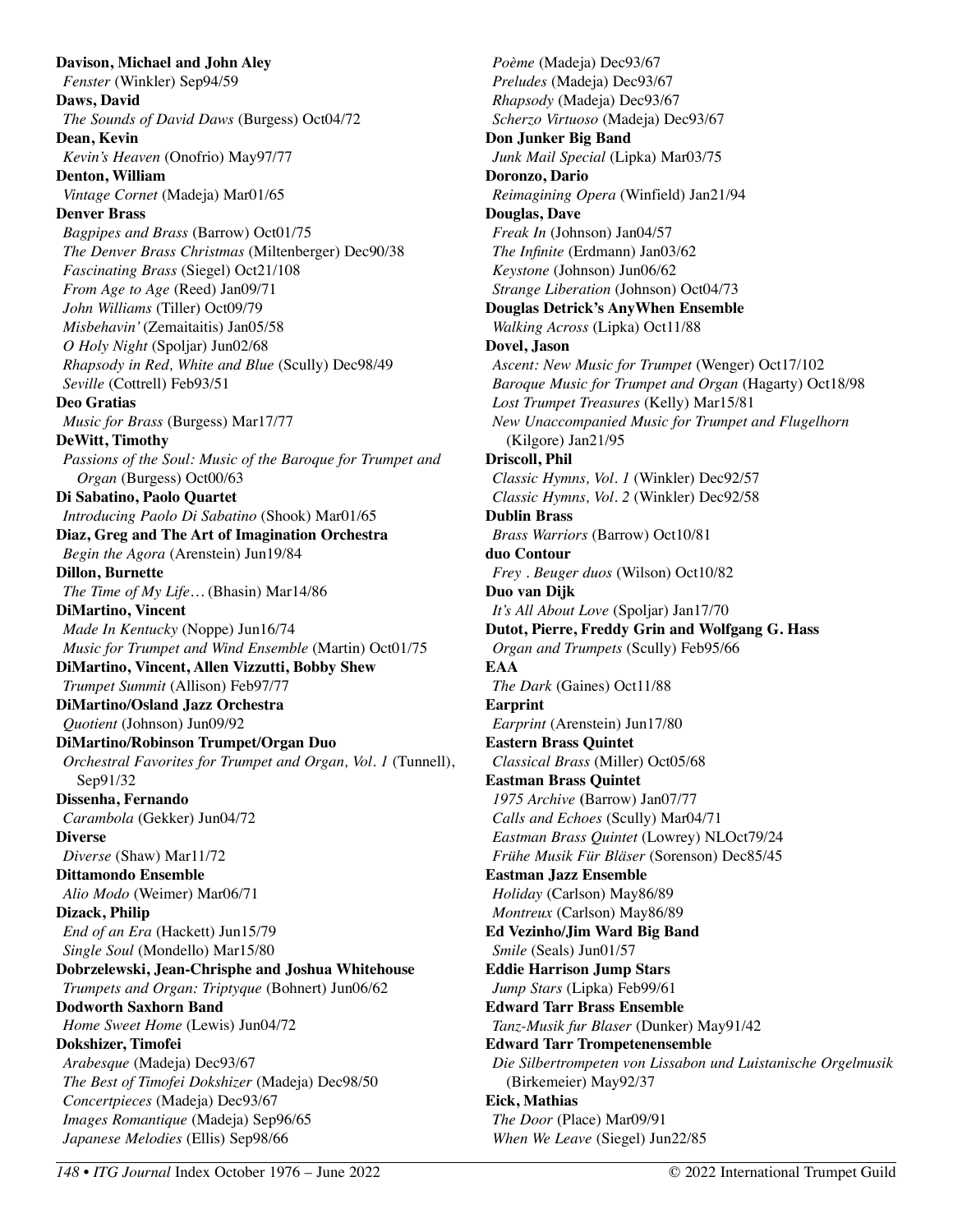#### **Eikanger-Bjørsvik Musikklag**  *Best by Farr, Volume 2* (Burgess) Mar00/79 *Howarth and the Eikanger-Bjørsvik Musikklag* (Scully) Dec98/51 **Eklund, Niklas** *The Art of the Baroque Trumpet, Volume 1* (Lewis) Feb98/65 *The Art of the Baroque Trumpet, Volume 2: Trumpet Och Orgel*  (Lewis) Feb98/65 *The Art of the Baroque Trumpet, Vol. 3: Virtuoso Music for Soprano and Trumpet* (Ingles) Mar00/80 *The Art of Baroque Trumpet, Volume 5: An Italian Concert* (Ingles) Jan02/46 *Trumpet Concertos* (Koehler) Mar04/72 **EKU Brass**  *Menagerie: Music for Quintet by John Cheetham and Thom Ritter George* (DiMartino) Feb99/60 **Elbeblech Brass Quintet**  *Anhörn! Listen!* (Foster) Oct14/96 *As Good As Bach* (Horne) Mar15/81 **Ellen Rowe Quintet**  *Courage Music* (Brekke) Jan15/93 **Elliott, Jeff**  *Different Jungles* (Erdmann) Jan06/61 **Ellis, John**  *Contest Music for Trumpet* (Barrow) Sep91/28 **Emerald Brass**  *Jewels* (Madeja) Dec96/64 **Emerald Brass Quintet**  *Danzón* (Bell) Jun21/86 **Empire Brass Quintet**  *Baroque Brass* (Lowrey) NLOct79/23 *Class Brass: Fire Dance* (Lipka) Mar00/80 *Greatest Hits* (Lipka) Mar00/81 *Russian Brass* (Lowrey) NLOct79/21 **Engelke, Luis**  *A Brazilian Collection* (Bowman) Oct02/75 *Sounds of the Chesapeake* (Heldt) Oct21/109 **Engelke, Luis and Michael Decker**  *Songs, Remembrances, and Impressions* (Reed) Oct11/89 **Ensemble 9**  *Children of the Night* (Zemaitaitis) Jun01/53 **Ensemble de Cuivres Valaisan**  *La chasse au dragon* (Lipka) Jan04/62 **Eric Jacobson Schoor Quintet**  *Combinations* (Foster) Jun18/89 **Ericson, Rolf**  *Beautiful Love* (Erdmann) Oct08/79 **Eshed, Ilan**  *A Dance With a Trumpet* (Scully) May97/76 **Ethan Iverson Quartet with Tom Harrell**  *Common Practice* (Hackett) Mar20/67 **European Brass Band Association**  *Highlights from the European Brass Band Championships 2001*  (Martin) Jun02/68 **European Brass Band Championships**  *Highlights from 2004* (Schiller) Mar05/71 *Highlights from the European Brass Band Championships 2000*  (Reed) Jun04/74

*Highlights from the European Championships 1997* (Scully) Sep98/66 *Highlights: European Brass Band Championships 1998*  (Barrow) Jun00/73 **European Brass Ensemble**  *In Residence* (Horne) Mar17/75 **Evans, Falkner**  *Marbles* (Crafton) Oct20/87 **Ever Ready Band**  *Prince Bishops* (Lewis) Jan01/49 **Everson, Terry**  *Boston University Wind Ensemble and Terry Everson* (Kelly) Oct16/97 *In The Style of…* (Bergman) Mar12/74 *Parable* (Winkler) Mar01/66 *Terry Everson* (Hudson) May93/49 **Extension Ensemble**  *New York Presence* (Hagarty) Oct05/68 **Fanfare Consort**  *The Intimate Sonate* (Lewis) Mar07/77 **Fanning, Bill (Quintet)**  *Parakletos* (Lipka) Jan06/62 **Ferry, Dennis**  *Arias & Cantatas for Soprano, Trumpet, and Basso Continuo*  (Bucher) May86/80 **Few, Guy**  *Bacchanale* (Matzen) Oct09/79 **Few, Guy and Nadina Mackie Jackson**  *Romanza* (Bohnert) Jan10/82 **Fezishin, Frank**  *The Classical Flugelhorn* (Wood) Jan05/58 *Trumpet Music from the Baroque* (Koehler) Jan04/57 **Filmharmonic Brass**  *Filmharmonic Brass plays John Williams* (Winegardner) Oct17/103 **Findley, Chuck**  *Chuck Findley Live: Star Eyes* (Johnson) Mar02/57 **Fine Arts Brass Quintet**  *Fine Arts Brass Quintet* (Mann) Oct21/109 **Finnish Brass Ensemble**  *Charm & Passion of Youth* (Scully) Sep95/92 **Finnish Brass Symphony**  *Rautavaara: A Requiem in Our Time* (Scully) Oct01/76 **First Meeting**  *Cut the Rope* (Mondello) Mar11/72 **Five Plus Six**  *Such Sweet Thunder* (Foster) Jan16/77 **Flanders Trumpet Quartet, The**  *Contrumporary* (Barrow) Jun08/72 **Fleet, Susan Feeney**  *Baroque Treasures for Trumpet and Organ* (Irish) Sep94/60 **Flexible Brass**  *The Power of Brass* (Madeja) Mar01/66 **Florida State Brass Quintet**  *Strophes of the Night and Dawn* (Ellis) Sep98/67 **Focusyear Band 2021**  *Bosque* (Siegel) Jan22/82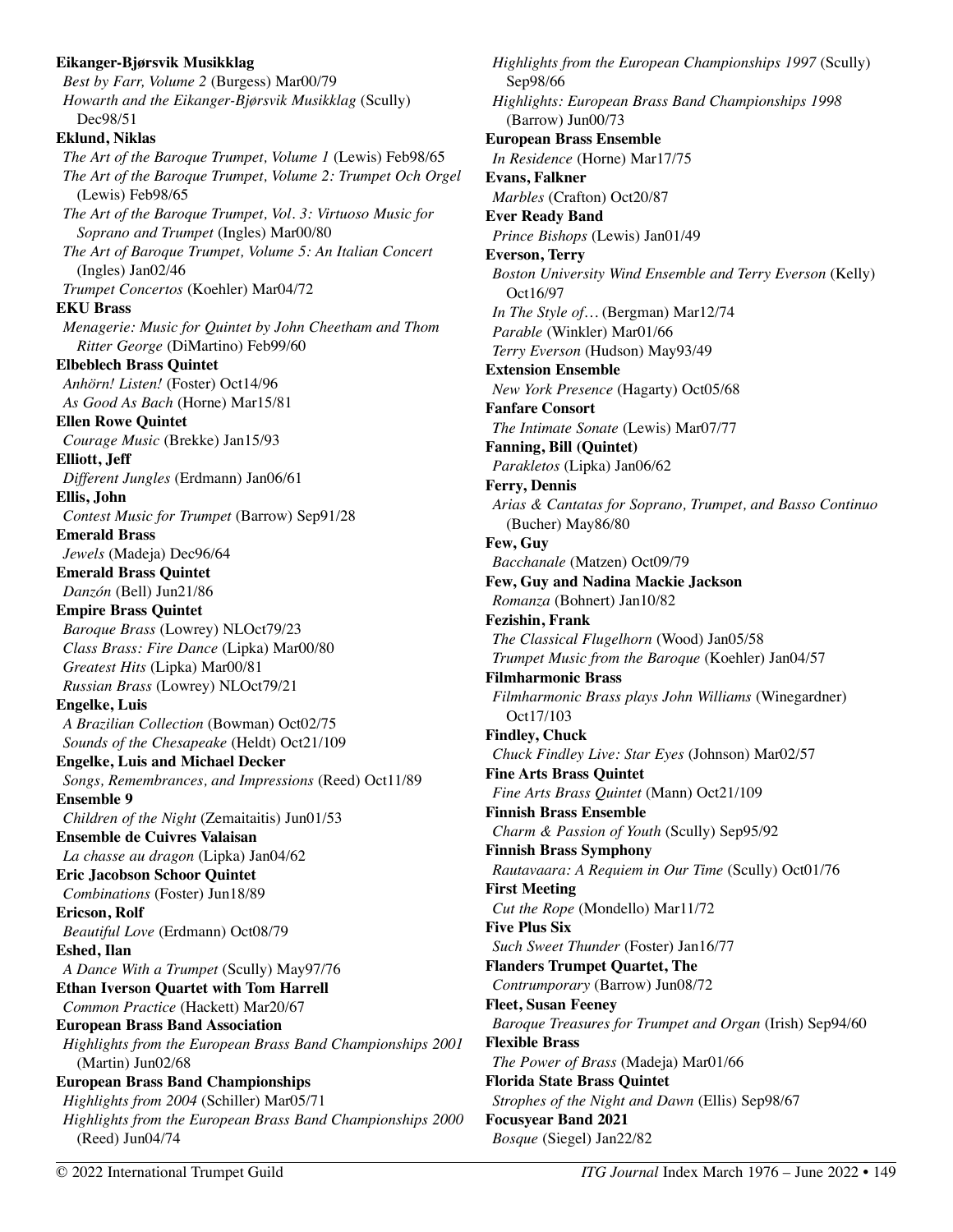**Fodens Courtois Band**  *Centenary Brass* (Reed) Jun01/53 *Christmas Song* (Schaff) Oct00/63 *Rimmer* (Lewis) Jun00/74 *Whitsun Wakes* (Lewis) Jan01/49 **Fodens Courtois Band Soloists**  *Antoine Courtois Showcase: Essential Soloists* (Burgess) Oct00/63 **Foley, Joseph**  *Nightsongs* (Scully) Jan16/78 **FOOD with Nils-Petter Molvaer**  *Quiet Inlet* (Gaines) Jun11/92 **Forefront**  *In the Forefront* (Schneider) NLFeb78/27 **Fornero, Dan**  *Not So Old School* (Walburn) Jan15/94 **Forney, Fred**  *Chasing Horizons* (Brekke) Jan11/85 *Into the Mist* (Bowman) Mar01/67 **Foster, John**  *Flourish: Heroic Music for Trumpet and Organ* (DeBoer) Jun09/92 **Founders**  *Songs for the End of Time, Vol 1* (Davies) Oct21/109 **Four Other Brothers**  *With Respect to Our Fathers* (Davies) Oct14/97 **Fraedrich, Craig**  *Alone Together* (Zemaitaitis) Jan20/84 *Trilogy-Come Sunday* (Lipka) Mar09/92 **Fraedrich, Craig and Tony Nalker**  *Shades of Blue: A Jazz Recital for Trumpet and Piano* (Allison) Sep97/52 **Franco Ambrosetti Band**  *Lost Within You* (Hackett) Oct21/107 **Franco Ambrosetti Quintet**  *Long Waves* (Schneller) Jun20/74 **Franks, Rod**  *Saving Face* (Lipka) Jun04/73 **Frear, Rob**  *In the Big City* (Wood) Jan11/85 **Freiburg Baroque Orchestra**  *J. S. Bach Brandenburg Concertos* (Koehler) Jan04/58 **Freiburg Trumpet Ensemble**  *New Dimensions* (Burgess) Jun05/81 **French Brass**  *Brass Fanfares* (Walburn) Mar17/75 **Frenz, Terry & Friends**  *Big Band Etc.* (Johnson) Feb97/79 **Fresno State Alumni Jazz Band "A"**  *Coming Full Circle* (Onofrio) Feb99/60 **Friedman, Stanley**  *The Lyric Trumpet* (Engstrom) Sep91/33 **Friedrich, Rheinhold**  *Paul Hindemith: Complete Orchestral Works, Volume 3* (Madeja) Mar02/58 **Friesen, David, Clark Terry, and Bud Shank**  *...three to get ready* (Lipka) Oct01/76

**Fuller, Curtis**  *Down Home* (Hayes) Jan13/91 *I Will Tell Her* (Ketch) Jun11/92 **Futer, Paul**  *Running at the Top of the World* (Matzen) Jan17/70 **Gabriel Masson Brass Ensemble**  *Renaissance Music for Brass* (Lowrey) NLFeb79/25 **Gabrieli V**  *Burnished Bright: Sacred Sounds of Brass, Organ and Bells* (Hagarty) Jun07/81 **Gabrieli V Brass Ensemble**  *For the Beauty of the Earth* (Mann) Jan17/71 **Ganger, Joshua**  *Songs of a Sojourner* (Noppe) Oct18/99 **Gardner, Ned**  *In Recital* (Lillya) NLMay81/31 *Music for Trumpet and Piano* (Nagel) May86/81 *Ned Gardner, Trumpet* (Gorham) May83/28 **Gardner, Ryan**  *On Track: Nine Grand Solos de Concert* (Mann) Jan16/78 **Gardner, Ryan and Louisa Ellis Woodson**  Sempiternal Songs (Wenger) Jan20/85 **Gargan, Laurence**  *The Lyric Trumpet and Organ: Music Old and New for Trumpet and Organ* (Chenette) Jan07/72 **Gary Urwin Jazz Orchestra**  *A Beautiful Friendship* (Hayes) Jun15/83 *Kindred Spirits* (Johnson) Jan07/81 *Living In the Moment* (Lipka) Jan04/61 *Perspectives* (Shook) Jun01/57 **Gates, Charles**  *Fantasie Brilliante: A Cornet Retrospective* (Wood) Jan06/62 **Gaudete Brass**  *Chicago Moves* (Bergman) Jun13/78 *sevenfive: The John Corigliano Effect* (Brekke) Oct17/103 **Gebo, Kevin**  *Consonant Connections* (Dovel) Jan14/82 **Geiger, György**  *Hungarian Contemporary Trumpet Concertos* (Perkins) Oct14/97 **Gekker, Chris**  *Clarion* (Burgess) Jun08/72 *Ghost Dialogues* (Walker) Mar18/87 *Trumpet Music of Robert Levy* (Lockard) Mar22/79 *Winter: Music of Eric Ewazen and David Snow* (Hudson) Jun07/81 **Geneva Brass Quintet**  *Brass@ge* (Martincic) Jan11/86 *GBQ & Friends* (Bergman) Oct13/88 **Gerlach, William**  *Heroic Expressions* (Romero) Jun22/85 **German Brass**  *Around the World 1* (Madeja) Mar01/67 *Bach 300* (Mortenson) Dec86/43 *Bach 2000* (Madeja) Mar01/67 *Bach on Brass* (Wenger) Jan17/71 *Best of German Brass* (Madeja) Mar01/67 *German Brass on Stage: Overtures* (Madeja) Mar01/67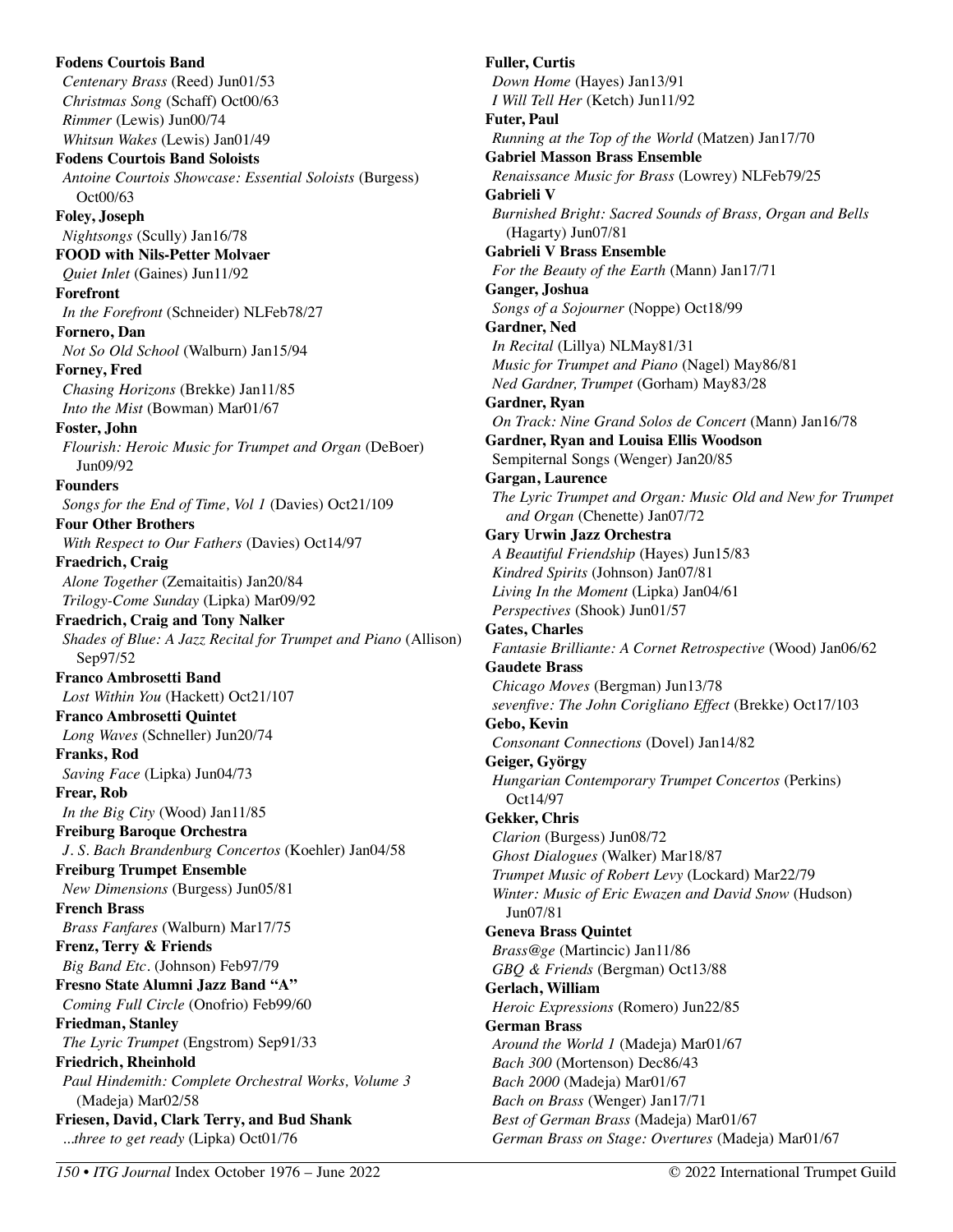**Gerry Gibbs Thrasher Dream Trio**  *Live in Studio* (Schneller) Jun16/74 **Gervais, Thierry**  *Great Trumpet Concertos* (Foster) Oct15/87 **Ghitalla, Armando**  *Armando Ghitalla, Trumpeter Emeritus* (Madeja) Feb98/66 *Trumpet Concertos from Three Centuries* (Grabowski) Dec88/36 **Giangiulio, Richard**  *Pistons and Pipes* (Barrow) May92/31 **Giangiulio, Richard and Gregory Hustis**  *Treasures for Horn and Trumpet* (Erdmann) Dec91/27 **Gil Evans Project**  *Lines of Color: Live at Jazz Standard* (Davies) Jan16/78 **Giuffredi, Andrea**  *Forme d'Arte* (Erdmann) Jan03/62 *L'anacoreta* (Bohnert) Oct06/81 *Tribute to Luciano Pavarotti* (Dovel) Jan09/71 **Glowaty, Andrew**  *Inner Visions* (Birkemeier) Dec88/35 **Glukh, David**  *Works for High Trumpet and Piano* (Dovel) Jun16/75 **Gollehon, Mac**  *Mac's Smokin' Section* (Allison) Sep97/53 **Gomalan Brass Quintet**  *Gomalan Brass Quintet* (Spoljar) Mar05/71 **Gonzáles, Luis**  *Gestas de un Don Nadie* (Hayes) Jan14/82 **González, Luis and Carlos Gil**  *Sinergies* (Long) Oct21/110 **Goodchild, Paul**  *Mixed Dozen* (Wood) Mar11/73 **Goode, Brad**  *Nature Boy* (Lipka) Jan09/71 *Polytonal Dance Party* (Lockard) Jun10/84 **Gordon, Claude**  *Claude Gordon, His Trumpet and Orchestra (Sounds of the Big Band Era, Vols. I & II)* (Shew) Dec84/42 **Gorman, Kurt**  *Convergence: American Sonatas for Trumpet and Piano*  (Romero) Jun19/84 **Gorsch, Achim**  *Barockmusik für Trompete und Orgel* (Madeja) Oct01/77 *Trompetenkonzerte* (Burgess) Jun02/69 **Gould, Mark**  *Mark Gould & Pink Baby Monster* (Wood) Oct07/68 **Göteborg Brass Band**  *Ambassadors of Brass* Lewis) Jun02/69 *Versatile Reality* (Scully) Dec97/63 **Graham Breedlove Sextet**  *Coming Home* (Mondello) Mar09/91 **Graham, George**  *With a Lot of Help from My Friends* (Bellino) Sep98/68 *With More Help from My Friends* (Johnson) Oct01/77 **Grant, Gary**  *Breakout* (Johnson) Jan02/46 **Gray, Devin**  *Dirigo Rataplan* (Ketch) Jan13/92

**Gray, Russell**  *The Arban Collection* (Martincic) Mar04/73 **Great Lakes Duo**  *Music for Trumpet and Organ in the 21st Century* (Woods) Jun22/85 **Greg Hopkins 16 Piece**  *Okavongo* (Zemaitaitis) Jan02/47 **Grimethorpe Colliery (UK Coal) Band**  *Grimethorpe in Concert* (Appleby-Wineberg) Jan04/58 **Grimethorpe Colliery Band and the Band of the Irish Guards**  *Promenade – Music from a Royal Jubilee* (Appleby-Wineberg) Jun04/73 **Grin, Freddy**  *Jean Langlais: Works for Trumpet and Organ in Marienstatt-Abbey* (Boschma) Feb83/33 *My Way* (Lipka) May91/41 **Groder, Brian and Tonino Miano**  *FluiDensity* (Martincic) Oct13/88 **Guarneri Jazz Quartet**  *From My Heart* (Shook) Jan04/59 **Guarneri, Mario**  *Brass Basics and the B.E.R.P.: A Learning Tape for Brass Players of All Levels* (Barrow) Sep92/34 *Concerto for Trumpet and Bassoon* (Dimmer) May83/31 *Morton Subotnick: A Sky of Cloudless Sulphur; After the Butterfly* (d'Addio) Dec82/28 **Guggenberger, Wolfgang**  *Ensemble Voice and Trumpet: Musik des 18. Jahrhunderts*  (Inkster) May96/79 *Rokoko-Romantik: Musik fur Trompete und Orgel* (Inkster) May96/79 **Guthman, Gary**  *Love Talk* (Pfotenhauer) Jun01/54 **Gutiérrez, Raúl and His Cuban Big Band**  *Prado… Vive!* (Hackett) Jan22/83 **H2 Big Band**  *It Could Happen* (Schneller) Mar16/70 **H2 Big Band with Bobby Shew**  *You're It!* (Davies) Jun12/91 **Haan, Henke**  *Festival a Kerkrade* (Ellis) Feb92/26 **Haas, Augie**  *Dream a Little Dream* (Arenstein) Mar20/66 **Haas, Wolfgang G.**  *Trompete und Orgel Köln* (Burgess) Oct99/79 **Hackett, Michael**  *Circles* (Johnson) Oct05/68 **Hagans, Tim**  *The Moon is Waiting* (Matzen) Oct12/82 **Hagstrom, John**  *History of the CSO Brass: Legacy of Excellence* (Kelly) Jun22/86 *Music for Trumpet and Winds* (Sasaki) Jun07/81 **Haines, Ryan**  *To the Sky* (Lipka) Mar02/58 **Hall, Jared**  *Hallways* (Crafton) Mar18/87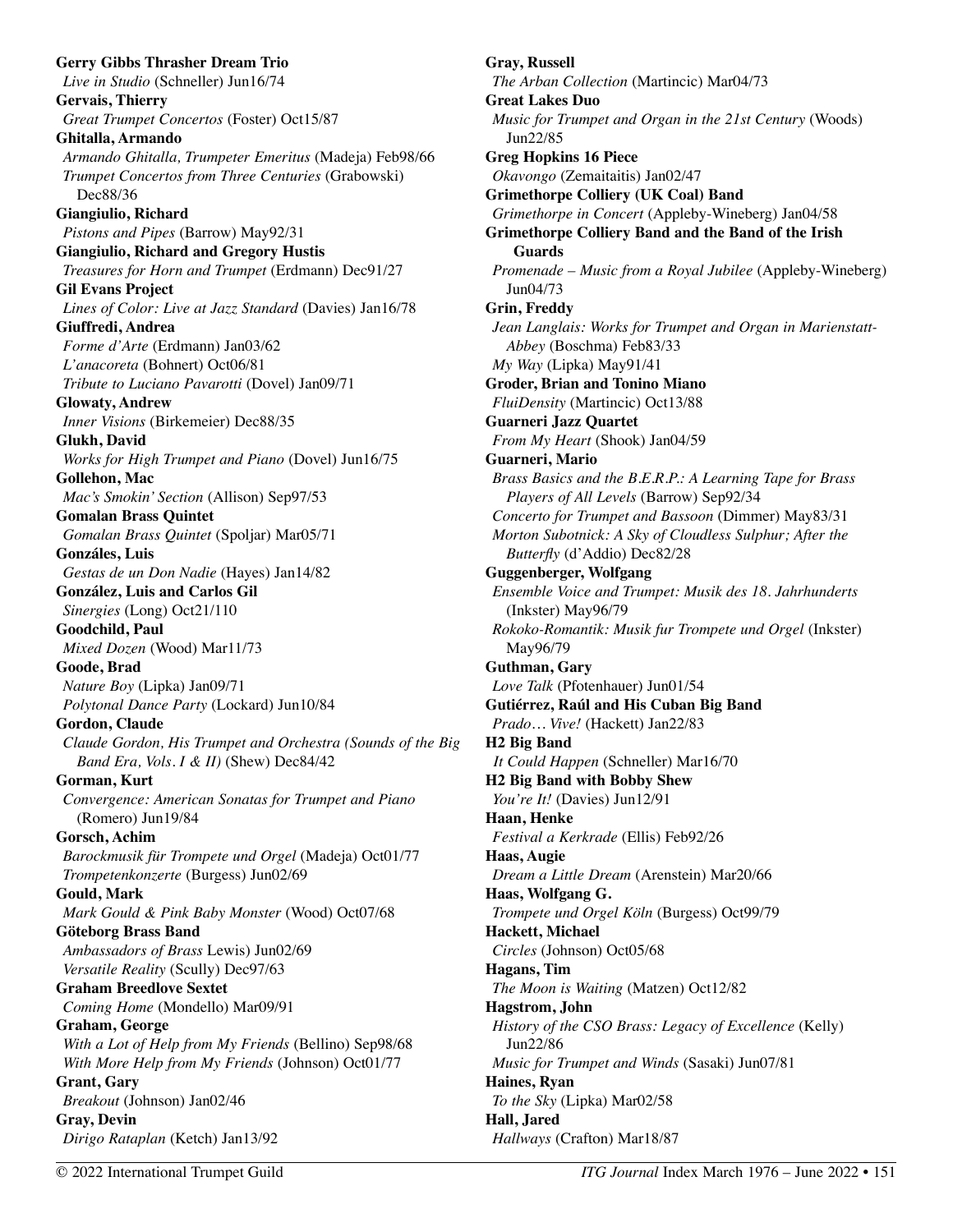**Hall, Jennifer**  *Jennifer Hall Meets… A West Coast Tribute to Jerry Mulligan* (Lipka) Oct07/68 **Hampshire Consort**  *Cities, Courts, and Countryside: Secular Music of the Renaissance Circa 1500* (South) Dec94/60 **Hannaford Street Silver Band**  *Bring on the Brass* (Lipka) May94/70 **Hardenberger, Håkan**  *A Night at the Opera (Koehler) Oct03/72 Fireworks: Music Composed by Elgar Howarth, Vol. III (Reed)* Oct00/64 *Gruber, Eötvös, Turnage* (Koehler) Jun07/82 *Håkan Hardenberger at the Royal Northern College of Music*  (Shook) Jun09/93 *Plays Dean and Francesconi* (Tiller) Jan18/73 *Trumpet Concertos* (Koehler) Mar05/71 **Hardy, Francis**  *Trumpet and Organ* (Hickman) Oct76/42 **Hargrove, Roy/Mulgrew Miller**  *In Harmony* (Schneller) Jan22/83 **Harjanne, Jouko**  *American Trumpet Sonatas* (Madeja) May98/57 *Angel Music* (Koehler) Jun03/75 *Festive Trumpet* (Belluscio) Jun06/63 *Lyrical Cornet* (Lewis) Jan12/83 *NARVA Lohdutuksen laulut - Tunes of Comfort* (Wood) Jun08/73 *Proclamation* (Urness) Jan00/66 *Profile* (Madeja) May98/57 *Romantic Trumpet* (Shook) Mar08/57 *The Russian Trumpet* (Long) Mar14/87 *Symbiosis* **(**Lockard) Jan07/78 *Total Trumpet* (Larson) May92/31 *Trumpet Aria* (Bowman) Jun01/54 *Trumpet Concertos* (Madeja) Sep96/63 *Trumpet Concertos* (Koehler) Jun03/76 *Trumpet Experience* (Ellis) Dec96/64 *Virtuoso Trumpet* (Madeja) Sep96/63 **Harkins, Edward**  *Robert Erickson* (Hudson) May93/50 **Harlequinade**  *Brass Works by Michael Forsyth* (Falskow) Oct04/73 **Harmonic Brass Munich**  *5 Jahreszeiten (5 Seasons)* (Ross) Mar13/80 **Harmonie de Chambre de Paris**  *Gabrieli: Sonata and Canzoni* (Lowrey) NLFeb79/24 **Harrell, Tom**  *Wise Children* (Johnson) Jun04/74 **Hartog, Thomas**  *Festliches Konzert für Trompete und Orgel* (DeBoer) NLMay79/14 **Hawk-Richard Jazz Orchestra**  *The Hawk's Out* (Johnson) Jan00/67 **Hawkins, Phillip Chase**  *Great Southern Land: Australian Music for Trumpet by Brendan Collins* (Harms) Oct19/106

**Hayes, Adam**  *Appalachian Shadows* (Kelly) Jan22/84 *Current* (Kelly) Jun12/91 *Etesian Traveler* (Long) Jan15/94 **Hayes, Adam, Joel Treybig, and Andrew Risinger**  *Lux et Lapis* (Walburn) Oct15/87 **Haynie, John**  *In Concert* (Hagarty) Jan08/66 *John and Marilyn Haynie Play Live* (Lewis) Jan08/66 *John and Marilyn Haynie Play Music for a Contest* (Falskow) Oct07/69 *John and Marilyn Haynie Play Recital Music* (Scully) Oct07/69 **Head, Emerson**  *Music for Trumpet and Piano* (Sandor) NLMay81/29 **Hedwig, Douglas**  *The Art of the Posthorn: from Countryside to Concert Hall*  (Pepping) Jun07/82 **Helseth, Tine Thing**  *Storyteller* (Winegardner) Oct14/98 *Tine* (Winegardner) Jun14/90 *Trumpet Concertos* (Desbruslais) Oct08/80 **Herzig, Hector**  *Trompete – Rezital* (Lipka) Sep93/66 **Hendon Band**  *A Walk on the Light Side* (Lewis) Mar06/71 **Hendrickson, Steven**  *Works for Trumpet and Organ* (Ross) Oct06/81 **Henriksen, Arve**  *Cartography* (Matzen) Jan10/82 **Hickman, David**  *Baroque Consort* (Squires) NLFeb81/24 *David Hickman Goes on Record* (Schlueter) NLMay78/7 *David Hickman, Trumpet* (Ellis) Feb96/79 *The Golden Age of Brass* (Barrow) May91/36 *Hope's Journey: The Music of Michael Conway Baker* (Madeja) Dec96/66 *Masterclass Series: Baroque Trumpet* (Seals) Jun08/73 *Masterclass Series: Classical Trumpet* (Lewis) Jun08/74 *Music for Trumpet and Orchestra* (Stevens) NLFeb77/14 *The Naples Philharmonic* (Davis) Feb94/59 **Hickman, David and Fred Sautter**  *Trumpets in the Baroque* (Foster) Jan18/74 **Hickman, David and Peter Bowman**  *Intimate Baroque* (Lewis) May92/33 **Hickman, David and Mark H. Lawerence**  *The Golden Age of Brass, Vol. II* (Larson) May92/32 **Hickman, David and Various Artists**  *Trumpet Fiesta* (Bergman) Oct12/82 **Hickman, David, Thomas Bacon, Samuel Pilafian**  *A Brassy Night at the Opera* (Ellis) Mar01/68 *A Cool Brassy Night at the North Pole* (Zemaitaitis) Mar01/68 **High Bridge Brass**  *High Bridge Brass* (Falskow) Jun20/76 **Highlights—Brass Band**  *Norwegian Brass Band Championships 2003* (Schiller) Oct05/69 **Hodgson, Aaron**  *Inner Voice* (Spoljar) Jan19/78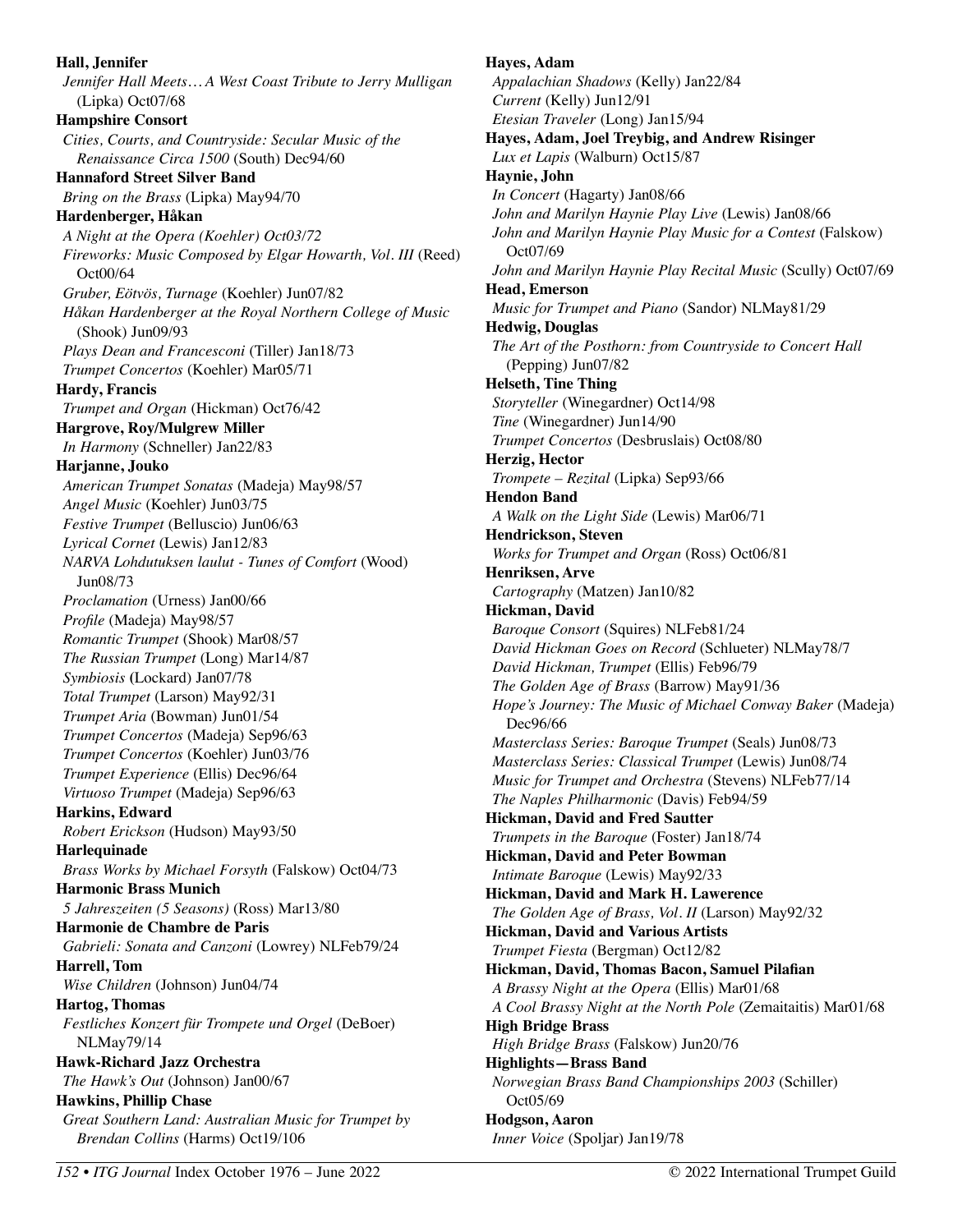**Höfs, Matthias**  *Homage! Carl Philipp Emanuel Bach* (Kelly) Oct15/87 *Live in Japan* (Blutman) Jan16/79 *Mozart con Tromba* (Wenger) Jun17/80 *Un Concerto Italiano* (Roth) Dec97/64 **Holmes, Ben**  *Naked Lore* (Winfield) Oct20/89 **Holober, Mike and The Gotham Jazz Orchestra**  *Hiding Out* (Harms) Mar20/67 **Holt, John**  *Facets* (Reed) Jun05/81 *Facets 2* (Wood) Oct05/69 *Facets 3* (Peterson) Mar10/72 *French Trumpet Concertos* (Falskow) Jan08/66 *Trumpet Concertos* (Seals) Jun07/83 *Trumpet Panoply* (Bohnert) Jan12/84 *UNconventional Trumpet* (Wilson) Jan06/63 **Hood, Al**  *Just A Little Taste: Al Hood Plays the Writing of Dave Hanson*  (Brekke) Oct09/80 **Hood, Al & The H2 Jazztet**  *Jazz Muses* (Schneller) Oct19/106 **Hooten, David B.**  *The Trumpet Shall Sound* (Irish) Sep92/35 *The Trumpets of Christmas* (Irish) Sep92/35 *Trumpets of Glory* (Irish) Sep92/35 **Hooten, Thomas**  *Trumpet Call: Music for Solo Trumpet and Piano* (Falskow) Jan12/84 **Hopkins, Bruce**  *Johann Sebastian Bach and the Corno da Caccia* (DVD) (Shaw) Oct12/83 **Hopkins, Greg**  *Quintology* (Zemaitaitis) Mar05/72 **Hora Decima Brass Ensemble**  *Hora Decima Brass Ensemble* (Pepping) Jan05/59 **Hot Tomatoes**  *Swingin'* (Lipka) Jun03/76 **Household Troops Band of the Salvation Army, The**  *Great and Glorious* (Lewis) Jan06/63 **Hovaldt, Knud**  *Trumpet Concertos* (Jones) NLFeb78/27 **Hoviholohoff Austrian Brass Quintet**  *European Brass Music* (Winkler) Jun00/75 **Houston Brass Quintet**  *New Horizons* (Hayes) Oct19/107 **Howard University Jazz Ensemble featuring Afro Blue and the HU Jazztet**  *HUJE 2007* (Johnson) Mar09/92 **Hubbard, Freddie**  *Above & Beyond* (Johnson) Jun00/76 **Humblebrag**  *Live at 800 East* (Crafton) Jan15/95 **Hunt, Clyde E.**  *Clyde Hunt Plays J. B. Arban* (Makeever) May95/73 *Dix Etudes* (Ellis) Feb94/58 *Hunt Plays Brandt* (Madeja) May96/82 *Hunt Plays Clarke* (Madeja) May96/82

*Hunt Plays Hering* (Madeja) May96/82 *Hunt Plays W.M. Smith* (Madeja) May96/82 *Hunt Teaches Arban* (Makeever) May95/73 *Praise Him with the Sound of the Trumpet, Volume I (Madeja)* Sep96/65 *Sail the Seven C's: An Easier Way to Play the Trumpet*  (Makeever) Sep95/93 *Swing's the Thing– Chompin' at the Bit* (Brown) Feb97/81 **Hunt, Oliver**  *Confirmation* (Pfotenhauer) Mar03/74 **Husa, Karel**  *Karel Husa Trumpet Concertos* (Reed) Oct07/69 **Hush Point**  *Hush Point* (Tomić) Jan14/83 **Iacoboni, Fabrizio**  *20th/21st Century Works for Trumpet and Piano* (Heldt) Jun22/86 **Ian Charleton Big Band**  *A Fresh Perspective* (Lockard) Jan22/82 **Ian McDougall Big Band, The**  *No Passport Required* (Lockard) Oct08/80 **Igor Matković Quintet**  *State of Ku* (Tomić) Mar19/94 **Illumina Duo**  *Illuminations: Dances and Poems* (Falskow) Jan19/78 **Illumine Trio**  Now, O Now (Winfield) Jun20/76 **Ingram, Roger**  *Skylark* (Matzen) Oct16/98 **International Trumpet Ensemble**  *Proclamation* (Reed) Oct12/83 **Intrada Brass**  *Gaité Canadienne* (Lipka) Jan03/62 **Iowa Brass Quintet**  *Sounding Brass* (Lowrey) Oct78/34 **Isham, Mark and Kate Ceberano**  *Bittersweet* (Ketch) Mar10/72 **Ivory & Brass**  *Déjà New* (Burgess) Jun00/76 *Hymniosis* (Wilson) Mar03/75 **Jackson, Bret**  *Bret Jackson, Trumpet* (Lyren) Dec94/61 **Jamey Simmons Sextet**  *Gold Refined in the Fire* (Lipka) Jan08/69 **Jason Klobnak Quartet**  *Friends and Family* (Zemaitaitis) Jan19/80 **J.C. Hopkins Biggish Band**  *New York Moment* (Lockard) Jan21/95 **Jenkins, Clay**  *4* (Ketch) Mar11/73 *Blues State* (Dovel) Oct07/70 *Matters of Time* (Johnson) Jun05/82 *Yellow Flowers After* (Bailey) Oct99/79 **Jensen, Ingrid and Jason Miles**  *Kind of New* (Zemaitaitis) Mar16/70 **Jerry Ascione Big Band**  *Beautiful Love* (Bowman) Jan02/43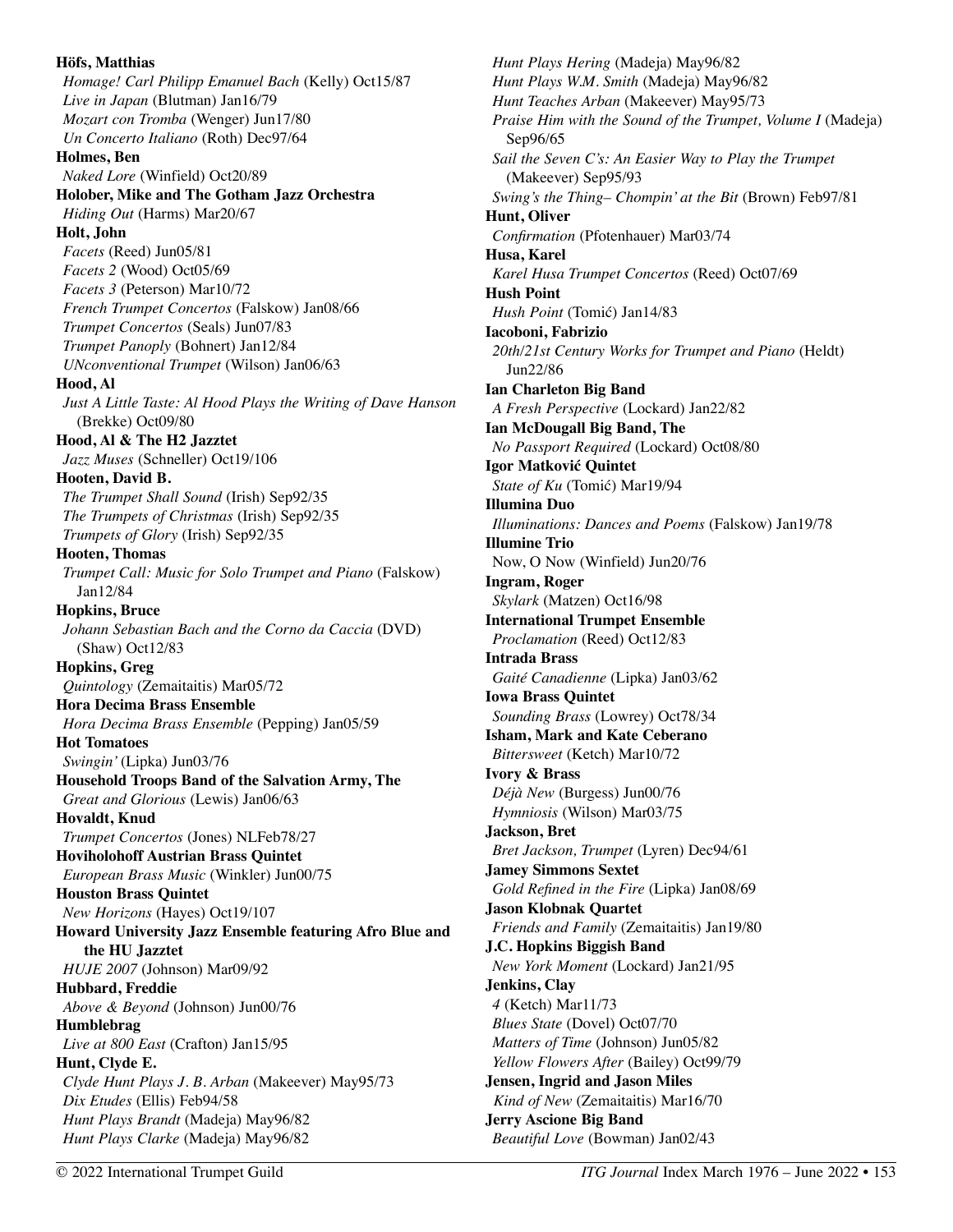**Jim Knapp Orchestra**  *Things for Now* (Zemaitaitis) Oct01/78 **Jim Morris' Brass Plus**  *Montage* (Johnson) Dec95/66 **JJB Sports Leyland Band**  *American Salute* (Schaff) Oct00/65 **Joe La Barbera Quintet**  *Silver Streams* (Lockard) Mar13/82 **John Daversa Jazz Orchestra featuring Justin Morell**  *All Without Words: Variations Inspired by Loren* (Hackett) Mar22/79 **John Fedchock NY Sextet**  *Into the Shadows* (Hackett) Oct20/88 **John La Barbera Big Band**  *Caravan* (Crafton) Oct14/98 *Fantazm* (Miller) Jun06/63 *On the Wild Side* (Lipka) Jun05/82 **John Wasson's CoolBrass Jazztet**  *The New Cool* (Peroutka-Schneller) Jan19/83 **Johnson, Gilbert**  *Haydn: Wind Concertos* (Madeja) May98/58 **Johnson, Russ**  *Meeting Point* (Hagarty) Jan15/94 *Still Out To Lunch* (Martincic) Oct15/88 **Jones, Robin and King Salsa**  *Sabroso Mambo* (Lipka) Mar12/75 **Jones, Thad and Mel Lewis Orchestra**  *All My Yesterdays: The Debut 1966 Recordings at the Village Vanguard* (Schneller) Oct16/98 **Jubilee Brass**  *Highlights of the 2002 National Finals Gala Concert* (Reed) Jan04/59 **Juvavum Brass**  *Lipkillers* (Onofrio) Sep97/54 *Music aus Renaissance und Barock* (Ellis) May99/63 *That's It!* (Madeja) Sep96/66 **Kaderabek, Frank**  *American Trumpet in Prague* (Lipka) Dec93/68 **Kase, Bob**  *No Time for Daydreams* (Erdmann) Dec86/45 **Kase, Chris**  *My Private Circus* (Walburn) Oct13/90 *Six* (Place) Oct13/90 *Starting Now* (Johnson) Feb97/80 **Kaupa, Michael**  *Close Your Eyes: Women Jazz Composers* (Onofrio) Sep97/54 *This Is Spring* (Erdmann) Jun07/83 **Kaze**  *Rafael* (Rodriguez) Jan13/92 **Kejmar, Miroslav**  *[Concertos by] Matej and Domazlicky* (Chenette) NLOct79/20 *Koncerty pro zest'ové nástroje* (Chenette) NLOct79/20 *Miroslav Kejmar, Trumpet and Ferdinand Klinda, Organ*  (Dunker) May89/35 *Trumpet Concertos and Sonatas* (Dunker) May89/35 **Kelly, Adrian and AK4**  *Cry, Wolf!* (Zemaitaitis) Jun21/87

**Kelly, Phil and the SW Santa Ana Winds**  *My Museum* (Johnson) Jun07/84 **Ken Watters Group**  *Southern Exposure* (Shook) Jan02/52 **Kenny, John**  *Dragon Voices: The Giant Celtic Horns of Ancient Europe*  (Kelly) Mar17/76 **Kentucky Baroque Trumpets**  *Music for Trumpets, Strings, and Organ from Before 1700*  (Falskow) Mar18/88 **Kentucky Jazz Repertory Orchestra**  *Flying Home* (Mondello) Jun10/85 **Kessler, Stan, Hermon Mehari, Mike Metheny**  *A Kansas City Trumpet Summit* (Martincic) Jun14/88 **Ketch, Jim**  *A Distant View* (Hayes) Oct12/84 *Next Set* (Shaw) Jan10/82 **Kim Richmond Concert Jazz Orchestra**  *Artistry: A Tribute to Stan Kenton* (Erdmann) Jan14/84 **Kime, Warren**  *Songs for a Sophisticated Lady* (Shew) Dec84/42 **King's Brass**  *Canticles for Brass* (Sorenson) May86/87 *Hymns for Brass* (Lowrey) NLMay82/23 **Kingdom Brass Quintet**  *For Unto Us* (Scully) Dec94/61 **Kirkintilloch Band**  *Liberty Fanfare* (Ross) Oct00/65 **Knoxville Jazz Orchestra**  *Blues Man From Memphis: More from the Musical Mind of Donald Brown* (Ketch) Jun09/93 *Progressive Jazz 2009* (Dovel) Jan11/86 **Koehler, Will**  *Mocking Midnight* (Winfield) Oct21/110 **Kongelige Norske Marines Musikkorps**  *Crossover* (Ross) Jan00/68 **Koppel, Benjamin**  *The Ultimate Soul & Jazz Review* (Hackett) Jun21/87 **Kora Band, The**  *Cascades* (Dovel) Mar12/75 **Kováts, Krisztián**  *200 Years of Valves Con Variazioni* (Tomić) Jun16/75 **Kozar, Andy**  *A Few Kites* (Nelson) Jan21/95 **Kremer, Pierre**  *Trompetenkonzerte des Barock* (Haynes) Mar14/87 **Krug, Willi**  *Baroque Trumpet Concerti* (Hickman) Oct76/42 **Kuehn, David**  *From the Moutain Top* (Seals) Mar13/81 *Musical Landscapes for Trumpet* (Bowman) Jun00/77 **Lang, Alfred**  *Classic Pieces for Trumpet and Organ: Music Minus One Trumpet* (Barrow) Jan02/47 *Classic Trumpet Solos: Music Minus One Trumpet* (Libs) Oct99/80 **La Petite Bande** 

*Telemann Trumpet and Horn Concertos* (Klaus) Mar18/88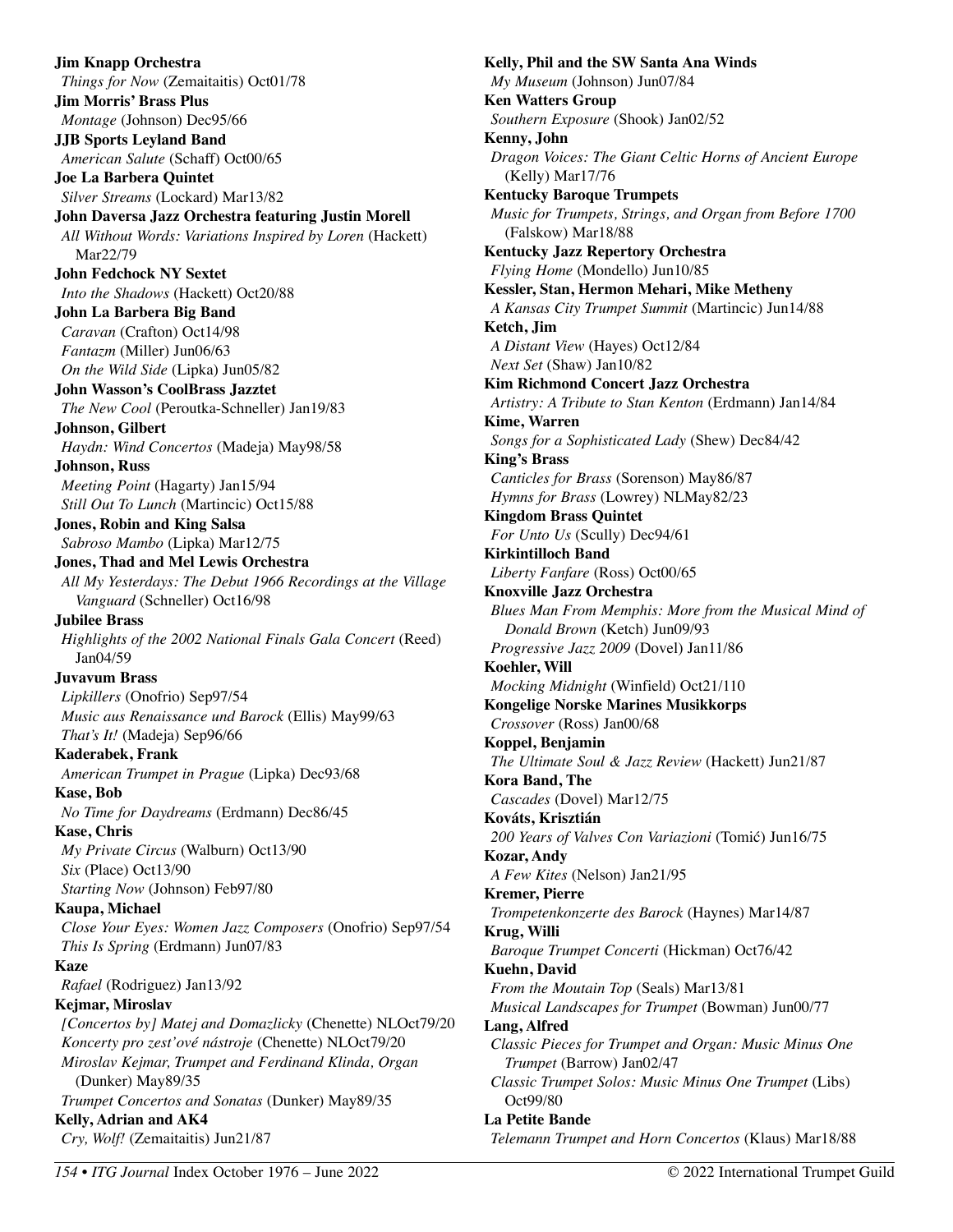**Lark, Bob**  *First Steps* (Allison) Feb99/62 *In Her Eyes* (Erdmann) Oct07/70 *Until You* (Lockard) Oct06/81 **Lark, Bob and Friends**  *Suggestions* (Ketch) Jan08/67 **Läubin, Hennes**  *Dialog* (Wilson) Mar04/73 **Laughton & Humphreys**  *Opening Day* (Madeja) Sep96/67 **Laughton, Stuart**  *Remembrance* (DeBoer) Mar05/73 **Lawrence, Phillip**  *Victorian Virtuosi* (Winkler) Dec94/62 **Lazarus, Charles**  *Solo Settings* (Hagarty) Mar06/71 *Zabava* (Dovel) Jan10/83 **Lee, Brandon**  *From Within* (Matzen) Oct08/80 **Lee, Randolph**  *La Trompeta Camaleónica* (Scully) Jun20/77 **Lee, Randy and Welson Tremura**  *The Art of Music* (Zemaitaitis) Jun22/87 **Lee, Rodger**  *New American Trumpet Sonatas* (Madeja) Sep96/66 **Leleu, Romain**  *Famous Trumpet Sonatas* (Tomić) Jun13/78 *Slavonic Spirit* (Winegardner) Jun13/79 *Trumpet Concertos* (Long) Jun13/79 *Trumpet Concertos* (Long) Jan19/79 *Vocalises* (Romero) Mar19/94 **Leleu, Romain and Ensemble Convergences**  *Inspirations* (Crafton) Jan19/79 **Les Miserables Brass Band**  *Manic Traditions* (Onofrio) May91/40 **Levelt, Gijs**  *Spoken* (Kerrigan) Oct21/111 **Levy, Bob**  *Blackberry Winter* (Lipka) Oct06/82 *Did You Ever Cross Over To Sneden's?* **(**Erdmann) Jan07/79 **Levy, Hank**  *A Head of Time/Ahead of Time* (Johnson) Jan02/48 **Levy, Robert**  *Music for Trumpet* (Murray) Dec82/28 **Lewis, Bobby**  *In the Forefront* (Barrow) Jun01/55 **Libre, Gato**  *Forever* (Mondello) Jun13/77 **Linahon, James**  *Gradus ad Parnassum* (Hudson) May92/34 **Linch, Sheryl and Don N. Parker**  *Double Take* (Martincic) Oct02/75 **Lindemann, Jens**  *Bach and Brahms Reimagined* (Woods) Jun21/88 *The Classic Trumpet* (Cord) Oct14/99 *Flying Solo (Koehler) Oct03/72 Rising Sun* (Wood) Mar05/73

**Lindemann, Jens and the Canadian All-Star JazzPops Orchestra**  *Then is Now: Rhapsody in Blue* (Schneller) Jun21/88 **Lindemann, Jens with Foden's Band and James Gourley**  *Dreaming of the Masters* (Shook) Mar12/76 **Lisa Maxwell's Jazz Orchestra**  *Shiny!* (Crafton) Jan20/85 **Locke Brass Consort**  *Contrasts in Brass (Music for Brass and Percussion from Four Centuries)* (Lowrey) NLFeb79/24 **Lofton, Jeff**  *Jericho* (Hackett) Jun20/77 **London Brass**  *Gregson: Music of the Angels* (Kelly) Oct21/111 *Surprise* (Dovel) Oct06/82 *Tea for Two: Dances and Rags* (Reed) Jan11/86 **London Brass Players**  *Baroque Fanfares and Sonatas for Brass* (Lowrey) NLFeb79/25 **London Gabrieli Brass Ensemble**  *Royal Brass Music* (Lowrey) NLFeb79/25 **London Jazz Ensemble**  *twentysix three* (Hackett) Jun19/85 **London Symphony Orchestra Brass**  *Gabrieli: Music for Brass, Volume 2* (Scully) Mar01/69 *Gabrieli: Music for Brass, Volume 3* (Scully) Jan02/48 **London Trumpet Sound**  *The London Trumpet Sound* Vol. 2 (Reed) Jan05/59 **London Wind Orchestra**  *Music for Winds, Vol.II* (Wise) Dec86/46 **Los Angeles Brass Quintet**  *Brass Roots* (Long) Jun19/85 *Music by Pezel, Paganini, Bartok, Hindemith, Wilder, J.S. Bach, Schmidt & Cheetham* (Siegel) Jun19/86 **Los Angeles Philharmonic Brass Ensemble and Los Angeles Society Quintet**  *Philharmonic Brass* (Barrow) Dec85/45 **Los Angeles Philharmonic Trombone Ensemble**  *Music of the Moravian Trombone Choir* (Taylor) NLMay79/15 **Los Hombres Calientes**  *Vol. 4: Vodou Dance* (Lipka) Mar04/72 **Los Rurales y Los Amigos de Buena Vista**  *Ocotita* (Lockard) Oct21/112 **Louise Baranger Jazz Band**  *Trumpeter's Prayer* (Bowman) Mar01/64 **Lucas, Bill**  *Gershwin on the Fringe of Fire* (Blutman) Mar16/71 **Lynch, Brian**  *Madera Latino* (Lockard) Mar18/89 *Unsung Heroes* (Schneller) Jun18/88 *Unsung Heroes Vol. 2* (Brekke) Jan19/80 **Lynch, Brian and Emmet Cohen**  *Questioned Answer* (Hayes) Jun18/89 **Lyric Brass Quintet**  *American Music for Brass Quintet* (Perkins) Mar13/82 *Daydreams, Desires, and Diversions* (Reed) Oct00/66 *Luther 501* (Long) Mar20/68 **MacDonald, John Roderick**  *Kantaten und Konzerte* (Burgess) Jun01/55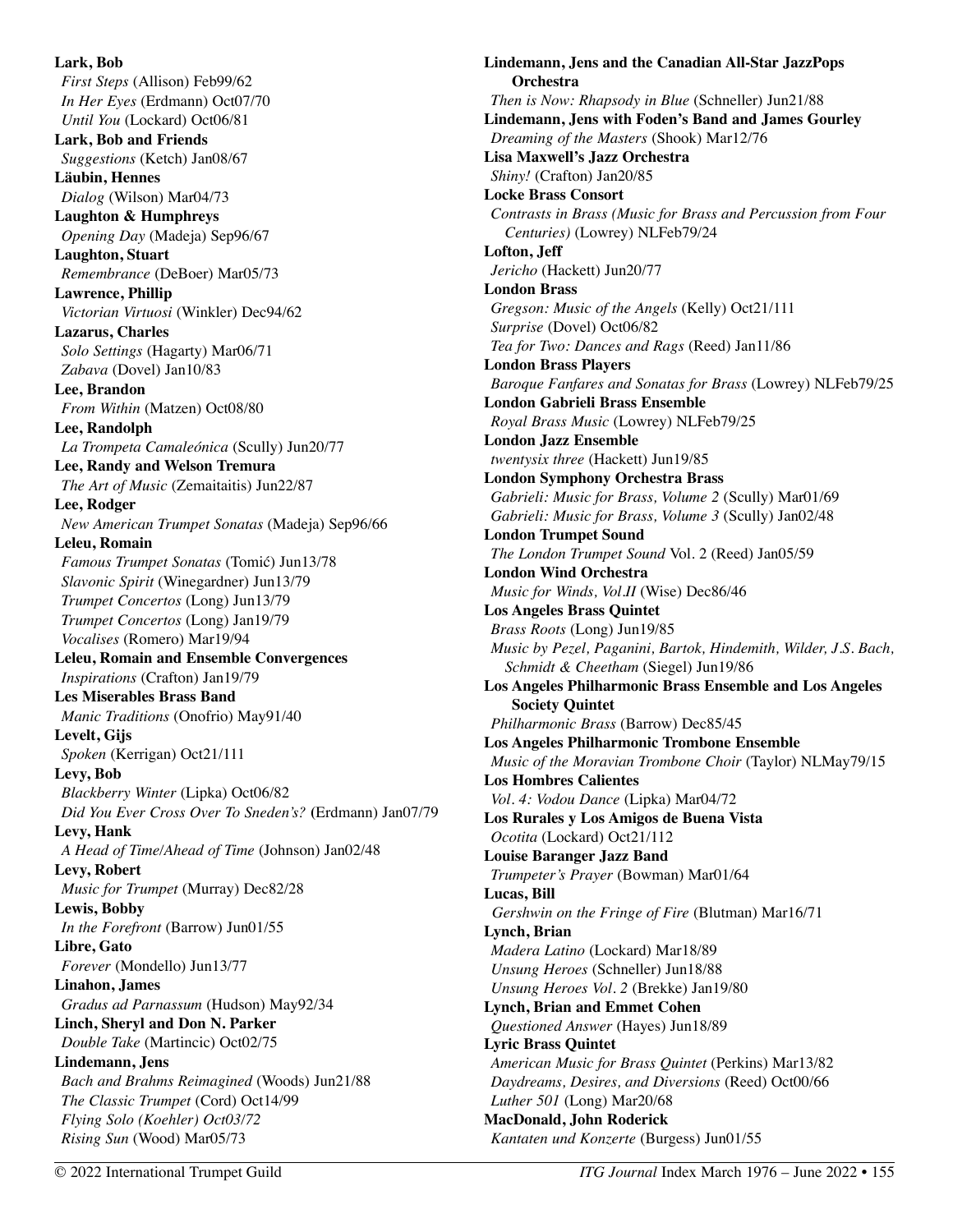**Madeuf, Jean-François**  *The Brandenburg Concertos* (Shaw) Jun11/92 **Magnifica Brass Quintet**  *Live 2012* (Noppe) Mar13/82 **Mainstreet Brass**  *By Request* (Lynn) Mar10/73 **Make Believe Brass**  *The Make Believe Brass* (Birkemeier) Dec88/33 **Manhattan Brass**  *David Dzubay* (Reed) Jun10/85 *New York Now* (Bohnert) Jun11/93 **Manley, Jim**  *Brass Poison* (Lipka) Jun11/93 *Eight* (Zemaitaitis) Jan12/84 **Mansfield Brass Quintet**  *Voluntary* (Brown) Feb93/51 **Maratone Quintet**  *Finding the Way* (Cord) Mar16/71 **Marchiando, John**  *Arrows of Time* (Matzen) Mar17/76 **Marinucci, Gianni**  *Songs* (Johnson) Oct06/83 **Mariotti, Mario**  *Dialogo del Soffio e del Metallo* (Crafton) Jun19/86 **Mark Masters Ensemble**  *Our Métier* (Hayes) Jun19/87 **Mark Taylor and the BigBand**  *To The Edge* (Brekke) Jun16/75 **Mark Turner Quartet**  *Lathe of Heaven* (Walburn) Jun15/83 **Marohnic, Pilafian, Hopkins Jazz Nonet**  *Jazz!* (Bowman) Mar00/83 **Marriott Jazz Quintet**  *The High Country* (Shook) Jun01/55 **Marriott, Thomas**  *Both Sides of the Fence* (Breedlove) Jun09/94 *constraints & liberations* (Mondello) Jan12/85 *Crazy: The Music of Willie Nelson* (Lipka) Oct09/80 *Flexicon* (Johnson) Mar10/73 *Human Spirit* (Breedlove) Mar12/76 *Urban Folklore* (Crafton) Jan16/79 **Marsalis, Wynton**  *Carnaval* (Carnovale) Dec90/36 *In Gabriel's Garden* (Ellis) Sep97/55 **Marshall, Richard**  *The Débutante* (Ardovino) Oct00/66 *Eminence* (Bhasin) Mar10/74 *Sonatina* (Winegardner) Jun21/89 **Marshall, Richard (with the Grimethorpe Colliery Band)**  *Blaze* (Scully) Jan06/64 **Marvin Stamm/Bill Mays Duo**  *By Ourselves* (Martincic) Oct01/80 **Marvin Stamm/Ed Soph Quartet**  *The Stamm/Soph Project* (Lipka) Oct01/81 **Maryland Bach Aria Group**  *Maryland Bach Aria Group* (Ulrich) May92/34 **Mase, Raymond**  *Monument: The Music of David Sampson* (Hudson) Jan01/49

*Trumpet in Our Time* (Hudson) May94/71 *Trumpet Vocalise* (Lipka) Sep97/55 **Mase, Raymond, American Brass Quintet**  *Dectet: The Music of David Sampson* (Wood) Jan07/79 **Mason, David**  *William Walton: Façade 2 and Façade Entertainment* (Ziemba) NLFeb82/33 **Matrix Reunion**  *Proud Flesh* (Johnson) Jun03/76 **Matthias Lupri Group**  *Transition Sonic* (Miller) Jan06/64 **Maurer, John**  *Songs for My Son* (Cord) Oct18/99 **Mayfield, Irvin**  *Half Past Autumn Suite* (Erdmann) Jun03/77 **Mayfield, Irvin (with the New Orleans Jazz Orchestra)**  *Strange Fruit* (Johnson) Jan06/65 **McCann, Phillip**  *Brass Band Berner Oberland* (Meretta) NLOct79/20 **McCullough and Bram Weitjers**  *Imaginery Sketches* (Dovel) Oct11/89 **McCullough, Chad**  *Dark Wood, Dark Water* (Zemaitaitis) Jan11/87 *Forward* (Tomić) Jun21/89 **McCullough, Chad and Michael Vanoucek**  *The Sky Cries* (Lynn) Jan12/85 **McGill Swing Band**  *Late Late Show* (Onofrio) May92/35 **McNab, Malcolm et al.**  *Maria Newman: The Sacred and Secular: Sonatas for Brass*  (Reed) Mar00/83 **McNamara, Anne**  *A Winter's Night* (Kelly) Jan20/86 **McNeill, Dean**  *Mélange: New Music for Trumpet and Piano* (Zemaitaitis) Jun17/81 **Medina, Bob and The Cosmopolitan Pops Orchestra**  *Between Worlds* (Lipka) Oct16/99 **Melbourne Brass Ensemble**  *At the Melbourne Concert Hall* (Moorehead) Dec87/53 *Fable, Fantasy, and Folksong* (Siebert) Sep91/33 **Melos Brass**  *Carols from Greece and the World* (Perkins) Mar11/74 *Greek Music for Brass Quintet* (Wenger) Jan11/87 *Romantic Brass* (Bohnert) Oct10/83 **Members of the Los Angeles Philharmonic and San Francisco Symphony Brass Sections**  *The Venetian Brass Album* (Nemoyten) Jan08/67 **Méndez, Rafael**  *The Legendary Trumpet Virtuosity of Rafael Méndez, Vol. 1*  (Madeja) Feb97/80 *Rafael Méndez: The Legacy* (Madeja) Feb97/80 *Trumpet Extraordinary* (Martin) Jan01/50 **Mendonça, Paulo**  *O Trompete na Música Brasileira* (Belluscio) Mar08/58 **Meridian Arts Ensemble**  *Americantus* (Manickam) Jan09/72 *Prime Meridian* (Siebert) May96/80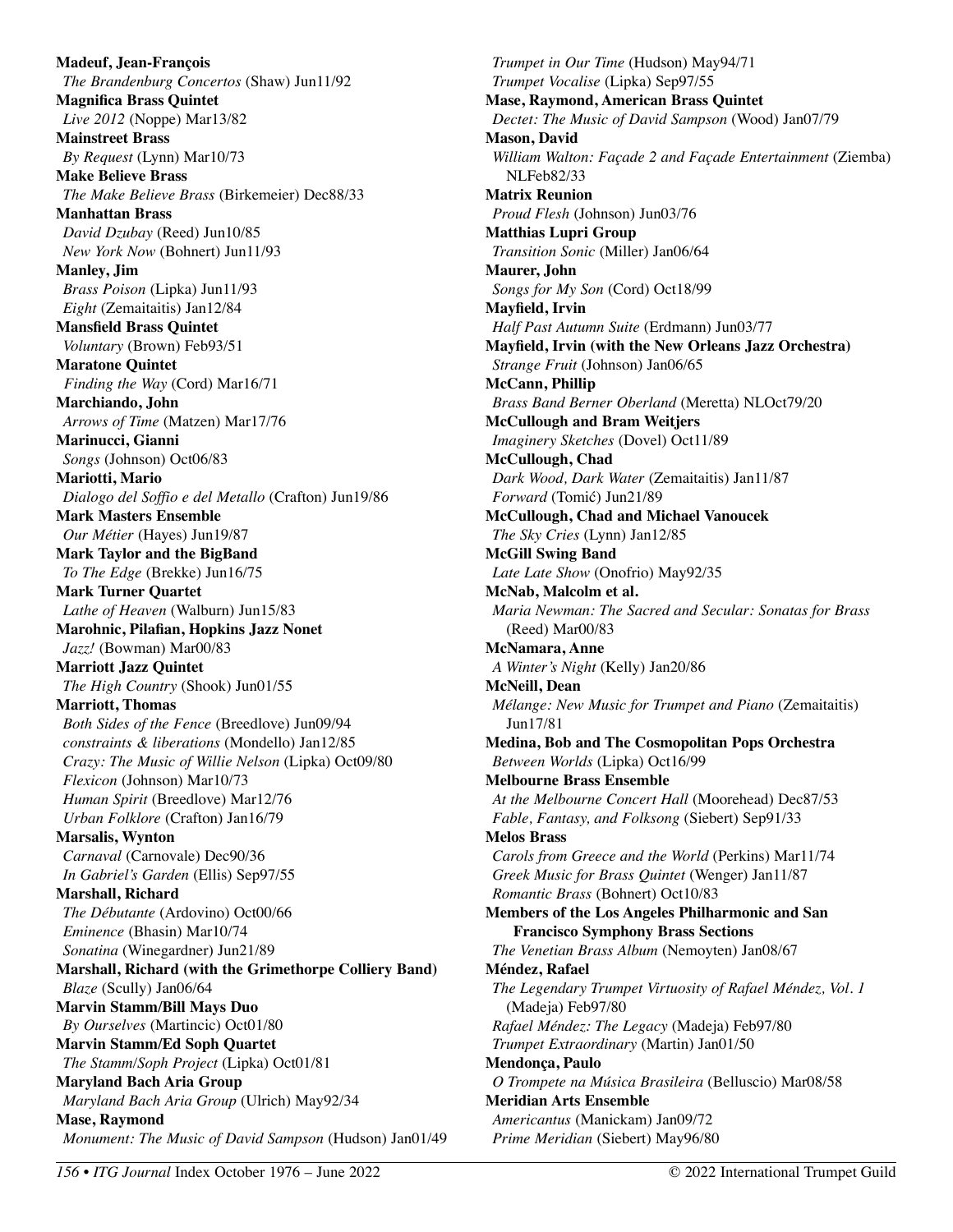*Timbrando* (Shook) Oct09/80 *Visions of the Renaissance* (Ellis) Sep97/55 **Merkelo, Paul**  *Baroque Transcriptions* (Wood) Oct04/74 *A Simple Song* (Caldwell) Oct00/66 **Metalofonico**  *Metalofonico!* (Long) Jan10/83 **Metheny, Mike**  *60.1* (Lockard) Jun11/94 *Blue Jay Sessions* (Shew) Dec84/42 *Close Enough for Love* (Johnson) Oct02/76 *KC Potpourri* (Lipka) Oct04/74 **Metropolitan Brass Quartet**  *Discoveries: Three Centuries for Four Brass* (Miltenberger) Dec90/39 *Three Centuries for Four Brass* (DeBoer) Mar08/58 **Metropolitan Brass Quintet**  *Metropolitan Brass Quintet* (Baldwin) NLMay78/7 **Metropolitan Opera Brass**  *Metropolitan Opera Brass* (Winegardner) Jun15/80 *Sacrae Symphoniae: Antiphonal Motets of Giovanni Gabrieli*  (Blutman) Jan15/95 *Waltzes, Songs, and Festive Scenes* (Davies) Mar15/81 **Metroplexity Big Band**  *Time Management* (Lipka) Jan15/96 **Michael Hackett Quintet**  *New Point of View* (Foster) Oct13/89 **Michel, Andreas**  *Rhapsody for Two* (Martincic) Jan02/49 **Michel, Jean-Francois**  *Duel* (Winkler) Sep94/62 *Trompete und Orgel* (Lipka) Sep94/62 **Michel, Jean Francois, Trompete und Klemens Schnorr, Orgel**  *Joh. Seb. Bach Glanzlichter für Trompete and Orgel aus der Basilika Ottobeuren* (Streitwieser) May87/30 **Mike Freeman ZonaVibe**  *Venetian Blinds* (Winfield) Jun19/89 **Mike Vax Big Band**  *I Remember You* (Johnson) Dec98/53 **Mike Vax Jazz Orchestra**  *BigBandJazz.net* (Johnson) Mar03/77 **Mikrokolektyw**  *Revisit* (Dovel) Jan12/86 **Miles, Michael A.**  *Reflections in Time's Mirror* (Moore) Dec93/69 **Miles, Ron**  *3ology with Ron Miles* (Brekke) Jun11/94 **Millar Brass Ensemble**  *Brass Surround* (Hudson) Dec97/64 *A Chicago Brass Tradition* (Lipka) Dec91/29 *In Memoriam: A Tribute to Vincent Cichowicz* (Burgess) Oct10/83 *Millar Brass Ensemble* (Sorenson) Dec90/37 **Miller, Michael**  *Breaking Ground (Scully) Oct03/73*  **Millsap, Kyle and Melissa**  *Scatter the Darkness* (Burgess) Oct19/107

**Mnozil Brass**  *Magic Moments* (Zemaitaitis) Jan17/72 *The Trojan Boat* (Hagarty) Jan09/72 *Yes, Yes, Yes!* (Noppe) Jan17/72 **Moke, Timothy**  *Beauty and Power: The World's Most Beautiful Music for Trumpet And Organ* (Reed) Jan03/63 *Magnificent Christian Hymns* (Wilson) Jun03/77 **Mol, Rik**  *What's On Tonight?!* (Dovel) Mar08/58 **Montelione, Joe**  *Eros: A Concert with Words* (Hagarty) Mar20/68 **Montgomery, Bob**  *La Familia: The Music of Bob Montgomery* (Arenstein) Oct19/108 **Montgomery Hermann Quinlan Sextet**  *Hear, Here* (Horne) Mar16/72 **Monumental Brass Quintet**  *Sacred Circle* (Ross) Mar10/74 **Moore, Christopher**  *Trumpeting The Stone* (Hagarty) Mar09/93 **Morris, Craig**  *Permit Me Voyage* (Shook) Jan14/83 *Three Pieces in the Shape of a Square* (Long) Oct19/108 **Morrison, Alan**  *Mark of a Champion* (Jerry Makeever) Sep95/94 *Memorable Melodies* (Onofrio) Sep98/69 **Morrison, James**  *A to Z of Jazz* (Zemaitaitis) Jan16/80 **Mortenson, Gary**  *Miniatures for Trumpet* (Seals) Jan01/50 **Mostly Other People Do The Killing**  *Blue* (Matzen) Mar15/82 *Red Hot* (Zemaitaitis) Mar14/87 **Mount Royal Brass Quintet**  *Brass Nova* (Giangiulio) May85/50 *Music of Scheidt, Bach, Ewald, Arnold, and Jones* (Bullock) NLMay79/16 *Polychoral Brass Music* (Dunnick) May87/31 **Mouse, Jack**  *Intimate Adversary* (Hackett) Jan20/86 **MP4**  *Central Playa* (Wilson) Mar06/72 **Mt. San Antonio College Jazz Band**  *Lizard Power* (Lowrey) May83/26 **Mueller, Neil**  *Call & Response* (Arenstein) Mar16/72 **Muenchner Gabrieli Ensemble**  *Barock-Juwel* (Madeja) May96/84 **[Music of the Baroque]**  *Music of the 16th and 17th Centuries* (Sorenson) May83/29 **Muthspiel, Wolfgang**  *Rising Grace* (Arenstein) Oct17/104 *Where the River Goes* (Matzen) Mar19/95 **Nagel, Robert**  *The Sound of Trumpets* (Lowrey) NLMay82/23 *Trumpet in Transition* (Falskow) Mar08/59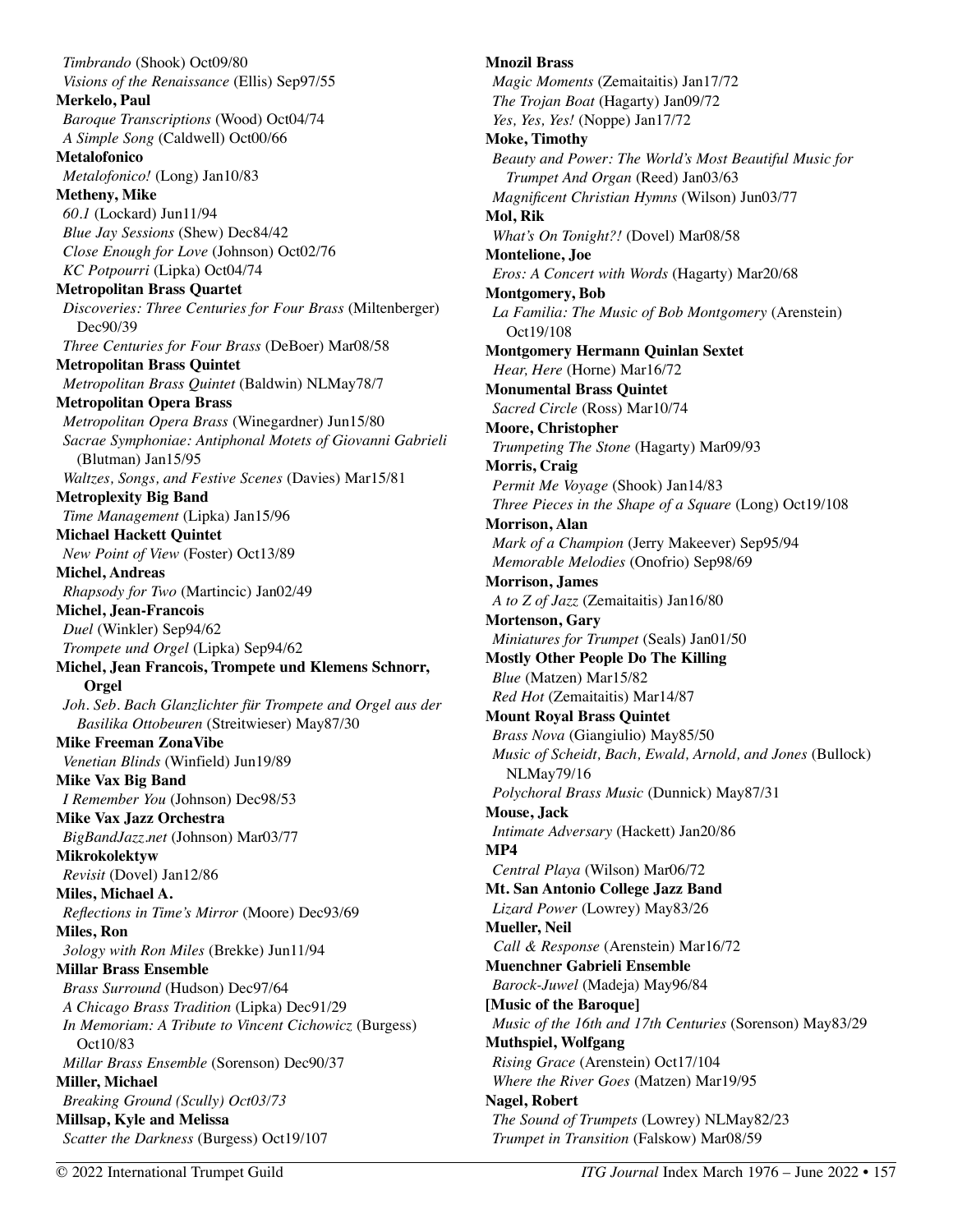**Nakariakov, Sergei**  *Baroque Trumpet Concertos* (Place) Oct07/70 *Carmen Fantasie* (Dulin) Oct07/71 *Echoes from the Past* (Miller) Oct06/83 *Élégie* (Falskow) Oct06/83 *From Moscow with Love* (Miller) Mar07/78 *Haydn-Hoffmeister-Mendelssohn* (Tunnell) Jan07/79 *No Limit* (Bohnert) Jan07/80 *No More Wunderkind* (Reed) Mar14/88 *Trumpet Concertos* (Wood) Jun07/84 *Trumpet Works* (Miller) May95/74 *Widmung* (Hayes) Jun14/89 **Nark, Vaughn**  *Flying High* (Onofrio) Oct00/67 *Somethin' Special V* (Bailey) Oct99/81 *Trumpet Prism* (Erdmann) Jan05/60 **Nathan Eklund Group** *Coin Flip* (Zemaitaitis) Mar12/74 **National Brass Band Championships**  *Highlights from the National Brass Band Championships of Great Britain 1998* (Barrow) Jun00/73 *Regionals 2002* (Martin) Jun02/70 **National Brass Ensemble**  *Gabrieli* (Kelly) Jun16/76 **Neebe, Paul**  *American Trumpet Concertos* (Wood) Jan07/80 *Te Deum* (Weimer) Mar05/74 *21st Century American Trumpet Concertos* (Noppe) Oct15/89 **Nelson, Jon**  *Fable* (Belluscio) Jan10/84 *Jon Nelson's Gran Calavera Electrica* (Koehler) Jan03/63 *Trumpet Nature* (Reed) Mar10/74 **Never Weather**  *Blissonance* (Crafton) Jun20/77 **New 5, The**  *Introducing THE NEW 5* (Lipka) Mar11/74 **The New Jazz Composers Octet**  *The Turning Gate* (Breedlove) Oct09/81 *Walkin' the Line (Erdmann) Oct03/73*  **New Mexico Brass Quintet**  *Fore!* (Keith Winking) Sep95/95 *New Mexico Brass Quintet* (Barrow) Dec92/58 *New Mexico Brass Quintet* (Peterson) Dec88/37 **New York Brass Choir**  *Gorgeous Brass* (Siebert) NLOct81/19 **New York Brass Quintet**  *The Legendary New York Brass Quintet Vol. 1 – Bach and Before* (Hagarty) Oct07/71 *New York Brass Quintet* (Renner) NLFeb81/24 *Romantic Age Brass* (Bohnert) Mar09/93 *20th Century Brass* (Bohnert) Oct13/90 **New York Cornett and Sacbut Ensemble**  *German Brass Music, 1500-1700* (Dudgeon) Dec84/44 *German Brass Music 1500-1700* (Marsteller) May88/66 **New York Trumpet Ensemble**  *All Praise Be Thine* (Shook) Oct07/72 *The Art of the Trumpet* (Olcott) Dec84/43 *Trumpets in Stride* (Onofrio) Sep91/34

*Venetian Brass Music* (Olcott) Dec85/46 **Newberry's Victorian Cornet Band**  *Thomas Coates: The Father of Band Music in America*  (Weimer) Oct16/97 **Newcastle Brass Quintet**  *Convergence* (Madeja) Mar02/59 **Noel Johnston/Paul Tynan Quintet**  *NJPT* (Shook) Mar01/69 **Nordic Brass Ensemble**  *European Tour* (Horne) Oct17/104 **Norgesmesterskapet for Brass Band**  *Highlights from the Norwegian Brass Band Championships 2001* (Reed) Mar02/59 **Norman, Dave C.**  *Higher Ground* (Mondello) Oct12/84 *The Tribute Album* (Zemaitaitis) Mar08/59 *Yelling at the Mosquito* (Johnson) Jun02/71 **North Carolina Brass Band**  *First in Flight* (Lynn) Oct15/88 **Northcutt, Morris**  *Tonada* (Crafton) Jun22/87 **Northwest Passage Trumpet Trio**  *Expeditions* (Heldt) Jan21/96 **Norwegian Brass Band Championships**  *Norgemesterskapet for Brassband 1998* (Onofrio) May99/64 *Norgemesterskapet for Brassband 1999* (Lipka) Oct00/67 **Norton, Nick and Anthony Plog**  *The Colors of Baroque* (Grabowski) Dec91/32 **Nothing But Valves Brass Quartet**  *Nothing But Valves* (Pfotenhauer) Feb99/62 **O'Beill, David**  *Collector Series* (Wilhoit) May99/64 **Obradovic, Peter**  *Pop Koncert* (Kelly) Jan13/93 *Trublja / Trumpet* (Martincic) Oct01/78 **Obradovic, Peter and Martin Zoki**  *Dance of Angels* (Crafton) Jan13/92 **Ocean Sounds Quartet**  *Live at the Ship's Company Theatre* (Noppe) Jun12/92 **O'Donnell, James**  *The Trumpet's Lofty Sound* (Scott) Oct99/81 **Ojoyo**  *Ojoyo Plays Safrojazz* (Harms) Jan22/84 **Okoshi, Tiger**  *Color of Soil* (Lipka) Jan01/50 **Oliverio, Jen**  *Enigma* (Kerrigan) Jun22/87 **One O'Clock Lab Band**  *Lab 2018: The Rhythm of the Road* (Peroutka-Schneller) Jun19/87 **O'Neill, David**  *Triumphant* (Lipka) May91/43 **Onstad, Matthew**  *In Memoriam* (Denecke) Mar21/94 **Onyx Brass**  *Festmusik: A Legacy* (Bell) Jan22/84 *On an Overgrown Path* (Wilson) Oct15/89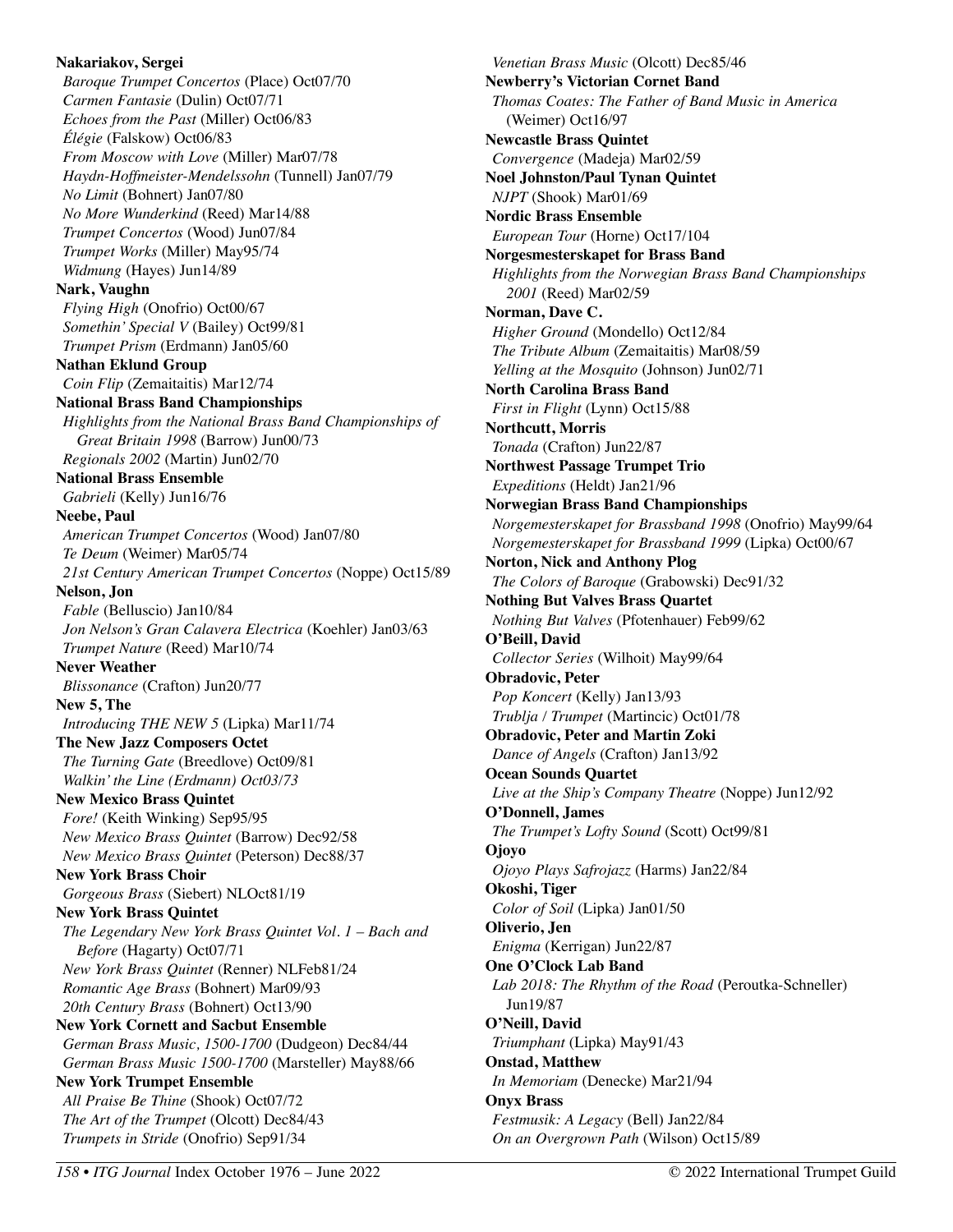**Original Wildcat Jass Band**  *Two Deuces* (Bhasin) Mar09/94 **Owen, Chuck and the Jazz Surge**  *Whispers on the Wind* (Zemaitaitis) Oct18/100 **Palmer, Jason**  *The Concert: 12 Musings for Isabella* (Tomić) Oct20/89 *Rhyme and Reason* (Zemaitaitis) Jun19/88 **The Palmetto Camerata**  *Gabriel* (Long) Jan11/88 **Parsons, Longineu**  *Work Song* (Woods) Jan20/87 **Parton, Rob**  *Rob Parton Quintet* (Johnson) Jun10/86 **Paul Cacia Jazz Orchestra**  *Legacy: The Last Sessions* (Johnson) Mar07/77 **Payne, Geoffrey**  *Trumpet Concertos* (Grabowski) Feb92/26 **Pasadena Chamber Orchestra and Soloists**  *Pasadena Chamber Orchestra and Soloists* (Moorehead) Dec87/54 **Pastiche**  *Pastiche* (Lyren) Jan00/68 **Pat Harbison Quartet**  *After All* (Bowman) Oct00/64 **Paul Tynan Quartet**  *Freedom and Jealousy* (Johnson) Jun02/72 **Paul Williamson Quintet**  *Non-Consensual Head Compression* (Erdmann) Oct02/79 **Payne, Geoffrey**  *Great Trumpet Concertos* (Wood) Jun06/64 *Trumpet Magic: A Tribute to Rafael Méndez* (Burgess) Oct06/84 **Pearson, Byron and Donald R. Tison**  *Voices of Trumpets and Organ* (Anderson) Feb85/57 *Voices of Trumpets and Organ* (Kelly) Jun13/79 **Pensyl, Kim and Phil DeGreg**  *Melodius Monk* (Mondello) Jun12/92 **Pepping, Amanda**  *Amanda* (Desbruslais) Jun07/84 **Perez, Oscar and Nuevo Comienzo**  *Afropean Affair* (Lipka) Jan13/93 **Pero, Joey**  *Resonance* (Wood) Oct09/82 **Peters, Grant**  *Friendly Amendments* (Wilson) Jun05/83 **Peterson, Charlie**  *My Tribute* (Wilhoit) Jan00/69 **Philadelphia Brass**  *Renaissance and Baroque* (Erdmann) Sep94/63 **The Phil Norman Tentet**  *"Totally" Live at Catalina Jazz Club* (Johnson) Oct09/81 **Philadelphia Brass**  *The Anniversary Album* (Hagarty) Oct12/84 **Philadelphia Brass Ensemble, Cleveland Brass Ensemble, Chicago Brass Ensemble, Boston Brass Ensemble**  *The Antiphonal Music of Gabrieli* (Madeja) Dec97/64

**Philadelphia Brass Ensemble, New England Brass Ensemble, E. Power Biggs**  *The Glorious Sound of Brass: Renaissance and Baroque Masterpieces* (Lipka) Dec98/51 **Philharmonic Brass**  *Round Midnight* (Grabowski) May89/36 **Philharmonic Brass (Los Angeles)**  *Philharmonic Brass* (Lewis) Mar05/74 **Philharmonic Brass Luzern**  *Concertin' Brass* (Hudson) Sep93/67 *Concerto Veneziano* (Hudson) Dec97/65 *Oh, Yes!* (Winking) Sep94/63 **Philharmonic Brass Quartett Stuttgart**  *Premiere* (Irish) Feb92/27 **Philip Jones Brass Ensemble**  *Baroque Venice*, (with the Monteverdi Choir) (Sorenson) Dec82/29 *La Battaglia* (Ellis) Sep94/61 *Divertimento* (Rassier) NLMay82/22 *Divertimento* (Ellis) Sep94/61 *Easy Winners* (Ellis) Sep94/61 *Fanfare* (Rassier) NLMay82/21 *Fanfare* (Ellis) Sep94/61 *Festive Brass* (Ellis) Sep94/61 *Greatest Hits* (Reed) Jan02/49 *Music for the Courts of Europe* (Ellis) Sep94/61 **Phillips, Nick**  *Haiku* (Martincic) Jan17/73 *Moment to Moment* (Tomić) Oct14/99 **Picher, William**  *Te Deum* (Pepping) Oct04/74 **Pierobon, Marco**  *The Golden Trumpet* (Walker) Oct16/99 *Made in Italy: Old and New Original Italian Music for Trumpet and Wind Band* (Lee) Oct16/100 *The Maestro* (Romero) Oct19/108 *Soffia la Musica* (Wenger) Oct19/109 *Solo* (Wood) Oct12/85 **Pilafian, Sam with Timothy Morrison**  *Perception: Featuring the Music of Eugene Anderson* (Lipka) May99/64 **Pirinen, Pasi**  *Heptade* (Bowman) Mar02/59 **Pittsburgh Symphony Brass**  *Bach: The Art of Fugue* (Barrow) Mar00/84 (Wilson) Jan03/64 *Christmas Concert* (Zemaitaitis) Jan03/64 *The Spirit of Christmas* (Martincic) Jun05/83 **Ploeger, Zachary**  Ploeger Plays Ploeger (Crafton) Mar20/68 **Plog, Anthony**  *Anthony Plog and Sharon Davis* (Dobbins) May86/81 *Anthony Plog on Music: Conversations with Performers, Composers, and Entrepeneurs* (Blosser) Oct21/112 *Contemporary Music for Trumpet and Organ* (Tsoutsouris) NLMay77/10 *Old and New Music for Trumpet and Keyboard* (Lane) NLMay81/30 *Snapshots* (Walker) Oct18/100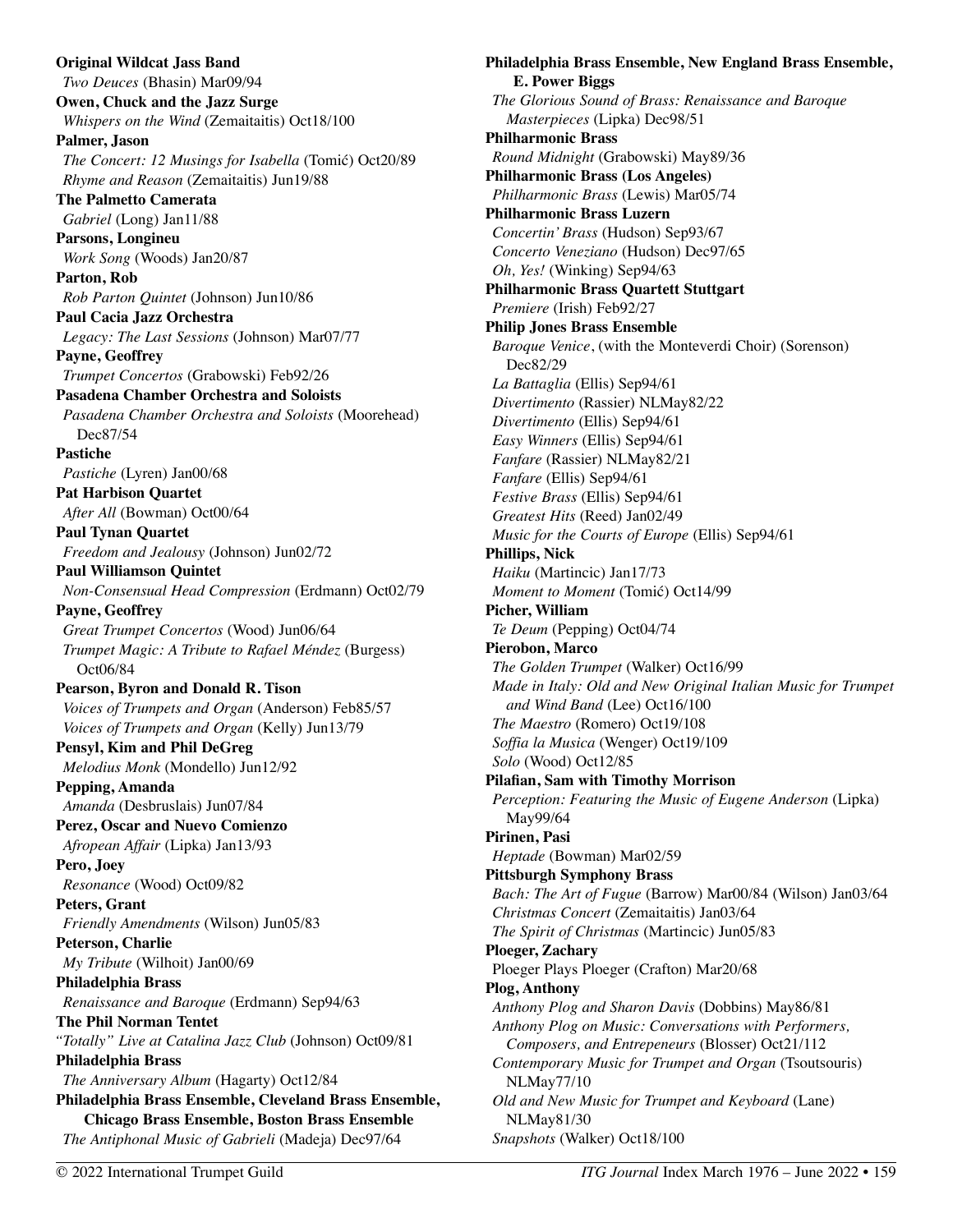*The Trumpet in Contemporary Chamber Settings* (Lowrey) NLFeb78/27 *20th Century Music for Trumpet and Organ* (Hudson) Dec95/67 **Plunkett, Paul**  *Baroque Trumpet and Strings* (Hurst) May93/50 *Tromba Triumphans: Kammer-musik und Barocktrompete*  (Lewis) Jun00/77 **Pohjola, Verneri and Black Motor**  *Rubidium* (Zemaitaitis) Oct13/91 **Polished Brass**  *Polished Brass* (Barrow) Dec86/44 **Ponzo, Mark**  *Vintage Cornet Recital* (Horne) Jan16/80 **Porter, Charlie**  *Charlie Porter* (Perkins) Mar19/96 **Posvalyuk, Valery**  *Baroque Music for Trumpet* ((Koehler) Oct02/76 *Concert Compositions for Trumpet and Piano* (Wilson) Oct04/75 **Potsdam Brass Quintet**  *The Art of Brass: Brass Compositions and Transcriptions of Arthur Frackenpohl* (Reed) Oct02/77 *La Réjouissance* (Lipka) Oct99/81 **Powell, Jonathan and Nu Sangha**  *Beacons of Light* (Tomić) Mar16/73 *Transcend* (Martincic) Oct11/90 **Prague Castle Trumpeters**  *Fanfare Orchestra of the Castle Guard* (Perkins) Jan10/84 **Preis, Ivo**  *Baroque Trumpet Concerti* (Hickman) Oct76/40 **Premiere Brass (Quintet)**  *Watercolor Menagerie* (Wilson) Jan06/65 **Preminger, Noah**  *Meditations on Freedom* (Peroutka-Schneller) Oct17/104 **Pressley, Richard**  *Westwood Wind Quintet* (Taylor) Dec94/63 **Printup, Marcus**  *Bird of Paradise: The Music of Charlie Parker* (Hardin) Mar09/93 **Prism Brass Quintet**  *A Christmas Collage* (Zemaitaitis) Mar04/74 **Proteus 7**  *Bernstein Tribute (Wilson) Mar02/60 Cha Cha Lounge* (Hudson) Jan01/51 *Dracula: The Seduction* (Scully) Oct02/77 *For Your Ears Only* (Madeja) Oct99/82 **Quatour de Cuivres de Fribourg**  *Amuse-Gueule* (Erdmann) Sep94/64 **Quinque, Rolf**  *Concertos pour Trompette* (Laplace) NLFeb79/23 **[Quintet de Cuivres]**  *Quintet de Cuivres de l'Orchestre National de Lyon* (Laplace) May85/49 **Quintette Alliance**  *Plus de Saisons!* (Denecke) Oct21/112 **Ranger, Louis**  *The Trumpet Comes of Age: 1940-1980* (Madeja) May98/58

**Rausch, Heiner**  *Meditationsmusik für Trompete und Orgel* (DeBoer) NLOct81/19 **Rava, Enrico**  *Easy Living* (Spoljar) Oct05/70 *New York Days* (Lockard) Jan10/85 *The Pilgrim and the Stars* (Shaw) Oct09/82 *Tati* (Nemoyten) Jun06/64 *Wild Dance* (Tomić) Oct16/100 *The Words and the Days* (Johnson) Oct07/72 **Rava, Enrico and Joe Lovano**  *Roma* (Hayes) Mar20/69 **Rava, Enrico and Stefano Bollani**  *The Third Man* (Zemaitaitis) Jan09/73 **Reed, Marc**  *Gone, But Not Forgotten* (Brekke) Jan17/73 **Reese, Marc**  *The Other Trumpet* (Hayes) Oct17/105 **Reeves, Scott**  *You Are What You Think* (Pfotenhauer) Jun01/56 **Regimental Band of the Royal Welsh Regiment**  *The Goat Majors* (Lipka) Jun00/78 **Reiner, Thomas**  *Baroque Trumpet Concertos* (Dulin) Jun08/74 *Concerto Fantastico* (Weimer) Jan04/60 **Rekkenze Brass**  *Perpetuum Mobile* (Hudson) Feb96/79 *Promenade* (Madeja) Dec96/66 *Traumerei* (Scully) May92/36 **Rekkenze Brass with Windsbacher Knabenchor**  *Lobe den Herren* (Ulrich) Sep92/36 **Rekkenze Ensemble**  *Brassability* (Hudson) Dec97/66 *Brasszination* (Barrow) Dec86/42 *A Night at the Opera* (Barrow) May88/64 *Rekkenze Ensemble* (Barrow) Dec86/42 **Renko, Markku**  *Rengon Keinu* (Spoljar) Jun06/65 *Soul Searching* (Zemaitaitis) Jun06/65 **Renko, Markku and Rengon Keinu**  *015 Groove* (Lipka) Jan11/88 **Rennquintett**  *Con Eleganza* (Roth) May95/74 *Faites vos jeux! 1998* (Onofrio) May99/65 *5 aus 49* (Onofrio) Sep98/69 *5 Klassiker!* (Roth) Dec96/66 *Hommage á Jan Koetsier* (Madeja) Feb98/67 *No Strings Attached* (Urness) Jan00/769 *That's a Plenty* (Roth) May95/74 **Reynolds, David**  *Repertoire for Festival and Concert* (Scott) Jan00/70 **Reynolds, Sage**  *On the Wall* (Johnson) Mar08/60 **Rhein Brass and Friends**  *Kant Park* (Ross) Jan01/51 **Rhythm & Brass**  *Song & Dance* (Madeja) Sep96/67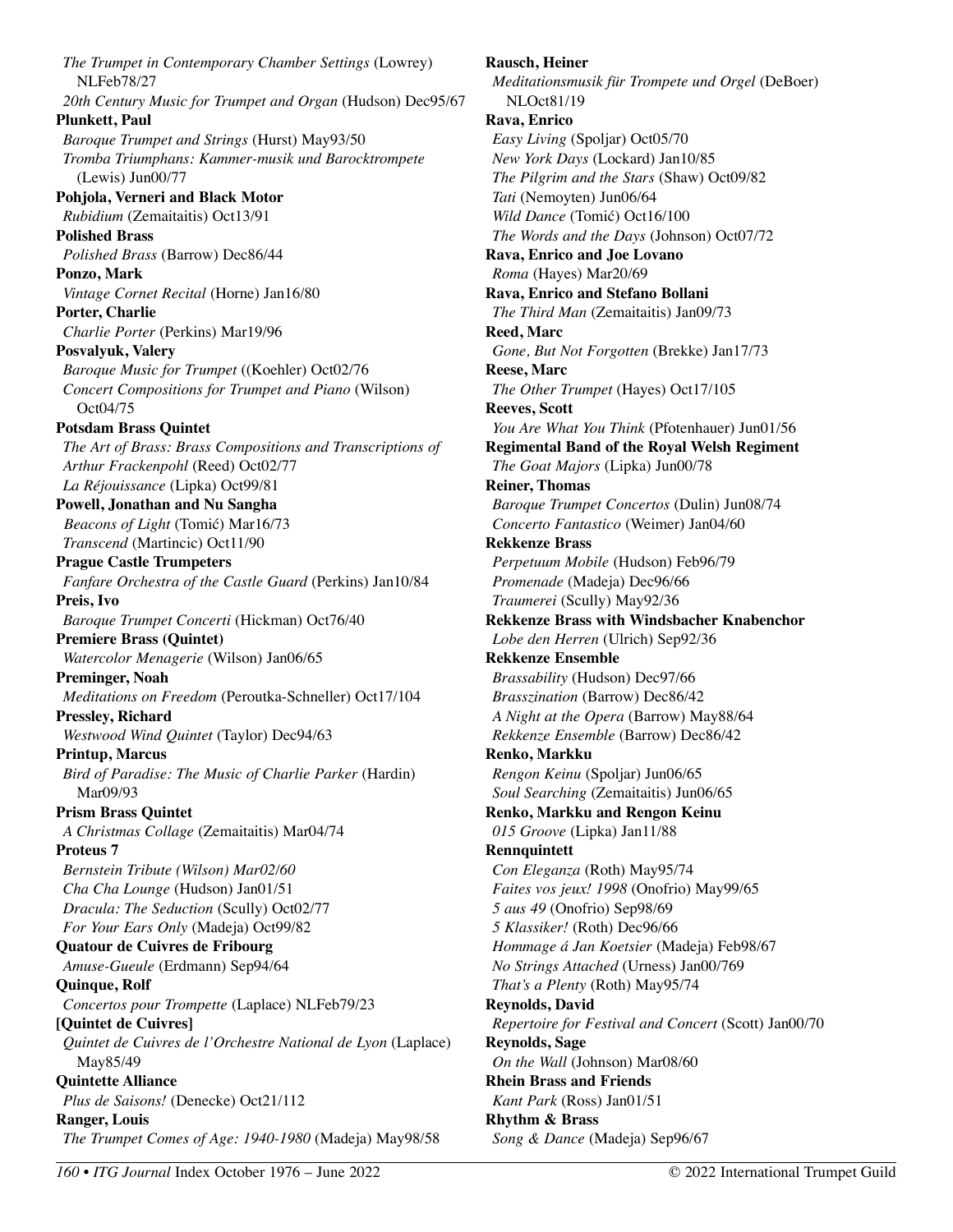**Richardson, Rex**  *Blue Shift* (Hayes) Jan16/80 *Bugles Over Zagreb* (Lockard) Oct15/89 *Foundation: The Trumpet Concertos* (Long) Oct18/101 *Freedom of Movement* (Mann) Mar19/96 *Jazz Upstairs: Live at the Bar-Guru-Bar* (Breedlove) Mar08/60 *Magnum Opus* (Hagarty) Jan11/89 *Masks* (Sherry) Mar06/72 **Ridenour, Brandon**  *Fantasies and Fairy Tales* (Shook) Oct14/99 *Trumpet Invasion* (Lynn) Oct14/100 **Rippas, Claude**  *Wild Strawberries (Popular Classics for Trumpet and Orchestra*  (Burgess) Mar13/83 **River City Brass Band**  *Polished Brass* (Lewis) Jan04/60 **Riyel**  *Riyel* (Peterson) Jun11/95 **Rob Mazurek Quintet**  *Sound Is* (Zemaitaitis) Jun10/86 **Rob Parton's JAZZTECH Big Band**  *The Count Is In!* (Hudson) Dec96/65 *Fascinatin' Rhythm* (Onofrio) Feb99/63 *Just One of Those Things* (Martincic) Jan09/73 **Roberts, Peter**  *Legend* (Wood) Jan05/60 **Robertson, Christopher**  *Encores for Trumpet and Organ* (Hudson) Dec97/67 **Robertson, Christopher, and David Crist**  *Regal and Romantic* (Reed) Oct01/78 **Rodriquez, Pete**  *El Conde Negro* (Rodriguez) Mar16/73 **Roelant, Alain**  *Duo All'Armi – Baroque Music for Trumpet and Organ*  (Madeja) Feb96/81 **Rohdin, William; Dan Cahn, Francis Bonny, and Patrick Dougherty**  *Hovhaness: Khaldis, Mt. Katahdin, Fantasy* (Reed) Mar01/69 **Romm, Ronald**  *Meditations for Trumpet* (Shaw) Jan11/89 **Ronqui, Paulo**  *Péulicéia Obras Paulistas Pare Trompete Solo* (Burgess) Mar06/73 **Rosenboom, Daniel**  *Bloodier, Mean Son* (Wood) Mar07/79 **Rosin, Armin and Brass Philharmonie Stuttgart**  *Baroque Trombone and Chamber Brass* (Scully) Sep95/96 **Rossum, Kelly**  *Party's Over/Begun* (Erdmann) Mar03/76 *Renovation* (Johnson) Jan05/60 **Royal Academy of Music Symphonic Brass**  *Richard Strauss: Complete Music for Brass Ensemble* (Dovel) Oct09/83 **Roulston, Jay**  *Monkey Mind Control* (Erdmann) Mar04/74 **RPE Duo**  *Bananas* (Place) Jun20/78

**Ruffins, Kermit**  *Big Easy (Erdmann) Oct03/73*  **Ryan Haines Big Band**  *People and Places* (Bhasin) Jun08/72 **Rzepka, Josh**  *Into the Night* (Bhasin) Jan13/94 **Sachs, Michael**  *Live from Severance Hall* (Shook) Oct06/84 **Sadoc, Jessé**  O Som de Casa (Tomić) Mar18/89 **Saenz, Charles**  *Eloquentia* (Siegel) Oct16/100 **Saint Louis Brass**  *Pops: Music of the Americas* (Brown) Sep93/67 **Saint Louis Brass Quintet**  *Fascinating Rhythms* (Scully) Jan01/52 *Windows* (Hanson) Dec86/42 **Salaputia Brass**  *Signals from Heaven* (Kelly) Mar18/90 *Sounds of Evolution* (Horne) Jun18/89 **Salles, Felipe**  *Departure* (Rodriguez) Jun13/80 **Samayoa, Raquel**  *Trumpet Songs* (Perkins) Jun22/88 **Sampson, David**  *Notes from Faraway Places* (Falskow) Jun17/82 **Sanborn, Chase**  *Good to the Last Bop!* (Pfotenhauer) Jun00/79 *Jazz Tactics and Brass Tactics* (Wood) Mar06/73 *Perking Up* (Lockard) Jun07/85 *Sweet and Low* (Zemaitaitis) Oct01/79 **Sanborn, Chase and Mark Eisenmann**  *Double Double: Always Swinging* (Ketch) Jun10/87 **San Diego Chamber Brass Quintet**  *Love Begotten* (Siebert) May99/66 **Sandor, Edward**  *The Art of Trumpet and Percussion* (Siebert) Feb99/64 *Trumpet in the Winds* (Barrow) Jun01/56 **Sandoval, Arturo**  *Live at Yoshi's* (Horne) Jun16/76 *Trumpets and Stops* (DeBoer) Jun05/84 **São Paulo Brass Quintet**  *Brazilian Repertoire for Brass Quintet* (Brekke) Jun14/89 **Satoko Fujii ma-do**  *Time Stands Still* (Lynn) Jan14/84 **Satoko Fujii Min-Yoh Ensemble**  *Watershed* (Peterson) Jun12/90 **Satoko Fujii Orchestra New York**  *Entity* (Kilgore) Oct20/89 **Saunders, Carl (UK)**  *Going Solo* (Lewis) Jun05/84 **Saunders, Carl (US)**  *America* (Mondello) Jun15/80 *Can you dig being dug? Live At Charlie O's* (Erdmann) Jun06/66 *Live at Spazio* (Johnson) Jun05/84

*Out of the Blue* (Lipka) Sep98/70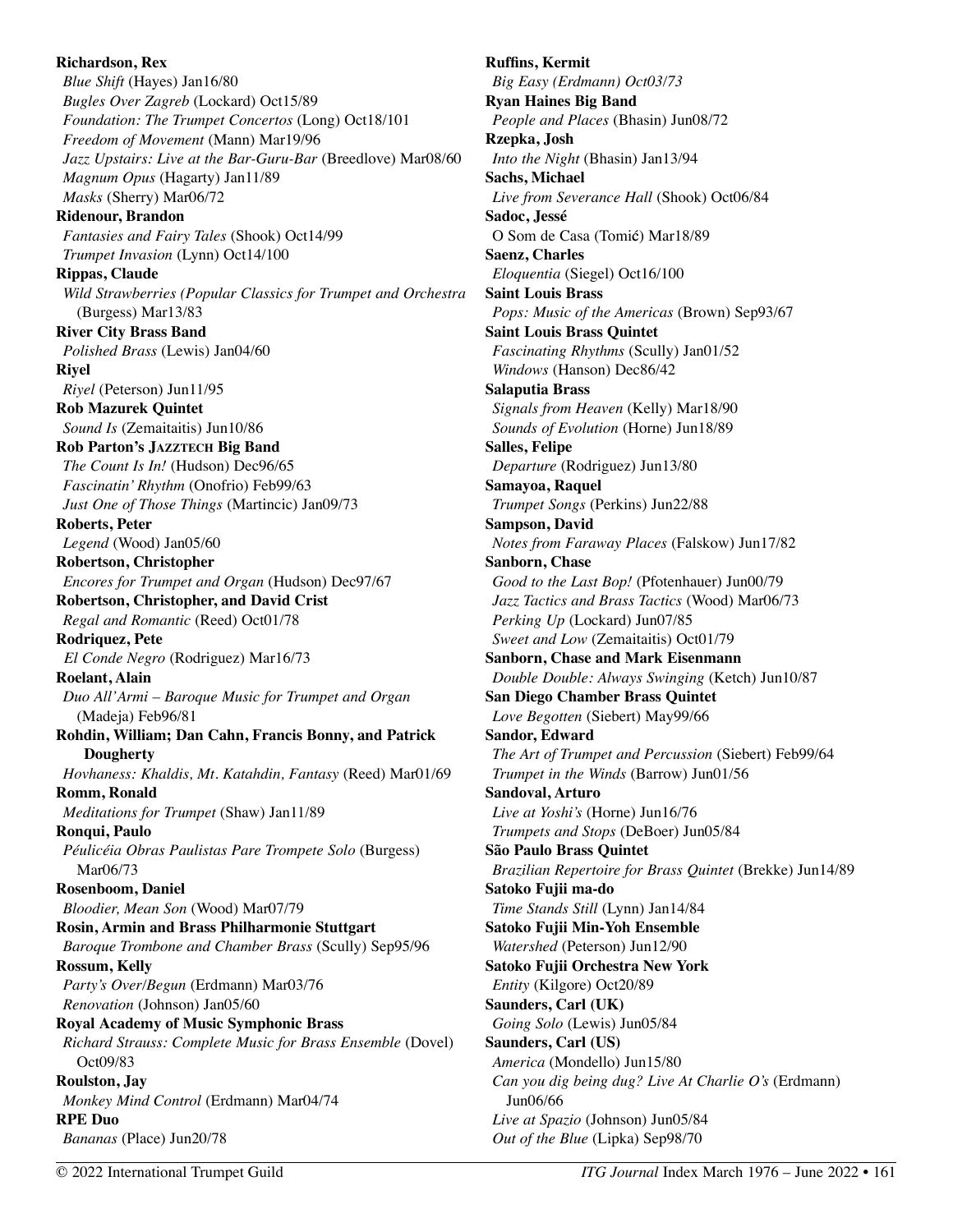**Saunders, Carl and Bobby Shew**  *Live DVD* (Martincic) Jan08/68 **Saunier, Clément**  *Clément Saunier* (Falskow) Oct10/84 **Sauter, Herman**  *Virtuose Trompeten-Musik; Virtuose Trompeten-Musik* (Lowrey) NLFeb80/36 *Virtuose Trompeten-Musik; Virtuose Trompeten-Musik, Vol. 2*  (Lowrey) NLFeb80/36 **Sautter, Fred**  *The Baroque Trumpet and Organ* (Bajema) NLFeb81/25 **Saxton, Judith**  *Concert & Contest Pieces for Trumpet* (Reed) Jun13/80 **Saxton's Cornet Band**  *You Naughty, Naughty Men* (Schiller) Jan05/61 **Saxton/Olsen Duo**  *Landfall* (Perkins) Oct21/113 **Schapiro 17**  *Human Qualities* (Winfield) Jan22/85 New Shoes: Kind of Blue at 60 (Denecke) Jan21/97 **Schartz, Philippe**  *De Lux Trumpet: New Music for Trumpet and Wind Band*  (Kelly) Jun10/87 *The Magic of Brass* (Spoljar) Oct04/75 *Trumpet Music from Wales* (Winegardner) Jun16/77 *Trumpet Renaissance* (DeBoer) Mar11/75 **Schkolnik, Ilia**  *Concerto-Symphonie* (Gilreath) Dec94/63 **Schendel, Amy**  *Uncommon Ground* (Falskow) Jun15/81 **Schipper, Olaf**  *Trumpet* (Matzen) Oct15/90 **Schlueter, Charles**  *Bravura Trumpet* (Siebert) May97/76 *Songs from the Heart* (Winegardner) Jun12/92 *Statements* (Reed) Mar12/76 *Trumpet Concertos (Spoljar) Jan04/60 Trumpet Works* **(Falskow) Mar05/74** *Virtuoso Trumpet (Lewis) Oct03/74*  **Schultz, Erik**  *Baroque & Classique* (Erdmann) Dec91/31 *Baroque Virtuoso* (Erdmann) Dec91/31 *Believe It or Not* (Poulos) May89/34 *Heroick Musik for Trumpet, Organ & Bassoon* (Anderson) Sep85/56 *Musik fur Trompete & Orgel* (Erdmann) May91/40 *Weihnachtliche Musik für Trompete & Orgel* (Poulos) May89/33 **Schwartz, Seymour**  *Fond Memories* (Hess) Jun03/78 **Schwarz, Gerard**  *The French Influence* (Foster) Oct16/101 *Scarlatti/Handel: Baroque Airs for Soprano and Trumpet*  (Dorsam) NLFeb81/26 **Schwarz, Gerard and Ronald Barron**  *Cousins* (Warren) NLMay78/6 **Schwebel, Heinz Karl**  *Policromo; Musica Moderna para Trompete* (Wilson) Jan05/61

**Scott, Christian**  *Rewind That* (Dovel) Mar07/79 **Scott, David**  *A Mighty Fortress: Dialogues for Trumpet and Organ* (Heldt) Jan22/86 *Brooklyn Aura* (Hackett) Oct16/101 *In Search of Hipness* (Zemaitaitis) Oct19/109 *Naïveté* (Breedlove) Jun08/75 *Song for Amy* (Zemaitaitis) Jan08/68 **Scott Hall Quartet**  *Strength in Numbers* (Johnson) Feb99/61 **Scott, Marshall and John Martin**  *Jazz Duo* (Johnson) Oct10/84 **Scott Reeves Jazz Orchestra**  *Without a Trace* (Schneller) Jan19/81 **Scott Reeves Quintet**  *Shape Shifter: Live at Cecil's* (Gaines) Mar11/74 **Seattle Symphony Orchestra Brass, Millar Brass Ensemble, et al.**  *The Only American Album You'll ever Need* (Scully) May99/67 **Seattle Trumpet Consort**  *After the Baroque: Music for the Natural Trumpet* (Ross) Jun09/94 **Sejpal, Stanislav**  *[Concerti by] Radim Drejsl/Jiri Pauer* (Barrow) NLOct81/20 **Self, Jim**  *Flying Circus: Music for Brass Quintet* (Siegel) Jan21/96 **Sellers International Band**  *Best Sellers* (Lipka) Jan01/52 **Septura**  *Music for Brass Septet* (Ross) Mar15/82 *Music for Brass Septet, vol. 2* (Lynn) Jan16/81 *Music for Brass Septet, Volume 3* (Dovel) Oct16/101 *Music for Brass Septet, Vol. 4* (Falskow) Jan17/73 *Music for Brass Septet, Vol. 7* (Wenger) Jan22/86 *Tchaikovsky: The Nutcracker* (Woods) Oct20/90 **Seraph Brass**  *Asteria* (Wenger) Oct18/102 **Seventh Chapter Ensemble**  *With Bricks Thrown At Ya* (Bhasin) Oct06/85 **Severinsen, Doc**  *London Sessions* (Tolley) Dec82/27 *The Lost Tapes Vol. I and II* (Heldt) Mar20/69 *Modern Trumpet Concertos* (Tolley) Dec82/27 **Severn, Eddie**  *Equilibrium (Erdmann) Oct04/75*  **Shades of Blue Trumpet Ensemble**  *Competition Pieces for Trumpet Ensemble* (Klaus) Jun16/77 **Sharvit, Almog**  *Get Up or Cry* (Crafton) Jan22/87 **Shaw, Brian**  *Sonatas and Fantasies: A Century of Standards for Trumpet and Piano* (Kilgore) Jun22/88 *Virtuoso Concertos for Clarino* (Desbruslais) Jun09/95 **Shear, Howie**  *Bopliography (Zemaitaitis) Oct03/74*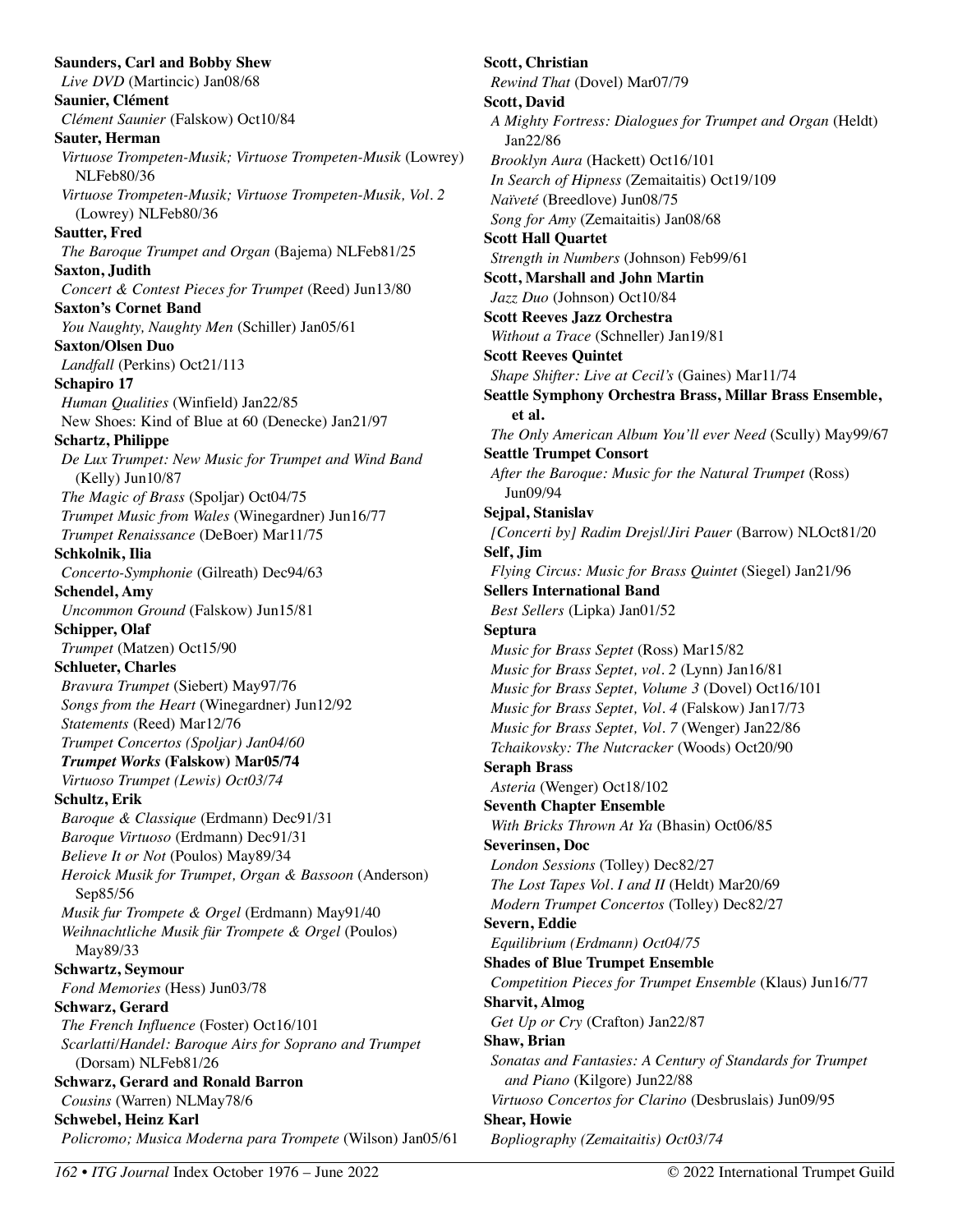**Shew, Bobby**  *Bobby Shew Live with the KUG Jazz Orchestra* (Siegel) Oct20/90 *Bobby Shew, Outstanding in His Field* (Erdmann) Feb85/57 *The Bobby Shew Story: An Interview with Bobby Shew* (Lipka) Jun06/66 **Shew, Bobby, Gary Foster, and Friends**  *Play the Music of Reed Kotler* (Lipka) Oct02/78 **Shew, Bobby with Kjell Ohman Trio**  *I Can't Say No* (Ketch) Jun08/75 **SHSU Jazz Ensemble**  *Shoreline Drive* (Zemaitaitis) Jan21/97 **Shu-Han, Yeh**  *Carnival of Venice* (Sandor) Feb95/67 *Trumpet and Winds* (Bowman) Jan00/71 **Shulman, Matt**  *While We Sleep* (Wilson) Jun02/71 **Sibaja, Jose**  *Inner Voice* (Burgess) Mar12/77 **Siebert, Alan**  *Hornpipes* (Ellis) May97/77 *Stargazer* (Peterson) Jan11/89 **Sillery, Liam with the David Sills Quartet**  *On the Fly* (Bhasin) Jun07/85 **Simply Brass**  *Brass Symposium* (Perkins) Jan19/80 **Skonberg, Bria**  *So is The Day* (Ketch) Mar14/88 **Skyline Brass**  *Caged* (Lipka) Oct99/83 **Smedvig, Rolf**  *Learning from the Legends: Franz Joseph Haydn: Trumpet Concerto in E-flat Major.* (Davies) Jun16/78 *Learning from the Legends: Johann Nepomuk Hummel: Trumpet Concerto* (Crafton) Oct16/102 **Smith, Herb**  *The Trumpet Shall Sound* (Breedlove) Mar10/75 **Smith, Leonard**  *America's Premiere Cornet Soloist* (Lewis) Jan02/50 **Smith, Philip**  *Bravo!* (Tolley) Dec83/32 *Escapade* (Barrow) Feb92/28 *Montclair Band and Songsters of the Salvation Army* (Tolley) Dec83/33 *My Song of Songs* (Madeja) Oct00/68 *Orchestral Excerpts for Trumpet* (Hudson) May95/72 *The Philip Smith Collection: Album 1* (Bergman) Jan16/81 *Principal Trumpet New York Philharmonic* (Burgess) Oct01/80 **Smith, Philip and Joseph Alessi**  *Fandango* (Madeja) Oct01/80 **Smith, Philip and Dudley Bright**  *Principals* (Ulrich) Dec90/37 **Smith, Wadada Leo**  *Ten Freedom Summers* (Dovel) Jan13/94 *Trumpet* (Hackett) Jun22/88 **Smith, Wadada Leo and Ed Blackwell**  *The Blue Mountain's Sun Drummer* (Bhasin) Jan12/86

**Smith, Wadada Leo and Louis Moholo-Moholo**  *Ancestors* (Hayes) Jun13/81 **Smith, Wadada Leo and TUMO**  *Occupy the World* (Spoljar) Jan14/84 **Snedecor, Phil**  *The Lyrical Trumpet* (Gekker) Jun03/78 *The Lyrical Trumpet II* (Bohnert) Oct08/81 **Sneider, John**  *Panorama* (Johnson) Jan01/52 **Snell Brass, Howard**  *The Four Seasons* (Hudson) Dec92/59 *Premiere* (Barrow) Sep92/36 **SOFT**  *Unplugged* (Scully) Mar22/80 **Solid Brass**  *Gershwin to Sousa* (Grantham) Sep97/56 *A Solid Brass Christmas* (Newman) Dec87/54 **Sommerhalder, Giuliano**  *Romantic Virtuosity* (Shaw) Mar10/75 **Sommerhalder, Max**  *Musique Romantique Russe pour Trompette* (Lowrey) NLFeb82/34 **Sonitus Clarissima**  *Music for Court and Cavalry* (Mann) Oct19/109 **Sonus Brass**  *Captured!* (Barrow) May93/51 *Thunder!* (Foster) Mar15/83 **Soundscapes Quintet, The**  *Globalectic* (Martincic) Mar12/77 **South Florida Jazz Orchestra**  *Cheap Thrills: The Music of Rick Margitza* (Zemaitaitis) Mar21/94 *SFJO* (Ketch) Oct09/83 **SouthWest BrassWorks**  *Russian Music for Brass Quintet, Vol. 1* (Madeja) Feb96/82 **Spanish Brass**  *(a) LIVE* (Scully) Jan22/87 *The Best of Spanish Brass* (Shook) Jun10/87 *No Comment* (Tunnell) Jun00/79 *Puro de Oliva* (Mann) Jun19/88 *sblm* (Wood) Oct11/90 *SuBLiMe Christmas* (Dovel) Oct15/90 *Tell Me a Brass Story* (Cord) Jan14/85 *25* (Noppe) Jan16/82 *viBRASSions* (Hagarty) Jan14/85 **Spanish Brass Luur Metalls with Lluís Vidal Trio**  *Brassiana* (Hagarty) Jan10/85 **The Spectrum Brass Quintet**  *Rhapsody: The Music of George Gershwin* (Bergman) Jan11/90 **Spence, Alister and Satoko Fujii Orchestra Kobe**  *Imagine Meeting You Here* (Winfield) Oct19/110 **Stadtfeld, Stephan**  *Stephan Stadtfeld and Stephan Rahn* (Lewis) Jan15/96 **Stafford, Terell**  *BrotherLee Love: Celebrating Lee Morgan* (Walburn) Jun16/78 **Stamm, Marvin**  *Mystery Man* (Winking) Dec94/64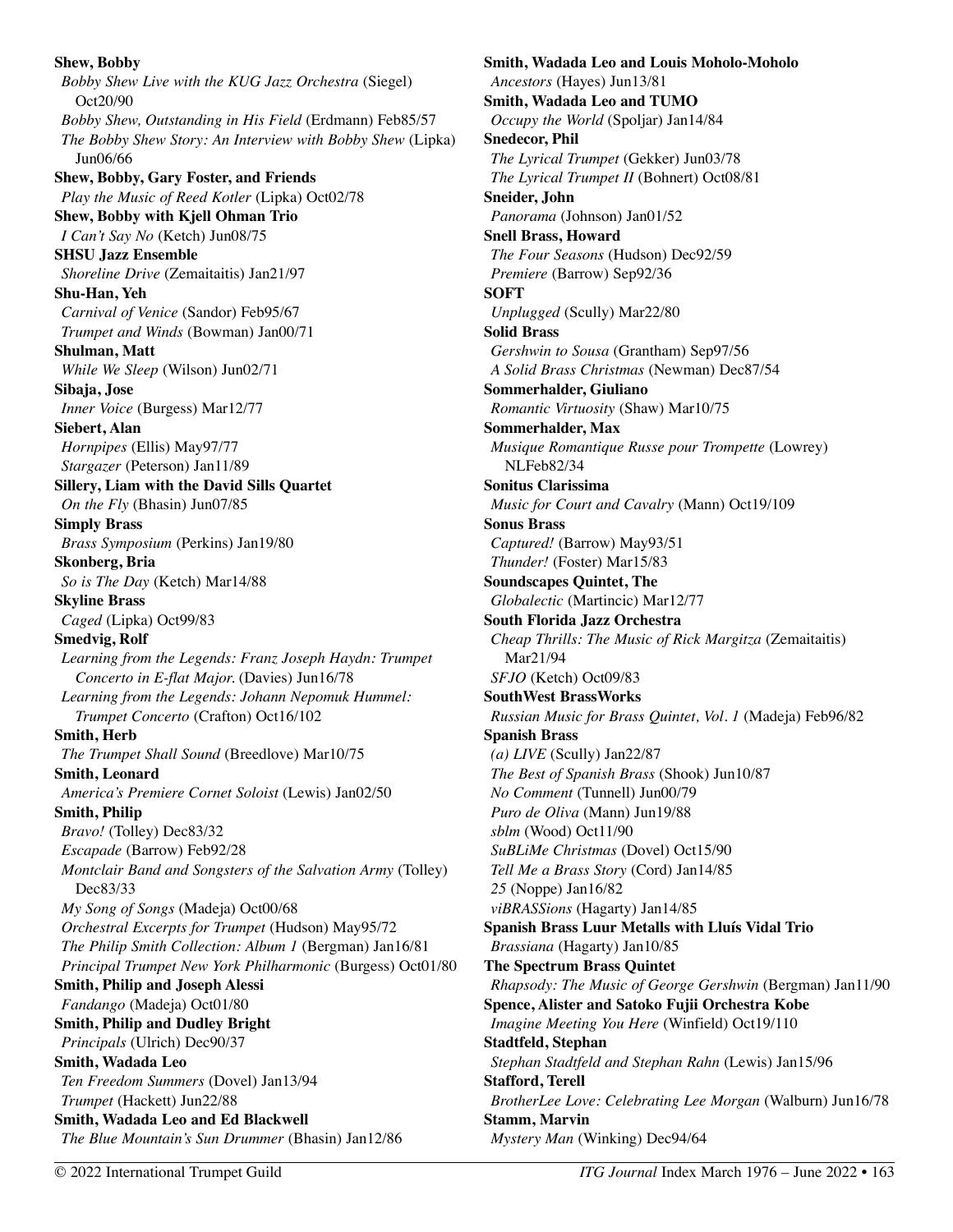**Stamm, Marvin/Mike Holober Quartet**  *Live @ Maureen's Jazz Cellar* (Lockard) Mar21/95 **Stamm Soph Project**  *Live at Birdland, NYC* (Erdmann) Oct05/70 **Stan Kenton Alumni Band**  *Have Band Will Travel* (Lipka) Oct10/82 *Interview* (Horvey) Oct10/82 *Road Scholars Live* (Lockard) Oct14/98 **Stan Kenton Legacy Orchestra**  *Flyin' Through Florida* (Peroutka-Schneller) Mar19/93 **Stanko, Tomasz**  *From the Green Hill* (Zemaitaitis) Jan02/51 **Steele-Perkins, Crispian**  *Classical Trumpet Concertos* (Koehler) Jan03/65 *Shore's Trumpet* (Birkemeier) May88/67 **Stein, Bastian**  *Viktor* (Cord) Jan17/74 **Steketee, Huug**  *Shining Waters* (Hagarty) Jun06/66 **Stellar Brass (USAF Band of the Rockies)**  *Contrasts* (Lipka) May99/67 **Steuart, Richard**  *Performs and Conducts II* (Desbruslais) Oct09/83 *Richard Steuart Performs and Conducts Hummel, Haydn, Albinoni and Tartini* (Desbruslais) Jan08/69 **Steuart, Richard Carson and Friends**  *Music for Trumpet and Guitar* (Foster) Oct10/85 **Steve Wright Big Band**  *Take Two* (Dimmer) Feb84/44 **Stevens, Thomas**  *Andre Previn and Thomas Stevens Play a Classic American Songbook* (Irish) Sep93/68 *Music for Trumpet with Thomas Stevens* (Hickman) NLMay77/11 *Musique Française pour Trompette* (Lowrey) NLFeb82/34 *Philharmonic Standard Time* (Allison) Sep92/37 *Thomas Stevens* (Ellis) May91/37 *Thomas Stevens* (Hendrickson) Dec87/53 *Thomas Stevens, Trumpet* (Madeja) Dec98/52 *Thomas Stevens, Trumpet* (Stock) Dec82/29 *The Westwood Wind Quintet Plays Music by Cortés, Chavez, Revueltas, and Ginastera* (Jones) NLOct79/20 **Stewart, Al**  *Al Stewart's Museum of Modern Brass 2* (Moriarity) Oct77/46 **St. Luke's Chamber Ensemble**  *Bach Brandenburg Concertos* (Roper) Oct04/76 **Stith, Marice**  *Contemporary Literature for Trumpet* (Dorsam) NLOct80/26 *Contemporary Music for Trumpet* (Dorsam) NLOct80/26 **Stockhausen, Marcus**  *Alba* (Dovel) Jan17/74 **Stockholm Brass Quintet**  *Open Music* (Arenstein) Jan19/81 **Stockholm Chamber Brass**  *Foliations* (Kelly) Oct14/100 *THEN* (Noppe) Jan15/97 **Stoelzel, Richard**  *Born To Be Mild* (Bowman) Mar05/74

*Horizon* (Siegel) Jan19/82 *A Mild Fantasie* (Wood) Jan10/85 **Stoelzel, Richard and Rex Richardson**  *Under Western Skies* (Orsolits) Jan17/74 **Stowman, William**  *A Matter of Seconds* (Haynes) Jan13/95 *Parable* (Kilgore) Jun20/78 *A Timeless Place* (Hayes) Jun17/82 **Streetnix**  *Ugly Bags of Mostly Water* (David A. Johnson) Sep95/96 **Streitwieser, Franz Xaver**  *Virtuoso Clarinhorn* (Laudermilch) Sep83/52 **Stripling, Byron**  *Byron, Get One Free* (Johnson) Oct02/78 **Süddeutsches Blechbläserensemble**  *Brass Impressions* (Winking) Sep94/65 *Brass Symphony* (Barrow) Sep93/69 **Südtiroler Bläserensemble**  *Philip-Jones-Story* (Lipka) Sep97/57 **Sullivan, Robert**  *Kaleidoscope* (Zemaitaitis) Oct02/79 *Treasures for Trumpet* (Appleby-Wineberg) Mar03/76 *Treasures for Trumpet* (Pfotenhauer) May99/67 **Summit Brass**  *American Tribute* (Engstrom) Feb93/53 *Live* (Zemaitaitis) Oct04/76 *Paul Hindemith: Complete Brass Works* (Lipka) Dec91/28 *Paving the Way* (Bilger) May96/81 *Spirits of Fire* (Pfotenhauer) Jan01/53 *Summit Brass Delights* (Hudson) Sep93/69 *A Summit Brass Night: Live in Colorado* (Wood) Oct08/81 *Toccata and Fugue* (Grabowski) Dec91/30 **Summit Brass & Doc Severinsen**  *Episodes* (Birkenmeier) May88/66 **Summit Brass and Saint Louis Brass Quintet**  *Anthony Plog: Colors for Brass* (Engstrom) Feb93/53 **Sunday Jazz Brunch Big Band**  *Big Band Project* (Erdmann) Oct00/69 **Superbrass**  *Brass Taps* (Davies) Jun14/89 *Under the Spell of Spain* (Barrow) Jun12/93 **Sutte, Jack**  *Bent* (Long) Mar19/97 *Beyond the Moon* (Dovel) Oct12/86 *Fanfare Alone* (Blutman) Jun15/81 *Mettle: SonataPalooza I—Vol. I* (Winegardner) Jan22/88 **Swartz, Bryan and the Gnu Sextet**  *Portraiture* (Hackett) Jan16/82 **Svejkousky, Joseph**  *Koncerty Pro Zestové Nastroje* (Barrow) NLOct81/21 **Swiss Symphonic Brass**  *Mussorgsky/Gruntz* (Madeja) Feb96/82 **Sydney Brass**  *Paul Terracini: Music for Brass* (Davies) Mar16/73 *Sydney Brass Plays David Stanhope* (Wood) Jan09/74 **Syracuse University Wind Ensemble**  *Music for Trumpets, Horn, and Wind Ensemble* (Falskow) Oct05/70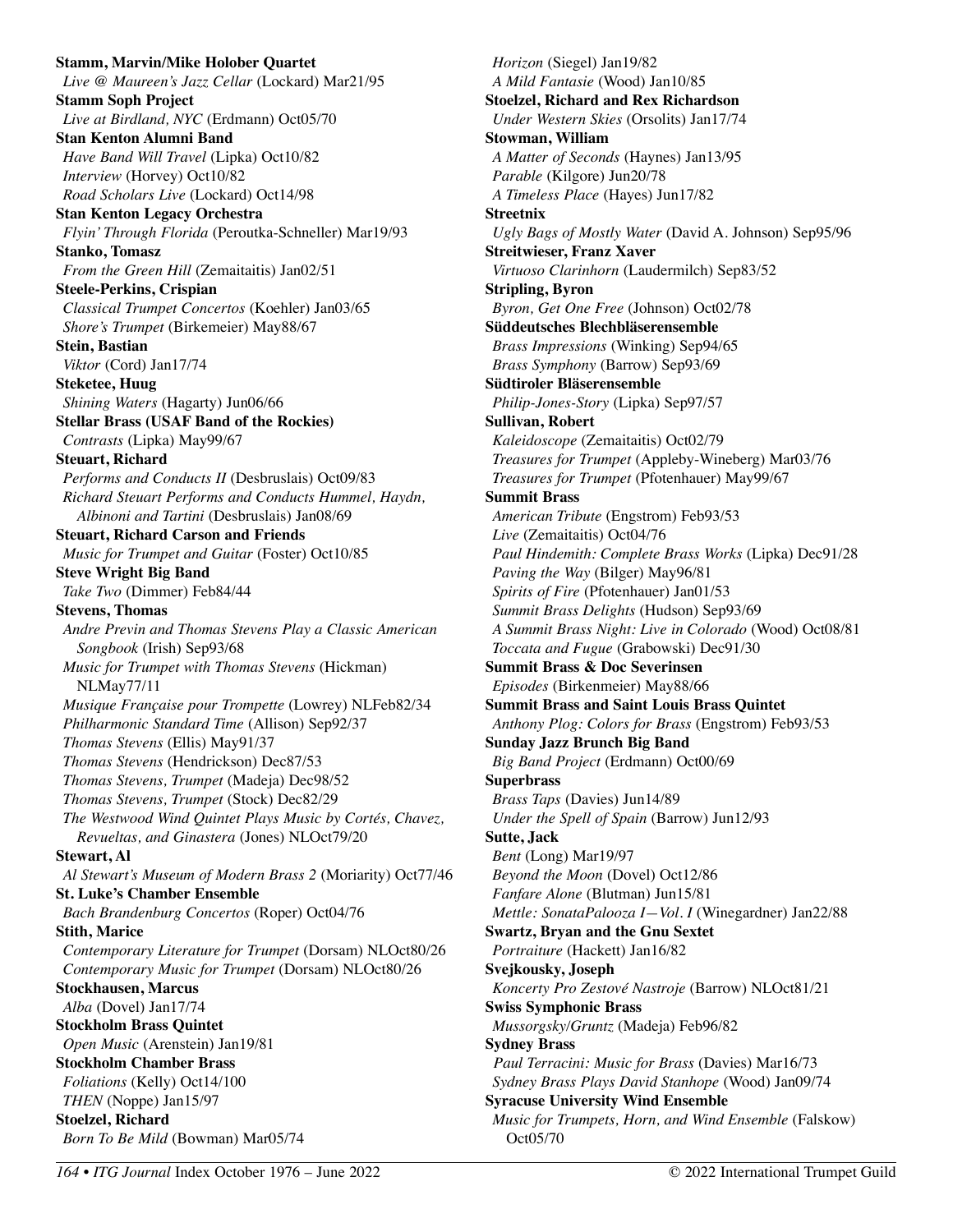**Tamiya, Kenji**  *Baroque Trumpet* (Lowrey) NLMay81/31 *Concertos for Trumpet and Strings* (Taylor) Dec94/65 **Tamiya, Kenji, Trompete; Sebastian Krol, Posaune; Ludger Lohmann, Orgel**  *Festliche Musik für Trompete Posaune und Orgel* (Erickson) May87/31 **Tampieri, Marco**  *Equivoci* (Desbruslais) Oct11/90 **Tamura, Natsuki**  *Muku* (Max Otto Matzen) Mar13/83 **Tarr, Edward H.**  *Baroque Masterpieces for Trumpet and Organ, Vols. I, III*  (d'Addio) Feb83/36 *Baroque Masterpieces for Trumpet and Organ, Vol. II* (DeBoer) Oct77/47 *Klassisch-Romantische Trompetenkonzerte* (Birkemeier) Feb92/28 *Spanish Golden Age Music for Trumpet & Organ* (Webb) Dec86/39 **Taylor/Fidyk Big Band, The**  *Live at Blues Alley* (Bohnert) Oct07/72 **Tedesco, Chris**  *Introducing Chris Tedesco* (Martincic) Mar02/60 *Living the Dream* (Lockard) Oct10/85 **Tennessee Tech University Brass Quintet**  *Premiere Recordings of Works for Professional and Student Brass Quintets* (Grabowski) Sep91/29 **tenThing**  *10* (Crafton) Jun14/90 **Tephra Collective**  *Distorted Mirrors* (Zemaitaitis) Jan18/75 **Terracini, Paul**  *Paul Terracini in Recital (Music for Trumpet, Piano and Organ)* (Chenette) May86/82 **Terry Gordon Quintet**  *Contemplations* (Johnson) Mar04/73 *Homeward Bound* (Dovel) Jan08/65 *Tomorrow Calling* (Brekke) Jan14/82 *Wake Up Call* (Bellino) Sep98/68 **Tesh, T.J.**  *Adaptations for Trumpet* (Burgess) Oct18/102 **Texas Brass Ensemble**  *Sounds of the South: The Music of Texas, Louisiana and Mexico*  (Weimer) Jan03/65 **Theurer, Britton**  *Fantasia* (Grabowski) May93/52 **Theurilliat, Olivier**  *Nocturne* (Ross) Jan08/70 **Thomas, John**  *Trumpet Secrets Revealed* (Burgess) Oct07/73 **Thomas, Michael**  *Event Horizon* (Hagarty) Jan21/97 **Thompson, Bob**  *Parallels* (Irish) Sep92/38 **Thompson, James with the Eastman Wind Ensemble**  *Danzante* (Falskow) Mar07/80

**Thompson, Ronald**  *Trumpet and Organ Music of the Baroque* (Erdmann) Sep92/39 **Thomson, Ken and Slow/Fast**  *Settle* (Noppe) Jun15/82 **Three**  *Midnight Songs* (Horne) Jan17/75 **Three Voices**  *Transitions* (Gaines) Jun13/81 **Today's Brass Quintet**  *A Baroque and Renaissance Festival* (Barrow) Sep91/35 **Tofanelli, Andrea**  *Ricordo di Napoli (Erdmann) Jan04/61 Mattia's Walk (Johnson) Oct03/75*  **Tolley, Dick**  *Open the Gates of the Temple* (Lowrey) NLMay82/24 **Tomasz Stańko New York Quartet**  *December Avenue* (Haynes) Jun18/90 **Tomasz Stańko New York Quintet**  *Wislawa* (Mondello) Oct13/91 **Tony Kadleck Big Band**  *Around The Horn* (Ketch) Mar15/83 **Tony Moreno Quintet**  *Short Stories* (Cord) Jun17/81 **TORCH**  *TORCH* (Crafton) Mar19/97 **Touvron, Guy, Hervé Joulain, and Jacques Mauger**  *Francis Poulenc: Complete Chamber Music, Volume 3* (Scott) Jan02/51 **Tredegar Town Band and Cory Band**  *War Memorials: Music for Brass Band* (Cord) Oct17/105 **[Trésors de la Trompette]**  *Trésors de la Trompette* (Laplace) Oct78/32 **Treybig, Joel**  *Rhapsodia Sacra* (Scully) Jan18/75 **Treybig, Joel and Adam Hayes**  *Awakenings: Music for Two Trumpets and Organ* (Winegardner) Oct18/103 **Trio Chromos**  *Trumpet Colors* (Manickam) Mar08/61 **Trio East**  *Best Bets* (Lipka) Jun07/86 **Trio Mediaeval and Arve Henriksen**  *Rímur* (Peroutka-Schneller) Mar18/90 **Trio Troppo Piano**  *Werke für Trompete, Posaune und Klavier* (Madeja) Feb96/83 **Triton Brass**  *Triton Brass* (Zemaitaitis) Mar15/84 **TROICA**  *Music for Trumpet, Saxophone, and Piano* (Kelly) Mar11/75 **Trojan, Bruce and Dina Trojan**  *Celebrate! Music for Two Trumpets and Organ* (Dunnick) May94/72 **Tromba Mundi**  *The Quest for Adventure* (Kelly) Jan17/75 *Sinfonia Americana* (Davies) Jan14/86 *Tromba Mundi* (Kelly) Jan10/86 **Trombamania**  *Solea* (Weimer) Oct08/82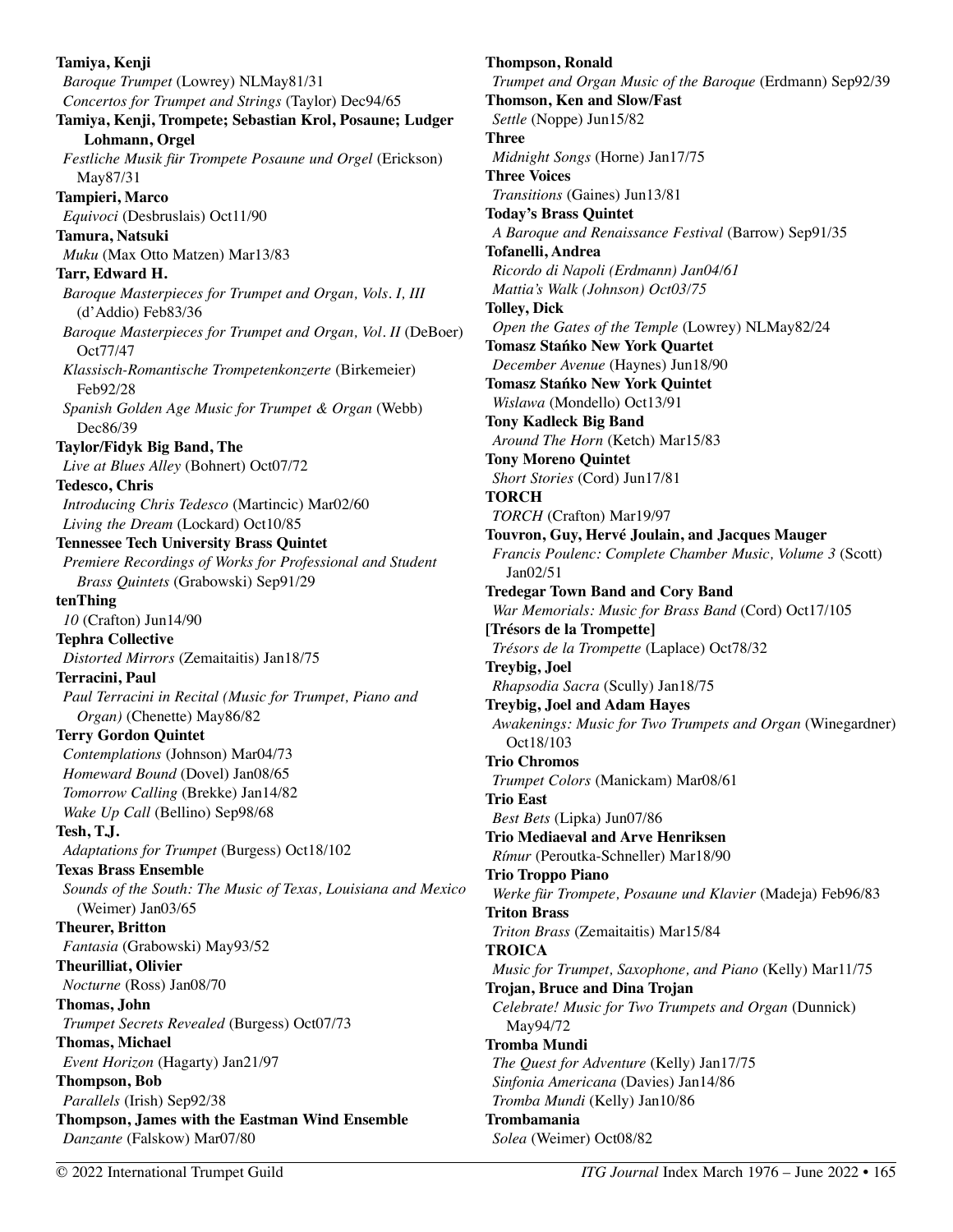*Trombamania* (Belluscio) Jan09/74 **TRPTS**  *Transforming Traditions* (Carlson) May87/32 *Transforming Traditions* (Allison) May93/54 **True North Brass**  *Beginning to See the Light* (Hagarty) Oct08/82 **Trujillo, Lorenzo and The Soul Circus**  *Playing with Fire* (Johnson) Mar11/75 **Trumpet Jungle**  *Just Friends* (Schiller) Jan05/62 **Tunnell, Michael**  *Á La Chasse* (Desbuslais) Oct10/86 *Lumen* (Madeja) May98/59 *Melancholia* (Burkart) Feb92/30 *Mixed Doubles* (Carnovale) Feb88/44 *Mixed Doubles* (Madeja) May98/59 *The Morning Trumpet* (Bowman) Jan07/81 *Nevolution* (Lockard) Jun15/82 *Out of the Forest* (Cord) Jan13/95 *Saint-Saens* (Siebert) May91/38 **Twin Cities Trumpet Ensemble**  *Soundings!* (Perkins) Mar22/80 **Tyler Mire Big Band**  *Enter the Atmosph-Mire* (Rodriquez) Mar14/89 *Movin' Day* (Martincic) Mar16/72 **Tynan, Paul and Aaron Lington**  *Bicoastal Collective: Chapter One* (Gaines) Jun10/88 *Bicoastal Collective: Chapter Two* (Davies) Oct11/91 **Tynan, Paul and Kevin Brunkhorst**  *Digital/Spiritual* (Dovel) Jan07/81 **Uban, Jeff**  *Shift in Times* (Place) Jan10/86 **Unifour Brass Ensemble**  *A Unifour Brass Christmas* (Ellis) Dec98/53 **United States Air Force Academy Band: The Falconaires**  *The Long Blue Line* (Brekke) Jun18/91 **United States Air Force Band of the Rockies**  *American Fanfare* (Scully) Sep97/58 **United States Army Blues Jazz Ensemble**  *Blues at Thirty-Five* (Lockard) Mar08/61 **United States Army Brass Band**  *Firestorm* (Hurst) Dec92/60 *Sunburst* (Scully) Feb95/66 **United States Army Brass Quintet**  *Encore!* (Scully) Mar09/94 **United States Naval Academy Drum and Bugle Corps**  *In Concert* (Spena) NLOct80/27 **University of Alabama at Birmingham Chamber Trio**  *Many New Trails to Blaze* (Woods) Jun19/88 **University of Kentucky Baroque Trumpet Ensemble**  *John Hyde: A New and Complete Preceptor for Trumpet and Bugle Horn* (Denecke) Jun21/89 *Music for Natural Trumpets* (Ross) Jan19/82 **University of Kentucky Trumpet Ensemble**  *Andromeda: New Music for Trumpet Ensemble* (Woods) Mar20/78 **University of Maryland Brass Trio**  *Brass Trios* (Falskow) Jun11/94

**University of Minnesota Brass Choir**  *Sonic Brass* (Burkhart) NLOct81/20 **University of Salford Brass Band**  *Featuring the Music of Sir Granville Bantock* (Reed) Jun02/72 **Urcola, Diego**  *Soundances* (Wood) Jun04/75 **Usov, Yury**  *Soviet Composers' Music* (Laplace) NLMay78/7 **Vaché, Warren**  *I Love the Trumpet* DVD (Wood) Jun05/85 **Valor Brass**  *Inaugural* (Kelly) Jun17/82 **van Dijk, Maurice**  *Reflections* (Brekke) Mar13/84 **van Dijk, Maurice and Janita van Dijk**  *Duovandijk: Uit het hart* (Reed) Oct13/87 **Van Hasselt, Wim**  *Chant D'Automne* (Dovel) Mar17/77 *On the Road* (Wood) Mar13/85 **Van Hasselt, Wim and Jörgen van Rijen**  *Tintomara* (Klaus) Jan16/82 **Van Hasselt, Wim and Koen Plaetinck**  *Imaginary Mirror: A New Reality for Trumpet, Percussion, and Unexpected Electronics* (Crafton) Mar21/95 **Vangjel, Matthew**  *Still and Quiet Places* (Long) Jun20/78 **Vanore, John**  *Primary Colors* (Zemaitaitis) Jun20/82 *Stolen Moments: Celebrating the Music of Oliver Nelson*  (Hackett) Mar18/91 **Vanore, John and Abstract Truth**  *Contagious* Words (Tomić) Oct12/86 **Vanryne, Robert**  *Virtuose Trompetenmusik* (Weimer) Oct11/91 **Various Artists**  *To Fred With Love* (Bergman) Jun12/94 **Various Soloists**  *Trumpet Players and Trumpet Music of Ukraine* (Martincic) Mar07/80 **Vaughn Nark Quintet**  *Back in the Day* (Siegel) Mar20/69 **Vax, Mike and Clark Terry**  *Creepin' with Clark* (Johnson) Jun01/57 **Vax, Mike and Ron Romm**  *Collaboration* (Crafton) Oct18/103 **Vax, Mike and TRUMPETS**  *On a Jazz Mission* (Johnson) Mar02/61 **Verzari, Sandro**  *Giuseppe Torelli Sonate, Sinfonie e Concerti* (Hurst) Dec92/60 **Vega, Ray and Thomas Marriot**  *East-West Trumpet Summit* (Ketch) Jan11/90 **Verzella, Lisa**  *Womyn's Work* (Wood) Jun04/75 *Twentieth Century Trumpet* (Scott) Jan02/51 **Vijay Iyer Sextet**  *Far From Over* (Matzen) Oct18/99 **Virtuose Romantique**  *Passione Amorosa* (Miles) Feb93/53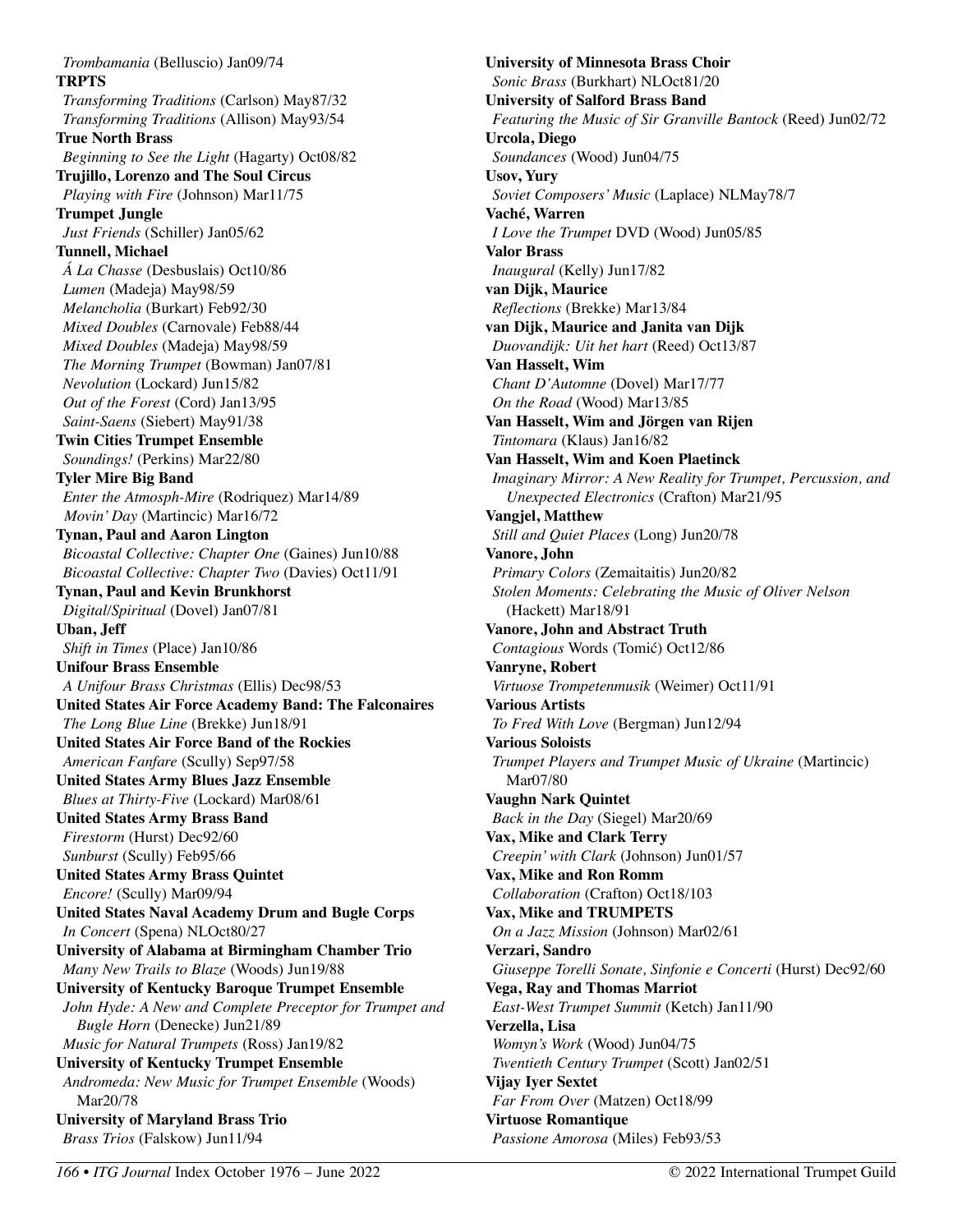**Viva Brass Quartet**  *Viva Brass Quartet* (Ellis) Sep92/40 **Vizzutti, Allen**  *Allen Vizzutti* (Ketch) NLOct81/21 *Emerald Concerto and Other Gems* (Pfotenhauer) Oct99/83 *Rainbow* (Johnson) Jun08/76 *Ritzville* (Lockard) Mar14/89 *Skyrocket* (Johnson) May97/75 **Vloeimans, Eric**  *Oliver's Cinema* (Gaines) Oct15/91 **Volcano Quartet**  *Brass Bouquet* (Scully) Sep98/71 **Vosburgh, George**  *Four Trumpet Concerti* (Martincic) Jan04/62 *Trumpet Masterworks* (Scully) Jan03/66 *Trumpeter's Heritage* (Zemaitaitis) Oct05/71 **Wadada Leo Smith's Mbira**  *Dark Lady of the Sonnets* (Rodriguez) Oct12/85 **Wadada Leo Smith's Organic**  *Heart's Reflections* (Brekke) Jun12/93 **Wagner, Bob**  *Toot Suite* (Heldt) Oct18/103 **Walenz, Rebecca**  *In the Light: Contest Solos for Student Trumpeters* (Walker) Jun17/83 **Walker, Ken (Sextet)**  *Terra Firma* (Martincic) Oct05/71 **Wallace Collection and Desford Colliery Band**  *Tim Souster: Electric Brass* (Martin) Oct99/84 **Wallace, John**  *The Solo Trumpet 1966-76* (Murray) NLFeb82/35 **Washington Symphonic Brass**  *Ancient Airs for Brass and Organ* (Scully) Jan01/53 *Dances with Brass* (Wilson) Mar05/75 *Nielsen on Brass* (Barrow) Mar02/61 **Watson, James**  *Trumpet Masterpieces* (Wood) Oct06/85 **Watters, Ken**  *Watters/Felts Project* (Heldt) Jan15/97 **Watters, Ken and Harry**  *Brothers: Ken and Harry Watters* (Astarita) Oct00/69 *Brothers II* (Johnson) Jun01/58 *Brothers II* (Peterson) Jun09/95 **Weber, Florian**  *Lucent Waters* (Matzen) Jun19/89 **Webster, Roger**  *Passport: A Musical Journey* (DeBoer) Jan05/62 **Weiss, David**  *Breathing Room* (Erdmann) Oct02/79 **Weiss, David and Point of Departure**  *Snuck In* (Gaines) Mar12/78 *Snuck Out* (Lipka) Jan12/87 **WeltBlech-WorldBrass**  *...von festlich bis fetzig* (Madeja) Oct00/70 **Wendholt, Scott and Adam Kolker Quartet**  *andthem* (Brekke) Jan16/83 **Western Brass Quintet**  *For Then and Now* (Orsolits) Jun16/78

*Games for Brass* (Hagarty) Jun11/95 *Old English Songs and Dances* (Lockard) Mar11/76 **Westray, Ron and Ryan Kisor**  *Medical Cures for the Chromatic Commands of the Inner City*  (Matzen) Jan09/74 **Westray, Ron and Thomas Heflin**  *Live From Austin* (Bohnert) Jun12/94 **Westwind Brass**  *Americana* (Reed) Oct01/81 *Jazztet* (Nemoyten) Mar06/74 **Wheeler, Kenny**  *Angel Song* (Pfotenhauer) Sep98/71 **When Granny Sleeps**  *Welcome* (Zemaitaitis) Jun01/58 **White, Darryl**  *In the Fullness of Time (Johnson) Oct03/75 Ancient Memories* (Johnson) Jan01/54 **White, Walter**  *Most Triumphant* (Rodriguez) Jun15/83 **Whitehouse, Joshua**  *Cornet Fantasie* (Manickam) Mar07/81 **Wiame, Benny**  *Souvenirs from Liège* (Hagarty) Jan17/75 *Take Your Pick (Weimer) Oct03/75*  **Wien-Berlin Brass Quintett**  *Brilliant Brass* (Foster) Jun16/79 **Wilbraham, John**  *Alan Hovhaness* (Lyren) Dec94/66 **The Wilder Duo**  *The Wilder Duo Live: 1979 – 1986* (Crafton) Oct21/113 **Williams Fairey Band**  *Diamond Jubilee* (Schaff) Feb99/64 *Jazz* (Schaff) Feb99/64 **Williams Jewell College Concert Choir, The**  *The Trumpet Sounds* (Burgess) Jun16/79 **Wilson, Alexander**  *Volti Subito* (Foster) Mar17/77 **Wilson, Christopher**  *New Horizons* (Burgess) Mar14/89 **Wilson, Sarah**  *Kaleidoscope* (Martincic) Jan22/88 **Winfield, Timothy**  *Landscapes + Shorts* (Walker) Oct20/91 **Winter, Martin**  *Winter's Tale* (Burgess) Jun04/80 **Wisconsin Brass (Quintet)**  *The Feast Awaits* (Bohnert) Jan06/66 **Wolfgang G. Haas Trompetenensemble Köln**  *Das Posthorn: Historische Signale und Musikstücke* (Martin) Mar00/82 **The Wonderful World of Louis Armstrong All Stars**  *A Gift to Pops* (Lockard) Jun22/89 **Wood, Peter**  *Commanding Statements* (Koehler) Jan08/70 **Woomert, Barton and Steven Woomert**  *Tandem* (Klaus) Oct17/106 **WorldBrass**  *WorldBrass Originals* (Noe) Mar17/78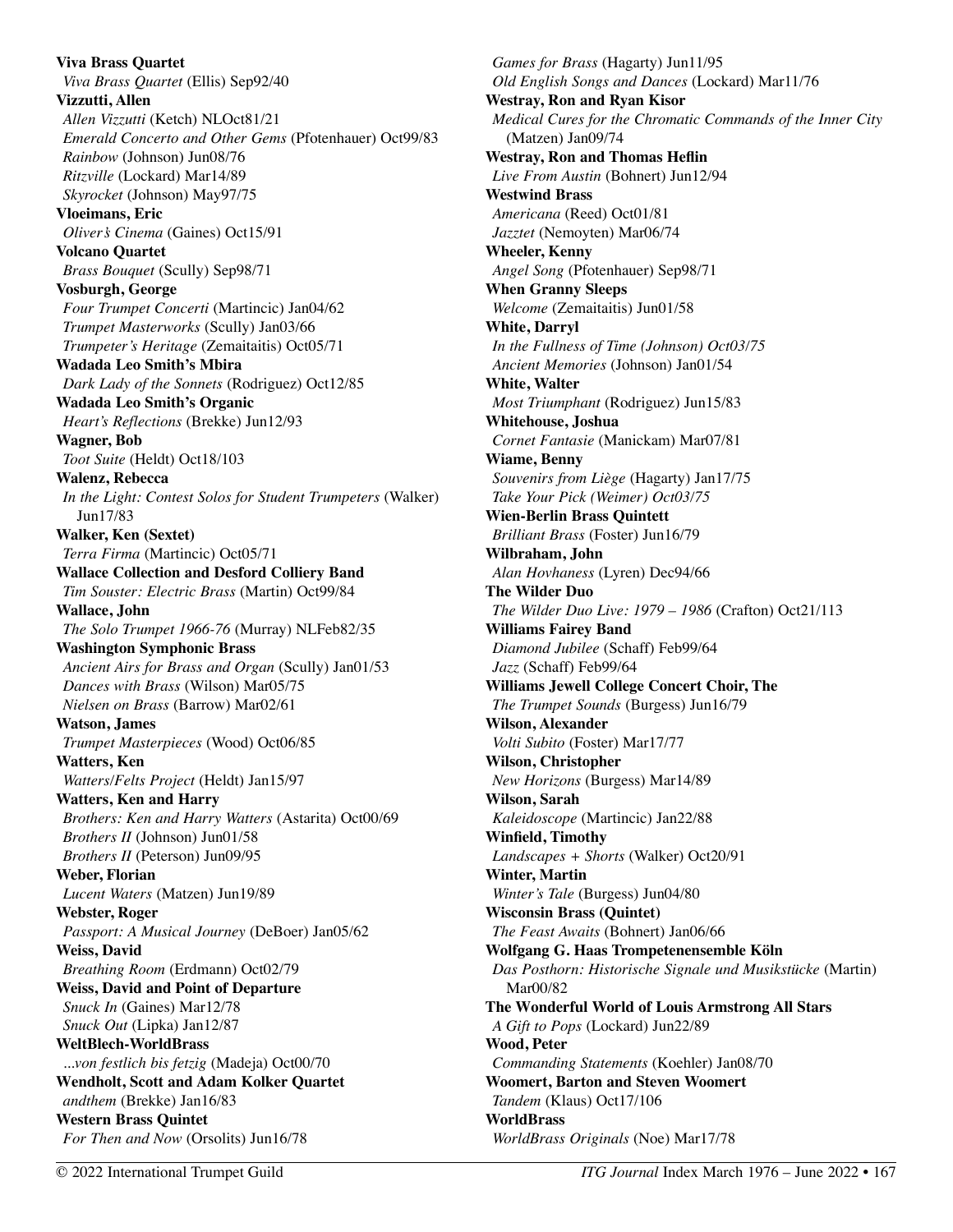**Yorkshire Imperial Urquhart Travel Band**  *Imps in Concert* (Barrow) Mar04/75 **Young Brass**  *Promenade* (Reed) Jan01/54 **Zabala, Carlos Manuel**  *Portrait of a Dreamer* (Cord) Oct15/91 **Zehringer, Daniel**  *Journeymen's Songs: The Music of Steven Winteregg* (Scully) Mar17/78 **Zephir Trompetenensemble**  *Zephir* (Weimer) Jan07/82 **Zimmerman, Tim and the King's Brass**  *American Mood* (Weimer) Jun10/88 *Americana* (Scully) Feb99/65 *The Best of Brass and Organ* (Weimer) Oct05/71 *Classic Hymns* (Ross) Mar06/74

### **Briefly Noted**

(est. October 2004)

**Adam Czerepinski Sextet**  *Dimensions* Mar07/81 **Akta, Tamir**  *Childhood* (Bohnert) Jan09/75 *Faith, Destiny, Music, Life* (Haynes) Mar12/78 **Alliance Brass**  *On Tour, Vol. 1* (Perkins) Jan17/76 **American Brass Quintet**  *Trilogy: Chamber Music of Daniel Asia* Jan05/62 **Amrhein, Karen**  *Still Life: Chamber Music of Karen Amrhein* Mar07/81) **Anthis, Sokratis**  *Trumpet Concertos* (Spoljar) Mar13/84 **Antonsen Big Band**  *Antonsen Big Band* (Wood) Jun09/96 **Antonsen, Ole Edvard**  *Read My Lips* Jan05/63 **Balio, Andrew and the St. Petersburg State Symphony Orchestra**  *Weinburg* (Burgess) Jun15/84 **Ball, Brendan**  *Mysteries of the Horizon* (Peroutka-Schneller) Jun17/83 **Ballou, Dave**  *Solo Trumpet* (Hayes) Oct16/102 **Bandman, David and the Cyber Big Band**  *Can I Play Too?* (Peterson) Oct10/86 **Bell, Larry**  *Unchanging Love: Brass and Organ Music* (Olson) Oct09/84 **Beltway Brass Quintet**  *From the Streets of New Orleans* (Crafton) Mar11/76 **Bergeron, Wayne and the After Hours Brass Quintet**  *Music & Mistletoe* (Kelly) Oct09/84 **Berigan, Kaye and Friends**  *From the Curve* Jun07/86 **Black Dyke Band**  *Essential Dyke Volume IV: The Pondashers* Jun05/86 **Bob Florence Limited Edition**  *Legendary* (Gaines) Mar10/76

**Bockschweiger, Manfred**  *Virtuoso Capriccioso* Jan06/66 **Bogard, Rick**  *Trumpet Songs: Art Songs of the 19th and 20th Centuries*  Oct07/73 **Borealis Brass**  *Roman Holidays* (Spoljar) Mar10/76 **Boulevard Big Band**  *Take Only for Pain* Oct05/72 **Boston Brass**  *Christmas Bells are Swingin'!* Oct06/85 **Boston Brass and the Brass All-Stars Big Band**  *The Stan Kenton Christmas Carols* Oct07/73 **Brad Steinwehe Jazz Orchestra**  *Nutville* (Olson) Mar09/109 **BrassCross (Messiah College)**  *Luminosity* (Haynes) Oct15/91 **Brian Carpenter's Ghost Train Orchestra**  *Hothouse Stomp: The Music of 1920s Chicago and Harlem* (Rodriguez) Mar12/78 **British Open Brass Band Championship**  *Highlights from The British Open Brass Band Championship 2004* Jun06/67 **Brown, Timothy J.**  *Infinity: The Music of Timothy J. Brown* (Nemoyten) Jun08/76 **Buchbinder, David and Odessa/Havana**  *Walk to the Sea* (Lipka) Jun14/90 **Buss, Billy**  *Scenes from a Dream* (Tomić) Jan15/98 **Byrd, Winston**  *Once Upon a Time Called Right Now* (Hagarty) Jun17/83 **Canadian Brass**  *Stars and Stripes: Canadian Brass Salutes America* (Kelly) Jan11/91 *Swing That Music: A Tribute to Louis Armstrong* (Mancikam) Jan10/87 **CCM Jazz Orchestra**  *Nobody Does It Better* (Matzen) Jan18/75 **Chris Walden Big Band**  *No Bounds* Jun07/93 **Clarion Brass**  *Sleigh Ride: Over the Top!* (Olson) Jun13/81 **Classen, Andrew**  *It's About Time* (Ross) Mar14/101 **Coble, Jay**  *Confluences* Oct06/86 **Cox, Allan**  *Hymnus* (Perkins) Jan16/83 **Dave Lisik Orchestra featuring Tim Hagans**  *Coming Through Slaughter: The Bolden Legend* (Mondello) Jun11/96 **Davis, James**  *Beveled* (Haynes) Jan16/83 **Demers, Frédéric**  *Carnivals and Concertos* (Dulin) Jan11/91 **Detwiler, Dave and Prelude**  *Christmastime in Washington* Oct07/74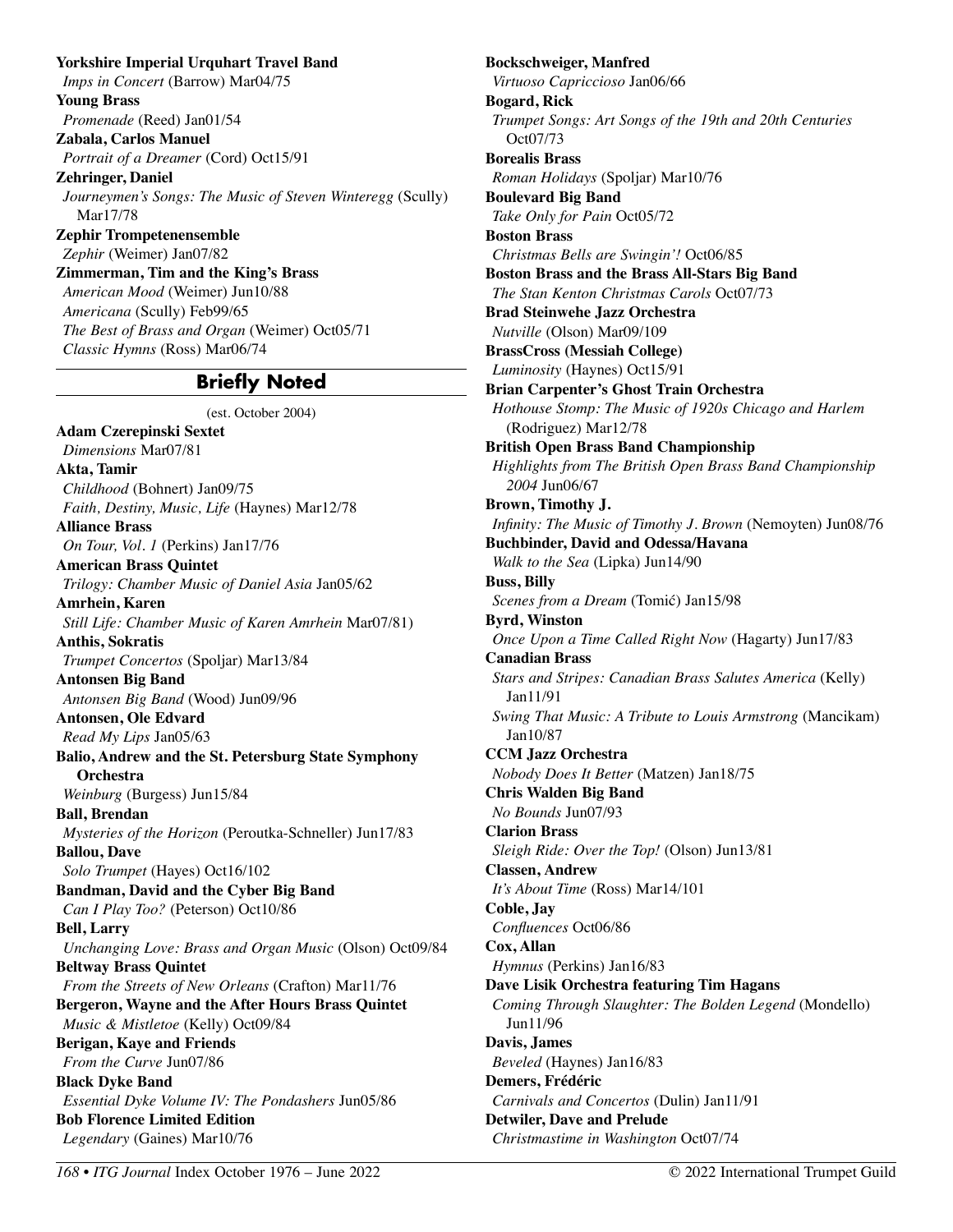**Dimensions in Blue**  *Jazz Heritage II: The Music of Gordon Goodwin* Jun06/67 **Dixieland Rambles**  *On Campus* Oct05/72 **Dixon, Jordon**  *On!* (Hayes) Jan20/87 **Dobrzelewski, Jean-Christophe**  *Triptyque Renewal* Oct06/86 **Don Arnold Big Band, The**  *Feel Like Dancin'!* (Peroutka-Schneller) Jun16/79 **Don Junker Big Band**  *Junkyard Dog* (Ketch) Jun13/81 **Dover, John**  *Working Out the Kinks* (Erdmann) Jan16/84 **Eastern Brass Quintet**  *An American Collection* Jan06/66 *Ragtime* Mar06/75 **Eklund, Niklas, James Lebens and Eric Ewazen**  *Ewazen, Lebens, Eklund Play Ewazen* (Dovel) Jun08/76 **Elkins, Marty**  *Walkin' By the River* (Heldt) Jan17/76 **Elms, Roderick**  *A Windy Christmas* (Hayes) Oct20/91 **Engle, Stan**  *Bossa Trumpet Jazz* (Crafton) Jan21/98 **Ensemble de Cuivres Valaisan**  *An Astral Fable* Mar05/76 **Ensemble Three**  *Return Journey* (Hayes) Jan19/83 **Eric Ball Centenary Concert**  *A Celebration in Brass* DVD Jun05/86 **Eric Siereveld's Organic Quintet**  *Walk the Walk* (Place) Mar19/98 **European Brass Band Association**  *25 Years of the European Brass Band Championships* (Koehler) Oct04/77 **Ferro, Nicola**  *Earth Games 2012* (Bohnert) Mar11/77 **Fraedrich, Craig**  *Trilogy: Christmas Time is Here* (Mondello) Oct09/84 **Fujii, Satoko and ma-do**  *Desert Ship* (Place) Oct11/92 **Full Spectrum Jazz Big Band**  *Pursuits* (Ketch) Mar08/67 **Freeman-Attwood, Jonathan**  *La Trompette Retrouvée* Oct07/74 **Gabriel V Brass Ensemble**  *Celebration in Brass* (Place) Jun14/91 **Gary Christiansen's All-Star Super Band**  *Live at the Miramar* (Zemaitaitis) Jan10/87 **Gary Guzio Quintet**  *I Got a Secret…* Jun05/86 **Gato Libre**  *DuDu* (Perkins) Jun15/84 *Shiro* (Erdmann) Jun11/96 **Gekker, Chris**  *Cooman: Nantucket Dreaming* (Bergman) Oct11/92 *The Other Side of Time* (Brian Fennelly) (Haynes) Oct13/92

**Gianola-Norris, Daniel**  *Food of Love* (Manickam) Mar13/84 **Golding, Grant**  *The Trumpet Shall Sound* (Winegardner) Mar12/84 **Gold Rush Concert Band**  *Main Stage, Great American Brass Band Festival (Scully)* Oct15/91 **Gomalan Brass Quintet**  *Moviebrass* (Wenger) Oct12/87 **Grasso, Tony**  *Saxophone? Quartet!* (Martincic) Mar09/109 **Gray, Russell**  *The Arban Collection II* (Wood) Mar10/76 **Grimethorpe Colliery Band**  *The History of Brass Band Music: The Golden Era* Jan05/63 **Hassle, Jon**  Last night the moon came dropping its clothes in the street (Nemoyten) Jan10/87 **Highlights—Brass Band**  *Great Britain Concert Championship 2003* Oct05/72 **HornPipes Duo**  *Hark! A Christmas Celebration for Trumpet and Organ (Ross)* Oct11/92 **Horowitz, Tony**  *Paz Y Amor* (Spoljar) Jan08/70 **Howard University Jazz Ensemble 2009**  *Bright Moments* (Johnson) Jan11/91 **The International Staff Band of the Salvation Army**  *Jubilee* Jan06/66 **Jan Drost, Henk and Maurice van Dijk**  *Classic* (Burgess) Jan15/98 **Jason Klobnak Quintet**  *Mountain, Move* (Zemaitaitis) Jun14/91 **Jazz Conceptions Orchestra**  *The Jazz Conceptions Orchestra* (Nemoyton) Jun10/89 **Jentsch Group No Net**  *Topics in American History* (Haynes) Oct19/110 **Johnson, Dick**  *Star Dust and Beyond: A Tribute to Artie Shaw* (Reed) Mar08/67 **Jones, Kenneth**  *Tidin Rennur* (Heldt) Jan14/86 **Jones, Rick**  *Standard Time* (Wood) Jan08/74 **Jordan, Matt**  *Let the Feeling Flow* Oct06/86 **Jump City Jazz Orchestra with Matt Gallagher**  *Live at Chris' Jazz Café: A Tribute to Maynard Ferguson* (Zemaitaitis) Jun08/82 **Kaleidescope**  *Chamber Music of Peter Blauvelt* (Bhasin) Oct08/83 **Kaufman, Jeffrey**  *Brass Quintet on Original Sea Shanties* (Walker) Mar19/98 **KAZE Quartet**  *Tornado* (Dovel) Jun14/91 **Keith Karns Big Band**  *An Eye on the Future: Featuring Rich Perry* (Schneller) Jan18/76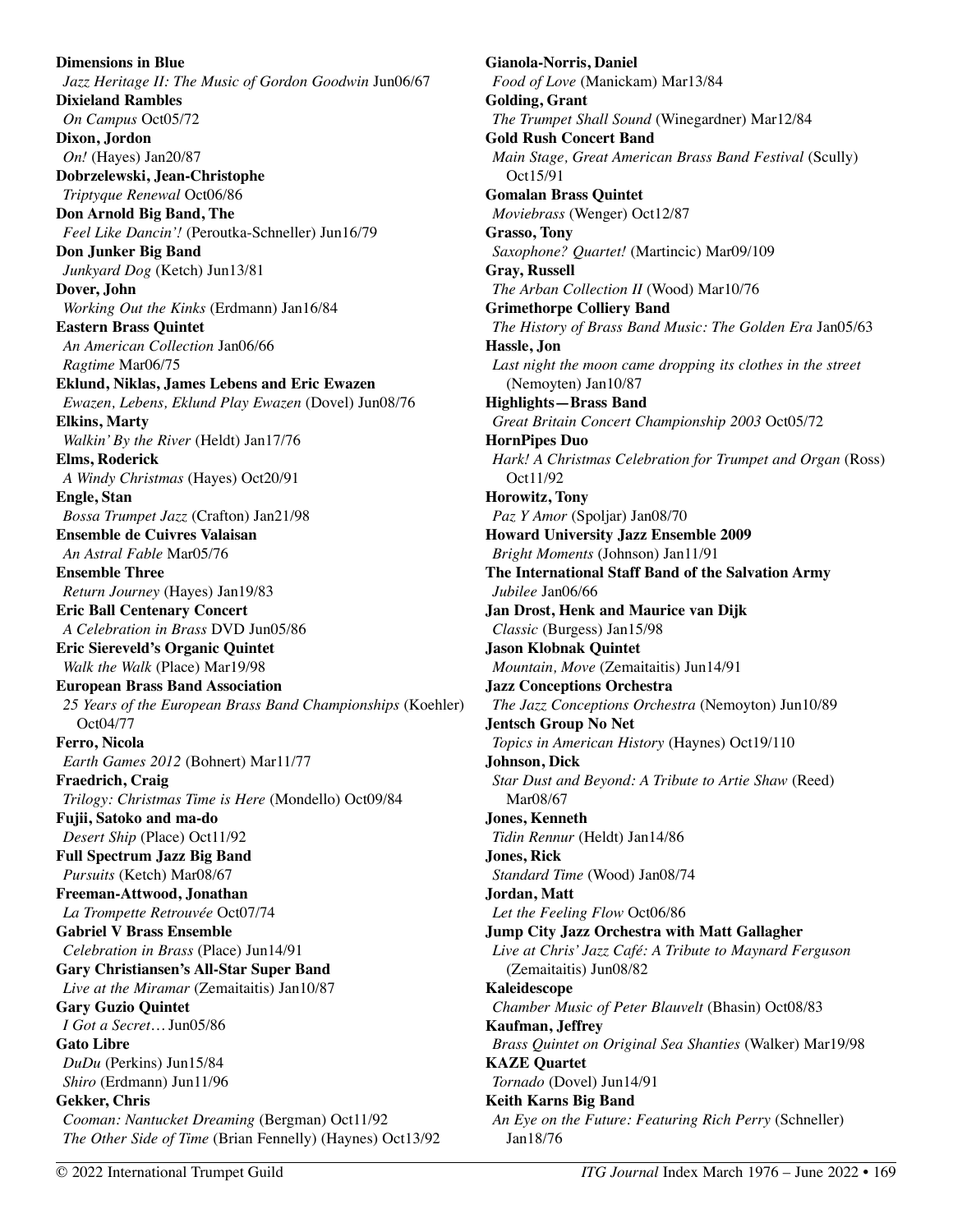**Keystone Wind Ensemble**  *Ron Nelson* (Miller) Jun09/96 **Knoxville Jazz Orchestra**  *Fleet Street: Music from Sweeney Todd* (Dovel) Jun12/95 **Kollandsrud, Arne**  *Music for a While* (Koehler) Oct04/77 **Kutztown University Jazz Ensemble I**  *The Best is Yet to Come* (Barrow) Jun09/96 *Dance You Monster* (Johnson) Jan09/75 **Larson, Larry and Lori Gemmell**  *Divertissement* (Wood) Jun11/96 **Levin, Joseph M.**  *Passageways* Jan05/63 **Liberation Music Collective, The**  *Rebel Portraiture* (Hayes) Mar18/91 **Liddle, John E.**  *Trumpet Roller Coaster* (Perkins) Oct13/92 **London Brass**  *Christmas with London Brass* (Haynes) Oct10/86 *Modern Times* (Manickam) Mar11/77 *Send in the Clowns* (Reed) Jun11/96 **Lopes, Maico**  *Solo* (Place) Jan16/84 **Loudhorns, The**  *One for Maynard* (Erdmann) Mar10/76 **Louis Romanos Quintet**  *Take Me There* (Arenstein) Jan16/85 **Maalouf, Ibrahim**  *Diasporas* (Long) Jun08/82 **Maertens, Falk**  *Sinfonische Blasermusik 2* (Dulin) Oct09/91 **Manhattan Bones**  *Tribute* Jun07/86 **Manley, Jim**  *Chilled Brass* (Arenstein) Jun15/84 *Short Stories & Tall Tales* (Place) Mar15/84 *62 Summers* (Martincic) Jun17/84 **Mannheim Brass Quintett**  *mannheim brass id* (Lynn) Mar15/84 **The Mark Harvey Group**  *A Rite for All Souls* (Hayes) Jan21/98 **Marro, Lorraina**  *Love is For All Time* (Spoljar) Jun22/89 **Marsalis, Delfeayo**  *Sweet Thunder: Duke & Shak* (Davies) Jan12/92 **Mayfield, Irvin and Los Hombres Calientes**  *Volume 5: Carnival* Jun06/67 **McKinley, Elliot Miles**  *Three Scenes* (Place) Jan20/87 **Metheny, Mike**  *Old Wine/New Bossa* (Shook) Jun12/95 **MHCC Jazz Band & Combo 2006**  *My Foolish Heart* (Olson) Mar08/67 **Mills, Fred, David Short and The Brass Collection**  *Fred & Friends* Jun06/67 **Most, Donny**  *Mostly Swinging* (Hayes) Jan18/76

**Mt. Hood Community College Jazz Band and Combos**  *2nd Time Around* (Mondello) Oct10/86 **Music Now Ensemble**  *Uber Brass* (Long) Oct08/83 **Naaman, Nir**  *Independence* (Mondello) Jan16/84 **Nakariakov, Sergei**  *Mendelssohn/Widmann* (Hayes) Mar17/83 **Naked Truth**  *Avian Thug* (Lynn) Oct16/102 **Nauss, Wayne**  *Touch the Spirit* (Perkins) Jun10/89 **Nebraska Jazz Orchestra**  *NJO 40, Vol. 8* (Arenstein) Jan18/76 **New Energy Jazz Orchestra**  *Celestial Boogie* (Crafton) Mar13/85 **New York Brass Quintet**  *50th Anniversary Celebration* Jun05/86 **New York Tuba Quartet and New York Brass Quintet**  *Tubby's Revenge* (Long) Oct12/87 **Nietula, Janne and Tomi**  *Herra korkiast `kiitett` olkoon* (Crafton) Jun12/95 **Norman, Dave C.**  *Screaming at the Flea* (Koehler) Oct04/77 **Now that's what I call Brass!**  *Vol. 1: 2002 – 2003* Mar05/75 **Oberlin Conservatory Jazz Faculty**  *Beauty Surrounds Us* (Mondello) Jan17/76 **Olavi Trio**  *Triologia* (Erdmann) Jan13/96 **Pacific Symphonic Wind Ensemble (with Jens Lindemann)**  *Trajectories* (Wood) Jan08/74 **Pete McGuinness Jazz Orchestra**  *Strength In Numbers* (Erdmann) Jan15/98 **Phil Dwyer Orchestra**  *Changing Seasons* (Place) Jan13/96 **Phil Norman Tentet**  *ENCORE* (Lipka) Oct12/87 **Philharmonia À Vent Wind Orchestra**  *Reflections* (Wood) Jan09/75 **Pimenta, Cesar**  *Escrokada* (Heldt) Jan16/85 **Pittsburgh Symphony Brass**  *A Song of Christmas* (Bergman) Oct10/87 **R3**  *Special Big Band* (Davies) Jun13/85 **Reynolds, Jeffrey, Daniel Perantoni, and David Hickman**  *The Big Trombone/Sterling Brass* (Falskow) Mar09/109 **Richard Nelson Large Ensemble**  *Pursuit!* (Olson) Jun12/95 **River Raisin Ragtime Revue**  *Raggin' at Greenfield Village* (Foster) Mar13/85 **Rob Parton's Jazztech Big Band**  *Two Different Days* Jan06/66 **Rossy, Félix**  *Introducing Félix Rossy* (Davies) Mar13/85 **Ruffins, Kermit with the Rebirth Brass Band**  *Throwback* Jan07/82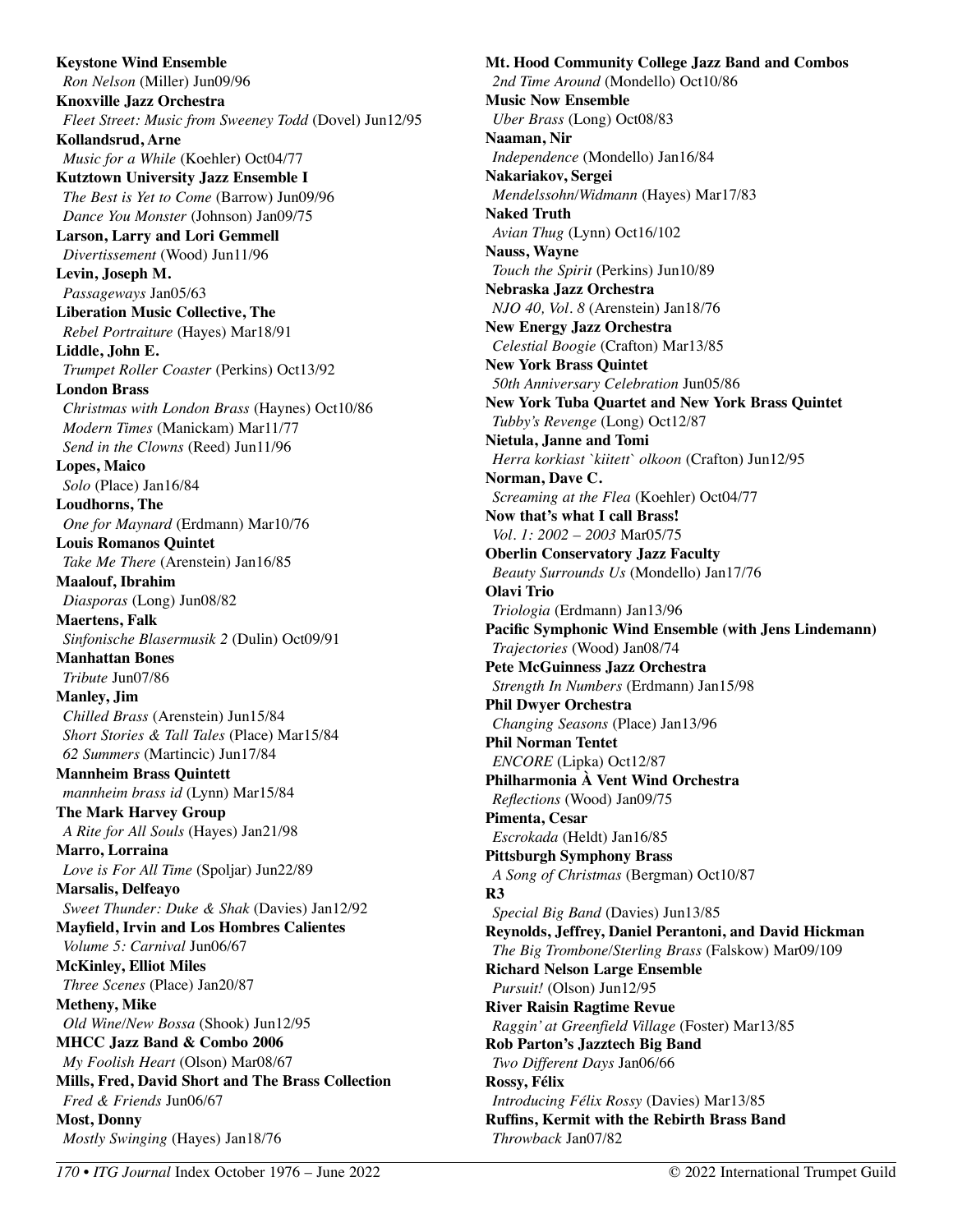**Rutgers Wind Ensemble**  *Fanfares and Overtures* (Miller) Jun10/89 **Ryan Haines Big Band**  *New Horizons* Mar07/81 **Rypdal, Terje**  *Crime Scene* (Johnson) Jun11/96 **Rzepka, Josh**  *Baroque Music for Trumpet* (Crafton) Jan12/92 *Midwest Coast* (Cord) Mar12/84 **Sam Houston State University Jazz Ensemble**  *Fire Dance* (Crafton) Jun17/84 **Sarian, Michael and The Chabones**  *Leon* (Noppe) Mar19/98 **Satoko Fujii Orchestra New York**  *ETO* (Davies) Oct12/87 *Shiki* (Tiller) Jan16/84 **Satoko Fujii Orchestra Tokyo**  *Zakopane* (Perkins) Jan12/92 **Schendel, Amy and Todd**  *Full Power* (Orsolits) Oct15/92 **Schneller, Aric and Elizabeth**  *I Love Being Here With You* (Rodriguez) Jun16/85 **Scott, Marshall**  *The Marshall Scott Jazz Quintet* (Peterson) Jun10/89 **Scott Reeves Jazz Orchestra**  *Portraits and Places: Featuring Steve Wilson* (Schneller) Jan17/76 **Shewan, Stephen**  *Orchestral & Instrumental Music* (Heldt) Jun16/85 *Parables of God and Man: Music of Stephen Shewan Volume 2* Mar07/105 **Smith, Wadada Leo**  *The Great Lakes Suites* (Horne) Jan16/85 *Red Hill* (Rodriguez) Oct15/92 *Spiritual Dimensions* (Erdmann) Mar11/77 **Smith, Wadada Leo and John Lindberg**  *Celestial Weather* (Place) Jun18/91 **Sommerhalder, Giuliano**  *Ponchielli Concertos* (Wenger) Jan12/92 **South Florida Jazz Orchestra**  *Trumpet Summit* (Tiller) Jun13/85 **Southwest Chamber Music**  *Carlos Chavez: Complete Chamber Music Vol. 2* Mar05/75 **Sowash, Rick**  *A Christmas Gift* (Lynn) Jun14/91 **Spin Marvel**  *Infolding* (Haynes) Mar16/74 **Stephen Dunn/John Pennington Duo**  *Steps* (Falskow) Jan10/87 **Stephenson, James**  *Colors: Music of James Stephenson* (Koehler) Oct04/77 **Stockholm Chamber Brass**  *NOW* (Tomić) Mar15/84 **Tamura, Natsuki**  *Dragon Nat* (Mondello) Jun14/91 **Tamura, Natsuki and Alexander Frangenheim**  *Nax* (Place) Mar16/74

**Temple University Wind Symphony**  *Wind Concerti* (Place) Jun17/84 **Texas Christian University Jazz Ensembles**  *Leep Frog* (Bohnert) Jan08/74 **Texas Tech University Jazz Ensemble One**  *Glimmer of Night and Day* (Martincic) Oct08/83 **Thysen, John**  *A Carmichael Memoir* Mar05/76 **Tim Davies Big Band**  *Dialmentia* (Bhasin) Mar11/76 **Tofanelli, Andrea**  *Flamingo* (Erdmann) Jan11/91 **Trinidad, Joshua**  *In November* (Hayes) Oct18/109 **Turner, Kerry**  *Heroes: Music for Brass by Kerry Turner* Jun07/86 **Tynan, Paul**  *Radio Infrequency* (Place) Mar08/67 **United States Air Force Band**  *Russian Expressions* (Ross) Oct08/83 **UNLV Wind Orchestra**  *The Quest* (Wood) Jan09/75 **van Dijk, Maurice and Henk Jan Drost**  *Classic* (Burgess) Jan15/98 **Villanueva, Jari**  *Day is Done: Music Commemorating the 150th Anniversary of Taps* (Wilson) Jan13/96 **Vince Norman / Joe McCarthy Big Band**  *Bright Future* (Mondello) Oct11/92 **Vu, Cuong**  *Indigo Mist* (Martincic) Mar15/84 **Walker, Don**  *A Mixed Bag* (Hayes) Oct21/113 **Washington Symphonic Brass**  *Voices of Brass* Jan07/86 **Weiss, David**  *The Mirror* Mar06/75 **West Chester University Wind Ensemble**  *Shadowcatcher* (Wood) Jan13/96 **Westwood Wind Quintet**  *Augmented* (Arenstein) Oct18/109 **Wetzel, Rich and his Groover Higher Jazz Orchestra**  *The Mayn Things* (Lynn) Jun09/96 **Wilson, Sarah**  *Trapeze Project* (Foster) Oct11/96 **Yorkshire Building Society Band**  *Kings of Europe* Oct05/72

## **The Student Corner (formerly** *itg journal, jr.***)**

**Baca, Robert**  *Brass Tactics* Jan07/2 **Bailey, Megan**  *Keeping the "Fun" in Fundamental Practice During a Pandemic* Jan21/57 **Bell, Julia**  *Using Social Media as a Practice Tool* Jan22/47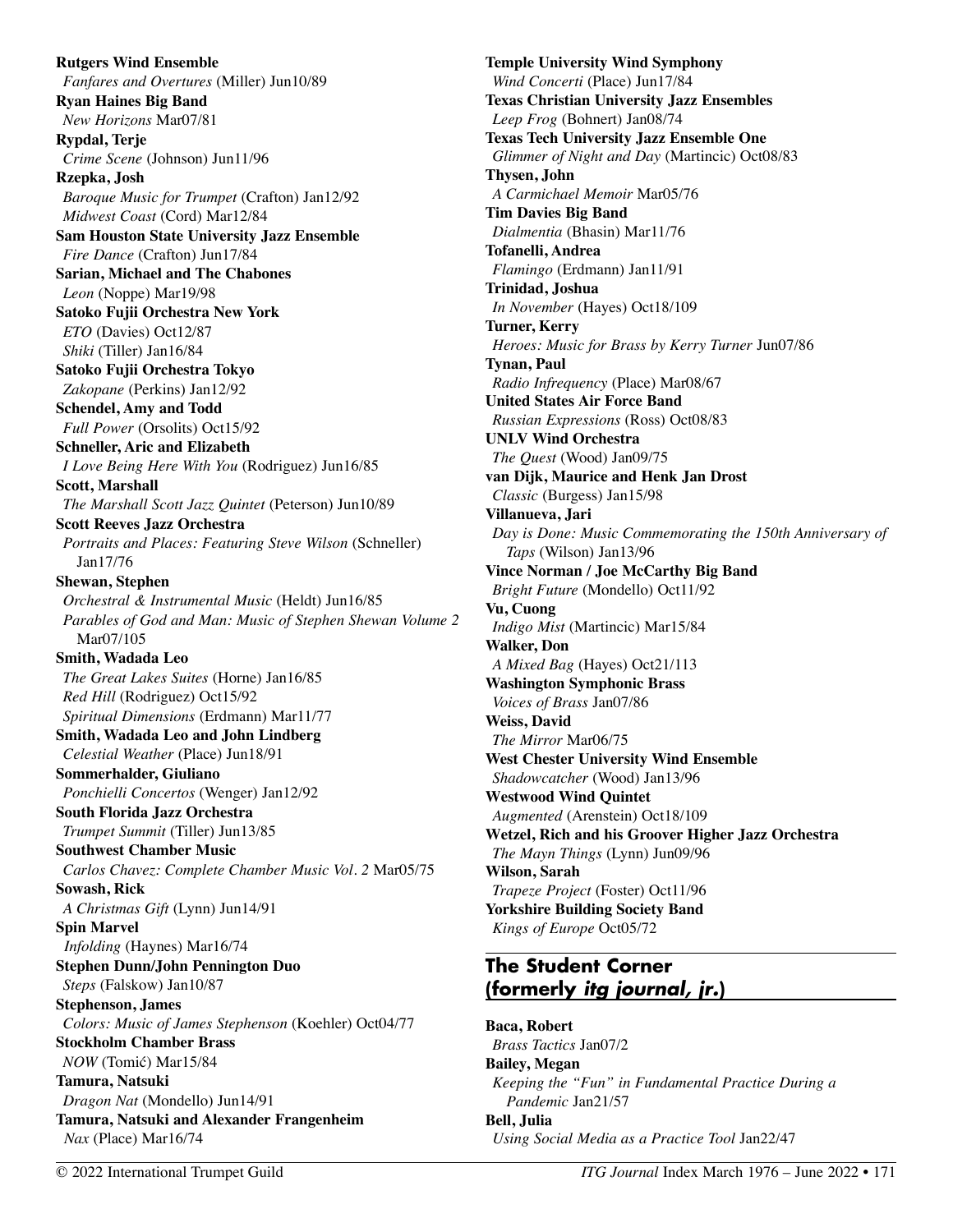*Podcasts: A Path for Musical Improvement* Mar20/35 **Borden, Brianne**  *Healthy Mind, Healthy Body, Healthy Trumpet Player* Oct17/73 **Bowman, Joseph**  *The Stoneback Sisters: Playin' Trumpet, Havin' Fun!* Jan05/2 *A Quick Lesson in Correct Breathing for Young Trumpet Players* Jun03/2 **Brabham, Javian**  *Building Confidence: Tools for Teachers and Students*  Mar17/54 **Burgess, Jon**  *How Much Thought Do You Give to Your Posture When You Practice?* Jun04/2 **Caldwell, Deborah**  *Writing Your Way to Success: The Benefits of Using a Practice Journal* Mar21/55 *Finding Your Flutter: Pointers for Development and Proficiency* Jun18/62 **Cansler, Philip**  *Trumpet Practice Ideas* Jan08/2 *Trumpet Cleaning* Jun07/2 **Collins, Amanda**  *Music and Extracurricular Activities: A Balancing Act* Jun05/2 **Craswell, Brandon**  *Covering the Basics* Jan10/62 **Decker, Charles**  *Ten Practice Myths* Jan07/3 **Denecke, Eli**  *Stoking the Fire: How to Maintain Accountability During COVID-19* Oct20/49 **Ellis, John**  *iPractice* Jun12/68 **Essmiller, Kathy**  *How to Choose a Mouthpiece* Jun07/4 **Feyes, Andrew**  *Fundamentals with Friends* Oct12/65 **Fields, Jeff**  *Listening to Trumpeters* Jun08/2 **Fitzgibbon, Liam**  *Battered Bugle Lives On!* Jun06/1 **Flinchbaugh, Brent**  *Just Another Audition* Jun05/3 **Franks, Flint Angeroth**  *Getting, Keeping, and Growing from Gigs* Oct21/73 **Freeby, Scott**  *Thirty-Minute Practice Routine* Jan03/1 **Goff, Bryan**  *Two Tips for Better Trumpet Playing: Practice Habits and Scales* Jan07/4 **Harbison, Pat**  *Learning to Play Jazz* Jun06/2 **Hays, Lacey**  *The Importance of Warming Up and Developing a Routine*  Jun11/71 *Communication: An Essential Part of Performance* Jun09/73 **Heetland, Jesse**  *Confronting and Dealing with Nerves* Mar10/52

**Hørven, Vera**  *New Year's Resolutions: Goal Setting* Jan03/2 **Irish, John**  *Playing Duets is Fun (and good for your playing)* Jun04/1 **James, Christine**  *Spotlight on Callum James* Jun03/1 **Jerram, Tim**  *Four Hints for Ensemble Playing* Jun04/3 **Johnson, James**  *Enhance Your Trumpet Playing in Three Simple Steps* Jun14/65 **Johnston, Elliott**  *Setting a Daily Minimum* Jan15/65 **Kaupa, Mike**  *Young Talent: Felix Rossy* Jun05/4 **Kilgore, John**  *Chamber Music: Creating Your Own Artistic Experiences*  Jun20/37 **Killam, Ashley**  *Becoming a Self-Starter: A Musician's Guide to Entrepreneurship* Jun22/47 **Klages, James**  *How Can You Make Immediate Improvement* Jun08/1 **Klaus, Alan**  *Unblock Your Progress* Oct18/72 **Koehler, Will**  *Get Your Head in the Game: Tips for Improving Focus and Confronting Performance Anxiety* Jun17/52 **Larson, Jacob**  *Profile of a Trumpet Student—Master Class in China!* Jun07/1 **Lee, Randall**  *Bridging the Gap: What Your Band Director Says vs. What Your Private Teacher Instructs* Jan20/55 **Leisring, Steve**  *Four Things to Do Without Your Instrument to Achieve Musical Excellence* Oct13/65 **Lewis, Eddie**  *Throwing the Baby Out with The Bath Water* Jan08/2 **Linebarger, Anne**  *Preparing for an Undergraduate Music Degree: Tips from a Recent Graduate* Jun19/56 **Madeja, James T.**  *Daily Routine: The Key Component of Trumpet Practice*  Jan13/71 **Manhart, Grant and Thomas Dust**  *So You Got Braces… Now What?* Jan05/1 **Mathie, Gordon**  *How to Avoid "Oops": Helping the "Sometimes" Player Stay in Shape* Jan08/1 **Matzen, Max**  *Preparing for Pressure: How to Be at Your Best When It Matters* Oct16/72 **McKaughlin, Clint "Pops"**  *What I Wished I Knew in High School* Jan08/3 **McNamara, Anne**  *So Much Practice, So Little Time* Oct15/57 **Meuffels, Emile**  *Dutch Treat: Floris Onstwedder* Jan05/4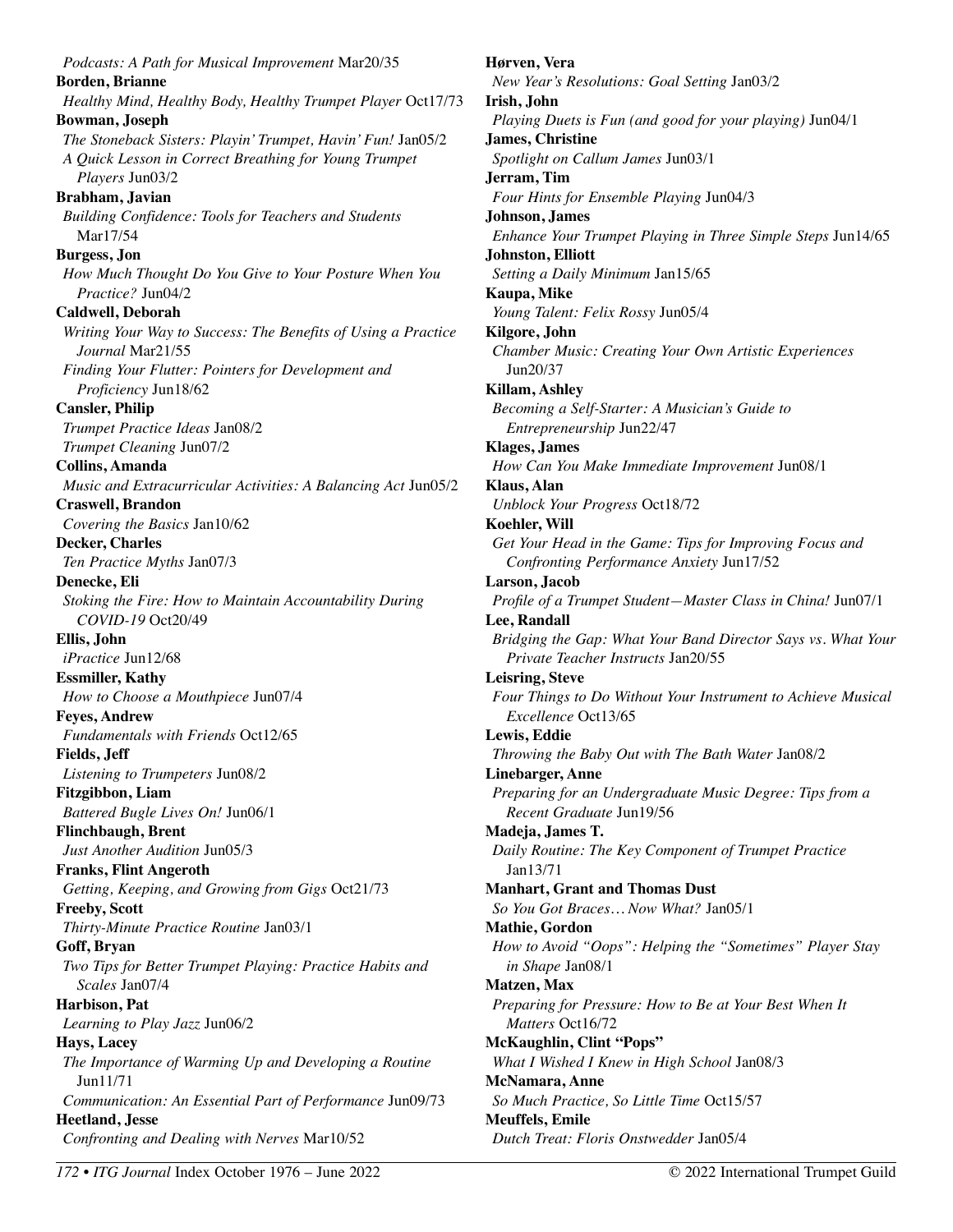**Millard, Eric**  *Trumpet DIY: Becoming an Effective Self-Teacher* Jun16/51 **Miller, Eric**  *"Play with a good sound!"*Jan04/4 **Millsap, Kyle**  *The Importance of Playing Second* Mar18/65 *Mariachi to Mahler: Learning to Perform Different Styles*  Jan17/44 *Lip Slurs Are Not About the Lips* Jan16/49 **Monahan, Pam** *Trumpet Lessons: A Mother's Story* Jun08/3 **Mondello, Nick** *Playing the Bugle: A Part of History* Jun08/3 **Mortenson, Gary** *Why New Orleans is So Important to Trumpeters* Jan06/2 *A Game Called "Twenty Pitches"* Jun03/2 *Building a Music Library: Getting Started* Jan03/3 **Mortenson, Kristin** *No More Lazy Days of Summer!* Jan04/1 **Piunno, Nicole**  *Maintaining a Healthy Embouchure: Preventing Injuries in Brass Musicians* Jun10/59 **Pursell, John**  *Auditioning for College* Jan12/64 **Priest, Charles**  *Playing with Balloons! An Exercise for Trumpet Playing* Jan06/1 **Richardson, William** *The Brass Quintet… it's not just for contest anymore!* Jan04/3 **Ringo, Jerry**  *Last Chair can be Cool, Too!* Jun04/2 **Roberts, Glenn**  *Mobile Devices in the Practice Room* Mar16/45 **Roush, Terry**  *Trumpet Care and Repair* Mar11/57 **Sanborn, Chase**  *Summer Vacation* Jun05/1 **Saunders, Martin**  *The Trumpet Mouthpiece: What's Right for Me?* Jan11/62 *The Big Band Trumpet Section—Defining Roles for Younger Players* Oct10/63 *Care and Maintenance During Marching Band Season*  Oct09/64 *Some Helpful Hints for the Upper Register* Jan09/55 **Schaffner, Steven**  *Basic Transposition for the Young Trumpeter* Jun06/4 **Sheehan, Mackenzie**  *My First Year Playing Trumpet* Jan07/1 **Smith, Gavin**  *Patience and Persistence in Regaining the Ability to Play Again: Tips for the Comeback Player* Mar14/58 **Stewart, Michael**  *Getting Ready for an Audition* Jun07/3 *Upper Register Trumpet Playing* Jun03/4 **Tartell, Joey**  *Music is a Team Game* Mar19/50 **Vax, Mike**  *Taking a Bite Out of Life* Jan08/4

#### **Walenz, Becki Ronen**

*Why Writing Should Matter to Musicians* Mar22/41 *A for Attitude: Success with Positivity* Jun21/46 *Holiday Gift Ideas for the Student Trumpet Player* Oct14/69 *Goal-Setting for the Creative Thinkers* Jan14/57 *Correcting Common Mistakes* Jun13/51 *Developing Your Ears* Mar13/61 *Play the Trumpet… Experience the World!* Mar12/52 *The Thrill of Live Music* Oct11/68 *A Trumpeter's Road Trip to Success* Jan19/51 **Warren, Cliff**  *My Return to Trumpet Playing* Jan04/2 **Wilson, Douglas**  *Why You Should Take Private Lessons* Mar09/75 *Studying Trumpet in China: A portrait of Professor Zhonghui Dai* Jan07/2 *Spotlight on Huw Morgan* Jun06/3 *A Different Perspective…* Jan06/1 *Spotlight on Kevin Shannon* Jan06/3 **Witek, Aaron**  *The Use of Active Listening to Help Improve Your Playing*  Jun15/58 **Wood, Peter**  *"All-State, here I come!" Developing Rhythmic Precision through Doubled Mode* Oct19/70 **Yanacek, Erin**  *Performance Opportunities and Etiquette for the Student Trumpeter* Mar15/58 **Youngs, Marisa** 

*New Horn, New Habits: Adjusting to a New Trumpet* Jan18/51

## **Video Review**

#### **Fred Sautter**

*Sound the Trumpet: A Technical Book, in Video, on How to Play the Trumpet* (Mathie) Sep91/30

## **Web Site Reviews**

(Michael Anderson, Reviewer) *Listed chronologically (most recent to past). Goedicke and the Internet* [Utnes] Jun06/60 *Apple Computer's iTunes: The Online Music Store and Management Tool* Mar06/69 *Scientific Websites* [Moore] Jan06/59 *Outstanding Web Resources for Trumpet Players Around the World* Oct05/65 *Buying and Selling Trumpet Gear Online* Mar05/68 *University Trumpet Studio Web Sites Jan05/56 Trumpet-Related Music Publishers Oct04/70 Historic Musical Instrument Web Sites Jun04/68 Trumpet Builder Web Sites Mar04/55 Master Teacher Web Sites Jan04/55 Trumpet Humor on the Internet* Oct03/70 *Music-Related Web Resources of Interest Jun03/72 Trumpet Pedagogy on the Internet* Mar03/70 *Internet Trumpet Communities* Jan03/56 *The Trumpet Herald* Oct02/67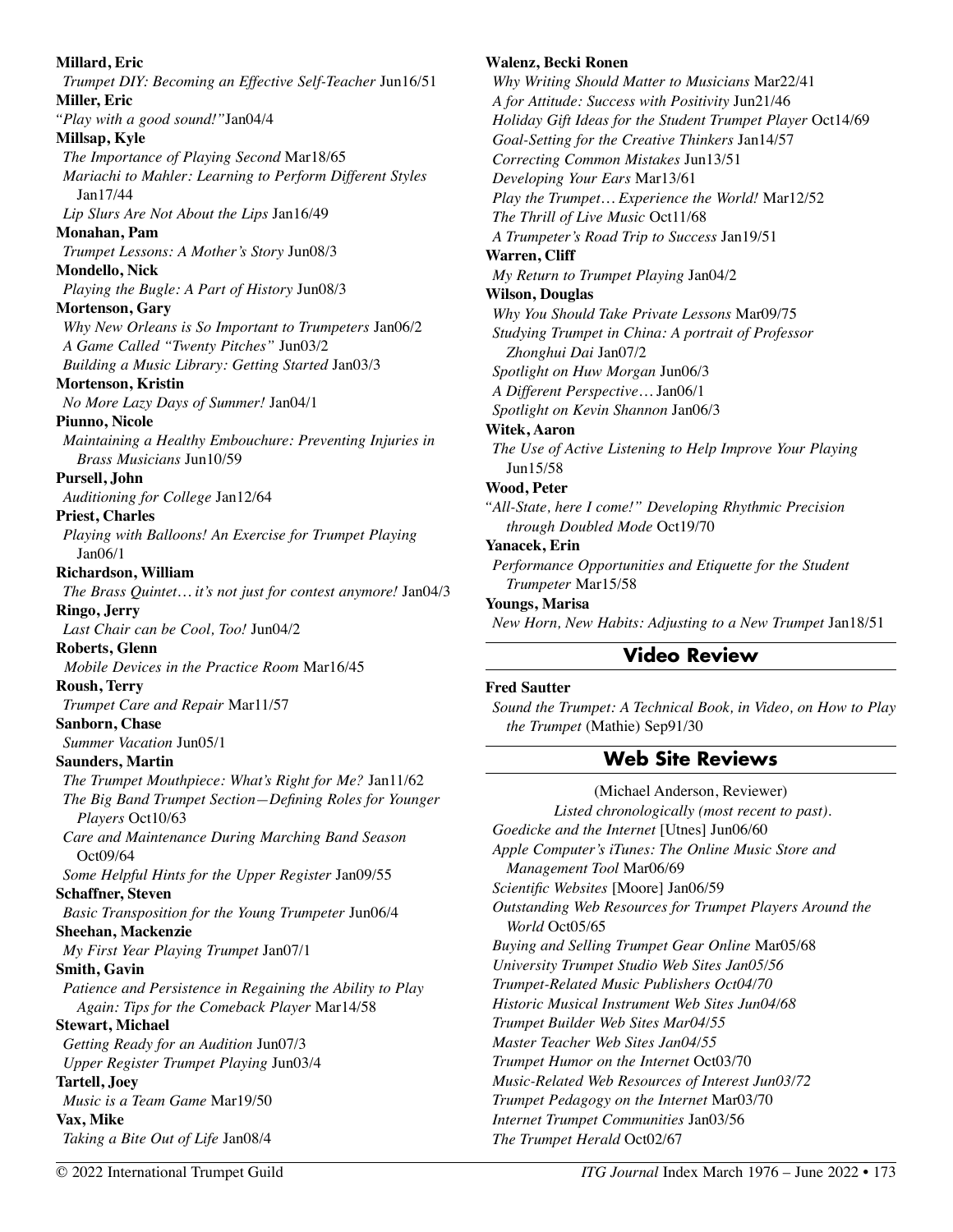## **Special Supplements**

**Anonymous – Kehrhahn arr.; H.M. Lewis arr. and ed.**  *Thema and Variations* (E-flat cornet and piano) May95 **Assad, Clarice**  "The Caregiver" from *Pendulum* Jan21 **Bach, J. S.—Brian Neal and David Brubeck, arr.**  *Badinerie* (piccolo trumpet and bass trombone duo) Mar14 **Bach, J. S.—Harry B. Herforth, trans.**  Obbligato from *BWV 5, No. 5* Mar11/26 Obbligato from *BWV 46, No. 3* Mar11/27 Obbligato from *BWV 90, No. 3* Mar11/28 *My Spirit Be Joyful* (brass quintet) Dec91 **Bach, J.S. – David Baldwin, trans.**  *Presto* (unaccompanied trumpet) NLFeb80 **Bach, J.S. – adapted by James McKee**  *Sonata* (*Adagio* from *Sonata No. 1* for solo violin) NLMay78 **Beck, Frederick A.**  *Vocalise* (unaccompanied flugelhorn) Oct80 **Bernofsky, Lauren**  *Fantasia* (solo trumpet) Mar12 **Briney, Bruce**  *The Chronology of the Trumpet* NLFeb82 **Brink, Paul**  *Fanfare for Churchill Downs* (5 trumpets) Sep89 **Broiles, Mel**  *Blazing Trumpets* (trumpet choir and percussion) May87 **Byrd, Richard**  *Great American Fanfare* (10 trumpets) Jan13/34 **Carnovale, Norbert A. & Paul F. Doerksen**  *Twentieth Century Music for Trumpet and Orchestra* Feb94 **Charlier, Théo – Michel Laplace and Cliff Warren, trans.**  *Thirty-Six Transcendent Studies for Trumpet, Cornet or Fluegelhorn in B-flat* NLMay79 **Conn, C.G. (original publisher)**  *Trumpet Notes* (August, 1888 Issue) May95 **Coombes, Nigel**  *Trumpet Salutations* Jan/05 **Couturier, Jean-Louis**  *ITG Fanfares for Three Trumpets* Jan18 **Dauverné, François Georges Auguste—Jean-Louis Couturier, ed.**  *Melody for Two Chromatic Trumpets* Jan18 **Eisensmith, Kevin**  *Trumpet and Brass Programs 2004-2005* Oct05 *Trumpet and Brass Programs 2003-2004* Oct04 *Trumpet and Brass Programs 2002-2003* Oct03 *Trumpet and Brass Programs 2001-2002* Oct02 *Trumpet and Brass Programs 2000-2001* Oct01 *Trumpet and Brass Programs 1999-2000* Oct00 *Trumpet and Brass Programs 1998-1999* Oct99 *Trumpet and Brass Programs 1997-1998* Oct98 *Trumpet and Brass Programs 1996-1997* Oct97 *Trumpet and Brass Programs 1995-1996* Oct96 *Trumpet and Brass Programs 1994-1995* Oct95 *Trumpet and Brass Programs 1993-1994* Oct94 *Trumpet and Brass Programs 1992-1993* Oct93 *Trumpet and Brass Programs 1991-1992* Oct92

**Ewazen, Eric**  *Prelude and Fugue for Trumpet Choir* Jan01 **Forestier, J.**  *Fantasie Brilliante* (cornet and piano) May95 **Frackenpohl, Arthur**  *Aria* (B-flat piccolo trumpet and piano) Dec83 **Gilbert, Jay W.**  *Elegy* Mar10/94 **Gohman, Elena**  *Elegy* (trumpet and piano) Feb86 **Guentzel, Gus**  *The Four Horsemen* (4 trumpets) Sep87 **Haydn, Franz Joseph – Donald Bullock, ed.**  *Concerto* (E-flat trumpet part) Oct79 **Herrick, Dennis**  *Trumpet and Brass Programs 1990-1991* Sep91 *Trumpet and Brass Programs 1989-1990* Sep90 **Heussenstamm, George**  *Double Quintet,* op. 81 (trumpet ensemble) May86 **Hirt, Aindrias**  *Addendum to "The Devolution of the Shepherd Trumpet and Its Seminal Importance in Music History"* Jan15 **Holloway, Robin**  *Melody With Echo* Oct01 **Hooper, Charles**  *ITG Trumpet Alphabet* (poster) NLMay81 **Hovhaness, Alan – Livingston Gearhart, arr.**  *Prayer of St. Gregory* (two B-flat trumpets and accompaniment) Oct11 **Jun, Sun**  *Calligraphy* (presented to the ITG at 1988 Conference) Dec88 *Celebrating Harvest* (B-flat trumpet and piano) May90 **Keller, F.J. – Elisa Koehler, arr.**  *Fantasia on "Safe in the Arms of Jesus"* (cornet and piano) Jun09/27 **Levy, Jules**  *The Carnival of Venice* (cornet and piano) May88 **Lien, Hsien-Sheng**  *Far Call from Mount Dawu* (trumpet with piano as resonator) Mar19 **Listov, Konstantin**  *Funeral Fanfare* (three trumpets, timpani, and snare drum) May96 **Lowrey, Alvin and Michel Laplace**  *Roger Delmotte: A Discography* May85 **Martini, Giovanni Battista – Peter Knudsvig, arr.**  *Toccata* (brass quintet) May94 **Monk, Thelonius/Washburn**  *Straight No Chaser* Feb93 **Morais, Fernando**  *Estudos Bem-Humorados para Trompete Solo* Cavalcante arr. Jan17 **Morales, Erik**  *Within Sacred Walls* Jun11/54 **Mortenson, Kristin editor**  *itg journal, jr.* Jan02 *itg journal, jr.* Jun02 *itg journal, jr.* Jan03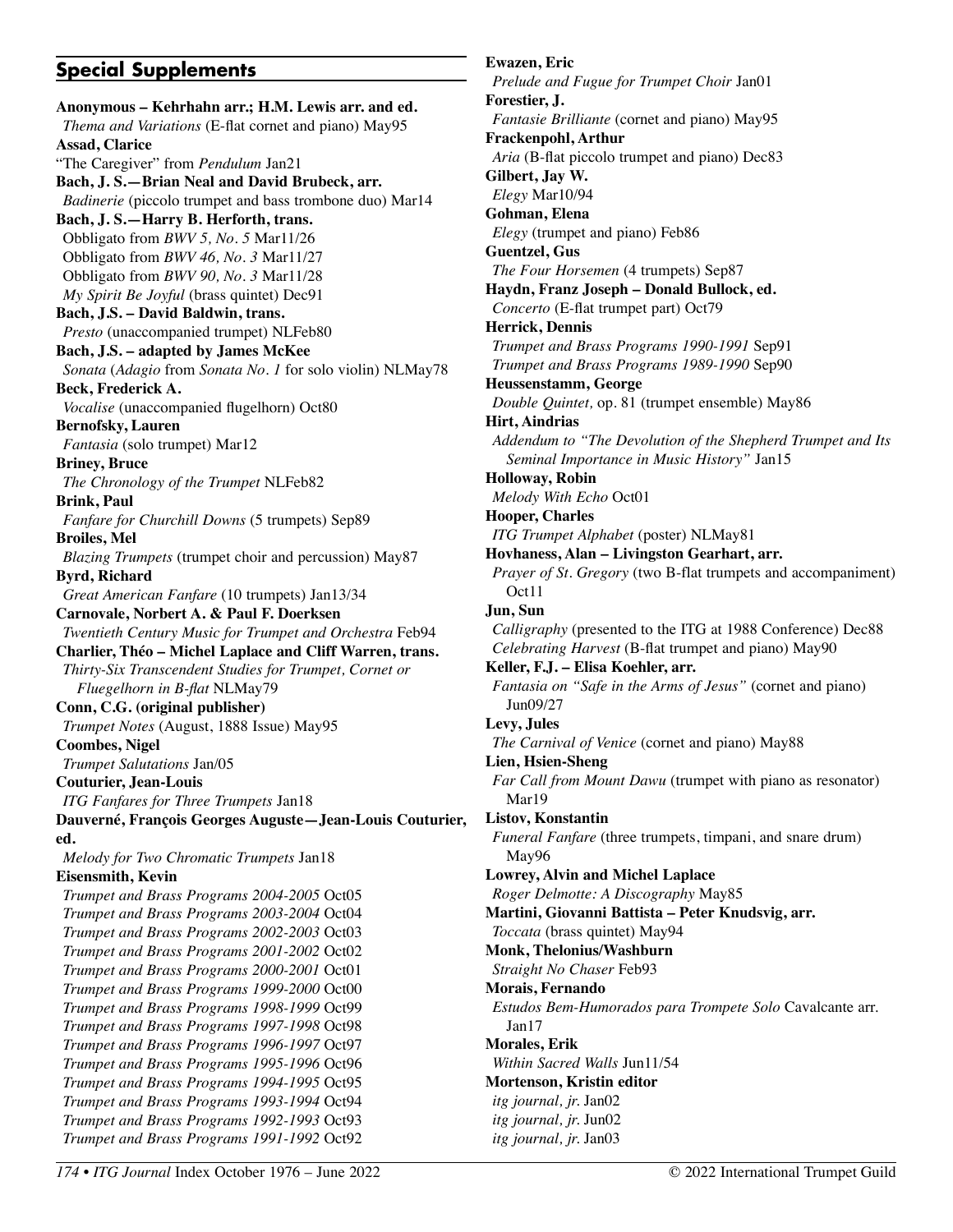*itg journal, jr.* Jun03 *itg journal, jr.* Jan04 *itg journal, jr.* Jun04 *itg journal, jr.* Jan05 *itg journal, jr.* Jun05 **Nakai, R. Carlos**  *La'igoo tádiíya'h (Passages)* (trumpet and mixed media) Mar22 **Olcott, James**  *Etude No. 2* from *The Charlier Companion* Jan02 **Palestrina, arr. Mel Broiles**  *Congratulamini Mihi* (4 trumpets) Sep86 **Plog, Anthony**  *Animal Ditties II: The Chipmunk; The Elk* (narrator, B-flat trumpet, and piano) Sep83 **Richter, Ferdinand Tobias – Leo Kappel arr. and ed.**  *Sonata* from the serenada *Le Promesse de gli Dei* (trumpet and organ) Feb95 **Ridenour, Brandon**  *Two Transcendental Etudes* Oct20 **Rothbart, Peter**  *"In and Out of the Shadows He Crept..."* (2 trumpets) Sep85 **Sampson, David**  *Litany of Breath* NLFeb81 *Solo* for unaccompanied flugelhorn Feb92 *Winter Ceremony* (2 trumpets, glass chimes, and suspended cymbal) Feb84 **Sapieyevski, Jerzy**  *Arioso* (trumpet and woodwind quintet; trumpet part only) Sep89 **Scriabin, A.N. – Timofei Dokshizer, trans.**  Two movements from *Scriabiniana* (trumpet and piano) Mar04 **Sousa, John Philip – John Laverty, ed.**  *La Reine d'Amour* (cornet and piano) Jun03 **Stanley, John – Bryan Goff, arr.**  *Trumpet Voluntary* for brass quintet Feb98 **Stradner, Gerhard and Edward H. Tarr**  *Old Trumpet Flourishes from Austria* Jan16 **Stravinsky, Igor**  *Fanfare* Oct11/55 **Subramaniam, Lakshminarayana**  *Turahee Yaatra (Trumpet Voyage)* Jan20 **Tarr, Edward H. (translator)**  *Mandate Against the Unauthorized Playing of Trumpets… (1711)* Sep91 **Tarr, Edward H. and Gerhard Stradner**  *Old Trumpet Flourishes from Austria* Jan16 **Theurer, Britton**  *Feste* (2 trumpets) Dec82 **Turrin, Joseph**  *Psalm* from *Two Portraits* (flugelhorn, cornet, or trumpet and piano) Feb96 **Trubitt, Allen**  *Nine Studies for Trumpet* Mar06 **Vicente, José Guerra**  *Concerto para Trompete e Orquestra* (trumpet part only) Jan12 **Viitasaari, Jukka**  *Bothnian Rhapsody* for Brass Quintet Mar07

**Vizzutti, Allen**  *Cascades* (unaccompanied trumpet) Oct81 *Variations on The Carnival of Venice* (trumpet part) Feb97 **von Weber, Carl Maria**  *Marcia vivace für 10 trompeten* (10 trumpets) May88 *Tusch für 20 trompeten* (20 trumpets) May88 **Wipo (attributed) arr. Patrick Harbison**  *Victimae Paschali Laudes* Mar08/82 **Wachner, Julian**  *Green* from *Blue Green Red* (trumpet and organ) Jun15 **Wilson, Dana**  *I Remember…* for trumpet unaccompanied in the jazz idiom Sep98 **Wilson, Douglas editor**  *itg journal, jr.* Jan06 *itg journal, jr.* Jun06 *itg journal, jr.* Jan07 *itg journal, jr.* Jun07 *itg journal, jr.* Jan08

## **ITG COMPACT DISCS & RECORDINGS**

#### **Baldwin, David**

*itg journal, jr.* Jun08

*Competition* May99

*David Baldwin Performs Etudes of Charlier and Bitsch* May93 *The Lost Etude of Théo Charlier* includes J.-B. Arban *14 Characteristic Studies* and Reginaldo Caffarelli *16 Etudes de Perfectionnement* May00 **Beach, Ryan; Hall, Ashley; Miller, Katie; Sherman, Kyle; Peterson, Travis**  *The Thirty-Four Orchestral Etudes of Vassily Brandt* Jun19 **Campos, Frank G.**  *I Remember…* by Dana Wilson (ITG web site: http://www.trumpetguild.org) **Clarke, Herbert L.**  *Cornet Soloist with Sousa Band*  **DiMartino–Robinson Trumpet–Organ Duo**  *The Art of the Transcription – Music for Trumpet and Organ*  Feb98 **Dokshizer, Timofei**  *Russian Treasures* May99 **Dunnick, Kim**  *Arias for Trumpet and Voice from the Cantatas of Johann Sebastian Bach* Mar14 **Everson, Terry (with Susan Nowicki, piano)**  *Terry Everson* Sep91 **Gardner, Ned**  Excerpts from *Music for Trumpet and Piano* (soundsheet) Dec84 **Harjanne, Jouko**  *Trumpet Experience with Jouko Harjanne* Dec96 **Holt, John**  *Facets 4* Jun16 **ITG Carmine Caruso Contest**  *The Carmine Caruso International Jazz Trumpet Solo Competition Retrospective (1993 – 2003)* Mar06 *1998 ITG Carmine Caruso International Jazz Trumpet Solo*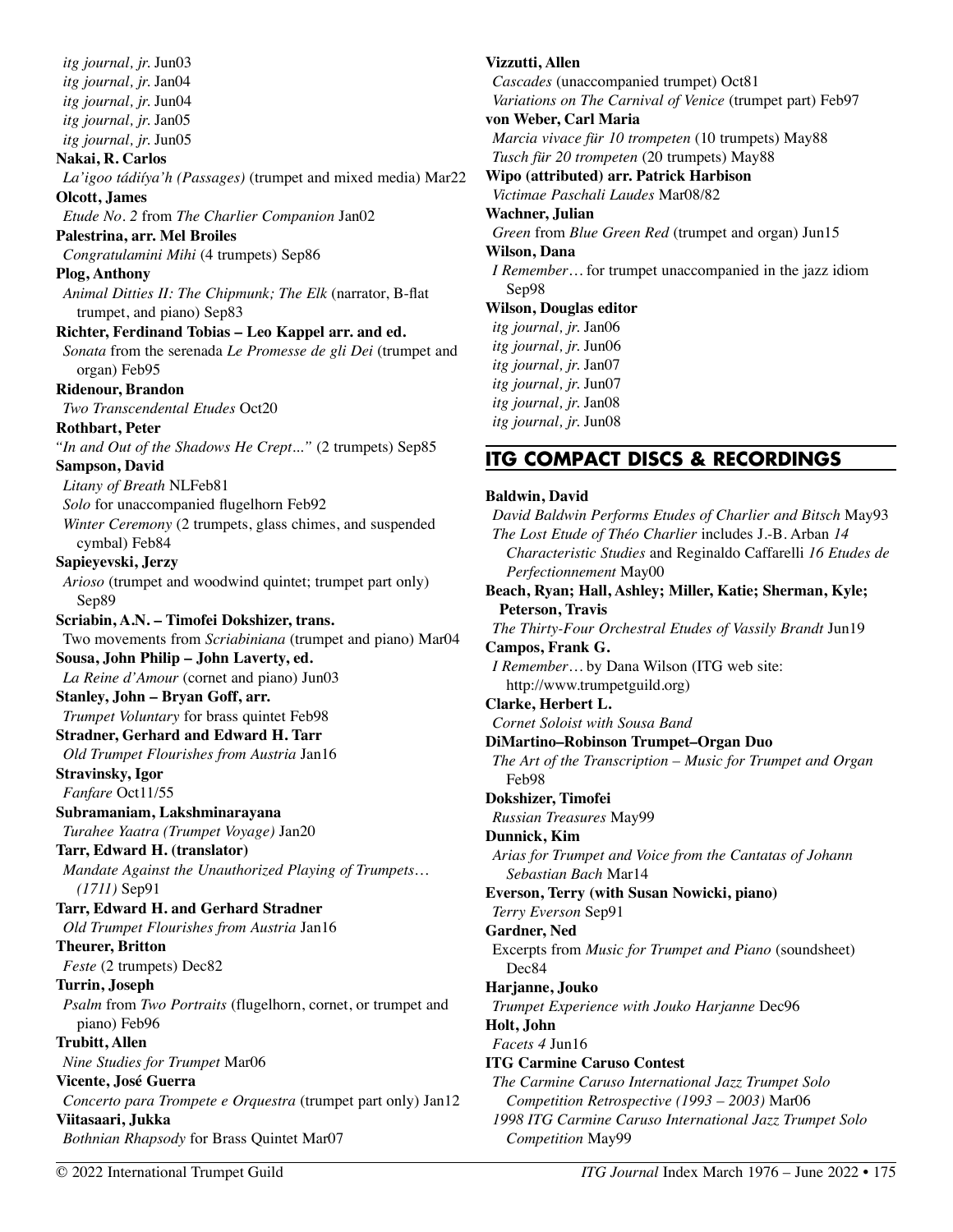#### **ITG CD Project, Richard Burkart, chair**  *Cornet Solos by Pioneer American Recording Artists Made Prior to 1906* May95 **ITG Journal CD ROM Project, Michael Anderson, chair**  *International Trumpet Guild Journal 1976 – 1999* Jan01 **ITG Publications DVD Project, James Olcott, chair**  *International Trumpet Guild Publications 1976 – 2007* Jun08 *International Trumpet Guild Publications 1976 – 2012* Jun13 **ITG Publications DVD Project, Brian Walker, chair**  *International Trumpet Guild Publications 1976 – 2017* Jun18 **Méndez, Rafael**  *The Legendary Trumpet Virtuosity of Rafael Méndez* May96 **Nagel, Robert**  *Trumpet in Transition* Mar07 **New York Brass Quintet**  *British Brass Works: A Historical Sound Document of the New York Brass Quintet* Jun20 **Novikov, Vadim**  *Russian Perspectives* Jun15 **Saxton, Judith**  *Concert & Contest Pieces* Mar11 **Shaw, Woody**  *Woody Shaw: A Trumpet Legacy Revisited* Mar/12) **Smith, Philip**  *Contest Solos for Young Trumpeters* Mar02 **Steuart, Richard Carson**  *Music for Trumpet and Guitar* Mar10 **Thompson, James**  *Music for Trumpet and Piano* Jun03 **Various Artists**  *European Cornet and Trumpet Soloists, 1899 – 1950* Mar05 *The Roads They've Taken: Featuring the Winners of the Jazz Improvisation Contest 1979 – 2008* Mar/09 *Trumpet players & Trumpet music of Ukraine* Jun04 **Vizzutti, Allen**  *International Trumpet Guild presents Allen Vizzutti* (phono record) Oct81

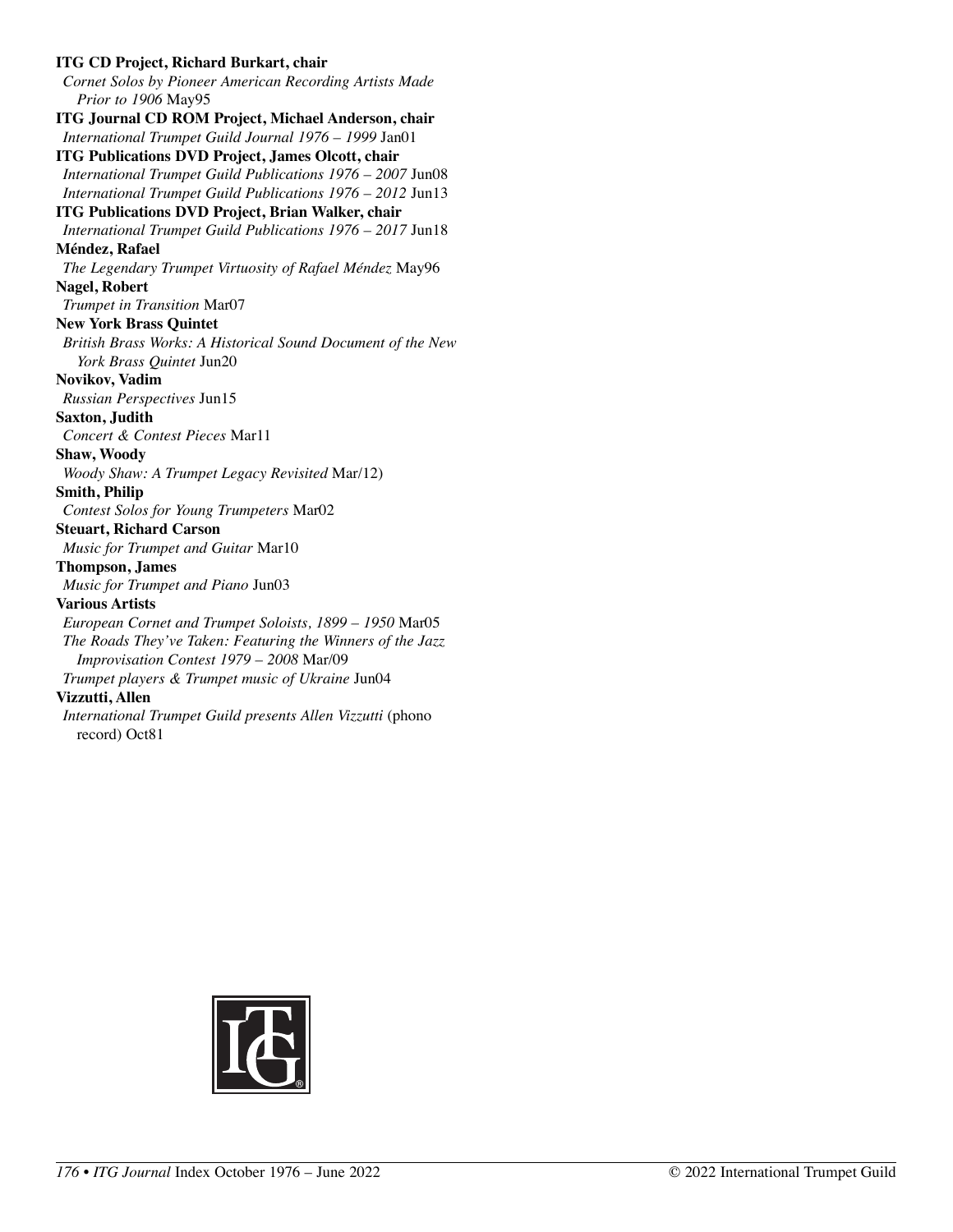# **International Trumpet Guild®**

to promote communications among trumpet players around the world and to improve the artistic level *of performance, teaching, and literature associated with the trumpet* 

## *ITG Journal* Staff 1976 – 2022

**Editor** 

Peter Wood 2013 – Gary Mortenson 2001 – 2013 Michael Caldwell 1999 – 2001 Stephen Glover 1976 – 1978, 1989 – 1990, 1996 – 1999 Anne [Farr] Hardin 1978 – 1996 **Assistant Editor**  Jodi Graham Wood 2013 – Kristin Mortenson 2001 – 2013 Ezra Adams 2000 – 2001 H.M. Lewis 1981 – 1985, 1989 – 1990 Scott Sorenson 1982 – 1985 A. Keith Amstutz 1978 – 1985 Clifford Warren 1977 – 1981 Anne Hardin 1977 – 1978 David Baldwin 1977 – 1982 **Intern Assistant Editor**  Kelly Deklinski 2007 – 2009 Kari Brooks 2005 – 2007 **Associate Editor**  Scott Sorenson 1996 – 1997 **Corresponding Editor**  Michel Laplace 1977 – 1983 **Organizational Newsletters**  David Baldwin 1975 Charles Gorham 1974 **Proofreaders**  Rebecca Sheppard 2014 – Jodi Graham Wood 2013 – Jeanmarie Nielsen 2012 – 2014 Kristin Mortenson 2001 – 2013 Mary Beave 2001 – 2012 Ezra Adams 2000 – 2001 Pamela Caldwell 2000 – 2001 Janelle McLauchlin 2000 – 2001 Arthur A. Molitierno 2000 – 2001 Kim Stephans 2000 – 2001 Bob LaTorre 2000 **Artist—Members Section**  Dennis Horton 1977 – 1981 **Book Reviews**  Eric Millard 2019 – John Korak 2000 – 2019 Matt Woodward 1997 – 1999 D. Kim Dunnick 1976 – 1996 **Brass Dissertation Reviews**  Craig B. Parker 1985 – 1988 **ITG Calendar**  Al Lilly 2000 –

**Chamber Music Connection**  Marc Reese 2006 – **Classified Advertisements**  Neil Howell 1993 – 1997 **Clinic**  Frank G. Campos 1995 – **Copyright Assistant**  Kristin Kohler 2001 – 2003 **Cornet in the Brass Band**  Bryan Appleby-Wineberg 2020 – Philip Biggs 2015 – 2019 **Employment Editor**  David Spencer 2001 – 2007 **European News Correspondent**  Emile Meuffels 2004 – 2011 Vera Hørven 2001 – 2004 **Health and Awareness**  Kris Chesky 2003 – 2007 **Historical Instruments Window**  Sabine Klaus 2005 – Edward H. Tarr 2000 – 2005 **Index Editor**  Kelly Deklinski 2009 – **Inside the Orchestra Section**  David Bilger 2014 – Michael Sachs 2008 – 2014 James West 2001 – 2008 Michael Caldwell 2001 **International News**  Daniel Kiser 1993 – 2000 **Jazz Corner**  Chase Sanborn 2011 – Charles Tumlinson 2001 – 2011 Michael Caldwell 2001 **Jazz Editor**  Tom Erdmann 2000 – John La Barbera 1992 – 2000 Pat Harbison 1990 – 1991 George Hitt 1977 – 1981 **Jazz Solo Transcriptions**  Michael Hackett 2016 – Vern Sielert 2000 – **Job Vacancy Notice Service**  Timothy J. Zifer 1994 – 1996 James West 1992 – 1993 Roger Stoner 1985 – 1991 *journal, jr.* Rebecca Walenz, 2011 – 2020 Martin Saunders 2008 – 2011 Douglas Wilson 2005 – 2008 Kristin Mortenson 2003 – 2005

**Marching Arts Corner**  Aaron Witek 2020 – **Media Reviews**  Daniel Kelly 2021 – **Medical Editor**  Bill Rutherford 1994 – 1998 Don Roeder 1994 – 1998 Marvin Andersen 1994 – 1998 Leon J. Whitsell 1979 – 1991 **Music Reviews**  Luis Engelke 1997 – Bryan DePoy 1997 – 2007 John Almeida 1994 – 1997 Randy Grabowski 1991 – 1994 Steven Winick 1988 – 1991 Keith Johnson 1981 – 1988 Norbert Carnovale 1977 – 1981 **News from the Trumpet World**  Jason Dovel 2017 – Amanda Pepping 2009 – 2017 Mark Boren and Amanda Pepping 2008 – 2009 Neville Young 2003 – 2008 Todd Davidson 1999 – 2003 Dan Kiser 1993 – 1999 Michael Tunnell 1981 – 2000 **Notation Specialist**  Terry Everson 2001 – 2006 **Orchestra Section Profile**  Jason Bergman 2013 – 2021 Brian Shook 2010 – 2013 Anne Hardin 2008 – 2010 Murray Greig 2004 – 2008 **Orchestral Spotlight**  Nairam Simoes 2021 – **Pedagogical Topics**  Jon Burgess 2001 – Kimberly Stephans 2001 Jean Moorehead Libs 1988 – 2000 John Ellis 1985 – 1988 **Product/App Reviews**  Brittany Hendricks 2019 – **Profile**  Joel Treybig 2015 – Kelly Deklinski 2009 – 2015 Laurie Frink 2000 – 2009 **Recent Programs Book**  Kevin Eisensmith 1992 – 2005 Dennis Herrick 1986 – 1991 Richard J. Perkins 1977 – 1983